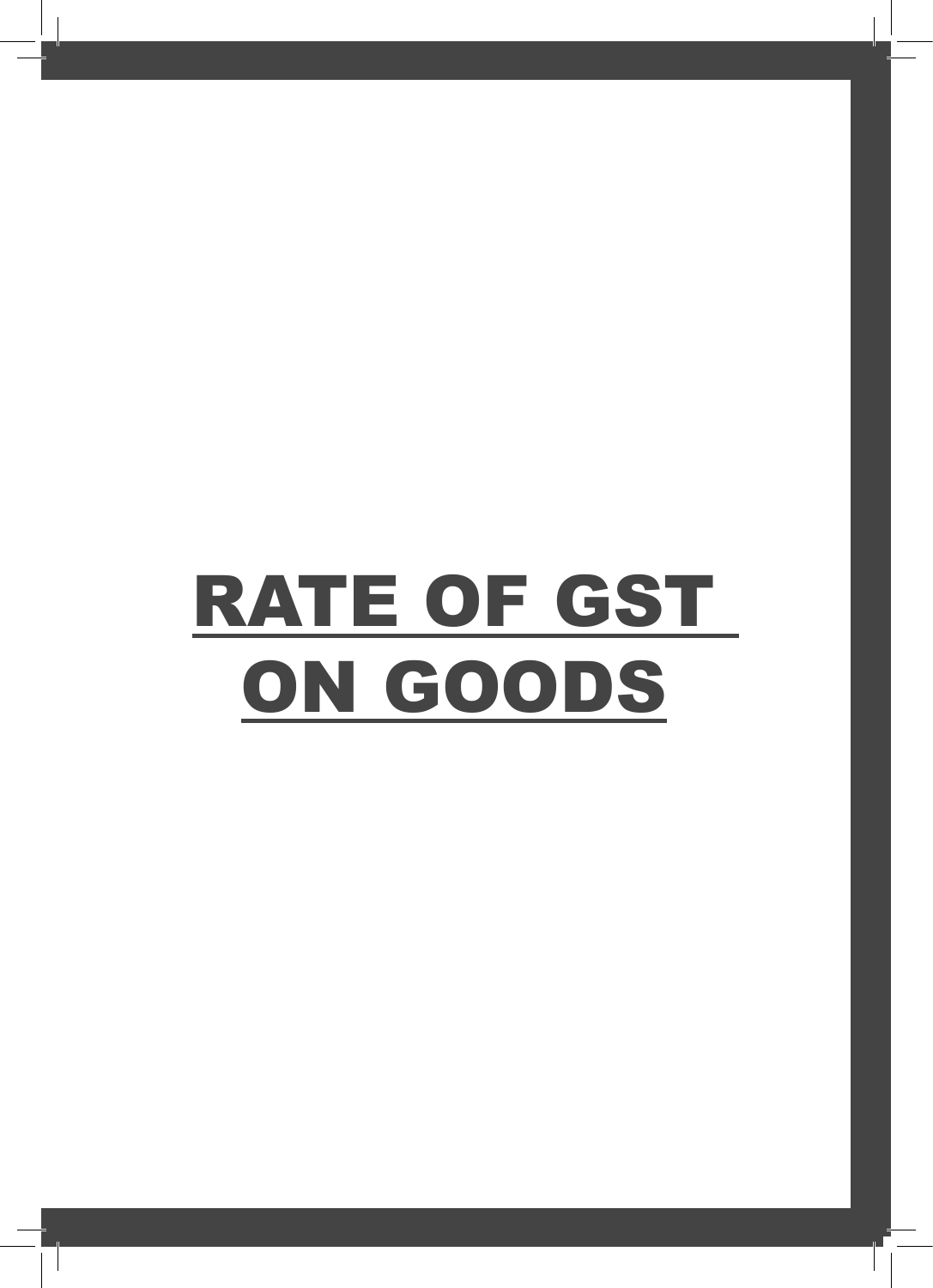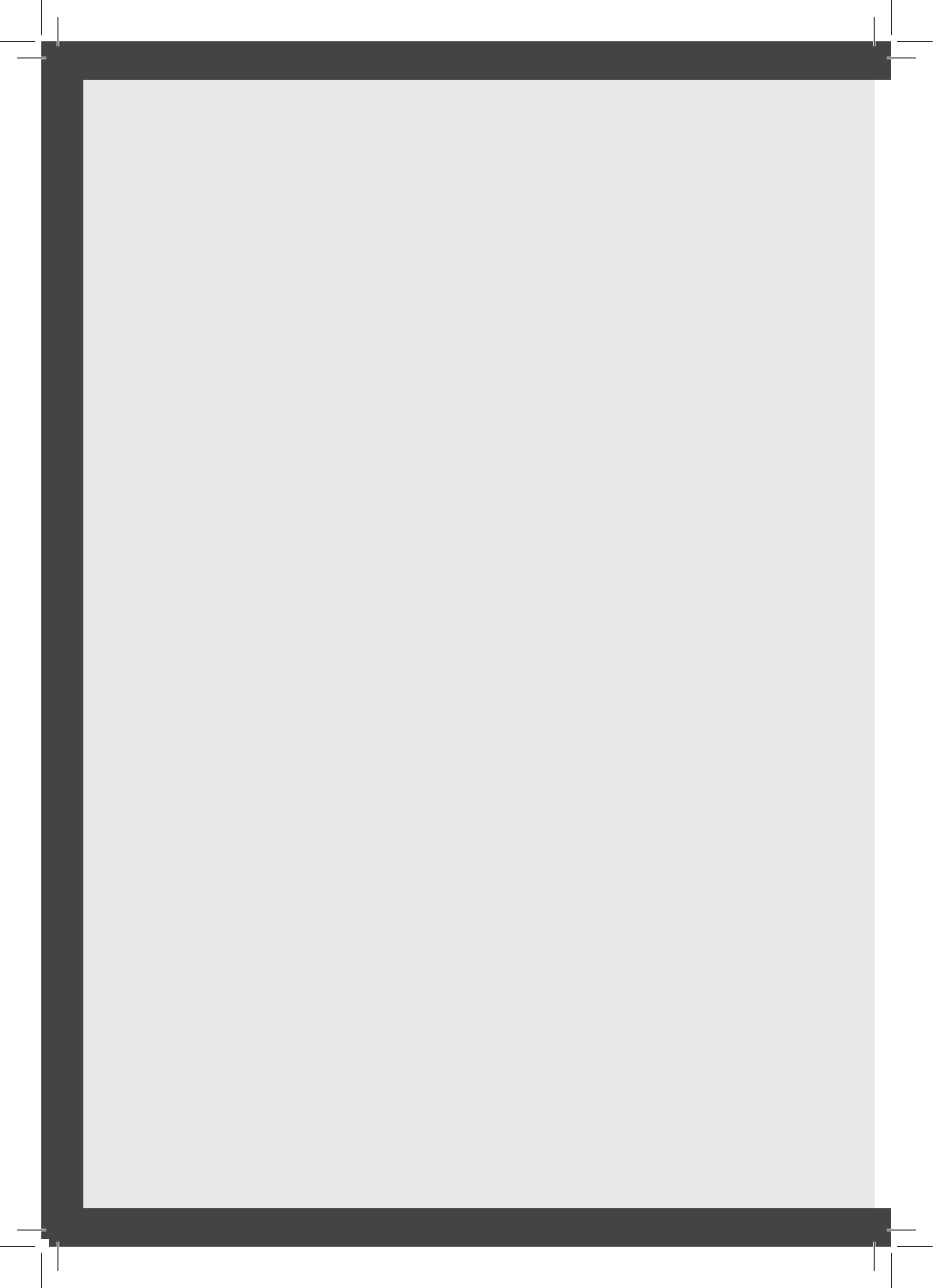# **INDEX**

| • SCHEDULE II: LIST OF GOODS AT 0.25% RATE  14 |  |
|------------------------------------------------|--|
|                                                |  |
| • SCHEDULE IV: LIST OF GOODS AT 5% RATE 17     |  |
| • SCHEDULE V: LIST OF GOODS AT 12% RATE52      |  |
|                                                |  |
| • SCHEDULE VII: LIST OF GOODS AT 28% RATE 137  |  |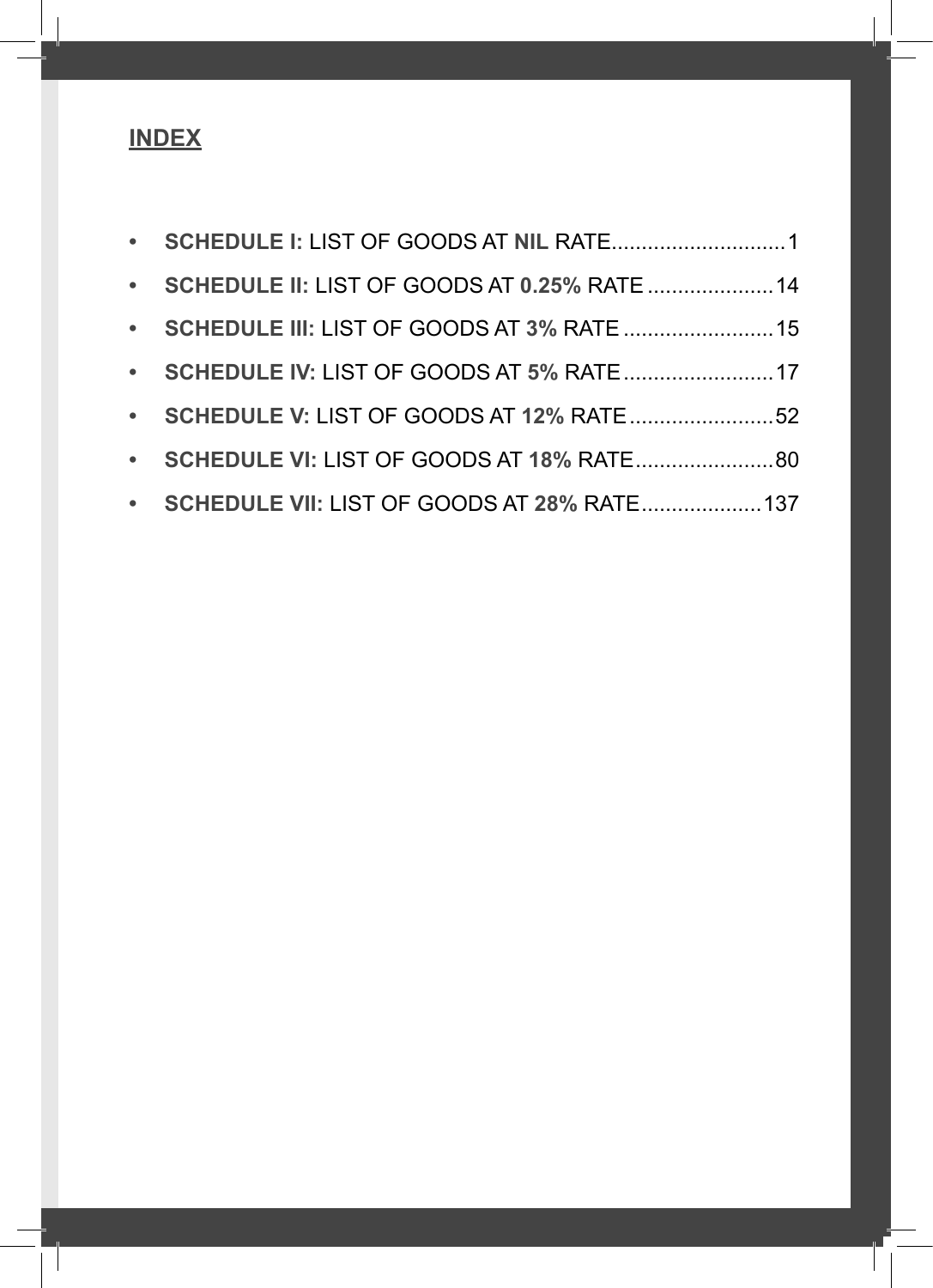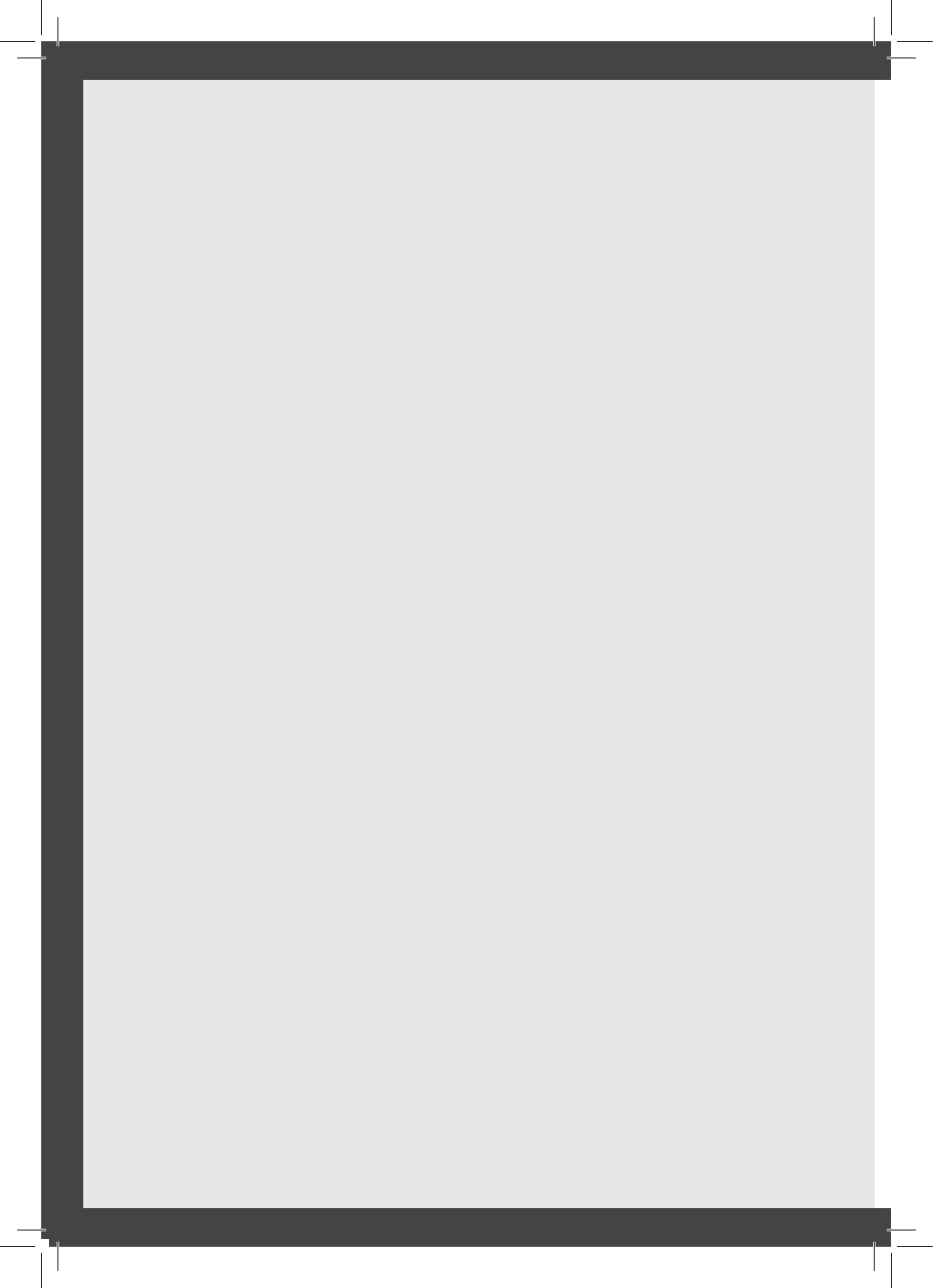# RATE OF GST ON GOODS

The GST rate structure for goods have been notified. For convenience, goods have been organised rate-wise in schedules I to VII as per details given below.

| S.<br>No. | Chapter/Heading/<br>Sub-heading/<br><b>Tariff item</b> | <b>Description of Goods</b>                                                                                                                                              |
|-----------|--------------------------------------------------------|--------------------------------------------------------------------------------------------------------------------------------------------------------------------------|
| 1.        | 0101                                                   | Live asses, mules and hinnies                                                                                                                                            |
| 2.        | 0102                                                   | Live bovine animals                                                                                                                                                      |
| 3.        | 0103                                                   | Live swine                                                                                                                                                               |
| 4.        | 0104                                                   | Live sheep and goats                                                                                                                                                     |
| 5.        | 0105                                                   | Live poultry, that is to say, fowls of the<br>species Gallus domesticus, ducks,<br>geese, turkeys and guinea fowls.                                                      |
| 6.        | 0106                                                   | Other live animal such as Mammals,<br>Birds, Insects                                                                                                                     |
| 7.        | 0201                                                   | Meat of bovine animals, fresh and<br>chilled.                                                                                                                            |
| 8.        | 0202                                                   | Meat of bovine animals frozen Jother<br>than frozen and put up in unit container]                                                                                        |
| 9.        | 0203                                                   | Meat of swine, fresh, chilled or frozen<br>[other than frozen and put up in unit<br>container]                                                                           |
| 10.       | 0204                                                   | Meat of sheep or goats, fresh, chilled or<br>frozen [other than frozen and put up in<br>unit container]                                                                  |
| 11.       | 0205                                                   | Meat of horses, asses, mules or<br>hinnies, fresh, chilled or frozen [other<br>than frozen and put up in unit container]                                                 |
| 12.       | 0206                                                   | Edible offal of bovine animals, swine,<br>sheep, goats, horses, asses, mules or<br>hinnies, fresh, chilled or frozen [other<br>than frozen and put up in unit container] |

#### **SCHEDULE I:** LIST OF GOODS AT NIL RATE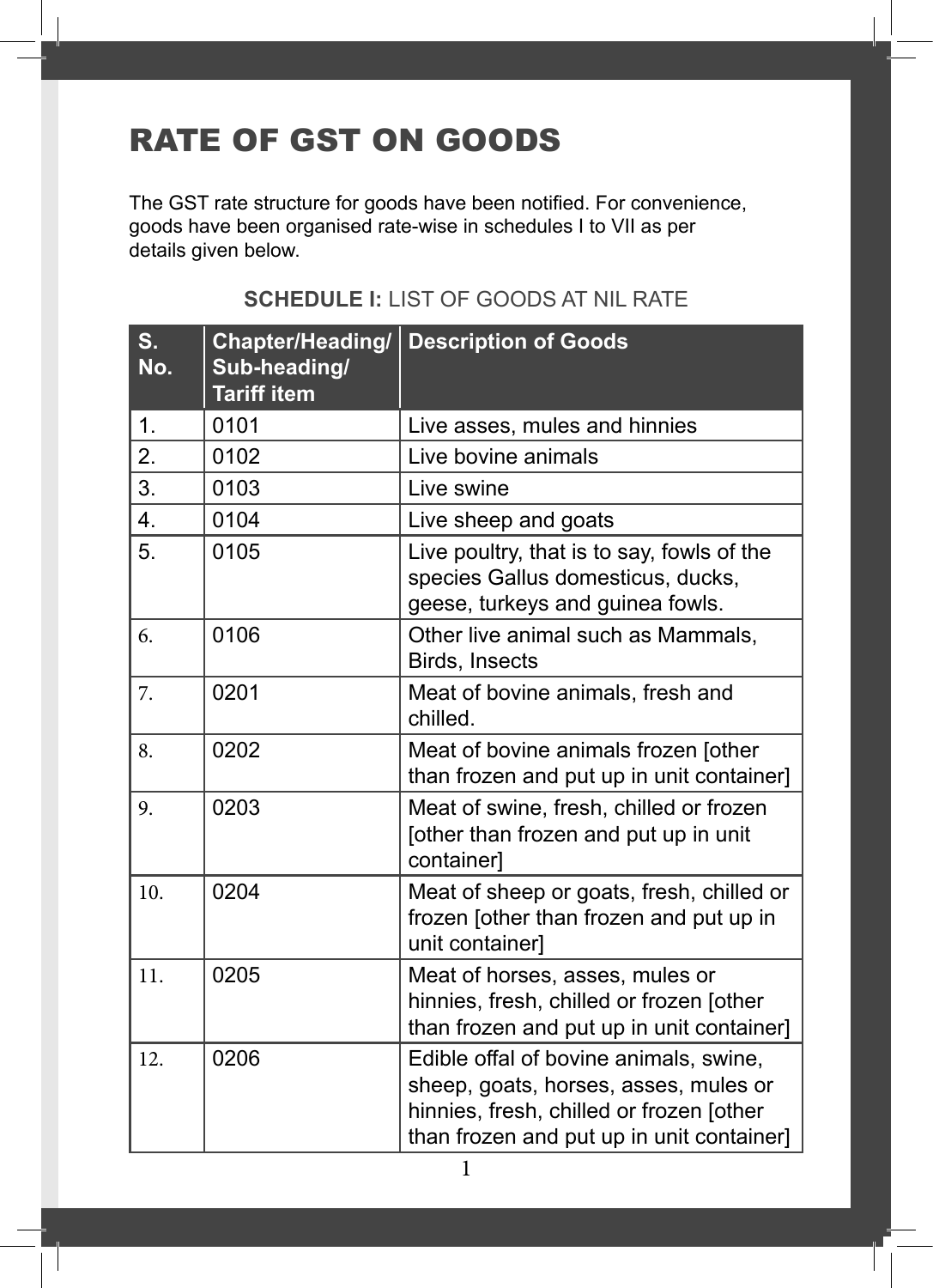| S.<br>No. | Chapter/Heading/<br>Sub-heading/<br><b>Tariff item</b> | <b>Description of Goods</b>                                                                                                                                          |
|-----------|--------------------------------------------------------|----------------------------------------------------------------------------------------------------------------------------------------------------------------------|
| 13.       | 0207                                                   | Meat and edible offal, of the poultry of<br>heading 0105, fresh, chilled or frozen<br>Jother than frozen and put up in unit<br>container]                            |
| 14.       | 0208                                                   | Other meat and edible meat offal, fresh,<br>chilled or frozen [other than frozen and<br>put up in unit container]                                                    |
| 15.       | 0209                                                   | Pig fat, free of lean meat, and poultry<br>fat, not rendered or otherwise<br>extracted, fresh, chilled or frozen [other<br>than frozen and put up in unit container] |
| 16.       | 0209                                                   | Pig fat, free of lean meat, and poultry<br>fat, not rendered or otherwise extracted,<br>salted, in brine, dried or smoked [other<br>than put up in unit containers]  |
| 17.       | 0210                                                   | Meat and edible meat offal, salted, in<br>brine, dried or smoked; edible flours<br>and meals of meat or meat offal, other<br>than put up in unit containers          |
| 18.       | 3                                                      | Fish seeds, prawn / shrimp seeds<br>whether or not processed, cured or in<br>frozen state [other than goods falling<br>under Chapter 3 and attracting 5%]            |
| 19.       | 0301                                                   | Live fish.                                                                                                                                                           |
| 20.       | 0302                                                   | Fish, fresh or chilled, excluding fish<br>fillets and other fish meat of heading<br>0304                                                                             |
| 21.       | 0304                                                   | Fish fillets and other fish meat (whether<br>or not minced), fresh or chilled.                                                                                       |
| 22.       | 0306                                                   | Crustaceans, whether in shell or not,<br>live, fresh or chilled; crustaceans, in<br>shell, cooked by steaming or by boiling<br>in water live, fresh or chilled.      |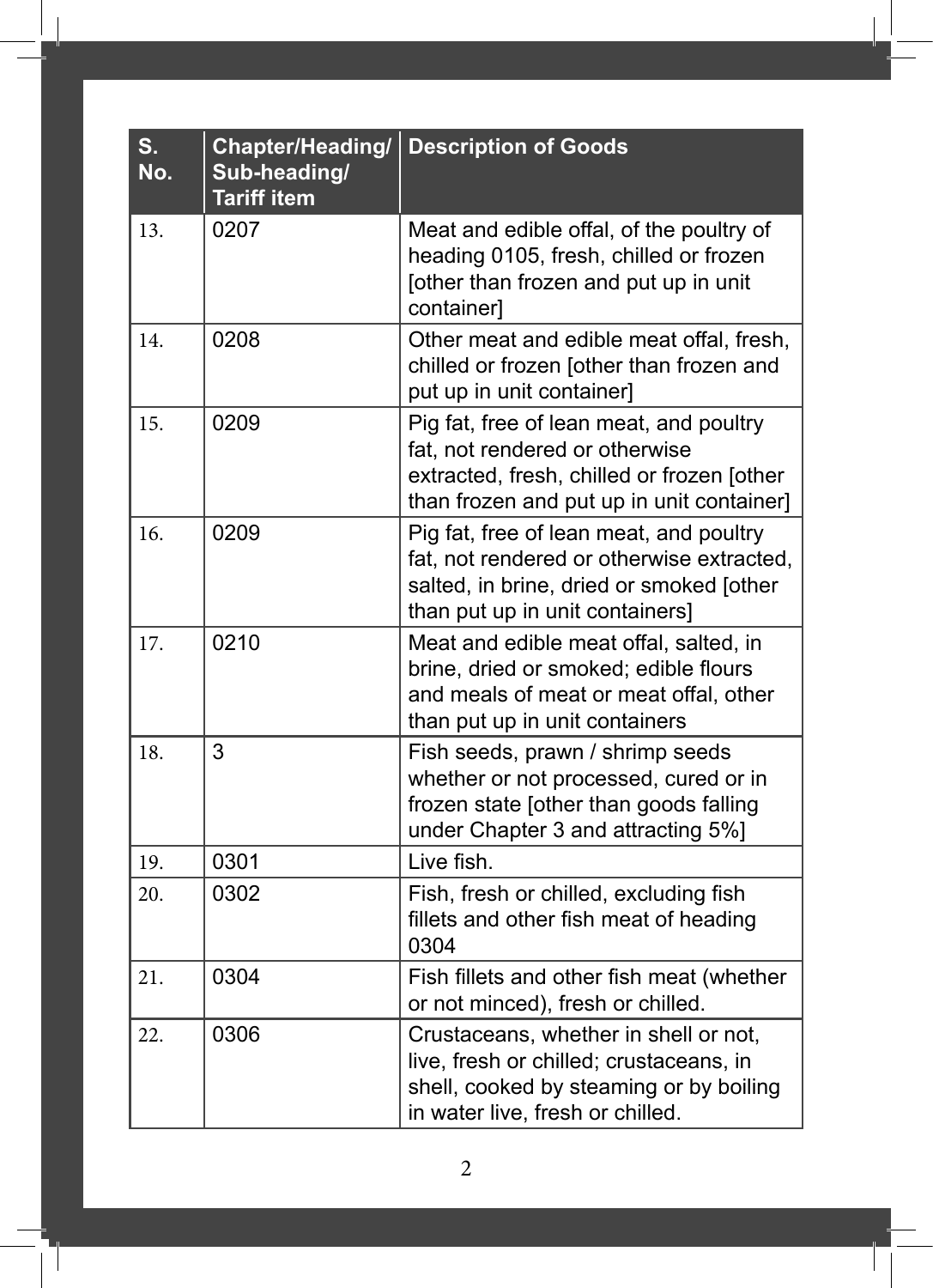| S.<br>No. | Chapter/Heading/<br>Sub-heading/<br><b>Tariff item</b> | <b>Description of Goods</b>                                                                                                                                                                                    |
|-----------|--------------------------------------------------------|----------------------------------------------------------------------------------------------------------------------------------------------------------------------------------------------------------------|
| 23.       | 0307                                                   | Molluscs, whether in shell or not, live,<br>fresh, chilled; aquatic invertebrates oth-<br>er than crustaceans and molluscs, live,<br>fresh or chilled.                                                         |
| 24.       | 0308                                                   | Aquatic invertebrates other than<br>crustaceans and molluscs, live,<br>fresh or chilled.                                                                                                                       |
| 25.       | 0401                                                   | Fresh milk and pasteurised milk, includ-<br>ing separated milk, milk and cream, not<br>concentrated nor containing added sug-<br>ar or other sweetening matter, excluding<br>Ultra High Temperature (UHT) milk |
| 26.       | 0403                                                   | Curd; Lassi; Butter milk                                                                                                                                                                                       |
| 27.       | 0406                                                   | Chena or paneer, other than put up in<br>unit containers and bearing a registered<br>brand name;                                                                                                               |
| 28.       | 0407                                                   | Birds' eggs, in shell, fresh, preserved or<br>cooked                                                                                                                                                           |
| 29.       | 0409                                                   | Natural honey, other than put up in<br>unit container and bearing a registered<br>brand name                                                                                                                   |
| 30.       | 0501                                                   | Human hair, unworked, whether or not<br>washed or scoured; waste of human<br>hair                                                                                                                              |
| 31.       | 0506                                                   | All goods i.e. Bones and horn-cores,<br>unworked, defatted, simply prepared<br>(but not cut to shape), treated with acid<br>or gelatinised; powder and waste of<br>these products                              |
| 32.       | 050790                                                 | All goods i.e. Hoof meal; horn meal;<br>hooves, claws, nails and beaks; antlers;<br>etc.                                                                                                                       |
| 33.       | 0511                                                   | Semen including frozen semen                                                                                                                                                                                   |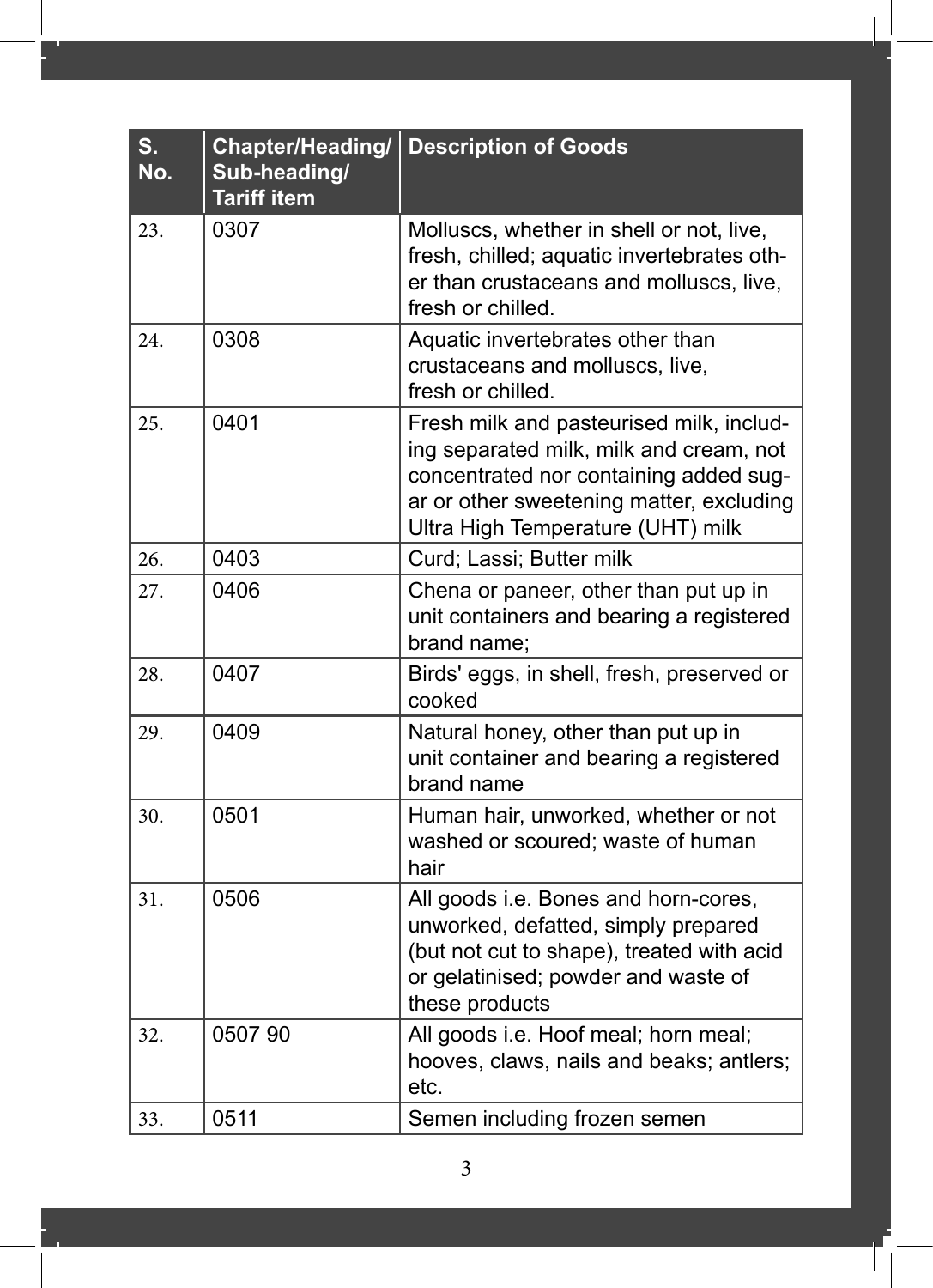| S.<br>No. | Chapter/Heading/<br>Sub-heading/<br><b>Tariff item</b> | <b>Description of Goods</b>                                                                                                                                             |
|-----------|--------------------------------------------------------|-------------------------------------------------------------------------------------------------------------------------------------------------------------------------|
| 34.       | 6                                                      | Live trees and other plants; bulbs, roots<br>and the like; cut flowers and ornamental<br>foliage                                                                        |
| 35.       | 0701                                                   | Potatoes, fresh or chilled.                                                                                                                                             |
| 36.       | 0702                                                   | Tomatoes, fresh or chilled.                                                                                                                                             |
| 37.       | 0703                                                   | Onions, shallots, garlic, leeks and other<br>alliaceous vegetables, fresh or chilled.                                                                                   |
| 38.       | 0704                                                   | Cabbages, cauliflowers, kohlrabi, kale<br>and similar edible brassicas, fresh or<br>chilled.                                                                            |
| 39.       | 0705                                                   | Lettuce (Lactuca sativa) and chicory<br>(Cichorium spp.), fresh or chilled.                                                                                             |
| 40.       | 0706                                                   | Carrots, turnips, salad beetroot, salsify,<br>celeriac, radishes and similar edible<br>roots, fresh or chilled.                                                         |
| 41.       | 0707                                                   | Cucumbers and gherkins, fresh or<br>chilled.                                                                                                                            |
| 42.       | 0708                                                   | Leguminous vegetables, shelled or<br>unshelled, fresh or chilled.                                                                                                       |
| 43.       | 0709                                                   | Other vegetables, fresh or chilled.                                                                                                                                     |
| 44.       | 0712                                                   | Dried vegetables, whole, cut, sliced,<br>broken or in powder, but not further<br>prepared.                                                                              |
| 45.       | 0713                                                   | Dried leguminous vegetables, shelled,<br>whether or not skinned or split.                                                                                               |
| 46.       | 0714                                                   | Manioc, arrowroot, salep, Jerusalem<br>artichokes, sweet potatoes and similar<br>roots and tubers with high starch or inu-<br>lin content, fresh or chilled; sago pith. |
| 47.       | 0801                                                   | Coconuts, fresh or dried, whether or not<br>shelled or peeled                                                                                                           |
| 48.       | 0801                                                   | Brazil nuts, fresh, whether or not shelled<br>or peeled                                                                                                                 |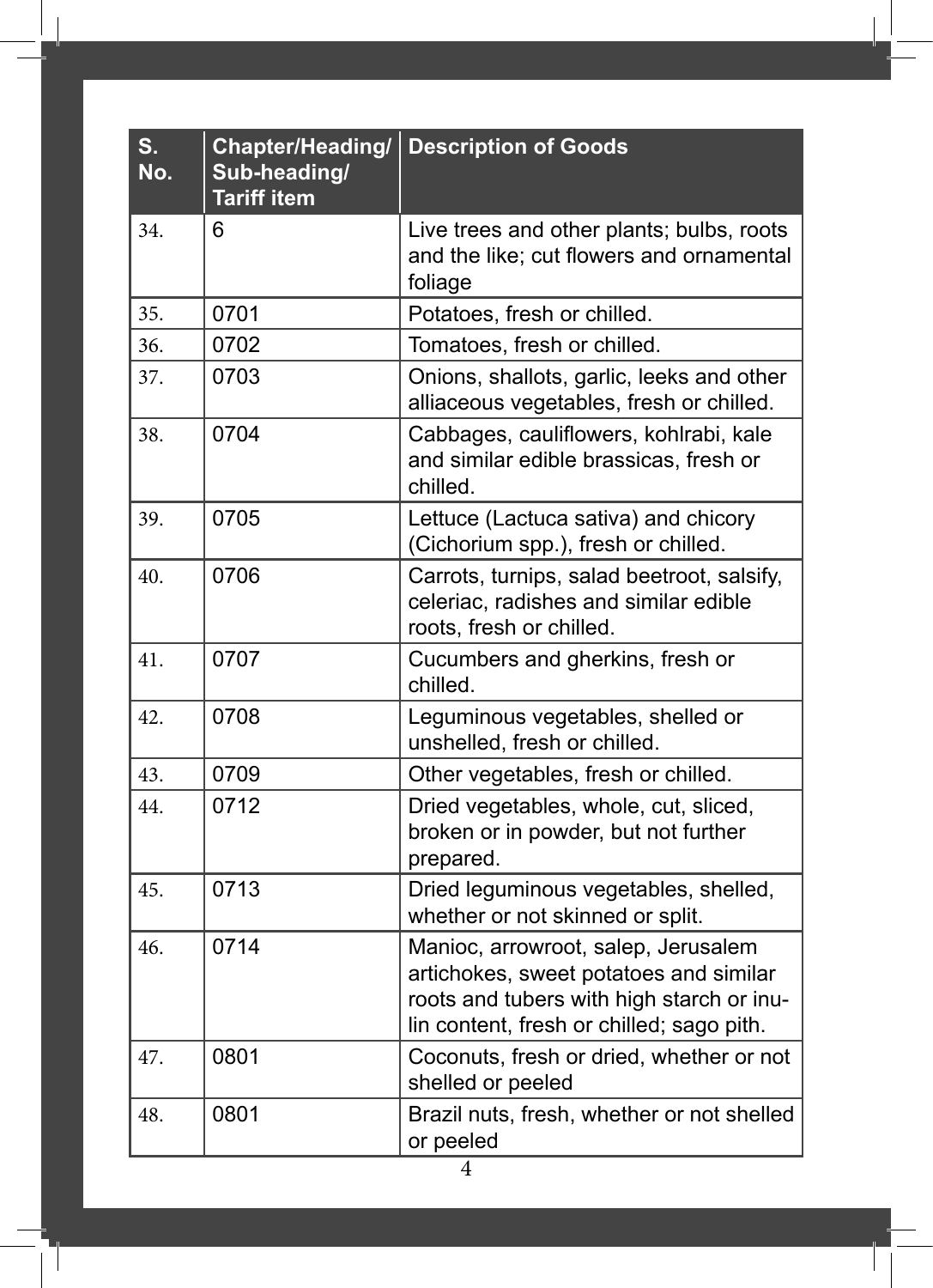| S.<br>No. | Chapter/Heading/<br>Sub-heading/<br><b>Tariff item</b> | <b>Description of Goods</b>                                                                                                                                                                                                                                                                                                                                 |
|-----------|--------------------------------------------------------|-------------------------------------------------------------------------------------------------------------------------------------------------------------------------------------------------------------------------------------------------------------------------------------------------------------------------------------------------------------|
| 49.       | 0802                                                   | Other nuts, Other nuts, fresh such as<br>Almonds, Hazelnuts or filberts (Coryius<br>spp.), walnuts, Chestnuts (Castanea<br>spp.), Pistachios, Macadamia nuts,<br>Kola nuts (Cola spp.), Areca nuts, fresh,<br>whether or not shelled or peeled                                                                                                              |
| 50.       | 0803                                                   | Bananas, including plantains, fresh or<br>dried                                                                                                                                                                                                                                                                                                             |
| 51.       | 0804                                                   | Dates, figs, pineapples, avocados, gua-<br>vas, mangoes and mangosteens, fresh.                                                                                                                                                                                                                                                                             |
| 52.       | 0805                                                   | Citrus fruit, such as Oranges, Manda-<br>rins (including tangerines and satsu-<br>mas); clementines, wilkings and similar<br>citrus hybrids, Grapefruit, including<br>pomelos, Lemons (Citrus limon, Citrus<br>limonum) and limes (Citrus aurantifolia,<br>Citrus latifolia), fresh.                                                                        |
| 53.       | 0806                                                   | Grapes, fresh                                                                                                                                                                                                                                                                                                                                               |
| 54.       | 0807                                                   | Melons (including watermelons) and<br>papaws (papayas), fresh.                                                                                                                                                                                                                                                                                              |
| 55.       | 0808                                                   | Apples, pears and quinces, fresh.                                                                                                                                                                                                                                                                                                                           |
| 56.       | 0809                                                   | Apricots, cherries, peaches (including<br>nectarines), plums and sloes, fresh.                                                                                                                                                                                                                                                                              |
| 57.       | 0810                                                   | Other fruit such as strawberries, rasp-<br>berries, blackberries, mulberries and<br>loganberries, black, white or red cur-<br>rants and gooseberries, cranberries,<br>bilberries and other fruits of the genus<br>vaccinium, Kiwi fruit, Durians, Persim-<br>mons, Pomegranates, Tamarind, Sapo-<br>ta (chico), Custard-apple (ata), Bore,<br>Lichi, fresh. |
| 58.       | 0814                                                   | Peel of citrus fruit or melons (including<br>watermelons), fresh.                                                                                                                                                                                                                                                                                           |

5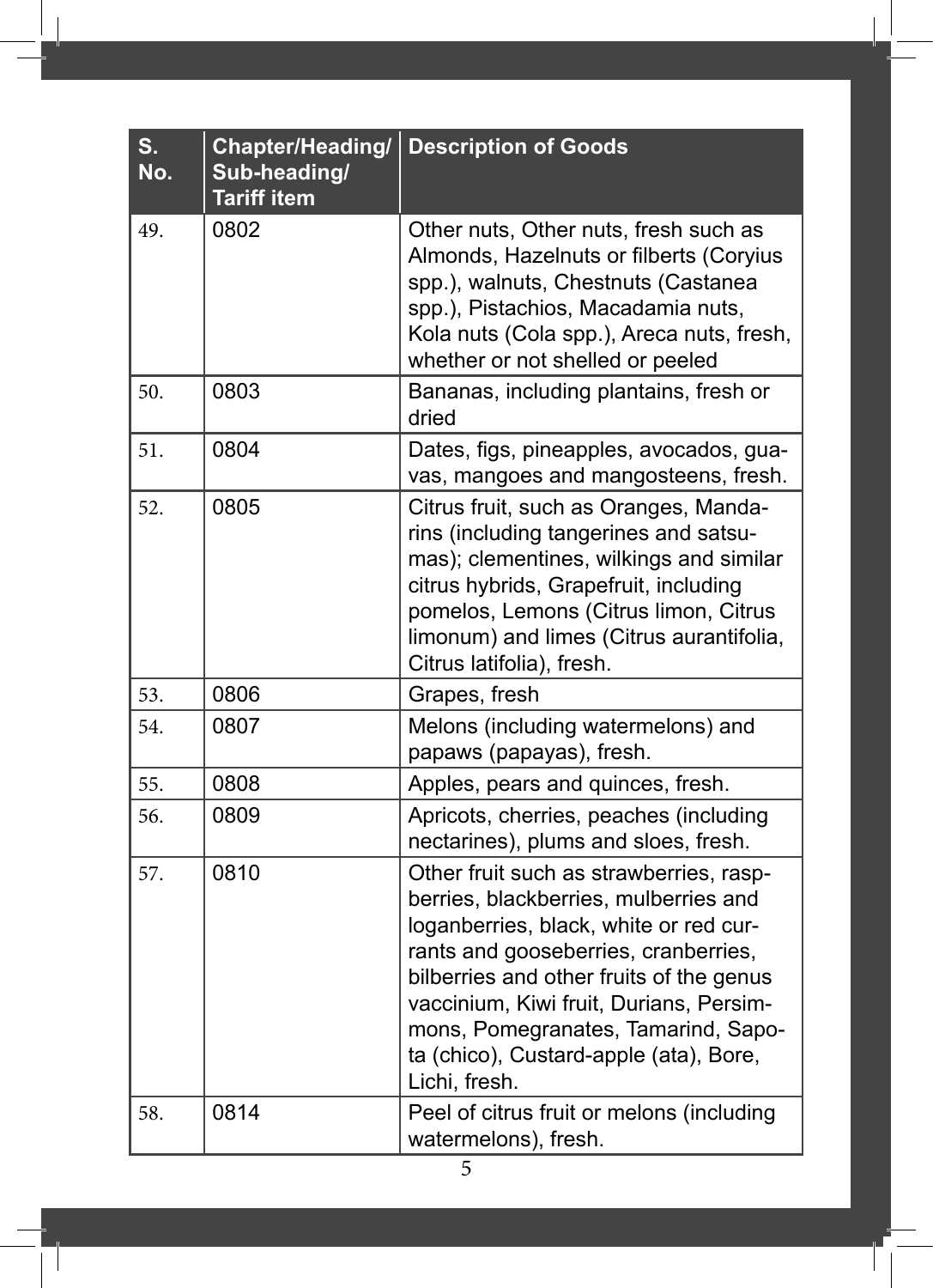| $S_{1}$<br>No. | Chapter/Heading/<br>Sub-heading/<br><b>Tariff item</b> | <b>Description of Goods</b>                                                                              |
|----------------|--------------------------------------------------------|----------------------------------------------------------------------------------------------------------|
| 59.            | 9                                                      | All goods of seed quality                                                                                |
| 60.            | 0901                                                   | Coffee beans, not roasted                                                                                |
| 61.            | 0902                                                   | Unprocessed green leaves of tea                                                                          |
| 62.            | 0909                                                   | Seeds of anise, badian, fennel, corian-<br>der, cumin or caraway; juniper berries<br>[of seed quality]   |
| 63.            | 0910 11 10                                             | Fresh ginger, other than in processed<br>form                                                            |
| 64.            | 0910 30 10                                             | Fresh turmeric, other than in processed<br>form                                                          |
| 65.            | 1001                                                   | Wheat and meslin [other than those put<br>up in unit container and bearing a regis-<br>tered brand name] |
| 66.            | 1002                                                   | Rye Jother than those put up in unit con-<br>tainer and bearing a registered brand<br>name]              |
| 67.            | 1003                                                   | Barley [other than those put up in unit<br>container and bearing a registered<br>brand name]             |
| 68.            | 1004                                                   | Oats Jother than those put up in unit<br>container and bearing a registered<br>brand name]               |
| 69.            | 1005                                                   | Maize (corn) [other than those put up in<br>unit container and bearing a registered<br>brand name]       |
| 70.            | 1006                                                   | Rice [other than those put up in unit<br>container and bearing a registered<br>brand name]               |
| 71.            | 1007                                                   | Grain sorghum [other than those put up<br>in unit container and bearing a regis-<br>tered brand name]    |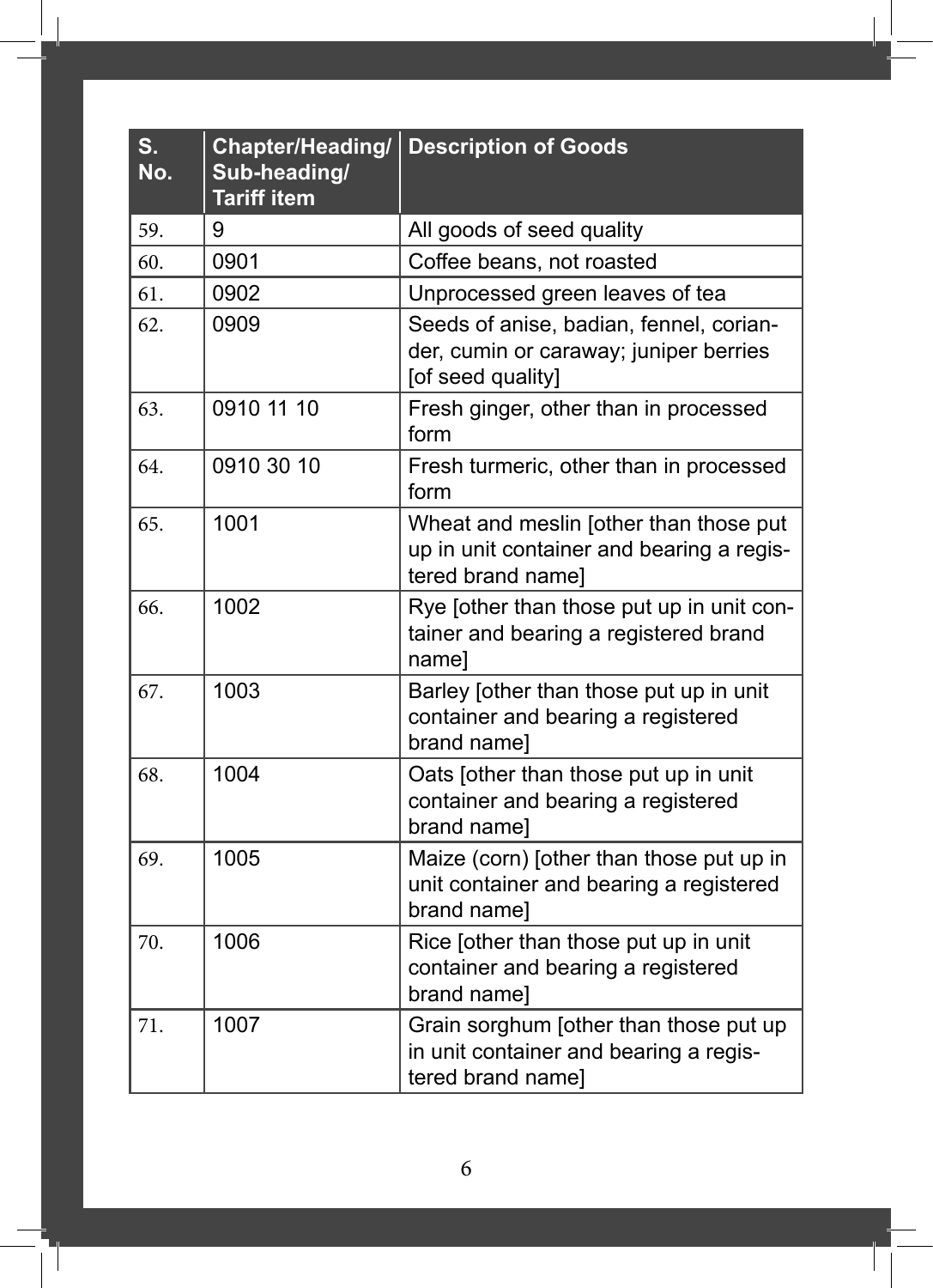| S.<br>$\overline{\text{No}}$ . | Chapter/Heading/<br>Sub-heading/<br><b>Tariff item</b> | <b>Description of Goods</b>                                                                                                                                                                                                                                                                                                                                                           |
|--------------------------------|--------------------------------------------------------|---------------------------------------------------------------------------------------------------------------------------------------------------------------------------------------------------------------------------------------------------------------------------------------------------------------------------------------------------------------------------------------|
| 72.                            | 1008                                                   | Buckwheat, millet and canary seed; oth-<br>er cereals such as Jawar, Bajra, Ragi]<br>Jother than those put up in unit con-<br>tainer and bearing a registered brand<br>name]                                                                                                                                                                                                          |
| 73.                            | 1101                                                   | Wheat or meslin flour [other than those<br>put up in unit container and bearing a<br>registered brand name].                                                                                                                                                                                                                                                                          |
| 74.                            | 1102                                                   | Cereal flours other than of wheat or<br>meslin, [maize (corn) flour, Rye flour,<br>etc.] [other than those put up in unit<br>container and bearing a registered<br>brand name]                                                                                                                                                                                                        |
| 75.                            | 1103                                                   | Cereal groats, meal and pellets [other<br>than those put up in unit container and<br>bearing a registered brand name]                                                                                                                                                                                                                                                                 |
| 76.                            | 1104                                                   | Cereal grains hulled                                                                                                                                                                                                                                                                                                                                                                  |
| 77.                            | 1105                                                   | Flour, of potatoes [other than those put<br>up in unit container and bearing a regis-<br>tered brand name]                                                                                                                                                                                                                                                                            |
| 78.                            | 1106                                                   | Flour, of the dried leguminous vegeta-<br>bles of heading 0713 (pulses) [other<br>than guar meal 1106 10 10 and guar<br>gum refined split 1106 10 90], of sago or<br>of roots or tubers of heading 0714 or of<br>the products of Chapter 8 i.e. of tama-<br>rind, of singoda, mango flour, etc. [other<br>than those put up in unit container and<br>bearing a registered brand name] |
| 79.                            | 12                                                     | All goods of seed quality                                                                                                                                                                                                                                                                                                                                                             |
| 80.                            | 1201                                                   | Soya beans, whether or not broken, of<br>seed quality.                                                                                                                                                                                                                                                                                                                                |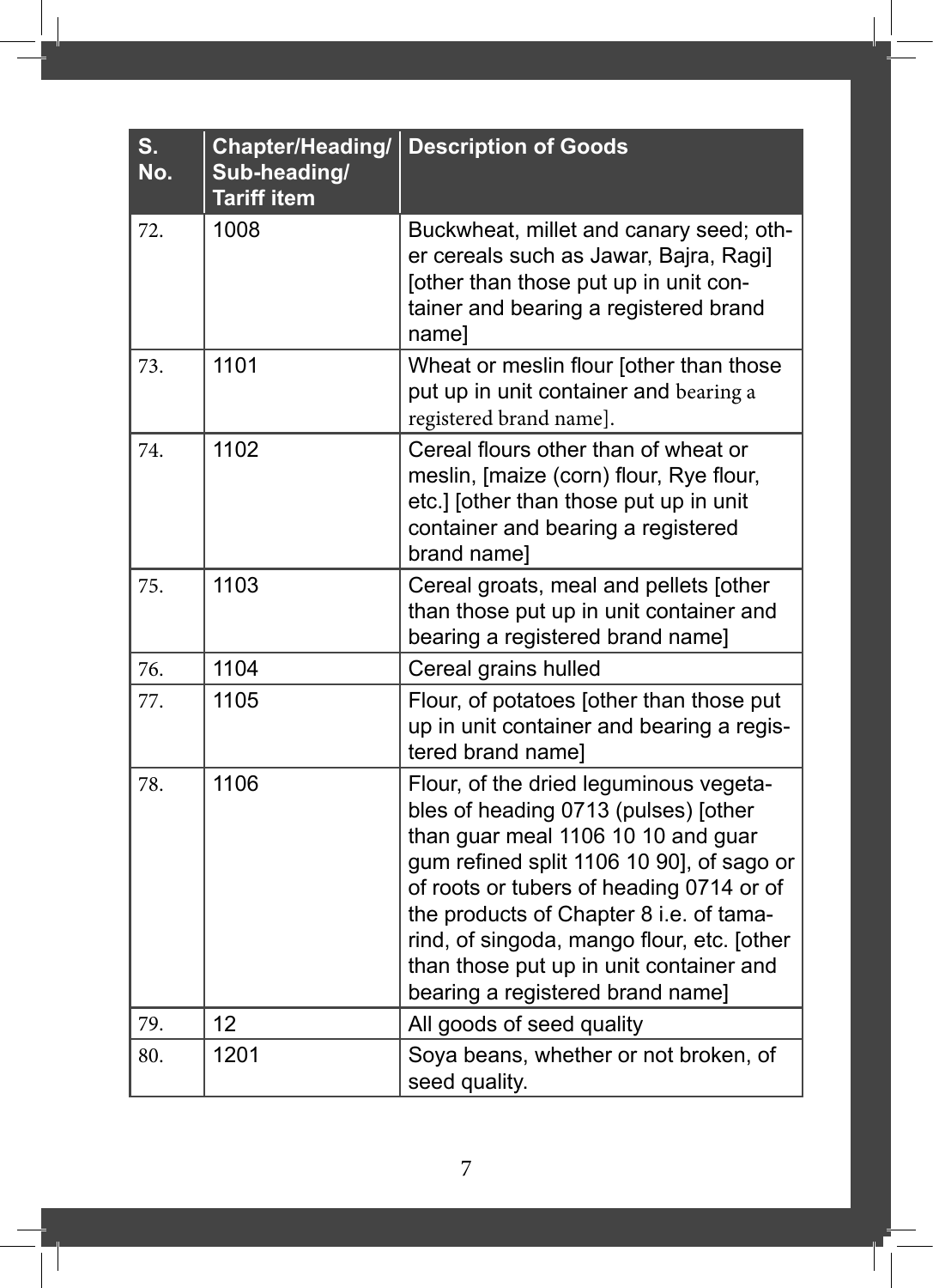| S.<br>No. | Chapter/Heading/<br>Sub-heading/<br><b>Tariff item</b> | <b>Description of Goods</b>                                                                                                                                                                                                                                                                                |
|-----------|--------------------------------------------------------|------------------------------------------------------------------------------------------------------------------------------------------------------------------------------------------------------------------------------------------------------------------------------------------------------------|
| 81.       | 1202                                                   | Ground-nuts, not roasted or otherwise<br>cooked, whether or not shelled or bro-<br>ken, of seed quality.                                                                                                                                                                                                   |
| 82.       | 1204                                                   | Linseed, whether or not broken, of seed<br>quality.                                                                                                                                                                                                                                                        |
| 83.       | 1205                                                   | Rape or colza seeds, whether or not<br>broken, of seed quality.                                                                                                                                                                                                                                            |
| 84.       | 1206                                                   | Sunflower seeds, whether or not bro-<br>ken, of seed quality.                                                                                                                                                                                                                                              |
| 85.       | 1207                                                   | Other oil seeds and oleaginous fruits<br>(i.e. Palm nuts and kernels, cotton<br>seeds, Castor oil seeds, Sesamum<br>seeds, Mustard seeds, Saffower (Car-<br>thamus tinctorius) seeds, Melon seeds,<br>Poppy seeds, Ajams, Mango kernel,<br>Niger seed, Kokam) whether or not bro-<br>ken, of seed quality. |
| 86.       | 1209                                                   | Seeds, fruit and spores, of a kind used<br>for sowing.                                                                                                                                                                                                                                                     |
| 87.       | 1210                                                   | Hop cones, fresh.                                                                                                                                                                                                                                                                                          |
| 88.       | 1211                                                   | Plants and parts of plants (including<br>seeds and fruits), of a kind used<br>primarily in perfumery, in pharmacy or<br>for insecticidal, fungicidal or similar<br>purpose, fresh or chilled.                                                                                                              |
| 89.       | 1212                                                   | Locust beans, seaweeds and other<br>algae, sugar beet and sugar cane, fresh<br>or chilled.                                                                                                                                                                                                                 |
| 90.       | 1213                                                   | Cereal straw and husks, unprepared,<br>whether or not chopped, ground,<br>pressed or in the form of pellets                                                                                                                                                                                                |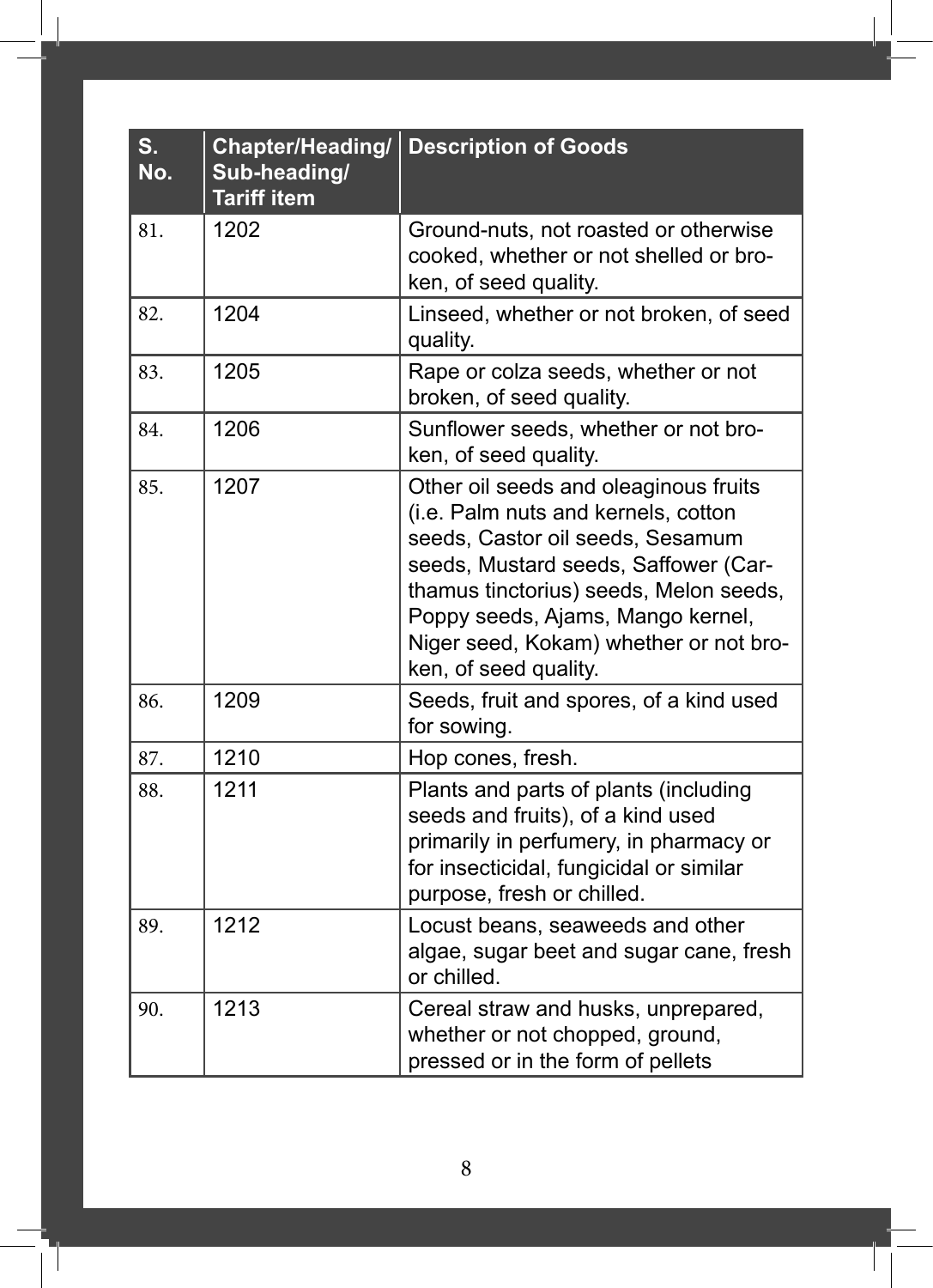| S.<br>No. | Chapter/Heading/<br>Sub-heading/<br><b>Tariff item</b> | <b>Description of Goods</b>                                                                                                                                                                                            |
|-----------|--------------------------------------------------------|------------------------------------------------------------------------------------------------------------------------------------------------------------------------------------------------------------------------|
| 91.       | 1214                                                   | Swedes, mangolds, fodder roots, hay,<br>lucerne (alfalfa), clover, sainfoin, forage<br>kale, lupines, vetches and similar forage<br>products, whether or not in the form of<br>pellets.                                |
| 92.       | 1301                                                   | Lac and Shellac                                                                                                                                                                                                        |
| 93.       | 1404 90 40                                             | <b>Betel leaves</b>                                                                                                                                                                                                    |
| 94.       | 1701 or 1702                                           | Jaggery of all types including Cane Jag-<br>gery (gur) and Palmyra Jaggery                                                                                                                                             |
| 95.       | 1904                                                   | Puffed rice, commonly known as Muri,<br>flattened or beaten rice, commonly<br>known as Chira, parched rice, common-<br>ly known as khoi, parched paddy or rice<br>coated with sugar or gur, commonly<br>known as Murki |
| 96.       | 1905                                                   | Pappad, by whatever name it is known,<br>except when served for consumption                                                                                                                                            |
| 97.       | 1905                                                   | Bread (branded or otherwise), except<br>when served for consumption and pizza<br>bread                                                                                                                                 |
| 98.       | 2106                                                   | Prasadam supplied by religious places<br>like temples, mosques, churches, gu-<br>rudwaras, dargahs, etc.                                                                                                               |
| 99.       | 2201                                                   | Water [other than aerated, mineral, pu-<br>rified, distilled, medicinal, ionic, battery,<br>de-mineralized and water sold in sealed<br>container]                                                                      |
| 100.      | 2201                                                   | Non-alcoholic Toddy, Neera including<br>date and palm neera                                                                                                                                                            |
| 101.      | 2202 90 90                                             | Tender coconut water other than put up<br>in unit container and bearing a regis-<br>tered brand name                                                                                                                   |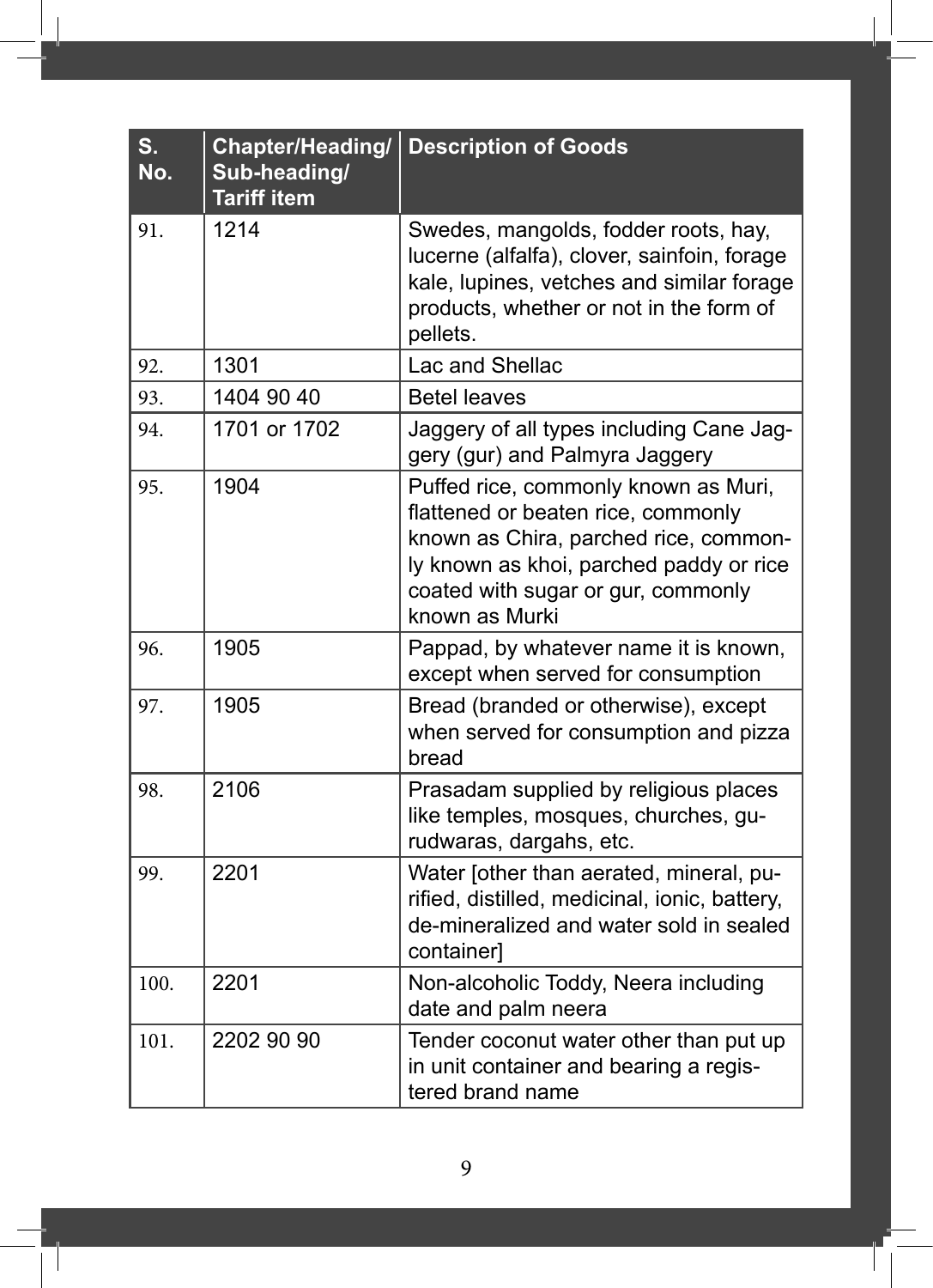| $S_{1}$<br>No. | Chapter/Heading/<br>Sub-heading/<br><b>Tariff item</b> | <b>Description of Goods</b>                                                                                                                                                                                  |
|----------------|--------------------------------------------------------|--------------------------------------------------------------------------------------------------------------------------------------------------------------------------------------------------------------|
| 102.           | 2302, 2304, 2305,<br>2306, 2308, 2309                  | Aquatic feed including shrimp feed and<br>prawn feed, poultry feed & cattle feed,<br>including grass, hay & straw, supple-<br>ment & husk of pulses, concentrates &<br>additives, wheat bran & de-oiled cake |
| 103.           | 2501                                                   | Salt, all types                                                                                                                                                                                              |
| 104.           | 2716 00 00                                             | <b>Electrical energy</b>                                                                                                                                                                                     |
| 105.           | 2835                                                   | Dicalcium phosphate (DCP) of animal<br>feed grade conforming to IS specifica-<br>tion No.5470 : 2002                                                                                                         |
| 106.           | 3002                                                   | Human Blood and its components                                                                                                                                                                               |
| 107.           | 3006                                                   | All types of contraceptives                                                                                                                                                                                  |
| 108.           | 3101                                                   | All goods and organic manure [other<br>than put up in unit containers and bear-<br>ing a registered brand name]                                                                                              |
| 109.           | 3304                                                   | Kajal [other than kajal pencil sticks],<br>Kumkum, Bindi, Sindur, Alta                                                                                                                                       |
| 110.           | 3825                                                   | Municipal waste, sewage sludge, clini-<br>cal waste                                                                                                                                                          |
| 111.           | 3926                                                   | Plastic bangles                                                                                                                                                                                              |
| 112.           | 4014                                                   | Condoms and contraceptives                                                                                                                                                                                   |
| 113.           | 4401                                                   | Firewood or fuel wood                                                                                                                                                                                        |
| 114.           | 4402                                                   | Wood charcoal (including shell or nut<br>charcoal), whether or not agglomerated                                                                                                                              |
| 115.           | 4802 / 4907                                            | Judicial, Non-judicial stamp papers,<br>Court fee stamps when sold by the<br>Government Treasuries or Vendors<br>authorized by the Government                                                                |
| 116.           | 4817 / 4907                                            | Postal items, like envelope, Post card<br>etc., sold by Government                                                                                                                                           |
| 117.           | 48 / 4907                                              | Rupee notes when sold to the Reserve<br>Bank of India                                                                                                                                                        |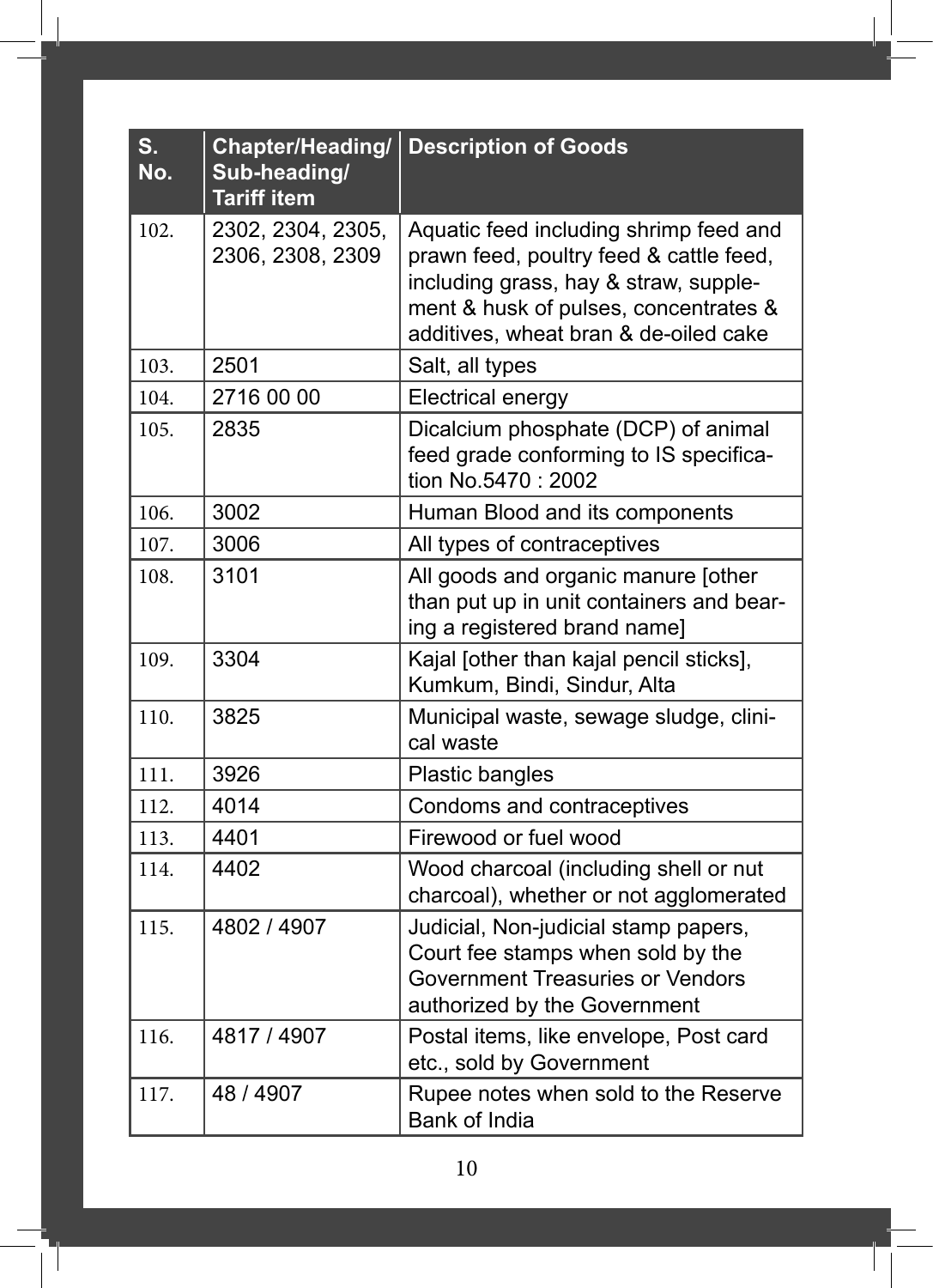| S.<br>No. | Chapter/Heading/<br>Sub-heading/<br><b>Tariff item</b> | <b>Description of Goods</b>                                                                                                          |
|-----------|--------------------------------------------------------|--------------------------------------------------------------------------------------------------------------------------------------|
| 118.      | 4907                                                   | Cheques, lose or in book form                                                                                                        |
| 119.      | 4901                                                   | Printed books, including Braille books                                                                                               |
| 120.      | 4902                                                   | Newspapers, journals and periodicals,<br>whether or not illustrated or containing<br>advertising material                            |
| 121.      | 4903                                                   | Children's picture, drawing or colouring<br>books                                                                                    |
| 122.      | 4905                                                   | Maps and hydrographic or similar charts<br>of all kinds, including atlases, wall<br>maps, topographical plans and globes,<br>printed |
| 123.      | 5001                                                   | Silkworm laying, cocoon                                                                                                              |
| 124.      | 5002                                                   | Raw silk                                                                                                                             |
| 125.      | 5003                                                   | Silk waste                                                                                                                           |
| 126.      | 5101                                                   | Wool, not carded or combed                                                                                                           |
| 127.      | 5102                                                   | Fine or coarse animal hair, not carded<br>or combed                                                                                  |
| 128.      | 5103                                                   | Waste of wool or of fine or coarse ani-<br>mal hair                                                                                  |
| 129.      | 52                                                     | Gandhi Topi                                                                                                                          |
| 130.      | 52                                                     | Khadi yarn                                                                                                                           |
| 131.      | 5303                                                   | Jute fibres, raw or processed but not<br>spun                                                                                        |
| 132.      | 5305                                                   | Coconut, coir fibre                                                                                                                  |
| 133.      | 63                                                     | Indian National Flag                                                                                                                 |
| 134.      | 6703                                                   | Human hair, dressed, thinned, bleached<br>or otherwise worked                                                                        |
| 135.      | 6912 00 40                                             | Earthen pot and clay lamps                                                                                                           |
| 136.      | 7018                                                   | Glass bangles (except those made from<br>precious metals)                                                                            |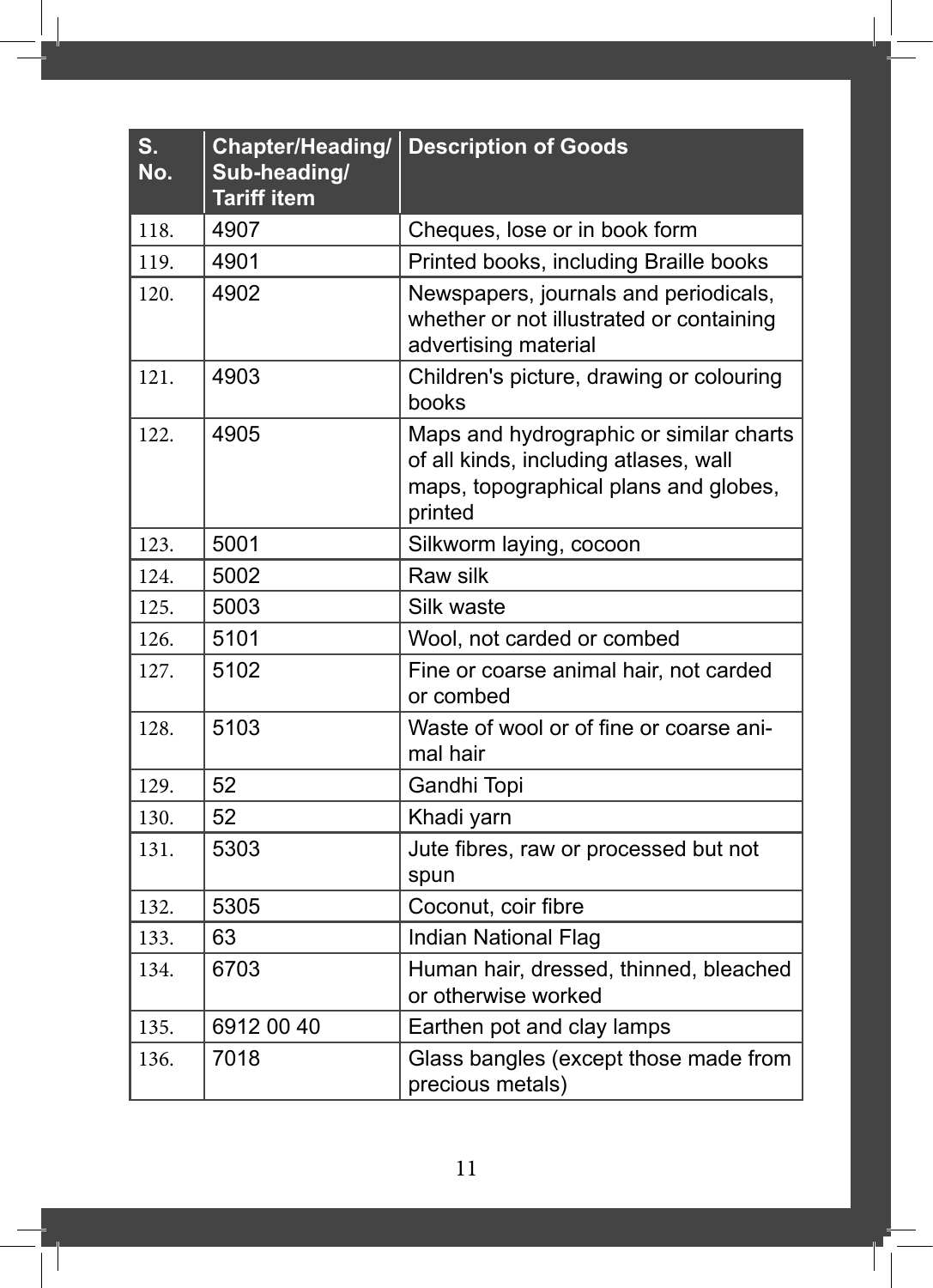| S.<br>No. | Chapter/Heading/<br>Sub-heading/<br><b>Tariff item</b> | <b>Description of Goods</b>                                                                                                                                                                                                                                                                                                                                                                  |
|-----------|--------------------------------------------------------|----------------------------------------------------------------------------------------------------------------------------------------------------------------------------------------------------------------------------------------------------------------------------------------------------------------------------------------------------------------------------------------------|
| 137.      | 8201                                                   | Agricultural implements manually op-<br>erated or animal driven i.e. Hand tools,<br>such as spades, shovels, mattocks,<br>picks, hoes, forks and rakes; axes, bill<br>hooks and similar hewing tools; seca-<br>teurs and pruners of any kind; scythes,<br>sickles, hay knives, hedge shears,<br>timber wedges and other tools of a<br>kind used in agriculture, horticulture or<br>forestry. |
| 138.      | 8445                                                   | Amber charkha                                                                                                                                                                                                                                                                                                                                                                                |
| 139.      | 8446                                                   | Handloom [weaving machinery]                                                                                                                                                                                                                                                                                                                                                                 |
| 140.      | 8802 60 00                                             | Spacecraft (including satellites) and<br>suborbital and spacecraft launch vehi-<br>cles                                                                                                                                                                                                                                                                                                      |
| 141.      | 8803                                                   | Parts of goods of heading 8801                                                                                                                                                                                                                                                                                                                                                               |
| 142.      | 9021                                                   | Hearing aids                                                                                                                                                                                                                                                                                                                                                                                 |
| 143.      | 92                                                     | Indigenous handmade musical instru-<br>ments                                                                                                                                                                                                                                                                                                                                                 |
| 144.      | 9603                                                   | Muddhas made of sarkanda and phool<br>bahari jhadoo                                                                                                                                                                                                                                                                                                                                          |
| 145.      | 9609                                                   | Slate pencils and chalk sticks                                                                                                                                                                                                                                                                                                                                                               |
| 146.      | 9610 00 00                                             | <b>Slates</b>                                                                                                                                                                                                                                                                                                                                                                                |
| 147.      | 9803                                                   | Passenger baggage                                                                                                                                                                                                                                                                                                                                                                            |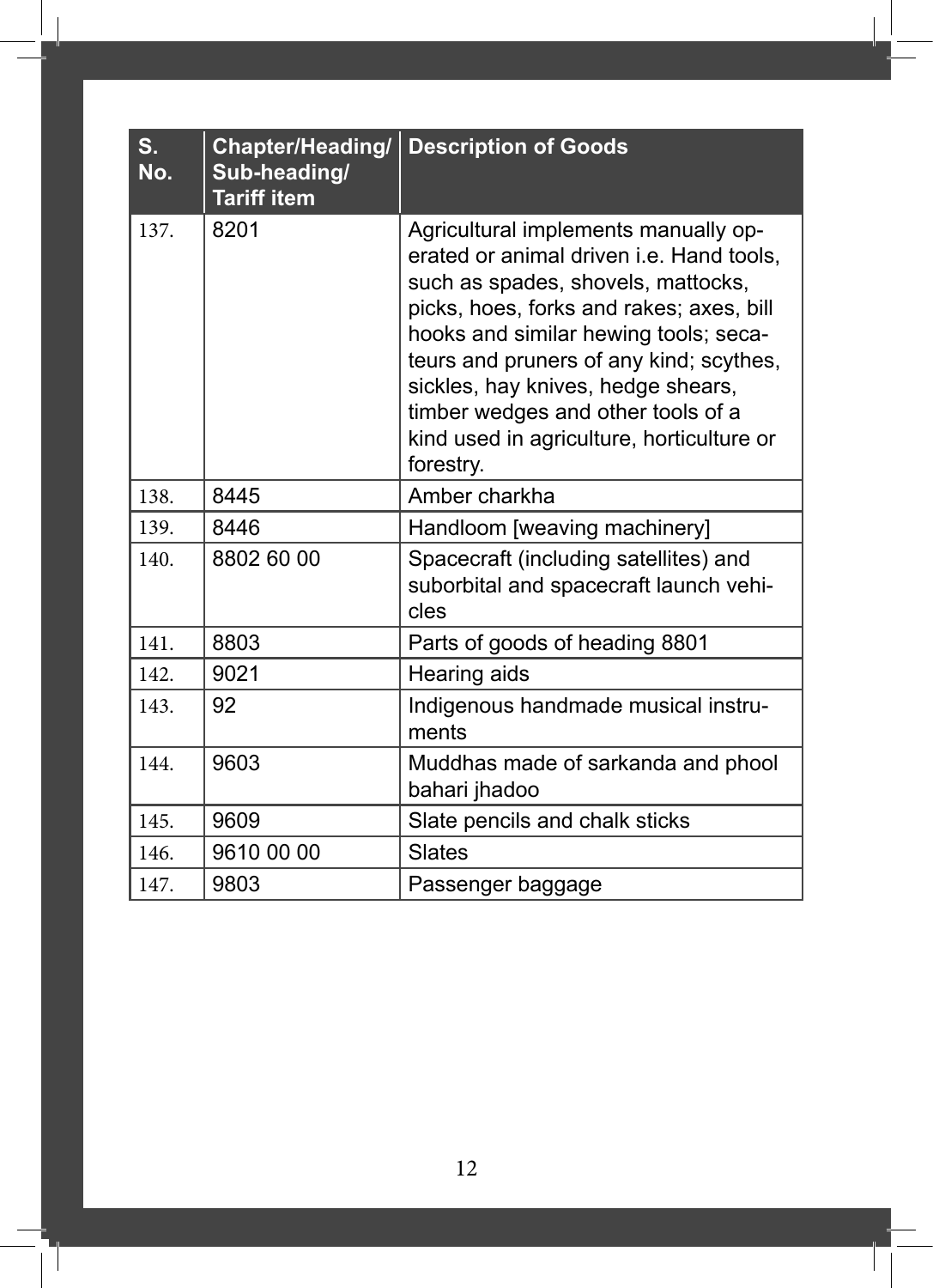| S.<br>No. | Chapter/Heading/<br>Sub-heading/<br><b>Tariff item</b> | <b>Description of Goods</b>                                                                                                                                                                                                                                                                                                                                                                                                                                                                                                                  |
|-----------|--------------------------------------------------------|----------------------------------------------------------------------------------------------------------------------------------------------------------------------------------------------------------------------------------------------------------------------------------------------------------------------------------------------------------------------------------------------------------------------------------------------------------------------------------------------------------------------------------------------|
| 148.      | Any chapter                                            | Puja samagri namely:<br>Rudraksha, rudraksha mala, tulsi<br>(i)<br>kanthi mala, panchgavya (mixture<br>of cowdung, desi ghee, milk and<br>curd);<br>(ii)<br>Sacred thread (commonly known<br>as yagnopavit);<br>Wooden khadau;<br>(iii)<br>(iv) Panchamrit,<br>Vibhuti sold by religious<br>(v)<br>institutions,<br>Unbranded honey<br>(vi)<br>[proposed GST Nil]<br>(vii) Wick for diya.<br>(viii) Roli<br>Kalava (Raksha sutra)<br>(ix)<br>Chandan tika<br>(x)                                                                             |
| 149.      |                                                        | Supply of lottery by any person other<br>than State Government, Union Territory<br>or Local authority subject to the condi-<br>tion that the supply of such lottery has<br>suffered appropriate central tax, State<br>tax, Union territory tax or integrated tax,<br>as the case may be, when supplied by<br>State Government, Union Territory or<br>local authority, as the case may be, to<br>the lottery distributor or selling agent<br>appointed by the State Government,<br>Union Territory or local authority, as the<br>case may be. |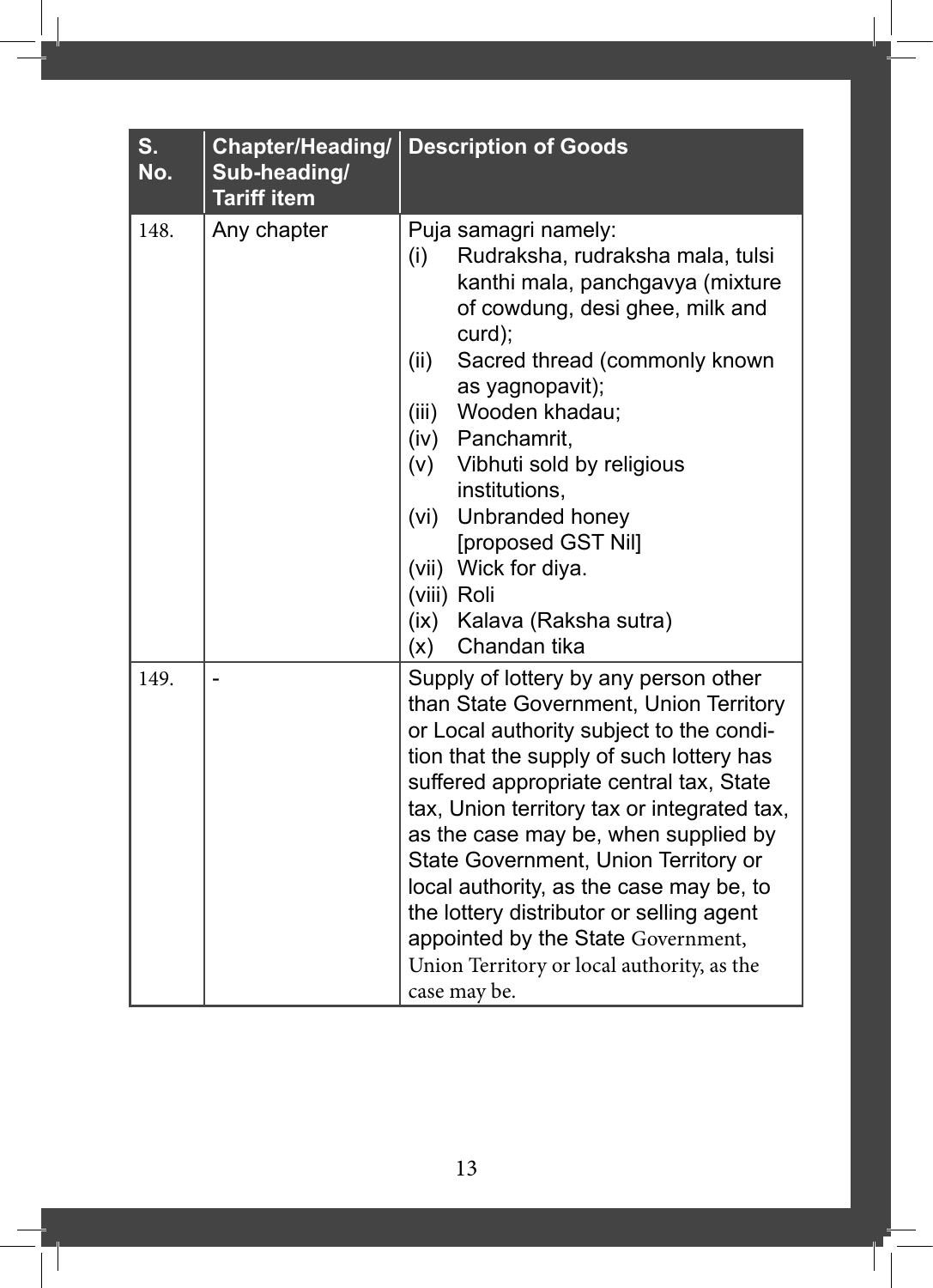# **SCHEDULE II: LIST OF GOODS AT 0.25% RATE**

| S <sub>1</sub><br>No. | Chapter/Heading/<br>Sub-heading/<br><b>Tariff item</b> | <b>Description of Goods</b>                                                                                     |
|-----------------------|--------------------------------------------------------|-----------------------------------------------------------------------------------------------------------------|
|                       | 7102                                                   | Diamonds, non-industrial unworked or<br>simply sawn, cleaved or bruted                                          |
| $\mathcal{P}$         | 7103                                                   | Precious stones (other than diamonds)<br>and semi-precious stones, unworked or<br>simply sawn or roughly shaped |
| 3.                    | 7104                                                   | Synthetic or reconstructed precious<br>or semi-precious stones, unworked or<br>simply sawn or roughly shaped    |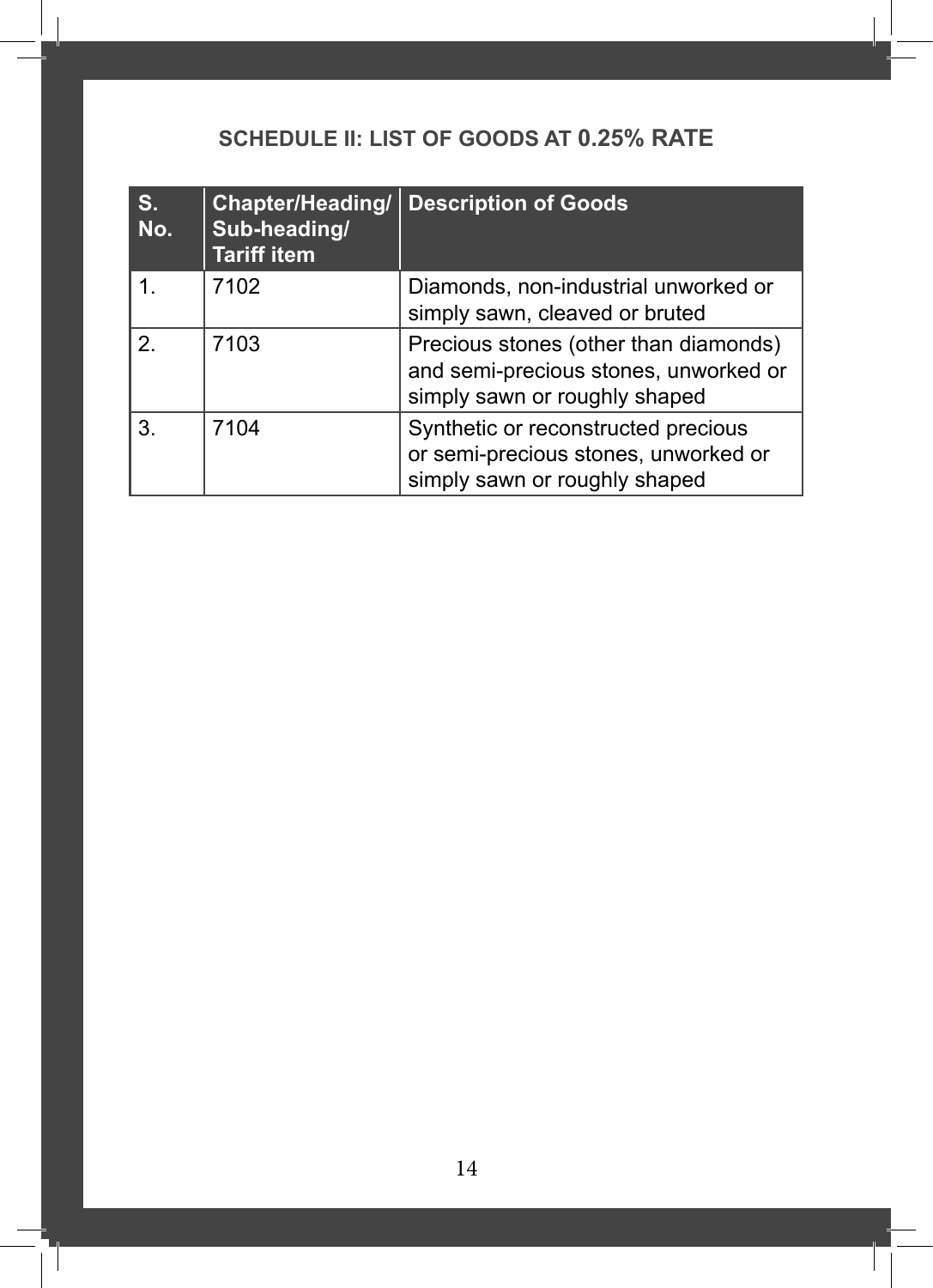# **SCHEDULE III: LIST OF GOODS AT 3% RATE**

| S.<br>No.        | Chapter/Heading/<br>Sub-heading/<br><b>Tariff item</b> | <b>Description of Goods</b>                                                                                                                                                                                                                                                                                                             |
|------------------|--------------------------------------------------------|-----------------------------------------------------------------------------------------------------------------------------------------------------------------------------------------------------------------------------------------------------------------------------------------------------------------------------------------|
| 1.               | 7101                                                   | Pearls, natural or cultured, whether or<br>not worked or graded but not strung,<br>mounted or set; pearls, natural or<br>cultured, temporarily strung for conve-<br>nience of transport                                                                                                                                                 |
| 2.               | 7102                                                   | Diamonds, whether or not worked, but<br>not mounted or set [other than Non-In-<br>dustrial Unworked or simply sawn,<br>cleaved or bruted]                                                                                                                                                                                               |
| 3.               | 7103                                                   | Precious stones (other than diamonds)<br>and semi-precious stones, whether or<br>not worked or graded but not strung,<br>mounted or set; ungraded precious<br>stones (other than diamonds) and<br>semi-precious stones, temporarily<br>strung for convenience of transport<br>[other than Unworked or simply sawn or<br>roughly shaped] |
| $\overline{4}$ . | 7104                                                   | Synthetic or reconstructed precious<br>or semi-precious stones, whether or<br>not worked or graded but not strung,<br>mounted or set; ungraded synthetic or<br>reconstructed precious or semi-pre-<br>cious stones, temporarily strung for<br>convenience of transport [other than<br>Unworked or simply sawn or roughly<br>shaped]     |
| 5.               | 7105                                                   | Dust and powder of natural or synthetic<br>precious or semi-precious stones                                                                                                                                                                                                                                                             |
| 6.               | 7106                                                   | Silver (including silver plated with gold<br>or platinum), unwrought or in semi-man-<br>ufactured forms, or in powder form                                                                                                                                                                                                              |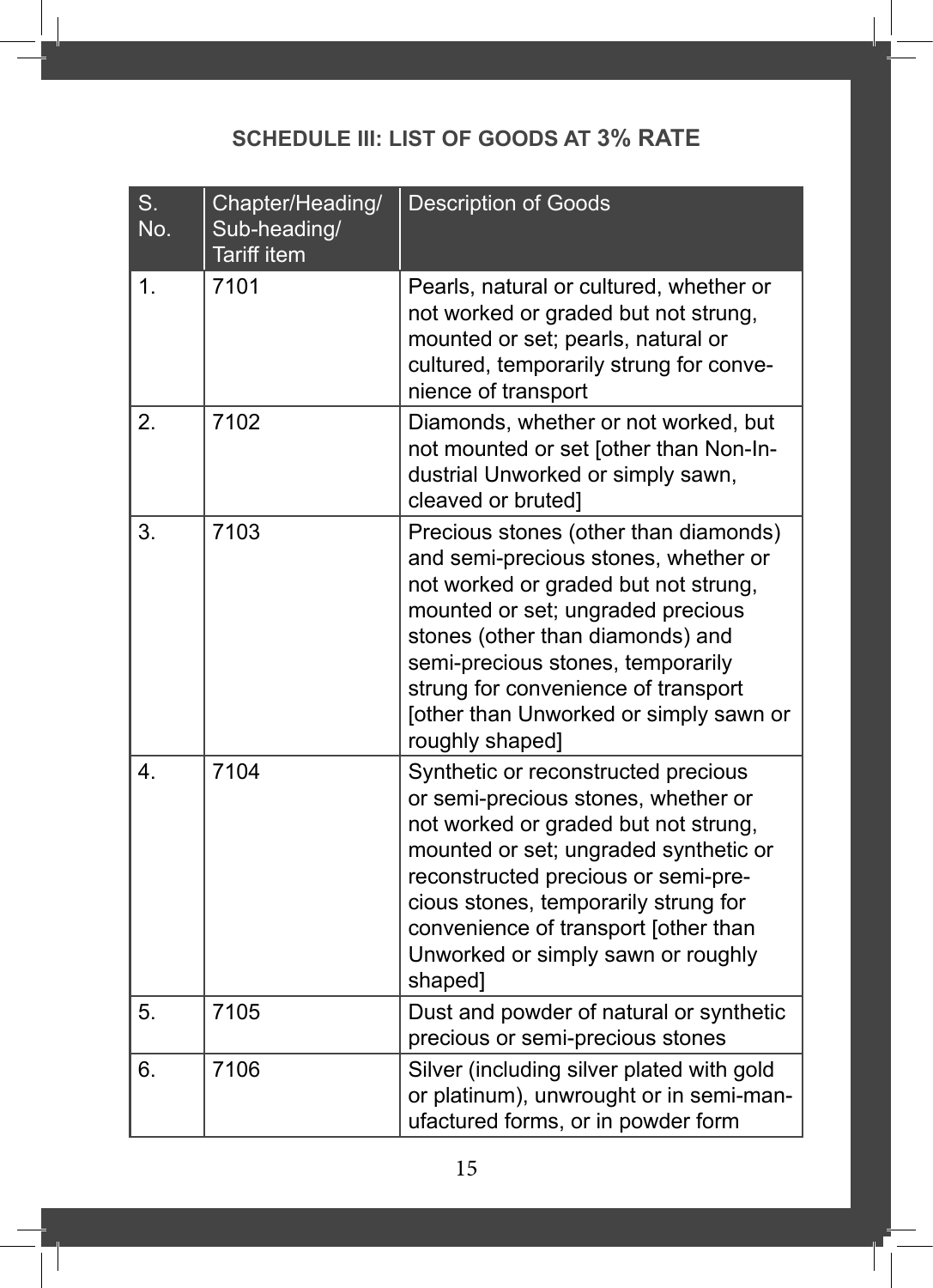| $S_{1}$<br>No. | Chapter/Heading/<br>Sub-heading/<br><b>Tariff item</b> | <b>Description of Goods</b>                                                                                                                                                                                                        |
|----------------|--------------------------------------------------------|------------------------------------------------------------------------------------------------------------------------------------------------------------------------------------------------------------------------------------|
| 7 <sub>1</sub> | 7107                                                   | Base metals clad with silver, not further<br>worked than semi-manufactured                                                                                                                                                         |
| 8.             | 7108                                                   | Gold (including gold plated with plati-<br>num) unwrought or in semi-manufac-<br>tured forms, or in powder form                                                                                                                    |
| 9.             | 7109                                                   | Base metals or silver, clad with gold, not<br>further worked than semi-manufactured                                                                                                                                                |
| 10.            | 7110                                                   | Platinum, unwrought or in semi-manu-<br>factured forms, or in powder form                                                                                                                                                          |
| 11.            | 7111                                                   | Base metals, silver or gold, clad with<br>platinum, not further worked than<br>semi-manufactured                                                                                                                                   |
| 12.            | 7112                                                   | Waste and scrap of precious metal or<br>of metal clad with precious metal; other<br>waste and scrap containing precious<br>metal or precious metal compounds, of<br>a kind used principally for the recovery<br>of precious metal. |
| 13.            | 7113                                                   | Articles of jewellery and parts thereof,<br>of precious metal or of metal clad with<br>precious metal                                                                                                                              |
| 14.            | 7114                                                   | Articles of goldsmiths' or silversmiths'<br>wares and parts thereof, of precious<br>metal or of metal clad with precious<br>metal                                                                                                  |
| 15.            | 7115                                                   | Other articles of precious metal or of<br>metal clad with precious metal                                                                                                                                                           |
| 16.            | 7116                                                   | Articles of natural or cultured pearls,<br>precious or semi-precious stones (natu-<br>ral, synthetic or reconstructed)                                                                                                             |
| 17.            | 7117                                                   | Imitation jewellery                                                                                                                                                                                                                |
| 18.            | 7118                                                   | Coin                                                                                                                                                                                                                               |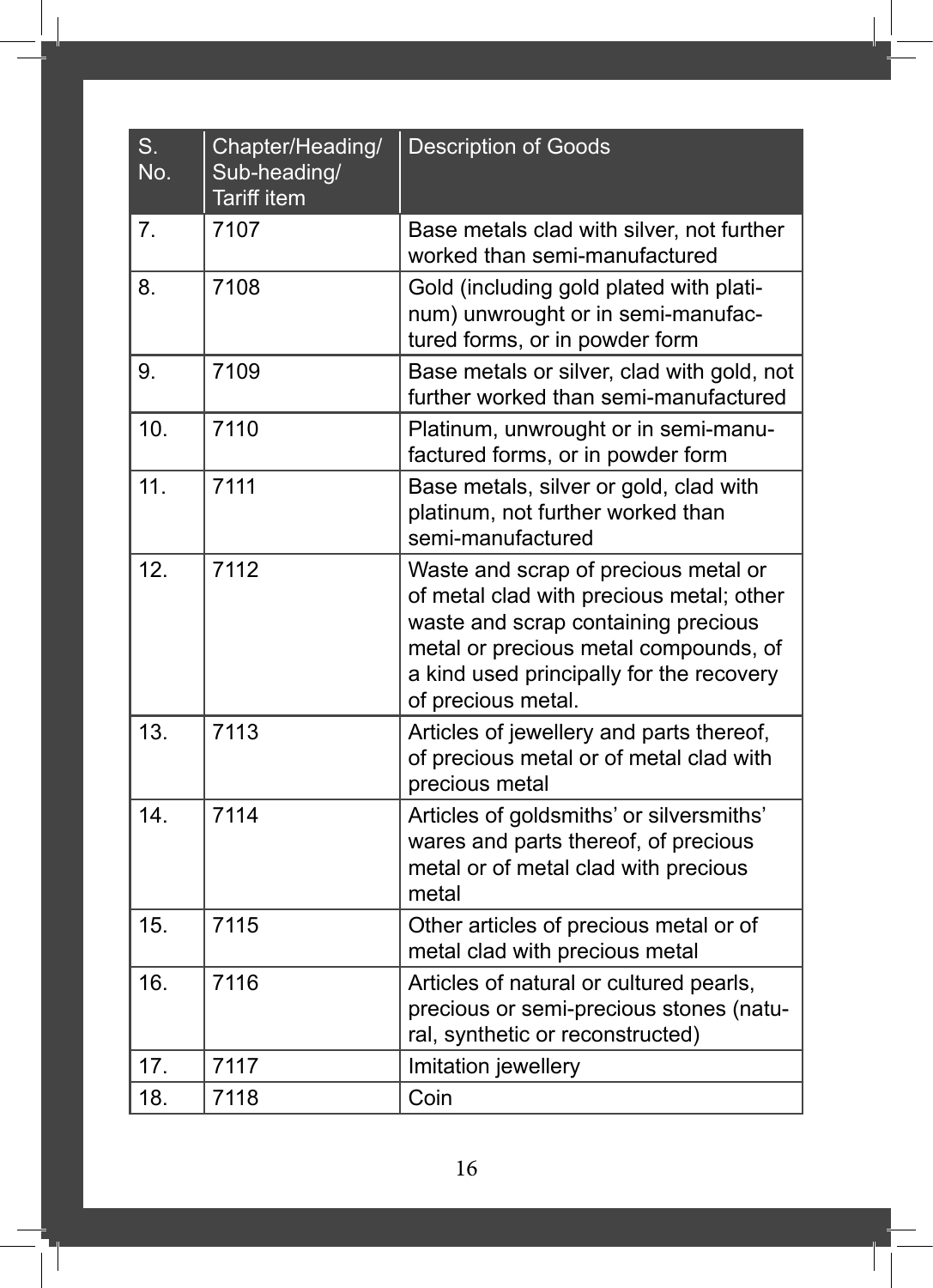# **SCHEDULE IV: LIST OF GOODS AT 5% RATE**

| S.<br>No.        | Chapter/Heading/<br>Sub-heading/<br><b>Tariff item</b> | <b>Description of Goods</b>                                                                                                                                                                                                                                                                                                                                                  |
|------------------|--------------------------------------------------------|------------------------------------------------------------------------------------------------------------------------------------------------------------------------------------------------------------------------------------------------------------------------------------------------------------------------------------------------------------------------------|
| 1.               | 0303                                                   | Fish, frozen, excluding fish fillets and<br>other fish meat of heading 0304                                                                                                                                                                                                                                                                                                  |
| 2.               | 0304                                                   | Fish fillets and other fish meat (whether<br>or not minced), frozen                                                                                                                                                                                                                                                                                                          |
| 3.               | 0305                                                   | Fish, dried, salted or in brine; smoked<br>fish, whether or not cooked before or<br>during the smoking process; flours,<br>meals and pellets of fish, fit for human<br>consumption                                                                                                                                                                                           |
| $\overline{4}$ . | 0306                                                   | Crustaceans, whether in shell or not,<br>frozen, dried, salted or in brine; crusta-<br>ceans, in shell, cooked by steaming or<br>by boiling in water, frozen, dried, salted<br>or in brine; flours, meals and pellets of<br>crustaceans, fit for human consumption                                                                                                           |
| 5.               | 0307                                                   | Molluscs, whether in shell or not, fro-<br>zen, dried, salted or in brine; aquatic<br>invertebrates other than crustaceans<br>and molluscs, frozen, dried, salted or in<br>brine; flours, meals and pellets of aquat-<br>ic invertebra other than crustaceans, fit<br>for human consumption                                                                                  |
| 6.               | 0308                                                   | Aquatic invertebrates other than crus-<br>taceans and molluscs, frozen, dried,<br>salted or in brine; smoked aquatic inver-<br>tebrates other than<br>crustaceans and molluscs, whether or<br>not cooked before or during the<br>smoking process: flours, meals and<br>pellets of aquatic invertebrates other<br>than crustaceans and molluscs, fit for<br>human consumption |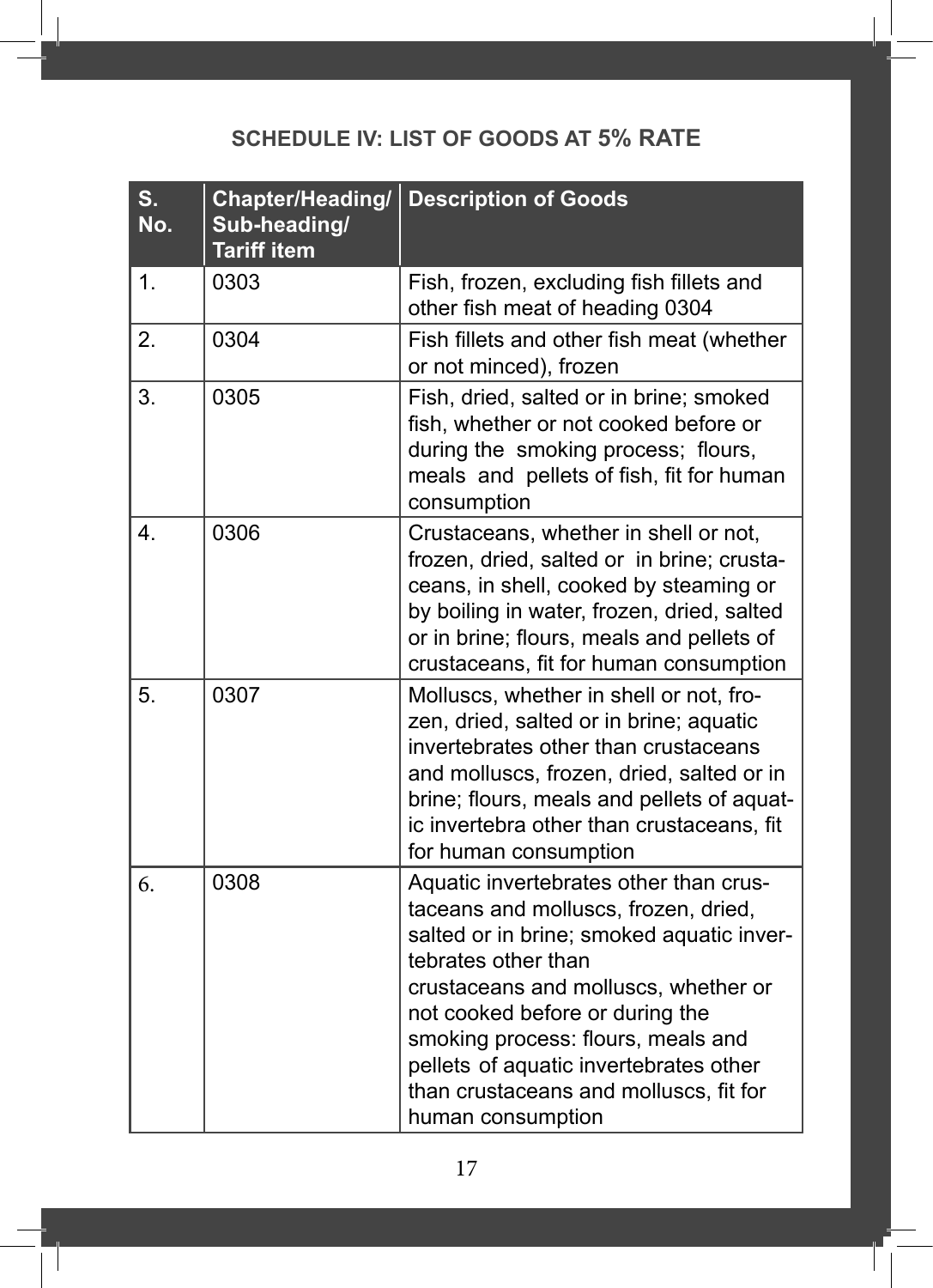| S.<br>No. | Chapter/Heading/<br>Sub-heading/<br><b>Tariff item</b> | <b>Description of Goods</b>                                                                                                                                                                                                                                           |
|-----------|--------------------------------------------------------|-----------------------------------------------------------------------------------------------------------------------------------------------------------------------------------------------------------------------------------------------------------------------|
| 7.        | 0401                                                   | Ultra High Temperature (UHT) milk                                                                                                                                                                                                                                     |
| 8.        | 0402                                                   | Milk and cream, concentrated or con-<br>taining added sugar or other sweet-<br>ening matter, including skimmed milk<br>powder, milk food for babies [other than<br>condensed milk]                                                                                    |
| 9.        | 0403                                                   | Cream, yogurt, kephir and other fer-<br>mented or acidified milk and cream,<br>whether or not concentrated or contain-<br>ing added sugar or other sweetening<br>matter or flavoured or containing added<br>fruit, nuts or cocoa                                      |
| 10.       | 0404                                                   | Whey, whether or not concentrated or<br>containing added sugar or other sweet-<br>ening matter; products consisting of<br>natural milk constituents, whether or not<br>containing added sugar or other sweet-<br>ening matter, not elsewhere specified or<br>included |
| 11.       | 0406                                                   | Chena or paneer put up in unit contain-<br>er and bearing a registered brand name                                                                                                                                                                                     |
| 12.       | 0408                                                   | Birds' eggs, not in shell, and egg yolks,<br>fresh, dried, cooked by steaming or<br>by boiling in water, moulded, frozen or<br>otherwise preserved, whether or not<br>containing added sugar or other sweet-<br>ening matter.                                         |
| 13.       | 0409                                                   | Natural honey, put up in unit container<br>and bearing a registered brand name                                                                                                                                                                                        |
| 14.       | 0410                                                   | Edible products of animal origin, not<br>elsewhere specified or included                                                                                                                                                                                              |
| 15.       | 0502                                                   | Pigs', hogs' or boars' bristles and hair;<br>badger hair and other brush making<br>hair; waste of such bristles or hair.                                                                                                                                              |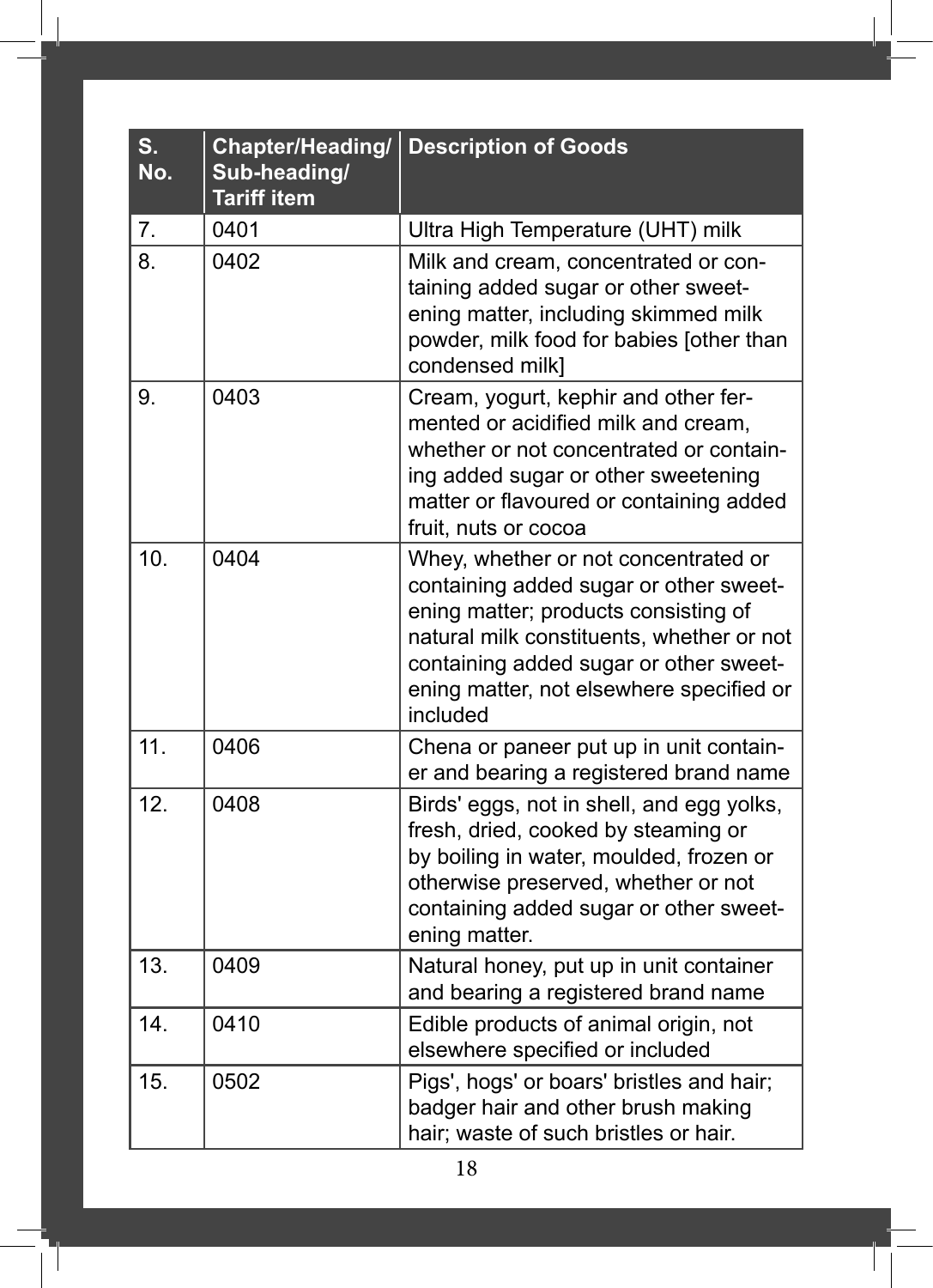| S.<br>No. | Chapter/Heading/<br>Sub-heading/<br><b>Tariff item</b> | <b>Description of Goods</b>                                                                                                                                                                                                                                                             |
|-----------|--------------------------------------------------------|-----------------------------------------------------------------------------------------------------------------------------------------------------------------------------------------------------------------------------------------------------------------------------------------|
| 16.       | 0504                                                   | Guts, bladders and stomachs of ani-<br>mals (other than fish), whole and pieces<br>thereof, fresh, chilled, frozen, salted, in<br>brine, dried or smoked.                                                                                                                               |
| 17.       | 0505                                                   | Skins and other parts of birds, with their<br>feathers or down, feathers and parts of<br>feathers (whether or not with trimmed<br>edges) and down, not further worked<br>than cleaned, disinfected or treated<br>for preservation; powder and waste of<br>feathers or parts of feathers |
| 18.       | 0507 [Except<br>050790]                                | Ivory, tortoise-shell, whalebone and<br>whalebone hair, horns, unworked or<br>simply prepared but not cut to shape;<br>powder and waste of these products.                                                                                                                              |
| 19.       | 0508                                                   | Coral and similar materials, unworked<br>or simply prepared but not otherwise<br>worked; shells of molluscs, crustaceans<br>or echinoderms and cuttle-bone, un-<br>worked or simply prepared but not cut<br>to shape, powder and waste thereof.                                         |
| 20.       | 0510                                                   | Ambergris, castoreum, civet and musk;<br>cantharides; bile, whether or not dried;<br>glands and other animal products used<br>in the preparation of pharmaceutical<br>products, fresh, chilled, frozen or other-<br>wise provisionally preserved.                                       |
| 21.       | 0511                                                   | Animal products not elsewhere speci-<br>fied or included; dead animals of Chap-<br>ter 1 or 3, unfit for human consumption,<br>other than semen including frozen<br>semen.                                                                                                              |
| 22.       | $\overline{7}$                                         | Herb, bark, dry plant, dry root, common-<br>ly known as jaribooti and dry flower                                                                                                                                                                                                        |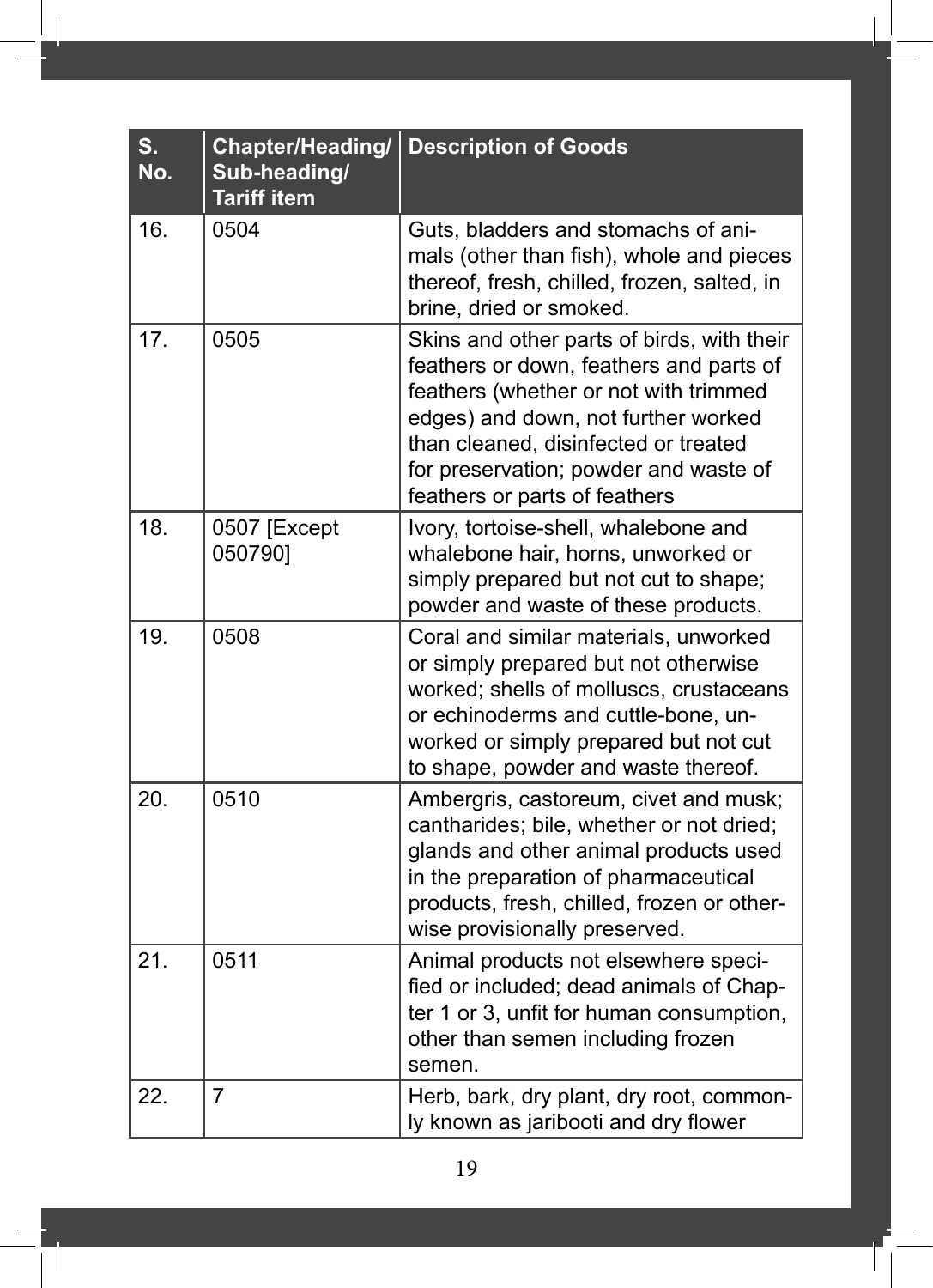| S.<br>No. | Chapter/Heading/<br>Sub-heading/<br><b>Tariff item</b> | <b>Description of Goods</b>                                                                                                                                                                                   |
|-----------|--------------------------------------------------------|---------------------------------------------------------------------------------------------------------------------------------------------------------------------------------------------------------------|
| 23.       | 0710                                                   | Vegetables (uncooked or cooked by<br>steaming or boiling in water), frozen                                                                                                                                    |
| 24.       | 0711                                                   | Vegetables provisionally preserved (for<br>example, by sulphur dioxide gas, in<br>brine, in sulphur water or in other pre-<br>servative solutions), but unsuitable in<br>that state for immediate consumption |
| 25.       | 0713                                                   | Dried leguminous vegetables, shelled,<br>whether or not skinned or split [put up in<br>unit container and bearing a registered<br>brand name]                                                                 |
| 26.       | 0714                                                   | Manioc, arrowroot, salep, Jerusalem<br>artichokes, sweet potatoes and similar<br>roots and tubers with high starch or<br>inulin content, frozen or dried, whether<br>or not sliced or in the form of pellets  |
| 27.       | 0801                                                   | Cashewnuts, whether or not shelled or<br>peeled                                                                                                                                                               |
| 28.       | 0802                                                   | Dried areca nuts, whether or not shelled<br>or peeled                                                                                                                                                         |
| 29.       | 0802                                                   | Dried chestnuts (singhada), whether or<br>not shelled or peeled                                                                                                                                               |
| 30.       | 08                                                     | Dried makhana, whether or not shelled<br>or peeled                                                                                                                                                            |
| 31.       | 0806                                                   | Grapes, dried, and raisins                                                                                                                                                                                    |
| 32.       | 0811                                                   | Fruit and nuts, uncooked or cooked by<br>steaming or boiling in water, frozen,<br>whether or not containing added sugar<br>or other sweetening matter                                                         |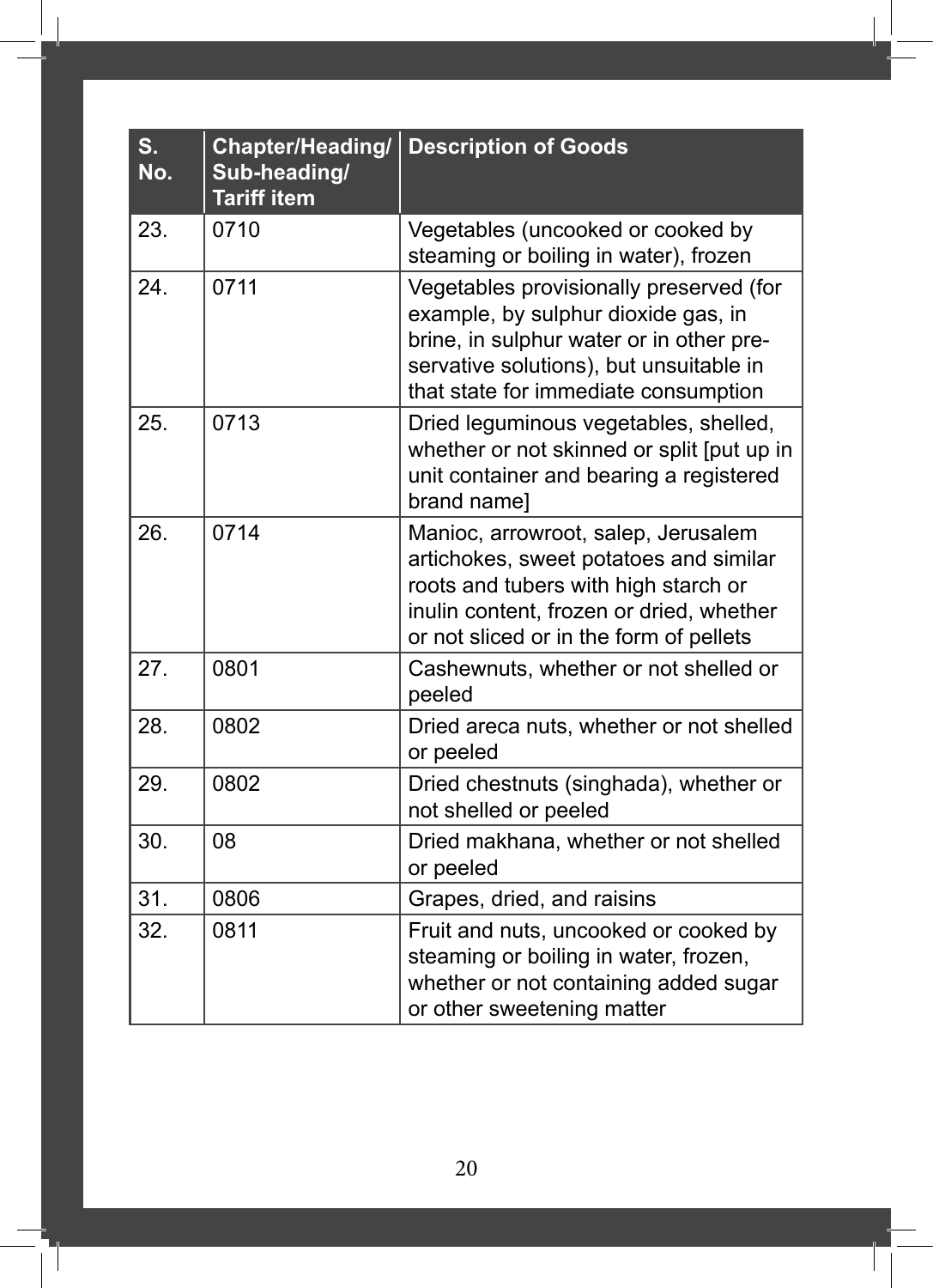| S.<br>No. | Chapter/Heading/<br>Sub-heading/<br><b>Tariff item</b> | <b>Description of Goods</b>                                                                                                                                                                                      |
|-----------|--------------------------------------------------------|------------------------------------------------------------------------------------------------------------------------------------------------------------------------------------------------------------------|
| 33.       | 0812                                                   | Fruit and nuts, provisionally preserved<br>(for example, by Sulphur dioxide gas,<br>in brine, in sulphur water or in other<br>preservative solutions), but unsuitable<br>in that state for immediate consumption |
| 34.       | 0814                                                   | Peel of citrus fruit or melons (including<br>watermelons), frozen, dried or provi-<br>sionally preserved in brine, in sulphur<br>water or in other preservative solutions                                        |
| 35.       | 0901                                                   | Coffee, whether or not roasted or decaf-<br>feinated; coffee husks and skins; coffee<br>substitutes containing coffee in any<br>proportion [other than coffee beans not<br>roasted]                              |
| 36.       | 0902                                                   | Tea, whether or not flavoured [other<br>than unprocessed green leaves of tea]                                                                                                                                    |
| 37.       | 0903                                                   | Maté                                                                                                                                                                                                             |
| 38.       | 0904                                                   | Pepper of the genus Piper; dried or<br>crushed or ground fruits of the genus<br>Capsicum or of the genus Pimenta                                                                                                 |
| 39.       | 0905                                                   | Vanilla                                                                                                                                                                                                          |
| 40.       | 0906                                                   | Cinnamon and cinnamon-tree flowers                                                                                                                                                                               |
| 41.       | 0907                                                   | Cloves (whole fruit, cloves and stems)                                                                                                                                                                           |
| 42.       | 0908                                                   | Nutmeg, mace and cardamoms                                                                                                                                                                                       |
| 43.       | 0909                                                   | Seeds of anise, badian, fennel, corian-<br>der, cumin or caraway; juniper berries<br>[other than of seed quality]                                                                                                |
| 44.       | 0910 [other than<br>0910 11 10, 0910<br>30 10]         | Ginger other than fresh ginger, saffron,<br>turmeric (curcuma) other than fresh<br>turmeric, thyme, bay leaves, curry and<br>other spices                                                                        |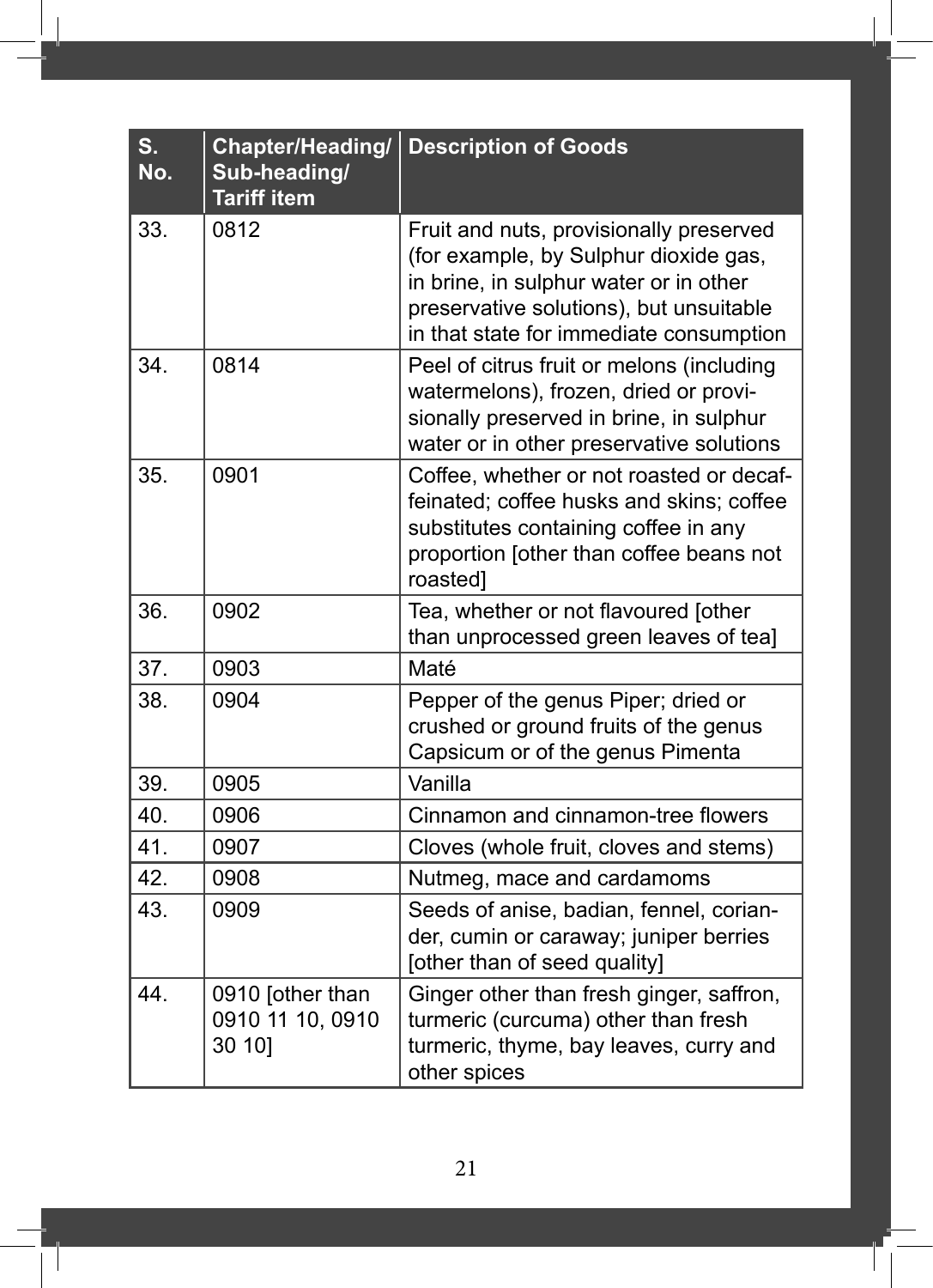| S.<br>No. | Chapter/Heading/<br>Sub-heading/<br><b>Tariff item</b> | <b>Description of Goods</b>                                                                                                                                |
|-----------|--------------------------------------------------------|------------------------------------------------------------------------------------------------------------------------------------------------------------|
| 45.       | 10                                                     | All goods i.e. cereals, put up in unit con-<br>tainer and bearing a registered brand<br>name                                                               |
| 46.       | 1001                                                   | Wheat and meslin put up in unit con-<br>tainer and bearing a registered brand<br>name                                                                      |
| 47.       | 1002                                                   | Rye put up in unit container and bearing<br>a registered brand name                                                                                        |
| 48.       | 1003                                                   | Barley put up in unit container and bear-<br>ing a registered brand name                                                                                   |
| 49.       | 1004                                                   | Oats put up in unit container and bear-<br>ing a registered brand name                                                                                     |
| 50.       | 1005                                                   | Maize (corn) put up in unit container<br>and bearing a registered brand name                                                                               |
| 51.       | 1006                                                   | Rice put up in unit container and bear-<br>ing a registered brand name                                                                                     |
| 52.       | 1007                                                   | Grain sorghum put up in unit container<br>and bearing a registered brand name                                                                              |
| 53.       | 1008                                                   | Buckwheat, millet and canary seed; oth-<br>er cereals such as Jawar, Bajra, Ragi]<br>put up in unit container and bearing a<br>registered brand name       |
| 54.       | 1101                                                   | Wheat or meslin flour put up in unit con-<br>tainer and bearing a registered brand<br>name.                                                                |
| 55.       | 1102                                                   | Cereal flours other than of wheat or<br>meslin i.e. maize (corn) flour, Rye flour,<br>etc. put up in unit container and bearing<br>a registered brand name |
| 56.       | 1103                                                   | Cereal groats, meal and pellets, includ-<br>ing suji and dalia, put up in unit contain-<br>er and bearing a registered brand name                          |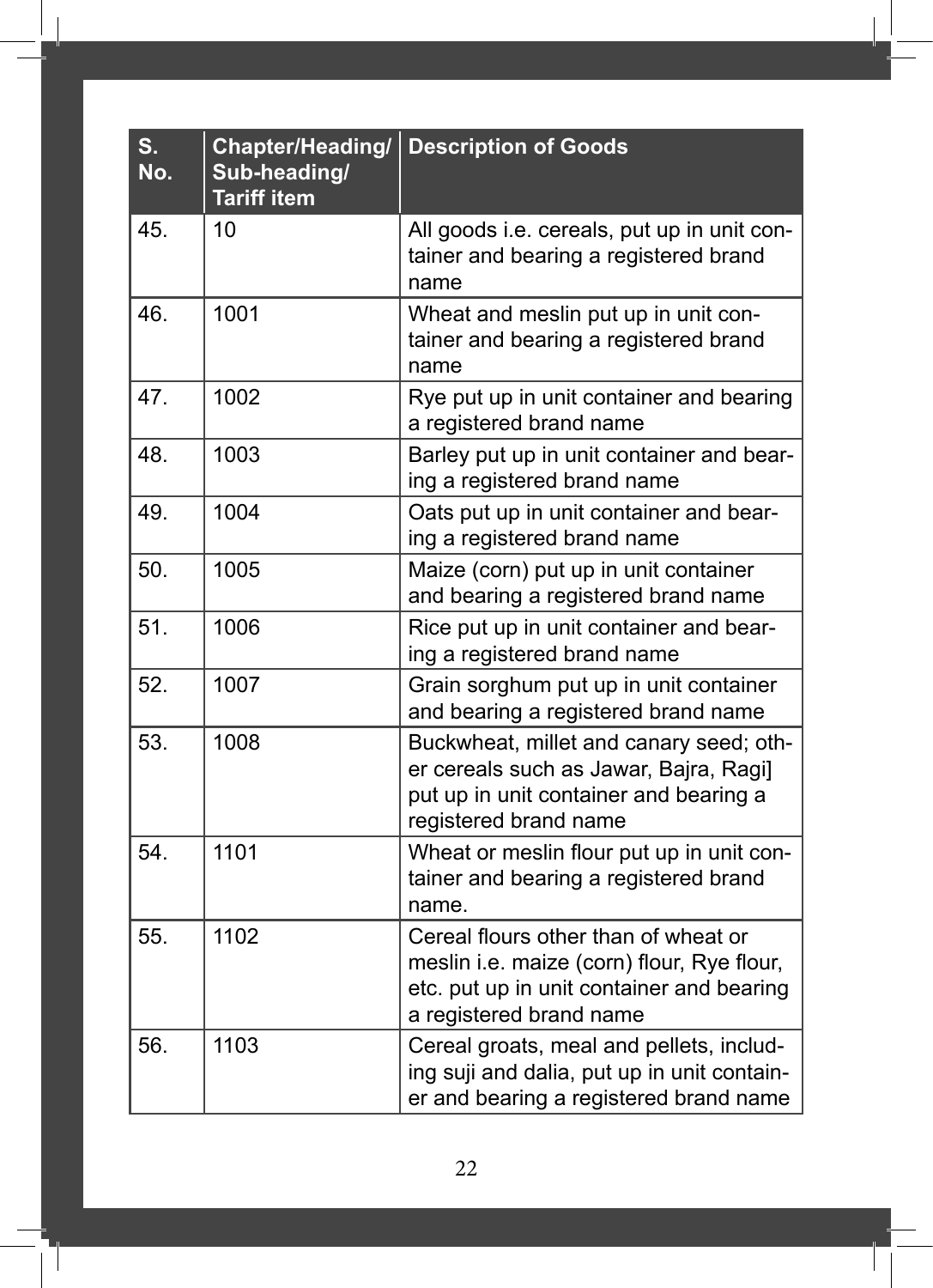| S.<br>No. | Chapter/Heading/<br>Sub-heading/<br><b>Tariff item</b> | <b>Description of Goods</b>                                                                                                                                                                                                                                                                                               |
|-----------|--------------------------------------------------------|---------------------------------------------------------------------------------------------------------------------------------------------------------------------------------------------------------------------------------------------------------------------------------------------------------------------------|
| 57.       | 1104                                                   | Cereal grains otherwise worked (for<br>example, rolled, flaked, pearled, sliced<br>or kibbled), except rice of heading 1006;<br>germ of cereals, whole, rolled, flaked or<br>ground [other than hulled cereal grains]                                                                                                     |
| 58.       | 1105                                                   | Meal, powder, flakes, granules and pel-<br>lets of potatoes put up in unit container<br>and bearing a registered brand name                                                                                                                                                                                               |
| 59.       | 1106                                                   | Meal and powder of the dried legumi-<br>nous vegetables of heading 0713 (puls-<br>es) [other than guar meal 1106 10 10<br>and guar gum refined split 1106 10 90],<br>of sago or of roots or tubers of heading<br>0714 or of the products of Chapter 8,<br>put up in unit container and bearing a<br>registered brand name |
| 60.       | 1106 10 10                                             | Guar meal                                                                                                                                                                                                                                                                                                                 |
| 61.       | 1106 10 90                                             | Guar gum refined split                                                                                                                                                                                                                                                                                                    |
| 62.       | 1109 00 00                                             | Wheat gluten, whether or not dried                                                                                                                                                                                                                                                                                        |
| 63.       | 12                                                     | All goods other than of seed quality                                                                                                                                                                                                                                                                                      |
| 64.       | 1201                                                   | Soya beans, whether or not broken<br>other than of seed quality.                                                                                                                                                                                                                                                          |
| 65.       | 1202                                                   | Ground-nuts, not roasted or otherwise<br>cooked, whether or not shelled or bro-<br>ken other than of seed quality.                                                                                                                                                                                                        |
| 66.       | 1203                                                   | Copra other than of seed quality                                                                                                                                                                                                                                                                                          |
| 67.       | 1204                                                   | Linseed, whether or not broken other<br>than of seed quality.                                                                                                                                                                                                                                                             |
| 68.       | 1205                                                   | Rape or colza seeds, whether or not<br>broken other than of seed quality.                                                                                                                                                                                                                                                 |
| 69.       | 1206                                                   | Sunflower seeds, whether or not broken<br>other than of seed quality                                                                                                                                                                                                                                                      |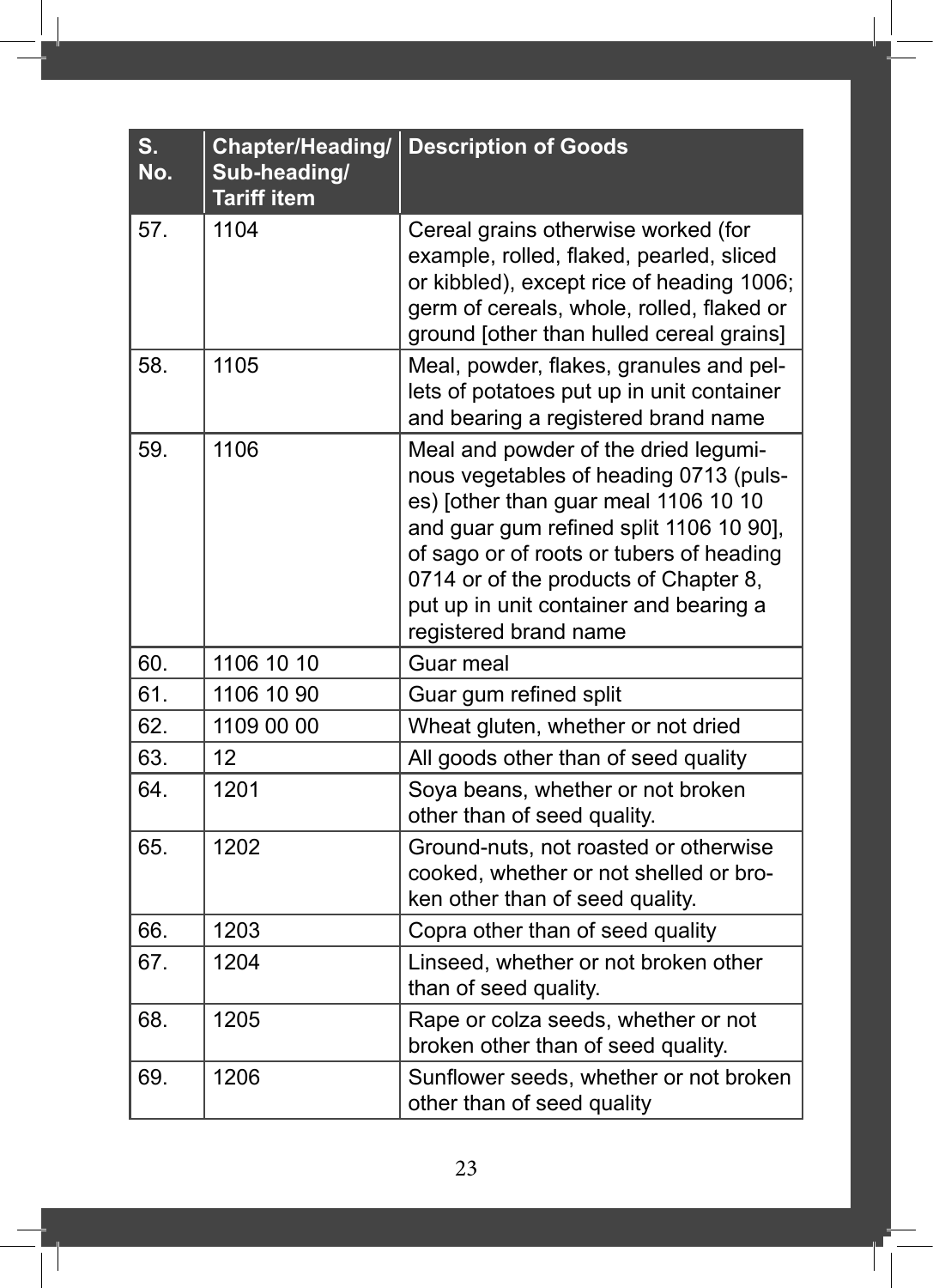| S.<br>No. | Chapter/Heading/<br>Sub-heading/<br><b>Tariff item</b> | <b>Description of Goods</b>                                                                                                                                                                                                                                                                                                                                 |
|-----------|--------------------------------------------------------|-------------------------------------------------------------------------------------------------------------------------------------------------------------------------------------------------------------------------------------------------------------------------------------------------------------------------------------------------------------|
| 70.       | 1207                                                   | Other oil seeds and oleaginous fruits<br>(i.e. Palm nuts and kernels, cotton<br>seeds, Castor oil seeds, Sesamum<br>seeds, Mustard seeds, Saffower (Car-<br>thamustinctorius) seeds, Melon seeds,<br>Poppy seeds, Ajams, Mango kernel,<br>Niger seed, Kokam) whether or not bro-<br>ken, other than of seed quality                                         |
| 71.       | 1208                                                   | Flour and meals of oil seeds or oleagi-<br>nous fruits, other than those of mustard                                                                                                                                                                                                                                                                         |
| 72.       | 1210                                                   | Hop cones, dried, whether or not<br>ground, powdered or in the form of pel-<br>lets; lupulin                                                                                                                                                                                                                                                                |
| 73.       | 1211                                                   | Plants and parts of plants (including<br>seeds and fruits), of a kind used pri-<br>marily in perfumery, in pharmacy or for<br>insecticidal, fungicidal or similar pur-<br>pose, frozen or dried, whether or not<br>cut, crushed or powdered                                                                                                                 |
| 74.       | 1212                                                   | Locust beans, seaweeds and other al-<br>gae, sugar beet and sugar cane, frozen<br>or dried, whether or not ground; fruit<br>stones and kernels and other vegetable<br>products (including unroasted chicory<br>roots of the variety Cichoriumintybus-<br>sativum) of a kind used primarily for<br>human consumption, not elsewhere<br>specified or included |
| 75.       | 1301                                                   | Natural gums, resins, gum-resins and<br>oleoresins (for example, balsams) [oth-<br>er than lac and shellacl                                                                                                                                                                                                                                                 |
| 76.       | 1301                                                   | Compounded asafoetida commonly<br>known as heeng                                                                                                                                                                                                                                                                                                            |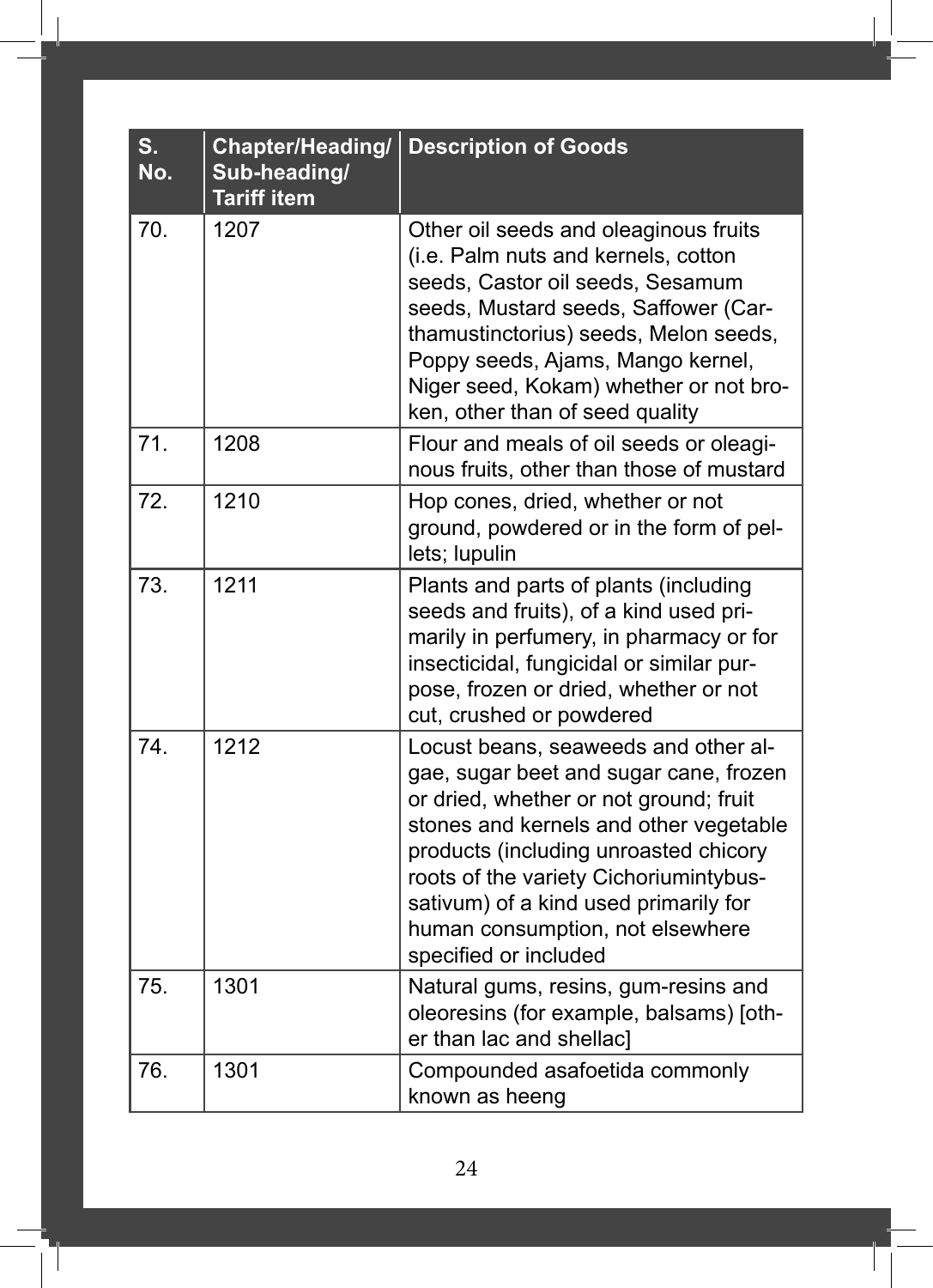| S.<br>No. | Chapter/Heading/<br>Sub-heading/<br><b>Tariff item</b>        | <b>Description of Goods</b>                                                                                                                                                                                                                                                                                            |
|-----------|---------------------------------------------------------------|------------------------------------------------------------------------------------------------------------------------------------------------------------------------------------------------------------------------------------------------------------------------------------------------------------------------|
| 77.       | 1401                                                          | Vegetable materials of a kind used<br>primarily for plaiting (for example,<br>bamboos, rattans, reeds, rushes, osier,<br>raffia, cleaned, bleached or dyed cereal<br>straw, and lime bark)                                                                                                                             |
| 78.       | 1404 [other than<br>1404 90 10, 1404<br>90 40, 1404 90<br>50] | Vegetable products not elsewhere spec-<br>ified or included such as cotton linters,<br>Cotton linters, Soap nuts, Hard seeds,<br>pips, hulls and nuts, of a kind used<br>primarily for carving, coconut shell,<br>unworked, Rudraksha seeds [other<br>than bidi wrapper leaves (tendu), betel<br>leaves, Indian katha] |
| 79.       | 1507                                                          | Soya-bean oil and its fractions, whether<br>or not refined, but not chemically mod-<br>ified                                                                                                                                                                                                                           |
| 80.       | 1508                                                          | Ground-nut oil and its fractions, whether<br>or not refined, but not chemically modi-<br>fied.                                                                                                                                                                                                                         |
| 81.       | 1509                                                          | Olive oil and its fractions, whether or not<br>refined, but not chemically modified.                                                                                                                                                                                                                                   |
| 82.       | 1510                                                          | Other oils and their fractions, obtained<br>solely from olives, whether or not<br>refined, but not chemically modified, in-<br>cluding blends of these oils or fractions<br>with oils or fractions of heading 1509                                                                                                     |
| 83.       | 1511                                                          | Palm oil and its fractions, whether or not<br>refined, but not chemically modified.                                                                                                                                                                                                                                    |
| 84.       | 1512                                                          | Sunflower-seed, safflower or cot-<br>ton-seed oil and fractions thereof,<br>whether or not refined, but not chemi-<br>cally modified.                                                                                                                                                                                  |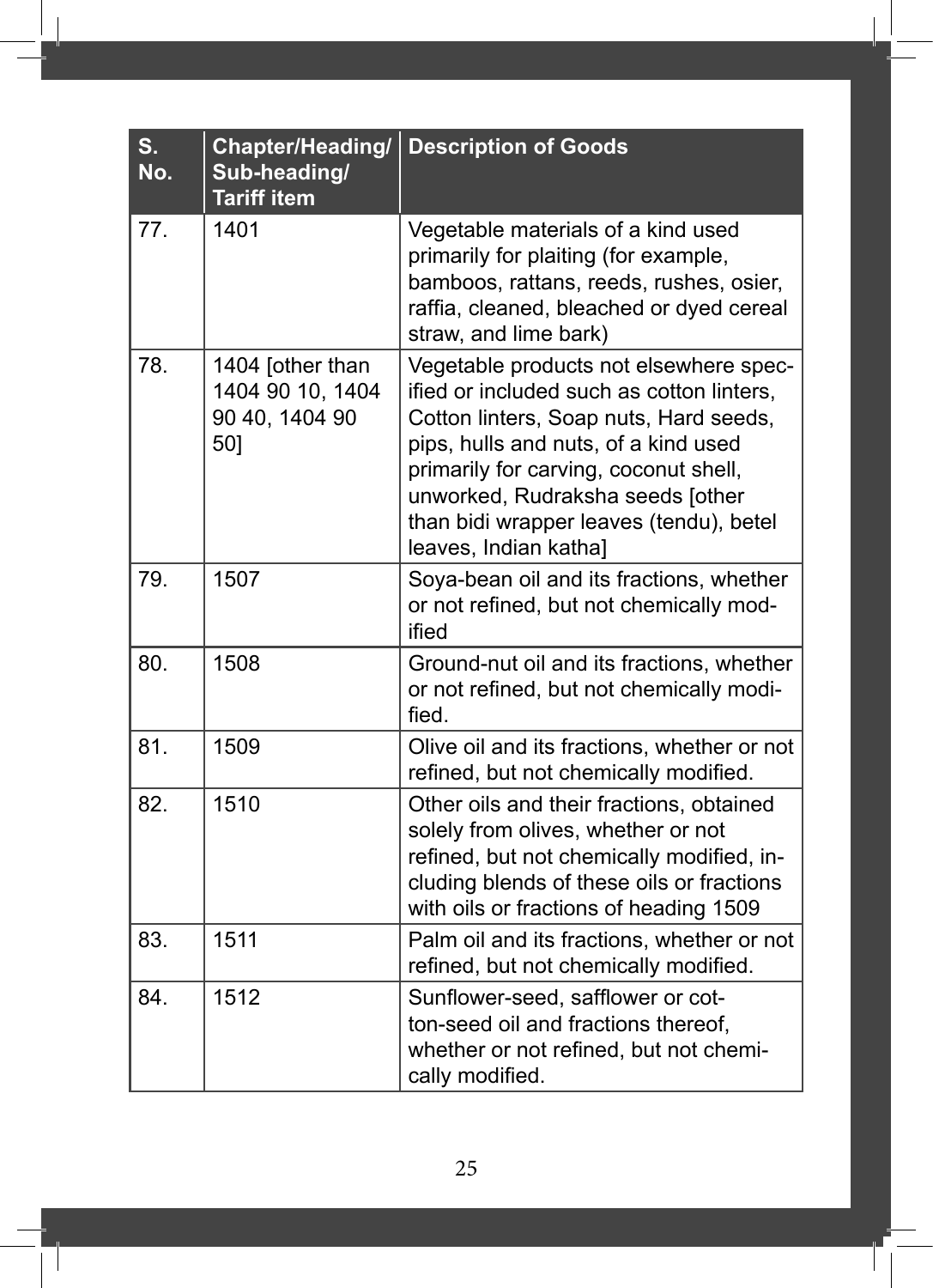| S.<br>No. | Chapter/Heading/<br>Sub-heading/<br><b>Tariff item</b> | <b>Description of Goods</b>                                                                                                                                                                                                         |
|-----------|--------------------------------------------------------|-------------------------------------------------------------------------------------------------------------------------------------------------------------------------------------------------------------------------------------|
| 85.       | 1513                                                   | Coconut (copra), palm kernel or babas-<br>su oil and fractions thereof, whether or<br>not refined, but not chemically modified.                                                                                                     |
| 86.       | 1514                                                   | Rape, colza or mustard oil and fractions<br>thereof, whether or not refined, but not<br>chemically modified.                                                                                                                        |
| 87.       | 1515                                                   | Other fixed vegetable fats and oils<br>(including jojoba oil) and their fractions,<br>whether or not refined, but not chemi-<br>cally modified.                                                                                     |
| 88.       | 1516                                                   | Vegetable fats and oils and their frac-<br>tions, partly or wholly hydrogenated,<br>inter-esterified, re-esterified or elaid-<br>inised, whether or not refined, but not<br>further prepared.                                       |
| 89.       | 1517                                                   | Edible mixtures or preparations of<br>vegetable fats or vegetable oils or of<br>fractions of different vegetable fats or<br>vegetable oils of this Chapter, other<br>than edible fats or oils or their fractions<br>of heading 1516 |
| 90.       | 1518                                                   | Vegetable fats and oils and their frac-<br>tions, boiled, oxidised, dehydrated,<br>sulphurised, blown, polymerised by heat<br>in vacuum or in inert gas or otherwise<br>chemically modified, excluding those of<br>heading 1516     |
| 91.       | 1701                                                   | Beet sugar, cane sugar, khandsari<br>sugar                                                                                                                                                                                          |
| 92.       | 1702                                                   | Palmyra sugar                                                                                                                                                                                                                       |
| 93.       | 1801                                                   | Cocoa beans whole or broken, raw or<br>roasted                                                                                                                                                                                      |
| 94.       | 1802                                                   | Cocoa shells, husks, skins and other<br>cocoa waste                                                                                                                                                                                 |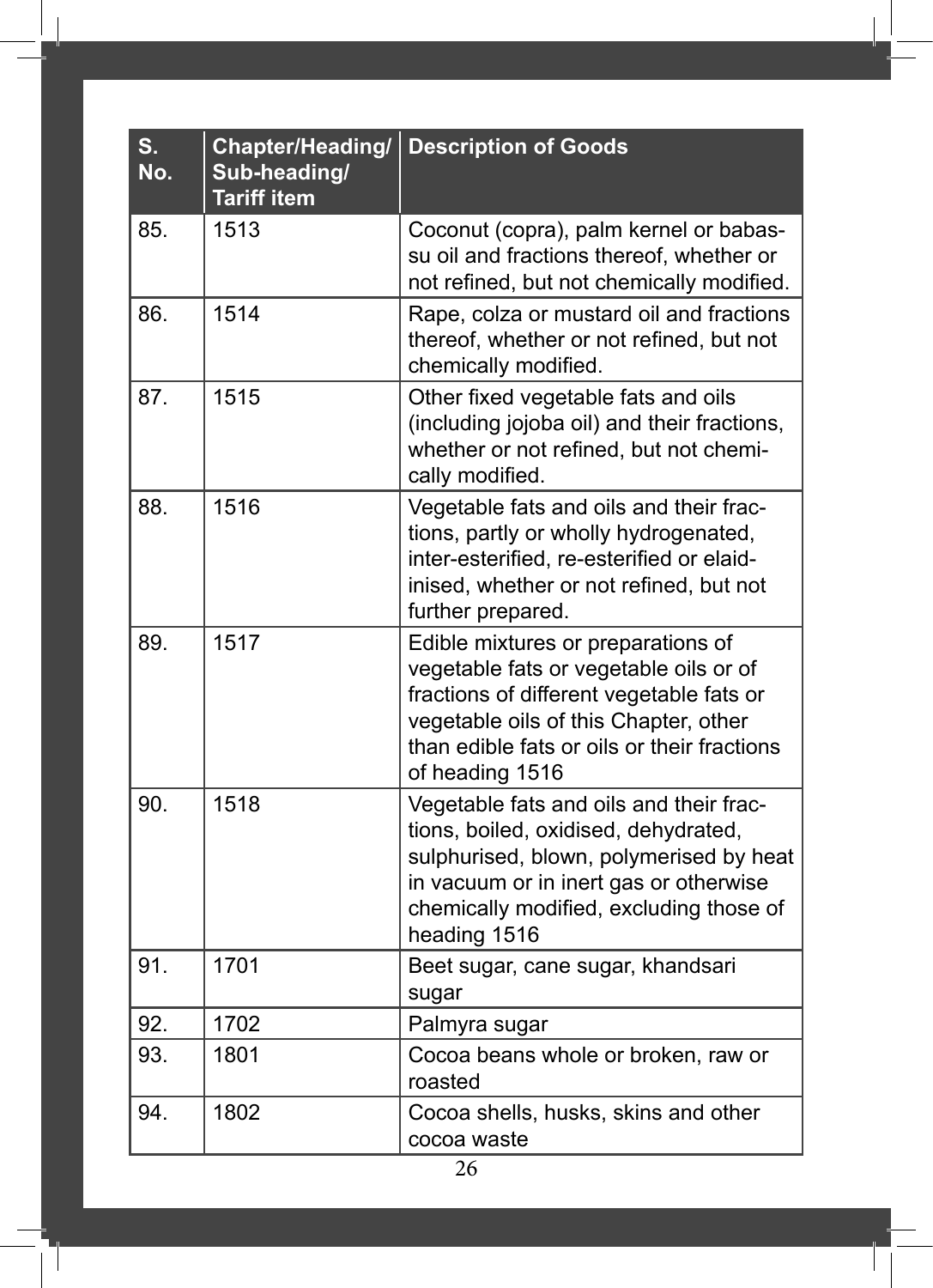| S.<br>No. | Chapter/Heading/<br>Sub-heading/<br><b>Tariff item</b> | <b>Description of Goods</b>                                                                                                                                                                                                                                                                                                                                           |
|-----------|--------------------------------------------------------|-----------------------------------------------------------------------------------------------------------------------------------------------------------------------------------------------------------------------------------------------------------------------------------------------------------------------------------------------------------------------|
| 95.       | 1803                                                   | Cocoa paste whether or not de-fatted                                                                                                                                                                                                                                                                                                                                  |
| 96.       | 1901 20 00                                             | Mixes and doughs for the preparation of<br>bread, pastry and other baker's wares                                                                                                                                                                                                                                                                                      |
| 97.       | 1902                                                   | Seviyan (vermicelli)                                                                                                                                                                                                                                                                                                                                                  |
| 98.       | 1903                                                   | Tapioca and substitutes therefor pre-<br>pared from starch, in the form of flakes,<br>grains, pearls, siftings or in similar<br>forms. (sabudana)                                                                                                                                                                                                                     |
| 99.       | 1905                                                   | Pizza bread                                                                                                                                                                                                                                                                                                                                                           |
| 100.      | 1905 40 00                                             | Rusks, toasted bread and similar toast-<br>ed products                                                                                                                                                                                                                                                                                                                |
| 101.      | 2106 90                                                | Sweetmeats                                                                                                                                                                                                                                                                                                                                                            |
| 102.      | 2201 90 10                                             | Ice and snow                                                                                                                                                                                                                                                                                                                                                          |
| 103.      | 2301                                                   | Flours, meals and pellets, of meat or<br>meat offal, of fish or of crustaceans,<br>molluscs or other aquatic invertebrates,<br>unfit for human consumption; greaves                                                                                                                                                                                                   |
| 104.      | 2303                                                   | Residues of starch manufacture and<br>similar residues, beet-pulp, bagasse<br>and other waste of sugar manufacture,<br>brewing or distilling dregs and waste,<br>whether or not in the form of pellets                                                                                                                                                                |
| 105.      | 2304                                                   | Oil-cake and other solid residues,<br>whether or not ground or in the form of<br>pellets, resulting from the extraction of<br>soyabean oil [other than aquatic feed<br>including shrimp feed and prawn feed,<br>poultry feed & cattle feed, including<br>grass, hay & straw, supplement & husk<br>of pulses, concentrates & additives,<br>wheat bran & de-oiled cake] |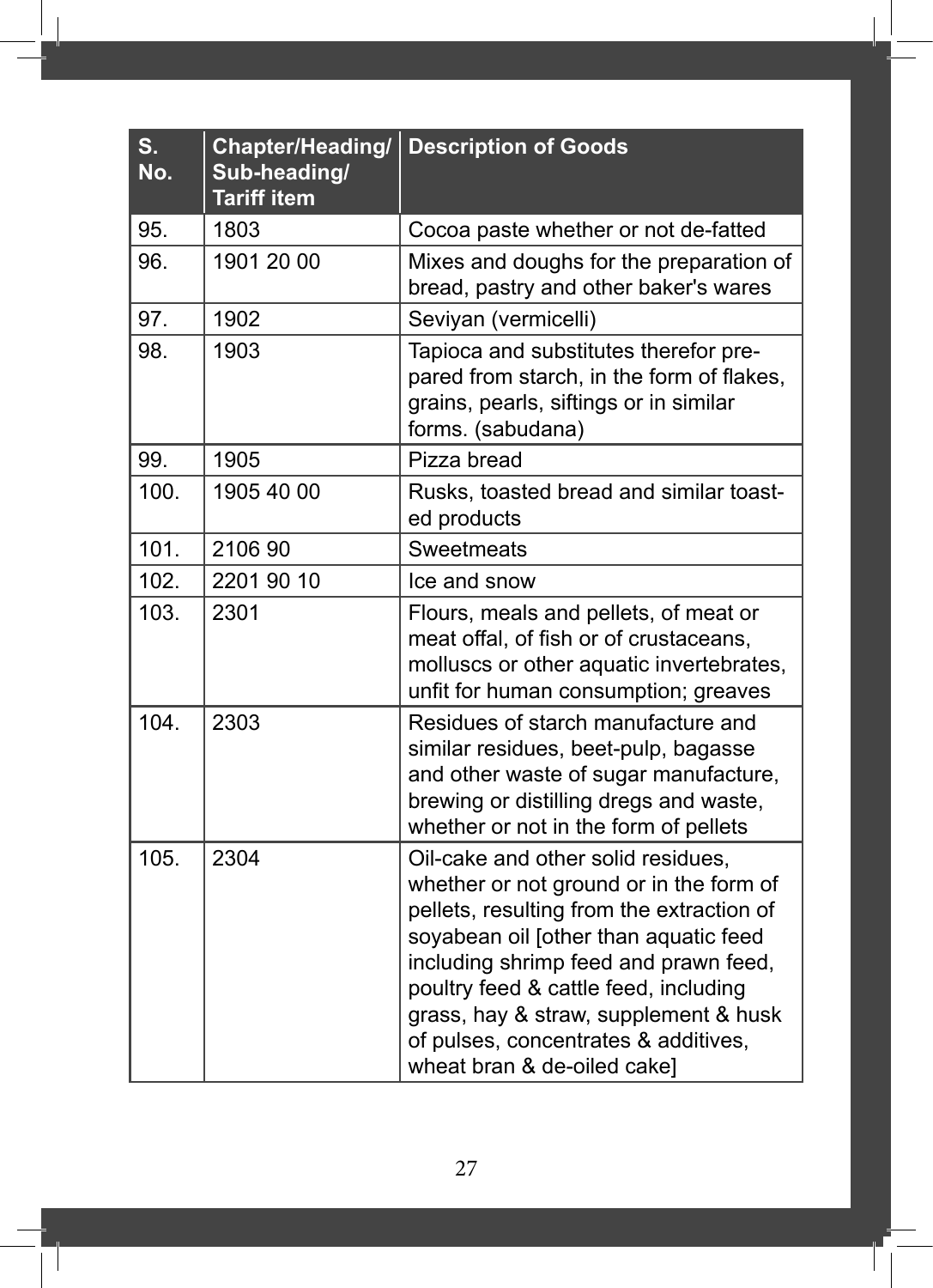| S.<br>No. | Chapter/Heading/<br>Sub-heading/<br><b>Tariff item</b> | <b>Description of Goods</b>                                                                                                                                                                                                                                                                                                                                                                                                   |
|-----------|--------------------------------------------------------|-------------------------------------------------------------------------------------------------------------------------------------------------------------------------------------------------------------------------------------------------------------------------------------------------------------------------------------------------------------------------------------------------------------------------------|
| 106.      | 2305                                                   | Oil-cake and other solid residues,<br>whether or not ground or in the form of<br>pellets, resulting from the extraction of<br>ground-nut oilfother than aquatic feed<br>including shrimp feed and prawn feed,<br>poultry feed & cattle feed, including<br>grass, hay & straw, supplement & husk<br>of pulses, concentrates & additives,<br>wheat bran & de-oiled cake]                                                        |
| 107.      | 2306                                                   | Oil-cake and other solid residues,<br>whether or not ground or in the form of<br>pellets, resulting from the extraction of<br>vegetable fats or oils, other than those<br>of heading 2304 or 2305[other than<br>aquatic feed including shrimp feed and<br>prawn feed, poultry feed & cattle feed,<br>including grass, hay & straw, supple-<br>ment & husk of pulses, concentrates &<br>additives, wheat bran & de-oiled cake] |
| 108.      | 2307                                                   | Wine lees; argol                                                                                                                                                                                                                                                                                                                                                                                                              |
| 109.      | 2401                                                   | <b>Tobacco leaves</b>                                                                                                                                                                                                                                                                                                                                                                                                         |
| 110.      | 2502                                                   | Unroasted iron pyrites.                                                                                                                                                                                                                                                                                                                                                                                                       |
| 111.      | 2503[except 2503<br>00 10]                             | Sulphur of all kinds, other than sublimed<br>sulphur, precipitated sulphur and colloi-<br>dal sulphur [other than sulphur recov-<br>ered as by- product in refining of crude<br>oil]                                                                                                                                                                                                                                          |
| 112.      | 2504                                                   | Natural graphite.                                                                                                                                                                                                                                                                                                                                                                                                             |
| 113.      | 2505                                                   | Natural sands of all kinds, whether or<br>not coloured, other than metal bearing<br>sands of Chapter 26.                                                                                                                                                                                                                                                                                                                      |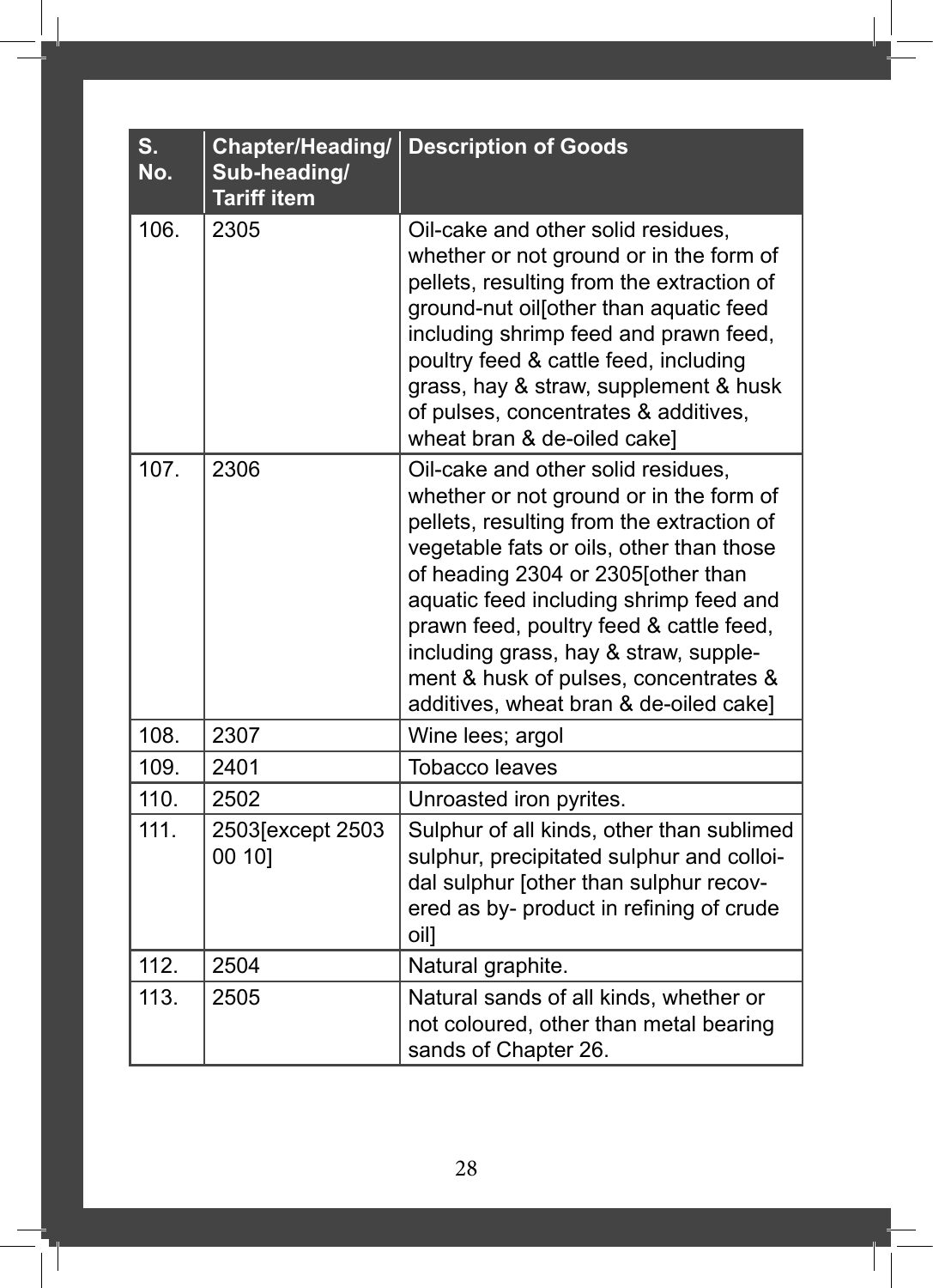| S.<br>No. | Chapter/Heading/<br>Sub-heading/<br><b>Tariff item</b> | <b>Description of Goods</b>                                                                                                                                                                       |
|-----------|--------------------------------------------------------|---------------------------------------------------------------------------------------------------------------------------------------------------------------------------------------------------|
| 114.      | 2506                                                   | Quartz (other than natural sands);<br>quartzite, whether or not roughly<br>trimmed or merely cut, by sawing or<br>otherwise, into blocks or slabs of a rect-<br>angular (including square) shape. |
| 115.      | 2507                                                   | Kaolin and other kaolinic clays, whether<br>or not calcined.                                                                                                                                      |
| 116.      | 2508                                                   | Other clays (not including expanded<br>clays of heading 6806), andalusite,<br>kyanite and sillimanite, whether or not<br>calcined; mullite; chamotte or dinas<br>earths.                          |
| 117.      | 2509                                                   | Chalk.                                                                                                                                                                                            |
| 118.      | 2510                                                   | Natural calcium phosphates, natural<br>aluminium calcium phosphates and<br>phosphatic chalk.                                                                                                      |
| 119.      | 2511                                                   | Natural barium sulphate (barytes); natu-<br>ral barium carbonate (witherite), wheth-<br>er or not calcined, other than barium<br>oxide of heading 2816.                                           |
| 120.      | 2512                                                   | Siliceous fossil meals (for example,<br>kieselguhr, tripolite and diatomite) and<br>similar siliceous earths, whether or not<br>calcined, of an apparent specific gravity<br>of 1 or less.        |
| 121.      | 2513                                                   | Pumice stone; emery; natural corun-<br>dum, natural garnet and other natural<br>abrasives, whether or not heat-treated.                                                                           |
| 122.      | 2514                                                   | Slate, whether or not roughly trimmed<br>or merely cut, by sawing or otherwise,<br>into blocks or slabs of a rectangular<br>(including square) shape.                                             |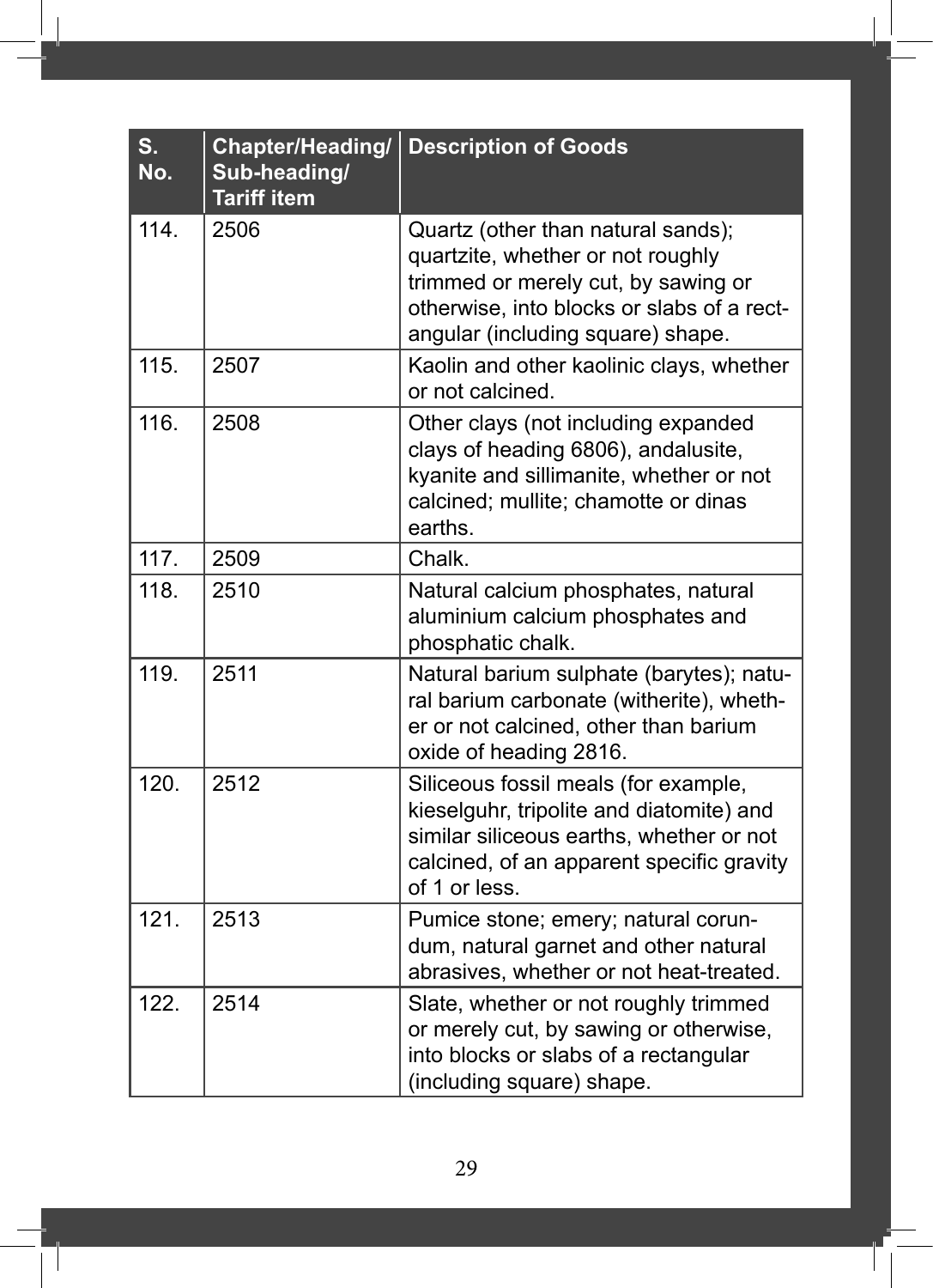| S.<br>$\overline{\text{No}}$ . | Chapter/Heading/<br>Sub-heading/<br><b>Tariff item</b>    | <b>Description of Goods</b>                                                                                                                                                                                                                                                                                                                                                                                                                                                           |
|--------------------------------|-----------------------------------------------------------|---------------------------------------------------------------------------------------------------------------------------------------------------------------------------------------------------------------------------------------------------------------------------------------------------------------------------------------------------------------------------------------------------------------------------------------------------------------------------------------|
| 123.                           | 2515 [Except<br>2515 12 10, 2515<br>12 20, 2515 12<br>901 | Ecaussine and other calcareous mon-<br>umental or building stone; alabaster<br>[other than marble and travertine]                                                                                                                                                                                                                                                                                                                                                                     |
| 124.                           | 2516 [Except<br>2516 11 00, 2516<br>12 00]                | Porphyry, basalt, sandstone and other<br>monumental or building stone, whether<br>or not roughly trimmed or merely cut,<br>by sawing or otherwise, into blocks or<br>slabs of a rectangular (including square)<br>shape.                                                                                                                                                                                                                                                              |
| 125.                           | 2516 11 00                                                | Granite crude or roughly trimmed                                                                                                                                                                                                                                                                                                                                                                                                                                                      |
| 126.                           | 2517                                                      | Pebbles, gravel, broken or crushed<br>stone, of a kind commonly used for con-<br>crete aggregates, for road metalling or<br>for railway or other ballast, shingle and<br>flint, whether or not heat-treated; mac-<br>adam of slag, dross or similar industrial<br>waste, whether or not incorporating the<br>materials cited in the first part of the<br>heading; tarred macadam; grenules<br>cheeping and powder of stones head-<br>ing 2515 or 2516 whether or not heat<br>treated. |
| 127.                           | 2518                                                      | Dolomite, whether or not calcined or<br>sintered, including dolomite roughly<br>trimmed or merely cut, by sawing or oth-<br>erwise, into blocks or slabs of a rectan-<br>gular (including square) shape; dolomite<br>ramming mix. 2518 10 dolomite, Not<br>calcined or sintered                                                                                                                                                                                                       |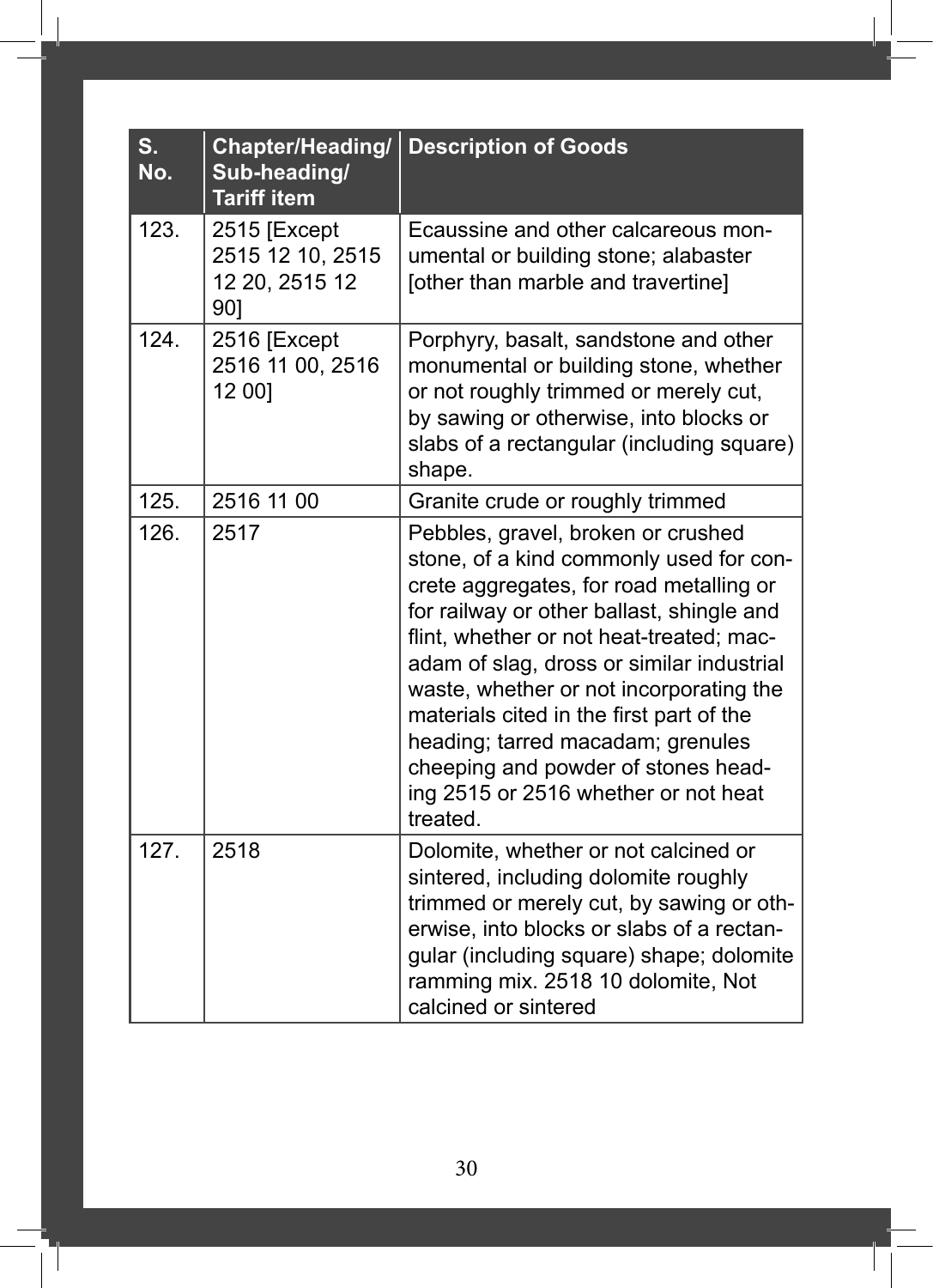| S.<br>No. | Chapter/Heading/<br>Sub-heading/<br><b>Tariff item</b> | <b>Description of Goods</b>                                                                                                                                                                                                                |
|-----------|--------------------------------------------------------|--------------------------------------------------------------------------------------------------------------------------------------------------------------------------------------------------------------------------------------------|
| 128.      | 2519                                                   | Natural magnesium carbonate (mag-<br>nesite); fused magnesia; dead- burned<br>(sintered) magnesia, whether or not<br>containing small quantities of other<br>oxides added before sintering; other<br>magnesium oxide, whether or not pure. |
| 129.      | 2520                                                   | Gypsum; anhydrite; plasters (consisting<br>of calcined gypsum or calcium sulphate)<br>whether or not coloured, with or with-<br>out small quantities of accelerators or<br>retarders.                                                      |
| 130.      | 2521                                                   | Limestone flux; limestone and other<br>calcareous stone, of a kind used for the<br>manufacture of lime or cement.                                                                                                                          |
| 131.      | 2522                                                   | Quicklime, slaked lime and hydraulic<br>lime, other than calcium oxide and hy-<br>droxide of heading 2825.                                                                                                                                 |
| 132.      | 2524                                                   | Asbestos                                                                                                                                                                                                                                   |
| 133.      | 2525                                                   | Mica, including splitting; mica waste.                                                                                                                                                                                                     |
| 134.      | 2526                                                   | Natural steatite, whether or not roughly<br>trimmed or merely cut, by sawing or<br>otherwise, into blocks or slabs of a rect-<br>angular (including square) shape; talc.                                                                   |
| 135.      | 2528                                                   | Natural borates and concentrates there-<br>of (whether or not calcined), but not in-<br>cluding borates separated from natural<br>brine; natural boric acid containing not<br>more than 85% of H3BO3                                       |
| 136.      | 2529                                                   | Feldspar; leucite, nepheline and nephe-<br>line syenite; fluorspar.                                                                                                                                                                        |
| 137.      | 2530                                                   | Mineral substances not elsewhere<br>specified or included.                                                                                                                                                                                 |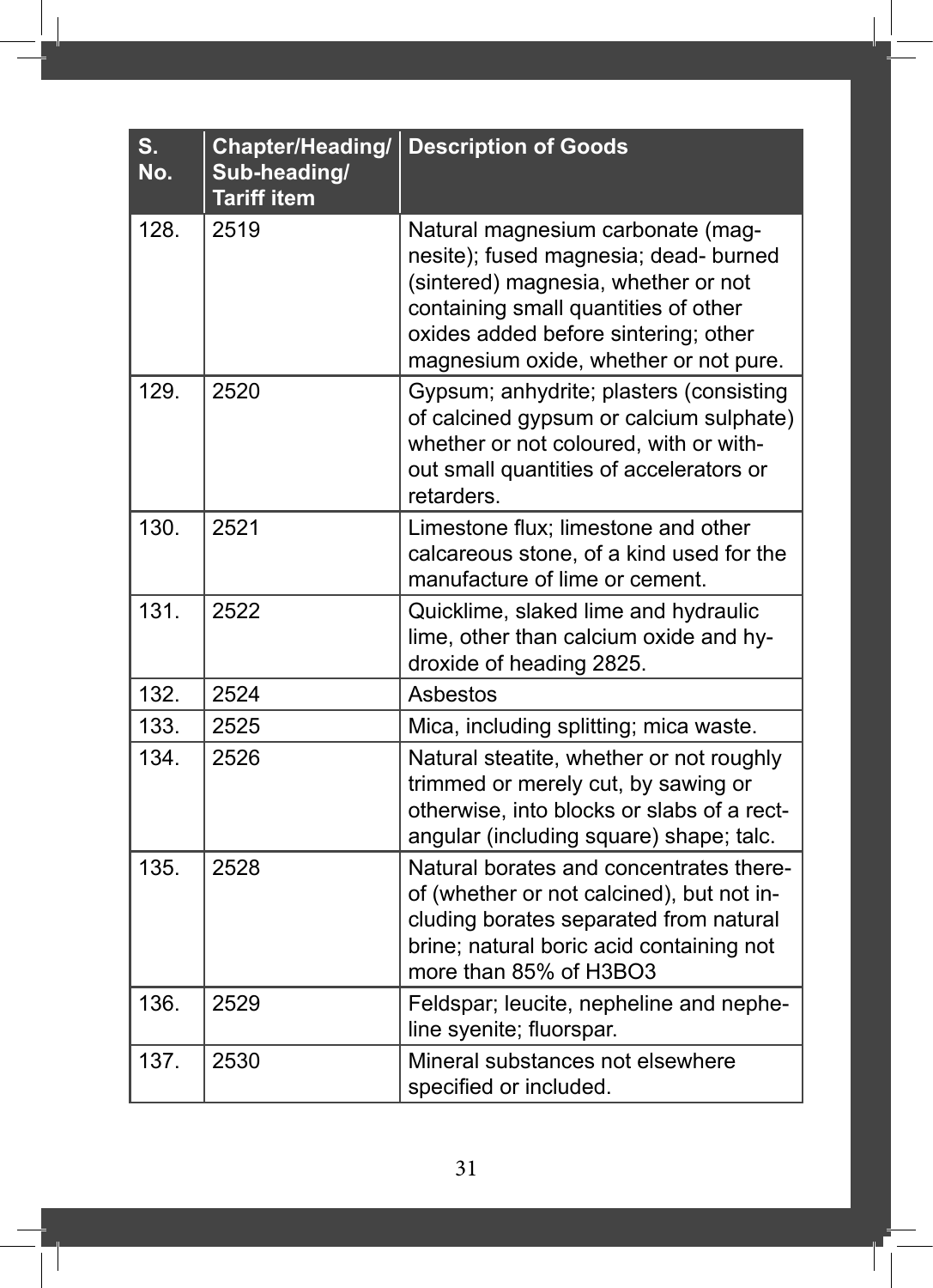| $\overline{\mathbf{s}}$ .<br>No. | Chapter/Heading/<br>Sub-heading/<br><b>Tariff item</b> | <b>Description of Goods</b>                                                                                                                                                                                                                                                                                                                                                                                          |
|----------------------------------|--------------------------------------------------------|----------------------------------------------------------------------------------------------------------------------------------------------------------------------------------------------------------------------------------------------------------------------------------------------------------------------------------------------------------------------------------------------------------------------|
| 138.                             | 26 [other than<br>2619, 2620, 2621]                    | All ores and concentrates [other than<br>slag, dross (other than granulated slag),<br>scalings and other waste from the man-<br>ufacture of iron or steel; slag, ash and<br>residues (other than from the manufac-<br>ture of iron or steel) containing metals,<br>arsenic or their compounds; other slag<br>and ash, including seaweed ash (kelp);<br>ash and residues from the incineration<br>of municipal waste] |
| 139.                             | 2601                                                   | Iron ores and concentrates, including<br>roasted iron pyrites                                                                                                                                                                                                                                                                                                                                                        |
| 140.                             | 2602                                                   | Manganese ores and concentrates,<br>including ferruginous manganese ores<br>and concentrates with a manganese<br>content of 20% or more, calculated on<br>the dry weight.                                                                                                                                                                                                                                            |
| 141.                             | 2603                                                   | Copper ores and concentrates.                                                                                                                                                                                                                                                                                                                                                                                        |
| 142.                             | 2604                                                   | Nickel ores and concentrates.                                                                                                                                                                                                                                                                                                                                                                                        |
| 143.                             | 2605                                                   | Cobalt ores and concentrates.                                                                                                                                                                                                                                                                                                                                                                                        |
| 144.                             | 2606                                                   | Aluminium ores and concentrates.                                                                                                                                                                                                                                                                                                                                                                                     |
| 145.                             | 2607                                                   | Lead ores and concentrates.                                                                                                                                                                                                                                                                                                                                                                                          |
| 146.                             | 2608                                                   | Zinc ores and concentrates.                                                                                                                                                                                                                                                                                                                                                                                          |
| 147.                             | 2609                                                   | Tin ores and concentrates.                                                                                                                                                                                                                                                                                                                                                                                           |
| 148.                             | 2610                                                   | Chromium ores and concentrates.                                                                                                                                                                                                                                                                                                                                                                                      |
| 149.                             | 2611                                                   | Tungsten ores and concentrates.                                                                                                                                                                                                                                                                                                                                                                                      |
| 150.                             | 2612                                                   | Uranium or thorium ores and concen-<br>trates.                                                                                                                                                                                                                                                                                                                                                                       |
| 151.                             | 2613                                                   | Molybdenum ores and concentrates.                                                                                                                                                                                                                                                                                                                                                                                    |
| 152.                             | 2614                                                   | Titanium ores and concentrates.                                                                                                                                                                                                                                                                                                                                                                                      |
| 153.                             | 2615                                                   | Niobium, tantalum, vanadium or zirconi-<br>um ores and concentrates.                                                                                                                                                                                                                                                                                                                                                 |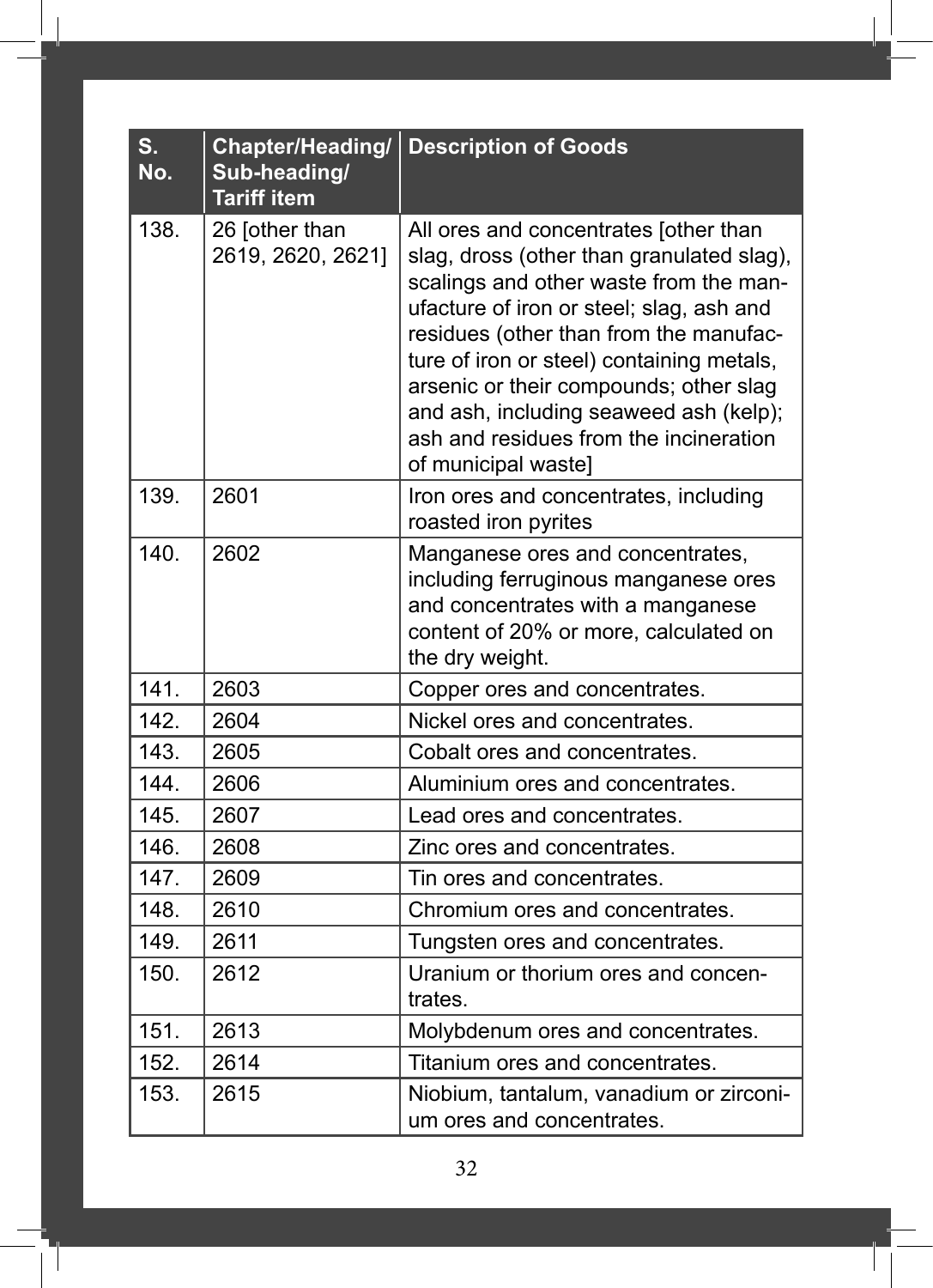| $\overline{\mathbf{s}}$ .<br>No. | Chapter/Heading/<br>Sub-heading/<br><b>Tariff item</b> | <b>Description of Goods</b>                                                                                                                                                                                                                                                                                                                                        |
|----------------------------------|--------------------------------------------------------|--------------------------------------------------------------------------------------------------------------------------------------------------------------------------------------------------------------------------------------------------------------------------------------------------------------------------------------------------------------------|
| 154.                             | 2616                                                   | Precious metal ores and concentrates.                                                                                                                                                                                                                                                                                                                              |
| 155.                             | 2617                                                   | Other ores and concentrates                                                                                                                                                                                                                                                                                                                                        |
| 156.                             | 2618                                                   | Granulated slag (slag sand) from the<br>manufacture of iron or steel                                                                                                                                                                                                                                                                                               |
| 157.                             | 27                                                     | Bio-gas                                                                                                                                                                                                                                                                                                                                                            |
| 158.                             | 2701                                                   | Coal; briquettes, ovoids and similar sol-<br>id fuels manufactured from coal                                                                                                                                                                                                                                                                                       |
| 159.                             | 2702                                                   | Lignite, whether or not agglomerated,<br>excluding jet                                                                                                                                                                                                                                                                                                             |
| 160.                             | 2703                                                   | Peat (including peat litter), whether or<br>not agglomerated                                                                                                                                                                                                                                                                                                       |
| 161.                             | 2704                                                   | Coke and semi coke of coal, of lignite or<br>of peat, whether or not agglomerated;<br>retort carbon                                                                                                                                                                                                                                                                |
| 162.                             | 2705                                                   | Coal gas, water gas, producer gas and<br>similar gases, other than petroleum<br>gases and other gaseous hydrocarbons                                                                                                                                                                                                                                               |
| 163.                             | 2706                                                   | Tar distilled from coal, from lignite or<br>from peat                                                                                                                                                                                                                                                                                                              |
| 164.                             | 2710                                                   | Kerosene PDS                                                                                                                                                                                                                                                                                                                                                       |
| 165.                             | 2711 12 00, 2711<br>13 00, 2710 19 00                  | Liquefied Propane and Butane mixture,<br>Liquefied Propane, Liquefied Butane<br>and Liquefied Petroleum Gases (LPG)<br>for supply to household domestic con-<br>sumers or to non-domestic exempted<br>category (NDEC) customers by the<br>Indian Oil Corporation Limited, Hindu-<br>stan petroleum Corporation Limited or<br>Bharat Petroleum Corporation Limited. |
| 166.                             | 28                                                     | Thorium oxalate                                                                                                                                                                                                                                                                                                                                                    |
| 167.                             | 28                                                     | Enriched KBF4 (enriched potassium<br>fluroborate)                                                                                                                                                                                                                                                                                                                  |
| 168.                             | 28                                                     | Enriched elemental boron                                                                                                                                                                                                                                                                                                                                           |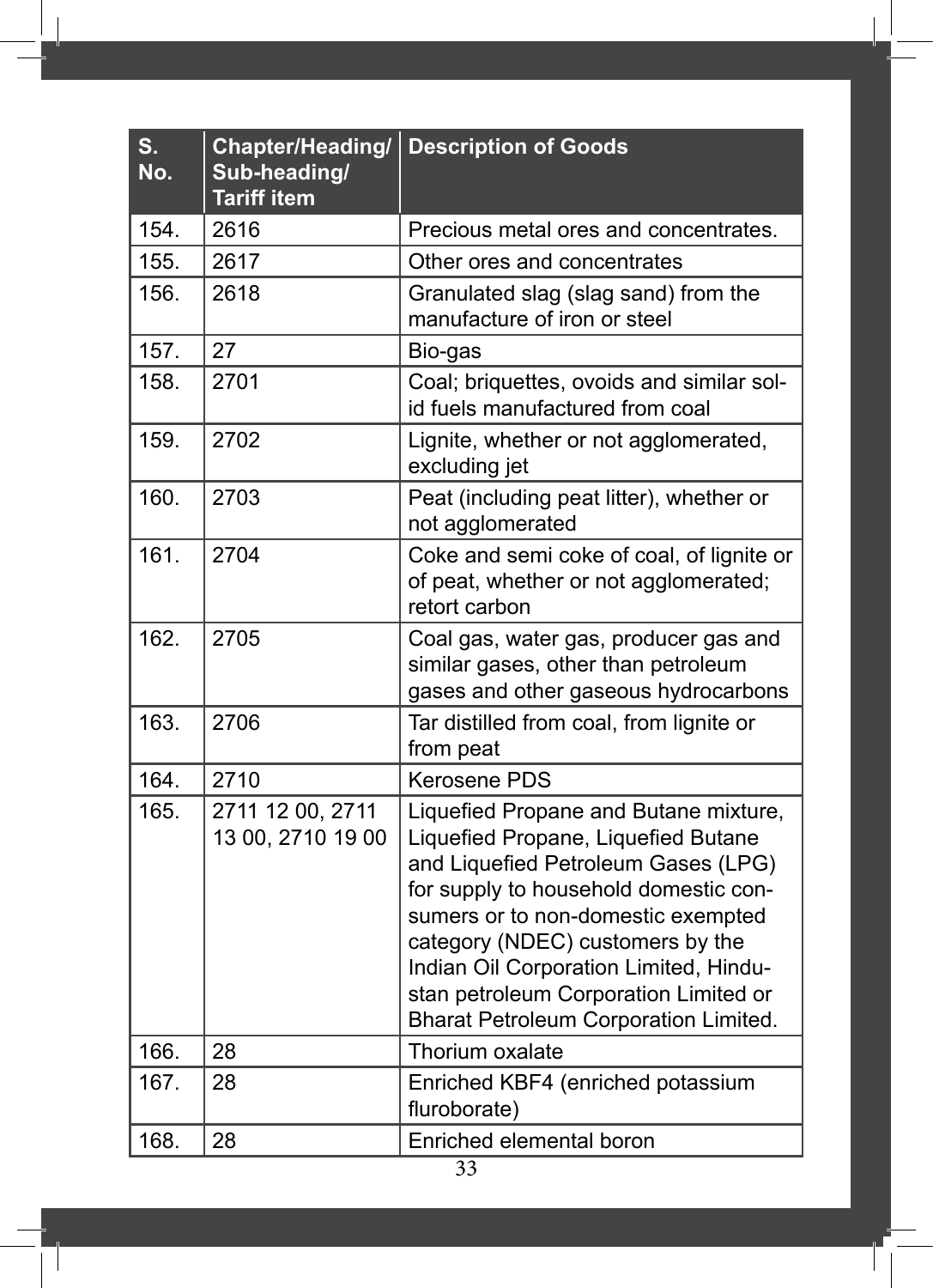| $S_{1}$<br>No. | Chapter/Heading/<br>Sub-heading/<br><b>Tariff item</b> | <b>Description of Goods</b>                                                                                                          |
|----------------|--------------------------------------------------------|--------------------------------------------------------------------------------------------------------------------------------------|
| 169.           | 28                                                     | Nuclear fuel                                                                                                                         |
| 170.           | 2805 11                                                | Nuclear grade sodium                                                                                                                 |
| 171.           | 2845                                                   | Heavy water and other nuclear fuels                                                                                                  |
| 172.           | 2853                                                   | Compressed air                                                                                                                       |
| 173.           | 30                                                     | Insulin                                                                                                                              |
| 174.           | 3002, 3006                                             | <b>Animal or Human Blood Vaccines</b>                                                                                                |
| 175.           | 30                                                     | Diagnostic kits for detection of all types<br>of hepatitis                                                                           |
| 176.           | 30                                                     | Desferrioxamine injection or deferiprone                                                                                             |
| 177.           | 30                                                     | Cyclosporin                                                                                                                          |
| 178.           | 30                                                     | Medicaments (including veterinary me-<br>dicaments) used in bio-chemic systems<br>and not bearing a brand name                       |
| 179.           | 30                                                     | Oral re-hydration salts                                                                                                              |
| 180.           | 30                                                     | Drugs or medicines including their salts<br>and esters and diagnostic test kits,<br>specified in List 1 appended to this<br>Schedule |
| 181.           | 30                                                     | Formulations manufactured from the<br>bulk drugs specified in List 2 appended<br>to this Schedule                                    |
| 182.           | 3101                                                   | All goods i.e. animal or vegetable fer-<br>tilisersor organic fertilisers put up in unit<br>containers and bearing a brand name      |
| 182A.          | 3102                                                   | Mineral or chemical fertilisers, nitroge-<br>nous, other than those which are clearly<br>not to be used as fertilizers               |
| 182B.          | 3103                                                   | Mineral or chemical fertilisers, phos-<br>phatic, other than those which are clear-<br>ly not to be used as fertilizers              |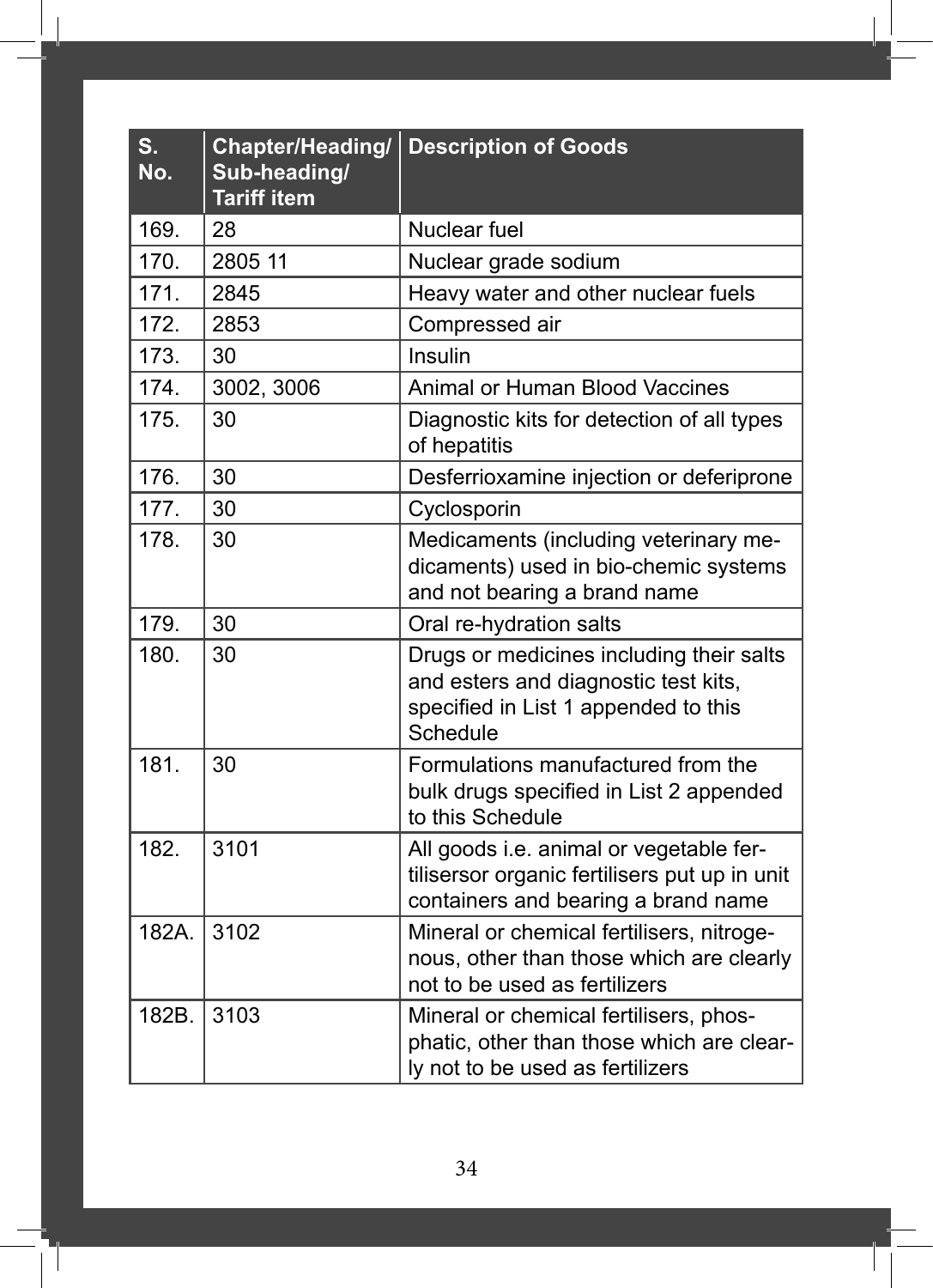| S.<br>No. | Chapter/Heading/<br>Sub-heading/<br><b>Tariff item</b> | <b>Description of Goods</b>                                                                                                                                                                                                                                                                                                                                                                                                                                                                             |
|-----------|--------------------------------------------------------|---------------------------------------------------------------------------------------------------------------------------------------------------------------------------------------------------------------------------------------------------------------------------------------------------------------------------------------------------------------------------------------------------------------------------------------------------------------------------------------------------------|
| 182C.     | 3104                                                   | Mineral or chemical fertilisers, potassic,<br>other than those which are clearly not to<br>be used as fertilizers                                                                                                                                                                                                                                                                                                                                                                                       |
| 182D.     | 3105                                                   | Mineral or chemical fertilisers containing<br>two or three of the fertilising elements<br>nitrogen, phosphorus and potassium;<br>other fertilisers; goods of this Chapter in<br>tablets or similar forms or in packages<br>of a gross weight not exceeding 10 kg,<br>other than those which are clearly not to<br>be used as fertilizers                                                                                                                                                                |
| 183.      | 32                                                     | Wattle extract, quebracho extract,<br>chestnut extract                                                                                                                                                                                                                                                                                                                                                                                                                                                  |
| 184.      | 3202                                                   | Enzymatic preparations for pre-tanning                                                                                                                                                                                                                                                                                                                                                                                                                                                                  |
| 185.      | 3307 41 00                                             | Agarbatti                                                                                                                                                                                                                                                                                                                                                                                                                                                                                               |
| 186.      | 3402                                                   | Sulphonated castor oil, fish oil or sperm<br>oil                                                                                                                                                                                                                                                                                                                                                                                                                                                        |
| 187.      | 3605 00 10                                             | Handmade safety matches<br>Explanation.- For the purposes of this<br>entry, handmade matches mean match-<br>es, in or in relation to the manufacture<br>of which, none of the following process-<br>es is ordinarily carried on with the aid of<br>power, namely:<br>frame filling;<br>(i)<br>(ii)<br>dipping of splints in the composi-<br>tion for match heads;<br>filling of boxes with matches;<br>(iii)<br>pasting of labels on match boxes,<br>(iv)<br>veneers or cardboards;<br>packaging<br>(v) |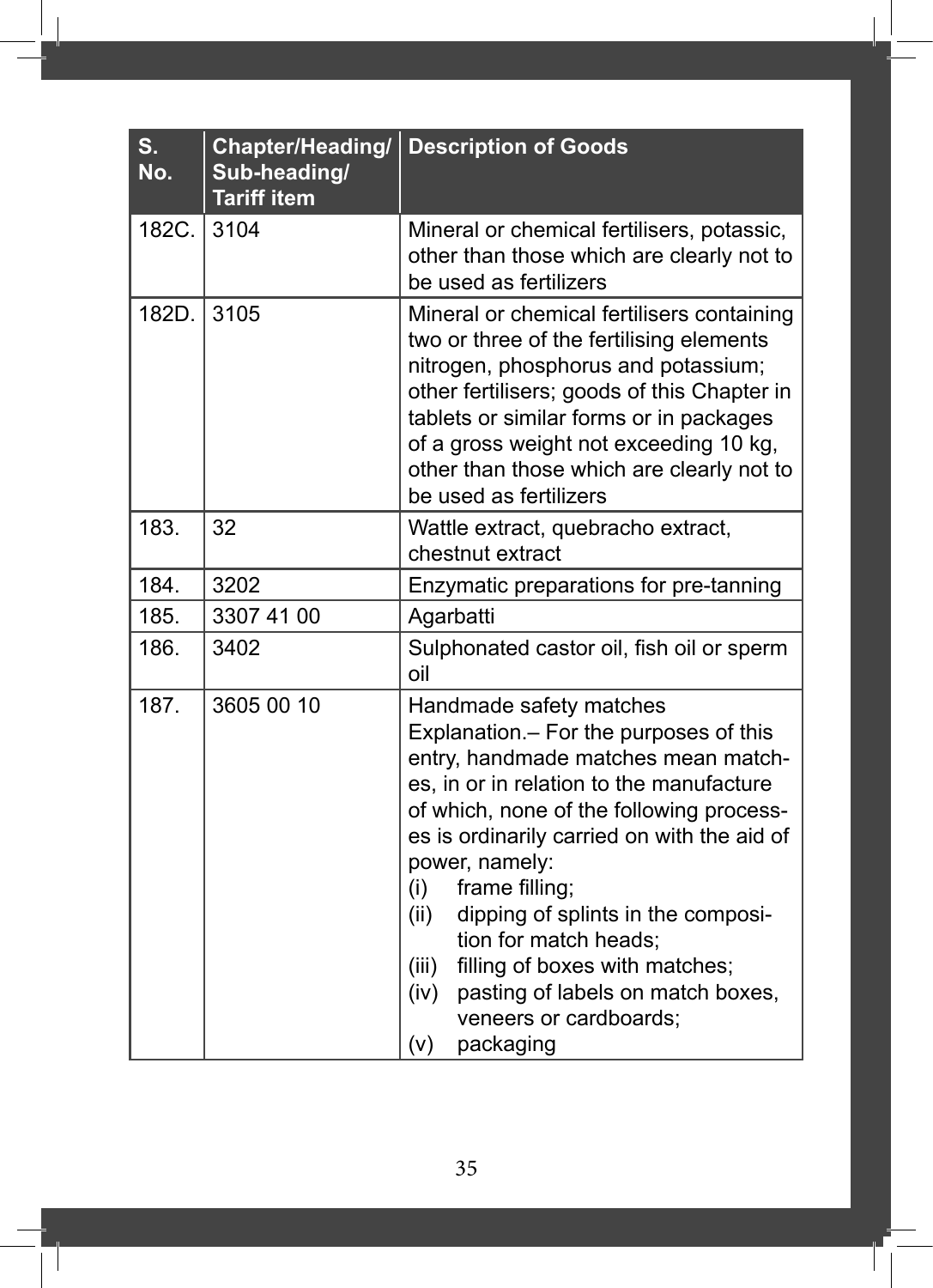| S.<br>No. | Chapter/Heading/<br>Sub-heading/<br><b>Tariff item</b> | <b>Description of Goods</b>                                                                                                                                                                                                                        |
|-----------|--------------------------------------------------------|----------------------------------------------------------------------------------------------------------------------------------------------------------------------------------------------------------------------------------------------------|
| 188.      | 4001                                                   | Natural rubber, balata, gutta-percha,<br>guayule, chicle and similar natural<br>gums, in primary forms or in plates,<br>sheets or strip                                                                                                            |
| 189.      | 4016                                                   | Toy balloons made of natural rubber<br>latex                                                                                                                                                                                                       |
| 190.      | 4011, 4013                                             | Pneumatic tyres or inner tubes, of rub-<br>ber, of a kind used on / in bicycles, cycle<br>-rickshaws and three wheeled powered<br>cycle rickshaws                                                                                                  |
| 191.      | 4016                                                   | <b>Erasers</b>                                                                                                                                                                                                                                     |
| 192.      | 4101                                                   | Raw hides and skins of bovine (includ-<br>ing buffalo) or equine animals (fresh,<br>or salted, dried, limed, pickled or other-<br>wise preserved, but not tanned, parch-<br>ment-dressed or further prepared),<br>whether or not dehaired or split |
| 193.      | 4102                                                   | Raw skins of sheep or lambs (fresh, or<br>salted, dried, limed, pickled or other-<br>wise preserved, but not tanned, parch-<br>ment-dressed or further prepared),<br>whether or not with wool on or split                                          |
| 194.      | 4103                                                   | Other raw hides and skins (fresh, or<br>salted, dried, limed, pickled or other-<br>wise preserved, but not tanned, parch-<br>ment-dressed or further prepared),<br>whether or not dehaired or split                                                |
| 195.      | 4104                                                   | Tanned or crust hides and skins of<br>bovine (including buffalo) or equine<br>animals, without hair on, whether or not<br>split, but not further prepared                                                                                          |
| 196.      | 4105                                                   | Tanned or crust skins of sheep or<br>lambs, without wool on, whether or not<br>split, but not further prepared                                                                                                                                     |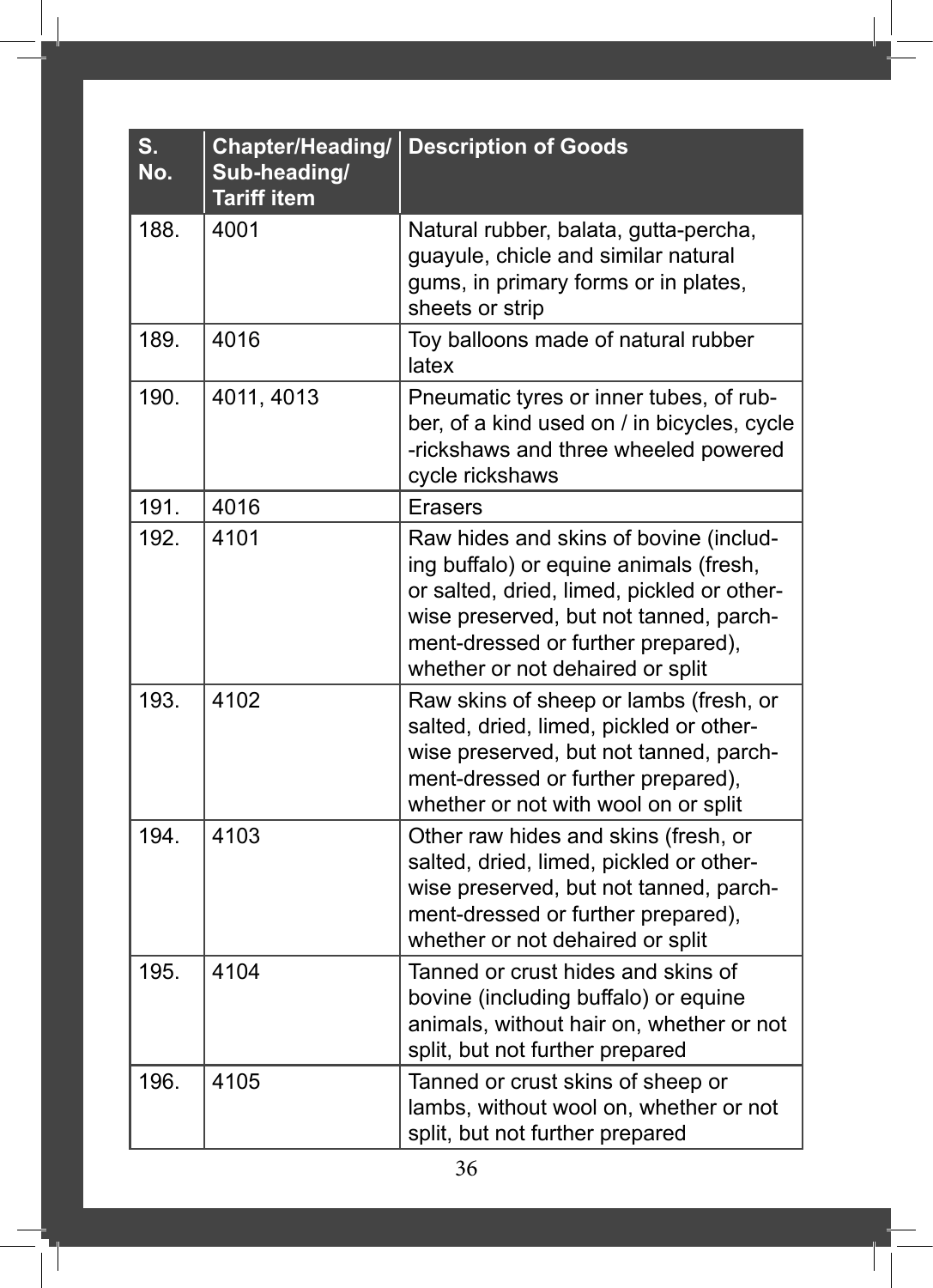| $S_{1}$<br>No. | Chapter/Heading/<br>Sub-heading/<br><b>Tariff item</b> | <b>Description of Goods</b>                                                                                                                      |
|----------------|--------------------------------------------------------|--------------------------------------------------------------------------------------------------------------------------------------------------|
| 197.           | 4106                                                   | Tanned or crust hides and skins of other<br>animals, without wool or hair on, wheth-<br>er or not split, but not further prepared                |
| 198.           | 4401                                                   | Wood in chips or particles; sawdust and<br>wood waste and scrap, whether or not<br>agglomerated in logs, briquettes, pellets<br>or similar forms |
| 199.           | 4801                                                   | Newsprint, in rolls or sheets                                                                                                                    |
| 200.           | 4823                                                   | <b>Kites</b>                                                                                                                                     |
| 201.           | 4901                                                   | Brochures, leaflets and similar printed<br>matter, whether or not in single sheets                                                               |
| 202.           | 5004 to 5006                                           | Silk yarn                                                                                                                                        |
| 203.           | 5007                                                   | Woven fabrics of silk or of silk waste                                                                                                           |
| 204.           | 5104                                                   | Garneted stock of wool or of fine or<br>coarse animal hair, shoddy wool                                                                          |
| 205.           | 5105                                                   | Wool and fine or coarse animal hair,<br>carded or combed                                                                                         |
| 206.           | 5106 to 5110                                           | Yarn of wool or of animal hair                                                                                                                   |
| 207.           | 5111 to 5113                                           | Woven fabrics of wool or of animal hair                                                                                                          |
| 208.           | 5201 to 5203                                           | Cotton and Cotton waste                                                                                                                          |
| 209.           | 5204                                                   | Cotton sewing thread, whether or not<br>put up for retail sale                                                                                   |
| 210.           | 5205 to 5207                                           | Cotton yarn [other than khadi yarn]                                                                                                              |
| 211.           | 5208 to 5212                                           | Woven fabrics of cotton                                                                                                                          |
| 212.           | 5301                                                   | All goods i.e. flax, raw or processed but<br>not spun; flax tow and waste (including<br>yarn waste and garneted stock)                           |
| 213.           | 5302                                                   | True hemp (Cannabis sativa L), raw or<br>processed but not spun; tow and waste<br>of true hemp (including yarn waste and<br>garneted stock)      |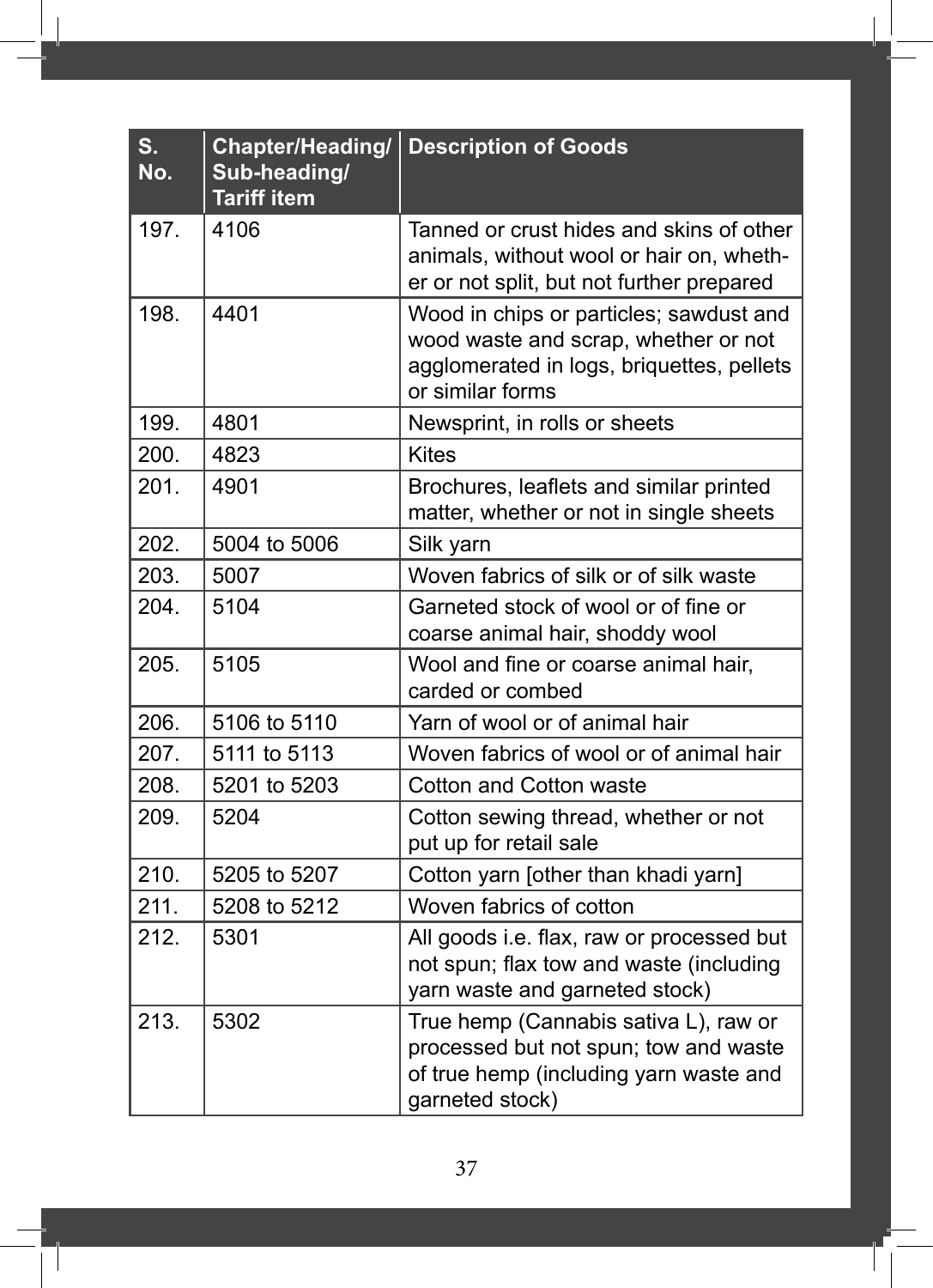| S.<br>$\overline{\text{No}}$ . | Chapter/Heading/<br>Sub-heading/<br><b>Tariff item</b> | <b>Description of Goods</b>                                                                                                                                                     |
|--------------------------------|--------------------------------------------------------|---------------------------------------------------------------------------------------------------------------------------------------------------------------------------------|
| 214.                           | 5303                                                   | All goods i.e. textile bast fibres [other<br>than jute fibres, raw or processed but<br>not spun]; tow and waste of these fibres<br>(including yarn waste and garneted<br>stock) |
| 215.                           | 5305 to 5308                                           | All goods [other than coconut coir fibre]<br>including yarn of flax, jute, other tex-<br>tile bast fibres, other vegetable textile<br>fibres; paper yarn                        |
| 216.                           | 5309 to 5311                                           | Woven fabrics of other vegetable textile<br>fibres, paper yarn                                                                                                                  |
| 217.                           | 5407, 5408                                             | Woven fabrics of manmade textile ma-<br>terials                                                                                                                                 |
| 218.                           | 5512 to 5516                                           | Woven fabrics of manmade staple fibres                                                                                                                                          |
| 219.                           | 5705                                                   | Coir mats, matting and floor covering                                                                                                                                           |
| 220.                           | 5809, 5810                                             | Embroidery or zari articles, that is to<br>say,- imi, zari, kasab, saima, dabka,<br>chumki, gotasitara, naqsi, kora, glass<br>beads, badla, glzal                               |
| 221.                           | 60                                                     | Knitted or crocheted fabrics [All goods]                                                                                                                                        |
| 222.                           | 61                                                     | Articles of apparel and clothing acces-<br>sories, knitted or crocheted, of sale<br>value not exceeding Rs. 1000 per piece                                                      |
| 223.                           | 62                                                     | Articles of apparel and clothing acces-<br>sories, not knitted or crocheted, of sale<br>value not exceeding Rs. 1000 per piece                                                  |
| 224.                           | 63                                                     | Other made up textile articles, sets,<br>worn clothing and worn textile articles<br>and rags, of sale value not exceeding<br>Rs. 1000 per piece                                 |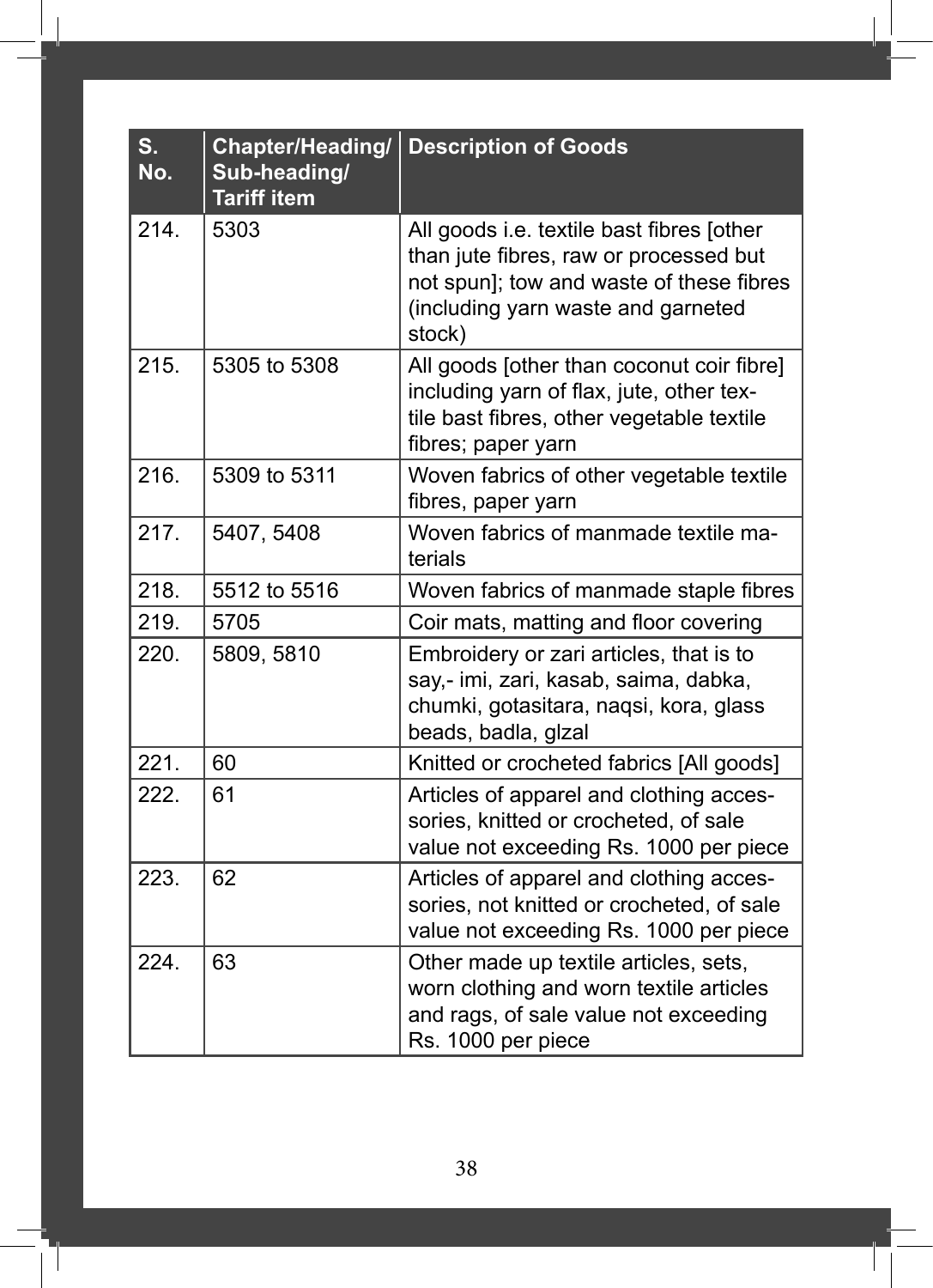| S.<br>No. | Chapter/Heading/<br>Sub-heading/<br><b>Tariff item</b> | <b>Description of Goods</b>                                                                                                                                                                                                                                                                                                                                   |
|-----------|--------------------------------------------------------|---------------------------------------------------------------------------------------------------------------------------------------------------------------------------------------------------------------------------------------------------------------------------------------------------------------------------------------------------------------|
| 225.      | 64                                                     | Footwear having a retail sale price not<br>exceeding Rs.500 per pair, provided<br>that such retail sale price is indelibly<br>marked or embossed on the footwear<br>itself.                                                                                                                                                                                   |
| 226.      | 6901 00 10                                             | Bricks of fossil meals or similar siliceous<br>earths                                                                                                                                                                                                                                                                                                         |
| 227.      | 6904 10 00                                             | <b>Building bricks</b>                                                                                                                                                                                                                                                                                                                                        |
| 228.      | 6905 10 00                                             | Earthen or roofing tiles                                                                                                                                                                                                                                                                                                                                      |
| 229.      | 7018                                                   | Glass beads.                                                                                                                                                                                                                                                                                                                                                  |
| 230.      | 84                                                     | Pawan Chakki that is Air Based Atta<br>Chakki                                                                                                                                                                                                                                                                                                                 |
| 231.      | 8413, 8413 91                                          | Hand pumps and parts thereof                                                                                                                                                                                                                                                                                                                                  |
| 232.      | 8419 19                                                | Solar water heater and system                                                                                                                                                                                                                                                                                                                                 |
| 233.      | 8437                                                   | Machines for cleaning, sorting or grad-<br>ing, seed, grain or dried leguminous<br>vegetables; machinery used in milling<br>industry or for the working of cereals or<br>dried leguminous vegetables other than<br>farm type machinery and parts thereof                                                                                                      |
| 234.      | 84 or 85                                               | Following renewable energy devices &<br>parts for their manufacture<br>(a) Bio-gas plant<br>(b) Solar power based devices<br>(c) Solar power generating system<br>(d) Wind mills, Wind Operated<br>Electricity Generator (WOEG)<br>(e) Waste to energy plants/devices<br>(f) Solar lantern/solar lamp<br>(g) Ocean waves/tidal waves energy<br>devices/plants |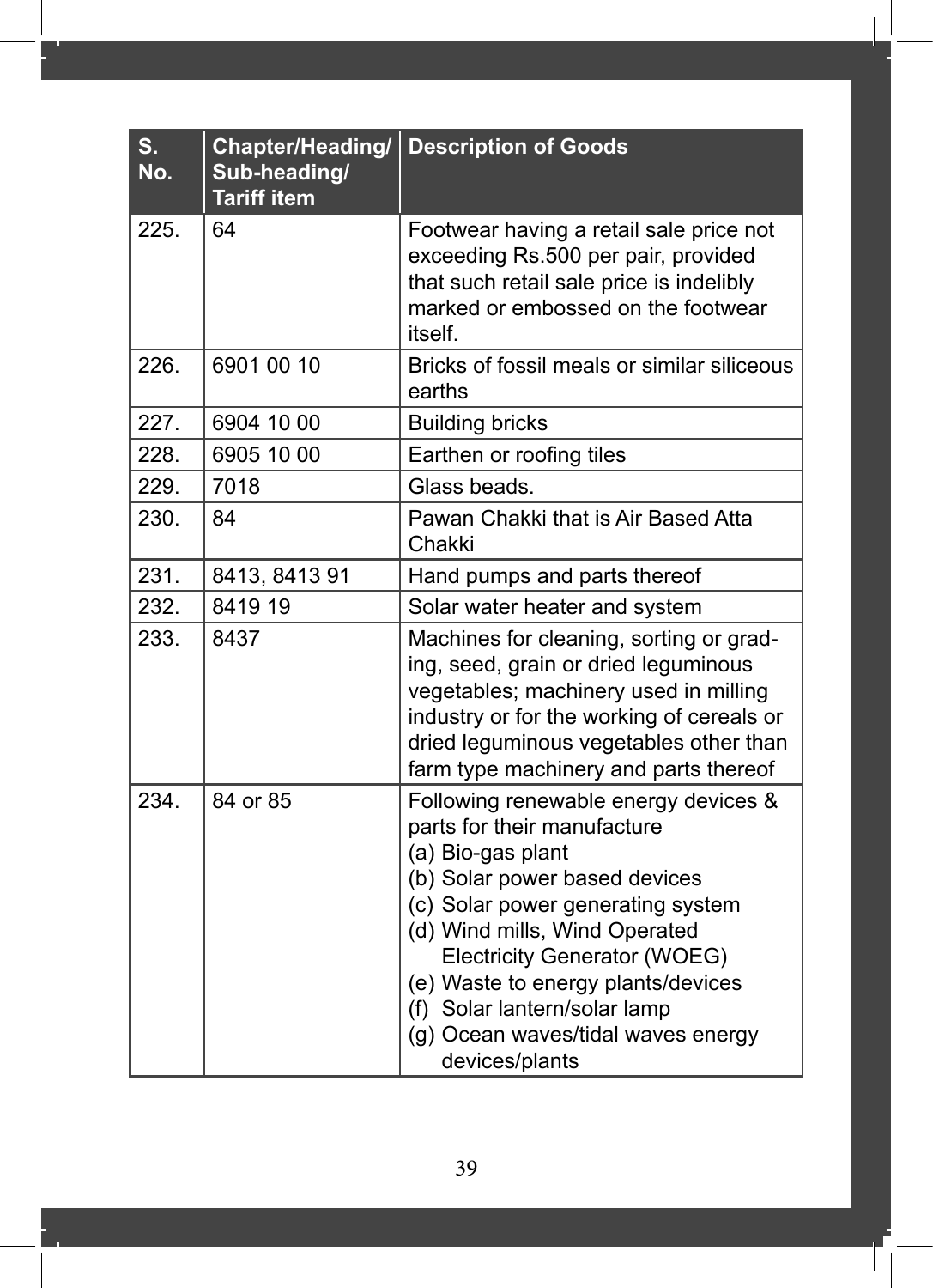| $S_{1}$<br>No. | Chapter/Heading/<br>Sub-heading/<br><b>Tariff item</b> | <b>Description of Goods</b>                                                                                                                                                                                             |
|----------------|--------------------------------------------------------|-------------------------------------------------------------------------------------------------------------------------------------------------------------------------------------------------------------------------|
| 235.           | 8601                                                   | Rail locomotives powered from an<br>external source of electricity or by<br>electric accumulators                                                                                                                       |
| 236.           | 8602                                                   | Other rail locomotives; locomotive<br>tenders; such as Diesel-electric<br>locomotives, Steam locomotives and<br>tenders thereof                                                                                         |
| 237.           | 8603                                                   | Self-propelled railway or tramway<br>coaches, vans and trucks, other than<br>those of heading 8604                                                                                                                      |
| 238.           | 8604                                                   | Railway or tramway maintenance<br>or service vehicles, whether or not<br>self-propelled (for example, workshops,<br>cranes, ballast tampers, trackliners,<br>testing coaches and track inspection<br>vehicles)          |
| 239.           | 8605                                                   | Railway or tramway passenger coach-<br>es, not self-propelled; luggage vans,<br>post office coaches and other special<br>purpose railway or tramway coaches,<br>not self-propelled (excluding those of<br>heading 8604) |
| 240.           | 8606                                                   | Railway or tramway goods vans and<br>wagons, not self-propelled                                                                                                                                                         |
| 241.           | 8607                                                   | Parts of railway or tramway locomotives<br>or rolling-stock; such as Bogies, bis-<br>sel-bogies, axles and wheels, and parts<br>thereof                                                                                 |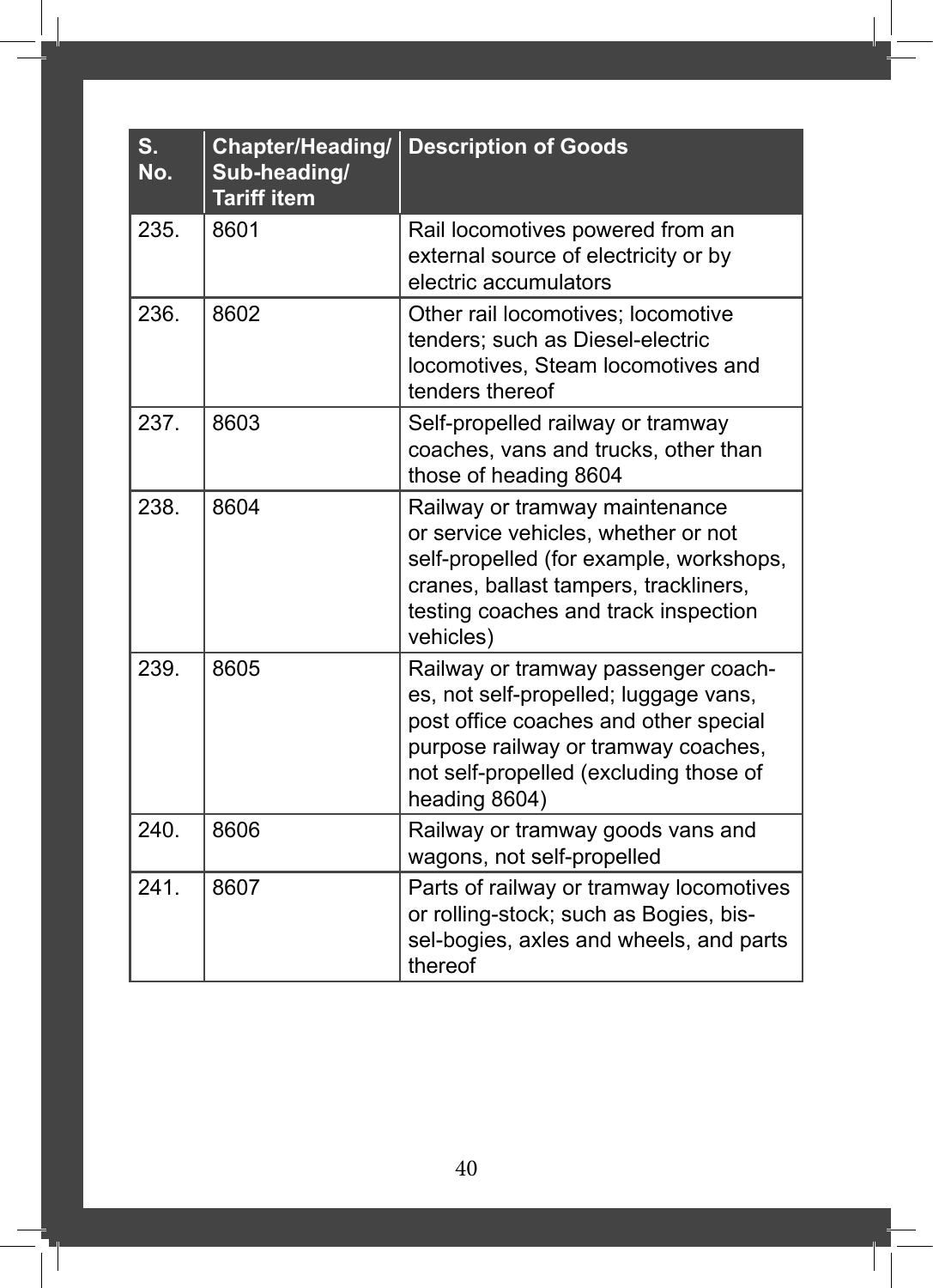| S.<br>No. | Chapter/Heading/<br>Sub-heading/<br><b>Tariff item</b> | <b>Description of Goods</b>                                                                                                                                                                                                                                                                |
|-----------|--------------------------------------------------------|--------------------------------------------------------------------------------------------------------------------------------------------------------------------------------------------------------------------------------------------------------------------------------------------|
| 242.      | 8608                                                   | Railway or tramway track fixtures and<br>fittings; mechanical (including elec-<br>tro-mechanical) signalling, safety or<br>traffic control equipment for railways,<br>tramways, roads, inland waterways,<br>parking facilities, port installations or<br>airfields; parts of the foregoing |
| 243.      | 8713                                                   | Carriages for disabled persons, whether<br>or not motorised or otherwise mechani-<br>cally propelled                                                                                                                                                                                       |
| 244.      | 8802                                                   | Other aircraft (for example, helicopters,<br>aeroplanes), other than those for per-<br>sonal use.                                                                                                                                                                                          |
| 245.      | 8803                                                   | Parts of goods of heading 8802                                                                                                                                                                                                                                                             |
| 246.      | 8901                                                   | Cruise ships, excursion boats, fery-<br>boats, cargo ships, barges and similar<br>vessels for the transport of persons or<br>goods                                                                                                                                                         |
| 247.      | 8902                                                   | Fishing vessels; factory ships and other<br>vessels for processing or preserving<br>fishery products                                                                                                                                                                                       |
| 248.      | 8904                                                   | Tugs and pusher craft                                                                                                                                                                                                                                                                      |
| 249.      | 8905                                                   | Light-vessels, fire-floats, dredgers,<br>floating cranes and other vessels the<br>navigability of which is subsidiary to<br>their main function; floating docks; float-<br>ing or submersible drilling or production<br>platforms                                                          |
| 250.      | 8906                                                   | Other vessels, including warships and<br>lifeboats other than rowing boats                                                                                                                                                                                                                 |
| 251.      | 8907                                                   | Other floating structures (for example,<br>rafts, tanks, coffer-dams, landing-<br>stages, buoys and beacons)                                                                                                                                                                               |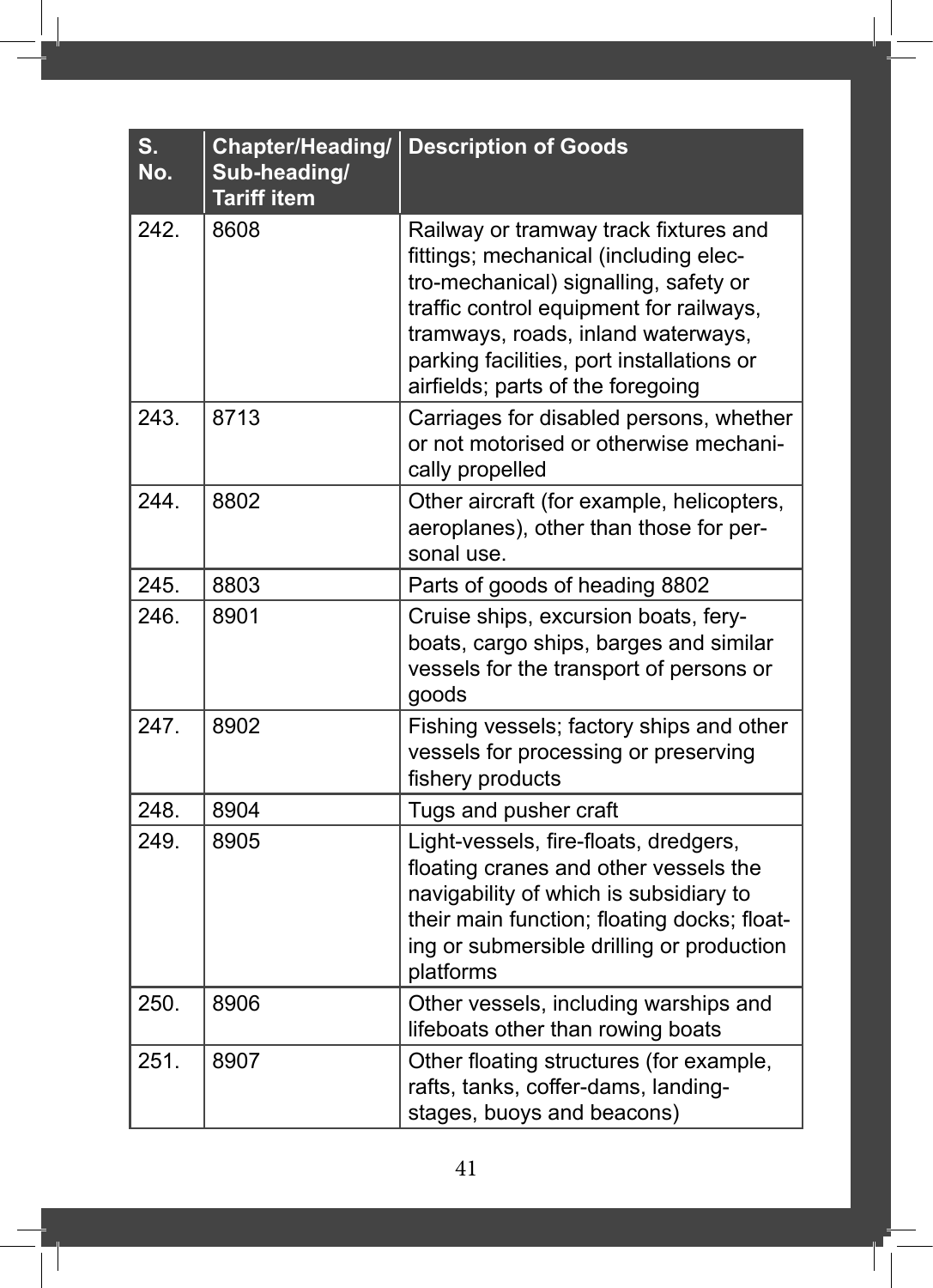| $S_{1}$<br>No. | Chapter/Heading/<br>Sub-heading/<br><b>Tariff item</b> | <b>Description of Goods</b>                                                                                                                                                   |
|----------------|--------------------------------------------------------|-------------------------------------------------------------------------------------------------------------------------------------------------------------------------------|
| 252.           | Any chapter                                            | Parts of goods of headings 8901, 8902,<br>8904, 8905, 8906, 8907                                                                                                              |
| 253.           | 90                                                     | Coronary stents and coronary stent sys-<br>tems for use with cardiac catheters                                                                                                |
| 254.           | 90 or any other<br>Chapter                             | Artificial kidney                                                                                                                                                             |
| 255.           | 90 or 84                                               | Disposable sterilized dialyzer or micro<br>barrier of artificial kidney                                                                                                       |
| 256.           | 90 or any other<br>Chapter                             | Parts of the following goods, namely:<br>(i) Crutches;<br>(ii) Wheel chairs;<br>(iii) Walking frames;<br>(iv) Tricycles;<br>(v) Braillers; and<br>(vi) Artificial limbs       |
| 257.           | 90 or any other<br>Chapter                             | Assistive devices, rehabilitation aids<br>and other goods for disabled, specified<br>in List 3 appended to this Schedule                                                      |
| 258.           | 9405 50 31                                             | Kerosene pressure lantern                                                                                                                                                     |
| 259.           | 9405 91 00, 9405<br>92 00 or 9405 99<br>00             | Parts of kerosene pressure lanterns<br>including gas mantles                                                                                                                  |
| 260.           | 9603 10 00                                             | <b>Broomsticks</b>                                                                                                                                                            |
| 261.           | 9704                                                   | Postage or revenue stamps,<br>stamp-postmarks, first-day covers, post-<br>al stationery (stamped paper), and the<br>like, used or unused, other than those<br>of heading 4907 |
| 262.           | 9705                                                   | Numismatic coins                                                                                                                                                              |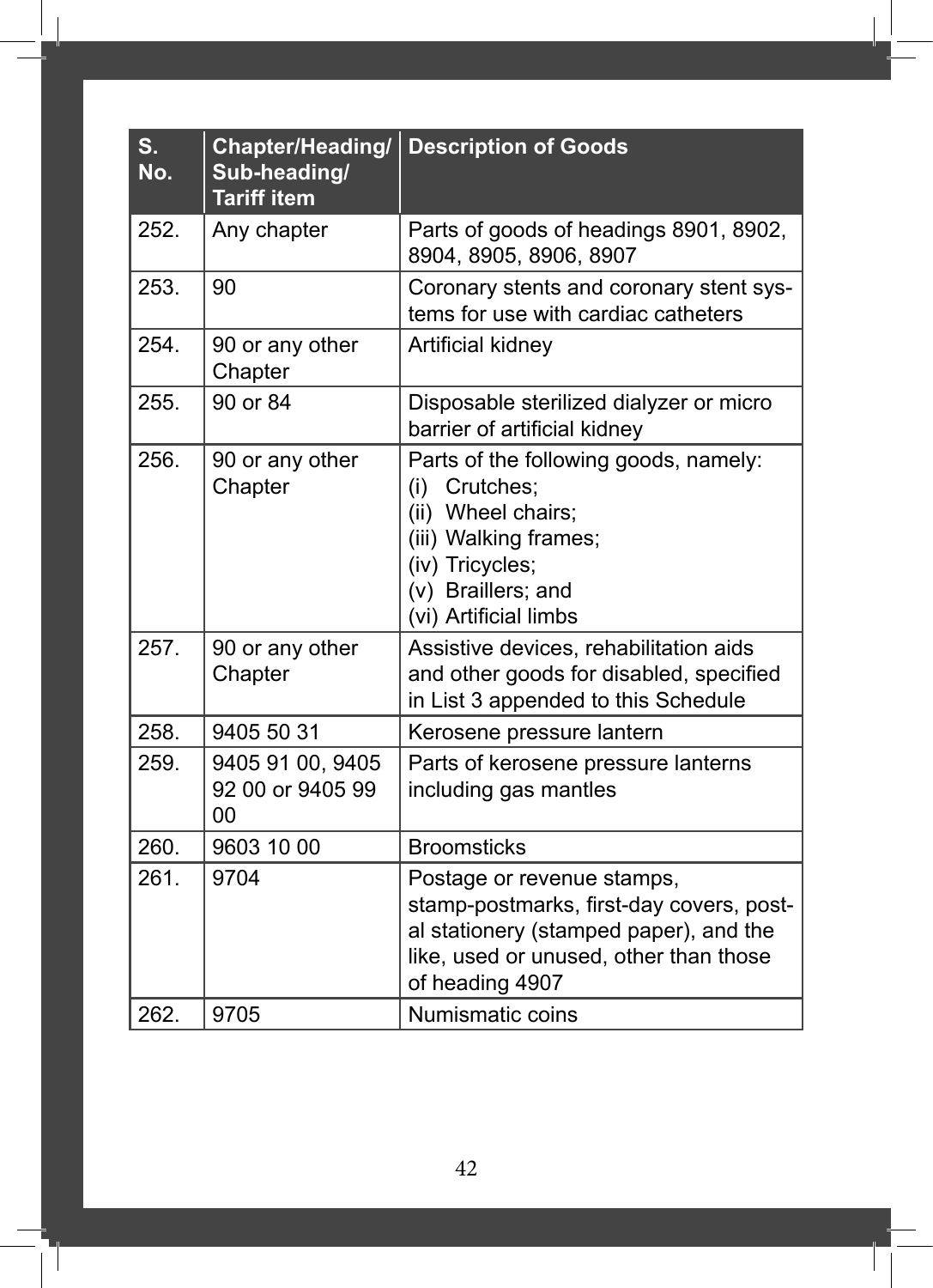| S <sub>1</sub><br>No. | Sub-heading/<br><b>Tariff item</b> | <b>Chapter/Heading/   Description of Goods</b>                                                                                                                                                  |
|-----------------------|------------------------------------|-------------------------------------------------------------------------------------------------------------------------------------------------------------------------------------------------|
| 263.                  | 9804                               | Drugs or medicines including their salts<br>and esters and diagnostic test kits<br>specified at S.No.180 above and For-<br>mulations specified at S.No.181 above,<br>intended for personal use. |

## **List 1 [See S.No.180 of the Schedule IV]**

- (1) Amikacin
- (2) Amphotericin-B
- **Amrinone**
- (4) Aprotinin
- (5) Baclofen
- (6) Bleomycin
- **Busulphan**
- (8) BCG vaccine, Iopromide, Iotrolan
- (9) Chlorambucil
- (10) Chorionic Gonadotrophin
- (11) Clindamycin
- (12) Cyclophosphamide
- (13) Dactinomycin<br>(14) Daunorubicin
- 
- (14) Daunorubicin<br>(15) Desferrioxami Desferrioxamine
- (16) Dimercaprol
- (17) Disopyramide phosphate
- (18) Dopamine<br>(19) Eptifibatide
- **Eptifibatide**
- (20) Glucagon<br>(21) Hydroxyur
- Hydroxyurea
- (22) Isoprenaline
- (23) Isoflurane
- (24) Lactulose
- (25) Lomustine
- (26) Latanoprost
- (27) Melphalan
- (28) Mesna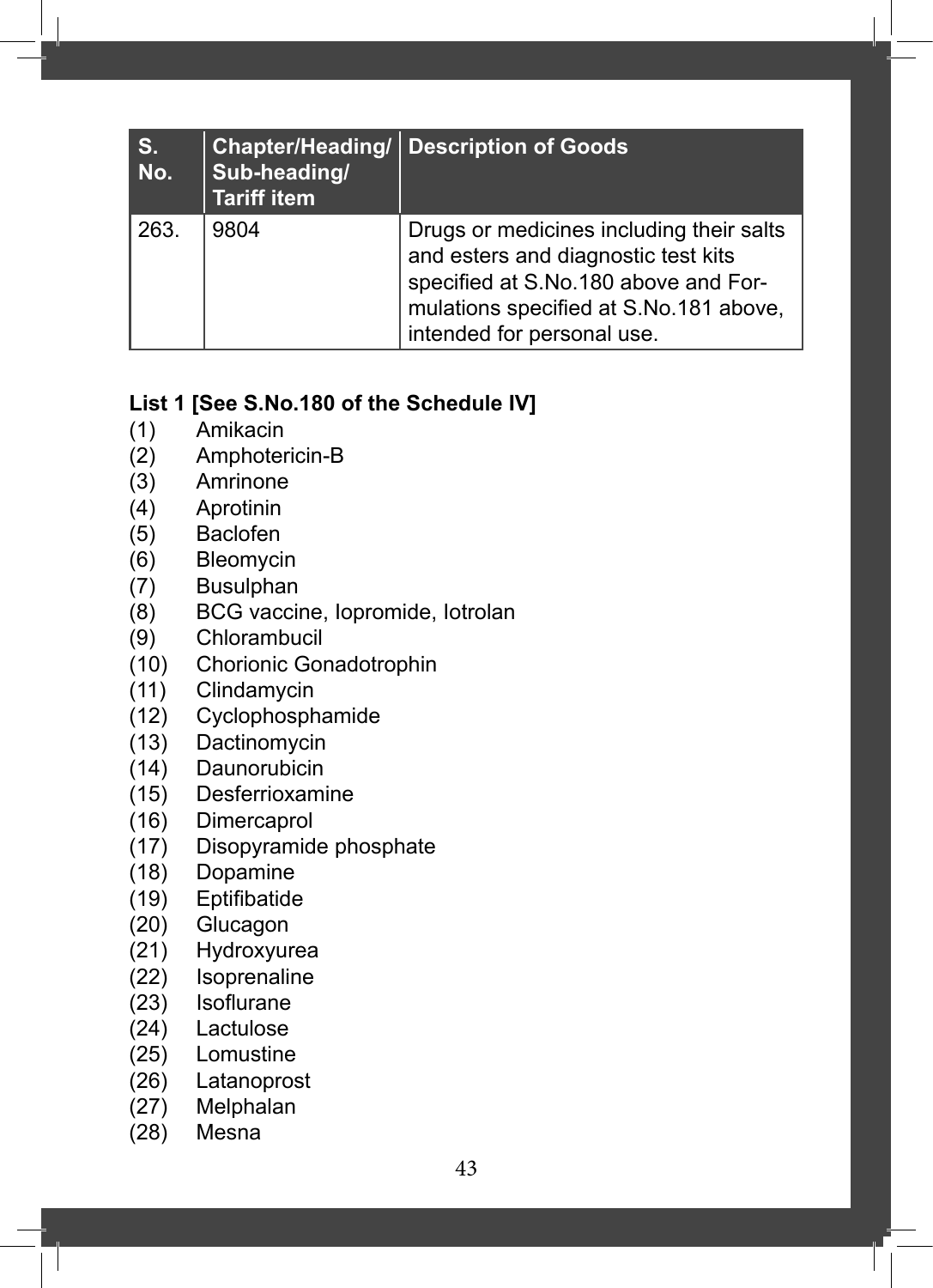- (29) Methotrexate
- (30) MMR (Measles, mumps and rubella) vaccine
- (31) Mustin Hydrochloride
- (32) Pancuronium Bromide
- (33) Praziquantel
- (34) Protamine
- (35) Quinidine
- (36) Sodium Cromoglycate spin caps and cartridges (37) Sodium Hyalauronatesterile 1% and 1.4% soluti
- Sodium Hyalauronatesterile 1% and 1.4% solution
- (38) Somatostatin
- (39) Strontium Chloride (85Sr.)
- (40) Thioguanine
- (41) Tobramycin
- (42) TetanusImmunoglobin
- (43) Typhoid Vaccines:
- (a) VI Antigen of Salmonella Typhi, and
- (b) Ty2la cells and attenuated non-pathogenic strains of S.Typhi
- (44) Tretinoin
- (45) Tribavirin / Ribavirin
- (46) Urokinase
- (47) Ursodeoxycholic Acid
- (48) Vancomycin
- (49) Vasopressin
- (50) Vecuronium Bromide
- (51) Zidovudine
- (52) 5-Fluorouracil
- (53) Pegulated Liposomal Doxorubicin Hydrochloride injection
- (54) Ketoanalogue preparation of essential amino acids
- (55) Pergolide
- (56) Kit for bedside assay of Troponin-T
- (57) Solution for storing, transporting, flushing donor organs for transplant
- (58) Miltefosine
- (59) Milrinone Lactate
- (60) Methoxy Isobutile Isonitrile (MIBI)
- (61) Haemophilus Influenzae Type b Vaccine
- (62) Mycophenolate Sodium
- (63) Verteporfin
- (64) Daclizumab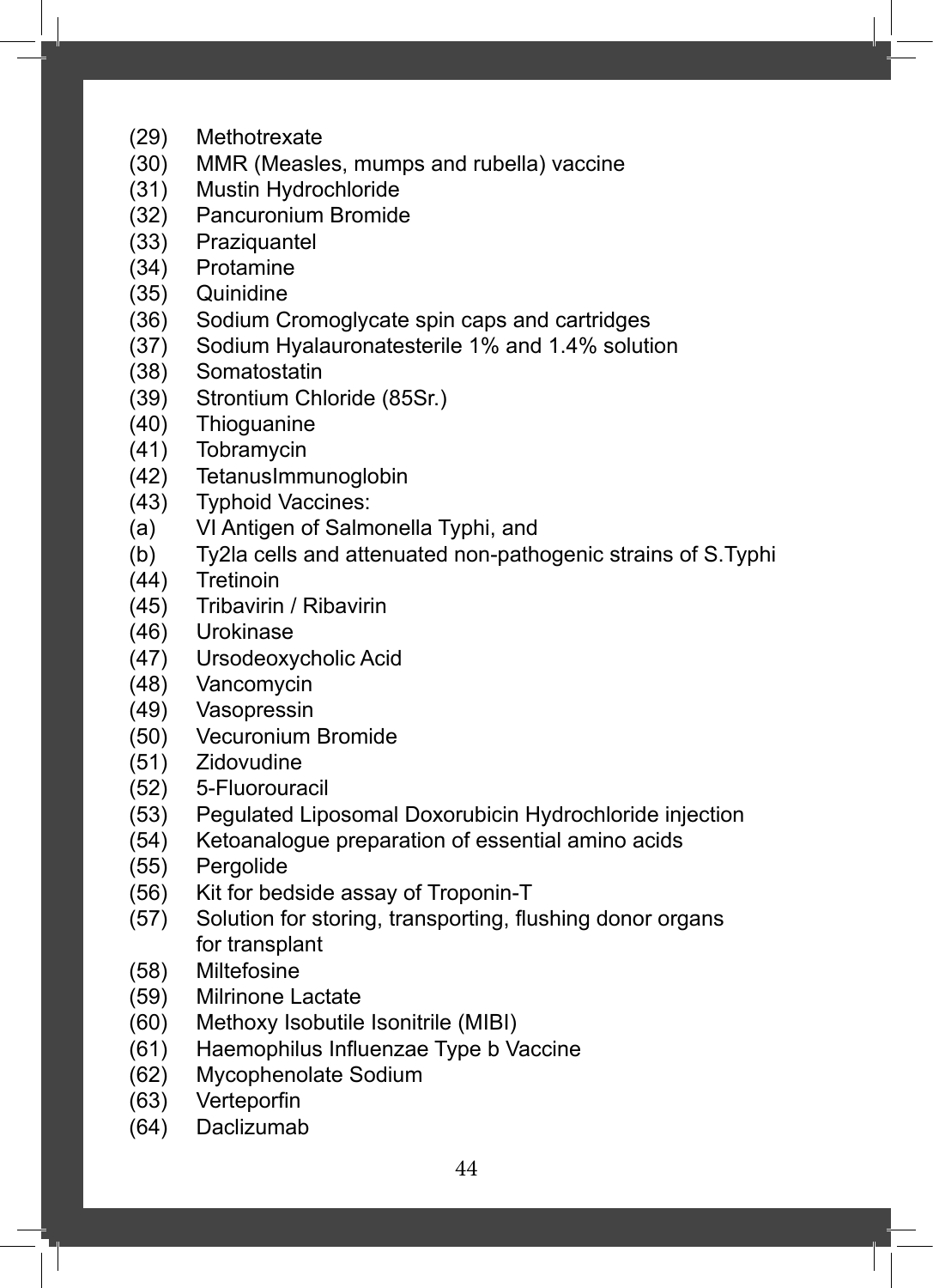- (65) Ganciclovir
- (66) Drotrecoginalfa (activated)
- (67) Eptacogalfa activated recombinant coagulation factor VIIa
- (68) Muromonab CD3
- (69) Japanese encephalitis vaccine
- (70) Valganciclovir
- (71) Low molecular weight heparin
- (72) Efavirenz
- Emtricitabine:
- (74) Azathioprine;
- (75) Antinomycin D;
- (76) Cytosine Arabinoside (Cytarabine);
- **Vinblastine Sulphate**
- (78) Vincristine;
- (79) Eurocollins Solution;
- (80) Everolimus tablets/dispersible tablets;
- (81) Poractant alfa
- (82) Troponin-I whole blood test kit;
- (83) Blower/mister kit for beating heart surgery;
- (84) Fluoro Enzyme Immunoassay Diagnostic kits.
- (85) Tablet Telbivudine
- (86) Injection Exenatide
- (87) DTaP-IPV-Hibor PRP-T combined Vaccine
- (88) Pneumococcal-7 Valent Conjugate Vaccine (Diphtheria CRM197 Protein)
- (89) Injection Thyrotropin Alfa
- (90) Injection Omalizumab.
- (91) Abatacept
- (92) Daptomycin
- (93) Entacevir
- (94) Fondaparinux Sodium
- (95) Influenza Vaccine
- (96) Ixabepilone
- (97) Lapatinib
- (98) Pegaptanib Sodium injection
- (99) Suntinib Malate
- (100) Tocilizumab
- (101) Agalsidase Beta
- (102) Anidulafungin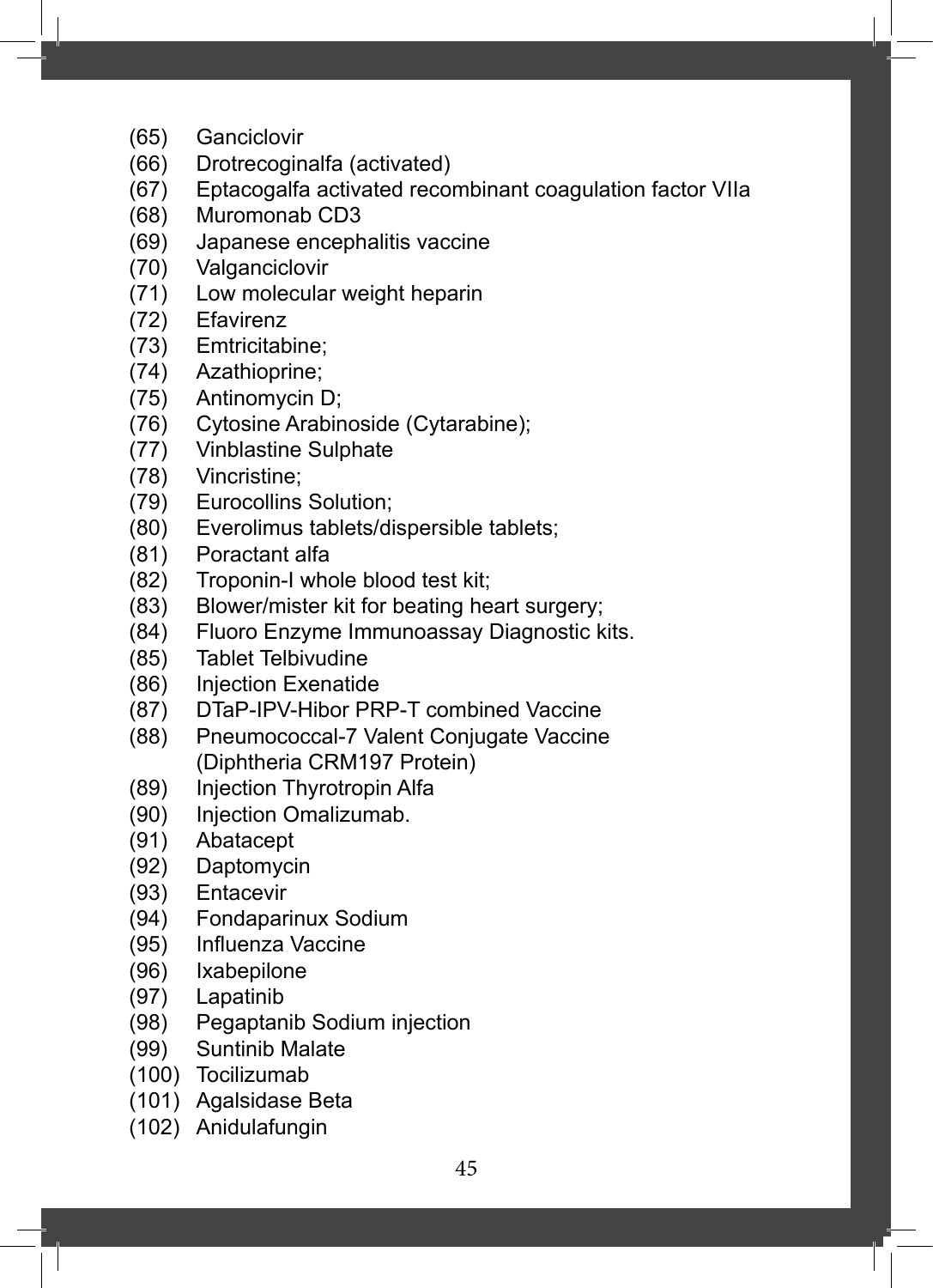- (103) Capsofungin acetate
- (104) Desflurane USP
- (105) Heamostatic Matrix with Gelatin and human Thrombin
- (106) Imiglucerase
- (107) Maraviroc
- (108) Radiographic contrast media (Sodium and Meglumine ioxitalamate, Iobitridol and Sodium and meglumine ioxaglate)
- (109) Sorafenib tosylate
- (110) Varenciline tartrate
- (111) 90 Yttrium
- (112) Nilotinib
- (113) Pneumococcal acchride Conjugate vaccine adsorbed 13-valent suspension for injection
- (114) Micafungin sodium for injection
- (115) Bevacizumab
- (116) Raltegravir potassium
- (117) Rotavirus Vaccine (Live Oral Pentavalent)
- (118) Pneumococcal Polysaccharide Vaccine
- (119) Temsirolimus Concentrate for infusion for injection
- (120) Natalizumab
- (121) Octreotide
- (122) Somatropin
- (123) Aurothiomalate Sodium
- (124) Asparaginase
- (125) Agglutinating Sera
- (126) Anti-Diphtheria Normal Human Immunoglobulin
- (127) Anti-human lymophocyte immunoglobulin IV
- (128) Anti-human thymocyte immunoglobulin IV
- (129) Anti-Pertussis Normal Human Immunoglobulin
- (130) Anti-Plague serum
- (131) Anti-Pseudomonas Normal Human Immunoglobulin
- (132) Basiliximab
- (133) Beractant Intra-tracheal Suspension
- (134) Blood group sera
- (135) Botulinum Toxin Type A
- (136) Burn therapy dressing soaked in gel
- (137) Bovine Thrombin for invitro test for diagnosis in Haemorrhagic disorders
- (138) Bovine Albumin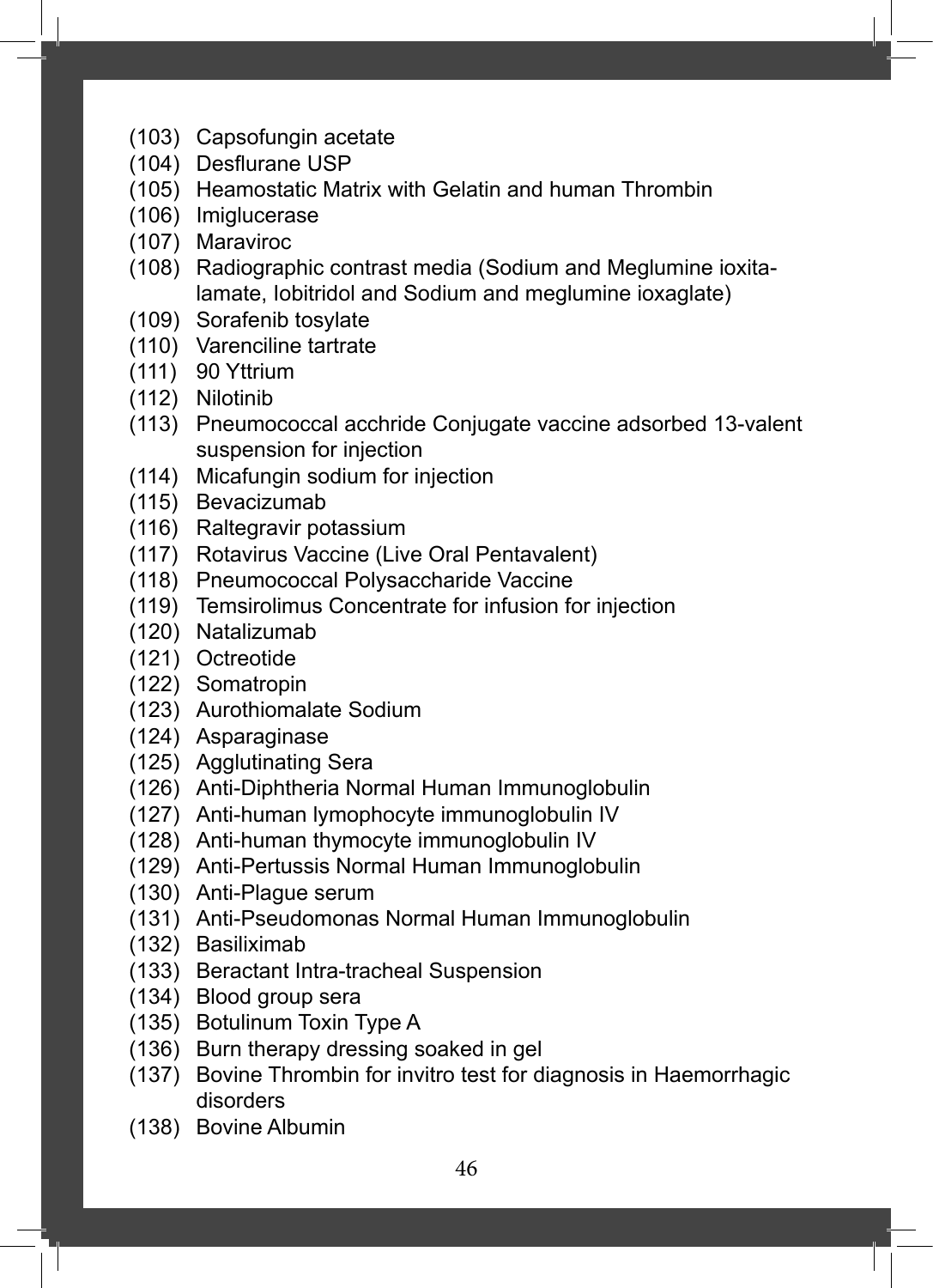- (139) Bretyleum Tossylate
- (140) Calcium Disodium Edetate
- (141) Carmustine
- (142) Cesium Tubes
- (143) Calcium folinate
- (144) Cholestyramine
- (145) Christmas Factor Concentrate (Coagulation factor IX prothrombin complex concentrate)
- (146) Cobalt-60
- (147) Corticotrophin
- (148) Cyanamide
- (149) Diagnostic Agent for Detection of Hepatitis B Antigen
- (150) Diagnostic kits for detection of HIV antibodies
- (151) Diphtheria Antitoxin sera
- (152) Diazoxide
- (153) Edrophonium
- (154) Enzyme linked Immunoabsorbent Assay kits [ELISA KITS]
- (155) Epirubicin
- (156) Fibrinogen
- (157) Floxuridine
- (158) Flucytosin
- (159) Flecainide
- (160) Fludarabine Phosphate
- (161) Foetal Bovine Serum (FBS)
- (162) Gadolinium DTPA Dimeglumine
- (163) Gallium Citrate
- (164) Gasgangrene Anti-Toxin Serum
- (165) Goserlin Acetate
- (166) Hepatitis B Immunoglobulin
- (167) Hexamethylmelamine
- (168) Hydralazine
- (169) Idarubicine
- (170) Idoxuridine
- (171) Immuno assay kit for blood Fibrinogen degradation product for direct estimation for diagnostic test in D.I.C.
- (172) Inactivated rabies vaccine [Human diploid cell]
- (173) Inactivated rabies vaccine [Vero-cell]
- (174) Intravenous amino acids
- (175) Intravenous Fat Emulsion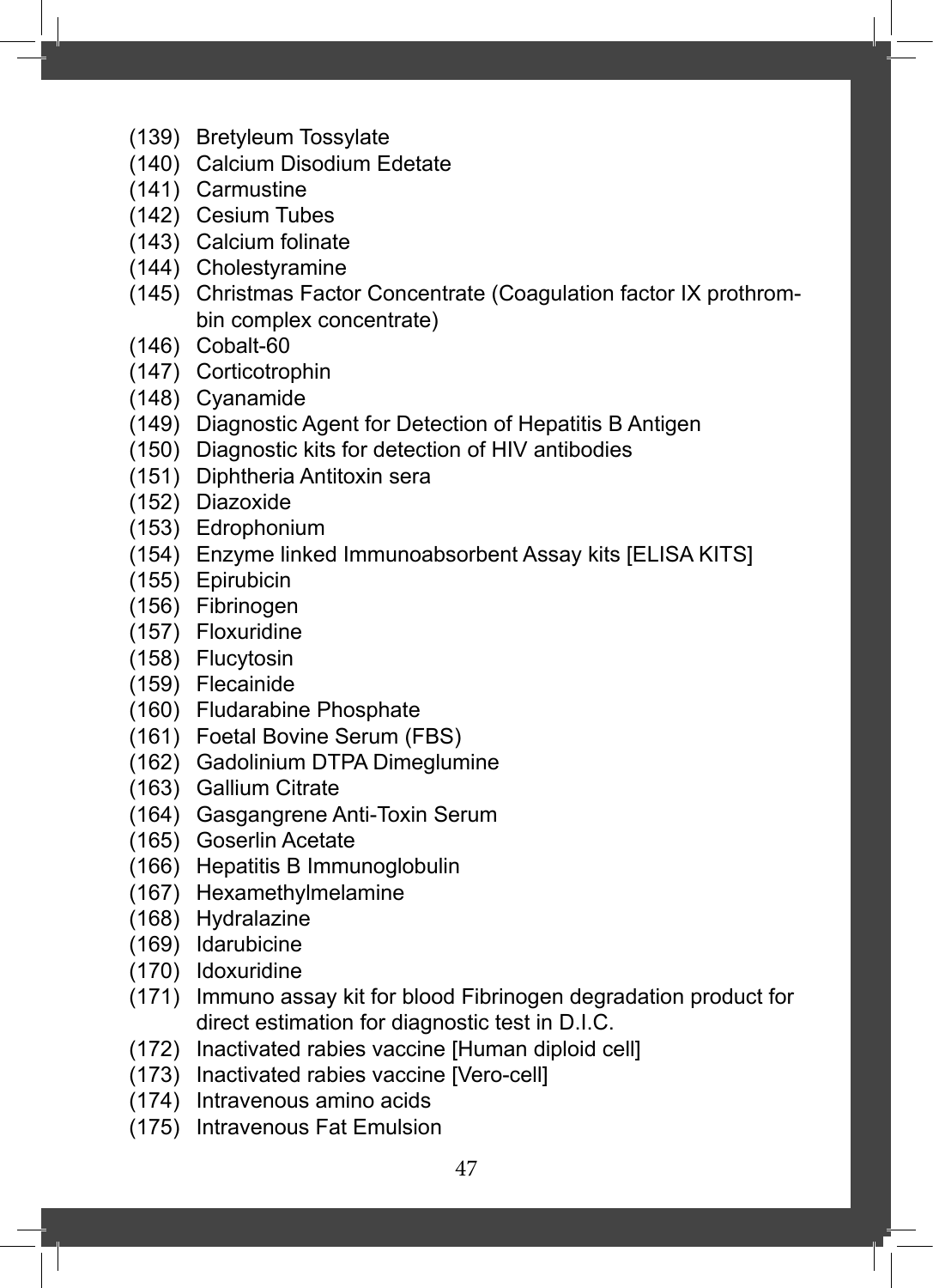- (176) Iopamidol
- (177) Iohexol
	- (a) Indium(III) inbleomycin
	- (b) Indium113 Sterile generator and elution accessories
	- (c) Indium113 in brain scanning kit
	- (d) Indium113 in liver scanning kit
- (178) Iscador, CLIA diagnostic kits
- (179) Levodopa with benserazine
- (180) Lenograstim
- (181) Meningococcoal A and C combined vaccine with diluant solvent
- (182) Methicillin
- (183) Metrizamide Inj with diluant
- (184) Monocomponent insulins
- (185) Mycophenolate Mofetil
- (186) Normal Human plasma
- (187) Normal Human immunoglobulin
- (188) Nuclear magnetic resonance contrast agent
- (189) Normal Human serum Albumin
- (190) Penicillamine
- (191) Pentamidine
- (192) Penicillinase
- (193) Poliomyelitis vaccine (inactivated and live)
- (194) Potassium Aminobenzoate
- (195) Porcine Insulin Zinc Suspension
- (196) Prednimustine
- (197) Porcine and Bovine insulin
- (198) Purified Chick Embryo Cell Rabies Vaccine
- (199) Pyridostigmine
- (200) Pneumocystis cariniiI F kits
- (201) Prostaglandin E1 (PGE1)
- (202) Radio-immunoassay kit for hormones (T3, T4, TSH Insulin, Glucogen, Growth Hormone, Cortisol, L. H., FSH and Digoxin)
- (203) Radioisotope TI 201
	- (a) Rabbit brains thromboplastin for PT test
	- (b) Reagent for PT tests
	- (c) Human Thrombin for TT tests
- (204) Rabies immune globulin of equine origin
- (205) Sevoflurane
- (206) Recuronium Bromide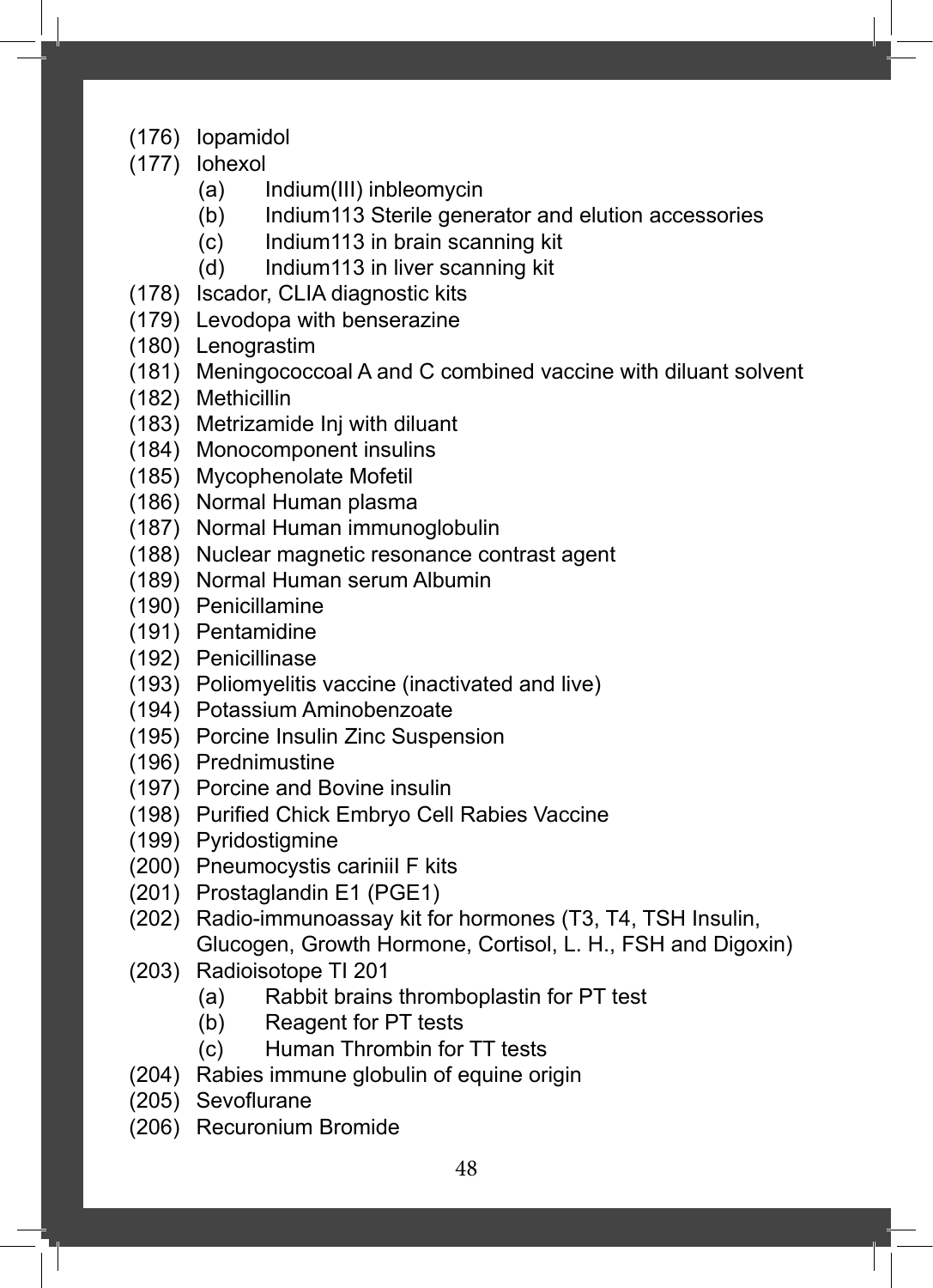- (207) Septopal beads and chains
- (208) Sodium Arsenate
- (209) Freeze Dried Form of Human Follicle Stimulating and Luteinising Hormones
- (210) Solution of Nucleotides and Nucliosides
- (211) Specific Desensitizing Vaccine
- (212) Sterile Absorbable Haemostat for control of surgical vessel bleeding
- (213) Strontium SR-89 Chloride
- (214) Suxamethonium Chloride
- (215) Selenium-75
- (216) Teicoplanin
- (217) Tetrofosmin
- (218) Ticarcillin
- (219) Tranexamic Acid
- (220) Tocainide
- (221) Tri-iodothyronine
- (222) Triethylene Tetramine
- (223) Thrombokinase
- (224) Teniposide
- (225) Trans-1-diamino cyclohexane Oxalatoplatinum
- (226) Ticarcillin Disodium and Potassium Clavulanate combination
- (227) Vindesin Sulphate
- (228) X-ray diagnostic agents, the following:-
	- (a) Propylidone
	- (b) Ethyliodophenylundecylate
	- (c) Iodipammide methyl glucamine
	- (d) Lipidollutra fluid
	- (e) Patentblue
	- (f) Zalcitabine
- (229) Zoledronic Acid
- (230) Anti-Haemophilic Factors Concentrate (VIII and IX)

## **List 2 [See S.No.181 of the Schedule IV]**

- (1) Streptomycin
- Isoniazid
- (3) Thiacetazone
- (4) Ethambutol
- (5) Sodium PAS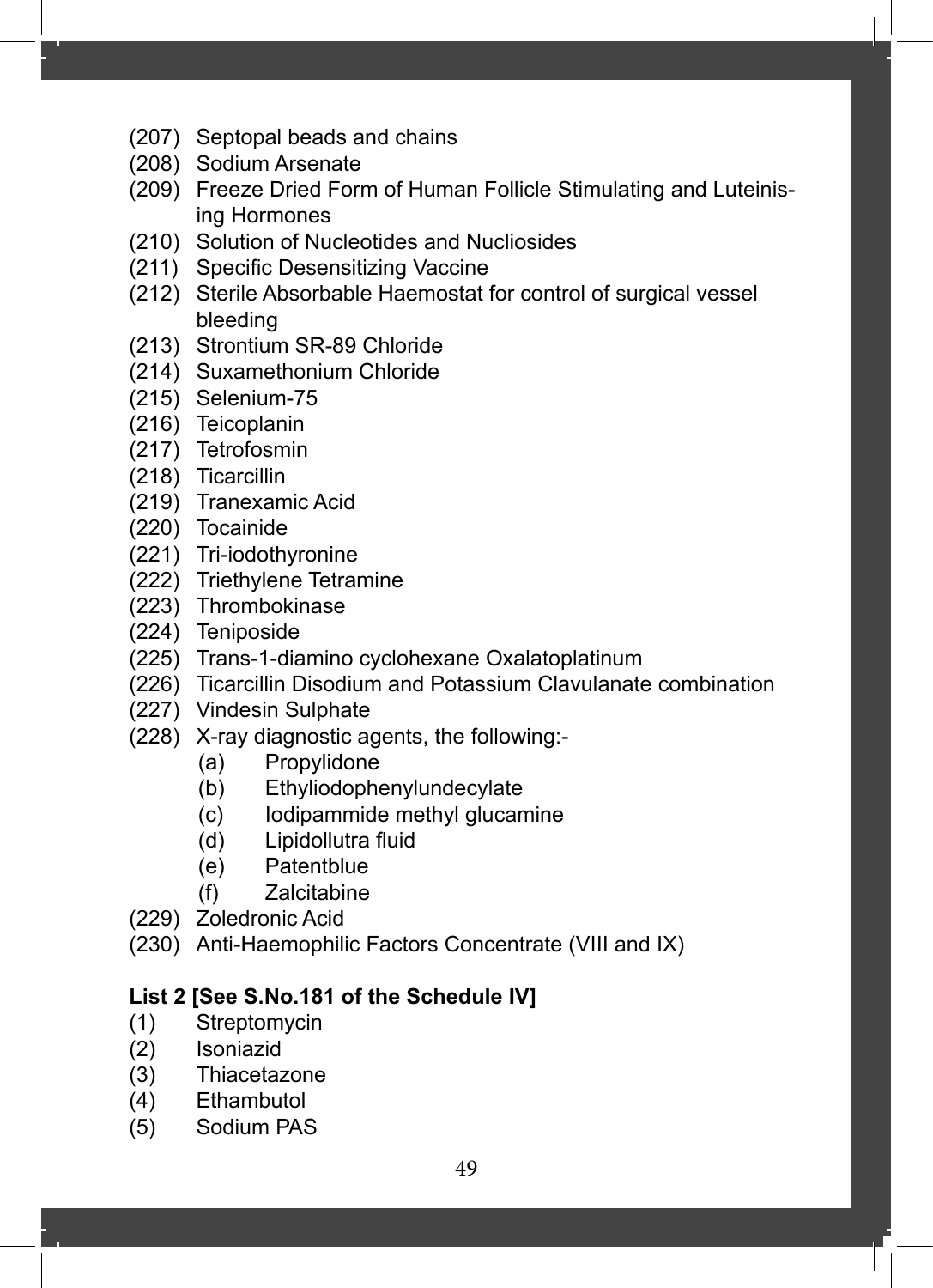- (6) Pyrazinamide
- (7) Dapsone
- (8) Clo- fazamine
- (9) Tetracycline Hydrochloride
- (10) Pilocarpine<br>(11) Hydrocortise
- **Hydrocortisone**
- (12) Idoxuridine
- (13) Acetazolamide
- (14) Atro- pine
- (15) Homatroprn
- **Chloroquine**
- (17) Amodiaquine
- **Quinine**
- (19) Pyrimethamine
- (20) Sulfametho pyrezine
- (21) Diethyl Carbamazine
- (22) Arteether or formulation of artemisinin.

## **List 3 [See S.No.257 of the Schedule IV]**

- (A)(1) Braille writers and braille writing instruments
- (2) Hand writing equipment Braille Frames, Slates, Writing Guides, Script Writing Guides, Styli, Braille Erasers
- (3) Canes, Electronic aids like the Sonic Guide
- (4) Optical, Environmental Sensors
- (5) Arithmetic aids like the Taylor Frame (arithmetic and algebra types), Cubarythm, Speaking or Braille calculator
- (6) Geometrical aids like combined Graph and Mathematical Demonstration Board, Braille Protractors, Scales, Com- passes and Spar Wheels
- (7) Electronic measuring equipment, such as calipers, micrometers, comparators, gauges, gauge blocks Levels, Rules, Rulers and Yardsticks
- (8) Drafting, Drawing aids, tactile displays
- (9) Specially adapted clocks and watches
- (B)(1) Orthopaedic appliances falling under heading No. 9021 of the Fourth Schedule
- (2) Wheel chairs falling under heading No. 87.13 of the Fourth Schedule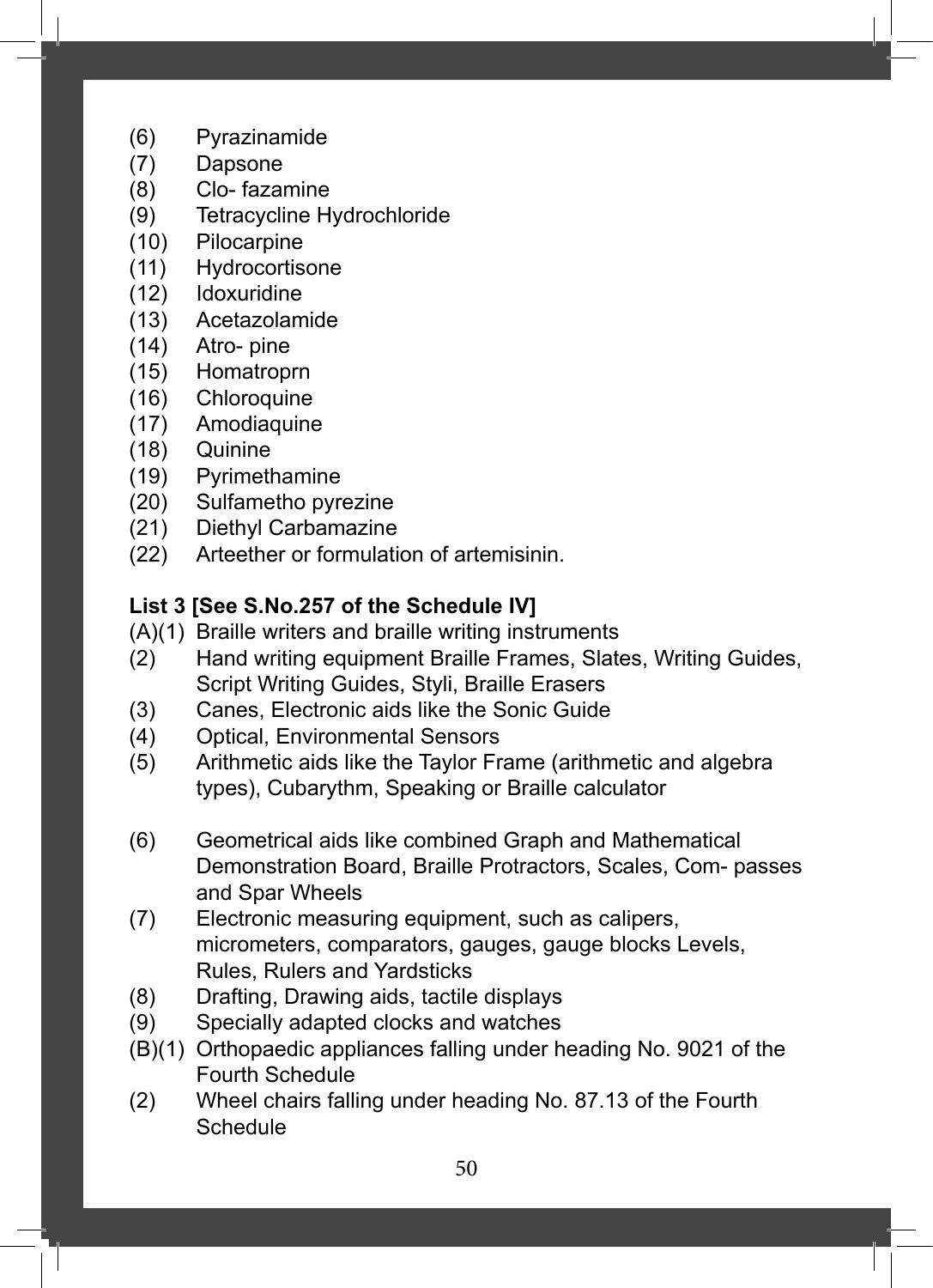- (C) Artificial electronic larynx and spares thereof
- (D) Artificial electronic ear (Cochlear implant)
- (E)(1) Talking books (in the form of cassettes, discs or other sound reproductions) and large-print books, braille embossers, talking calculators, talking thermometers
- (2) Equipment for the mechanical or the computerized production of braille and recorded material such as braille computer terminals and displays, electronic braille, transfer and pressing machines and stereo typing machines
- (3) Braille paper
- (4) All tangible appliances including articles, instruments, apparatus, specially designed for use by the blind
- (5) Aids for improving mobility of the blind such as electronic orientation and obstacle detectbn appliance and white canes
- (6) Technical aids for education, rehabilitation, vocational training and employment of the blind such as Braille typewriters, braille watches, teaching and learning aids, games and other instruments and vocational aids specifically adapted for use of the blind
- (7) Assistive listening devices, audiometers
- (8) External catheters, special jelly cushions to prevent bed sores, stair lift, urine collection bags
- (9) Instruments and implants for severely physically handicapped patients and joints replacement and spinal instruments and implants including bone cement.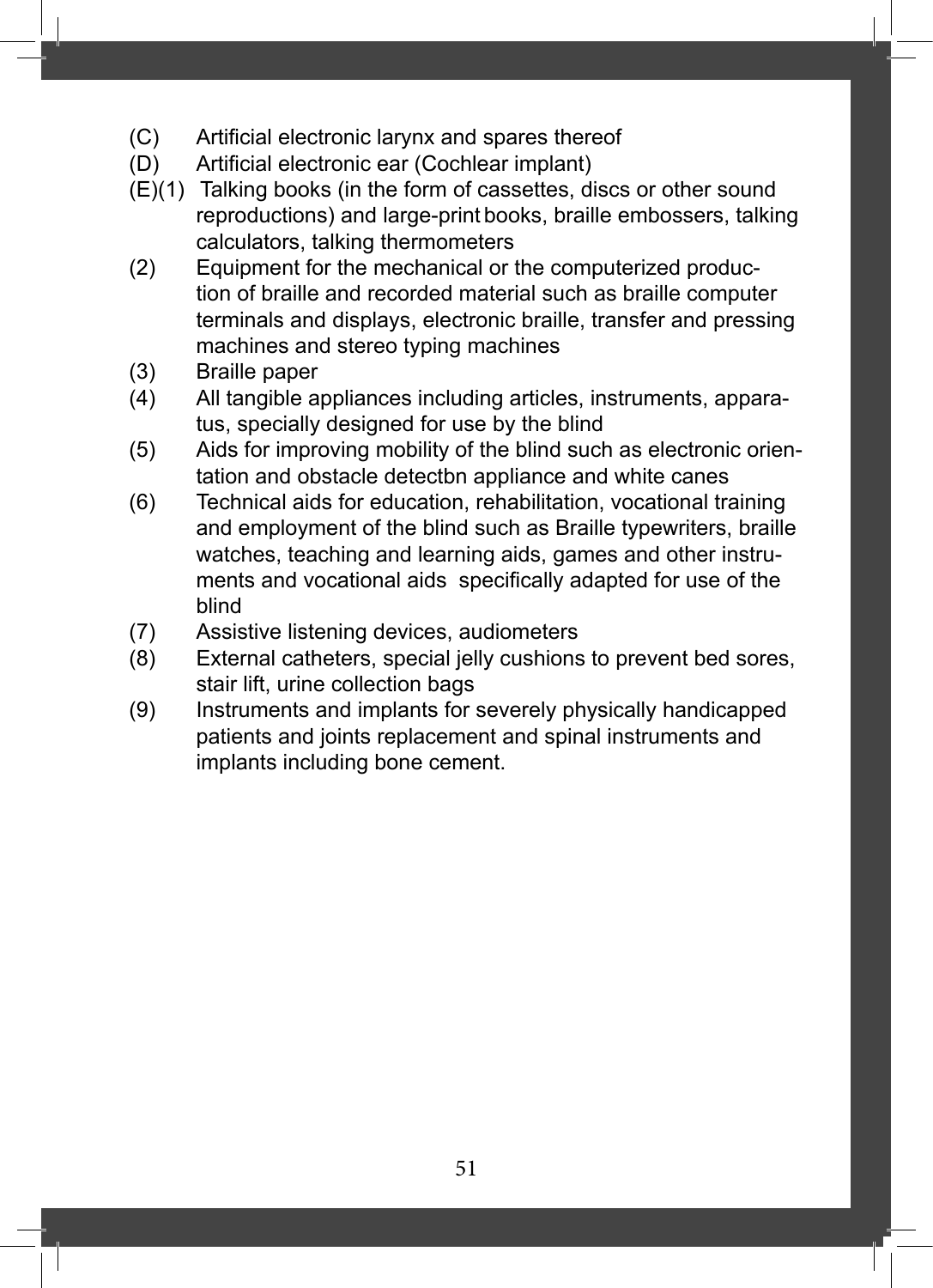## **SCHEDULE V: LIST OF GOODS AT 12% RATE**

| S.<br>No.        | Chapter/Heading/<br>Sub-heading/<br><b>Tariff item</b> | <b>Description of Goods</b>                                                                                                                             |
|------------------|--------------------------------------------------------|---------------------------------------------------------------------------------------------------------------------------------------------------------|
| 1.               | 01012100,<br>010129                                    | Live horses                                                                                                                                             |
| 2.               | 0202                                                   | Meat of bovine animals, frozen and put<br>up in unit containers                                                                                         |
| 3.               | 0203                                                   | Meat of swine, frozen and put up in unit<br>containers                                                                                                  |
| $\overline{4}$ . | 0204                                                   | Meat of sheep or goats, frozen and put<br>up in unit containers                                                                                         |
| 5.               | 0205                                                   | Meat of horses, asses, mules or hin-<br>nies, frozen and put up in unit Contain-<br>ers                                                                 |
| 6.               | 0206                                                   | Edible offal of bovine animals, swine,<br>sheep, goats, horses, asses, mules or<br>hinnies, frozen and put up in unit con-<br>tainers                   |
| $\overline{7}$ . | 0207                                                   | Meat and edible offal, of the poultry of<br>heading 0105, frozen and put up in unit<br>containers                                                       |
| 8.               | 0208                                                   | Other meat and edible meat offal, fro-<br>zen and put up in unit containers                                                                             |
| 9.               | 0209                                                   | Pig fat, free of lean meat, and poultry<br>fat, not rendered or otherwise extracted,<br>frozen and put up in unit containers                            |
| 10.              | 0209                                                   | Pig fat, free of lean meat, and poultry<br>fat, not rendered or otherwise extracted,<br>salted, in brine, dried or smoked, put up<br>in unit containers |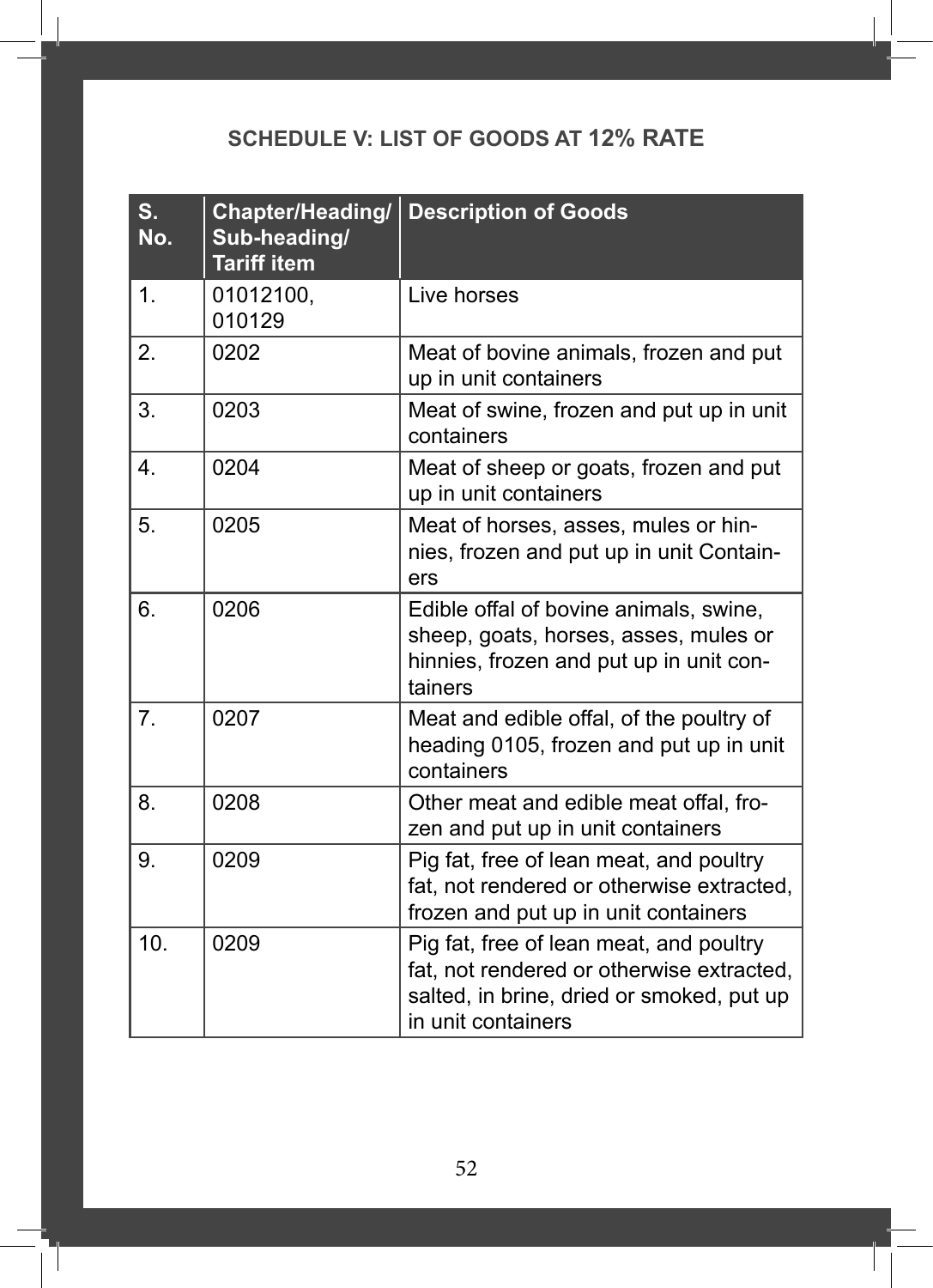| S.<br>No. | Chapter/Heading/<br>Sub-heading/<br><b>Tariff item</b> | <b>Description of Goods</b>                                                                                                                                                                                                                      |
|-----------|--------------------------------------------------------|--------------------------------------------------------------------------------------------------------------------------------------------------------------------------------------------------------------------------------------------------|
| 11.       | 0210                                                   | Meat and edible meat offal, salted, in<br>brine, dried or smoked put up in unit<br>containers; edible flours and meals of<br>meat or meat offal put up in unit con-<br>tainers                                                                   |
| 12.       | 0405                                                   | Butter and other fats (i.e. ghee, butter<br>oil, etc.) and oils derived from milk;<br>dairy spreads                                                                                                                                              |
| 13.       | 0406                                                   | Cheese                                                                                                                                                                                                                                           |
| 14.       | 0801                                                   | Brazil nuts, dried, whether or not shelled<br>or peeled                                                                                                                                                                                          |
| 15.       | 0802                                                   | Other nuts, dried, whether or not shelled<br>or peeled, such as Almonds, Hazel-<br>nuts or filberts (Coryius spp.), walnuts,<br>Chestnuts (Castanea spp.), Pistachios,<br>Macadamia nuts, Kola nuts (Cola spp.)<br>[other than dried areca nuts] |
| 16.       | 0804                                                   | Dates, figs, pineapples, avocados, gua-<br>vas, mangoes and mangosteens, dried                                                                                                                                                                   |
| 17.       | 0813                                                   | Fruit, dried, other than that of headings<br>0801 to 0806; mixtures of nuts or dried<br>fruits of Chapter 8                                                                                                                                      |
| 18.       | 1108                                                   | Starches; inulin                                                                                                                                                                                                                                 |
| 19.       | 1501                                                   | Pig fats (including lard) and poultry fat,<br>other than that of heading 0209 or 1503                                                                                                                                                            |
| 20.       | 1502                                                   | Fats of bovine animals, sheep or goats,<br>other than those of heading 1503                                                                                                                                                                      |
| 21.       | 1503                                                   | Lard stearin, lard oil, oleo stearin,<br>oleo-oil and tallow oil, not emulsified or<br>mixed or otherwise prepared                                                                                                                               |
| 22.       | 1504                                                   | Fats and oils and their fractions, of fish<br>or marine mammals, whether or not<br>refined, but not chemically modified                                                                                                                          |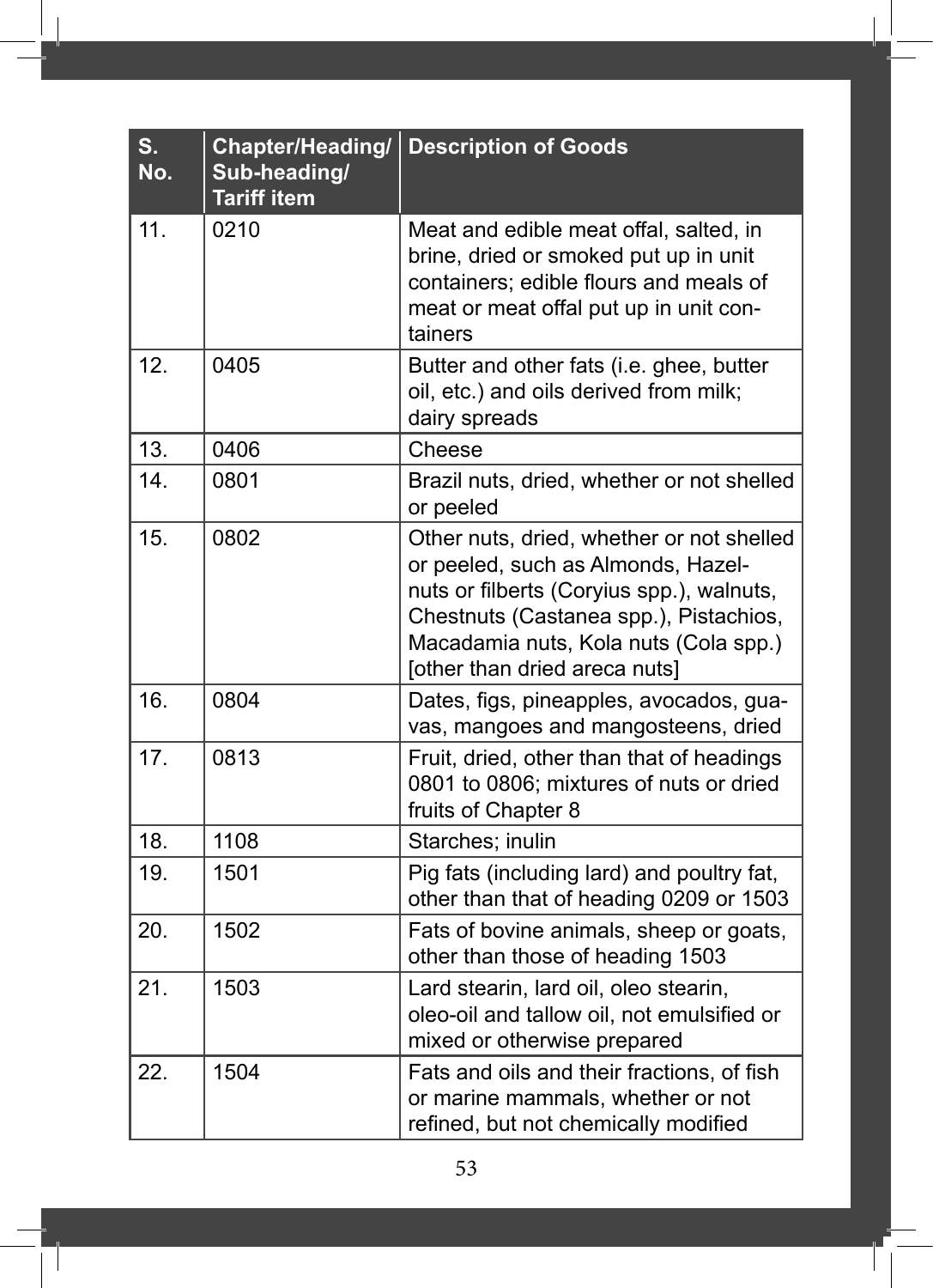| S.<br>No. | Chapter/Heading/<br>Sub-heading/<br><b>Tariff item</b> | <b>Description of Goods</b>                                                                                                                                                                                                                                                                                                                                                                                           |
|-----------|--------------------------------------------------------|-----------------------------------------------------------------------------------------------------------------------------------------------------------------------------------------------------------------------------------------------------------------------------------------------------------------------------------------------------------------------------------------------------------------------|
| 23.       | 1505                                                   | Wool grease and fatty substances de-<br>rived therefrom (including lanolin)                                                                                                                                                                                                                                                                                                                                           |
| 24.       | 1506                                                   | Other animal fats and oils and their<br>fractions, whether or not refined, but not<br>chemically modified                                                                                                                                                                                                                                                                                                             |
| 25.       | 1516                                                   | Animal fats and oils and their fractions,<br>partly or wholly hydrogenated, inter-es-<br>terified, re-esterified or elaidinised,<br>whether or not refined, but not further<br>prepared.                                                                                                                                                                                                                              |
| 26.       | 1517                                                   | Edible mixtures or preparations of<br>animal fats or animal oils or of fractions<br>of different animal fats or animal oils of<br>this Chapter, other than edible fats or<br>oils or their fractions of heading 1516                                                                                                                                                                                                  |
| 27.       | 1518                                                   | Animal fats and animal oils and their<br>fractions, boiled, oxidised, dehydrated,<br>sulphurised, blown, polymerised by heat<br>in vacuum or in inert gas or otherwise<br>chemically modified, excluding those<br>of heading 1516; inedible mixtures or<br>preparations of animal or vegetable fats<br>or oils or of fractions of different fats or<br>oils of this chapter, not elsewhere speci-<br>fied of included |
| 28.       | 1601                                                   | Sausages and similar products, of meat,<br>meat offal or blood; food preparations<br>based on these products                                                                                                                                                                                                                                                                                                          |
| 29.       | 1602                                                   | Other prepared or preserved meat,<br>meat offal or blood                                                                                                                                                                                                                                                                                                                                                              |
| 30.       | 1603                                                   | Extracts and juices of meat, fish or<br>crustaceans, molluscs or other aquatic<br>invertebrates                                                                                                                                                                                                                                                                                                                       |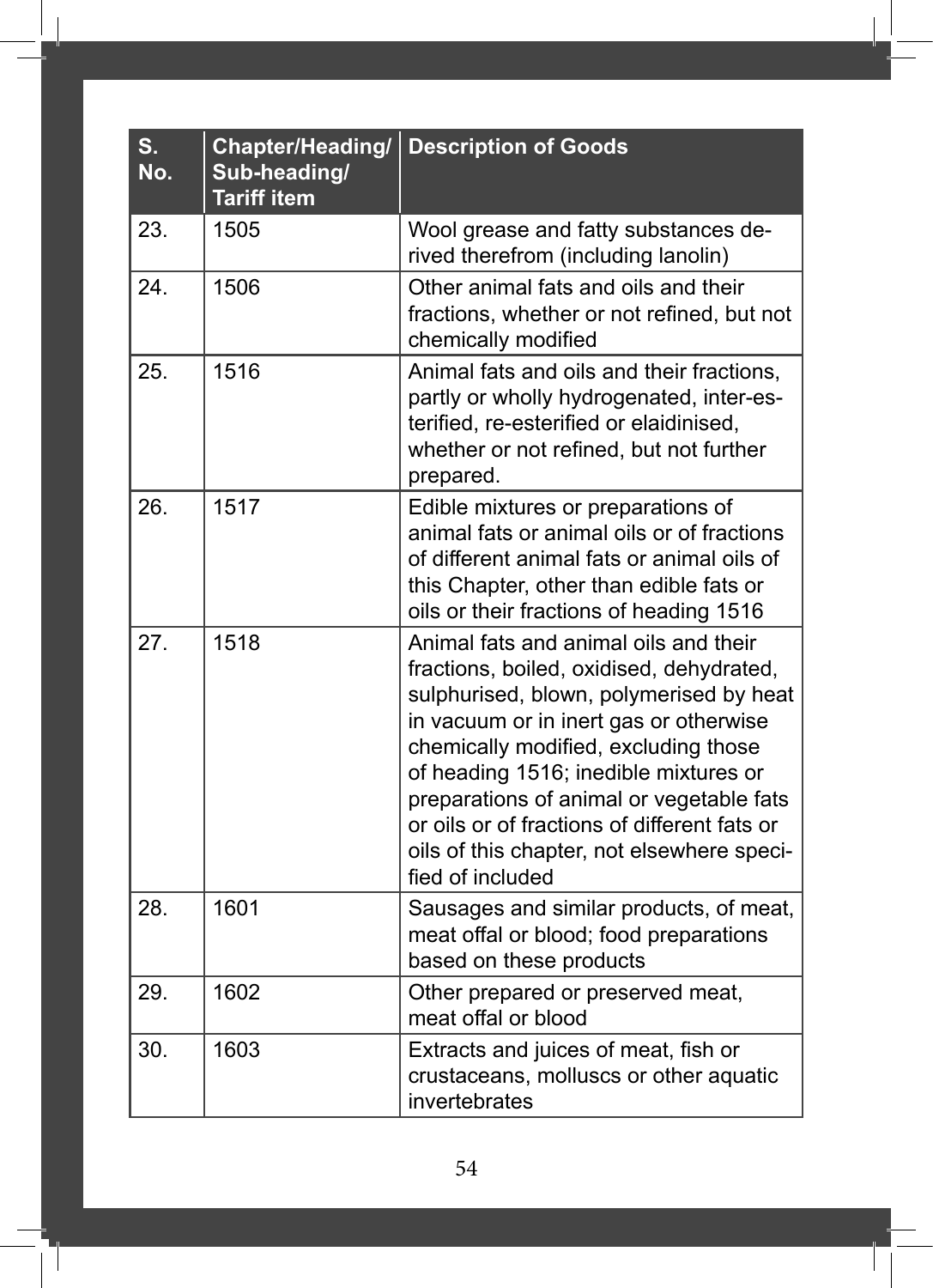| S.<br>No. | Chapter/Heading/<br>Sub-heading/<br><b>Tariff item</b> | <b>Description of Goods</b>                                                                                                                                                      |
|-----------|--------------------------------------------------------|----------------------------------------------------------------------------------------------------------------------------------------------------------------------------------|
| 31.       | 1604                                                   | Prepared or preserved fish; caviar and<br>caviar substitutes prepared from fish<br>eggs                                                                                          |
| 32.       | 1605                                                   | Crustaceans, molluscs and other aquat-<br>ic invertebrates prepared or preserved                                                                                                 |
| 33.       | 2001                                                   | Vegetables, fruit, nuts and other edible<br>parts of plants, prepared or preserved<br>by vinegar or acetic acid                                                                  |
| 34.       | 2002                                                   | Tomatoes prepared or preserved other-<br>wise than by vinegar or acetic acid                                                                                                     |
| 35.       | 2003                                                   | Mushrooms and truffles, prepared or<br>preserved otherwise than by vinegar or<br>acetic acid                                                                                     |
| 36.       | 2004                                                   | Other vegetables prepared or preserved<br>otherwise than by vinegar or acetic acid,<br>frozen, other than products of heading<br>2006                                            |
| 37.       | 2005                                                   | Other vegetables prepared or preserved<br>otherwise than by vinegar or acetic<br>acid, not frozen, other than products of<br>heading 2006                                        |
| 38.       | 2006                                                   | Vegetables, fruit, nuts, fruit-peel and<br>other parts of plants, preserved by sug-<br>ar (drained, glacé or crystallised)                                                       |
| 39.       | 2007                                                   | Jams, fruit jellies, marmalades, fruit<br>or nut purée and fruit or nut pastes,<br>obtained by cooking, whether or not<br>containing added sugar or other sweet-<br>ening matter |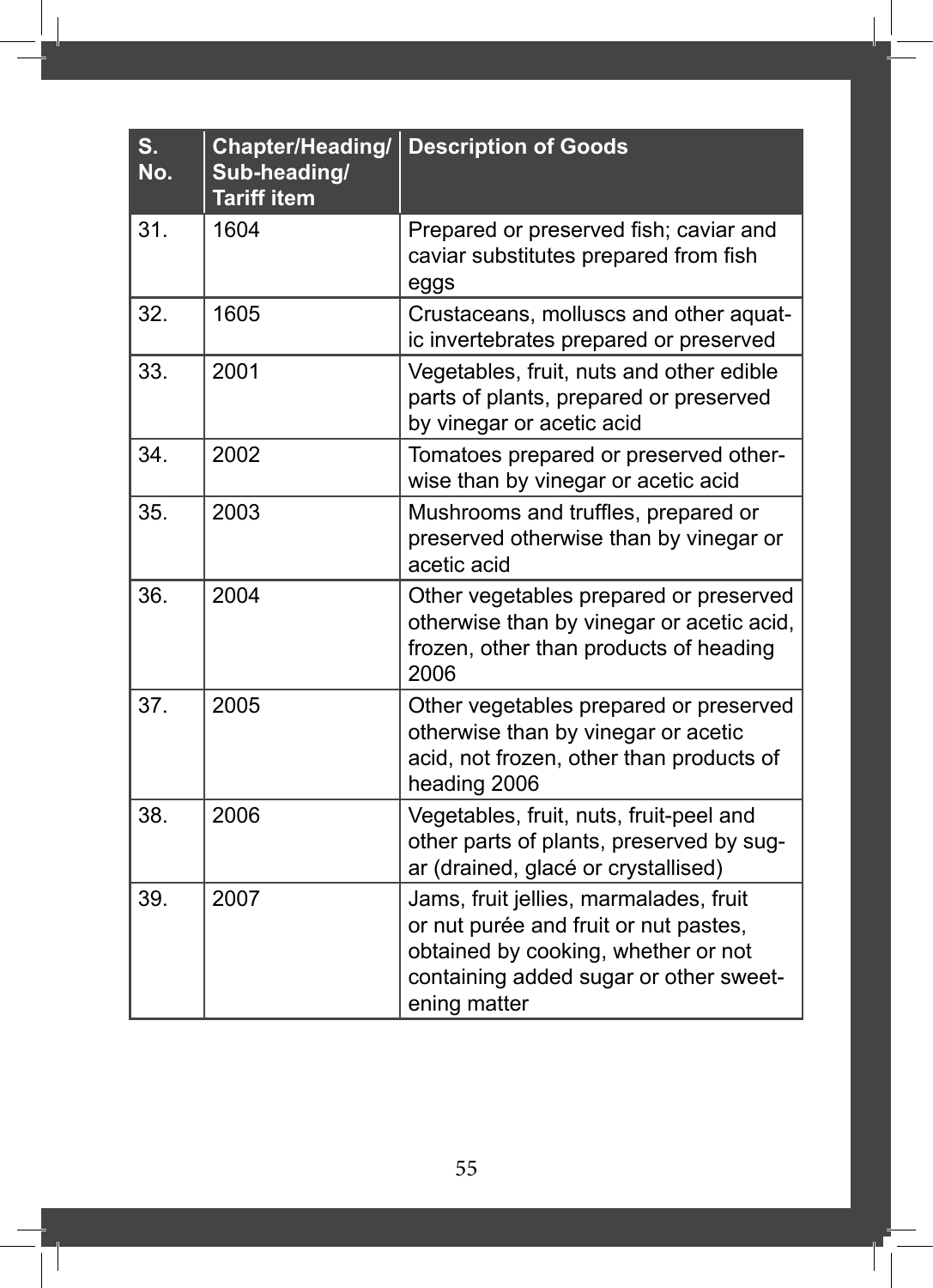| S.<br>No. | Chapter/Heading/<br>Sub-heading/<br><b>Tariff item</b>        | <b>Description of Goods</b>                                                                                                                                                                                                                                                                                                                                                                       |
|-----------|---------------------------------------------------------------|---------------------------------------------------------------------------------------------------------------------------------------------------------------------------------------------------------------------------------------------------------------------------------------------------------------------------------------------------------------------------------------------------|
| 40.       | 2008                                                          | Fruit, nuts and other edible parts of<br>plants, otherwise prepared or pre-<br>served, whether or not containing add-<br>ed sugar or other sweetening matter or<br>spirit, not elsewhere specified or includ-<br>ed; such as Ground- nuts, Cashew nut,<br>roasted, salted or roasted and salted,<br>Other roasted nuts and seeds, squash<br>of Mango, Lemon, Orange, Pineapple<br>or other fruits |
| 41.       | 2009                                                          | Fruit juices (including grape must) and<br>vegetable juices, unfermented and not<br>containing added spirit, whether or not<br>containing added sugar or other sweet-<br>ening matter.                                                                                                                                                                                                            |
| 42.       | 2101 30                                                       | Roasted chicory and other roasted cof-<br>fee substitutes, and extracts, essences<br>and concentrates thereof                                                                                                                                                                                                                                                                                     |
| 43.       | 2102                                                          | Yeasts and prepared baking powders                                                                                                                                                                                                                                                                                                                                                                |
| 44.       | 2103 [other than<br>2103 90 10, 2103<br>90 30, 2103 90<br>40] | Sauces and preparations therefor [other<br>than Curry paste; mayonnaise and<br>salad dressings; mixed condiments and<br>mixed seasoning                                                                                                                                                                                                                                                           |
| 45.       | 2106                                                          | Texturised vegetable proteins (soya<br>bari) and Bari made of pulses including<br>mungodi                                                                                                                                                                                                                                                                                                         |
| 46.       | 2106 90                                                       | Namkeens, bhujia, mixture, chabena<br>similar edible preparations in<br>and<br>ready for consumption form                                                                                                                                                                                                                                                                                         |
| 47.       | 2202 90 10                                                    | Soya milk drinks                                                                                                                                                                                                                                                                                                                                                                                  |
| 48.       | 2202 90 20                                                    | Fruit pulp or fruit juice based drinks                                                                                                                                                                                                                                                                                                                                                            |
| 49.       | 2202 90 90                                                    | Tender coconut water put up in unit con-<br>tainer and bearing a registered brand<br>name                                                                                                                                                                                                                                                                                                         |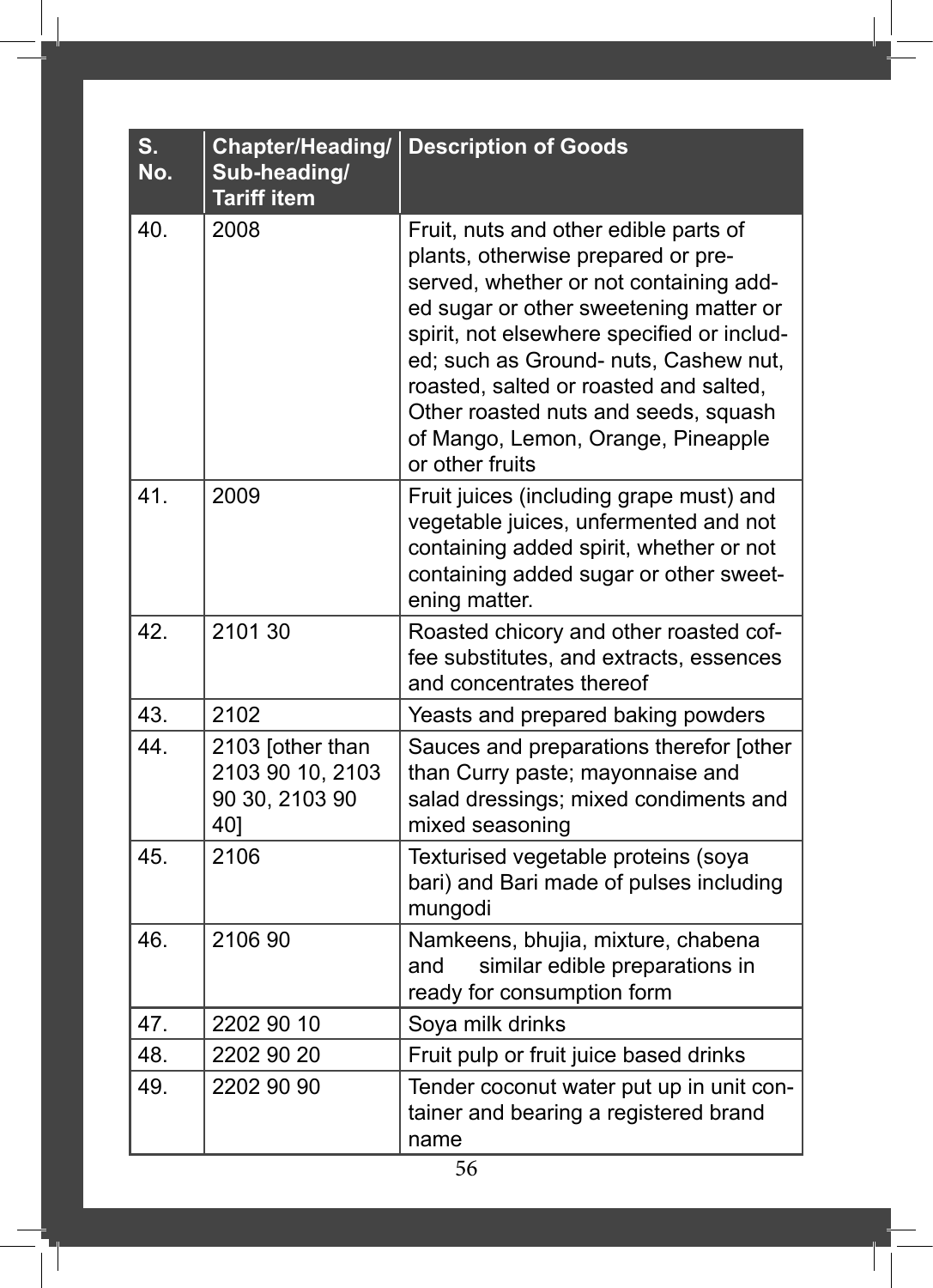| S.<br>No. | Chapter/Heading/<br>Sub-heading/<br><b>Tariff item</b> | <b>Description of Goods</b>                                                                                                                                                                                                                                                                                                                        |
|-----------|--------------------------------------------------------|----------------------------------------------------------------------------------------------------------------------------------------------------------------------------------------------------------------------------------------------------------------------------------------------------------------------------------------------------|
| 50.       | 2202 90 30                                             | Beverages containing milk                                                                                                                                                                                                                                                                                                                          |
| 51.       | 2515 12 10                                             | Marble and travertine blocks                                                                                                                                                                                                                                                                                                                       |
| 52.       | 2516                                                   | <b>Granite blocks</b>                                                                                                                                                                                                                                                                                                                              |
| 53.       | 28                                                     | Anaesthetics                                                                                                                                                                                                                                                                                                                                       |
| 54.       | 28                                                     | Potassium Iodate                                                                                                                                                                                                                                                                                                                                   |
| 55.       | 28                                                     | Steam                                                                                                                                                                                                                                                                                                                                              |
| 56.       | 28                                                     | Micronutrients, which are covered<br>under serial number 1(f) of Schedule 1,<br>Part (A) of the Fertilizer Control Order,<br>1985 and are manufactured by the<br>manufacturers which are registered<br>under the Fertilizer Control Order, 1985                                                                                                    |
| 57.       | 2801 20                                                | Iodine                                                                                                                                                                                                                                                                                                                                             |
| 58.       | 2847                                                   | Medicinal grade hydrogen peroxide                                                                                                                                                                                                                                                                                                                  |
| 59.       | 29                                                     | Gibberellic acid                                                                                                                                                                                                                                                                                                                                   |
| 60.       | 3001                                                   | Glands and other organs for orga-<br>no-therapeutic uses, dried, whether<br>or not powdered; extracts of glands<br>or other organs or of their secretions<br>for organo-therapeutic uses; heparin<br>and its salts; other human or animal<br>substances prepared for therapeutic or<br>prophylactic uses, not elsewhere speci-<br>fied or included |
| 61.       | 3002                                                   | Animal blood prepared for therapeutic,<br>prophylactic or diagnostic uses; antisera<br>and other blood fractions and modified<br>immunological products, whether or not<br>obtained by means of biotechnological<br>processes; toxins, cultures of micro-or-<br>ganisms (excluding yeasts) and similar<br>products                                 |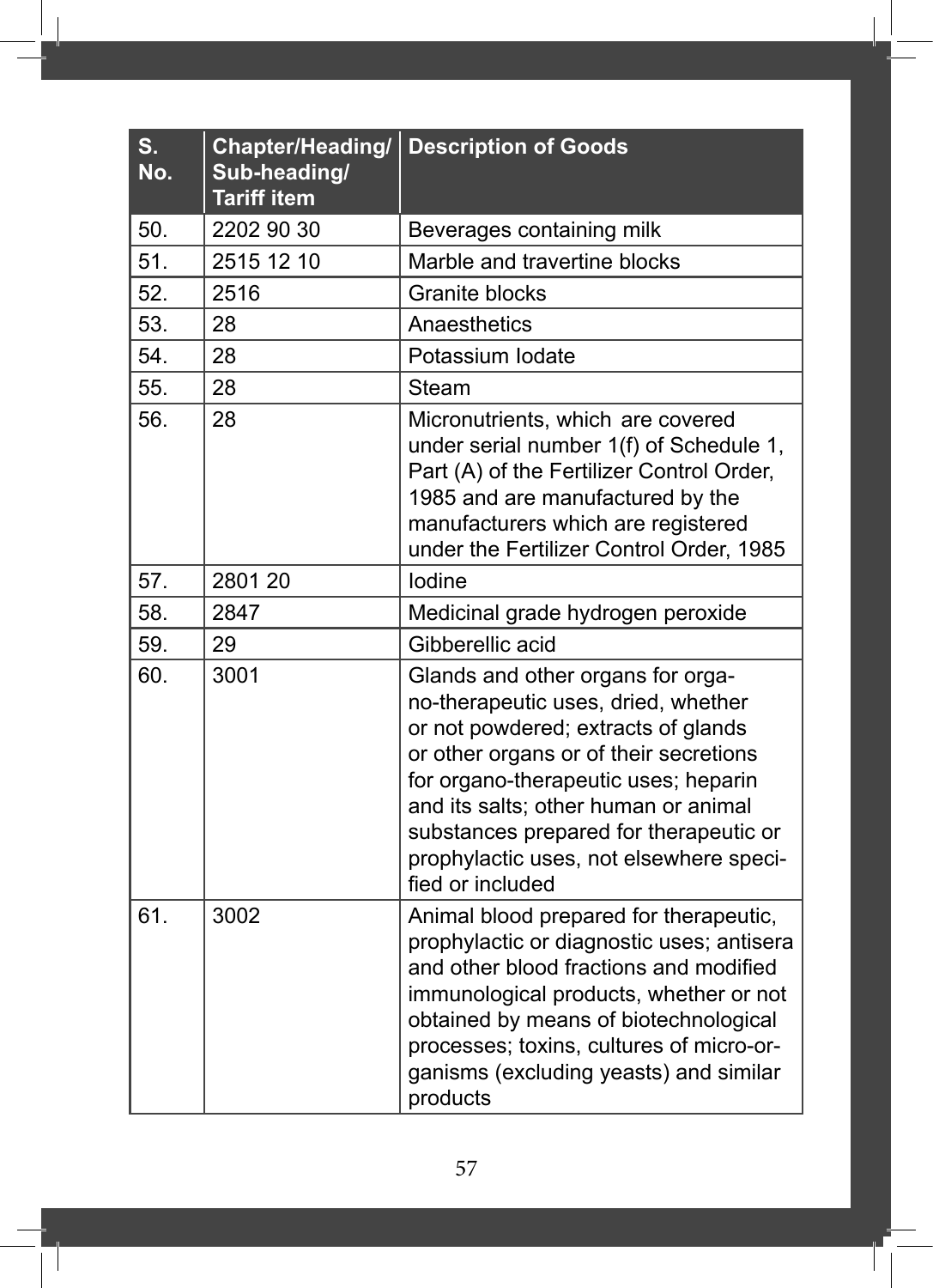| S.<br>No. | Chapter/Heading/<br>Sub-heading/<br><b>Tariff item</b> | <b>Description of Goods</b>                                                                                                                                                                                                                                                                                                                                                                                                   |
|-----------|--------------------------------------------------------|-------------------------------------------------------------------------------------------------------------------------------------------------------------------------------------------------------------------------------------------------------------------------------------------------------------------------------------------------------------------------------------------------------------------------------|
| 62.       | 3003                                                   | Medicaments (excluding goods of head-<br>ing 30.02, 30.05 or 30.06) consisting<br>of two or more constituents which have<br>been mixed together for therapeutic or<br>prophylactic uses, not put up in mea-<br>sured doses or in forms or packings for<br>retail sale, including Ayurvaedic, Unani,<br>Siddha, homoeopathic or Bio-chemic<br>systems medicaments                                                              |
| 63.       | 3004                                                   | Medicaments (excluding goods of<br>heading 30.02, 30.05 or 30.06) consist-<br>ing of mixed or unmixed products for<br>therapeutic or prophylactic uses, put up<br>in measured doses (including those in<br>the form of transdermal administration<br>systems) or in forms or packings for<br>retail sale, including Ayurvaedic, Unani,<br>homoeopathic siddha or Bio-chemic<br>systems medicaments, put up for retail<br>sale |
| 64.       | 3005                                                   | Wadding, gauze, bandages and similar<br>articles (for example, dressings, adhe-<br>sive plasters, poultices), impregnated or<br>coated with pharmaceutical substances<br>or put up in forms or packings for retail<br>sale for medical, surgical, dental or vet-<br>erinary purposes                                                                                                                                          |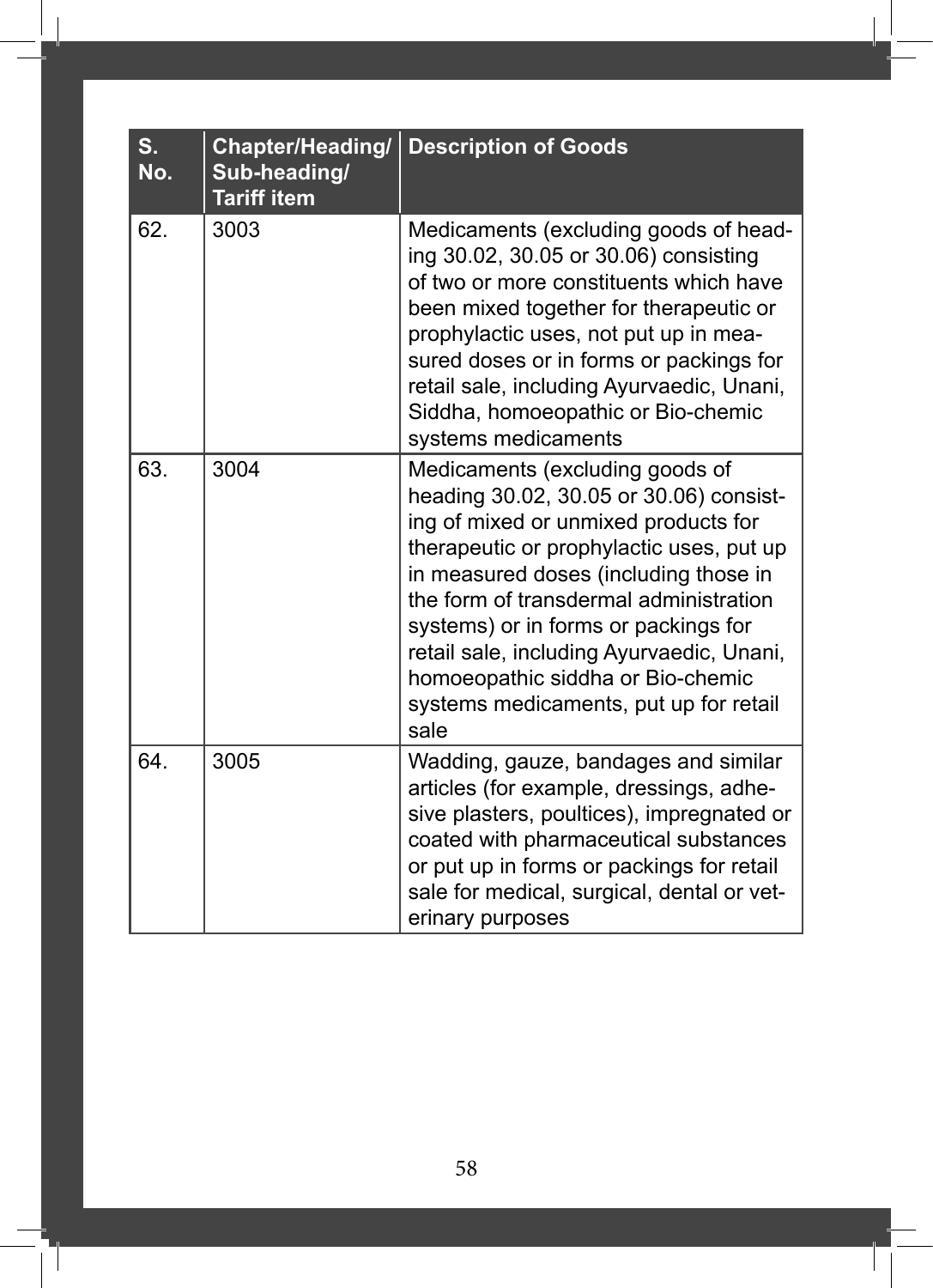| S.<br>No. | Chapter/Heading/<br>Sub-heading/<br><b>Tariff item</b> | <b>Description of Goods</b>                                                                                                                                                                                                                                                                                                                                                                                                                                                                                    |
|-----------|--------------------------------------------------------|----------------------------------------------------------------------------------------------------------------------------------------------------------------------------------------------------------------------------------------------------------------------------------------------------------------------------------------------------------------------------------------------------------------------------------------------------------------------------------------------------------------|
| 65.       | 3006                                                   | Pharmaceutical goods specified in Note<br>4 to this Chapter [i.e. Sterile surgical<br>catgut, similar sterile suture materials<br>(including sterile absorbable surgical or<br>dental yarns) and sterile tissue adhe-<br>sives for surgical wound closure; sterile<br>laminaria and sterile laminaria tents;<br>sterile absorbable surgical or dental<br>haemostatics; sterile surgical or dena-<br>tal adhesion barriers, whether or not<br>absorbable; Waste pharmaceuticals]<br>[other than contraceptives] |
| 66-69     | Omitted*                                               | Omitted*                                                                                                                                                                                                                                                                                                                                                                                                                                                                                                       |
| 70.       | 3215                                                   | Fountain pen ink                                                                                                                                                                                                                                                                                                                                                                                                                                                                                               |
| 71.       | 3215                                                   | Ball pen ink                                                                                                                                                                                                                                                                                                                                                                                                                                                                                                   |
| 72.       | 3306 10 10                                             | Tooth powder                                                                                                                                                                                                                                                                                                                                                                                                                                                                                                   |
| 73.       | 3307 41 00                                             | Odoriferous preparations which operate<br>by burning [other than agarbattis]                                                                                                                                                                                                                                                                                                                                                                                                                                   |
| 74.       | 29, 30, 3302                                           | Following goods namely:-<br>a. Menthol and menthol crystals,<br>b. Peppermint (Mentha Oil),<br>c. Fractionated / de-terpenated mentha<br>oil (DTMO),<br>d. De-mentholised oil (DMO),<br>e. Spearmint oil,<br>f.<br>Mentha piperita oil                                                                                                                                                                                                                                                                         |

<sup>\*</sup> Omitted by Notification No. 18/2017-Central Tax (Rate) dated 30th June, 2017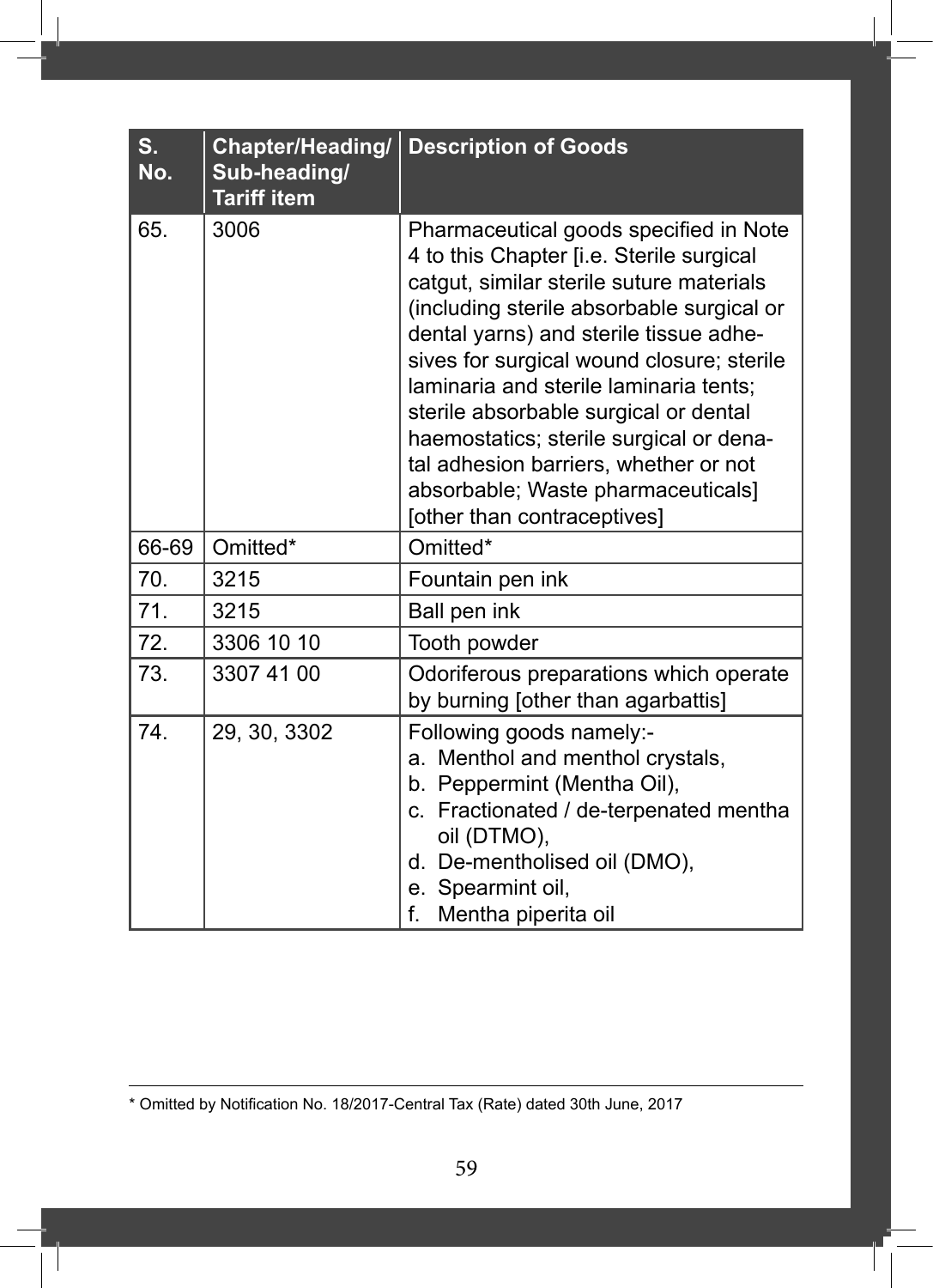| S.<br>No. | Chapter/Heading/<br>Sub-heading/<br><b>Tariff item</b> | <b>Description of Goods</b>                                                                                                                                                                                                          |
|-----------|--------------------------------------------------------|--------------------------------------------------------------------------------------------------------------------------------------------------------------------------------------------------------------------------------------|
| 75.       | 3406                                                   | Candles, tapers and the like                                                                                                                                                                                                         |
| 76.       | 3701                                                   | Photographic plates and film for x-ray<br>for medical use                                                                                                                                                                            |
| 77.       | 3705                                                   | Photographic plates and films, exposed<br>and developed, other than cine-<br>matographic film                                                                                                                                        |
| 78.       | 3706                                                   | Photographic plates and films, exposed<br>and developed, whether or not incorpo-<br>rating sound track or consisting only of<br>sound track, other than feature films.                                                               |
| 79.       | 3818                                                   | Silicon wafers                                                                                                                                                                                                                       |
| 80.       | 3822                                                   | All diagnostic kits and reagents                                                                                                                                                                                                     |
| 81.       | 3926                                                   | <b>Feeding bottles</b>                                                                                                                                                                                                               |
| 82.       | 3926                                                   | Plastic beads                                                                                                                                                                                                                        |
| 83.       | 4007                                                   | <b>Latex Rubber Thread</b>                                                                                                                                                                                                           |
| 84.       | 4014                                                   | Nipples of feeding bottles                                                                                                                                                                                                           |
| 85.       | 4015                                                   | Surgical rubber gloves or medical ex-<br>amination rubber gloves                                                                                                                                                                     |
| 86.       | 4107                                                   | Leather further prepared after tanning or<br>crusting, including parchment-dressed<br>leather, of bovine (including buffalo) or<br>equine animals, without hair on, wheth-<br>er or not split, other than leather of<br>heading 4114 |
| 87.       | 4112                                                   | Leather further prepared after tanning or<br>crusting, including parchment-dressed<br>leather, of sheep or lamb, without wool<br>on, whether or not split, other than<br>leather of heading 4114                                     |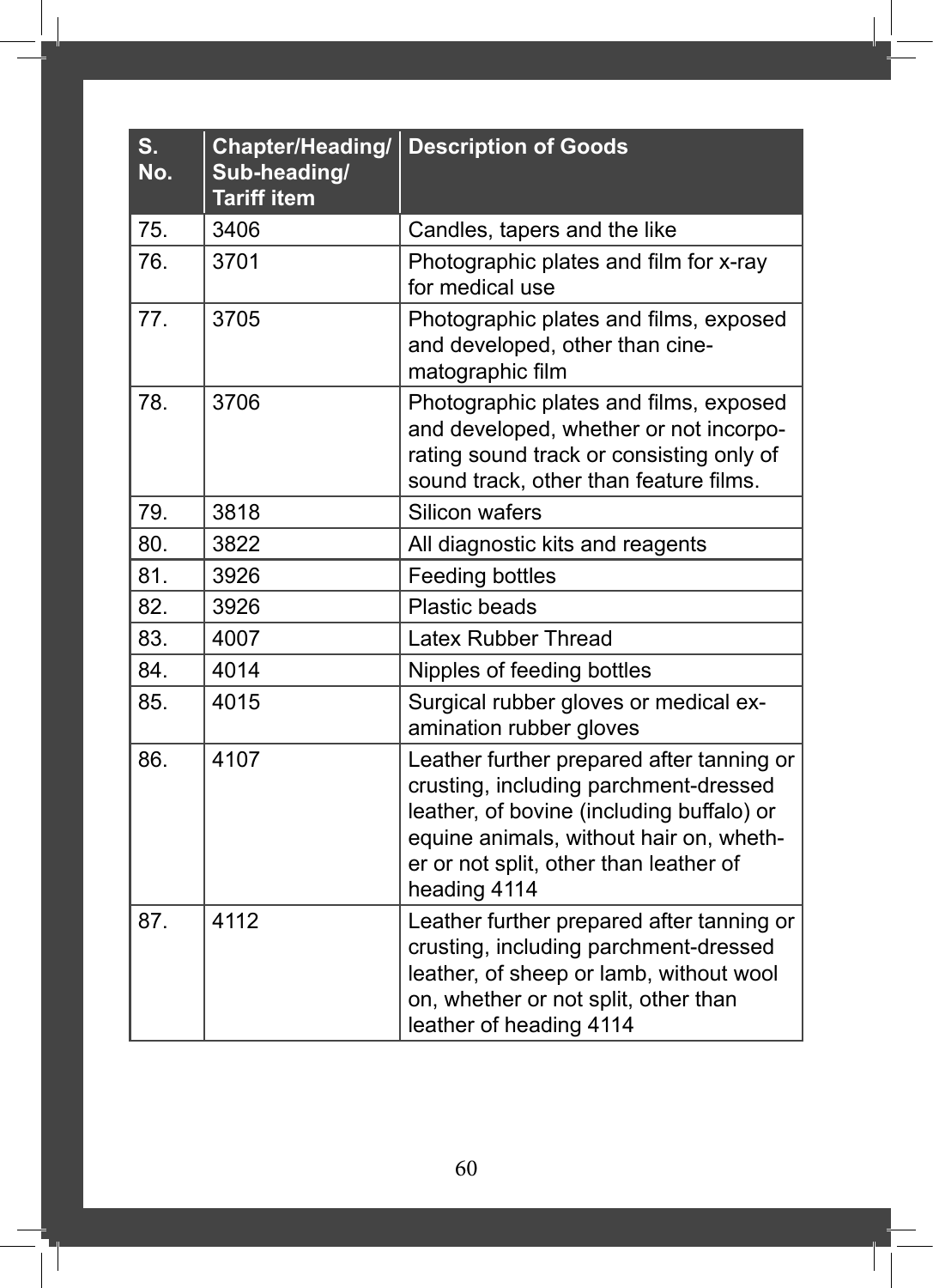| S.<br>No. | Chapter/Heading/<br>Sub-heading/<br><b>Tariff item</b> | <b>Description of Goods</b>                                                                                                                                                                                                                                                                |
|-----------|--------------------------------------------------------|--------------------------------------------------------------------------------------------------------------------------------------------------------------------------------------------------------------------------------------------------------------------------------------------|
| 88.       | 4113                                                   | Leather further prepared after tanning or<br>crusting, including parchment-dressed<br>leather, of other animals, without wool<br>or hair on, whether or not split, other<br>than leather of heading 4114                                                                                   |
| 89.       | 4114                                                   | Chamois (including combination cham-<br>ois) leather; patent leather and patent<br>laminated leather; metallised leather                                                                                                                                                                   |
| 90.       | 4115                                                   | Composition leather with a basis of<br>leather or leather fibre, in slabs, sheets<br>or strip, whether or not in rolls; parings<br>and other waste of leather or of compo-<br>sition leather, not suitable for the manu-<br>facture of leather articles; leather dust,<br>powder and flour |
| 91.       | 4203                                                   | Gloves specially designed for use in<br>sports                                                                                                                                                                                                                                             |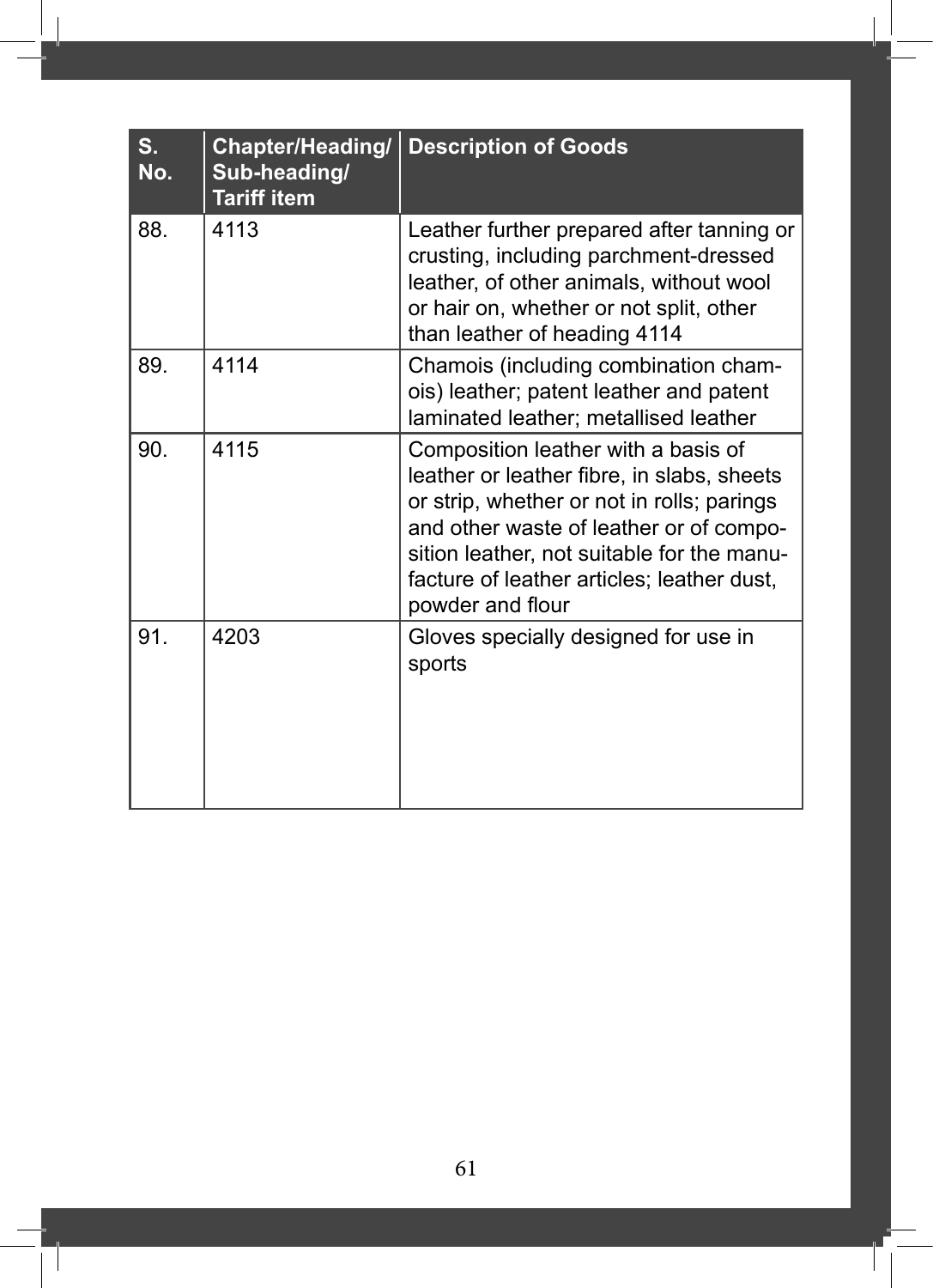| S.<br>No. | Chapter/Heading/<br>Sub-heading/<br><b>Tariff item</b> | <b>Description of Goods</b>                                                                                                                                                                                                                                                                                                                                                                     |
|-----------|--------------------------------------------------------|-------------------------------------------------------------------------------------------------------------------------------------------------------------------------------------------------------------------------------------------------------------------------------------------------------------------------------------------------------------------------------------------------|
| 92.       | 44 or any Chapter                                      | The following goods, namely: -<br><b>Cement Bonded Particle Board;</b><br>a.<br>Jute Particle Board;<br>b.<br>Rice Husk Board;<br>C.<br>d.<br>Glass-fibre Reinforced Gypsum<br>Board (GRG)<br>Sisal-fibre Boards;<br>е.<br>$f_{\rm{max}}$<br>Bagasse Board; and<br><b>Cotton Stalk Particle Board</b><br>g.<br>Particle/fibre<br>h.<br>board<br>manufactured from agricultural<br>crop residues |
| 93.       | 4404                                                   | Hoopwood; split poles; piles, pick-<br>ets and stakes of wood, pointed but<br>not sawn lengthwise; wooden sticks,<br>roughly trimmed but not turned, bent or<br>otherwise worked, suitable for the man-<br>ufacture of walking- sticks, umbrellas,<br>tool handles or the like                                                                                                                  |
| 94.       | 4405                                                   | Wood wool; wood flour                                                                                                                                                                                                                                                                                                                                                                           |
| 95.       | 4406                                                   | Railway or tramway sleepers (cross-<br>ties) of wood                                                                                                                                                                                                                                                                                                                                            |
| 96.       | 4408                                                   | Sheets for veneering (including those<br>obtained by slicing laminated wood),<br>for plywood or for similar laminated<br>wood and other wood, sawn length-<br>wise, sliced or peeled, whether or not<br>planed, sanded, spliced or end-jointed,<br>of a thickness not exceeding 6 mm [for<br>match splints]                                                                                     |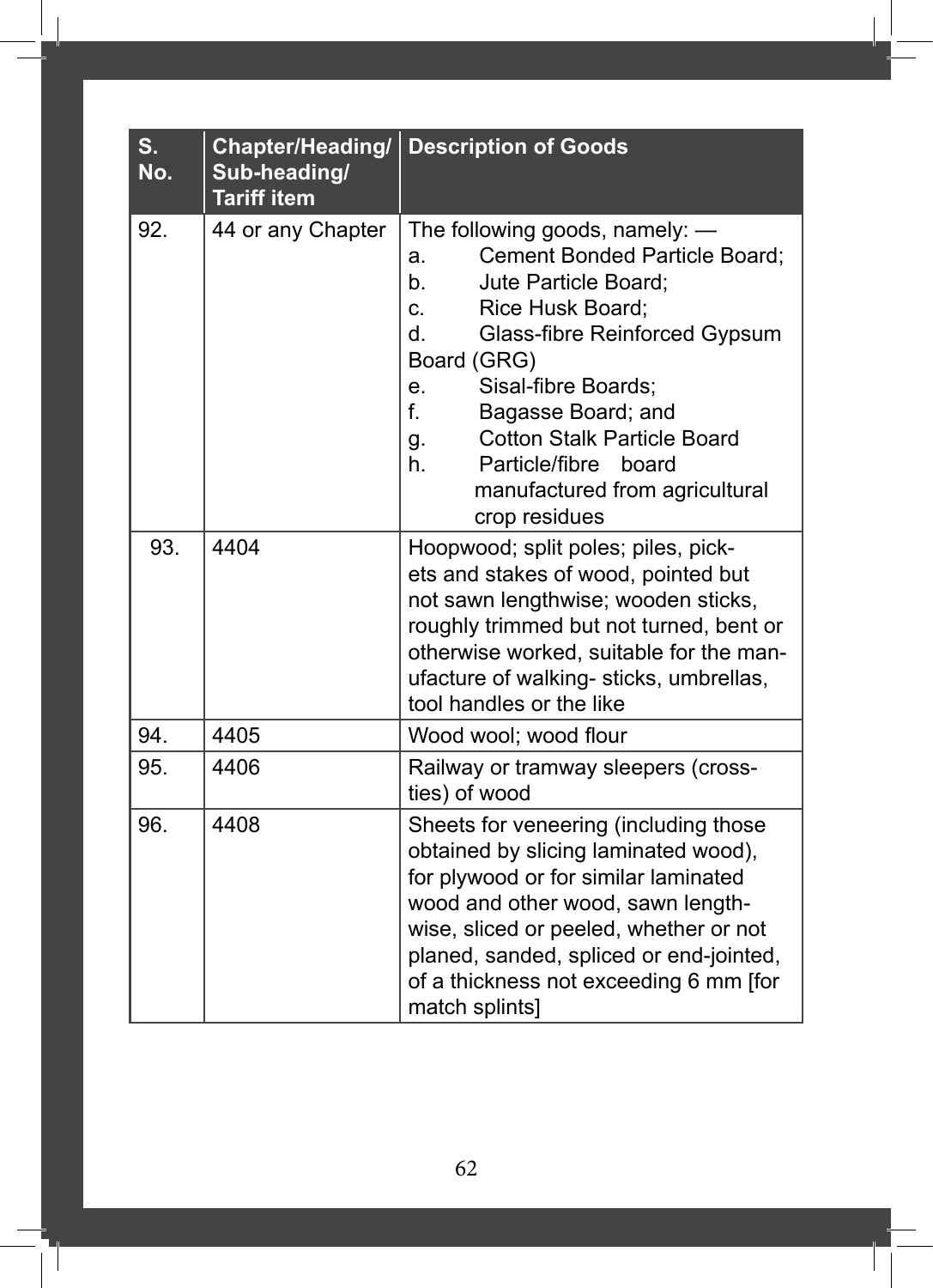| S.<br>$\overline{\text{No}}$ . | Chapter/Heading/<br>Sub-heading/<br><b>Tariff item</b> | <b>Description of Goods</b>                                                                                                                                                                                                                                                                                                                                                                                                                                                                                                                                                           |
|--------------------------------|--------------------------------------------------------|---------------------------------------------------------------------------------------------------------------------------------------------------------------------------------------------------------------------------------------------------------------------------------------------------------------------------------------------------------------------------------------------------------------------------------------------------------------------------------------------------------------------------------------------------------------------------------------|
| 97.                            | 4415                                                   | Packing cases, boxes, crates, drums<br>and similar packings, of wood; ca-<br>ble-drums of wood; pallets, box pallets<br>and other load boards, of wood; pallet<br>collars of wood                                                                                                                                                                                                                                                                                                                                                                                                     |
| 98.                            | 4416                                                   | Casks, barrels, vats, tubs and other<br>coopers' products and parts thereof, of<br>wood, including staves                                                                                                                                                                                                                                                                                                                                                                                                                                                                             |
| 99.                            | 4417                                                   | Tools, tool bodies, tool handles, broom<br>or brush bodies and handles, of wood;<br>boot or shoe lasts and trees, of wood                                                                                                                                                                                                                                                                                                                                                                                                                                                             |
| 100.                           | 4420                                                   | Wood marquetry and inlaid wood; cas-<br>kets and cases for jewellery or cutlery,<br>and similar articles, of wood; statuettes<br>and other ornaments, of wood; wooden<br>articles of furniture not falling in Chapter<br>94                                                                                                                                                                                                                                                                                                                                                           |
| 101.                           | 4421                                                   | Other articles of wood; such as clothes<br>hangers, Spools, cops, bobbins, sewing<br>thread reels and the like of turned wood<br>for various textile machinery, Match<br>splints, Pencil slats, Parts of wood,<br>namely oars, paddles and rudders for<br>ships, boats and other similar floating<br>structures, Parts of domestic decorative<br>articles used as tableware and kitchen-<br>ware [other than Wood paving blocks,<br>articles of densified wood not elsewhere<br>included or specified, Parts of domestic<br>decorative articles used as tableware<br>and kitchenware] |
| 102.                           | 4501                                                   | Natural cork, raw or simply prepared                                                                                                                                                                                                                                                                                                                                                                                                                                                                                                                                                  |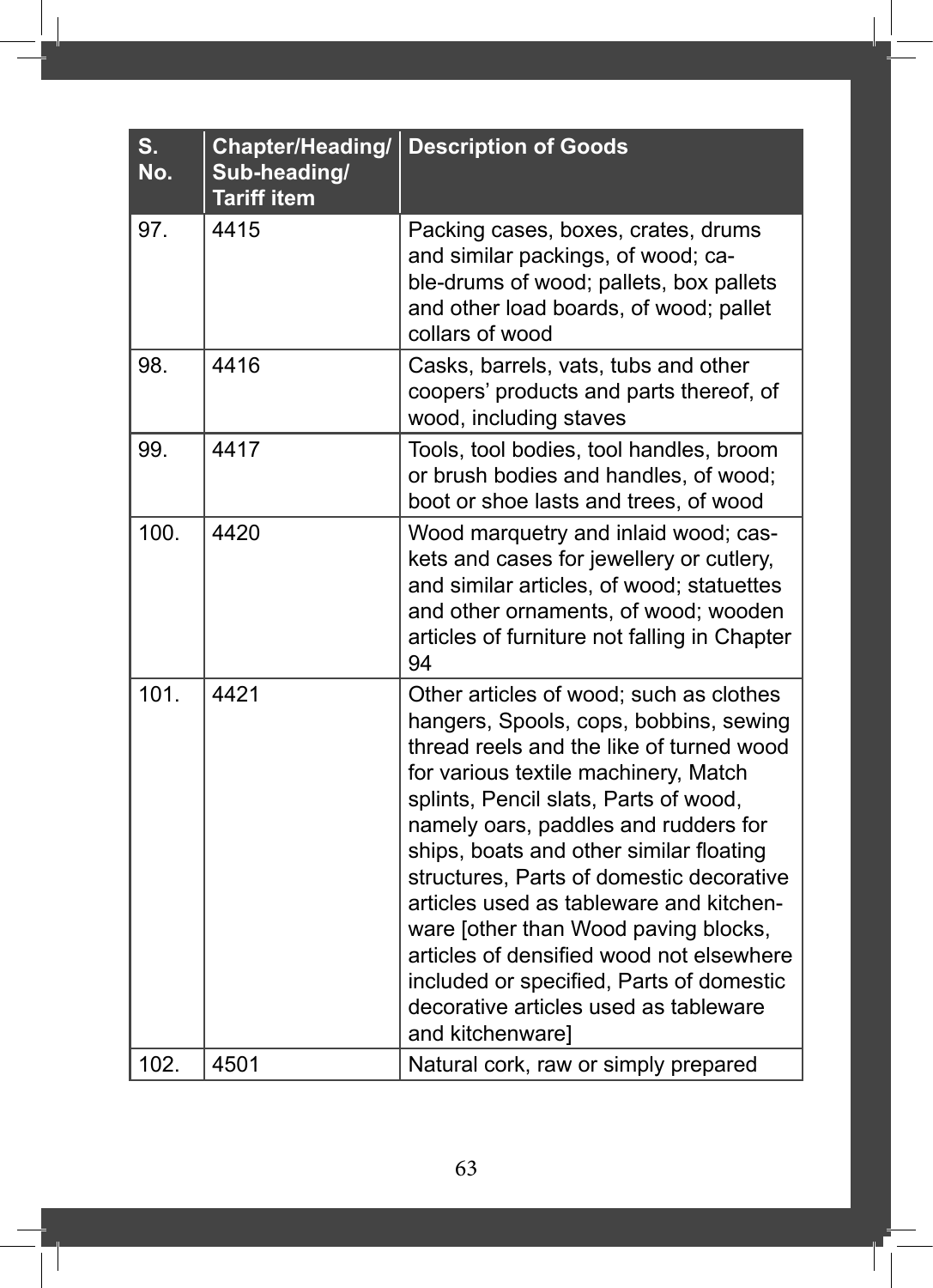| S.<br>No. | Chapter/Heading/<br>Sub-heading/<br><b>Tariff item</b> | <b>Description of Goods</b>                                                                                                                                                                                                                                                                                                                                                                                           |
|-----------|--------------------------------------------------------|-----------------------------------------------------------------------------------------------------------------------------------------------------------------------------------------------------------------------------------------------------------------------------------------------------------------------------------------------------------------------------------------------------------------------|
| 103.      | 4601                                                   | Plaits and similar products of plaiting<br>materials, whether or not assembled<br>into strips; plaiting materials, plaits and<br>similar products of plaiting materials,<br>bound together in parallel strands or<br>woven, in sheet form, whether or not<br>being finished articles (for example,<br>mats matting, screens) of vegetables<br>materials such as of Bamboo, of rattan,<br>of Other Vegetable materials |
| 104.      | 4602                                                   | Basketwork, wickerwork and other arti-<br>cles, made directly to shape from plait-<br>ing materials or made up from goods of<br>heading 4601; articles of loofah                                                                                                                                                                                                                                                      |
| 105.      | 4701                                                   | Mechanical wood pulp                                                                                                                                                                                                                                                                                                                                                                                                  |
| 106.      | 4702                                                   | Chemical wood pulp, dissolving grades                                                                                                                                                                                                                                                                                                                                                                                 |
| 107.      | 4703                                                   | Chemical wood pulp, soda or sulphate,<br>other than dissolving grades                                                                                                                                                                                                                                                                                                                                                 |
| 108.      | 4704                                                   | Chemical wood pulp, sulphite, other<br>than dissolving grades                                                                                                                                                                                                                                                                                                                                                         |
| 109.      | 4705                                                   | Wood pulp obtained by a combination<br>of mechanical and chemical pulping<br>processes                                                                                                                                                                                                                                                                                                                                |
| 110.      | 4706                                                   | Pulps of fibres derived from recovered<br>(waste and scrap) paper or paperboard<br>or of other fibrous cellulosic material                                                                                                                                                                                                                                                                                            |
| 111.      | 4707                                                   | Recovered (waste and scrap) paper or<br>paperboard                                                                                                                                                                                                                                                                                                                                                                    |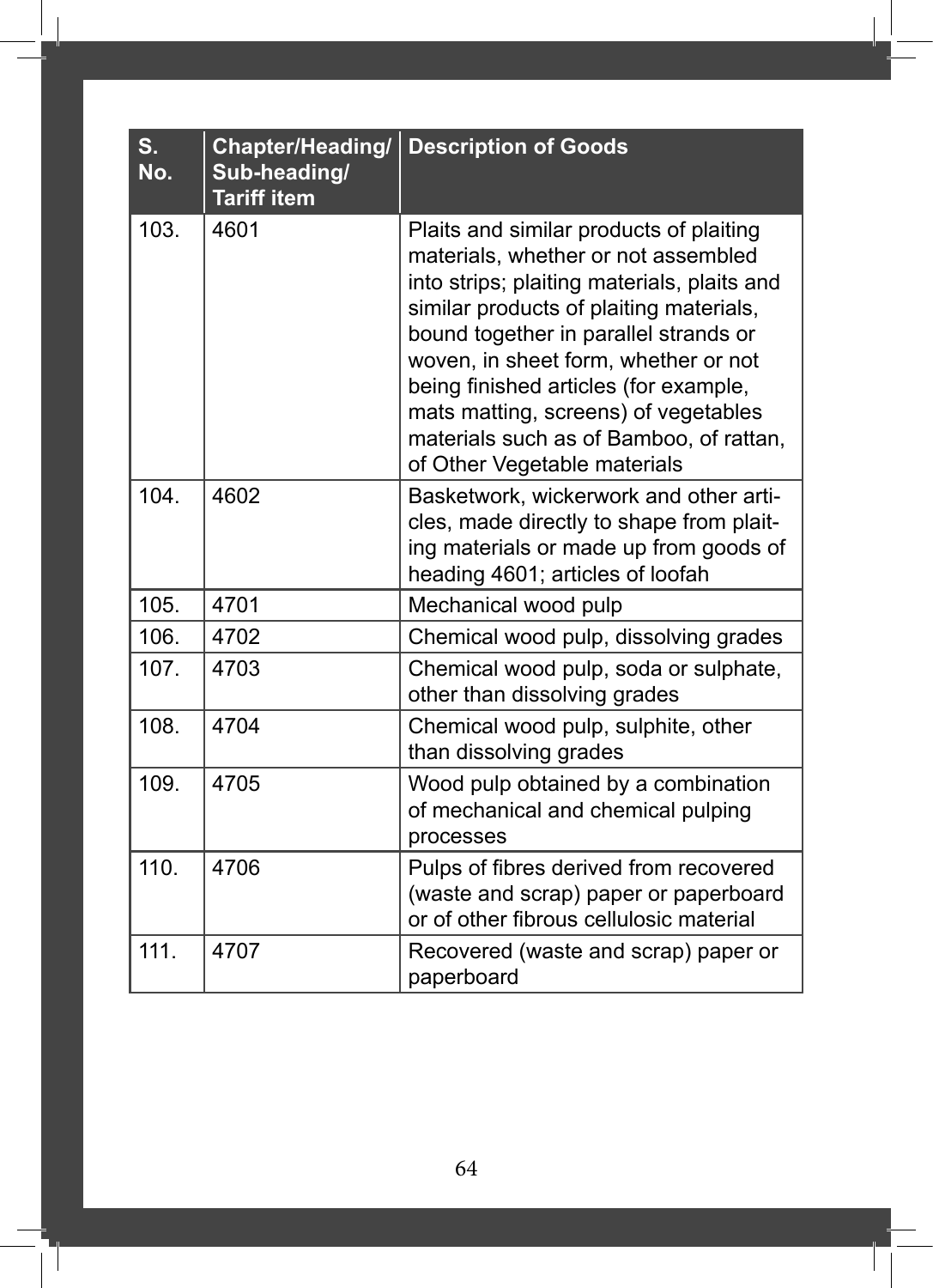| S.<br>No. | Chapter/Heading/<br>Sub-heading/<br><b>Tariff item</b> | <b>Description of Goods</b>                                                                                                                                                                                                                                                                                       |
|-----------|--------------------------------------------------------|-------------------------------------------------------------------------------------------------------------------------------------------------------------------------------------------------------------------------------------------------------------------------------------------------------------------|
| 112.      | 4802                                                   | Uncoated paper and paperboard, of a<br>kind used for writing, printing or other<br>graphic purposes, and non perforated<br>punch-cards and punch tape paper, in<br>rolls or rectangular (including square)<br>sheets, of any size, other than paper<br>of heading 4801 or 4803; hand-made<br>paper and paperboard |
| 113.      | 4804                                                   | Uncoated kraft paper and paperboard,<br>in rolls or sheets, other than that of<br>heading 4802 or 4803                                                                                                                                                                                                            |
| 114.      | 4805                                                   | Other uncoated paper and paperboard,<br>in rolls or sheets, not further worked or<br>processed than as specified in Note 3 to<br>this Chapter                                                                                                                                                                     |
| 115.      | 4806 20 00                                             | Greaseproof papers                                                                                                                                                                                                                                                                                                |
| 116.      | 4806 40 10                                             | Glassine papers                                                                                                                                                                                                                                                                                                   |
| 117.      | 4807                                                   | Composite paper and paperboard<br>(made by sticking flat layers of paper or<br>paperboard together with an adhesive),<br>not surface-coated or impregnated,<br>whether or not internally reinforced, in<br>rolls or sheets                                                                                        |
| 118.      | 4808                                                   | Paper and paperboard, corrugated (with<br>or without glued flat surface sheets),<br>creped, crinkled, embossed or perforat-<br>ed, in rolls or sheets, other than paper<br>of the kind described in heading 4803                                                                                                  |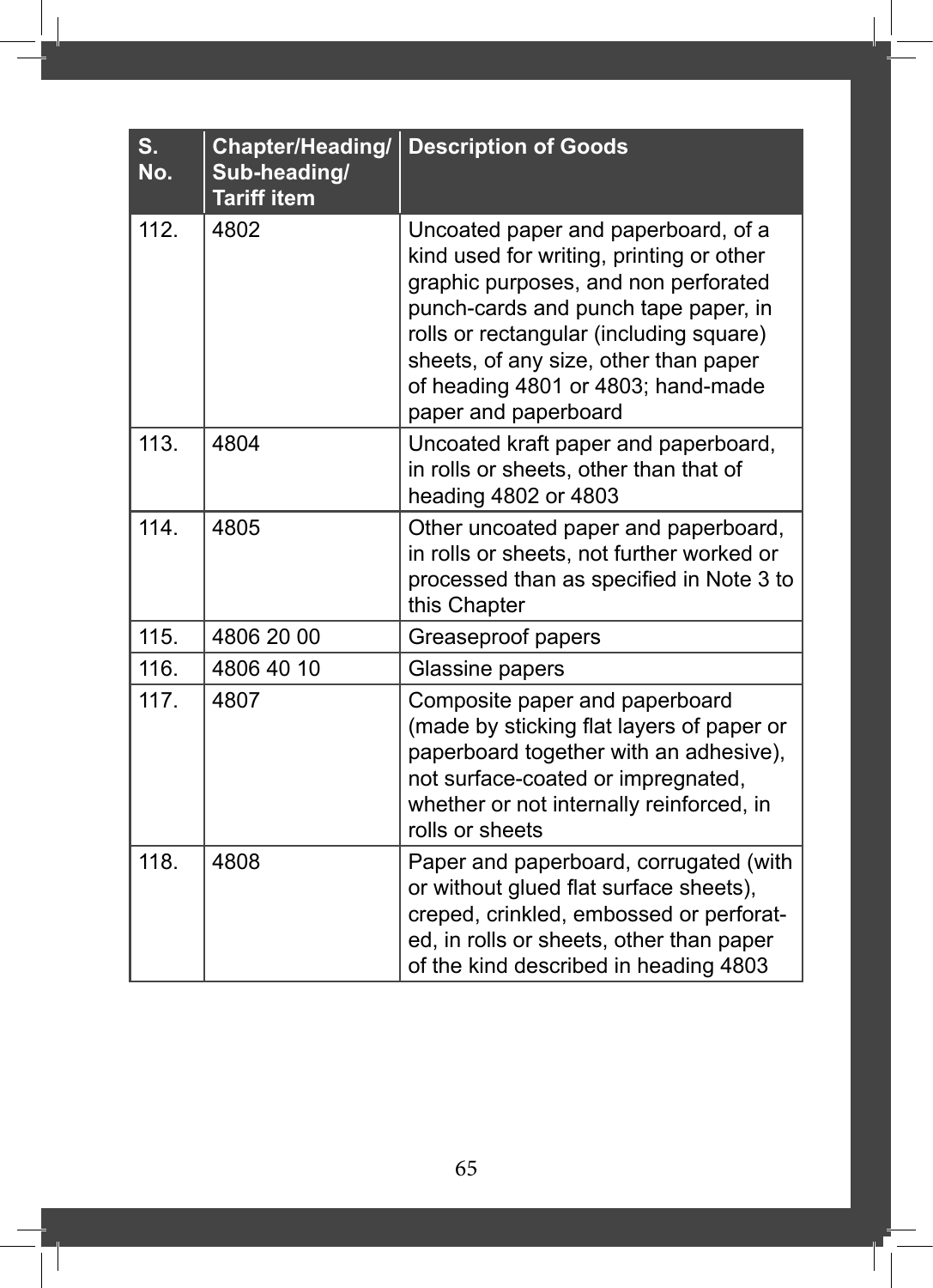| S.<br>No. | Chapter/Heading/<br>Sub-heading/<br><b>Tariff item</b> | <b>Description of Goods</b>                                                                                                                                                                                                                                                                                        |
|-----------|--------------------------------------------------------|--------------------------------------------------------------------------------------------------------------------------------------------------------------------------------------------------------------------------------------------------------------------------------------------------------------------|
| 119.      | 4810                                                   | Paper and paperboard, coated on one<br>or both sides with kaolin (China clay)<br>or other inorganic substances, with or<br>without a binder, and with no other coat-<br>ing, whether or not surface-coloured,<br>surface-decorated or printed, in rolls or<br>rectangular (including square) sheets of<br>any size |
| 120.      | 4811                                                   | Aseptic packaging paper                                                                                                                                                                                                                                                                                            |
| 121.      | 481730                                                 | Boxes, pouches, wallets and writing<br>compendiums, of paper or paperboard,<br>containing an assortment of paper sta-<br>tionery                                                                                                                                                                                   |
| 122.      | 4819                                                   | Cartons, boxes and cases of corrugated<br>paper or paper board                                                                                                                                                                                                                                                     |
| 123.      | 4820                                                   | Exercise book, graph book, & laboratory<br>note book and notebooks                                                                                                                                                                                                                                                 |
| 124.      | 4823                                                   | Paper pulp moulded trays                                                                                                                                                                                                                                                                                           |
| 125.      | 48                                                     | Paper splints for matches, whether or<br>not waxed, Asphaltic roofing sheets                                                                                                                                                                                                                                       |
| 126.      | 4904 00 00                                             | Music, printed or in manuscript, whether<br>or not bound or illustrated                                                                                                                                                                                                                                            |
| 127.      | 4906 00 00                                             | Plans and drawings for architectural,<br>engineering, industrial, com-mercial,<br>topographical or similar purposes, being<br>originals drawn by hand; hand-written<br>texts; photographic reproductions on<br>sensitized paper and carbon copies of<br>the foregoing                                              |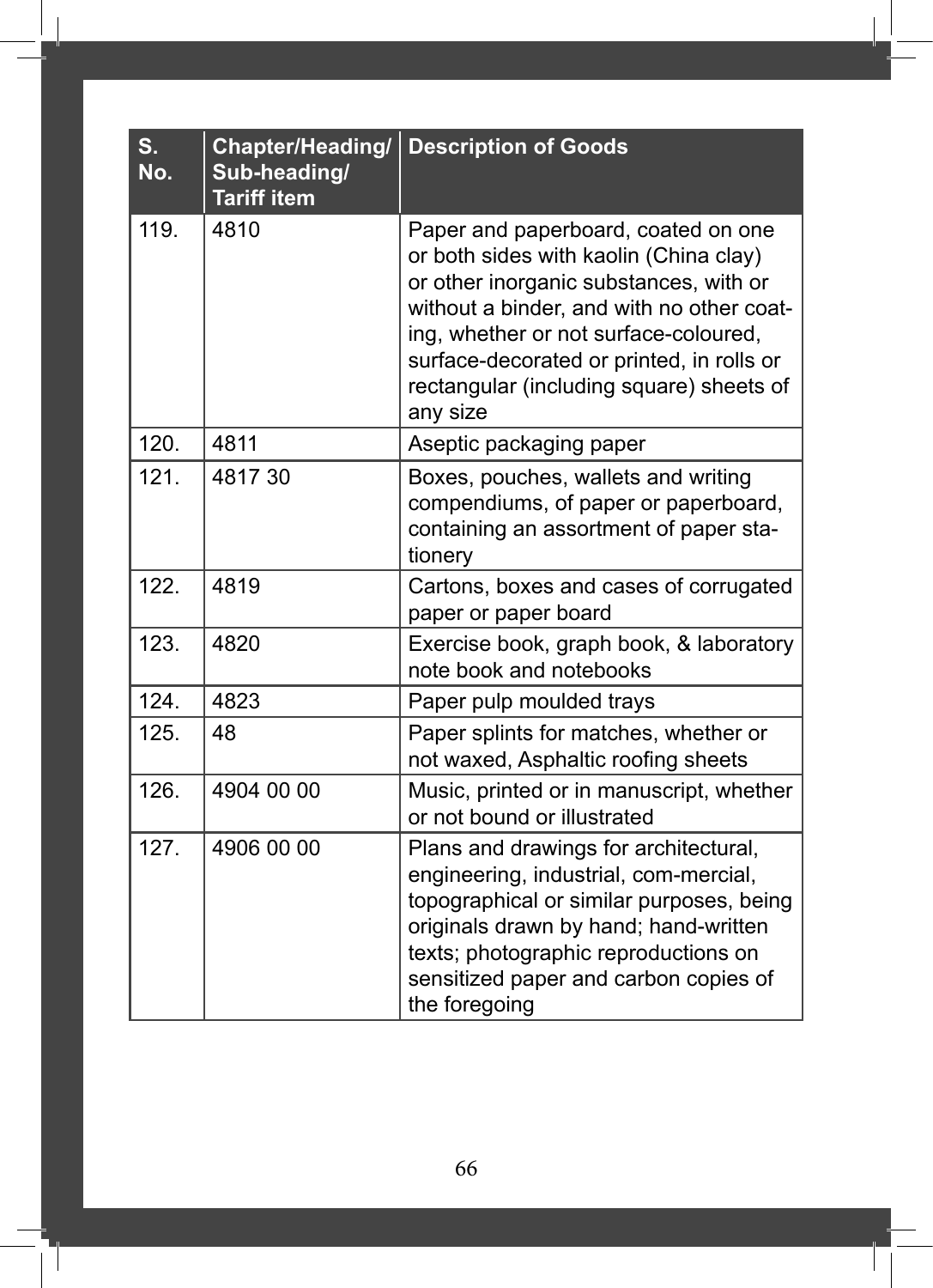| S.<br>No. | Chapter/Heading/<br>Sub-heading/<br><b>Tariff item</b> | <b>Description of Goods</b>                                                                                                                                                                                                                                                                                                                                                                                                                           |
|-----------|--------------------------------------------------------|-------------------------------------------------------------------------------------------------------------------------------------------------------------------------------------------------------------------------------------------------------------------------------------------------------------------------------------------------------------------------------------------------------------------------------------------------------|
| 128.      | 4907                                                   | Unused postage, revenue or similar<br>stamps of current or new issue in the<br>country in which they have, or will have,<br>a recognised face value; stamp-im-<br>pressed paper; banknotes; cheque<br>forms; stock, share or bond certificates<br>and similar documents of title                                                                                                                                                                      |
| 129.      | 4908                                                   | Transfers (decalcomanias)                                                                                                                                                                                                                                                                                                                                                                                                                             |
| 130.      | 4909                                                   | Printed or illustrated postcards; printed<br>cards bearing personal greet-ings, mes-<br>sages or announcements, whether or<br>not illustrated, with or without envelopes<br>or trimmings                                                                                                                                                                                                                                                              |
| 131.      | 4910                                                   | Calendars of any kind, printed, including<br>calendar blocks                                                                                                                                                                                                                                                                                                                                                                                          |
| 132.      | 4911                                                   | Other printed matter, including print-<br>ed pictures and photographs; such as<br>Trade advertising material, Commercial<br>catalogues and the like, printed Posters,<br>Commercial catalogues, Printed inlay<br>cards, Pic-tures, designs and photo-<br>graphs, Plan and drawings for architec-<br>tural engineering, industrial, commer-<br>cial, topographical or similar purpos-es<br>reproduced with the aid of computer or<br>any other devices |
| 133.      | 5601                                                   | Wadding of textile materials and articles<br>thereof; such as Absorbent cotton wool                                                                                                                                                                                                                                                                                                                                                                   |
| 134.      | 5602                                                   | Felt, whether or not impregnated, coat-<br>ed, covered or laminated                                                                                                                                                                                                                                                                                                                                                                                   |
| 135.      | 5603                                                   | Nonwovens, whether or not impregnat-<br>ed, coated, covered or laminated                                                                                                                                                                                                                                                                                                                                                                              |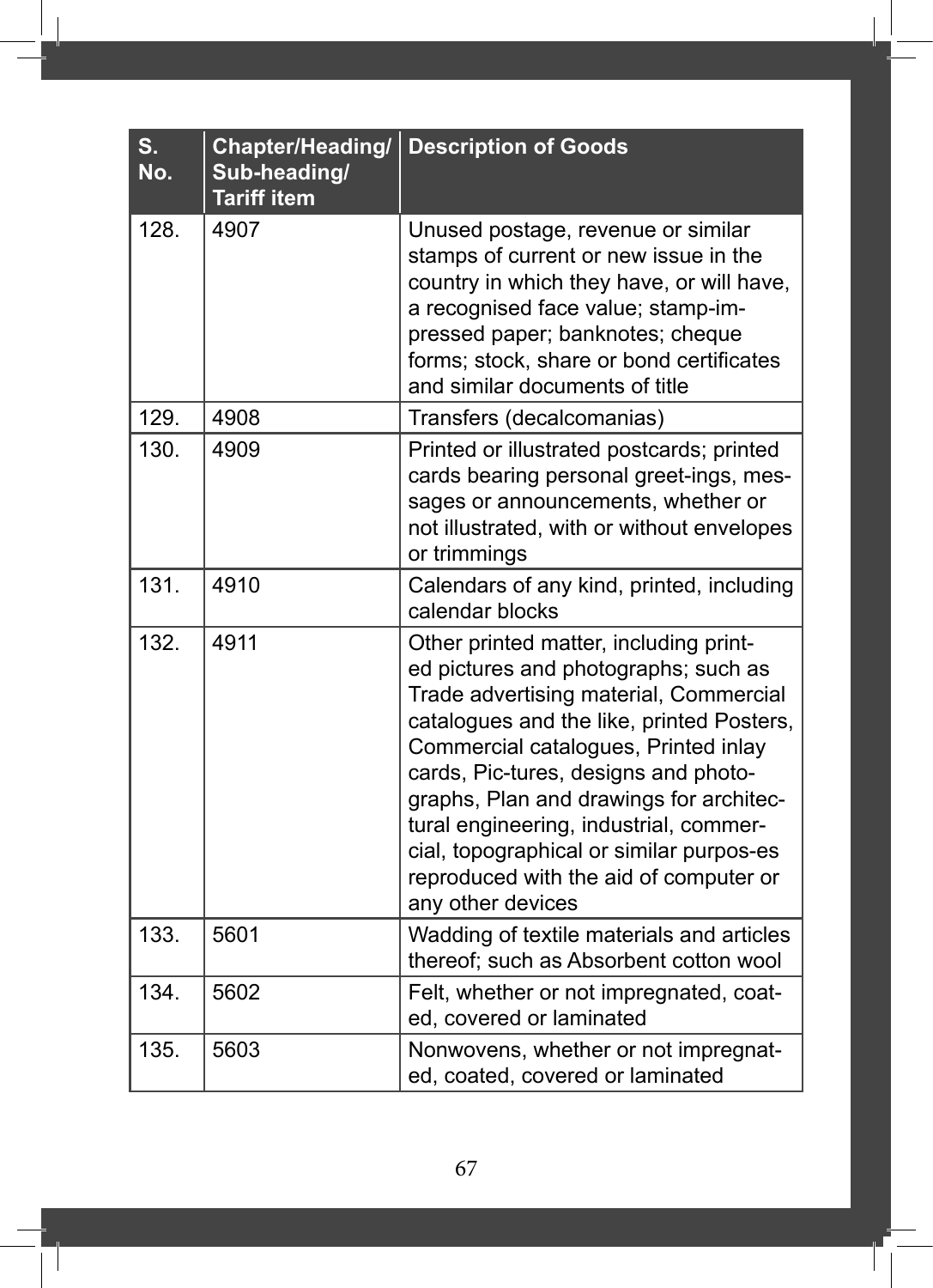| S.<br>No. | Chapter/Heading/<br>Sub-heading/<br><b>Tariff item</b> | <b>Description of Goods</b>                                                                                                                                                                                                                                                                                                |
|-----------|--------------------------------------------------------|----------------------------------------------------------------------------------------------------------------------------------------------------------------------------------------------------------------------------------------------------------------------------------------------------------------------------|
| 136.      | 5604                                                   | Rubber thread and cord, textile cov-<br>ered; textile yarn, and strip and the like<br>of heading 5404 or 5405, impregnated,<br>coated, covered or sheathed with rub-<br>ber or plastics                                                                                                                                    |
| 137.      | 5605                                                   | Metallised yarn, whether or not gimped,<br>being textile yarn, or strip or the like of<br>heading 5404 or 5405, combined with<br>metal in the form of thread, strip or pow-<br>der or covered with metal; such as Real<br>zari thread (gold) and silver thread,<br>combined with textile thread), Imitation<br>zari thread |
| 138.      | 5606                                                   | Gimped yarn, and strip and the like of<br>heading 5404 or 5405, gimped (other<br>than those of heading 5605 and gimped<br>horsehair yarn); chenille yarn (including<br>flock chenille yarn); loop wale-yarn                                                                                                                |
| 139.      | 5607                                                   | Twine, cordage, ropes and cables,<br>whether or not plaited or braided and<br>whether or not impregnated, coated,<br>covered or sheathed with rubber or<br>plastics                                                                                                                                                        |
| 140.      | 5608                                                   | Knotted netting of twine, cordage or<br>rope; made up fishing nets and other<br>made up nets, of textile materials                                                                                                                                                                                                         |
| 141.      | 5609                                                   | Articles of yarn, strip or the like of head-<br>ing 5404 or 5405, twine, cord-age, rope<br>or cables, not elsewhere specified or<br>included                                                                                                                                                                               |
| 142.      | 5701                                                   | Carpets and other textile floor cover-<br>ings, knotted, whether or not made up                                                                                                                                                                                                                                            |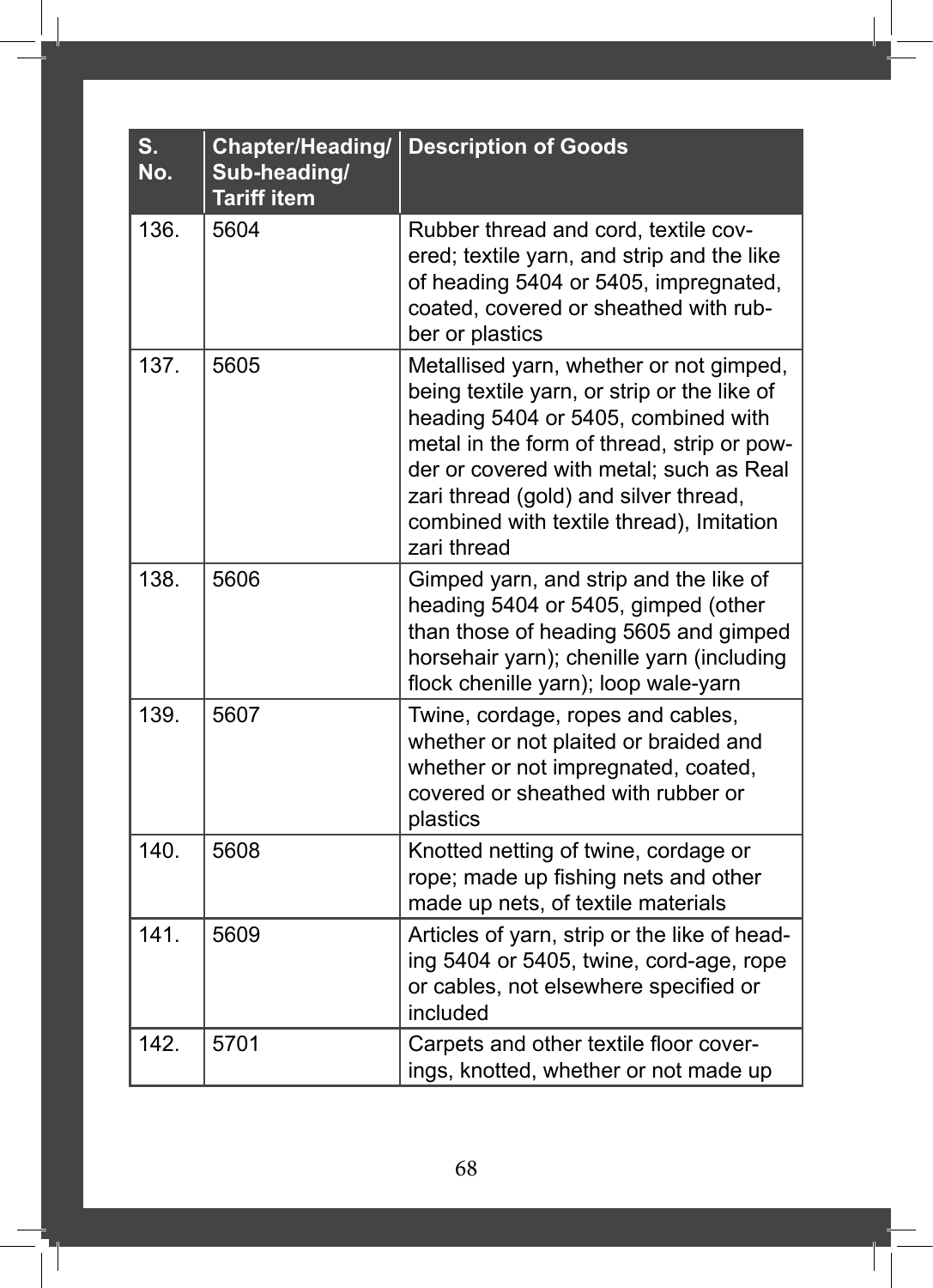| S.<br>No. | Chapter/Heading/<br>Sub-heading/<br><b>Tariff item</b> | <b>Description of Goods</b>                                                                                                                                                                                      |
|-----------|--------------------------------------------------------|------------------------------------------------------------------------------------------------------------------------------------------------------------------------------------------------------------------|
| 143.      | 5702                                                   | Carpets and other textile floor cov-<br>erings, woven, not tufted or flocked,<br>whether or not made up, including<br>"Kelem", "Schumacks", "Karamanie"<br>and similar hand-woven rugs                           |
| 144.      | 5703                                                   | Carpets and other textile floor cover-<br>ings, tufted, whether or not made up                                                                                                                                   |
| 145.      | 5704                                                   | Carpets and other textile floor cover-<br>ings, of felt, not tufted or flocked, wheth-<br>er or not made up                                                                                                      |
| 146.      | 5705                                                   | Other carpets and other textile floor<br>coverings, whether or not made up;<br>such as Mats and mattings including<br>Bath Mats, where cotton predominates<br>by weight, of Handloom, Cotton Rugs of<br>handloom |
| 147.      | 5801                                                   | Woven pile fabrics and chenille fabrics,<br>other than fabrics of heading 5802 or<br>5806                                                                                                                        |
| 148.      | 5802                                                   | Terry towelling and similar woven terry<br>fabrics, other than narrow fab-rics of<br>heading 5806; tufted textile fabrics, oth-<br>er than products of heading 5703                                              |
| 149.      | 5803                                                   | Gauze, other than narrow fabrics of<br>heading 5806                                                                                                                                                              |
| 150.      | 5804                                                   | Tulles and other net fabrics, not includ-<br>ing woven, knitted or crocheted fabrics;<br>lace in the piece, in strips or in motifs,<br>other than fabrics of headings 6002 to<br>6006                            |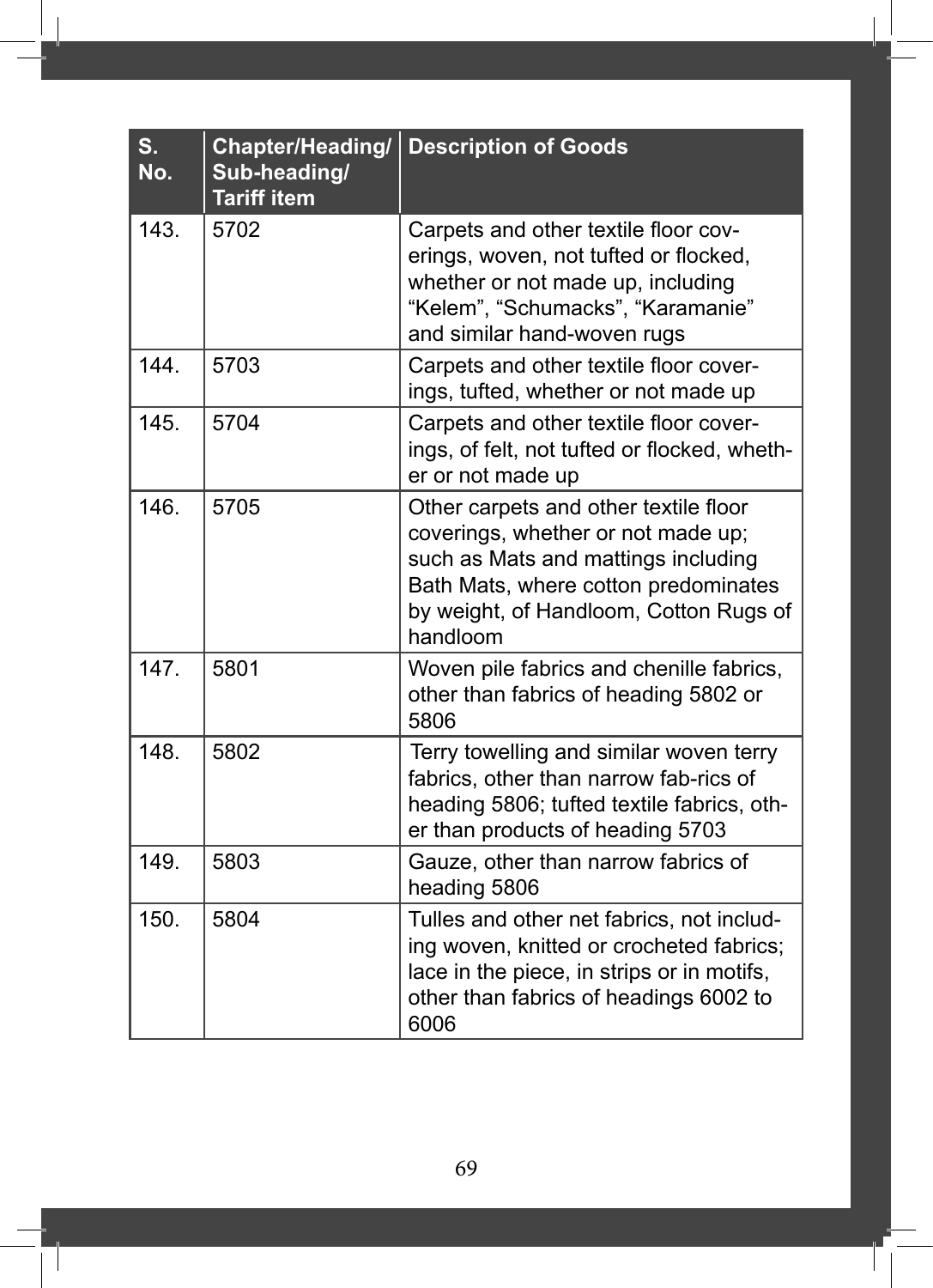| S.<br>No. | Chapter/Heading/<br>Sub-heading/<br><b>Tariff item</b> | <b>Description of Goods</b>                                                                                                                                                                                                                                                                                                                                                                                 |
|-----------|--------------------------------------------------------|-------------------------------------------------------------------------------------------------------------------------------------------------------------------------------------------------------------------------------------------------------------------------------------------------------------------------------------------------------------------------------------------------------------|
| 151.      | 5805                                                   | Hand-woven tapestries of the type Go-<br>belins, Flanders, Aubusson, Beauvais<br>and the like, and needle-worked tap-<br>estries (for example, petit point, cross<br>stitch), whether or not made up                                                                                                                                                                                                        |
| 152.      | 5806                                                   | Narrow woven fabrics, other than goods<br>of heading 5807; narrow fab-rics con-<br>sisting of warp without weft assembled<br>by means of an adhe-sive (bolducs)                                                                                                                                                                                                                                             |
| 153.      | 5807                                                   | Labels, badges and similar articles of<br>textile materials, in the piece, in strips or<br>cut to shape or size, not embroidered                                                                                                                                                                                                                                                                            |
| 154.      | 5808                                                   | Braids in the piece; ornamental trim-<br>mings in the piece, without em-broidery,<br>other than knitted or crocheted; tassels,<br>pompons and similar articles                                                                                                                                                                                                                                              |
| 155.      | 5809                                                   | Woven fabrics of metal thread and<br>woven fabrics of metallised yarn of<br>heading 5605, of a kind used in appar-<br>el, as furnishing fabrics or for similar<br>purposes, not elsewhere specified or<br>included; such as Zari borders [other<br>than Embroidery or zari articles, that is<br>to say,- imi, zari, kasab, saima, dabka,<br>chumki, gota sitara, naqsi, kora, glass<br>beads, badla, glzal] |
| 156.      | 5810                                                   | Embroidery in the piece, in strips or in<br>motifs, Embroidered badges, motifs and<br>the like [other than Embroidery or zari<br>articles, that is to say,- imi, zari, kasab,<br>saima, dabka, chumki, gota sitara, naq-<br>si, kora, glass beads, badla, glzal]                                                                                                                                            |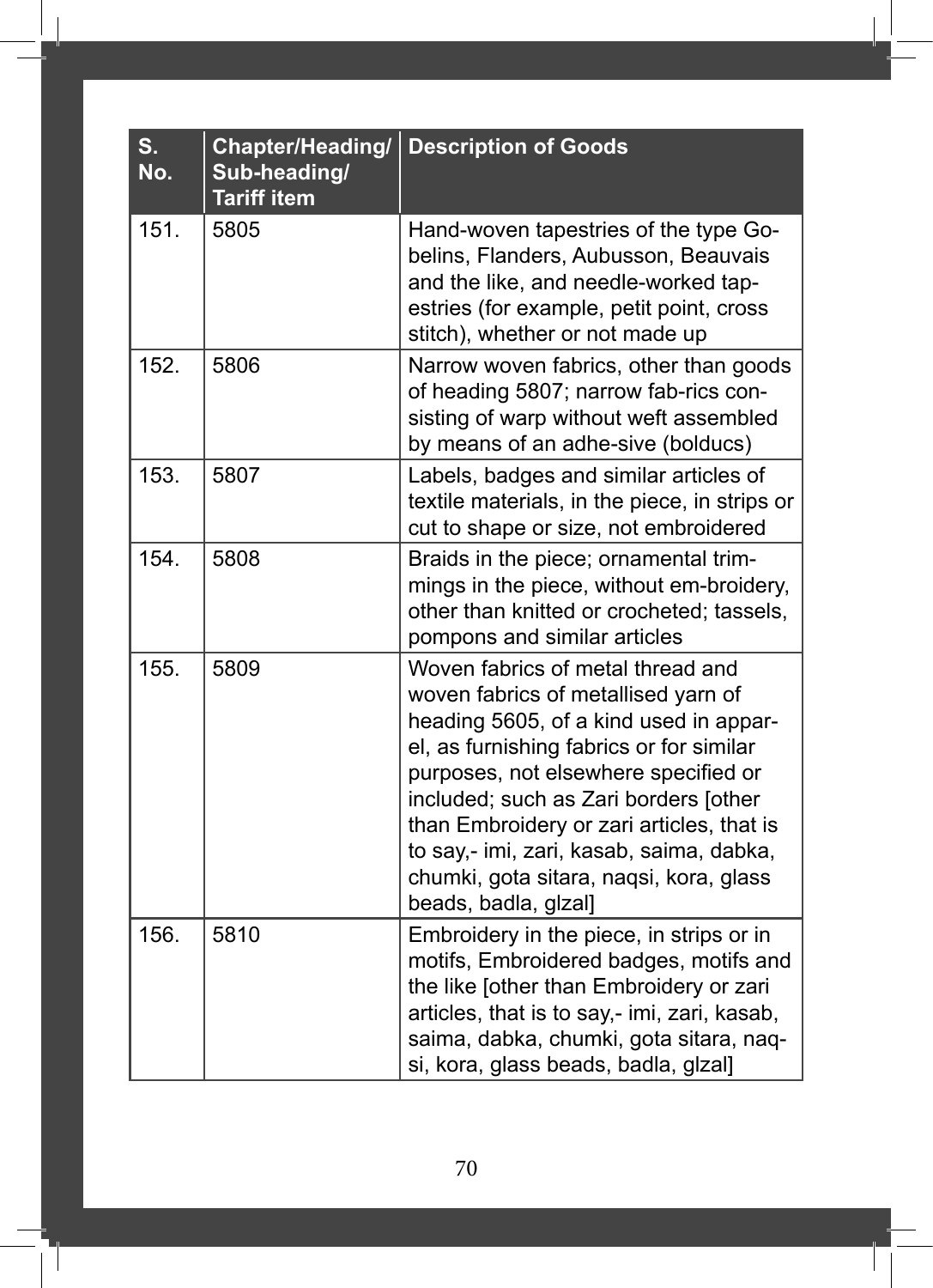| S.<br>No. | Chapter/Heading/<br>Sub-heading/<br><b>Tariff item</b> | <b>Description of Goods</b>                                                                                                                                                                                                                                         |
|-----------|--------------------------------------------------------|---------------------------------------------------------------------------------------------------------------------------------------------------------------------------------------------------------------------------------------------------------------------|
| 157.      | 5811                                                   | Quilted textile products in the piece,<br>composed of one or more layers of<br>textile materials assembled with<br>padding by stitching or other-wise,<br>other than embroidery of heading 5810                                                                     |
| 158.      | 5901                                                   | Textile fabrics coated with gum or amy-<br>laceous substances, of a kind used for<br>the outer covers of books or the like;<br>tracing cloth; prepared painting canvas;<br>buckram and similar stiffened textile<br>fabrics of a kind used for hat founda-<br>tions |
| 159.      | 5902                                                   | Tyre cord fabric of high tenacity yarn of<br>nylon or other polyamides, polyesters or<br>viscose rayon                                                                                                                                                              |
| 160.      | 5903                                                   | Textile fabrics impregnated, coated,<br>covered or laminated with plas-tics,<br>other than those of heading 5902                                                                                                                                                    |
| 161.      | 5904                                                   | Linoleum, whether or not cut to shape;<br>floor coverings consisting of a coating<br>or covering applied on a textile backing,<br>whether or not cut to shape                                                                                                       |
| 162.      | 5905                                                   | Textile wall coverings                                                                                                                                                                                                                                              |
| 163.      | 5906                                                   | Rubberised textile fabrics, other than<br>those of heading 5902                                                                                                                                                                                                     |
| 164.      | 5907                                                   | Textile fabrics otherwise impregnated,<br>coated or covered; painted can-vas<br>being theatrical scenery, studio back-<br>cloths or the like                                                                                                                        |
| 165.      | 5908                                                   | Textile wicks, woven, plaited or knitted<br>, for lamps, stoves, lighters, candles or<br>the like; incandescent gas mantles and<br>tubular knitted gas mantle fabric there-<br>for, whether or not impregnated                                                      |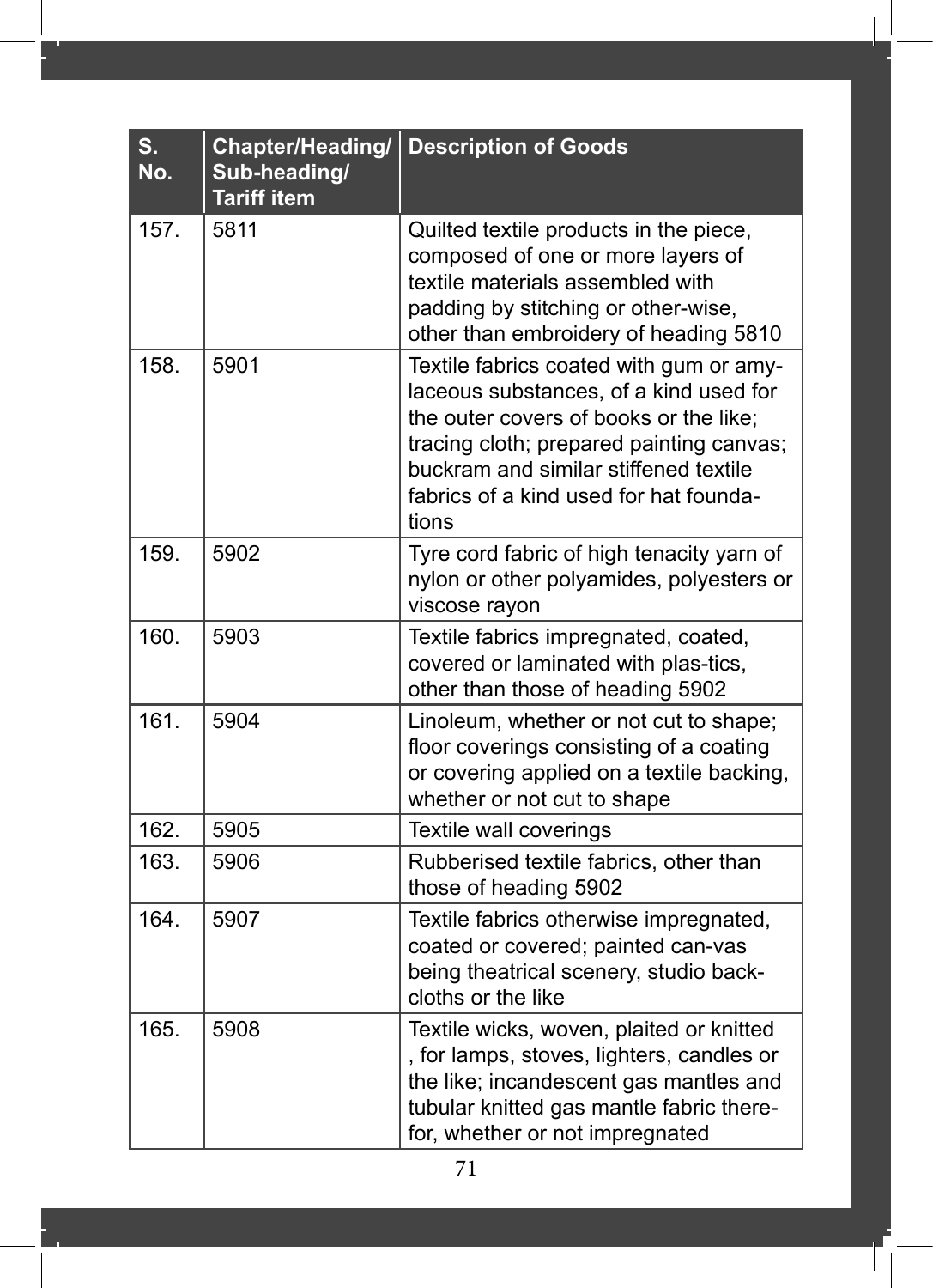| S.<br>No. | Chapter/Heading/<br>Sub-heading/<br><b>Tariff item</b> | <b>Description of Goods</b>                                                                                                                                                                                                                                                                                                                                                                                                                                                                                                                                                                                                                                                                                                                                                                                                                                                                                                                                                                                                                                                                                                                 |
|-----------|--------------------------------------------------------|---------------------------------------------------------------------------------------------------------------------------------------------------------------------------------------------------------------------------------------------------------------------------------------------------------------------------------------------------------------------------------------------------------------------------------------------------------------------------------------------------------------------------------------------------------------------------------------------------------------------------------------------------------------------------------------------------------------------------------------------------------------------------------------------------------------------------------------------------------------------------------------------------------------------------------------------------------------------------------------------------------------------------------------------------------------------------------------------------------------------------------------------|
| 166.      | 5909                                                   | Textile hose piping and similar textile<br>tubing, with or without lining, armour or<br>accessories of other materials                                                                                                                                                                                                                                                                                                                                                                                                                                                                                                                                                                                                                                                                                                                                                                                                                                                                                                                                                                                                                      |
| 167.      | 5910                                                   | Transmission or conveyor belts or belt-<br>ing, of textile material, whether or not<br>impregnated, coated, covered or lami-<br>nated with plastics, or re-inforced with<br>metal or other material                                                                                                                                                                                                                                                                                                                                                                                                                                                                                                                                                                                                                                                                                                                                                                                                                                                                                                                                         |
| 168.      | 5911                                                   | Textile products and articles, for tech-<br>nical uses, specified in Note 7 to this<br>Chapter; such as Textile fabrics, felt and<br>felt-lined woven fabrics, coated, cov-<br>ered or laminated with rubber, leather<br>or other material, of a kind used for<br>card clothing, and similar fabrics of a<br>kind used for other technical purposes,<br>including narrow fabrics made of velvet<br>im-pregnated with rubber, for covering<br>weaving spindles (weaving beams);<br>Bolting cloth, whether or Not made up;<br>Felt for cotton textile industries, woven;<br>Woven textiles felt, whether or not im-<br>pregnated or<br>coated, of a kind commonly used in<br>other machines, Cotton fabrics and arti-<br>cles used in machinery and plant, Jute<br>fabrics and articles used in machinery<br>or plant, Textile fabrics of metalised<br>yarn of a kind commonly used in paper<br>making or other machinery, Straining<br>cloth of a kind used in oil presses or the<br>like, including that of human hair, Paper<br>maker's felt, woven, Gaskets, washers,<br>polishing discs and other machinery<br>parts of textile articles |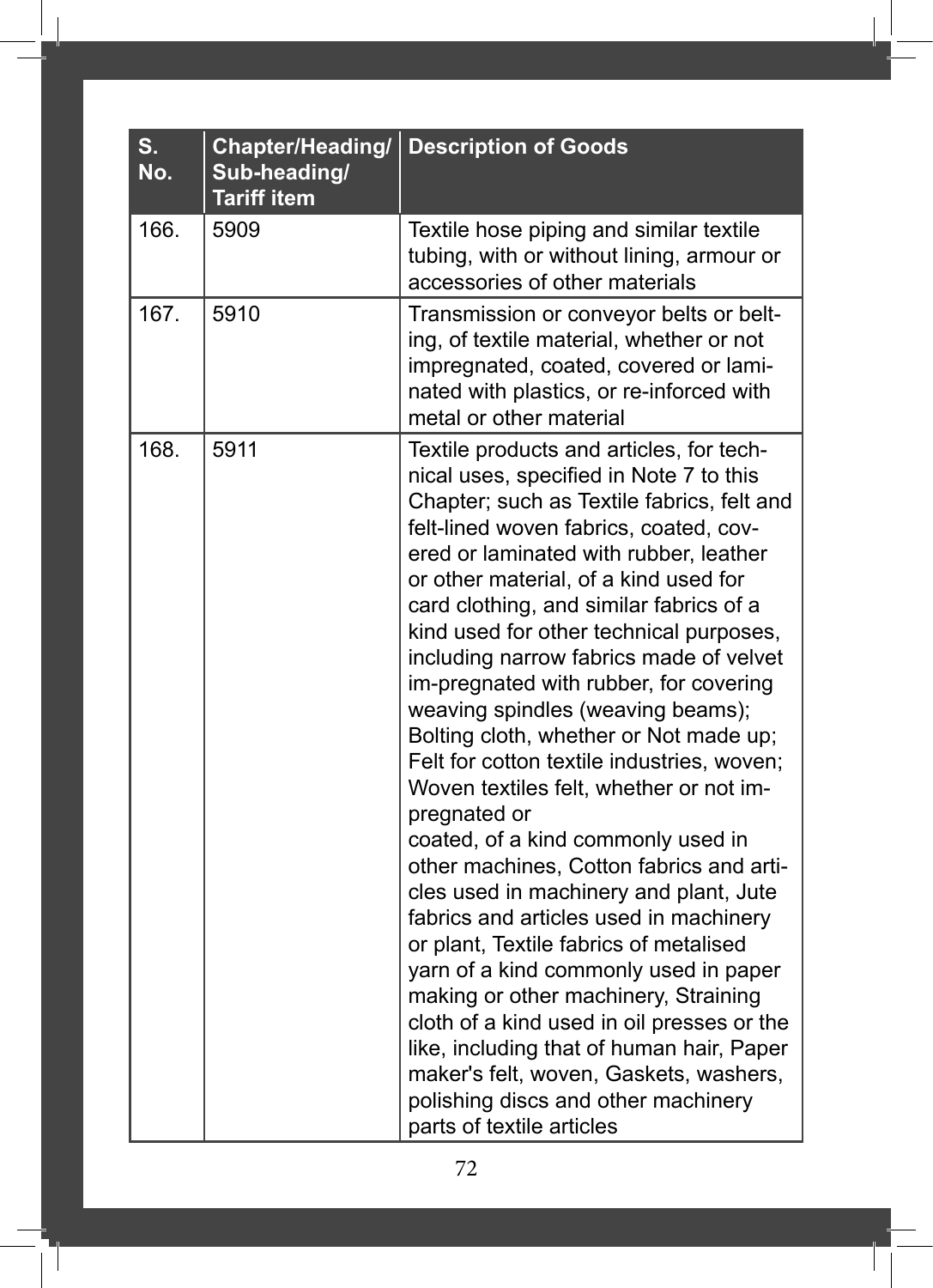| $S_{-}$<br>No. | Chapter/Heading/<br>Sub-heading/<br><b>Tariff item</b> | <b>Description of Goods</b>                                                                                                                                                                     |
|----------------|--------------------------------------------------------|-------------------------------------------------------------------------------------------------------------------------------------------------------------------------------------------------|
| 169.           | 61                                                     | Articles of apparel and clothing acces-<br>sories, knitted or crocheted, of sale<br>value exceeding Rs. 1000 per piece                                                                          |
| 170.           | 62                                                     | Articles of apparel and clothing acces-<br>sories, not knitted or crocheted, of sale<br>value exceeding Rs. 1000 per piece                                                                      |
| 171.           | 63                                                     | Other made up textile articles, sets,<br>worn clothing and worn textile ar-ticles<br>and rags, of sale value exceeding Rs.<br>1000 per piece                                                    |
| 172.           | 6601                                                   | Umbrellas and sun umbrellas (including<br>walking-stick umbrellas, gar-den um-<br>brellas and similar umbrellas)                                                                                |
| 173.           | 6602                                                   | Walking-sticks, seat-sticks, whips, rid-<br>ing-crops and the like                                                                                                                              |
| 174.           | 6603                                                   | Parts, trimmings and accessories of<br>articles of heading 6601 or 6602                                                                                                                         |
| 175.           | 6701                                                   | Skins and other parts of birds with<br>their feathers or down, feathers, parts<br>of feathers, down and articles thereof<br>(other than goods of head-ing 0505 and<br>worked quills and scapes) |
| 176.           | 68                                                     | Sand lime bricks                                                                                                                                                                                |
| 177.           | 6815                                                   | Fly ash bricks and fly ash blocks                                                                                                                                                               |
| 178.           | 7015 10                                                | Glasses for corrective spectacles and<br>flint buttons                                                                                                                                          |
| 179.           | 7020                                                   | Globes for lamps and lanterns, Founts<br>for kerosene wick lamps, Glass chim-<br>neys for lamps and lanterns                                                                                    |
| 180.           | 7310 or 7326                                           | Mathematical boxes, geometry boxes<br>and colour boxes, pencil sharp-eners                                                                                                                      |
| 181.           | 7317                                                   | Animal shoe nails                                                                                                                                                                               |
| 182.           | 7319                                                   | Sewing needles                                                                                                                                                                                  |

73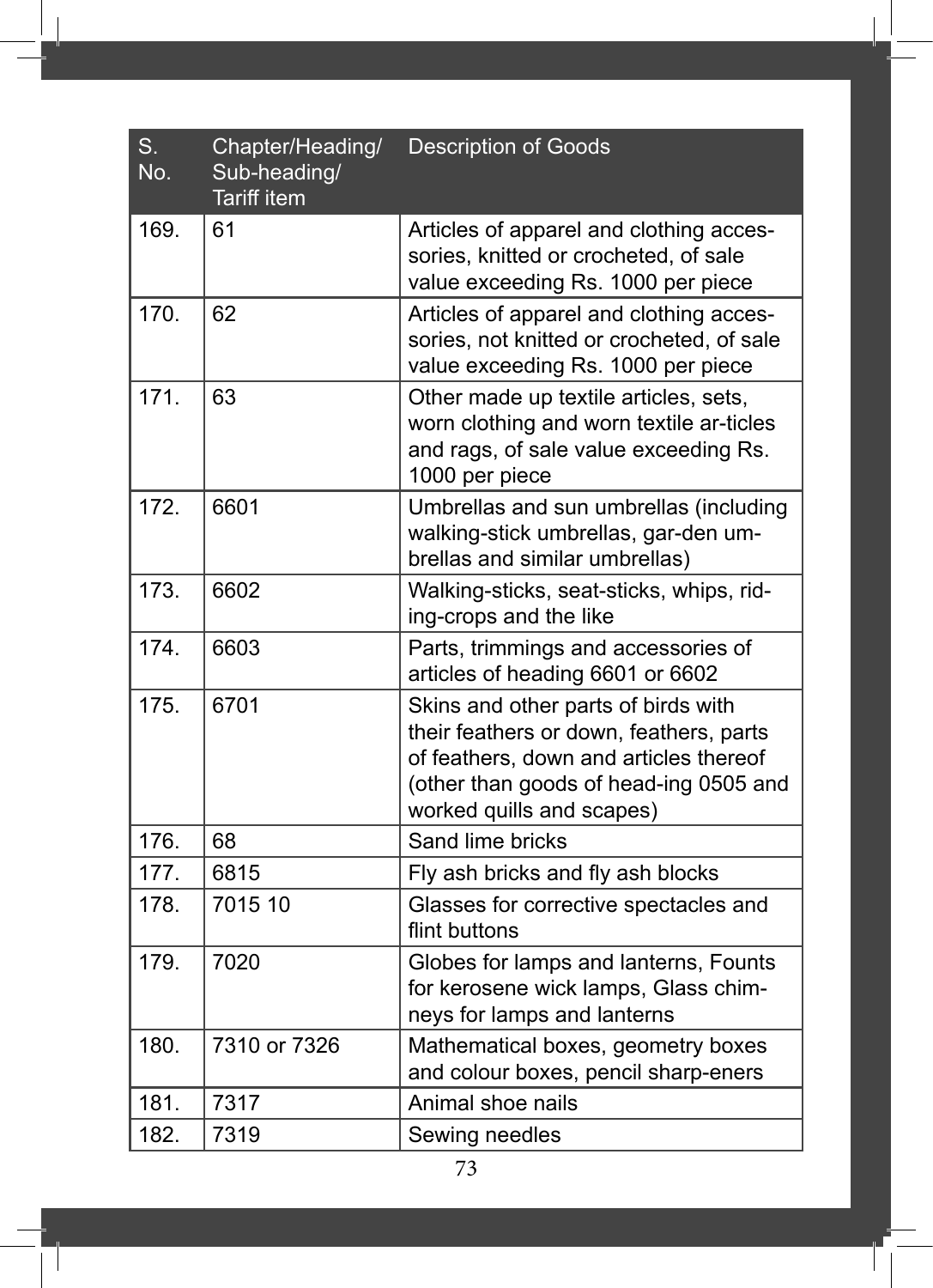| $S_{-}$<br>No. | Chapter/Heading/<br>Sub-heading/<br><b>Tariff item</b> | <b>Description of Goods</b>                                                                                                                                                                                               |
|----------------|--------------------------------------------------------|---------------------------------------------------------------------------------------------------------------------------------------------------------------------------------------------------------------------------|
| 183.           | 7321                                                   | Kerosene burners, kerosene stoves and<br>wood burning stoves of iron or steel                                                                                                                                             |
| 184.           | 7323                                                   | Table, kitchen or other household arti-<br>cles of iron & steel; Utensils                                                                                                                                                 |
| 185.           | 7418                                                   | Table, kitchen or other household arti-<br>cles of copper; Utensils                                                                                                                                                       |
| 186.           | 7615                                                   | Table, kitchen or other household arti-<br>cles of aluminium; Utensils                                                                                                                                                    |
| 187.           | 8211                                                   | Knives with cutting blades, serrated<br>or not (including pruning knives), oth-<br>er than knives of heading 8208, and<br>blades therefor                                                                                 |
| 188.           | 8214                                                   | Paper knives, Pencil sharpeners and<br>blades therefor                                                                                                                                                                    |
| 189.           | 8215                                                   | Spoons, forks, ladles, skimmers,<br>cake-servers, fish-knives, butter-knives,<br>sugar tongs and similar kitchen or table-<br>ware                                                                                        |
| 190.           | 8401                                                   | Fuel elements (cartridges), non-irradiat-<br>ed, for nuclear reactors                                                                                                                                                     |
| 191.           | 8408                                                   | Fixed Speed Diesel Engines of power<br>not exceeding 15HP                                                                                                                                                                 |
| 192.           | 8413                                                   | Power driven pumps primarily designed<br>for handling water, namely, centrifugal<br>pumps (horizontal and vertical), deep<br>tube-well turbine pumps, submersible<br>pumps, axial flow and mixed flow verti-<br>cal pumps |
| 193.           | 8414 20 10                                             | Bicycle pumps                                                                                                                                                                                                             |
| 194.           | 8414 20 20                                             | Other hand pumps                                                                                                                                                                                                          |
| 195.           | 8414 90 12                                             | Parts of air or vacuum pumps and com-<br>pressors of bicycle pumps                                                                                                                                                        |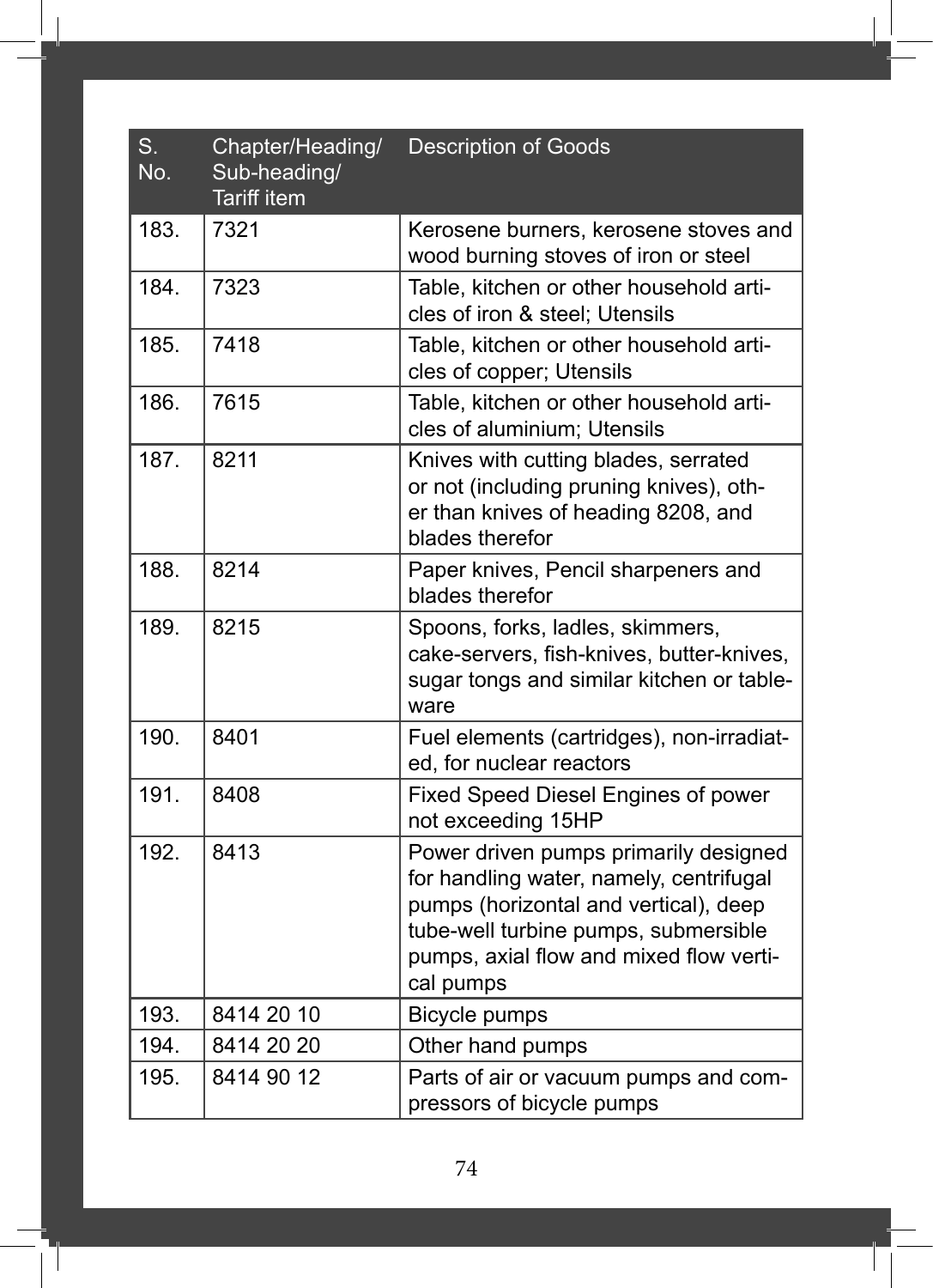| $S_{-}$<br>No. | Chapter/Heading/<br>Sub-heading/<br><b>Tariff item</b> | <b>Description of Goods</b>                                                                                                                                                                                                          |
|----------------|--------------------------------------------------------|--------------------------------------------------------------------------------------------------------------------------------------------------------------------------------------------------------------------------------------|
| 196.           | 8432                                                   | Agricultural, horticultural or forestry<br>machinery for soil preparation or cultiva-<br>tion; lawn or sports-ground rollers                                                                                                         |
| 197.           | 8433                                                   | Harvesting or threshing machinery,<br>including straw or fodder balers; grass<br>or hay mowers; machines for cleaning,<br>sorting or grading eggs, fruit or other<br>agricultural produce, other than machin-<br>ery of heading 8437 |
| 198.           | 8434                                                   | Milking machines and dairy machinery                                                                                                                                                                                                 |
| 199.           | 8436                                                   | Other agricultural, horticultural, for-<br>estry, poultry-keeping or bee- keeping<br>machinery, including germination plant<br>fitted with mechanical or thermal equip-<br>ment; poultry incubators and brooders                     |
| 200.           | 8452                                                   | Sewing machines                                                                                                                                                                                                                      |
| 201.           | 8479                                                   | <b>Composting Machines</b>                                                                                                                                                                                                           |
| 202.           | 8517                                                   | Telephones for cellular networks or for<br>other wireless networks                                                                                                                                                                   |
| 203.           | 85                                                     | Parts for manufacture of Telephones for<br>cellular networks or for other wireless<br>networks                                                                                                                                       |
| 204.           | 8525 60                                                | Two-way radio (Walkie talkie) used by<br>defence, police and paramilitary forces<br>etc.                                                                                                                                             |
| 205.           | 8539                                                   | <b>LED lamps</b>                                                                                                                                                                                                                     |
| 206.           | 87                                                     | Electrically operated vehicles, including<br>two and three wheeled electric motor<br>vehicles                                                                                                                                        |
| 207.           | 8701                                                   | Tractors (except road tractors for<br>semi-trailers of engine capacity more<br>than 1800 cc)                                                                                                                                         |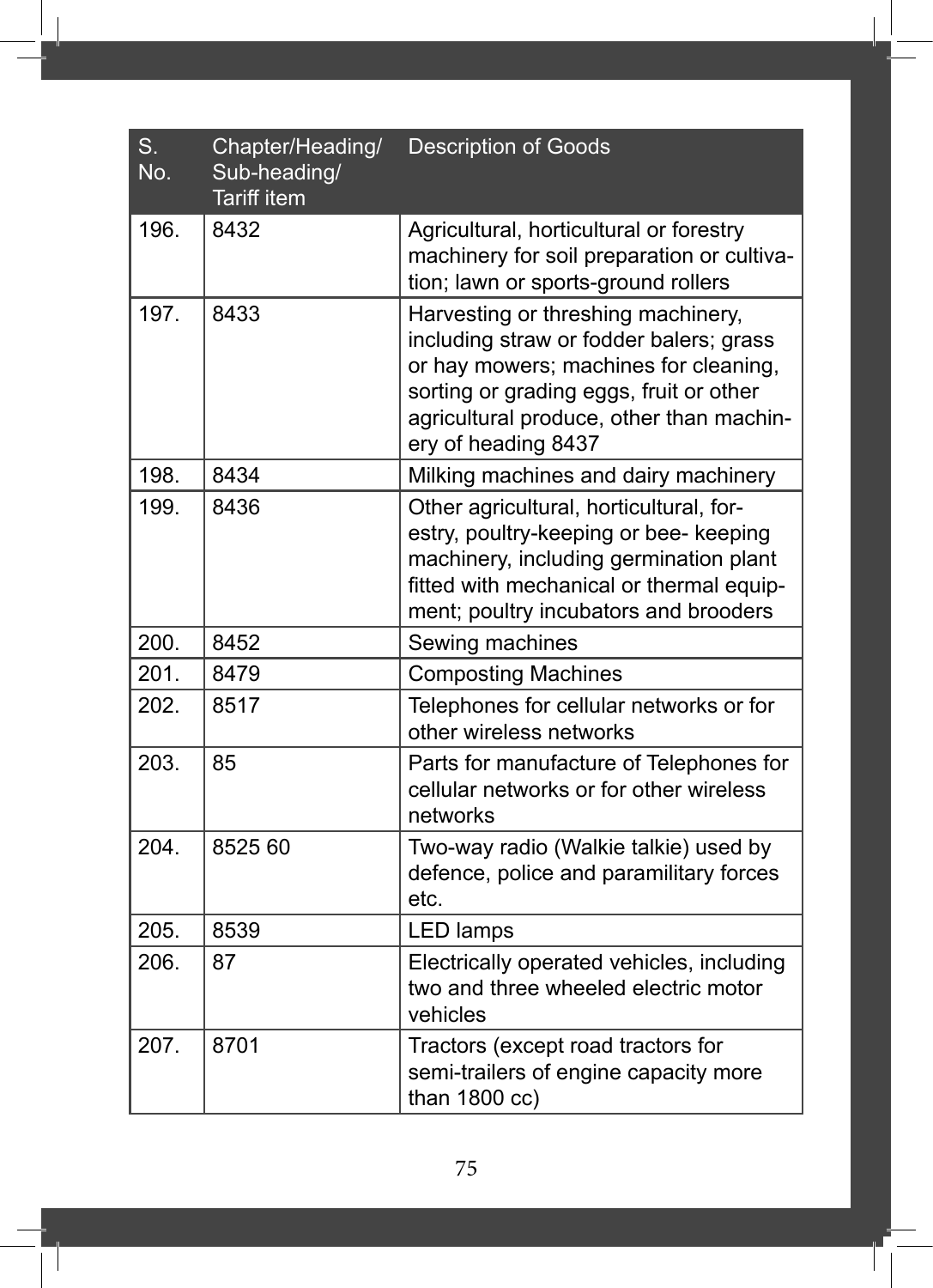| S.<br>No. | Chapter/Heading/<br>Sub-heading/<br><b>Tariff item</b> | <b>Description of Goods</b>                                                                                                                                                                                               |
|-----------|--------------------------------------------------------|---------------------------------------------------------------------------------------------------------------------------------------------------------------------------------------------------------------------------|
| 208.      | 8712                                                   | Bicycles and other cycles (including<br>delivery tricycles), not motorised                                                                                                                                                |
| 209.      | 8714                                                   | Parts and accessories of bicycles and<br>other cycles (including delivery tricy-<br>cles), not motorised, of 8712                                                                                                         |
| 210.      | 8716 20 00                                             | Self-loading or self-unloading trailers for<br>agricultural purposes                                                                                                                                                      |
| 211.      | 871680                                                 | Hand propelled vehicles (e.g. hand<br>carts, rickshaws and the like); ani-mal<br>drawn vehicles                                                                                                                           |
| 212.      | 90 or any other<br>Chapter                             | Blood glucose monitoring system<br>(Glucometer) and test strips                                                                                                                                                           |
| 213.      | 90 or any other<br>Chapter                             | <b>Patent Ductus Arteriousus/Atrial Septal</b><br>Defect occlusion device                                                                                                                                                 |
| 214.      | 9001                                                   | Contact lenses; Spectacle lenses                                                                                                                                                                                          |
| 215.      | 9002                                                   | Intraocular lens                                                                                                                                                                                                          |
| 216.      | 9004                                                   | Spectacles, corrective                                                                                                                                                                                                    |
| 217.      | 9017 20                                                | Drawing and marking out instruments;<br>Mathematical calculating in-struments;<br>pantographs; Other drawing or marking<br>out instruments                                                                                |
| 218.      | 9018                                                   | Instruments and appliances used in<br>medical, surgical, dental or veterinary<br>sciences, including scintigraphic appa-<br>ratus, other electro-medical apparatus<br>and sight-testing instruments                       |
| 219.      | 9019                                                   | Mechano-therapy appliances; massage<br>apparatus; psychological aptitude<br>testing apparatus; ozone therapy,<br>oxygen therapy, aerosol therapy,<br>artificial respiration or other therapeutic<br>respiration apparatus |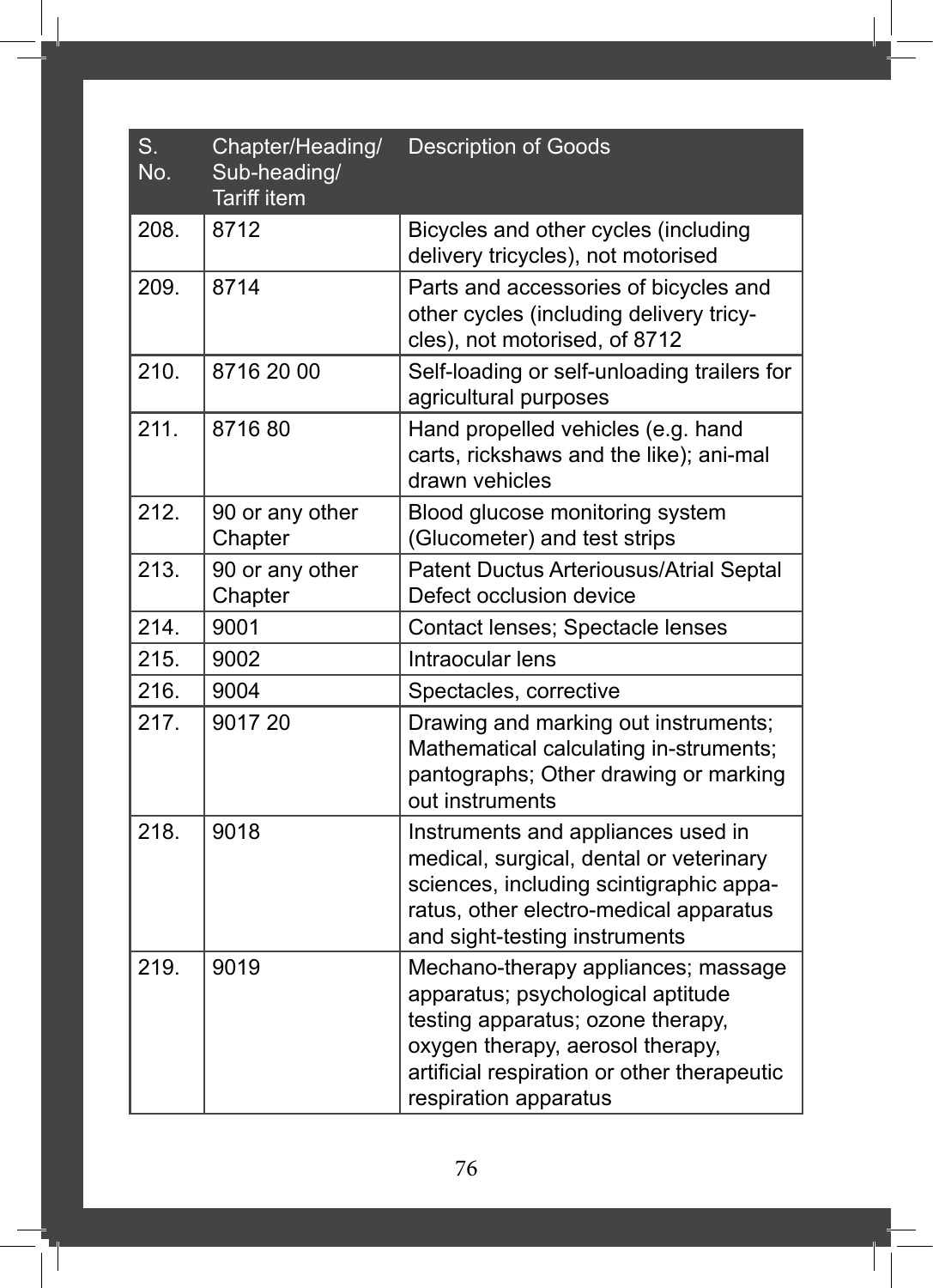| $S_{-}$<br>No. | Chapter/Heading/<br>Sub-heading/<br><b>Tariff item</b> | <b>Description of Goods</b>                                                                                                                                                                                                                                                                                                                                               |
|----------------|--------------------------------------------------------|---------------------------------------------------------------------------------------------------------------------------------------------------------------------------------------------------------------------------------------------------------------------------------------------------------------------------------------------------------------------------|
| 220.           | 9020                                                   | Other breathing appliances and gas<br>masks, excluding protective masks<br>having neither mechanical parts nor<br>replaceable filters                                                                                                                                                                                                                                     |
| 221.           | 9021                                                   | Orthopaedic appliances, including<br>crutches, surgical belts and trusses;<br>splints and other fracture appliances;<br>artificial parts of the body                                                                                                                                                                                                                      |
| 222.           | 9022                                                   | Apparatus based on the use of X-rays<br>or of alpha, beta or gamma radi-ations,<br>for medical, surgical, dental or veteri-<br>nary uses, including radi-ography or ra-<br>diotherapy apparatus, X-ray tubes and<br>other X-ray gen-erators, high tension<br>generators, control panels and desks,<br>screens, ex-aminations or treatment<br>tables, chairs and the light |
| 223.           | 9404                                                   | Coir products [except coir mattresses]                                                                                                                                                                                                                                                                                                                                    |
| 224.           | 9404                                                   | Products wholly made of quilted textile<br>materials                                                                                                                                                                                                                                                                                                                      |
| 225.           | 9405, 9405 50 31                                       | Hurricane lanterns, Kerosene lamp /<br>pressure lantern, petromax, glass chim-<br>ney, and parts thereof                                                                                                                                                                                                                                                                  |
| 226.           | 9405                                                   | LED lights or fixtures including LED<br>lamps                                                                                                                                                                                                                                                                                                                             |
| 227.           | 9405                                                   | LED (light emitting diode) driver and<br><b>MCPCB (Metal Core Printed Circuit</b><br>Board)                                                                                                                                                                                                                                                                               |
| 228.           | 9503                                                   | Toys like tricycles, scooters, pedal cars<br>etc. (including parts and acces-sories<br>thereof) [other than electronic toys]                                                                                                                                                                                                                                              |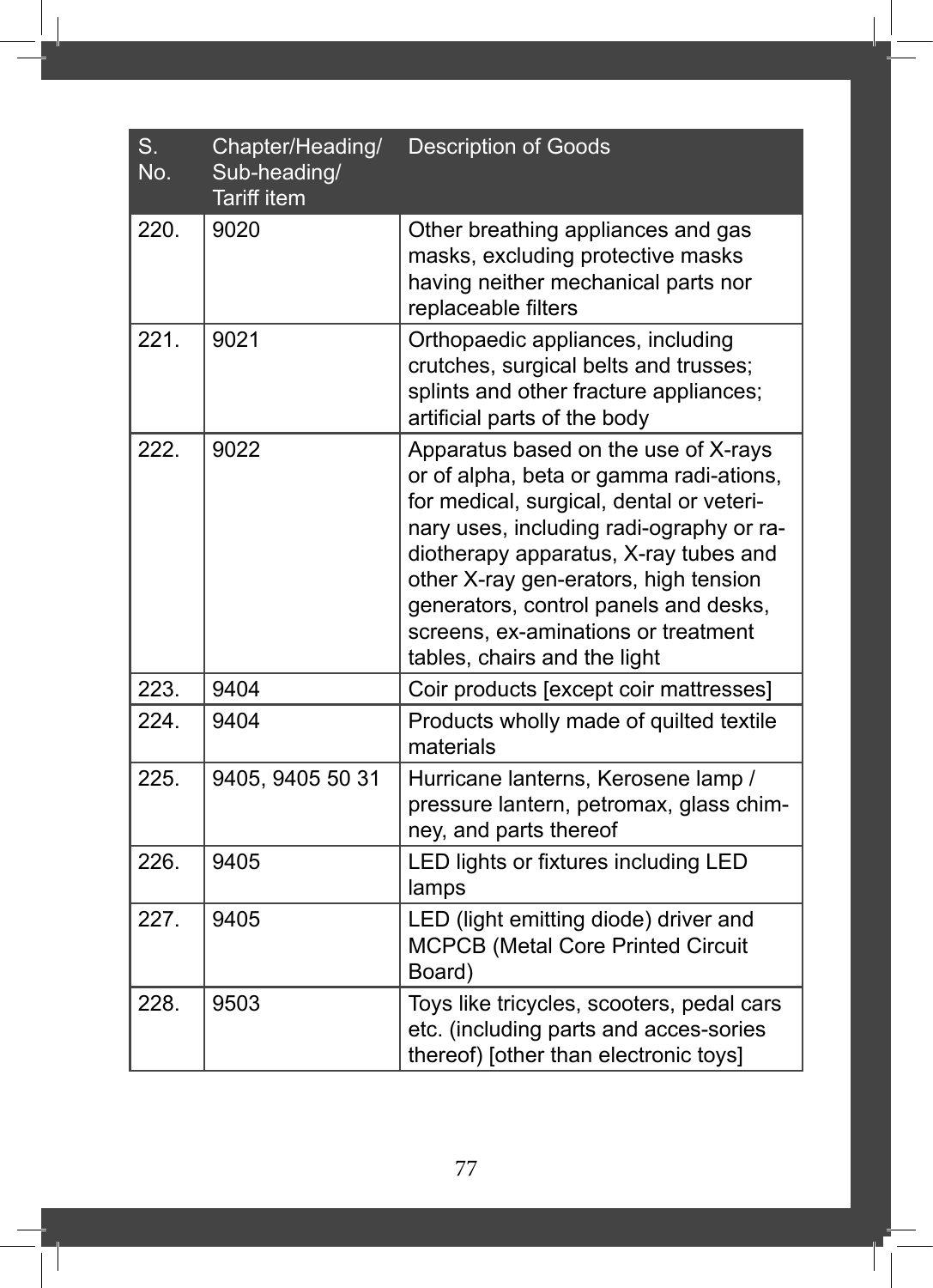| $S_{-}$<br>No. | Chapter/Heading/<br>Sub-heading/<br><b>Tariff item</b> | <b>Description of Goods</b>                                                                                                                                                                                                     |
|----------------|--------------------------------------------------------|---------------------------------------------------------------------------------------------------------------------------------------------------------------------------------------------------------------------------------|
| 229.           | 9504                                                   | Playing cards, chess board, carom<br>board and other board games, like ludo,<br>etc. [other than Video game consoles<br>and Machines]                                                                                           |
| 230.           | 9506                                                   | Sports goods other than articles and<br>equipments for general physical exer-<br>cise                                                                                                                                           |
| 231.           | 9507                                                   | Fishing rods, fishing hooks, and other<br>line fishing tackle; fish landing nets, but-<br>terfly nets and smilar nets; decoy "birds"<br>(other than those of heading 9208) and<br>similar hunting or shooting requisites        |
| 232.           | 9608                                                   | Pens [other than Fountain pens, stylo-<br>graph pens]                                                                                                                                                                           |
| 233.           | 9608, 9609                                             | Pencils (including propelling or sliding<br>pencils), crayons, pastels, drawing<br>charcoals and tailor's chalk                                                                                                                 |
| 234.           | 9615                                                   | Combs, hair-slides and the like;<br>hairpins, curling pins, curling grips,<br>hair-curlers and the like, other than<br>those of heading 8516, and parts there-<br>of                                                            |
| 235.           | 9619                                                   | Sanitary towels (pads) and tampons,<br>napkins and napkin liners for ba-bies<br>and similar articles, of any material                                                                                                           |
| 236.           | 9701                                                   | Paintings, drawings and pastels, ex-<br>ecuted entirely by hand, other than<br>drawings of heading 4906 and other<br>than hand-painted or hand- deco-rated<br>manufactured articles; collages and<br>similar decorative plaques |
| 237.           | 9702                                                   | Original engravings, prints and litho-<br>graphs                                                                                                                                                                                |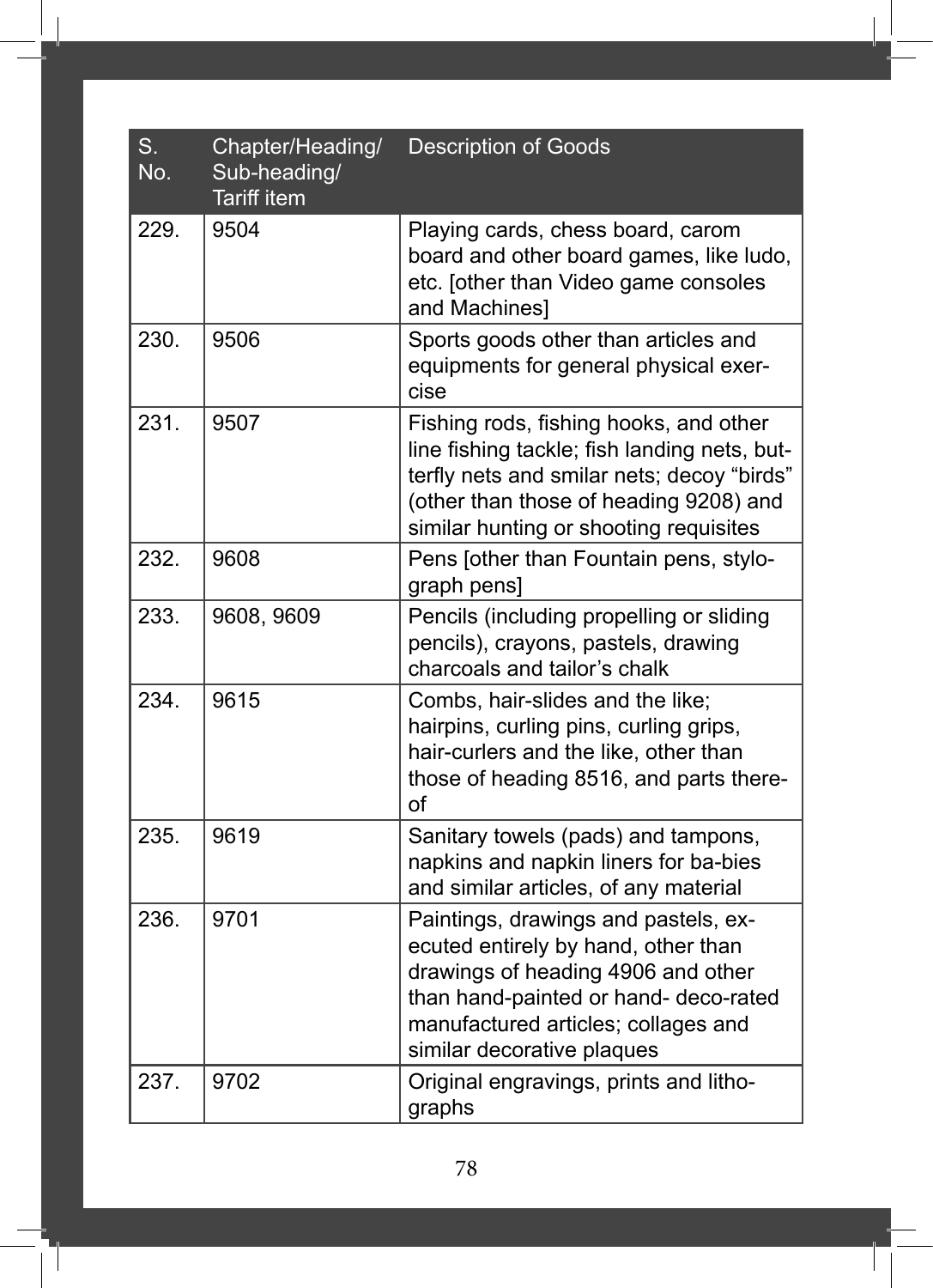| $S_{-}$<br>No. | Chapter/Heading/<br>Sub-heading/<br><b>Tariff item</b> | <b>Description of Goods</b>                                                                                                                                                                                                                                                                                                                                                                                                                                                                                                                                                                                                                                                                                                                                                                                   |
|----------------|--------------------------------------------------------|---------------------------------------------------------------------------------------------------------------------------------------------------------------------------------------------------------------------------------------------------------------------------------------------------------------------------------------------------------------------------------------------------------------------------------------------------------------------------------------------------------------------------------------------------------------------------------------------------------------------------------------------------------------------------------------------------------------------------------------------------------------------------------------------------------------|
| 238.           | 9703                                                   | Original sculptures and statuary, in any<br>material                                                                                                                                                                                                                                                                                                                                                                                                                                                                                                                                                                                                                                                                                                                                                          |
| 239.           | 9705                                                   | Collections and collectors' pieces of<br>zoological, botanical, mineralog-ical,<br>anatomical, historical, archaeological,<br>paleontological, ethno-graphic or numis-<br>matic interest [other than numismatic<br>coins]                                                                                                                                                                                                                                                                                                                                                                                                                                                                                                                                                                                     |
| 240.           | 9706                                                   | Antiques of an age exceeding one hun-<br>dred years                                                                                                                                                                                                                                                                                                                                                                                                                                                                                                                                                                                                                                                                                                                                                           |
| 241.           | 9804                                                   | Other Drugs and medicines intended for<br>personal use                                                                                                                                                                                                                                                                                                                                                                                                                                                                                                                                                                                                                                                                                                                                                        |
| 242.           |                                                        | Lottery run by State Governments<br>Explanation 1.- For the purposes of this<br>entry, value of supply of lottery under<br>sub-section (5) of section 15 of the Cen-<br>tral Goods and Services Tax Act, 2017<br>read with section 20 of the Integrated<br>Goods and Services Tax Act, 2017 (13<br>of 2017) shall be deemed to be 100/112<br>of the face value of ticket or of the price<br>as notified in the Official Gazette by the<br>organising State, whichever is higher.<br>Explanation 2.<br>(1)<br>"Lottery run by State Govern-<br>ments" means a lottery not allowed<br>to be sold in any state other than the<br>organising state.<br>(2)<br>Organising state has the same<br>meaning as assigned to it in clause (f)<br>of sub-rule (1) of rule 2 of the Lotteries<br>(Regulation) Rules, 2010. |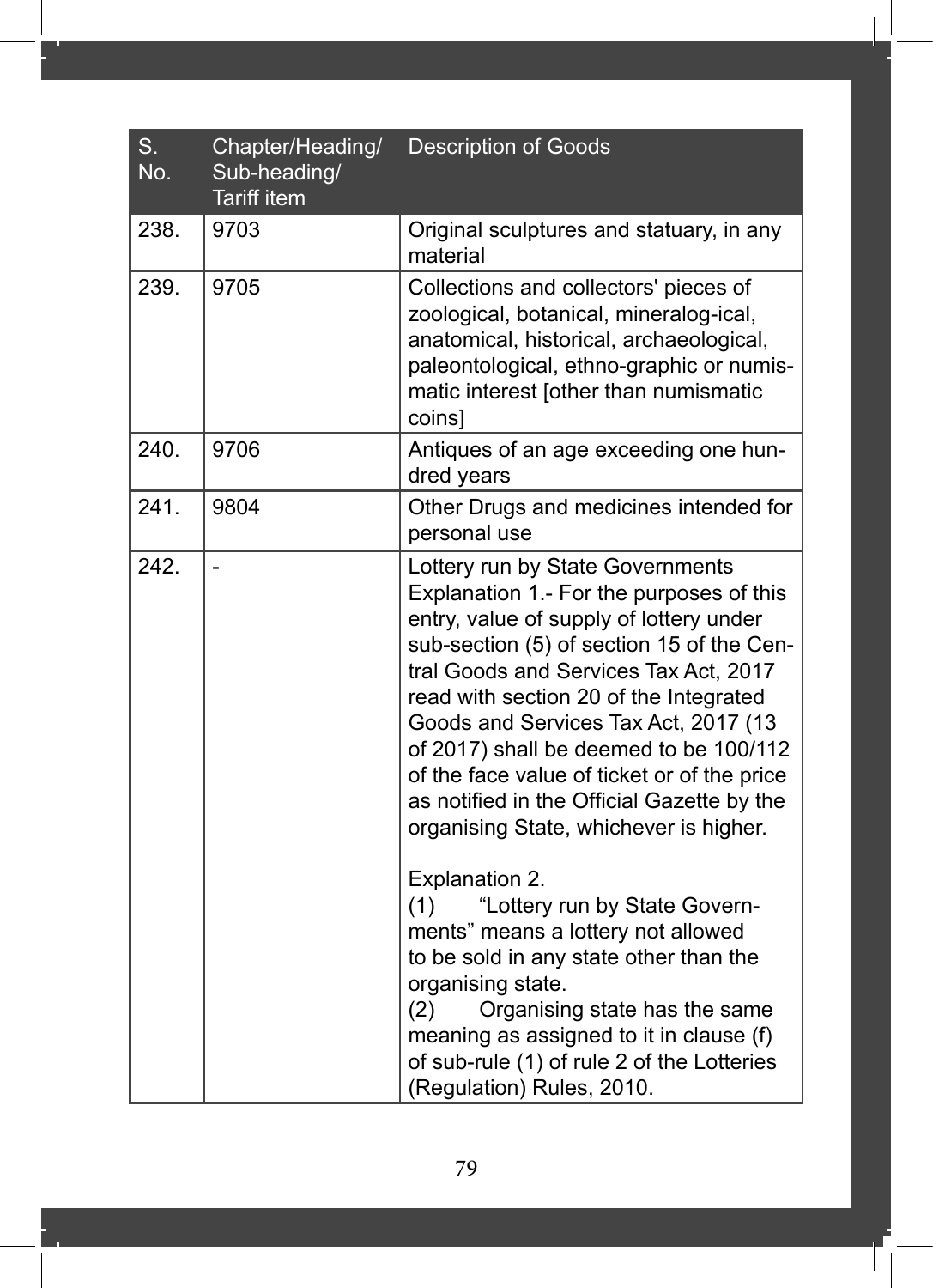## **SCHEDULE VI: LIST OF GOODS AT 18% RATE**

| S.<br>No.        | Chapter/Heading/<br>Sub-heading/<br><b>Tariff item</b> | <b>Description of Goods</b>                                                                                                                                                                   |
|------------------|--------------------------------------------------------|-----------------------------------------------------------------------------------------------------------------------------------------------------------------------------------------------|
| 1.               | 0402 91 10, 0402<br>99 20                              | Condensed milk                                                                                                                                                                                |
| 2.               | 1107                                                   | Malt, whether or not roasted                                                                                                                                                                  |
| 3.               | 1302                                                   | Vegetable saps and extracts; pectic<br>substances, pectinates and pec-tates;<br>agar-agar and other mucilages and<br>thickeners, whether or not modified,<br>derived from vegetable products. |
| 4.               | 1404 90 10                                             | Bidi wrapper leaves (tendu)                                                                                                                                                                   |
| 5.               | 1404 90 50                                             | Indian katha                                                                                                                                                                                  |
| 6.               | 1517 10                                                | All goods i.e. Margarine, Linoxyn                                                                                                                                                             |
| $\overline{7}$ . | 1520 00 00                                             | Glycerol, crude; glycerol waters and<br>glycerol lyes                                                                                                                                         |
| 8.               | 1521                                                   | Vegetable waxes (other than tri-<br>glycerides), Beeswax, other insect<br>wax-es and spermaceti, whether or not<br>refined or coloured                                                        |
| 9.               | 1522                                                   | Degras, residues resulting from the<br>treatment of fatty substances or an-imal<br>or vegetable waxes                                                                                         |
| 10.              | 1701 91, 1701 99                                       | All goods, including refined sugar con-<br>taining added flavouring or col-ouring<br>matter, sugar cubes                                                                                      |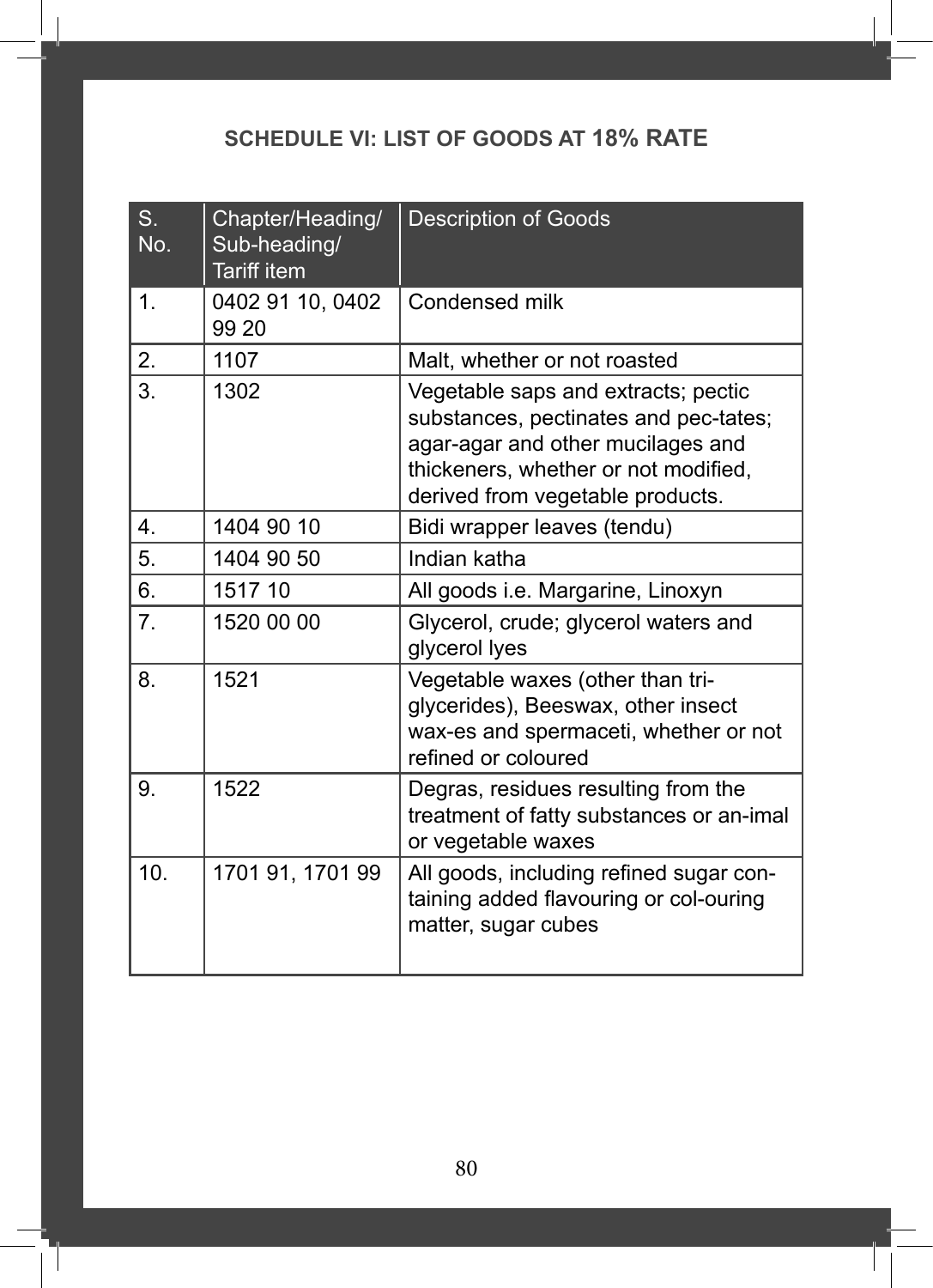| S.<br>No. | Chapter/Heading/<br>Sub-heading/<br><b>Tariff item</b> | Description of Goods                                                                                                                                                                                                                                                                                                           |
|-----------|--------------------------------------------------------|--------------------------------------------------------------------------------------------------------------------------------------------------------------------------------------------------------------------------------------------------------------------------------------------------------------------------------|
| 11.       | 1702                                                   | Other sugars, including chemically<br>pure lactose, maltose, glucose and<br>fructose, in solid form; sugar syrups not<br>containing added flavouring or colour-<br>ing matter; artificial honey, whether or<br>not mixed with natural honey; caramel<br>[other than palmyra sugar and Palmyra<br>jaggery]                      |
| 12.       | 1704                                                   | Sugar confectionery (excluding white<br>chocolate and bubble / chewing gum)<br>[other than bura, batasha]                                                                                                                                                                                                                      |
| 13.       | 1901                                                   | Preparations suitable for infants or<br>young children, put up for retail sale                                                                                                                                                                                                                                                 |
| 14.       | 1902                                                   | Pasta, whether or not cooked or stuffed<br>(with meat or other substances) or<br>otherwise prepared, such as spaghetti,<br>macaroni, noodles, lasagne, gnocchi,<br>ravioli, cannelloni; couscous, whether or<br>not prepared                                                                                                   |
| 15.       | 1904 [other than<br>1904 10 20]                        | All goods i.e. Corn flakes, bulgar wheat,<br>prepared foods obtained from cereal<br>flakes [other than Puffed rice, commonly<br>known as Muri, flat-tened or beaten rice,<br>commonly known as Chira, parched<br>rice, com-monly known as khoi, parched<br>paddy or rice coated with sugar or gur,<br>commonly known as Murki] |
| 16.       | 1905<br>[other than 1905<br>32 11, 1905 90 40]         | All goods i.e. Waffles and wafers other<br>than coated with chocolate or contain-<br>ing chocolate; biscuits; Pastries and<br>cakes [other than pizza bread, Waffles<br>and wafers coated with chocolate or<br>containing chocolate, papad, bread]                                                                             |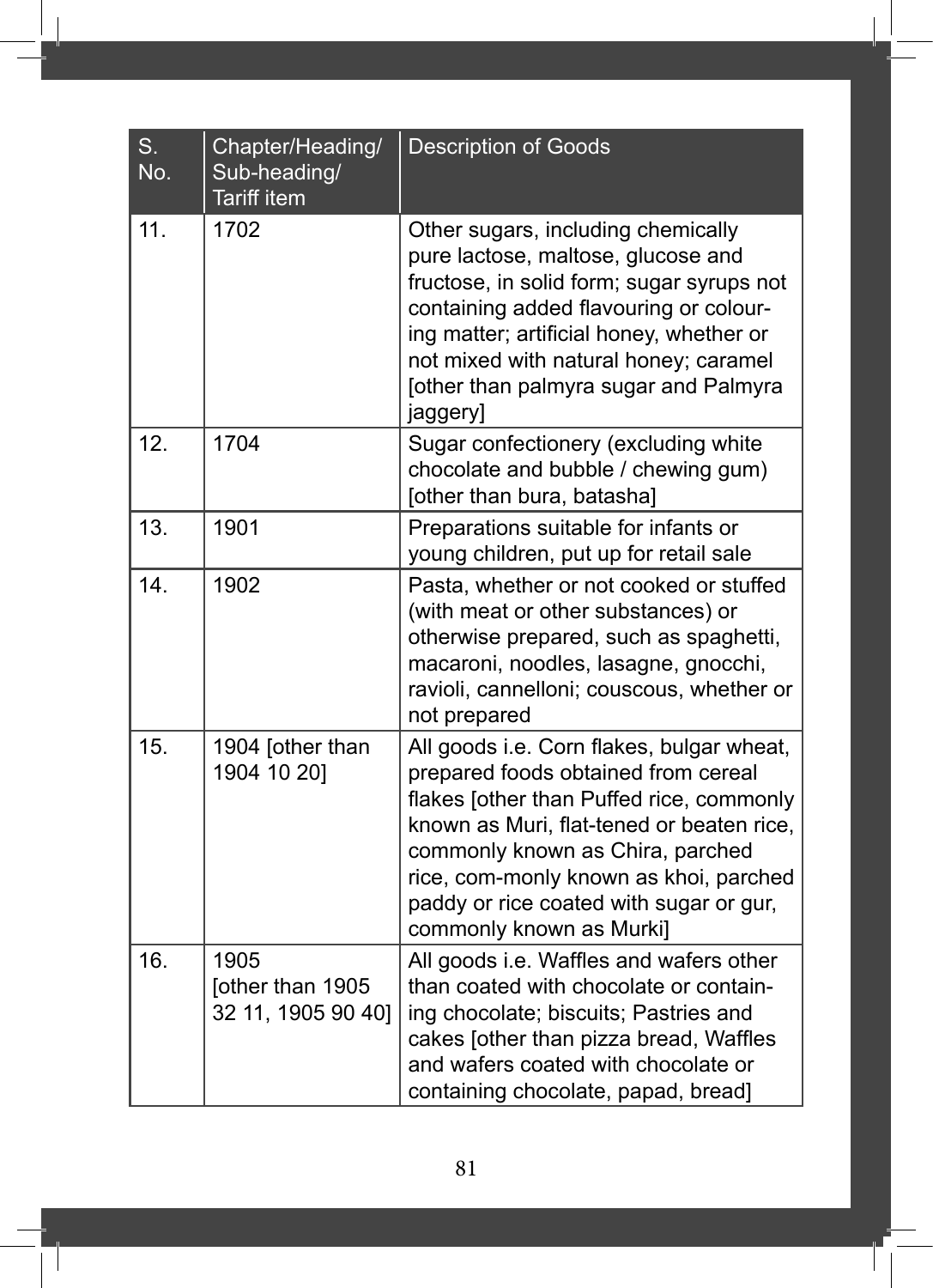| $S_{-}$<br>No. | Chapter/Heading/<br>Sub-heading/<br><b>Tariff item</b> | <b>Description of Goods</b>                                                                                                                                                                                                                                                                                                                                                                                                 |
|----------------|--------------------------------------------------------|-----------------------------------------------------------------------------------------------------------------------------------------------------------------------------------------------------------------------------------------------------------------------------------------------------------------------------------------------------------------------------------------------------------------------------|
| 17.            | 2101 20                                                | All goods i.e Extracts, essences and<br>concentrates of tea or mate, and prepa-<br>rations with a basis of these extracts.<br>essences or concentrates or with a<br>basis of tea or mate                                                                                                                                                                                                                                    |
| 18.            | 2103 90 10                                             | Curry paste                                                                                                                                                                                                                                                                                                                                                                                                                 |
| 19.            | 2103 90 30                                             | Mayonnaise and salad dressings                                                                                                                                                                                                                                                                                                                                                                                              |
| 20.            | 2103 90 40                                             | Mixed condiments and mixed seasoning                                                                                                                                                                                                                                                                                                                                                                                        |
| 21.            | 2104                                                   | Soups and broths and preparations<br>therefor; homogenised composite food<br>preparations                                                                                                                                                                                                                                                                                                                                   |
| 22.            | 2105 00 00                                             | Ice cream and other edible ice, whether<br>or not containing cocoa                                                                                                                                                                                                                                                                                                                                                          |
| 23.            | 2106                                                   | All kinds of food mixes including instant<br>food mixes, soft drink con-centrates,<br>Sharbat, Betel nut product known as<br>"Supari", Sterilized or pasteurized mill-<br>stone, ready to eat packaged food and<br>milk containing edible nuts with sugar or<br>other ingredients, Diabetic foods; [other<br>than Namkeens, bhujia, mixture, chabe-<br>na and similar edible preparations in<br>ready for consumption form] |
| 24.            | 2201                                                   | Waters, including natural or artificial<br>mineral waters and aerated wa-ters, not<br>containing added sugar or other sweet-<br>ening matter nor fla-voured                                                                                                                                                                                                                                                                 |
| 25.            | 2207                                                   | Ethyl alcohol and other spirits, dena-<br>tured, of any strength                                                                                                                                                                                                                                                                                                                                                            |
| 26.            | 2209                                                   | Vinegar and substitutes for vinegar<br>obtained from acetic acid                                                                                                                                                                                                                                                                                                                                                            |
| 27.            | 2503 00 10                                             | Sulphur recovered as by-product in<br>refining of crude oil                                                                                                                                                                                                                                                                                                                                                                 |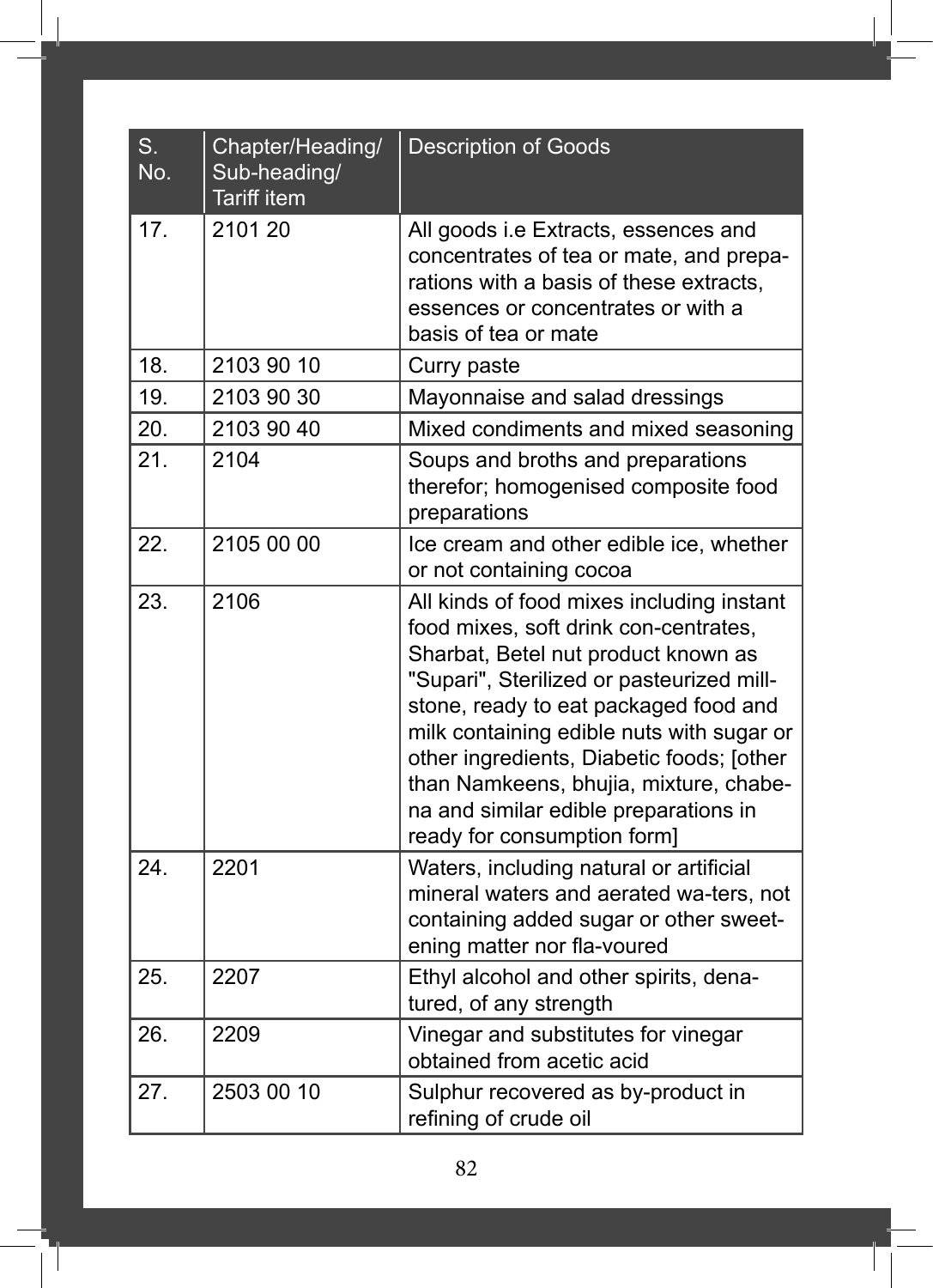| S.<br>No. | Chapter/Heading/<br>Sub-heading/<br><b>Tariff item</b> | <b>Description of Goods</b>                                                                                                                                                                                                                                                                                                                                                                                                                           |
|-----------|--------------------------------------------------------|-------------------------------------------------------------------------------------------------------------------------------------------------------------------------------------------------------------------------------------------------------------------------------------------------------------------------------------------------------------------------------------------------------------------------------------------------------|
| 28.       | 2619                                                   | Slag, dross (other than granulated<br>slag), scalings and other waste from the<br>manufacture of iron or steel                                                                                                                                                                                                                                                                                                                                        |
| 29.       | 2620                                                   | Slag, ash and residues (other than from<br>the manufacture of iron or steel) con-<br>taining metals, arsenic or their com-<br>pounds                                                                                                                                                                                                                                                                                                                  |
| 30.       | 2621                                                   | Other slag and ash, including seaweed<br>ash (kelp); ash and residues from the<br>incineration of municipal waste                                                                                                                                                                                                                                                                                                                                     |
| 31.       | 2707                                                   | Oils and other products of the distilla-<br>tion of high temperature coal tar; simi-<br>lar products in which the weight of the<br>aromatic constituents ex-ceeds that of<br>the non-aromatic constituents, such as<br>Benzole (ben-zene), Toluole (toluene),<br>Xylole (xylenes), Naphthelene                                                                                                                                                        |
| 32.       | 2708                                                   | Pitch and pitch coke, obtained from coal<br>tar or from other mineral tars                                                                                                                                                                                                                                                                                                                                                                            |
| 33.       | 2710                                                   | Petroleum oils and oils obtained from<br>bituminous minerals, other than petro-<br>leum crude; preparations not elsewhere<br>specified or included, containing by<br>weight 70% or more of petroleum oils or<br>of oils ob-tained from bituminous min-<br>erals, these oils being the basic consti-<br>tu-ents of the preparations; waste oils;<br><b>Jother than Avgas and Kerosene PDS</b><br>and other than petrol, Diesel and ATF,<br>not in GST1 |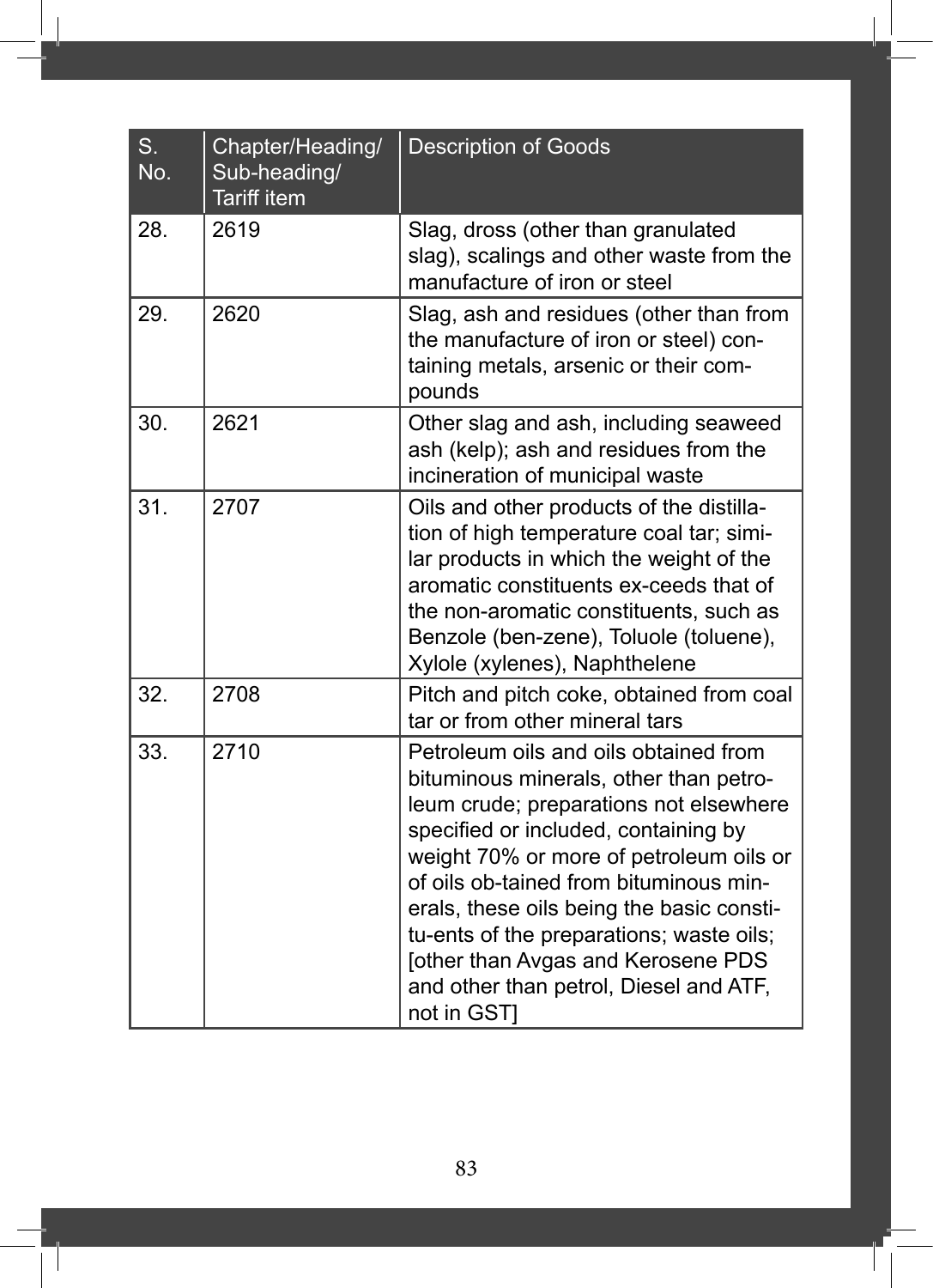| S.<br>No. | Chapter/Heading/<br>Sub-heading/<br><b>Tariff item</b> | <b>Description of Goods</b>                                                                                                                                                                                                                                                                                                                                                                                                                                                                                          |
|-----------|--------------------------------------------------------|----------------------------------------------------------------------------------------------------------------------------------------------------------------------------------------------------------------------------------------------------------------------------------------------------------------------------------------------------------------------------------------------------------------------------------------------------------------------------------------------------------------------|
| 34.       | 2711                                                   | Petroleum gases and other gaseous<br>hydrocarbons, such as Propane, Bu-<br>tanes, Ethylene, propylene, butylene<br>and butadiene [Other than Liquefied<br>Propane and Butane mixture, Liquefied<br>Propane, Liquefied Butane and Lique-<br>fied Petroleum Gases (LPG) for supply<br>to household domestic consumers or<br>to non-domestic exempted category<br>(NDEC) customers by the Indian Oil<br>Corporation Limited, Hindustan petrole-<br>um Corporation Limited or Bharat Petro-<br>leum Corporation Limited] |
| 35.       | 2712                                                   | Petroleum jelly; paraffin wax, mi-<br>cro-crystalline petroleum wax, slack<br>wax, ozokerite, lignite wax, peat wax,<br>other mineral waxes, and simi-lar prod-<br>ucts obtained by synthesis or by other<br>processes, whether or not coloured                                                                                                                                                                                                                                                                      |
| 36.       | 2713                                                   | Petroleum coke, petroleum bitumen and<br>other residues of petroleum oils or of<br>oils obtained from bituminous minerals                                                                                                                                                                                                                                                                                                                                                                                            |
| 37.       | 2714                                                   | Bitumen and asphalt, natural; bitumi-<br>nous or oil shale and tar sands; as-phal-<br>tites and asphaltic rocks                                                                                                                                                                                                                                                                                                                                                                                                      |
| 38.       | 2715                                                   | Bituminous mixtures based on natural<br>asphalt, on natural bitumen, on petro-<br>leum bitumen, on mineral tar or on min-<br>eral tar pitch (for example, bituminous<br>mastics, cut-backs)                                                                                                                                                                                                                                                                                                                          |
| 39.       | 28                                                     | All inorganic chemicals [other than<br>those specified in the Schedule for ex-<br>empted goods or other Rate Schedules<br>for goods]                                                                                                                                                                                                                                                                                                                                                                                 |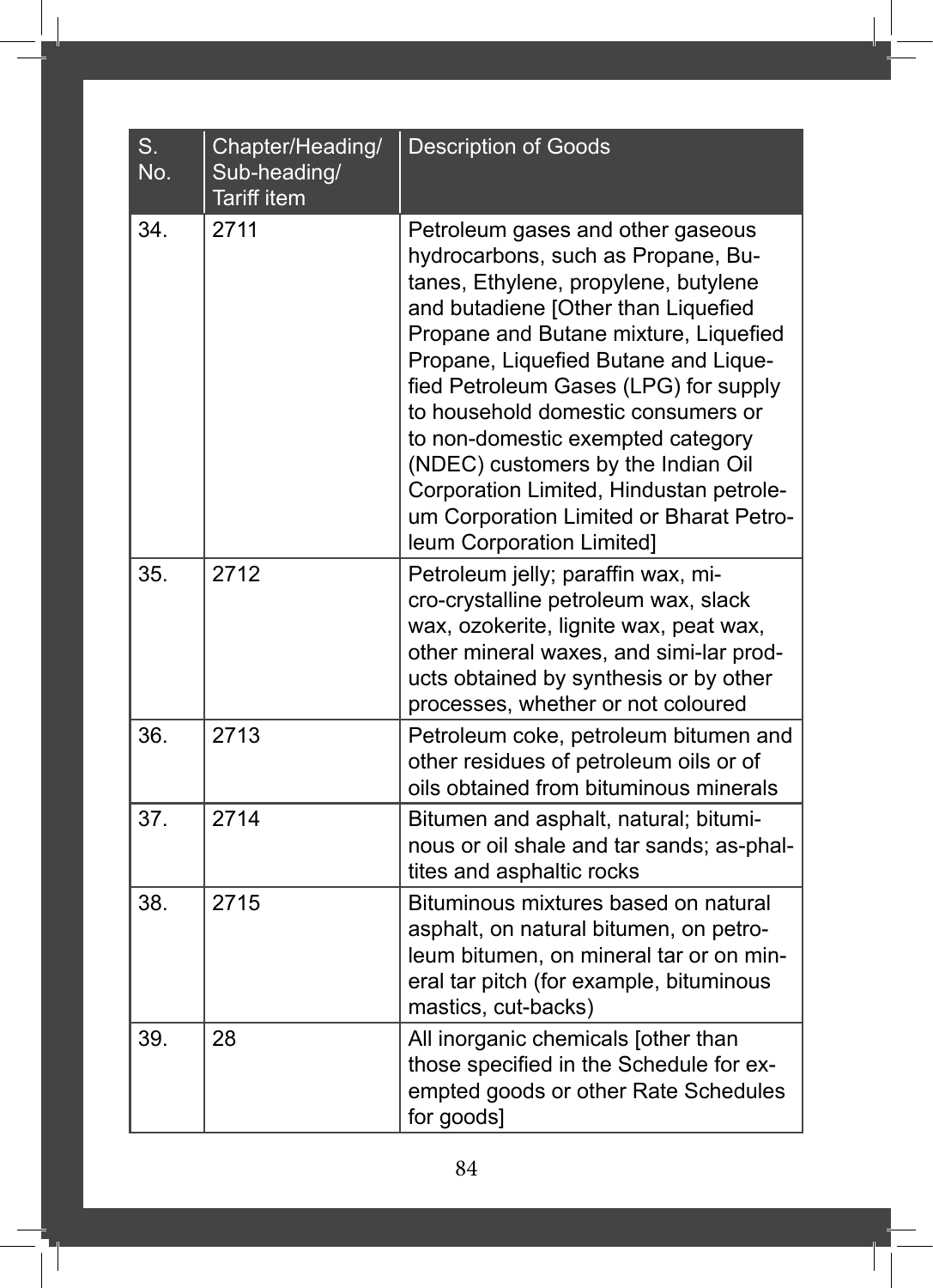| S.<br>No. | Chapter/Heading/<br>Sub-heading/<br><b>Tariff item</b> | <b>Description of Goods</b>                                                                                                                                                                                                                                                                                                |
|-----------|--------------------------------------------------------|----------------------------------------------------------------------------------------------------------------------------------------------------------------------------------------------------------------------------------------------------------------------------------------------------------------------------|
| 40.       | 29                                                     | All organic chemicals other than giber-<br>ellic acid                                                                                                                                                                                                                                                                      |
| 41.       | 30                                                     | Nicotine polacrilex gum                                                                                                                                                                                                                                                                                                    |
| 42.       | 3102                                                   | Mineral or chemical fertilisers, nitroge-<br>nous, other than those which are clearly<br>not to be used as fertilizers                                                                                                                                                                                                     |
| 43.       | 3103                                                   | Mineral or chemical fertilisers, phos-<br>phatic, which are clearly not to be used<br>as fertilizers                                                                                                                                                                                                                       |
| 44.       | 3104                                                   | Mineral or chemical fertilisers, potas-<br>sic, which are clearly not to be used as<br>fertilizers                                                                                                                                                                                                                         |
| 45.       | 3105                                                   | Mineral or chemical fertilisers containing<br>two or three of the fertilis-ing elements<br>nitrogen, phosphorus and potassium;<br>other fertilisers; goods of this Chapter<br>in tablets or similar forms or in packag-<br>es of a gross weight not exceeding 10<br>kg, which are clearly not to be used as<br>fertilizers |
| 46.       | 3201                                                   | Tanning extracts of vegetable origin;<br>tannins and their salts, ethers, esters<br>and other derivatives (other than Wattle<br>extract, quebracho ex-tract, chestnut<br>extract)                                                                                                                                          |
| 47.       | 3202                                                   | Synthetic organic tanning substances;<br>inorganic tanning substances; tanning<br>preparations, whether or not containing<br>natural tanning sub-stances (other than<br>Enzymatic preparations for pre-tanning)                                                                                                            |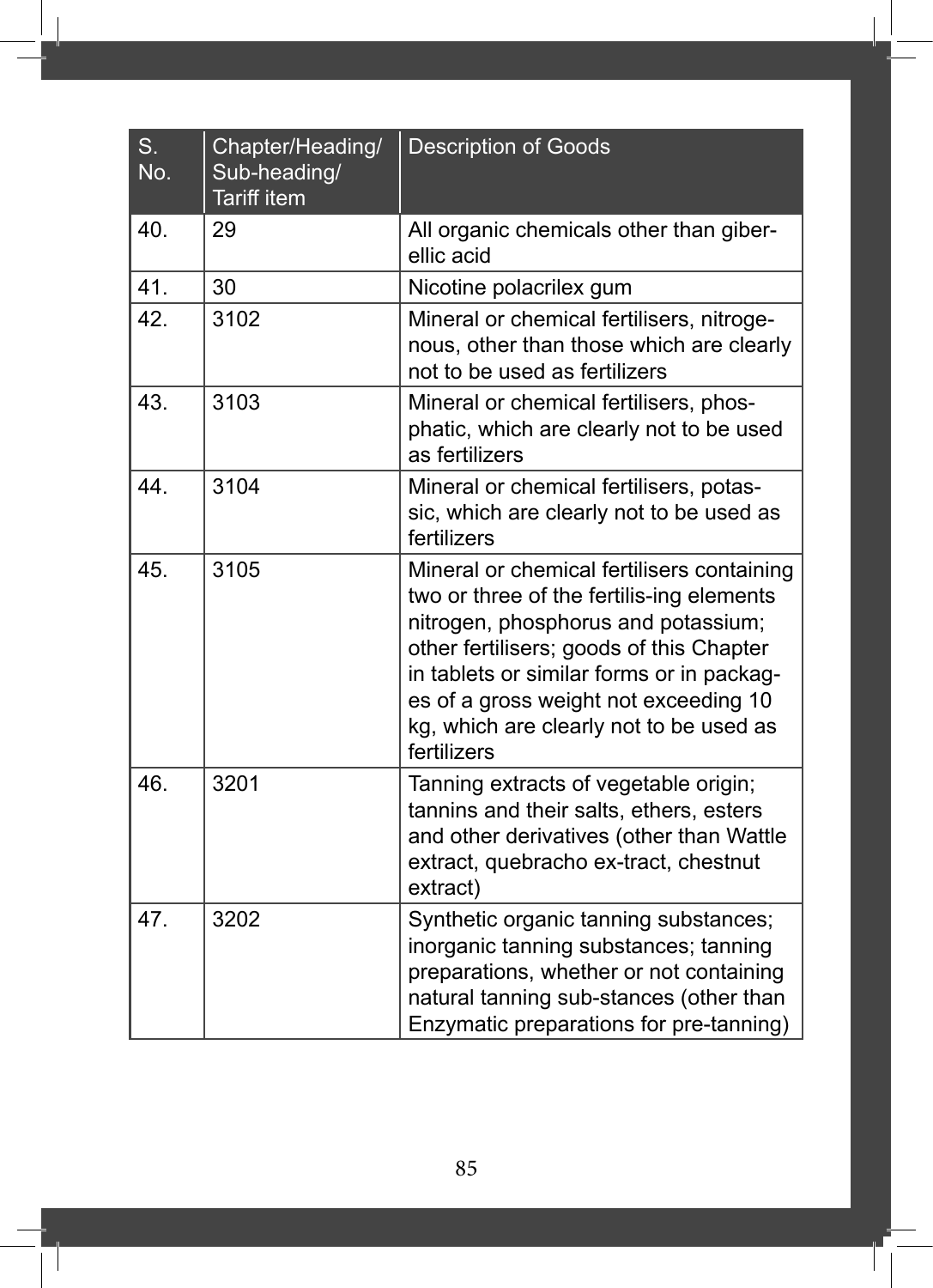| $S_{1}$<br>No. | Chapter/Heading/<br>Sub-heading/<br><b>Tariff item</b> | <b>Description of Goods</b>                                                                                                                                                                                                                                                                                                       |
|----------------|--------------------------------------------------------|-----------------------------------------------------------------------------------------------------------------------------------------------------------------------------------------------------------------------------------------------------------------------------------------------------------------------------------|
| 48.            | 3203                                                   | Colouring matter of vegetable or ani-<br>mal origin (including dyeing ex-tracts<br>but excluding animal black), whether<br>or not chemically defined; preparations<br>as specified in Note 3 to this Chapter<br>based on colouring matter of vegetable<br>or animal origin                                                        |
| 49.            | 3204                                                   | Synthetic organic colouring matter,<br>whether or not chemically de-fined;<br>preparations as specified in Note 3 to<br>this Chapter based on synthetic organ-<br>ic colouring matter; synthetic organic<br>products of a kind used as fluorescent<br>brightening agents or as luminophores,<br>whether or not chemically defined |
| 50.            | 3205                                                   | Colour lakes; preparations as speci-<br>fied in Note 3 to this Chapter based on<br>colour lakes                                                                                                                                                                                                                                   |
| 51.            | 3206                                                   | Other colouring matter; preparations as<br>specified in Note 3 to this Chapter, other<br>than those of heading 32.03, 32.04 or<br>32.05; inorganic products of a kind used<br>as luminophores, whether or not chemi-<br>cally defined                                                                                             |
| 52.            | 3207                                                   | Prepared pigments, prepared opacifiers,<br>prepared colours, vitrifiable enamels,<br>glazes, engobes (slips), liquid lustres,<br>and other similar preparations of a kind<br>used in ceramic, enamelling or glass<br>industry                                                                                                     |
| 53.            | 3211 00 00                                             | Prepared driers                                                                                                                                                                                                                                                                                                                   |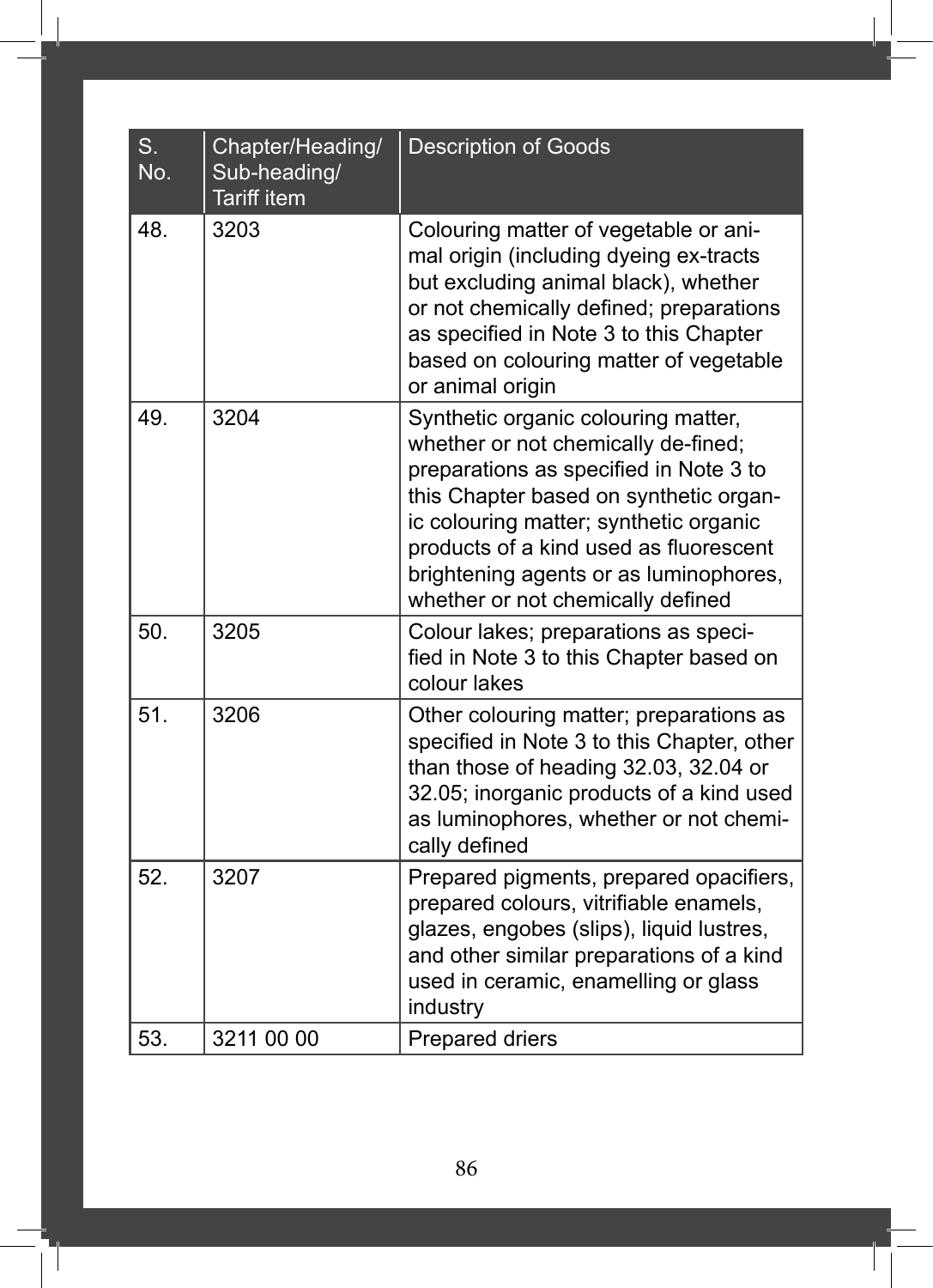| $S_{1}$<br>No. | Chapter/Heading/<br>Sub-heading/<br><b>Tariff item</b> | <b>Description of Goods</b>                                                                                                                                                                                                                                                                                                                                                                                                                                                                                                                                                                                                 |
|----------------|--------------------------------------------------------|-----------------------------------------------------------------------------------------------------------------------------------------------------------------------------------------------------------------------------------------------------------------------------------------------------------------------------------------------------------------------------------------------------------------------------------------------------------------------------------------------------------------------------------------------------------------------------------------------------------------------------|
| 54.            | 3212                                                   | Pigments (including metallic powders<br>and flakes) dispersed in non- aqueous<br>media, in liquid or paste form, of a kind<br>used in the manufac-ture of paints (in-<br>cluding enamels); stamping foils; dyes<br>and other col-ouring matter put up in<br>forms or packings for retail sale                                                                                                                                                                                                                                                                                                                               |
| 55.            | 3215                                                   | Printing ink, writing or drawing ink and<br>other inks, whether or not con-centrated<br>or solid (Fountain pen ink and Ball pen<br>ink)                                                                                                                                                                                                                                                                                                                                                                                                                                                                                     |
| 56.            | 3301                                                   | Essential oils (terpeneless or not),<br>including concretes and absolutes;<br>resinoids; extracted oleoresins;<br>concentrates of essential oils in fats, in<br>fixed oils, in waxes or the like, obtained<br>by enfleurage or macera-tion; terpenic<br>by-products of the deterpenation of<br>essential oils; aqueous distillates and<br>aqueous solutions of essential oils; such<br>as essen-tial oils of citrus fruit, essential<br>oils other than those of citrus fruit such<br>as Eucalyptus oil, etc.,<br>Flavouring essences all types (including<br>those for liquors), Attars of all kinds in<br>fixed oil bases |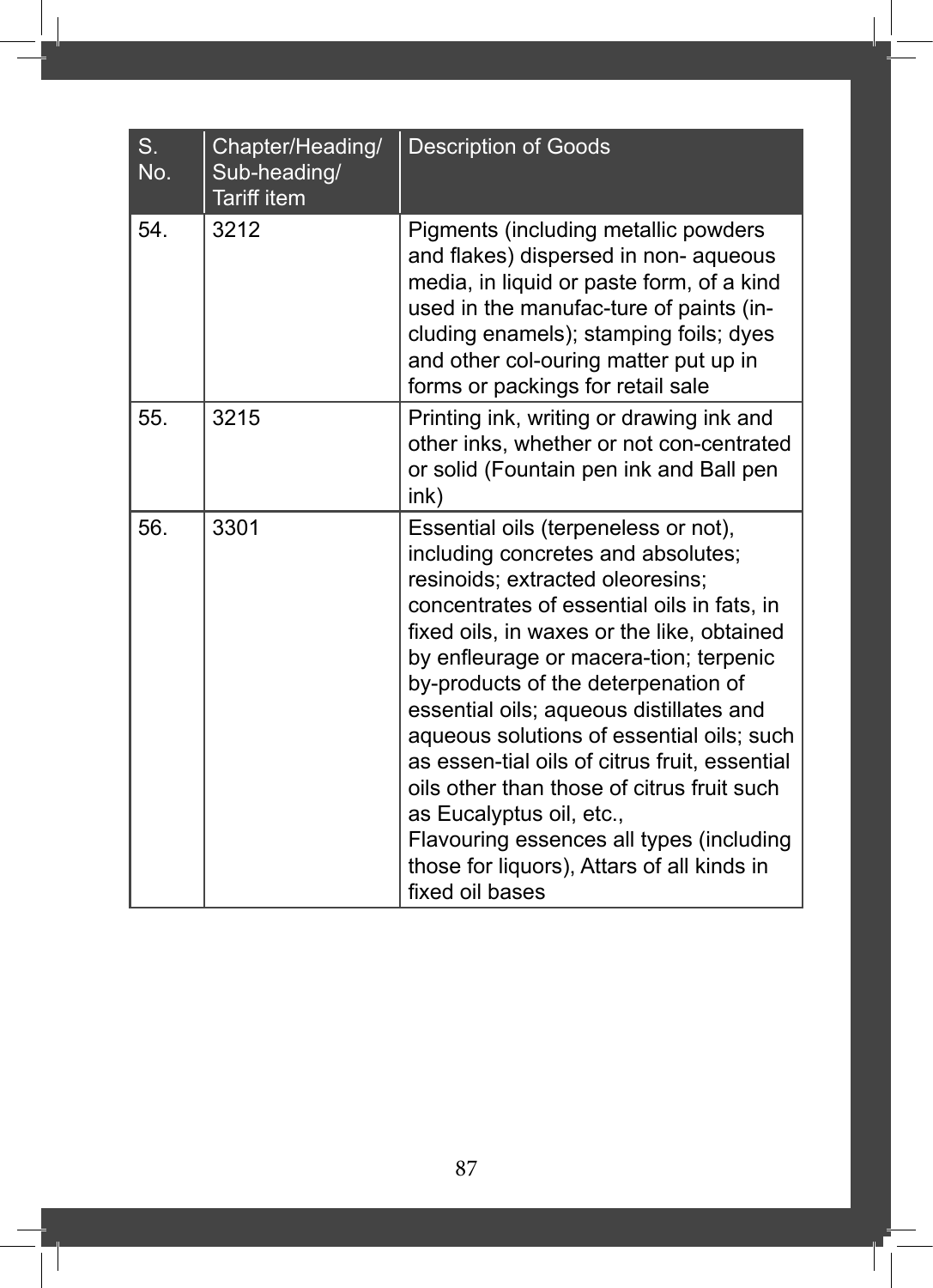| S.<br>No. | Chapter/Heading/<br>Sub-heading/<br><b>Tariff item</b> | <b>Description of Goods</b>                                                                                                                                                                                                                                                                                                                                                                                                                                                                                                                           |
|-----------|--------------------------------------------------------|-------------------------------------------------------------------------------------------------------------------------------------------------------------------------------------------------------------------------------------------------------------------------------------------------------------------------------------------------------------------------------------------------------------------------------------------------------------------------------------------------------------------------------------------------------|
| 57.       | 3302                                                   | Mixtures of odoriferous substances and<br>mixtures (including alcoholic solutions)<br>with a basis of one or more of these<br>substances, of a kind used as raw<br>materials in industry; other preparations<br>based on odorif-erous substances, of a<br>kind used for the manufacture of bever-<br>ages; such as Synthetic perfumery com-<br>pounds [other than Menthol and men-<br>thol crystals, Peppermint (Mentha Oil),<br>Fractionated / de-terpenated mentha<br>oil (DTMO), De-mentholised oil (DMO),<br>Spear-mint oil, Mentha piperita oil] |
| 58.       | 3304 20 00                                             | Kajal pencil sticks                                                                                                                                                                                                                                                                                                                                                                                                                                                                                                                                   |
| 59.       | 3305 9011, 3305<br>90 19                               | Hair oil                                                                                                                                                                                                                                                                                                                                                                                                                                                                                                                                              |
| 60.       | 3306 10 20                                             | Dentifices - Toothpaste                                                                                                                                                                                                                                                                                                                                                                                                                                                                                                                               |
| 61.       | 3401 [except<br>3401301                                | Soap; organic surface-active products<br>and preparations for use as soap, in the<br>form of bars, cakes, moulded pieces or<br>shapes, whether or not containing soap                                                                                                                                                                                                                                                                                                                                                                                 |
| 62.       | 3404                                                   | Artificial waxes and prepared waxes                                                                                                                                                                                                                                                                                                                                                                                                                                                                                                                   |
| 63.       | 3407                                                   | Preparations known as "dental wax" or<br>as "dental impression com-pounds", put<br>up in sets, in packings for retail sale or<br>in plates, horse-shoe shapes, sticks or<br>similar forms; other preparations for use<br>in den-tistry, with a basis of plaster (of<br>calcined gypsum or calcium sulphate)                                                                                                                                                                                                                                           |
| 64.       | 3501                                                   | Casein, caseinates and other casein<br>derivatives; casein glues                                                                                                                                                                                                                                                                                                                                                                                                                                                                                      |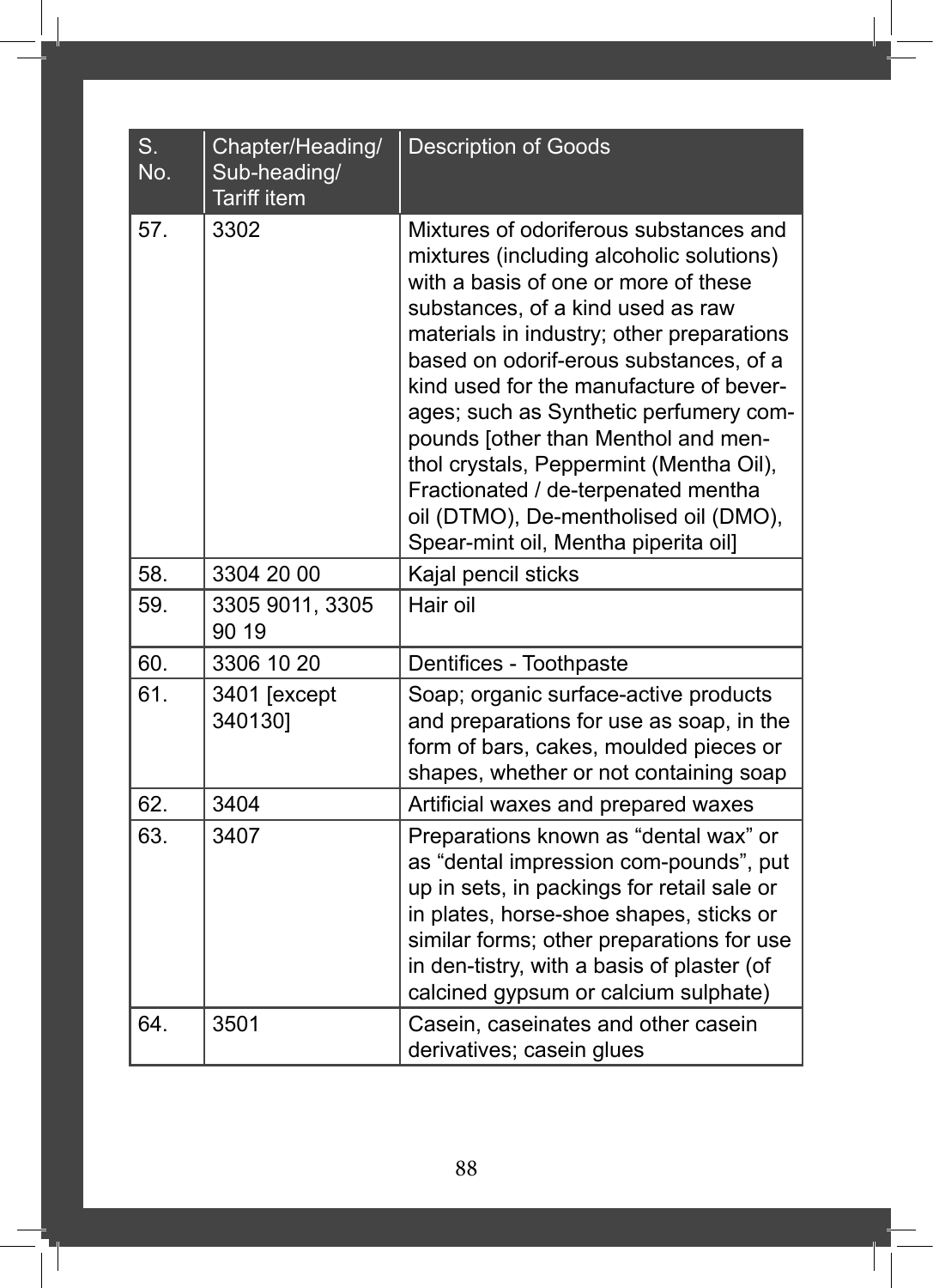| $S_{-}$<br>No. | Chapter/Heading/<br>Sub-heading/<br><b>Tariff item</b> | <b>Description of Goods</b>                                                                                                                                                                                                              |
|----------------|--------------------------------------------------------|------------------------------------------------------------------------------------------------------------------------------------------------------------------------------------------------------------------------------------------|
| 65.            | 3502                                                   | Albumins (including concentrates of two<br>or more whey proteins, con-taining by<br>weight more than 80% whey proteins,<br>calculated on the dry matter), albu-<br>minates and other albumin derivatives                                 |
| 66.            | 3503                                                   | Gelatin (including gelatin in rectangular<br>(including square) sheets, whether or<br>not surface-worked or coloured) and<br>gelatin derivatives; isinglass; other<br>glues of animal origin, excluding casein<br>glues of head-ing 3501 |
| 67.            | 3504                                                   | Peptones and their derivatives; other<br>protein substances and their de-riv-<br>atives, not elsewhere specified or<br>included; hide powder, whether or<br>not chromed; including Isolated soya<br>protein                              |
| 68.            | 3505                                                   | Dextrins and other modified starches<br>(for example, pregelatinised or esterified<br>starches); glues based on starches, or<br>on dextrins or other modified starches                                                                   |
| 69.            | 3506                                                   | Prepared glues and other prepared<br>adhesives, not elsewhere specified or<br>included; products suitable for use as<br>glues or adhesives, put up for retail sale<br>as glues or adhesives, not exceeding a<br>net weight of 1 kg       |
| 70.            | 3507                                                   | Enzymes, prepared enzymes                                                                                                                                                                                                                |
| 71.            | 3601                                                   | Propellant powders                                                                                                                                                                                                                       |
| 72.            | 3603                                                   | Safety fuses; detonating fuses; percus-<br>sion or detonating caps; igniters; elec-<br>tric detonators                                                                                                                                   |
| 73.            | 3605                                                   | Matches (other than handmade safety<br>matches [3605 00 10])                                                                                                                                                                             |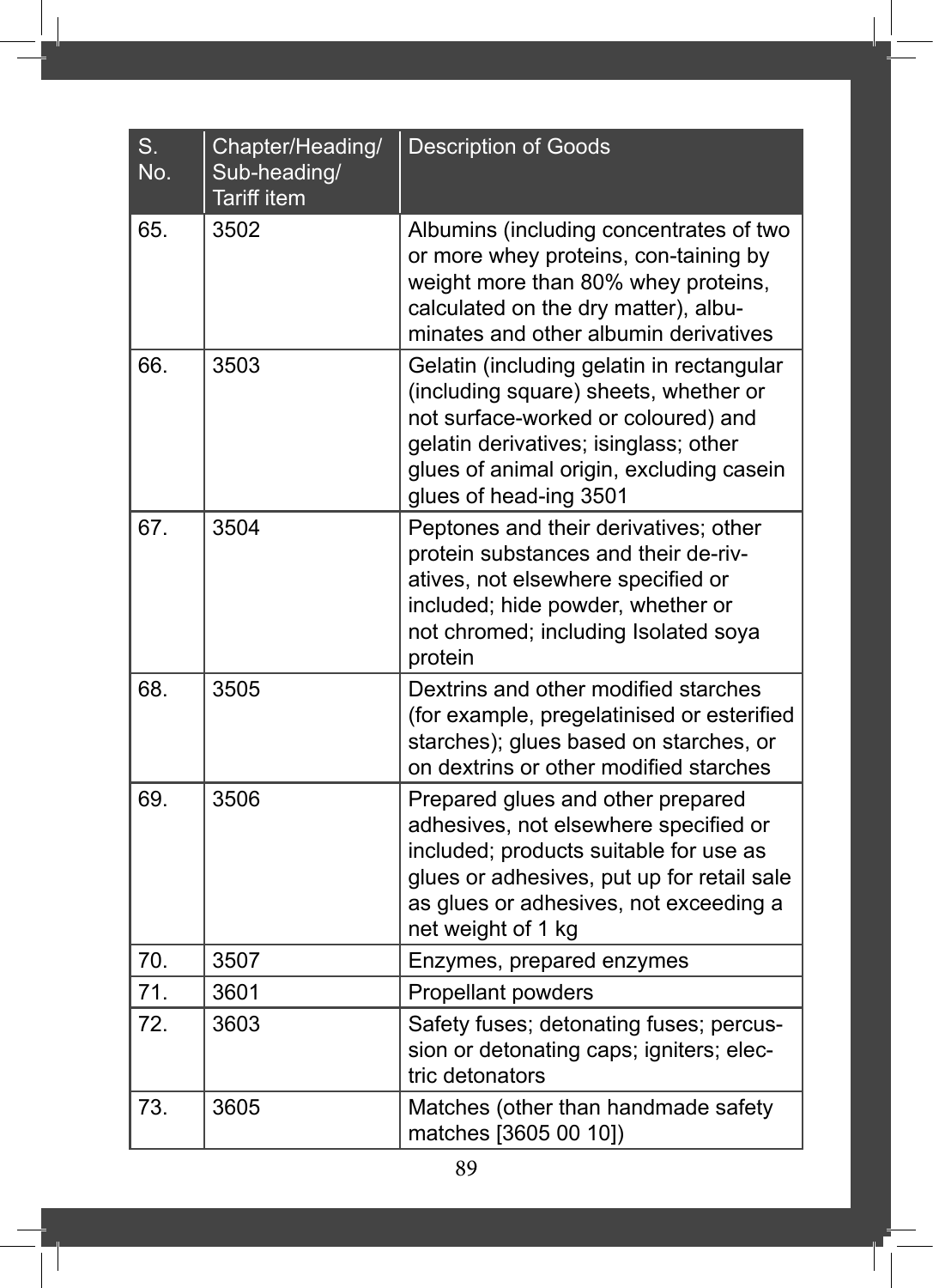| S.<br>$\overline{\text{No}}$ . | Chapter/Heading/<br>Sub-heading/<br><b>Tariff item</b> | <b>Description of Goods</b>                                                                                                                                                                                                                                                                                                 |
|--------------------------------|--------------------------------------------------------|-----------------------------------------------------------------------------------------------------------------------------------------------------------------------------------------------------------------------------------------------------------------------------------------------------------------------------|
| 74.                            | 3701                                                   | Photographic plates and film in the<br>flat, sensitised, unexposed, of any<br>material other than paper, paperboard<br>or textiles; instant print film in the flat,<br>sensitised, unexposed, whether or not<br>in packs; such as In-stant print film, Cin-<br>ematographic film (other than for x-ray<br>for Medi-cal use) |
| 75.                            | 3702                                                   | Photographic film in rolls, sensitised,<br>unexposed, of any material other than<br>paper, paperboard or textiles; instant<br>print film in rolls, sensitised, unexposed                                                                                                                                                    |
| 76.                            | 3703                                                   | Photographic paper, paperboard and<br>textiles, sensitised, unexposed                                                                                                                                                                                                                                                       |
| 77.                            | 3704                                                   | Photographic plates, film, paper, pa-<br>perboard and textiles, exposed but not<br>developed                                                                                                                                                                                                                                |
| 78.                            | 3706                                                   | Photographic plates and films, exposed<br>and developed, whether or not incorpo-<br>rating sound track or consisting only of<br>sound track, for feature films                                                                                                                                                              |
| 79.                            | 3707                                                   | Chemical preparations for photograph-<br>ic uses (other than varnishes, glues,<br>adhesives and similar preparations); un-<br>mixed products for pho-tographic uses,<br>put up in measured portions or put up<br>for retail sale in a form ready for use                                                                    |
| 80.                            | 3801                                                   | Artificial graphite; colloidal or semi-col-<br>loidal graphite; preparations based<br>on graphite or other carbon in the<br>form of pastes, blocks, plates or other<br>semi-manufactures                                                                                                                                    |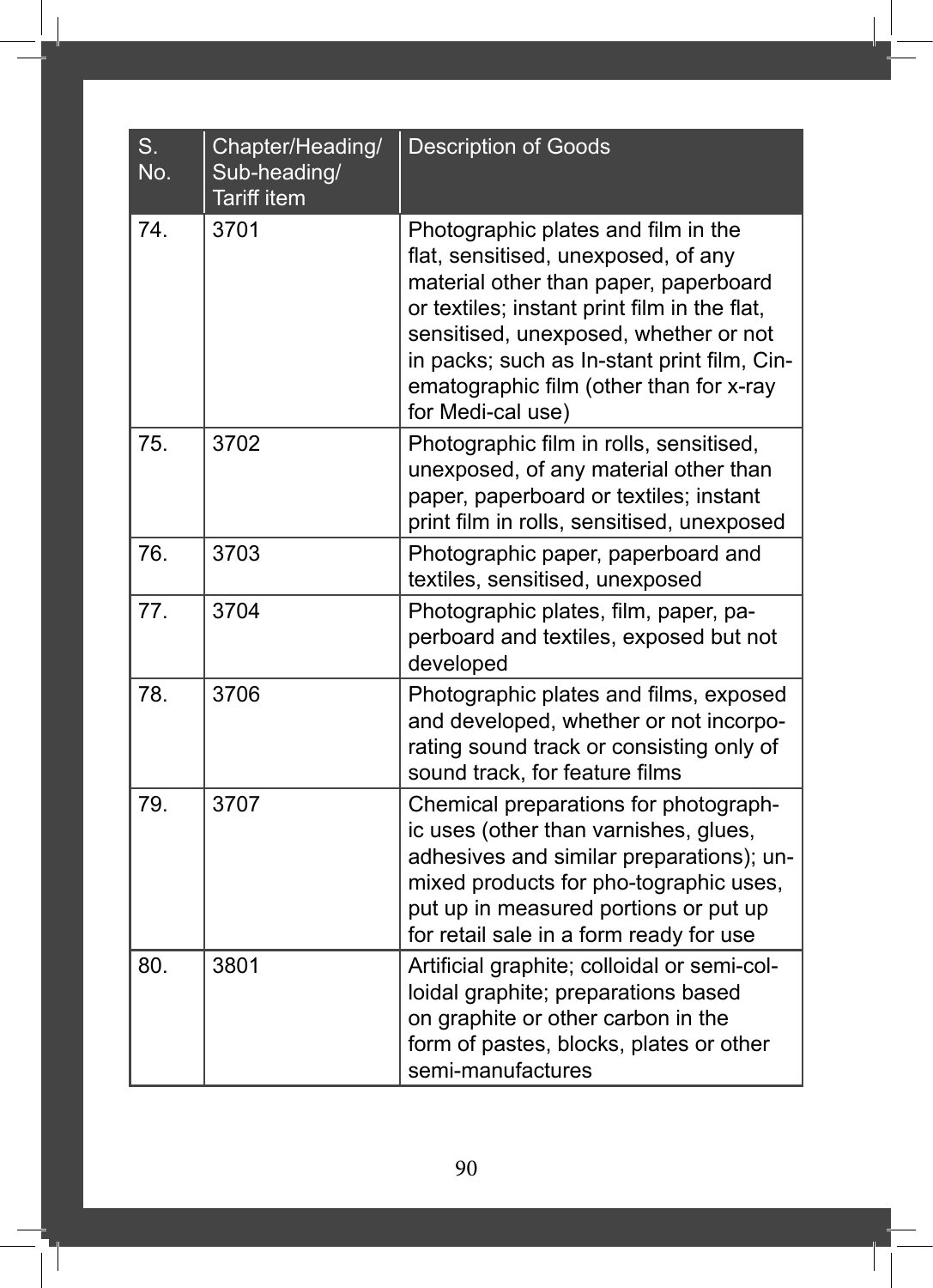| $\overline{\mathsf{S}}$ .<br>No. | Chapter/Heading/<br>Sub-heading/<br><b>Tariff item</b> | <b>Description of Goods</b>                                                                                                                                                                                                                                                           |
|----------------------------------|--------------------------------------------------------|---------------------------------------------------------------------------------------------------------------------------------------------------------------------------------------------------------------------------------------------------------------------------------------|
| 81.                              | 3802                                                   | Activated carbon; activated natural min-<br>eral products; animal black, including<br>spent animal black                                                                                                                                                                              |
| 82.                              | 3803 00 00                                             | Tall oil, whether or not refined                                                                                                                                                                                                                                                      |
| 83.                              | 3804                                                   | Residual lyes from the manufacture of<br>wood pulp, whether or not con-centrat-<br>ed, desugared or chemically treated,<br>including lignin sulpho-nates                                                                                                                              |
| 84.                              | 3805                                                   | Gum, wood or sulphate turpentine and<br>other terpenic oils produced by the dis-<br>tillation or other treatment of coniferous<br>woods; crude dipen-tene; sulphite tur-<br>pentine and other crude para-cymene;<br>pine oil con-taining alpha-terpineol as<br>the main constituent   |
| 85.                              | 3806                                                   | Rosin and resin acids, and derivatives<br>thereof; rosin spirit and rosin oils; run<br>gums                                                                                                                                                                                           |
| 86.                              | 3807                                                   | Wood tar; wood tar oils; wood creo-<br>sote; wood naphtha; vegetable pitch;<br>brewers' pitch and similar preparations<br>based on rosin, resin ac-ids or on vege-<br>table pitch                                                                                                     |
| 87.                              | 3808                                                   | Insecticides, rodenticides, fungicides,<br>herbicides, anti-sprouting prod-ucts and<br>plant-growth regulators, disinfectants<br>and similar products                                                                                                                                 |
| 88.                              | 3809                                                   | Finishing agents, dye carriers to accel-<br>erate the dyeing or fixing of dye-stuffs<br>and other products and preparations<br>(for example, dressings and mordants),<br>of a kind used in the textile, paper,<br>leather or like indus-tries, not elsewhere<br>specified or included |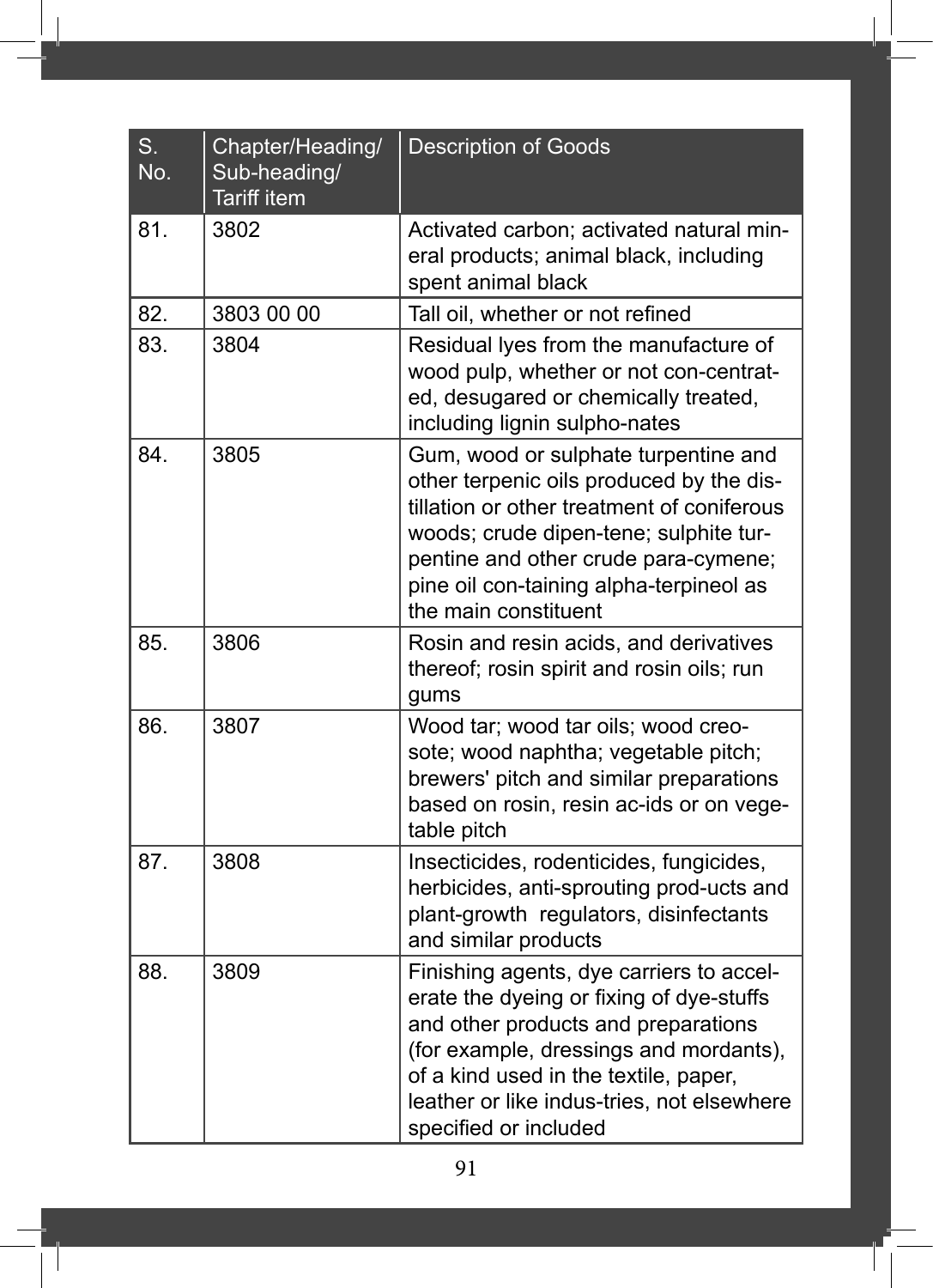| S.<br>No. | Chapter/Heading/<br>Sub-heading/<br><b>Tariff item</b> | <b>Description of Goods</b>                                                                                                                                                                                                                                                                                             |
|-----------|--------------------------------------------------------|-------------------------------------------------------------------------------------------------------------------------------------------------------------------------------------------------------------------------------------------------------------------------------------------------------------------------|
| 89.       | 3810                                                   | Pickling preparations for metal surfaces;<br>fluxes and other auxiliary preparations<br>for soldering, brazing or welding; sol-<br>dering, brazing or welding powders and<br>pastes consisting of metal and other<br>materials; preparations of a kind used<br>as cores or coatings for welding elec-<br>trodes or rods |
| 90.       | 3812                                                   | Prepared rubber accelerators; com-<br>pound plasticisers for rubber or plastics,<br>not elsewhere specified or included;<br>anti-oxidising prepara-tions and oth-<br>er compound stabilisers for rubber or<br>plastics.; such as Vulcanizing agents for<br>rubber                                                       |
| 91.       | 3815                                                   | Reaction initiators, reaction accelerators<br>and catalytic preparations, not else-<br>where specified or included                                                                                                                                                                                                      |
| 92.       | 3816                                                   | Refractory cements, mortars, concretes<br>and similar compositions, other than<br>products of heading 3801                                                                                                                                                                                                              |
| 93.       | 3817                                                   | Mixed alkylbenzenes and mixed al-<br>kylnaphthalenes, other than those of<br>heading 2707 or 2902                                                                                                                                                                                                                       |
| 94.       | 3818                                                   | Chemical elements doped for use in<br>electronics, in the form of discs, wafers<br>or similar forms; chemical compounds<br>doped for use in elec-tronics [other than<br>silicon wafers]                                                                                                                                 |
| 95.       | 3821                                                   | Prepared culture media for the devel-<br>opment or maintenance of micro-organ-<br>isms (including viruses and the like) or<br>of plant, human or animal cells                                                                                                                                                           |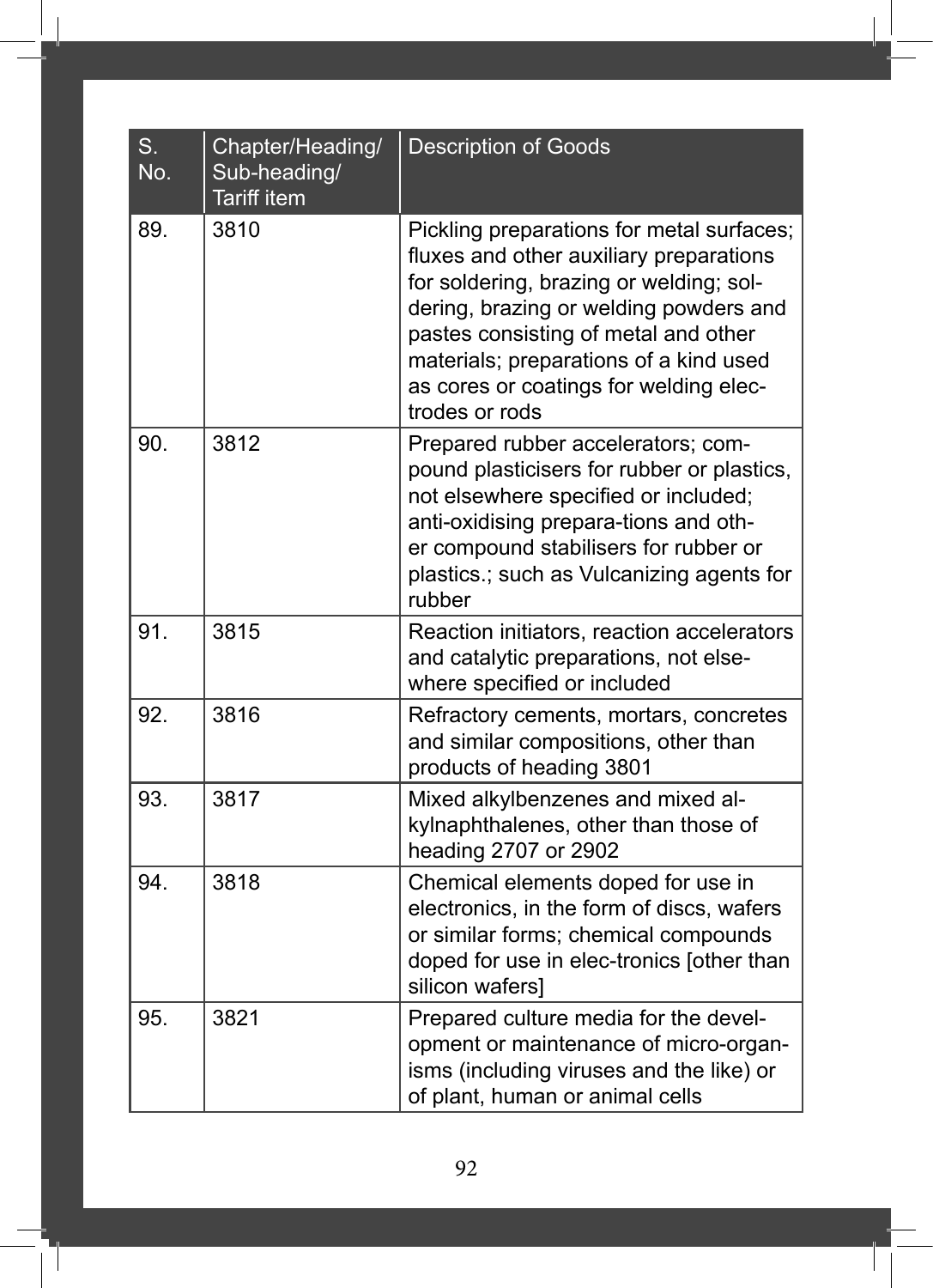| $S_{-}$<br>No. | Chapter/Heading/<br>Sub-heading/<br><b>Tariff item</b> | <b>Description of Goods</b>                                                                                                                                                                                                                |
|----------------|--------------------------------------------------------|--------------------------------------------------------------------------------------------------------------------------------------------------------------------------------------------------------------------------------------------|
| 96.            | 3823                                                   | Industrial monocarboxylic fatty acids,<br>acid oils from refining; industri-al fatty<br>alcohols                                                                                                                                           |
| 97.            | 3824                                                   | Prepared binders for foundry moulds or<br>cores; chemical products and prepara-<br>tions of the chemical or allied industries<br>(including those con-sisting of mixtures<br>of natural products), not elsewhere<br>specified or in-cluded |
| 98.            | 3825                                                   | Residual products of the chemical or al-<br>lied industries, not elsewhere specified<br>or included; [except municipal waste;<br>sewage sludge; other wastes specified<br>in Note 6 to this Chapter.]                                      |
| 99.            | 3826                                                   | Biodiesel and mixtures thereof, not<br>containing or containing less than 70%<br>by weight of petroleum oils and oils<br>obtained from bituminous minerals                                                                                 |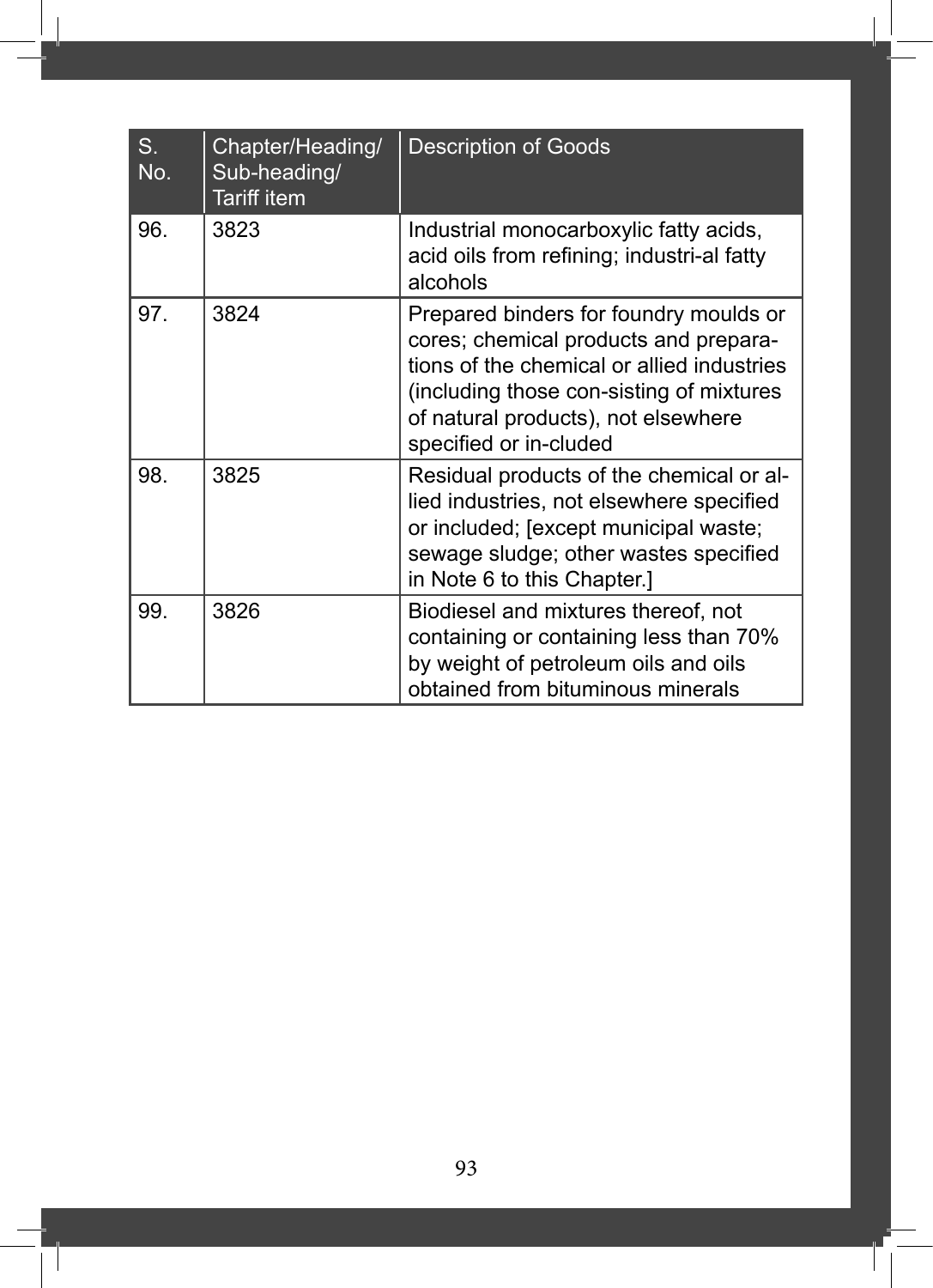| S.<br>No. | Chapter/Heading/<br>Sub-heading/<br><b>Tariff item</b> | <b>Description of Goods</b>                                                                                                                                                                                                                                                                                                                                                                                                                                                                                                                                                                                                                                                                                                                               |
|-----------|--------------------------------------------------------|-----------------------------------------------------------------------------------------------------------------------------------------------------------------------------------------------------------------------------------------------------------------------------------------------------------------------------------------------------------------------------------------------------------------------------------------------------------------------------------------------------------------------------------------------------------------------------------------------------------------------------------------------------------------------------------------------------------------------------------------------------------|
| 100.      | 3901 to 3913                                           | All goods i.e. polymers; Polyacetals,<br>other polyethers, epoxide resins, poly-<br>carbonates, alkyd resins, polyallyl<br>esters, other polyesters; poly-amides;<br>Amino-resins, phenolic resins and<br>polyurethanes; silicones; Petroleum<br>resins, coumarone-indene resins,<br>polyterpenes, polysul-phides, polysul-<br>phones and other products specified in<br>Note 3 to this Chapter, not elsewhere<br>specified or included; Cellulose and its<br>chemi-cal derivatives, not elsewhere<br>specified or included; Natural polymers<br>(for example, alginic acid) and modified<br>natural polymers (for exam-ple, hard-<br>ened proteins, chemical derivatives of<br>natural rubber), not elsewhere specified<br>or included; in primary forms |
| 101.      | 3914                                                   | Ion exchangers based on polymers<br>of headings 3901 to 3913, in prima-ry<br>forms                                                                                                                                                                                                                                                                                                                                                                                                                                                                                                                                                                                                                                                                        |
| 102.      | 3915                                                   | Waste, parings and scrap, of plastics                                                                                                                                                                                                                                                                                                                                                                                                                                                                                                                                                                                                                                                                                                                     |
| 103.      | 3916                                                   | Monofilament of which any cross-sec-<br>tional dimension exceeds 1 mm, rods,<br>sticks and profile shapes, whether or<br>not surface-worked but not otherwise<br>worked, of plastics                                                                                                                                                                                                                                                                                                                                                                                                                                                                                                                                                                      |
| 104.      | 3917                                                   | Tubes, pipes and hoses, and fittings<br>therefor, of plastics                                                                                                                                                                                                                                                                                                                                                                                                                                                                                                                                                                                                                                                                                             |
| 105.      | 3919                                                   | Self-adhesive plates, sheets, film, foil,<br>tape, strip and other flat shapes, of<br>plastics, whether or not in rolls                                                                                                                                                                                                                                                                                                                                                                                                                                                                                                                                                                                                                                   |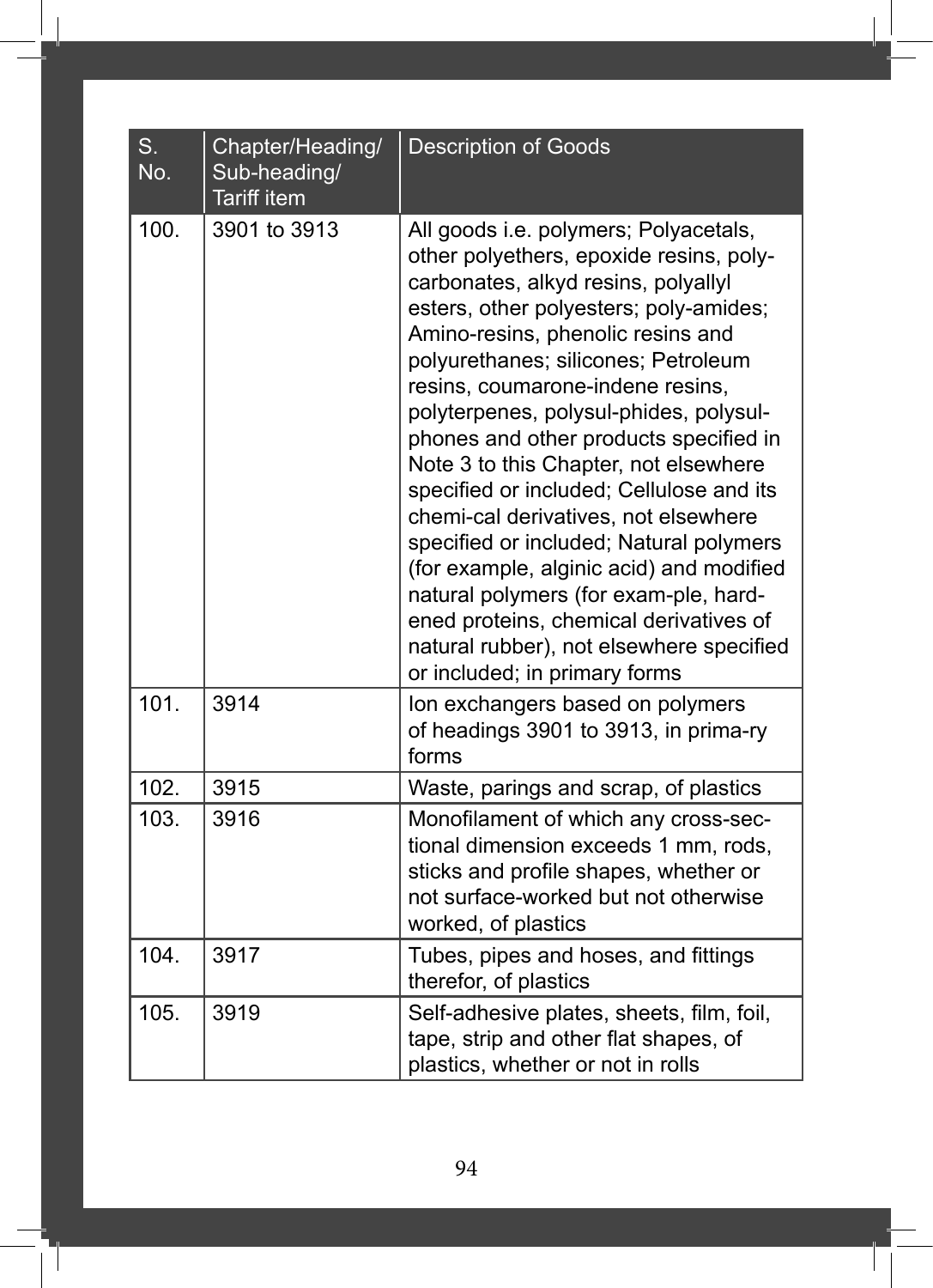| $S_{-}$<br>No. | Chapter/Heading/<br>Sub-heading/<br><b>Tariff item</b> | <b>Description of Goods</b>                                                                                                                                                                                                                                                                                                                                                                                           |
|----------------|--------------------------------------------------------|-----------------------------------------------------------------------------------------------------------------------------------------------------------------------------------------------------------------------------------------------------------------------------------------------------------------------------------------------------------------------------------------------------------------------|
| 106.           | 3920                                                   | Other plates, sheets, film, foil and strip,<br>of plastics, non-cellular and not rein-<br>forced, laminated, supported or similarly<br>combined with other materials                                                                                                                                                                                                                                                  |
| 107.           | 3921                                                   | Other plates, sheets, film, foil and strip,<br>of plastics                                                                                                                                                                                                                                                                                                                                                            |
| 108.           | 3923                                                   | Articles for the conveyance or packing<br>of goods, of plastics; stoppers, lids,<br>caps and other closures, of plastics                                                                                                                                                                                                                                                                                              |
| 109.           | 3924                                                   | Tableware, kitchenware, other house-<br>hold articles and hygienic or toilet arti-<br>cles, of plastics                                                                                                                                                                                                                                                                                                               |
| 110.           | 3925                                                   | Builder's wares of plastics, not else-<br>where specified                                                                                                                                                                                                                                                                                                                                                             |
| 111.           | 3926                                                   | PVC Belt Conveyor, Plastic Tarpaulin                                                                                                                                                                                                                                                                                                                                                                                  |
| 112.           | 4002                                                   | Synthetic rubber and factice derived<br>from oils, in primary forms or in plates,<br>sheets or strip; mixtures of any product<br>of heading 4001 with any product of this<br>heading, in primary forms or in plates,<br>sheets or strip; such as Latex, styrene<br>butadiene rubber, butadiene rubber<br>(BR), Isobutene-isoprene (butyl) rubber<br>(IIR), Ethylene-propylene-Non-conjugat-<br>ed diene rubber (EPDM) |
| 113.           | 4003                                                   | Reclaimed rubber in primary forms or in<br>plates, sheets or strip                                                                                                                                                                                                                                                                                                                                                    |
| 114.           | 4004                                                   | Waste, parings and scrap of rubber<br>(other than hard rubber) and pow-ders<br>and granules obtained therefrom                                                                                                                                                                                                                                                                                                        |
| 115.           | 4005                                                   | Compounded rubber, unvulcanised, in<br>primary forms or in plates, sheets or<br>strip                                                                                                                                                                                                                                                                                                                                 |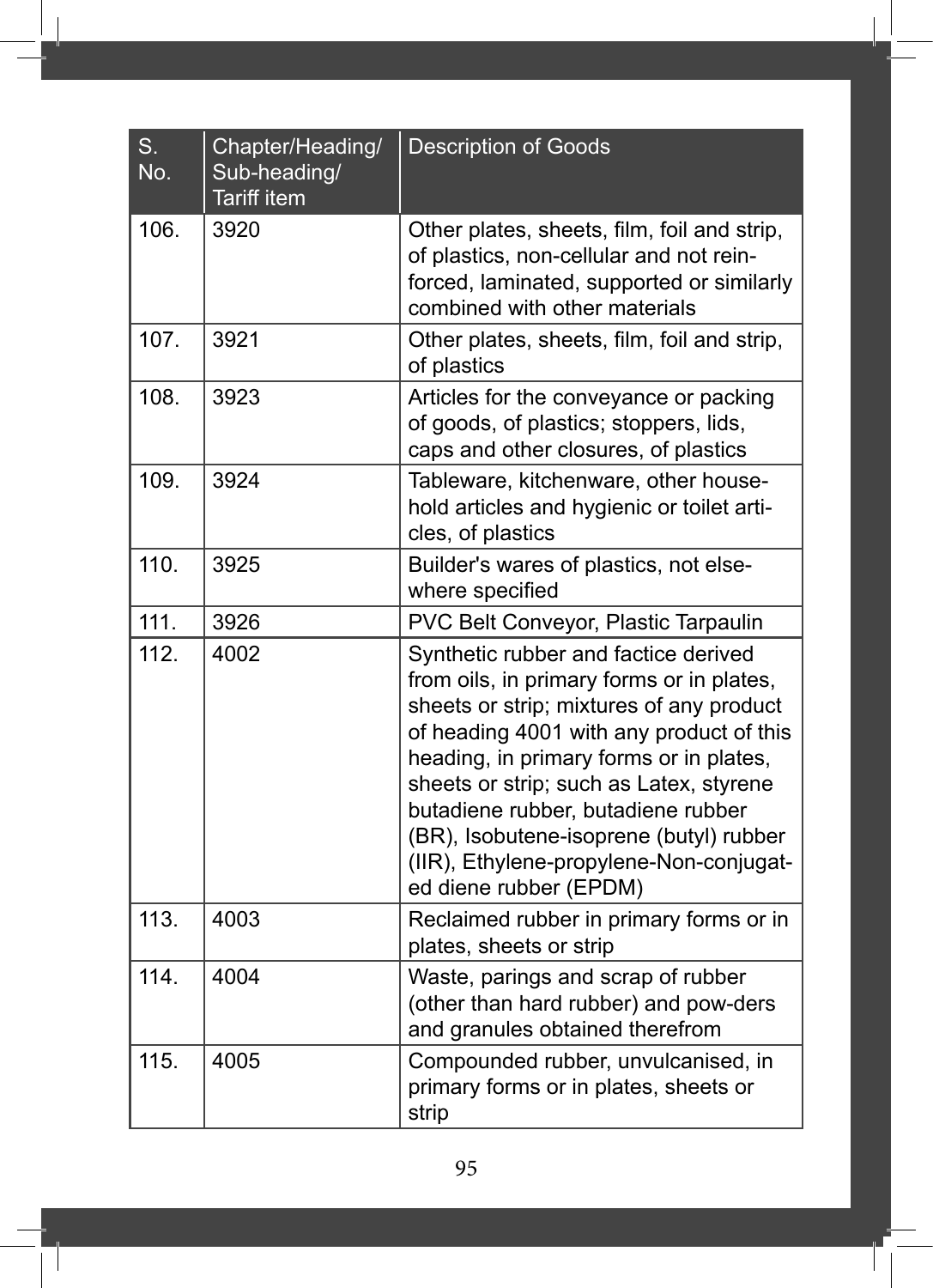| $S_{-}$<br>No. | Chapter/Heading/<br>Sub-heading/<br><b>Tariff item</b> | <b>Description of Goods</b>                                                                                                                                                                                                                                                                                                                                |
|----------------|--------------------------------------------------------|------------------------------------------------------------------------------------------------------------------------------------------------------------------------------------------------------------------------------------------------------------------------------------------------------------------------------------------------------------|
| 116.           | 4006                                                   | Other forms (for example, rods, tubes<br>and profile shapes) and articles (for ex-<br>ample, discs and rings), of unvulcanised<br>rubber                                                                                                                                                                                                                   |
| 117.           | 4007                                                   | Vulcanised rubber thread and cord,<br>other than latex rubber thread                                                                                                                                                                                                                                                                                       |
| 118.           | 4008                                                   | Plates, sheets, strip, rods and profile<br>shapes, of vulcanised rubber other than<br>hard rubber                                                                                                                                                                                                                                                          |
| 119.           | 4009                                                   | Tubes, pipes and hoses, of vulcanised<br>rubber other than hard rubber, with or<br>without their fittings (for example, joints,<br>elbows, flanges)                                                                                                                                                                                                        |
| 120.           | 4010                                                   | Conveyor or transmission belts or belt-<br>ing, of vulcanised rubber                                                                                                                                                                                                                                                                                       |
| 121.           | 4011                                                   | Rear Tractor tyres and rear tractor tyre<br>tubes                                                                                                                                                                                                                                                                                                          |
| 122.           | 4014                                                   | Hygienic or pharmaceutical articles<br>(including teats), of vulcanised rubber<br>other than hard rubber, with or without<br>fittings of hard rubber; such as Hot wa-<br>ter bottles, Ice bags [other than Sheath<br>contraceptives, Rubber contraceptives,<br>male (condoms), Rubber contracep-<br>tives, fe-male (diaphragms), such as<br>cervical caps] |
| 123.           | 4015                                                   | Articles of apparel and clothing acces-<br>sories (including gloves, mittens and<br>mitts), for all purposes, of vulcanised<br>rubber other than hard rubber [other<br>than Surgical gloves]                                                                                                                                                               |
| 124.           | 4202                                                   | School satchels and bags other than of<br>leather or composition leather                                                                                                                                                                                                                                                                                   |
| 125.           | 4202 12 10                                             | <b>Toilet cases</b>                                                                                                                                                                                                                                                                                                                                        |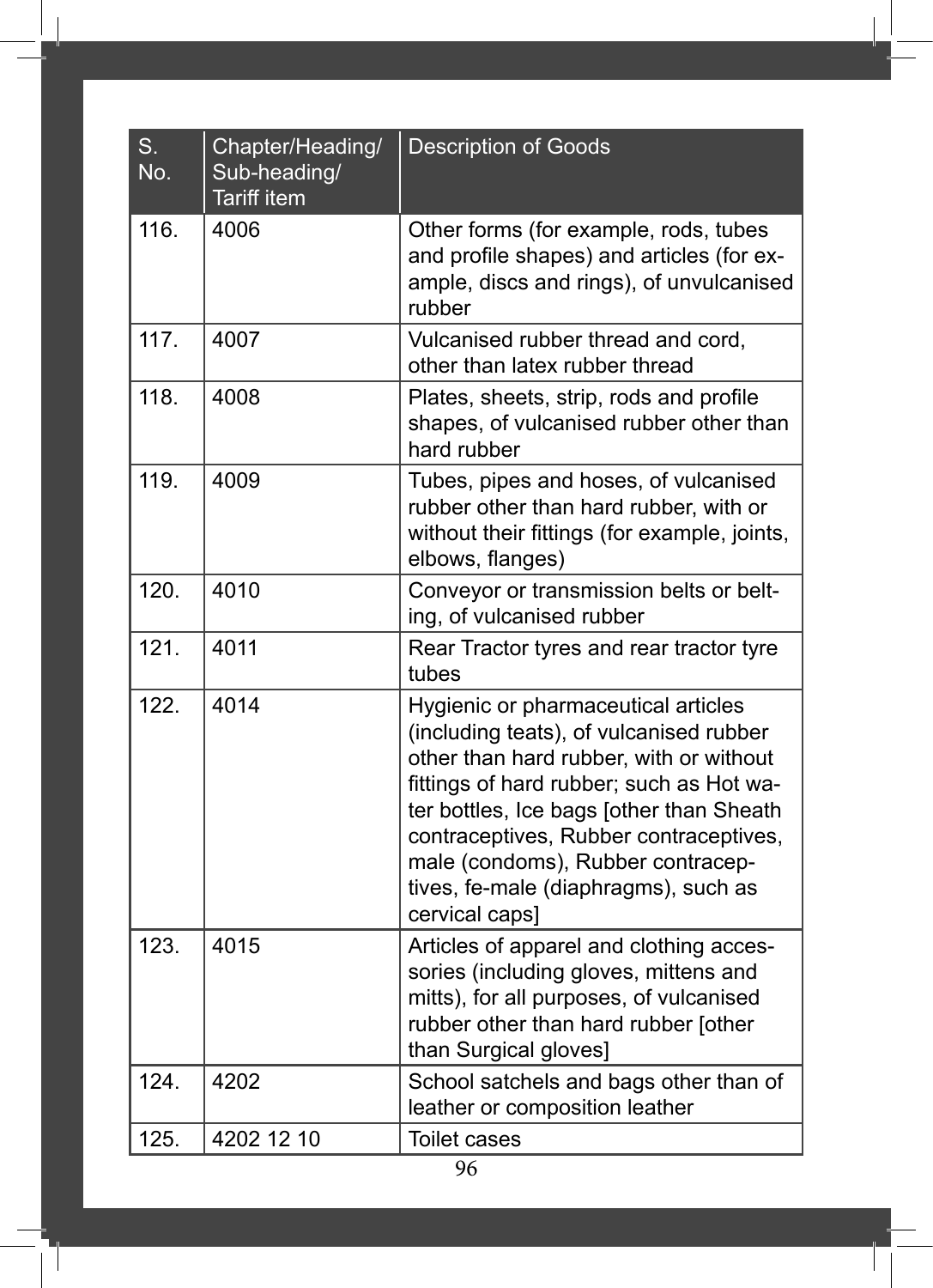| $S_{-}$<br>$\overline{\text{No}}$ . | Chapter/Heading/<br>Sub-heading/<br><b>Tariff item</b> | <b>Description of Goods</b>                                                                                                                                                                                                                                                                                          |
|-------------------------------------|--------------------------------------------------------|----------------------------------------------------------------------------------------------------------------------------------------------------------------------------------------------------------------------------------------------------------------------------------------------------------------------|
| 126.                                | 4202 22 10                                             | Hand bags and shopping bags, of artifi-<br>cial plastic material                                                                                                                                                                                                                                                     |
| 127.                                | 4202 22 20                                             | Hand bags and shopping bags, of cot-<br>ton                                                                                                                                                                                                                                                                          |
| 128.                                | 4202 22 30                                             | Hand bags and shopping bags, of jute                                                                                                                                                                                                                                                                                 |
| 129.                                | 4202 22 40                                             | Vanity bags                                                                                                                                                                                                                                                                                                          |
| 130.                                | 4202 29 10                                             | Handbags of other materials excluding<br>wicker work or basket work                                                                                                                                                                                                                                                  |
| 131.                                | 4301                                                   | Raw furskins (including heads, tails,<br>paws and other pieces or cuttings,<br>suitable for furriers' use), other than raw<br>hides and skins of heading 4101, 4102<br>or 4103.                                                                                                                                      |
| 132.                                | 4302                                                   | Tanned or dressed furskins (including<br>heads, tails, paws and other pieces or<br>cuttings), unassembled, or assembled<br>(without the addition of other materials)<br>other than those of heading 4303                                                                                                             |
| 133.                                | 4304                                                   | Artificial fur and articles thereof                                                                                                                                                                                                                                                                                  |
| 134.                                | 4403                                                   | Wood in the rough                                                                                                                                                                                                                                                                                                    |
| 135.                                | 4407                                                   | Wood sawn or chipped                                                                                                                                                                                                                                                                                                 |
| 136.                                | 4408                                                   | Sheets for veneering (including those<br>obtained by slicing laminated wood),<br>for plywood or for similar laminated<br>wood and other wood, sawn lengthwise,<br>sliced or peeled, whether or not planed,<br>sanded, spliced or end-jointed, of a<br>thickness not exceeding 6 mm [other<br>than for match splints] |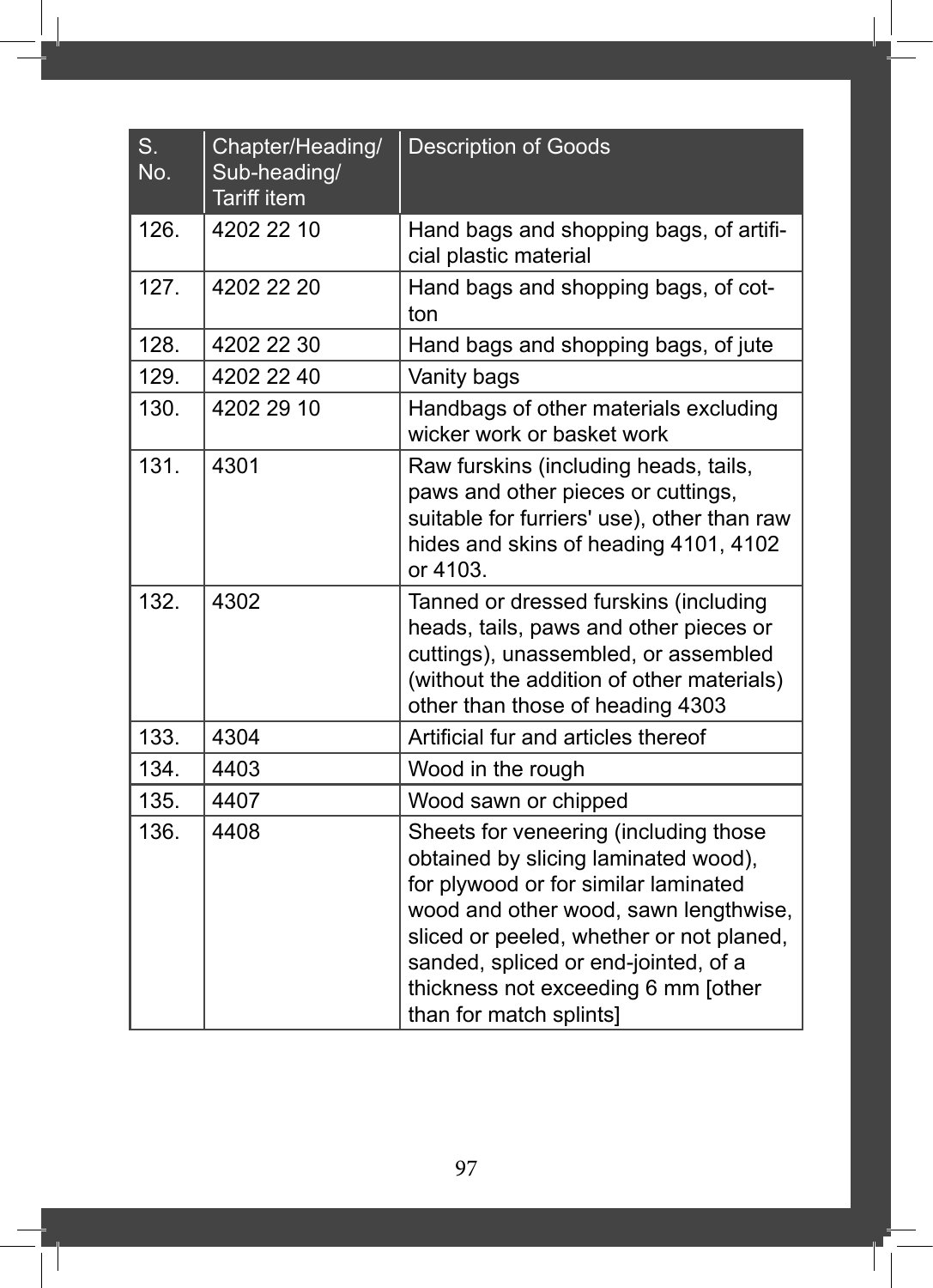| $S_{-}$<br>$\overline{\text{No}}$ . | Chapter/Heading/<br>Sub-heading/<br><b>Tariff item</b> | <b>Description of Goods</b>                                                                                                                                                                                                                                                                                                  |
|-------------------------------------|--------------------------------------------------------|------------------------------------------------------------------------------------------------------------------------------------------------------------------------------------------------------------------------------------------------------------------------------------------------------------------------------|
| 137.                                | 4409                                                   | Wood (including strips and friezes for<br>parquet flooring, not assem-bled) con-<br>tinuously shaped (tongued, grooved,<br>rebated, chamfered, v-jointed, beaded,<br>moulded, rounded or the like) along any<br>of its edges or faces, whether or not<br>planed, sanded or end-jointed                                       |
| 138.                                | 44 or any Chapter                                      | Resin bonded bamboo mat board, with<br>or without veneer in between                                                                                                                                                                                                                                                          |
| 139.                                | 44 or any Chapter                                      | Bamboo flooring tiles                                                                                                                                                                                                                                                                                                        |
| 140.                                | 4419                                                   | Tableware and Kitchenware of wood                                                                                                                                                                                                                                                                                            |
| 141.                                | 4501                                                   | Waste cork; crushed, granulated or<br>ground cork                                                                                                                                                                                                                                                                            |
| 142.                                | 4502                                                   | Natural cork, debacked or roughly<br>squared, or in rectangular (including<br>square) blocks, plates, sheets or strip<br>(including sharp-edged blanks for corks<br>or stoppers)                                                                                                                                             |
| 143.                                | 4503                                                   | Articles of natural cork such as Corks<br>and Stoppers, Shuttlecock cork bottom                                                                                                                                                                                                                                              |
| 144.                                | 4504                                                   | Agglomerated cork (with or without a<br>binding substance) and articles of ag-<br>glomerated cork                                                                                                                                                                                                                            |
| 145.                                | 4803                                                   | Toilet or facial tissue stock, towel or<br>napkin stock and similar paper of a kind<br>used for household or sanitary pur-<br>poses, cellulose wadding and webs of<br>cellulose fibres, whether or not creped,<br>crinkled, embossed, perforated, sur-<br>face-coloured, surface-decorated or<br>printed, in rolls or sheets |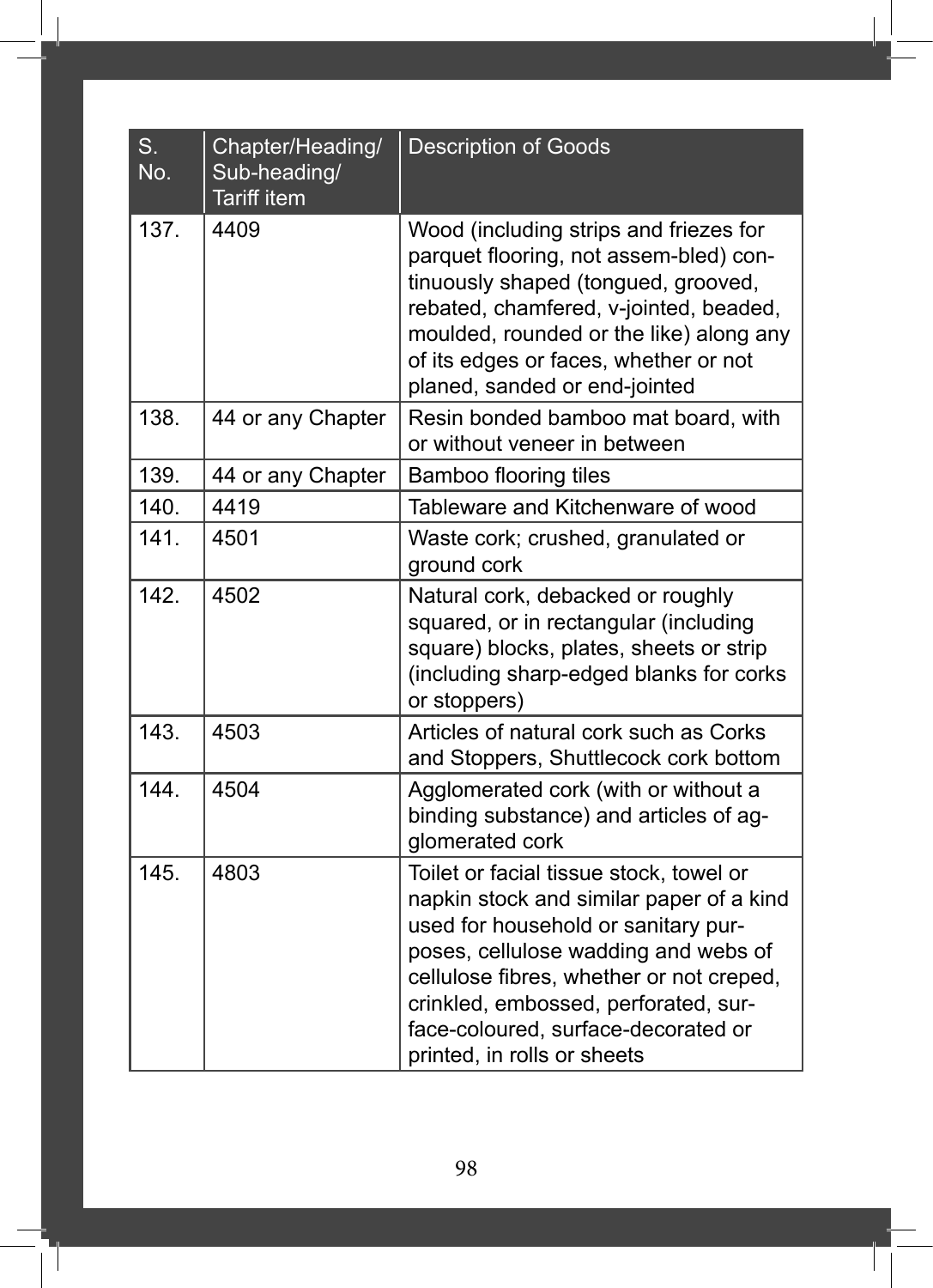| $S_{-}$<br>No. | Chapter/Heading/<br>Sub-heading/<br><b>Tariff item</b> | <b>Description of Goods</b>                                                                                                                                                                                                                                                                                                                          |
|----------------|--------------------------------------------------------|------------------------------------------------------------------------------------------------------------------------------------------------------------------------------------------------------------------------------------------------------------------------------------------------------------------------------------------------------|
| 146.           | 4806 [Except<br>4806 20 00, 4806<br>40 10]             | Vegetable parchment, tracing papers<br>and other glazed transparent or trans-<br>lucent papers, in rolls or sheets (other<br>than greaseproof paper, glassine paper)                                                                                                                                                                                 |
| 147.           | 4809                                                   | Carbon paper, self-copy paper and oth-<br>er copying or transfer papers (including<br>coated or impregnated paper for dupli-<br>cator stencils or offset plates), whether<br>or not printed, in rolls or sheets                                                                                                                                      |
| 148.           | 4811                                                   | Paper, paperboard, cellulose wadding<br>and webs of cellulose fibres, coated, im-<br>pregnated, covered, surface-coloured,<br>surface-decorated or printed, in rolls or<br>rectangular (including square) sheets,<br>of any size, other than goods of the<br>kind described in heading 4803, 4809<br>or 4810 [Other than aseptic packaging<br>paper] |
| 149.           | 4812                                                   | Filter blocks, slabs and plates, of paper<br>pulp                                                                                                                                                                                                                                                                                                    |
| 150.           | 4813                                                   | Cigarette paper, whether or not cut to<br>size or in the form of booklets or tubes                                                                                                                                                                                                                                                                   |
| 151.           | 4816                                                   | Carbon paper, self-copy paper and<br>other copying or transfer papers (other<br>than those of heading 4809), duplica-<br>tor stencils and offset plates, of paper,<br>whether or not put up in boxes                                                                                                                                                 |
| 152.           | 4817 [Except<br>4817 30]                               | Envelopes, letter cards, plain postcards<br>and correspondence cards, of paper or<br>paperboard; [other than boxes, pouch-<br>es, wallets and writing compendiums,<br>of paper or paperboard, containing an<br>assortment of paper stationery including<br>writing blocks]                                                                           |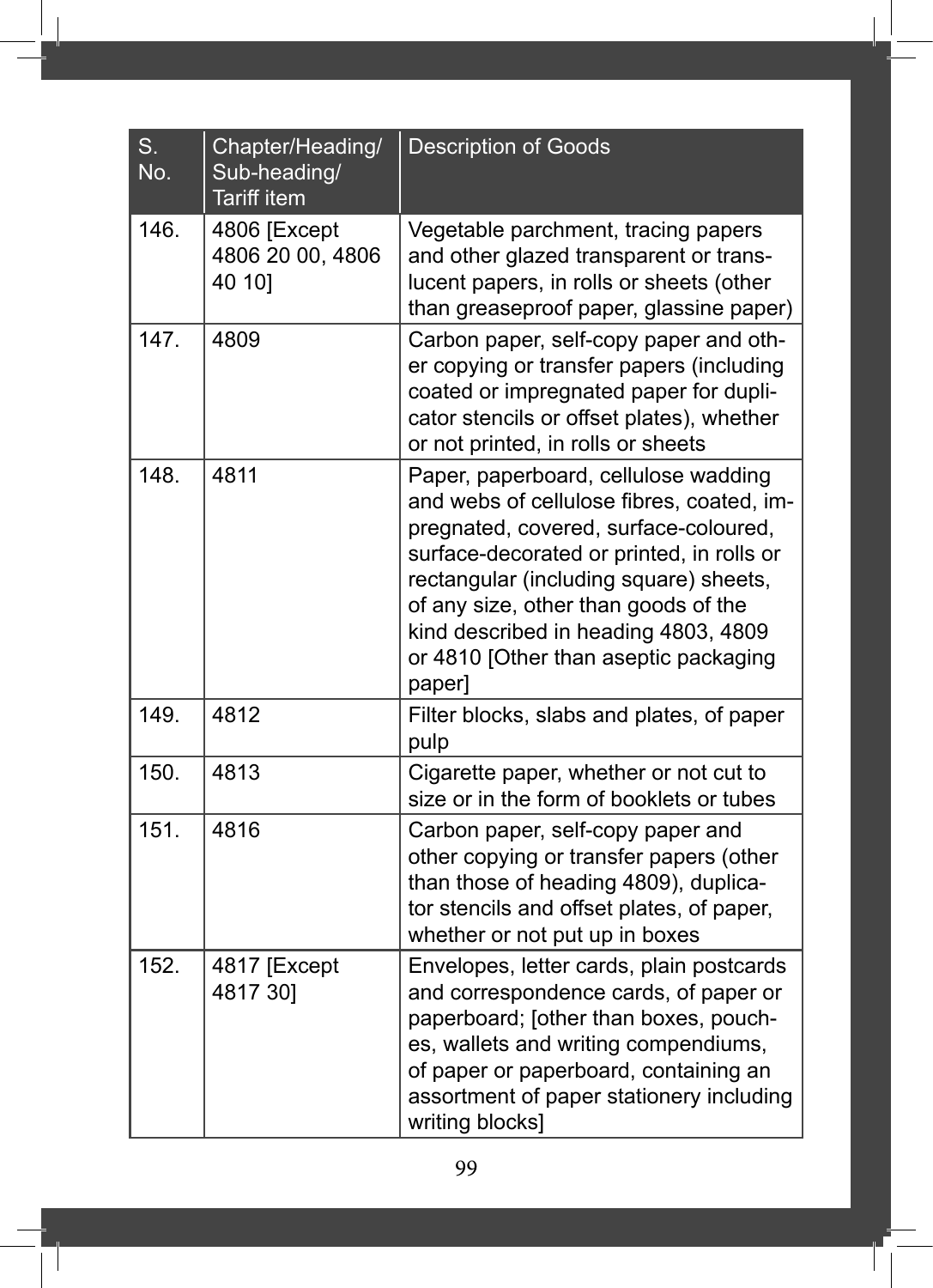| $S_{-}$<br>No. | Chapter/Heading/<br>Sub-heading/<br><b>Tariff item</b> | <b>Description of Goods</b>                                                                                                                                                                                                                                                                                                                                                                                                                                                                                                    |
|----------------|--------------------------------------------------------|--------------------------------------------------------------------------------------------------------------------------------------------------------------------------------------------------------------------------------------------------------------------------------------------------------------------------------------------------------------------------------------------------------------------------------------------------------------------------------------------------------------------------------|
| 153.           | 4818                                                   | Toilet paper and similar paper, cellulose<br>wadding or webs of cellulose fibres, of a<br>kind used for household or sanitary pur-<br>poses, in rolls of a width not exceeding<br>36 cm, or cut to size or shape; handker-<br>chiefs, cleansing tissues, towels, table<br>cloths, serviettes, napkins for babies,<br>tampons, bed sheets and similar<br>household, sanitary or hospital articles,<br>articles of apparel and clothing acces-<br>sories, or paper pulp, paper, cellulose<br>wadding or webs of cellulose fibres |
| 154.           | 4820                                                   | Registers, account books, order books,<br>receipt books, letter pads, memoran-<br>dum pads, diaries and similar articles,<br>blotting-pads, binders (loose-leaf or oth-<br>er), folders, file covers, manifold busi-<br>ness forms, interleaved carbon sets and<br>other articles of stationary, of paper or<br>paperboard; and book covers, of paper<br>or paperboard [other than note books<br>and exercise books]                                                                                                           |
| 155.           | 4821                                                   | Paper or paperboard labels of all kinds,<br>whether or not printed                                                                                                                                                                                                                                                                                                                                                                                                                                                             |
| 156.           | 4822                                                   | Bobbins, spools, cops and similar<br>supports of paper pulp, paper or pa-<br>perboard (whether or not perforated or<br>hardened)                                                                                                                                                                                                                                                                                                                                                                                               |
| 157.           | 4823                                                   | Other paper, paperboard, cellulose<br>wadding and webs of cellulose fibres,<br>cut to size or shape; other articles of<br>paper pulp, paper, paperboard, cellu-<br>lose wadding or webs of cellulose fibres<br>[other than paper pulp moulded trays,<br>Braille paper]                                                                                                                                                                                                                                                         |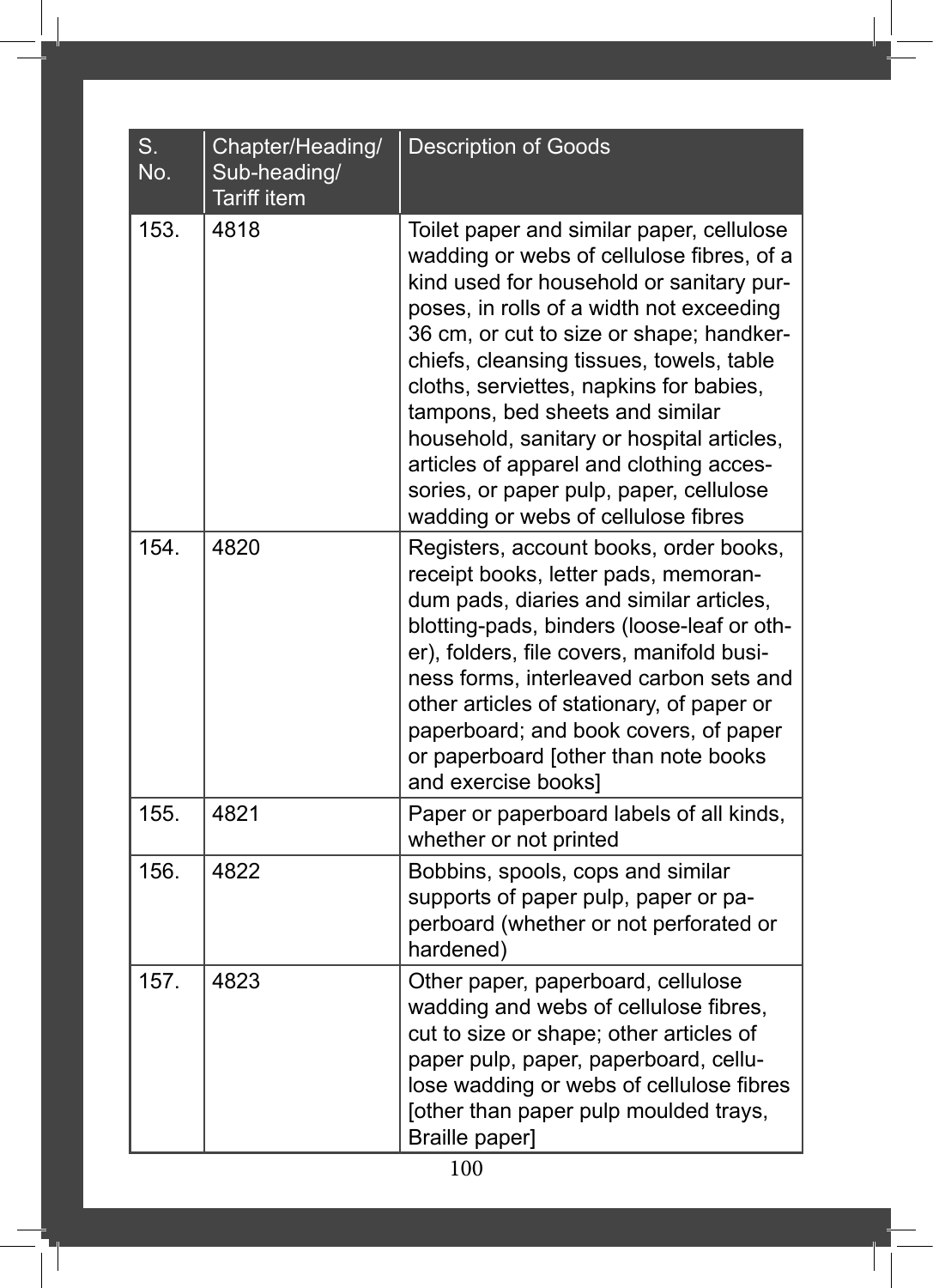| $S_{1}$<br>No. | Chapter/Heading/<br>Sub-heading/<br><b>Tariff item</b> | <b>Description of Goods</b>                                                                                                                                                                                                       |
|----------------|--------------------------------------------------------|-----------------------------------------------------------------------------------------------------------------------------------------------------------------------------------------------------------------------------------|
| 158.           | 5401                                                   | Sewing thread of manmade filaments,<br>whether or not put up for retail sale                                                                                                                                                      |
| 159.           | 5402, 5404, 5406                                       | All synthetic filament yarn such as ny-<br>lon, polyester, acrylic, etc.                                                                                                                                                          |
| 160.           | 5403, 5405, 5406                                       | All artificial filament yarn such as vis-<br>cose rayon, Cuprammonium, etc.                                                                                                                                                       |
| 161.           | 5501, 5502                                             | Synthetic or artificial filament tow                                                                                                                                                                                              |
| 162.           | 5503, 5504, 5506,<br>5507                              | Synthetic or artificial staple fibres                                                                                                                                                                                             |
| 163.           | 5505                                                   | Waste of manmade fibres                                                                                                                                                                                                           |
| 164.           | 5508                                                   | Sewing thread of manmade staple<br>fibres                                                                                                                                                                                         |
| 165.           | 5509, 5510, 5511                                       | Yarn of manmade staple fibres                                                                                                                                                                                                     |
| 166.           | 6401                                                   | Waterproof footwear with outer soles<br>and uppers of rubber or of plastics,<br>the uppers of which are neither fixed<br>to the sole nor assembled by stitching,<br>riveting, nailing, screwing, plugging or<br>similar processes |
| 167.           | 6402                                                   | Other footwear with outer soles and<br>uppers of rubber or plastics                                                                                                                                                               |
| 168.           | 6403                                                   | Footwear with outer soles of rubber,<br>plastics, leather or composition leather<br>and uppers of leather                                                                                                                         |
| 169.           | 6404                                                   | Footwear with outer soles of rubber,<br>plastics, leather or composition leather<br>and uppers of textile materials                                                                                                               |
| 170.           | 6405                                                   | Other footwear                                                                                                                                                                                                                    |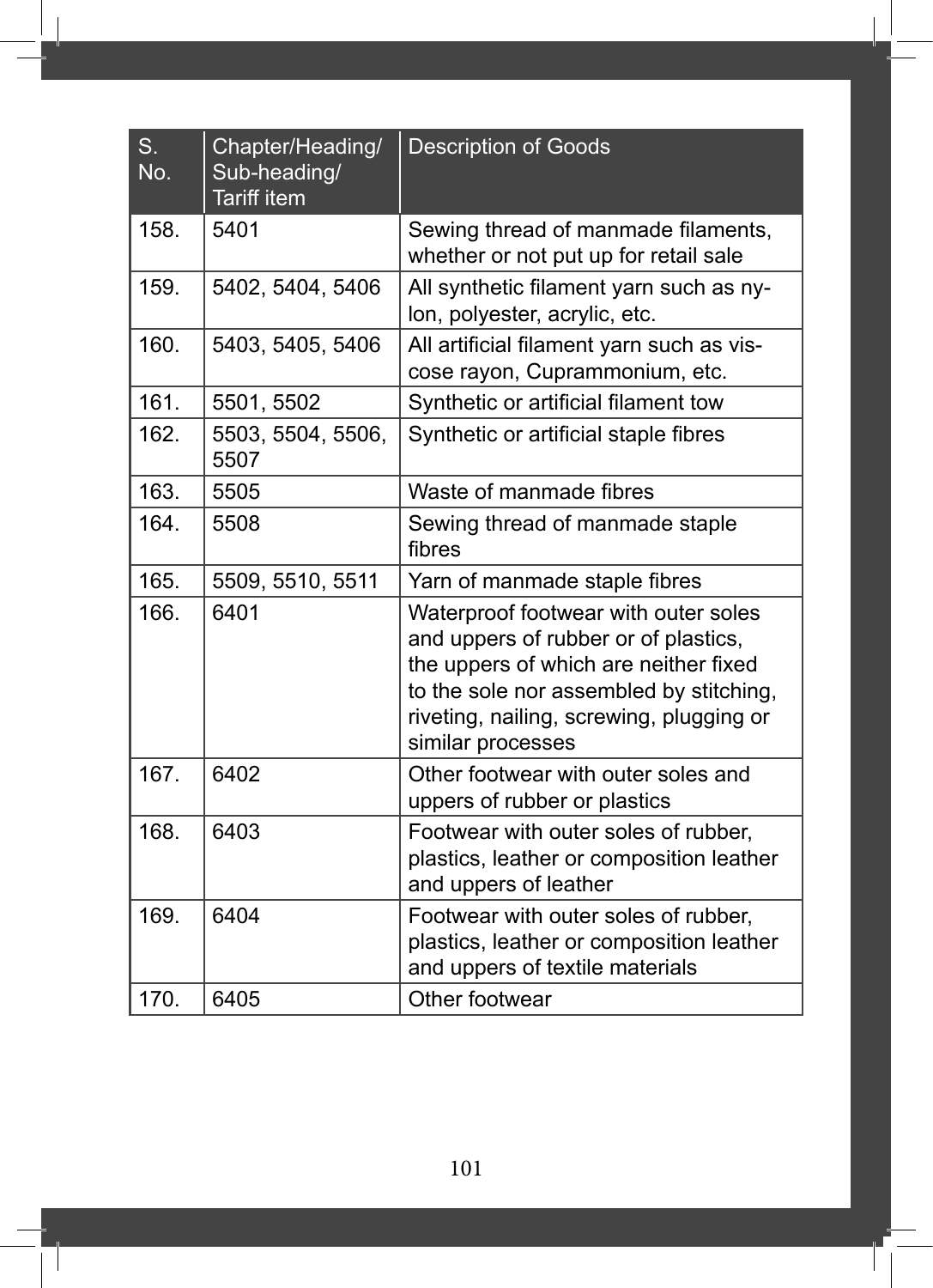| $S_{1}$<br>No. | Chapter/Heading/<br>Sub-heading/<br><b>Tariff item</b> | <b>Description of Goods</b>                                                                                                                                                                                                                     |
|----------------|--------------------------------------------------------|-------------------------------------------------------------------------------------------------------------------------------------------------------------------------------------------------------------------------------------------------|
| 171.           | 6406                                                   | Parts of footwear (including uppers<br>whether or not attached to soles other<br>than outer soles); removable in-soles,<br>heel cushions and similar articles; gai-<br>ters, leggings and similar articles, and<br>parts thereof                |
| 172.           | 6501                                                   | Hat-forms, hat bodies and hoods of felt,<br>neither blocked to shape nor with made<br>brims; plateaux and manchons (includ-<br>ing slit manchons), of felt                                                                                      |
| 173.           | 6502                                                   | Hat-shapes, plaited or made by as-<br>sembling strips of any material, neither<br>blocked to shape, nor with made brims,<br>nor lined, nor trimmed                                                                                              |
| 174.           | 6504 00 00                                             | Hats and other headgear, plaited or<br>made by assembling strips of any mate-<br>rial, whether or not lined or trimmed                                                                                                                          |
| 175.           | 6505                                                   | Hats and other headgear, knitted or<br>crocheted, or made up from lace, felt<br>or other textile fabric, in the piece (but<br>not in strips), whether or not lined or<br>trimmed; hair-nets of any material,<br>whether or not lined or trimmed |
| 176.           | 6506                                                   | Other headgear, whether or not lined or<br>trimmed                                                                                                                                                                                              |
| 177.           | 6507                                                   | Head-bands, linings, covers, hat foun-<br>dations, hat frames, peaks and chin-<br>straps, for headgear                                                                                                                                          |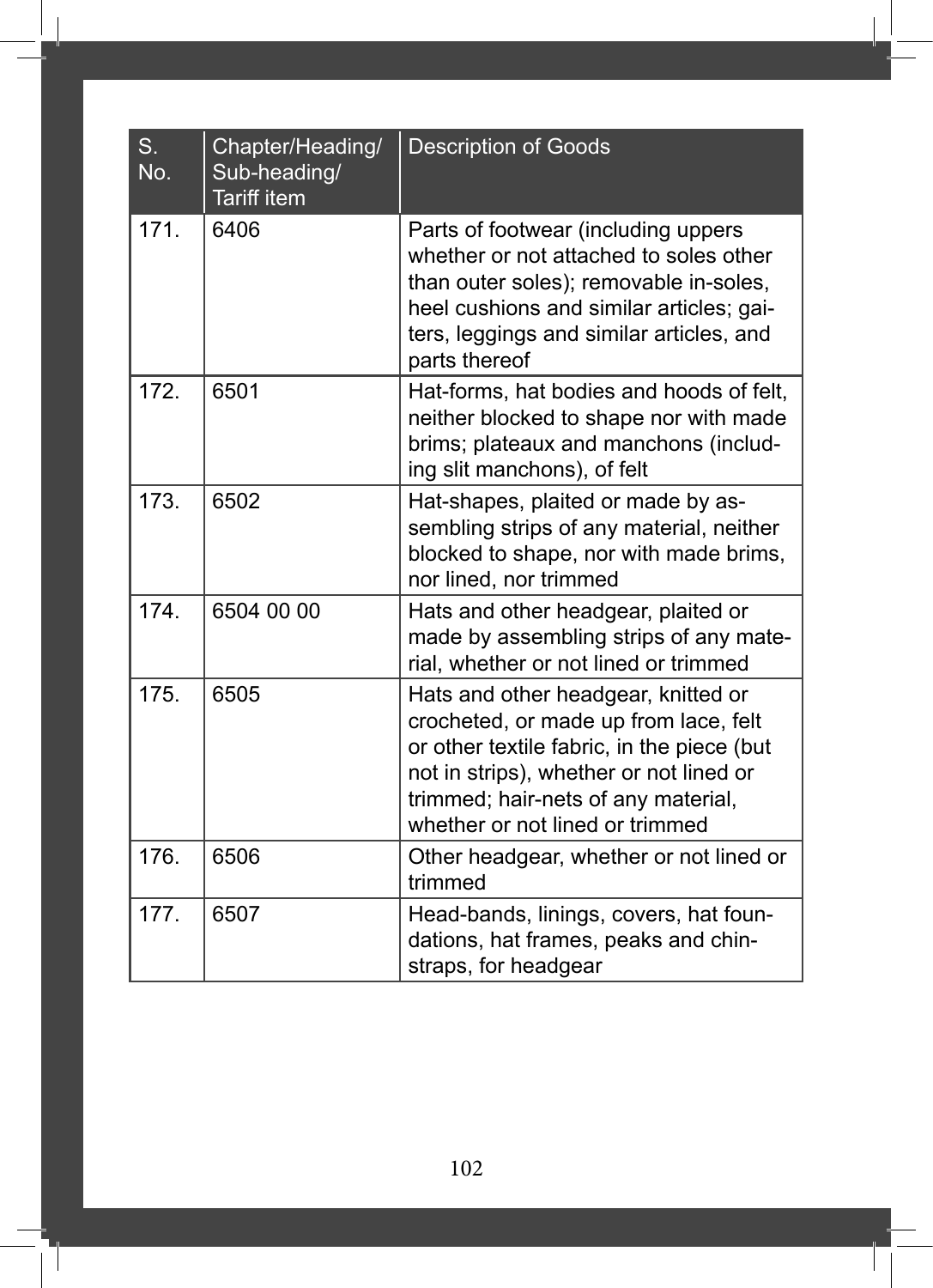| S.<br>No. | Chapter/Heading/<br>Sub-heading/<br><b>Tariff item</b> | <b>Description of Goods</b>                                                                                                                                                                                                                                                                                                                  |
|-----------|--------------------------------------------------------|----------------------------------------------------------------------------------------------------------------------------------------------------------------------------------------------------------------------------------------------------------------------------------------------------------------------------------------------|
| 178.      | 6804                                                   | Millstones, grindstones, grinding wheels<br>and the like, without frameworks, for<br>grinding, sharpening, polishing, trueing<br>or cutting, hand sharpening or polishing<br>stones, and parts thereof, of natural<br>stone, of agglomerated natural or<br>artificial abrasives, or of ceramics, with<br>or without parts of other materials |
| 179.      | 6805                                                   | Natural or artificial abrasive powder or<br>grain, on a base of textile material, of<br>paper, of paperboard or of other materi-<br>als, whether or not cut to shape or sewn<br>or otherwise made up                                                                                                                                         |
| 180.      | 6806                                                   | Slag wool, rock wool and similar mineral<br>wools; exfoliated vermiculite, expanded<br>clays, foamed slag and similar expand-<br>ed mineral materials; mixtures and arti-<br>cles of heat-insulating, sound-insulating<br>or sound-absorbing mineral materials,<br>other than those of heading 6811 or<br>6812 or chapter 69                 |
| 181.      | 6810                                                   | Pre cast Concrete Pipes                                                                                                                                                                                                                                                                                                                      |
| 182.      | 6811                                                   | Articles of asbestos-cement, of cellu-<br>lose fibre-cement or the like                                                                                                                                                                                                                                                                      |
| 183.      | 6902                                                   | Refractory bricks, blocks, tiles and<br>similar refractory ceramic construction-<br>al goods, other than those of siliceous<br>fossil meals or similar siliceous earths                                                                                                                                                                      |
| 184.      | 6903                                                   | Other refractory ceramic goods (for<br>example, retorts, crucibles, muffles,<br>nozzles, plugs, supports, cupels, tubes,<br>pipes, sheaths and rods), other than<br>those of siliceous fossil meals or of<br>similar siliceous earths                                                                                                        |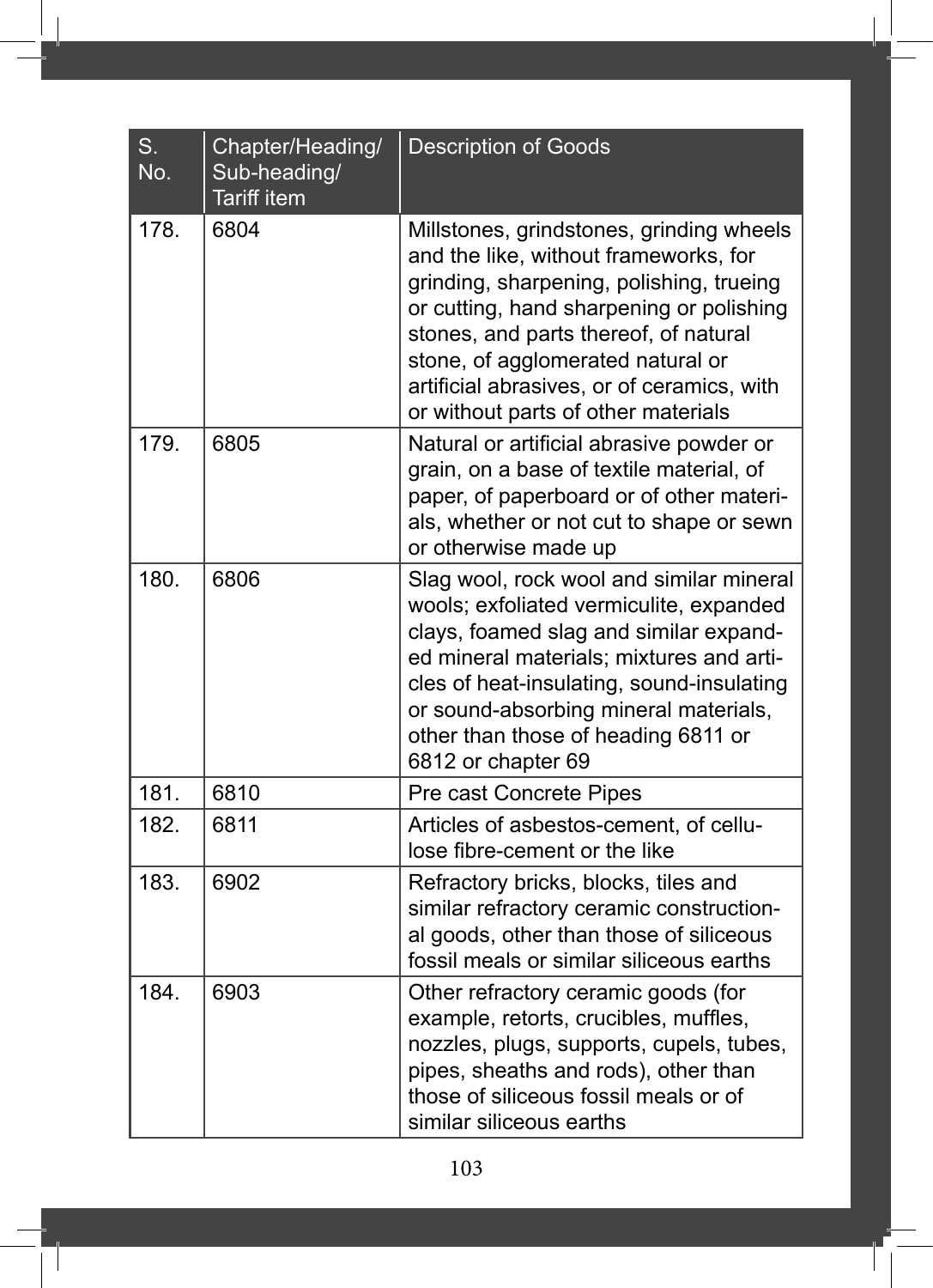| $S_{-}$<br>No. | Chapter/Heading/<br>Sub-heading/<br><b>Tariff item</b> | <b>Description of Goods</b>                                                                                                                                                                                                              |
|----------------|--------------------------------------------------------|------------------------------------------------------------------------------------------------------------------------------------------------------------------------------------------------------------------------------------------|
| 185.           | 6906                                                   | Salt Glazed Stone Ware Pipes                                                                                                                                                                                                             |
| 186.           | 6911                                                   | Tableware, kitchenware, other<br>household articles and toilet articles,<br>of porcelain or china                                                                                                                                        |
| 187.           | 6912                                                   | Ceramic tableware, kitchenware, other<br>household articles and toilet articles,<br>other than of porcelain or china [other<br>than Earthen pot and clay lamps]                                                                          |
| 188.           | 7001                                                   | Cullet and other waste and scrap of<br>glass; glass in the mass                                                                                                                                                                          |
| 189.           | 7002                                                   | Glass in balls (other than microspheres<br>of heading 70.18), rods or tubes,<br>unworked                                                                                                                                                 |
| 190.           | 7010                                                   | Carboys, bottles, flasks, jars, pots,<br>phials, ampoules and other containers,<br>of glass, of a kind used for the convey-<br>ance or packing of goods; preserving<br>jars of glass; stoppers, lids and other<br>closures, of glass     |
| 191.           | 7013                                                   | Glassware of a kind used for table.<br>kitchen, toilet, office, indoor decoration<br>or similar purposes (other than that of<br>heading 7010 or 7018)                                                                                    |
| 192.           | 7015                                                   | Clock or watch glasses and similar<br>glasses, glasses for non-corrective<br>spectacles, curved, bent, hollowed or<br>the like, not optically worked; hollow<br>glass spheres and their segments, for<br>the manufacture of such glasses |
| 193.           | 7017                                                   | Laboratory, hygienic or pharmaceutical<br>glassware, whether or not graduated or<br>calibrated                                                                                                                                           |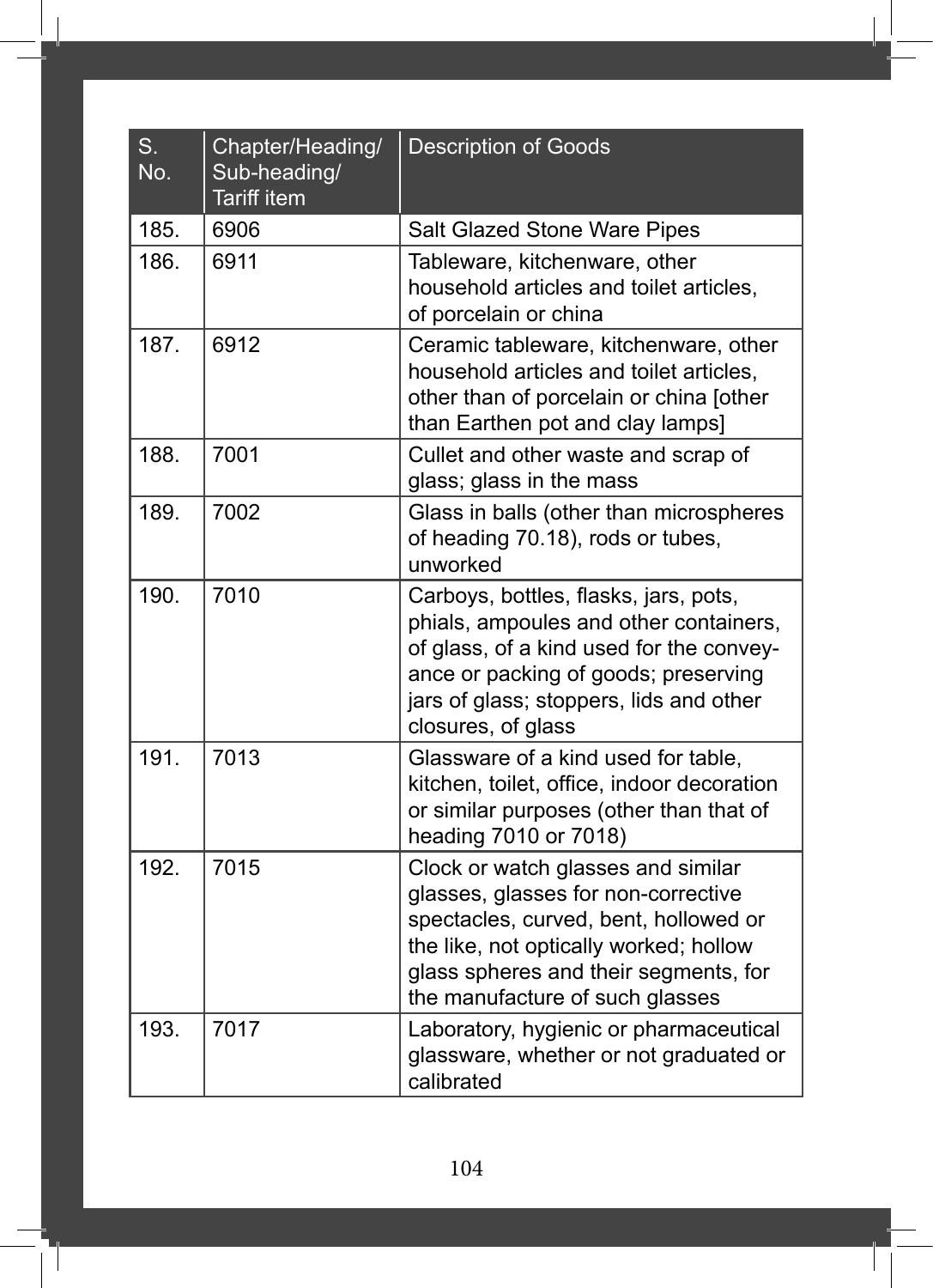| $S_{1}$<br>No. | Chapter/Heading/<br>Sub-heading/<br><b>Tariff item</b> | <b>Description of Goods</b>                                                                                                                                                                                                                                                                                                                              |
|----------------|--------------------------------------------------------|----------------------------------------------------------------------------------------------------------------------------------------------------------------------------------------------------------------------------------------------------------------------------------------------------------------------------------------------------------|
| 194.           | 7018                                                   | Imitation pearls, imitation precious or<br>semi-precious stones and similar glass<br>smallwares, and articles thereof oth-<br>er than imitation jewellery; glass eyes<br>other than prosthetic articles; statuettes<br>and other ornaments of lamp-worked<br>glass, other than imitaion jewelery;<br>glass microsphers not exceeding<br>1 mm in diameter |
| 195.           | 7019                                                   | Glass fibres (including glass wool) and<br>articles thereof (for example, yarn,<br>woven fabrics)                                                                                                                                                                                                                                                        |
| 196.           | 7201                                                   | Pig iron and spiegeleisen in pigs, blocks<br>or other primary forms                                                                                                                                                                                                                                                                                      |
| 197.           | 7202                                                   | Ferro-alloys                                                                                                                                                                                                                                                                                                                                             |
| 198.           | 7203                                                   | Ferrous products obtained by direct<br>reduction of iron ore and other spongy<br>ferrous products, in lumps, pellets or<br>similar forms; iron having a minimum<br>purity by weight of 99.94%, in lumps,<br>pellets or similar forms                                                                                                                     |
| 199.           | 7204                                                   | Ferrous waste and scrap; remelting<br>scrap ingots of iron or steel                                                                                                                                                                                                                                                                                      |
| 200.           | 7205                                                   | Granules and powders, of pig iron,<br>spiegeleisen, iron or steel                                                                                                                                                                                                                                                                                        |
| 201.           | 7206                                                   | Iron and non-alloy steel in ingots or<br>other primary forms (excluding iron of<br>heading 7203)                                                                                                                                                                                                                                                         |
| 202.           | 7207                                                   | Semi-finished products of iron or non-al-<br>loy steel                                                                                                                                                                                                                                                                                                   |
| 203.           | 7208 to 7212                                           | All flat-rolled products of iron or<br>non-alloy steel                                                                                                                                                                                                                                                                                                   |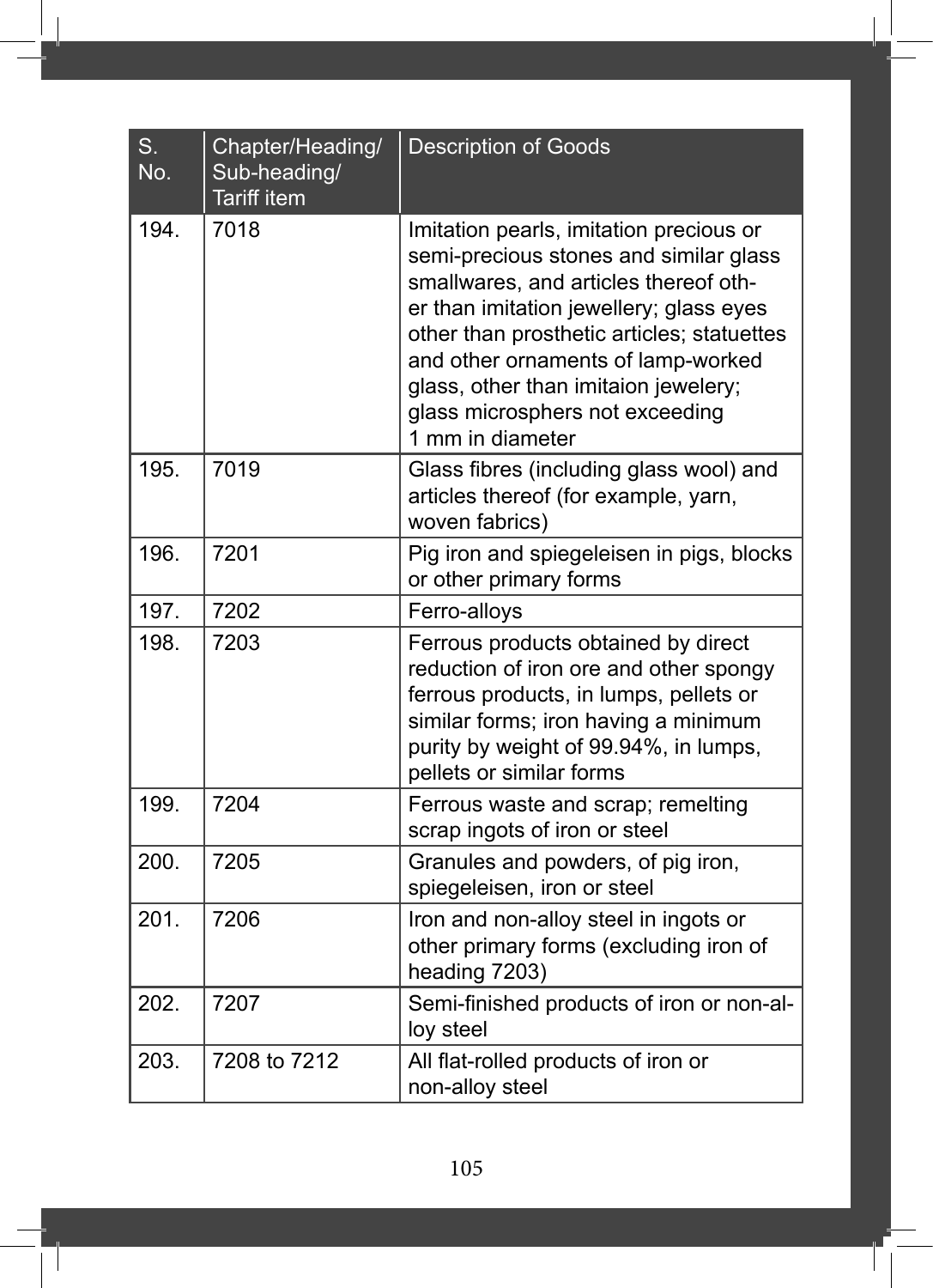| $S_{-}$<br>No. | Chapter/Heading/<br>Sub-heading/<br><b>Tariff item</b> | <b>Description of Goods</b>                                                                                                                                                                                                                                                                                                                                                                       |
|----------------|--------------------------------------------------------|---------------------------------------------------------------------------------------------------------------------------------------------------------------------------------------------------------------------------------------------------------------------------------------------------------------------------------------------------------------------------------------------------|
| 204.           | 7213 to 7215                                           | All bars and rods, of iron or non-alloy<br>steel                                                                                                                                                                                                                                                                                                                                                  |
| 205.           | 7216                                                   | Angles, shapes and sections of iron or<br>non-alloy steel                                                                                                                                                                                                                                                                                                                                         |
| 206.           | 7217                                                   | Wire of iron or non-alloy steel                                                                                                                                                                                                                                                                                                                                                                   |
| 207.           | 7218                                                   | Stainless steel in ingots or other primary<br>forms; semi-finished products of stain-<br>less steel                                                                                                                                                                                                                                                                                               |
| 208.           | 7219, 7220                                             | All flat-rolled products of stainless steel                                                                                                                                                                                                                                                                                                                                                       |
| 209.           | 7221, 7222                                             | All bars and rods, of stainless steel                                                                                                                                                                                                                                                                                                                                                             |
| 210.           | 7223                                                   | Wire of stainless steel                                                                                                                                                                                                                                                                                                                                                                           |
| 211.           | 7224                                                   | Other alloy steel in ingots or other pri-<br>mary forms; semi-finished products of<br>other alloy steel                                                                                                                                                                                                                                                                                           |
| 212.           | 7225, 7226                                             | All flat-rolled products of other alloy<br>steel                                                                                                                                                                                                                                                                                                                                                  |
| 213.           | 7227, 7228                                             | All bars and rods of other alloy steel.                                                                                                                                                                                                                                                                                                                                                           |
| 214.           | 7229                                                   | Wire of other alloy steel                                                                                                                                                                                                                                                                                                                                                                         |
| 215.           | 7301                                                   | Sheet piling of iron or steel, whether<br>or not drilled, punched or made from<br>assembled elements; welded angles,<br>shapes and sections, of iron or steel                                                                                                                                                                                                                                     |
| 216.           | 7302                                                   | Railway or tramway track construction<br>material of iron or steel, the following:<br>rails, check-rails and rack rails, switch<br>blades, crossing frogs, point rods and<br>other crossing pieces, sleepers (cross-<br>ties), fish- plates, chairs, chair wedges,<br>sole plates (base plates), rail clips bed-<br>plates, ties and other material special-<br>ized for jointing or fixing rails |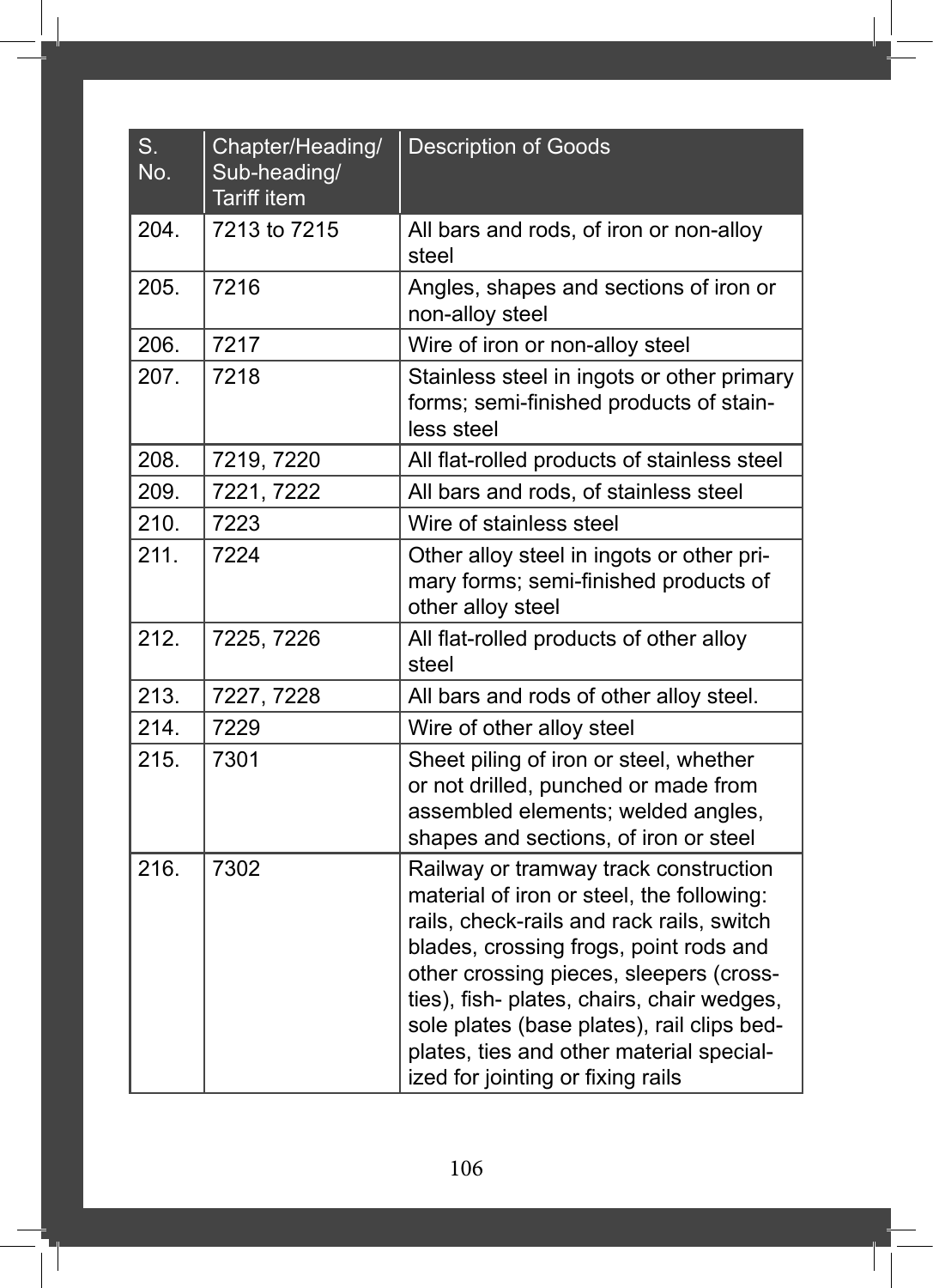| $S_{-}$<br>No. | Chapter/Heading/<br>Sub-heading/<br><b>Tariff item</b> | <b>Description of Goods</b>                                                                                                                                                                                                                                                                                                                                                                                                                                                                                       |
|----------------|--------------------------------------------------------|-------------------------------------------------------------------------------------------------------------------------------------------------------------------------------------------------------------------------------------------------------------------------------------------------------------------------------------------------------------------------------------------------------------------------------------------------------------------------------------------------------------------|
| 217.           | 7303                                                   | Tubes, pipes and hollow profiles, of cast<br>iron                                                                                                                                                                                                                                                                                                                                                                                                                                                                 |
| 218.           | 7304                                                   | Tubes, pipes and hollow profiles, seam-<br>less, of iron (other than cast iron) or<br>steel                                                                                                                                                                                                                                                                                                                                                                                                                       |
| 219.           | 7305                                                   | Other tubes and pipes (for example,<br>welded, riveted or similarly closed), hav-<br>ing circular cross-sections, the external<br>diameter of which exceeds 406.4 mm,<br>of iron or steel                                                                                                                                                                                                                                                                                                                         |
| 220.           | 7306                                                   | Other tubes, pipes and hollow profiles<br>(for example, open seam or welded, riv-<br>eted or similarly closed), of iron or steel                                                                                                                                                                                                                                                                                                                                                                                  |
| 221.           | 7307                                                   | Tube or pipe fittings (for example, cou-<br>plings, elbows, sleeves), of iron or steel                                                                                                                                                                                                                                                                                                                                                                                                                            |
| 222.           | 7308                                                   | Structures (excluding prefabricated<br>buildings of heading 94.06) and parts<br>of structures (for example, bridges and<br>bridge-sections, lock-gates, towers, lat-<br>tice masts, roofs, roofing frame-works,<br>doors and windows and their frames<br>and thresholds for doors, and shutters,<br>balustrades, pillars, and columns),<br>of iron or steel; plates, rods, angles,<br>shapes, section, tubes and the like,<br>prepared for using structures, of iron or<br>steel [other than transmission towers] |
| 223.           | 7309                                                   | Reservoirs, tanks, vats and similar<br>containers for any material (other than<br>compressed or liquefied gas), of iron<br>or steel, of a capacity exceeding 300 l,<br>whether or not lined or heat-insulated,<br>but not fitted with mechanical or thermal<br>equipment                                                                                                                                                                                                                                          |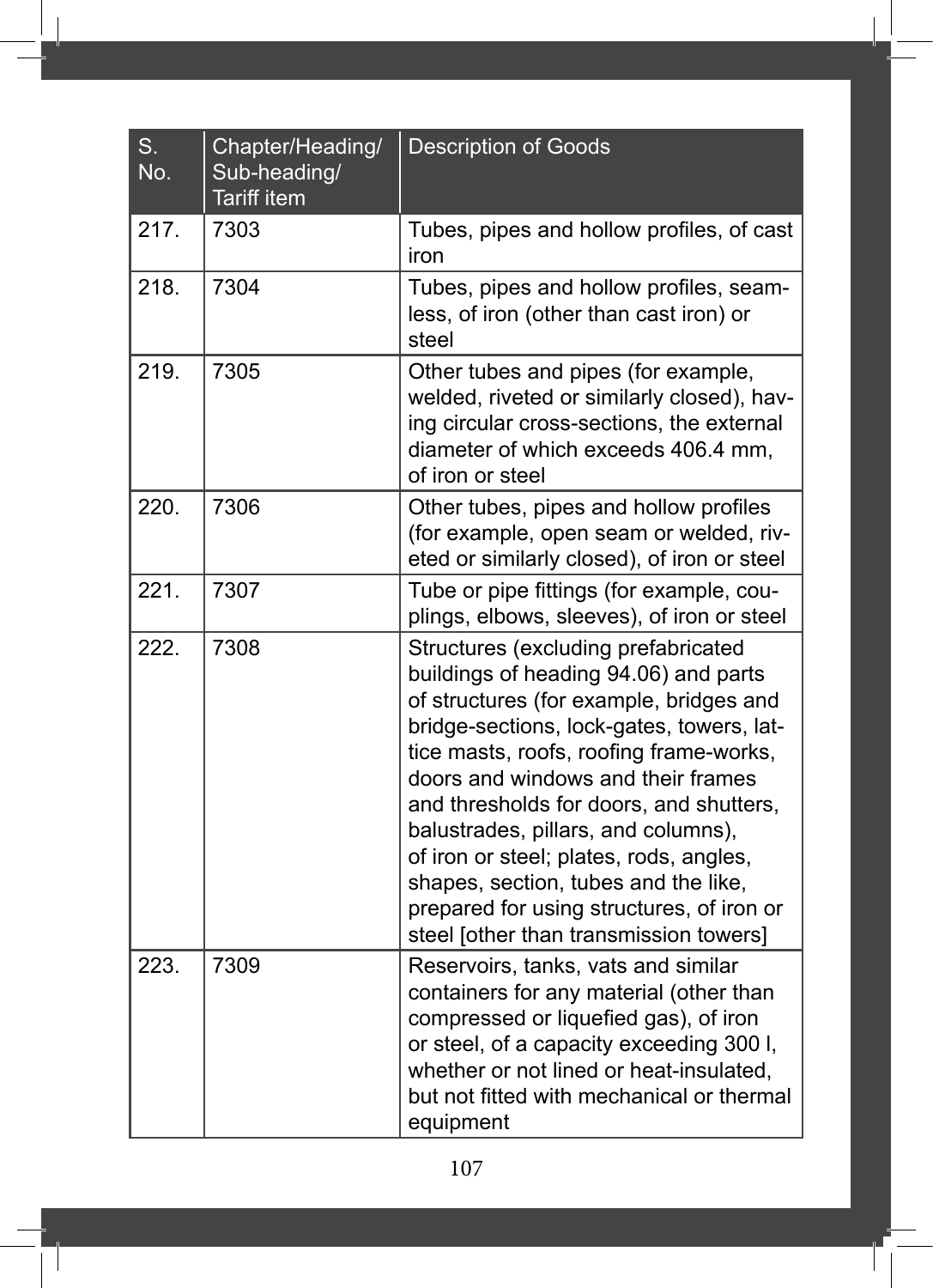| S.<br>No. | Chapter/Heading/<br>Sub-heading/<br><b>Tariff item</b> | <b>Description of Goods</b>                                                                                                                                                                                                                                                              |
|-----------|--------------------------------------------------------|------------------------------------------------------------------------------------------------------------------------------------------------------------------------------------------------------------------------------------------------------------------------------------------|
| 224.      | 7310                                                   | Tanks, casks, drums, cans, boxes and<br>similar containers, for any material<br>(other than compressed or liquefied<br>gas), of iron or steel, of a capacity not<br>exceeding 300 I, whether or not lined or<br>heat-insulated, but not fitted with me-<br>chanical or thermal equipment |
| 225.      | 7311                                                   | Containers for compressed or liquefied<br>gas, of iron or steel                                                                                                                                                                                                                          |
| 226.      | 7312                                                   | Stranded wire, ropes, cables, plaited<br>bands, slings and the like, of iron or<br>steel, not electrically insulated                                                                                                                                                                     |
| 227.      | 7313                                                   | Barbed wire of iron or steel; twisted<br>hoop or single flat wire, barbed or not,<br>and loosely twisted double wire, of a<br>kind used for fencing, of iron or steel                                                                                                                    |
| 228.      | 7314                                                   | Cloth (including endless bands), grill,<br>netting and fencing, of iron or steel wire;<br>expanded metal of iron or steel                                                                                                                                                                |
| 229.      | 7315                                                   | Chain and parts thereof, of iron or steel<br>falling under 7315 20, 7315 81, 7315,<br>82, 7315 89, 7315 90                                                                                                                                                                               |
| 230.      | 7316                                                   | Anchors, grapnels and parts thereof, of<br>iron or steel                                                                                                                                                                                                                                 |
| 231.      | 7317                                                   | Nails, tacks, drawing pins, corrugated<br>nails, staples (other than those of head-<br>ing 8305) and similar articles, of iron or<br>steel, whether or not with heads of other<br>material, but excluding such articles<br>with heads of copper                                          |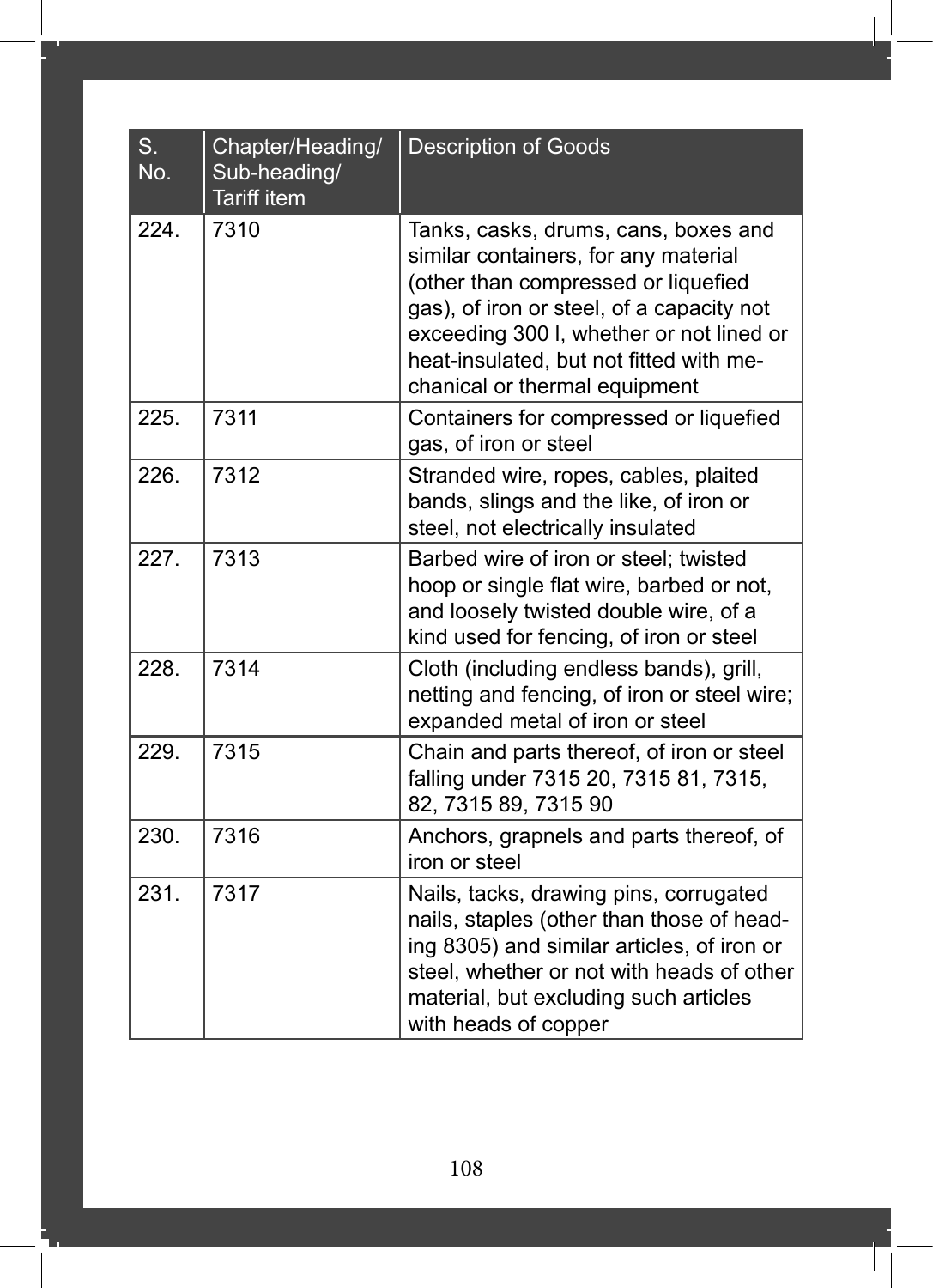| $S_{-}$<br>No. | Chapter/Heading/<br>Sub-heading/<br>Tariff item | <b>Description of Goods</b>                                                                                                                                                                                                                     |
|----------------|-------------------------------------------------|-------------------------------------------------------------------------------------------------------------------------------------------------------------------------------------------------------------------------------------------------|
| 232.           | 7318                                            | Screws, bolts, nuts, coach screws,<br>screw hooks, rivets, cotters, cotter- pins,<br>washers (including spring washers) and<br>similar articles, of iron or steel                                                                               |
| 233.           | 7319                                            | Sewing needles, knitting needles, bod-<br>kins, crochet hooks, embroidery stilet-<br>tos and similar articles, for use in the<br>hand, of iron or steel; safety pins and<br>other pins of iron or steel, not elsewhere<br>specified or included |
| 234.           | 7320                                            | Springs and leaves for springs, of iron<br>and steel                                                                                                                                                                                            |
| 235.           | 7321                                            | <b>LPG</b> stoves                                                                                                                                                                                                                               |
| 236.           | 7323                                            | Iron or steel wool; pot scourers and<br>scouring or polishing pads, gloves and<br>the like, of iron or steel                                                                                                                                    |
| 237.           | 7325                                            | Other cast articles of iron or steel; such<br>as Grinding balls and similar articles for<br>mills, Rudders for ships or boats, Drain<br>covers, Plates and frames for sewage<br>water or similar system                                         |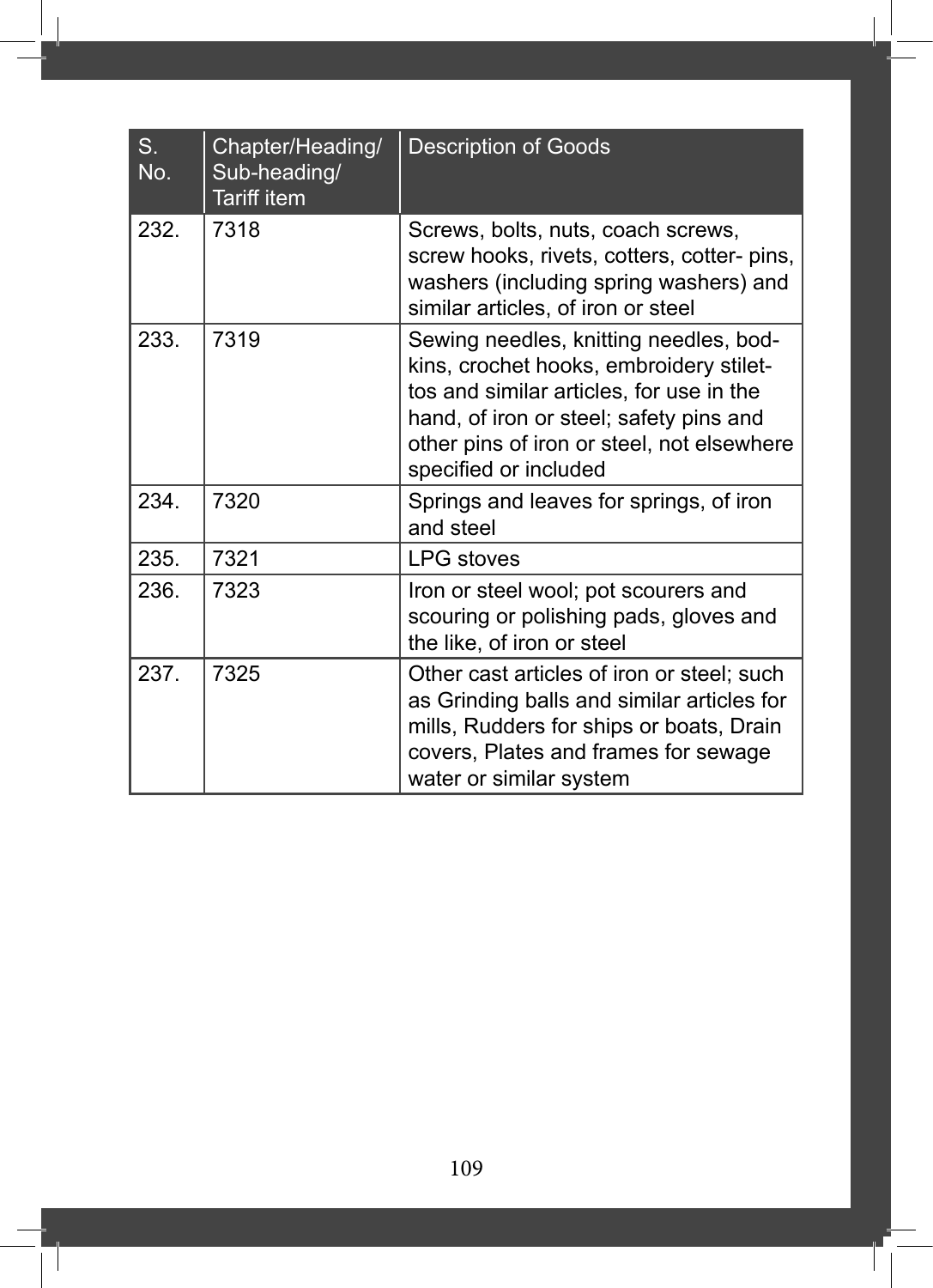| S.<br>No. | Chapter/Heading/<br>Sub-heading/<br><b>Tariff item</b> | <b>Description of Goods</b>                                                                                                                                                                                                                                                                                                                                                                                                                                                                                                                                                                                                                         |
|-----------|--------------------------------------------------------|-----------------------------------------------------------------------------------------------------------------------------------------------------------------------------------------------------------------------------------------------------------------------------------------------------------------------------------------------------------------------------------------------------------------------------------------------------------------------------------------------------------------------------------------------------------------------------------------------------------------------------------------------------|
| 238.      | 7326                                                   | Other articles of iron and steel, forged<br>or stamped, but not further worked;<br>such as Grinding balls and similar ar-<br>ticles for mills, articles for automobiles<br>and Earth moving implements, articles<br>of iron or steel Wire, Tyre bead wire<br>rings intended for use in the manufac-<br>ture of tyres for cycles and cycle-rick-<br>shaws, Belt lacing of steel, Belt fasten-<br>ers for machinery belts, Brain covers,<br>plates, and frames for sewages, water<br>or similar system, Enamelled iron ware<br>(excluding utensil & sign board), Man-<br>ufactures of stainless steel (excluding<br>utensils), Articles of clad metal |
| 239.      | 7401                                                   | Copper mattes; cement copper (precipi-<br>tated copper)                                                                                                                                                                                                                                                                                                                                                                                                                                                                                                                                                                                             |
| 240.      | 7402                                                   | Unrefined copper; copper anodes for<br>electrolytic refining                                                                                                                                                                                                                                                                                                                                                                                                                                                                                                                                                                                        |
| 241.      | 7403                                                   | Refined copper and copper alloys,<br>unwrought                                                                                                                                                                                                                                                                                                                                                                                                                                                                                                                                                                                                      |
| 242.      | 7404                                                   | Copper waste and scrap                                                                                                                                                                                                                                                                                                                                                                                                                                                                                                                                                                                                                              |
| 243.      | 7405                                                   | Master alloys of copper                                                                                                                                                                                                                                                                                                                                                                                                                                                                                                                                                                                                                             |
| 244.      | 7406                                                   | Copper powders and flakes                                                                                                                                                                                                                                                                                                                                                                                                                                                                                                                                                                                                                           |
| 245.      | 7407                                                   | Copper bars, rods and profiles                                                                                                                                                                                                                                                                                                                                                                                                                                                                                                                                                                                                                      |
| 246.      | 7408                                                   | Copper wire                                                                                                                                                                                                                                                                                                                                                                                                                                                                                                                                                                                                                                         |
| 247.      | 7409                                                   | Copper plates, sheets and strip, of a<br>thickness exceeding 0.12.5 mm                                                                                                                                                                                                                                                                                                                                                                                                                                                                                                                                                                              |
| 248.      | 7410                                                   | Copper foils                                                                                                                                                                                                                                                                                                                                                                                                                                                                                                                                                                                                                                        |
| 249.      | 7411                                                   | Copper tubes and pipes                                                                                                                                                                                                                                                                                                                                                                                                                                                                                                                                                                                                                              |
| 250.      | 7412                                                   | Copper tube or pipe fittings (for exam-<br>ple, couplings, elbows, sleeves)                                                                                                                                                                                                                                                                                                                                                                                                                                                                                                                                                                         |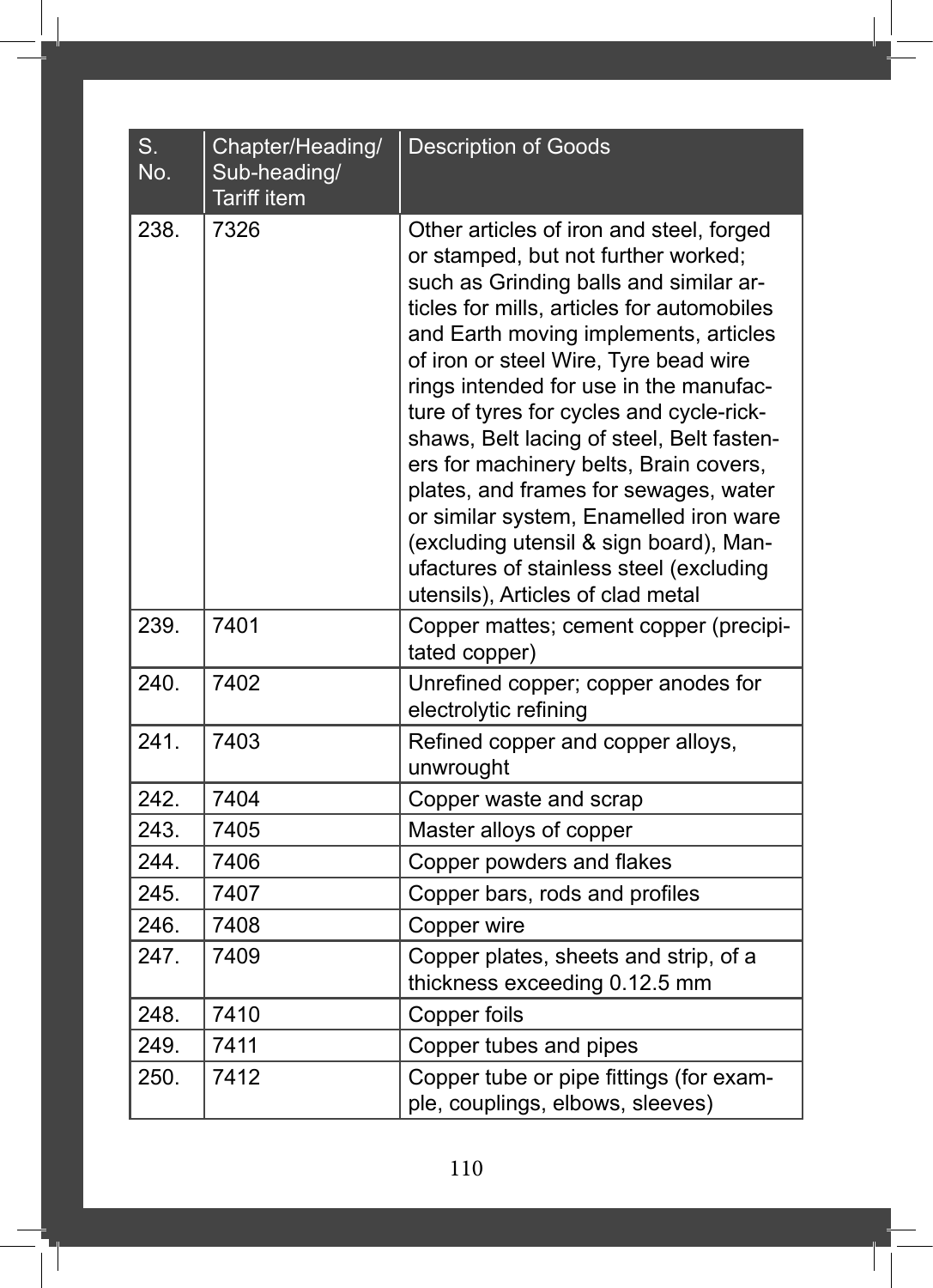| S <sub>1</sub><br>No. | Chapter/Heading/<br>Sub-heading/<br><b>Tariff item</b> | <b>Description of Goods</b>                                                                                                                                                                                                                                                                            |
|-----------------------|--------------------------------------------------------|--------------------------------------------------------------------------------------------------------------------------------------------------------------------------------------------------------------------------------------------------------------------------------------------------------|
| 251.                  | 7413                                                   | Stranded wires and cables                                                                                                                                                                                                                                                                              |
| 252.                  | 7415                                                   | Nails, tacks, drawing pins, staples<br>(other than those of heading 83.05)<br>and similar articles, of copper or of iron<br>or steel with heads of copper; screws,<br>bolts, nuts, screw hooks, rivets, cotters,<br>cotter-pins, washers (including spring<br>washers) and similar articles, of copper |
| 253.                  | 7419 91 00                                             | Metal castings                                                                                                                                                                                                                                                                                         |
| 254.                  | 7501                                                   | Nickel mattes, nickel oxide sinters and<br>other intermediate products of nickel<br>metallurgy                                                                                                                                                                                                         |
| 255.                  | 7502                                                   | Unwrought nickel                                                                                                                                                                                                                                                                                       |
| 256.                  | 7503                                                   | Nickel waste and scrap                                                                                                                                                                                                                                                                                 |
| 257.                  | 7504                                                   | Nickel powders and flakes                                                                                                                                                                                                                                                                              |
| 258.                  | 7505                                                   | Nickel bars, rods, profiles and wire                                                                                                                                                                                                                                                                   |
| 259.                  | 7506                                                   | Nickel plates, sheets, strip and foil                                                                                                                                                                                                                                                                  |
| 260.                  | 7507                                                   | Nickel tubes, pipes and tube or pipe<br>fittings (for example, couplings, elbows,<br>sleeves)                                                                                                                                                                                                          |
| 261.                  | 7508                                                   | Other articles of nickel                                                                                                                                                                                                                                                                               |
| 262.                  | 7601                                                   | Aluminium alloys; such as Ingots, Bil-<br>lets, Wire-bars, Wire-rods                                                                                                                                                                                                                                   |
| 263.                  | 7602                                                   | Aluminium waste and scrap                                                                                                                                                                                                                                                                              |
| 264.                  | 7603                                                   | Aluminium powders and flakes                                                                                                                                                                                                                                                                           |
| 265.                  | 7604                                                   | Aluminium bars, rods and profiles                                                                                                                                                                                                                                                                      |
| 266.                  | 7605                                                   | Aluminium wire                                                                                                                                                                                                                                                                                         |
| 267.                  | 7606                                                   | Aluminium plates, sheets and strip, of a<br>thickness exceeding 0.2 mm                                                                                                                                                                                                                                 |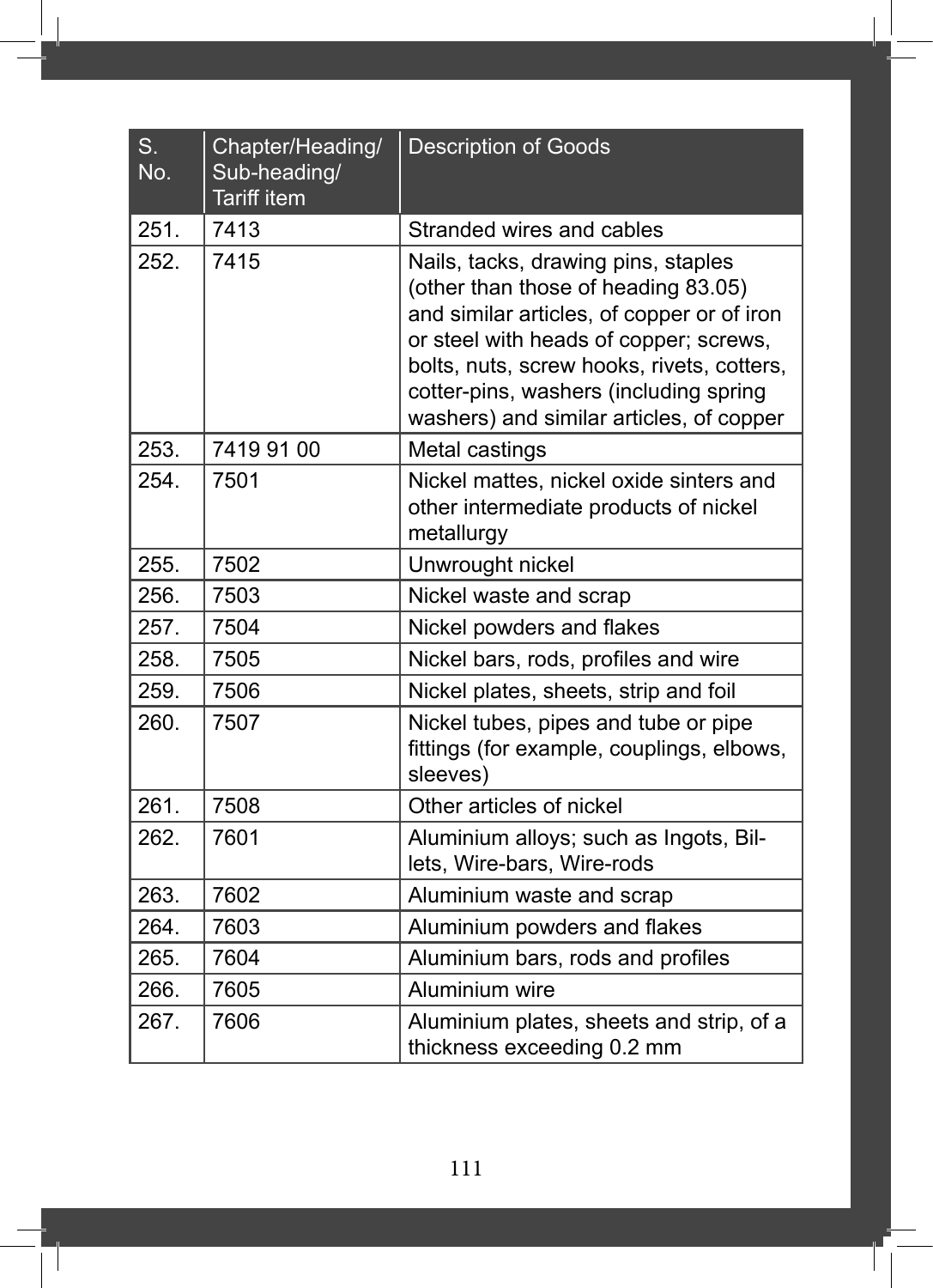| $S_{-}$<br>No. | Chapter/Heading/<br>Sub-heading/<br><b>Tariff item</b> | <b>Description of Goods</b>                                                                                                                                                                                                                                                                                                                                                                                                         |
|----------------|--------------------------------------------------------|-------------------------------------------------------------------------------------------------------------------------------------------------------------------------------------------------------------------------------------------------------------------------------------------------------------------------------------------------------------------------------------------------------------------------------------|
| 268.           | 7607                                                   | Aluminium foil (whether or not printed or<br>backed with paper, paperboard, plas-<br>tics or similar backing materials) of a<br>thickness (excluding any backing) not<br>exceeding 0.2 mm                                                                                                                                                                                                                                           |
| 269.           | 7608                                                   | Aluminium tubes and pipes                                                                                                                                                                                                                                                                                                                                                                                                           |
| 270.           | 7609                                                   | Aluminium tube or pipe fittings (for ex-<br>ample, couplings, elbows, sleeves)                                                                                                                                                                                                                                                                                                                                                      |
| 271.           | 7610 [Except<br>7610 10 00]                            | Aluminium structures (excluding prefab-<br>ricated buildings of heading 94.06 and<br>doors, windows and their frames and<br>thresholds for doors under 7610 10 00)<br>and parts of structures (for example,<br>bridges and bridge-sections, towers,<br>lattice masts, roofs, roofing frameworks,<br>balustrades, pillars and columns); alu-<br>minium plates. rods, profiles, tubes and<br>the like, prepared for use in structures |
| 272.           | 7611                                                   | Aluminium reservoirs, tanks, vats and<br>similar containers, for any material (oth-<br>er than compressed or liquefied gas), of<br>a capacity exceeding 300 I, whether or<br>not lined or heat-insulated, but not fitted<br>with mechanical or thermal equipment                                                                                                                                                                    |
| 273.           | 7612                                                   | Aluminium casks, drums, cans, boxes,<br>etc.                                                                                                                                                                                                                                                                                                                                                                                        |
| 274.           | 7613                                                   | Aluminium containers for compressed<br>or liquefied gas                                                                                                                                                                                                                                                                                                                                                                             |
| 275.           | 7614                                                   | Stranded wires and cables                                                                                                                                                                                                                                                                                                                                                                                                           |
| 276.           | 7616                                                   | Other articles of aluminium                                                                                                                                                                                                                                                                                                                                                                                                         |
| 277.           | 7801                                                   | Unwrought lead                                                                                                                                                                                                                                                                                                                                                                                                                      |
| 278.           | 7802                                                   | Lead waste and scrap                                                                                                                                                                                                                                                                                                                                                                                                                |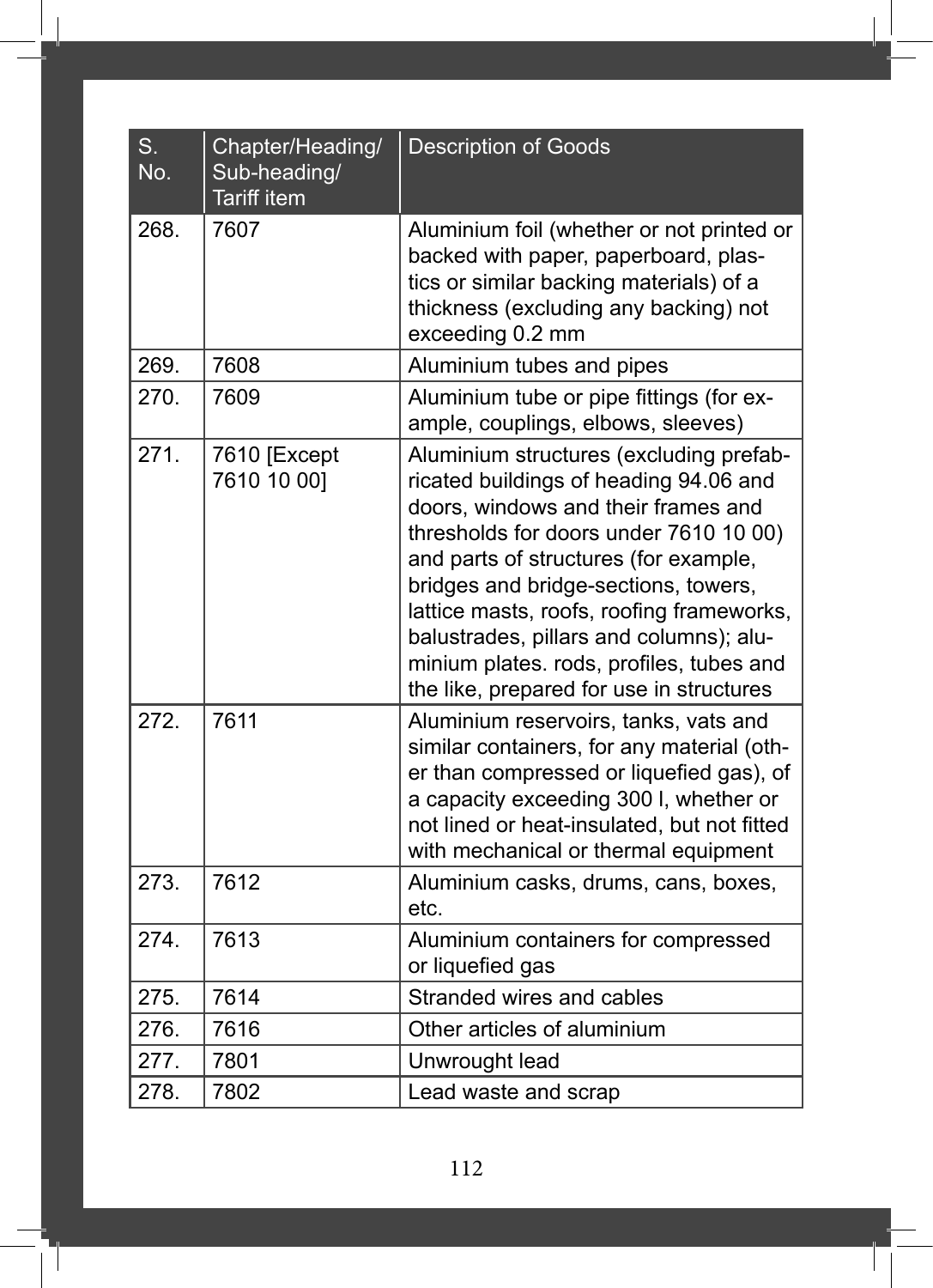| $S_{-}$<br>No. | Chapter/Heading/<br>Sub-heading/<br><b>Tariff item</b> | <b>Description of Goods</b>                                                                                                                                                                                                                                                                                                                                                                            |
|----------------|--------------------------------------------------------|--------------------------------------------------------------------------------------------------------------------------------------------------------------------------------------------------------------------------------------------------------------------------------------------------------------------------------------------------------------------------------------------------------|
| 279.           | 7804                                                   | Lead plates, sheets, strip and foil; lead<br>powders and flakes                                                                                                                                                                                                                                                                                                                                        |
| 280.           | 7806                                                   | Other articles of lead (including sanitary<br>fixtures and Indian lead seals)                                                                                                                                                                                                                                                                                                                          |
| 281.           | 7901                                                   | Unwrought zinc                                                                                                                                                                                                                                                                                                                                                                                         |
| 282.           | 7902                                                   | Zinc waste and scrap                                                                                                                                                                                                                                                                                                                                                                                   |
| 283.           | 7903                                                   | Zinc dust, powders and flakes                                                                                                                                                                                                                                                                                                                                                                          |
| 284.           | 7904                                                   | Zinc bars, rods, profiles and wire                                                                                                                                                                                                                                                                                                                                                                     |
| 285.           | 7905                                                   | Zinc plates, sheets, strip and foil                                                                                                                                                                                                                                                                                                                                                                    |
| 286.           | 7907                                                   | Other articles of zinc including sanitary<br>fixtures                                                                                                                                                                                                                                                                                                                                                  |
| 287.           | 8001                                                   | Unwrought tin                                                                                                                                                                                                                                                                                                                                                                                          |
| 288.           | 8002                                                   | Tin waste and scrap                                                                                                                                                                                                                                                                                                                                                                                    |
| 289.           | 8003                                                   | Tin bars, rods, profiles and wire                                                                                                                                                                                                                                                                                                                                                                      |
| 290.           | 8007                                                   | Other articles of tin                                                                                                                                                                                                                                                                                                                                                                                  |
| 291.           | 8101 to 8112                                           | Other base metals, namely, Tungsten,<br>Molybdenum, Tantalum, Magnesium,<br>Cobalt mattes, and other intermediate<br>products of cobalt metallurgy, Bismuth,<br>Cadmium, Titanium, Zirconium, Antimo-<br>ny, Manganese, Beryllium, chromium,<br>germanium, vanadium, gallium, hafni-<br>um, indium, niobium (columbium), rhe-<br>nium and thallium, and articles thereof,<br>including waste and scrap |
| 292.           | 8113                                                   | Cermets and articles thereof, including<br>waste and scrap                                                                                                                                                                                                                                                                                                                                             |
| 293.           | 8202                                                   | Hand saws; blades for saws of all kinds<br>(including slitting, slotting or toothless<br>saw blades)                                                                                                                                                                                                                                                                                                   |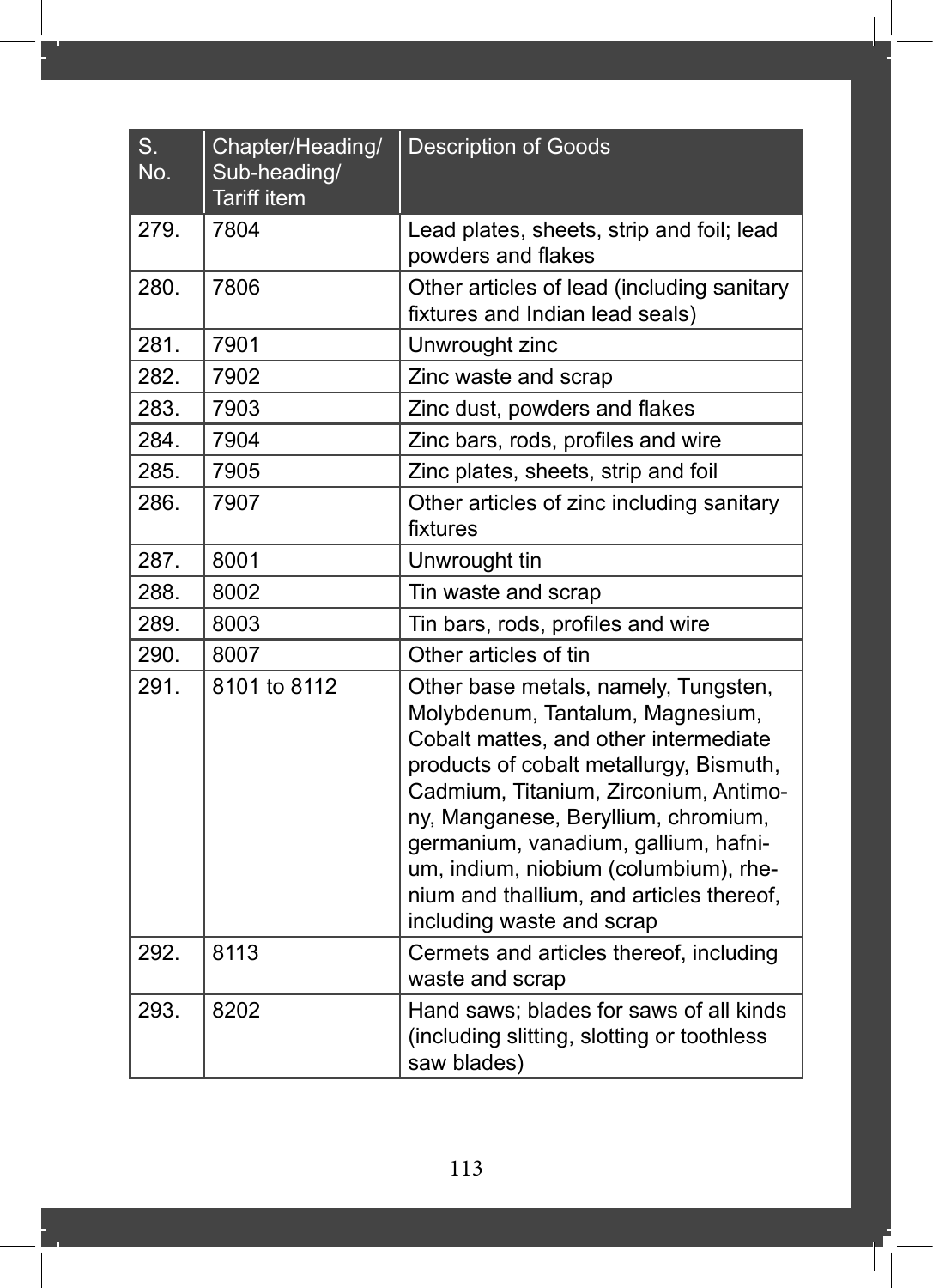| $S_{-}$<br>No. | Chapter/Heading/<br>Sub-heading/<br><b>Tariff item</b> | <b>Description of Goods</b>                                                                                                                                                                                                                                                                                                                  |
|----------------|--------------------------------------------------------|----------------------------------------------------------------------------------------------------------------------------------------------------------------------------------------------------------------------------------------------------------------------------------------------------------------------------------------------|
| 294.           | 8203                                                   | Files, rasps, pliers (including cutting<br>pliers), pincers, tweezers, metal cutting<br>shears, pipe-cutters, bolt croppers, per-<br>forating punches and similar hand tools                                                                                                                                                                 |
| 295.           | 8204                                                   | Hand-operated spanners and wrench-<br>es (including torque meter wrenches<br>but not including tap wrenches); inter-<br>changeable spanner sockets, with or<br>without handles                                                                                                                                                               |
| 296.           | 8205                                                   | Hand tools (including glaziers' dia-<br>monds), not elsewhere specified or<br>included; blow lamps; vices, clamps and<br>the like, other than accessories for and<br>parts of, machine-tools or water-jet cut-<br>ting machines; anvils; portable forges;<br>hand or pedal-operated grinding wheels<br>with frameworks                       |
| 297.           | 8206                                                   | Tools of two or more of the headings<br>8202 to 8205, put up in sets for retail<br>sale                                                                                                                                                                                                                                                      |
| 298.           | 8207                                                   | Interchangeable tools for hand tools,<br>whether or not power-operated, or<br>for machine-tools (for example, for<br>pressing, stamping, punching, tapping,<br>threading, drilling, boring, broaching,<br>milling, turning or screw driving), includ-<br>ing dies for drawing or extruding metal,<br>and rock drilling or earth boring tools |
| 299.           | 8208                                                   | Knives and cutting blades, for machines<br>or for mechanical appliances                                                                                                                                                                                                                                                                      |
| 300.           | 8209                                                   | Plates, sticks, tips and the like for tools,<br>unmounted, of cermets                                                                                                                                                                                                                                                                        |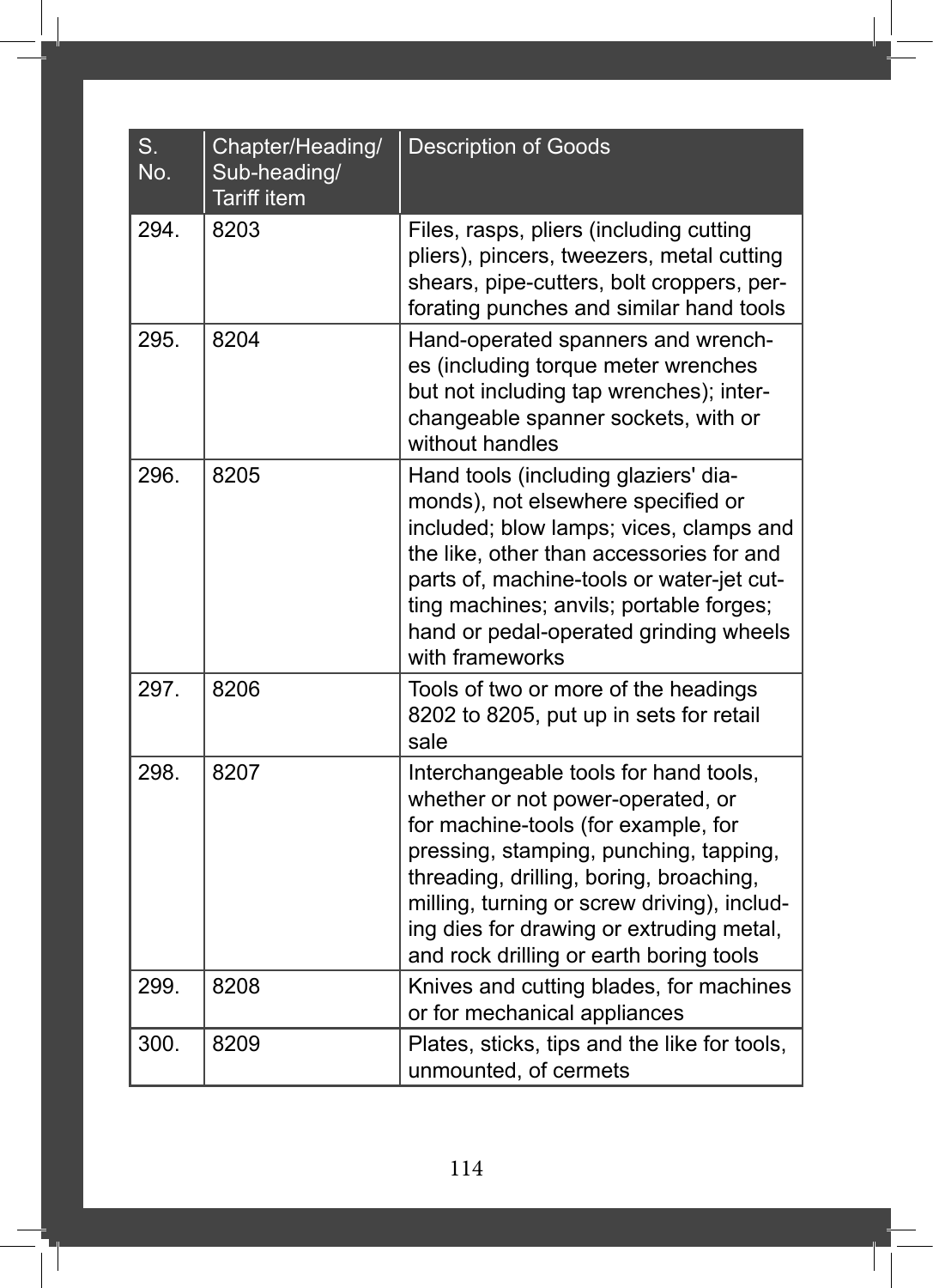| S.<br>No. | Chapter/Heading/<br>Sub-heading/<br><b>Tariff item</b> | <b>Description of Goods</b>                                                                                                                                                                                                                                                                                                                                                                       |
|-----------|--------------------------------------------------------|---------------------------------------------------------------------------------------------------------------------------------------------------------------------------------------------------------------------------------------------------------------------------------------------------------------------------------------------------------------------------------------------------|
| 301.      | 8210 00 00                                             | Hand-operated mechanical applianc-<br>es, weighing 10 kg or less, used in the<br>preparation, conditioning or serving of<br>food or drink                                                                                                                                                                                                                                                         |
| 302.      | 8213 00 00                                             | Scissors, tailors' shears and similar<br>shears, and blades therefor                                                                                                                                                                                                                                                                                                                              |
| 303.      | 8301                                                   | Padlocks and locks (key, combination<br>or electrically operated), of base metal;<br>clasps and frames with clasps, incorpo-<br>rating locks, of base metal; keys for any<br>of the foregoing articles, of base metal                                                                                                                                                                             |
| 304.      | 8306                                                   | Bells, gongs and the like, non-electric,<br>of base metal; statuettes and other<br>ornaments, of base metal; photograph,<br>picture or similar frames, of base metal;<br>mirrors of base metal                                                                                                                                                                                                    |
| 305.      | 8307                                                   | Flexible tubing of base metal, with or<br>without fittings                                                                                                                                                                                                                                                                                                                                        |
| 306.      | 8308                                                   | Clasps, frames with clasps, buckles,<br>buckle-clasps, hooks, eyes, eyelets<br>and the like, of base metal, of a kind<br>used for clothing or clothing accesso-<br>ries, footwear, jewellery, wrist watches,<br>books, awnings, leather goods, travel<br>goods or saddlery or for other made<br>up articles; tubular or bifurcated rivets,<br>of base metal; beads and spangles, of<br>base metal |
| 307.      | 8309                                                   | Stoppers, caps and lids (including<br>crown corks, screw caps and pouring<br>stoppers), capsules for bottles, thread-<br>ed bungs, bung covers, seals and other<br>packing accessories, of base metal                                                                                                                                                                                             |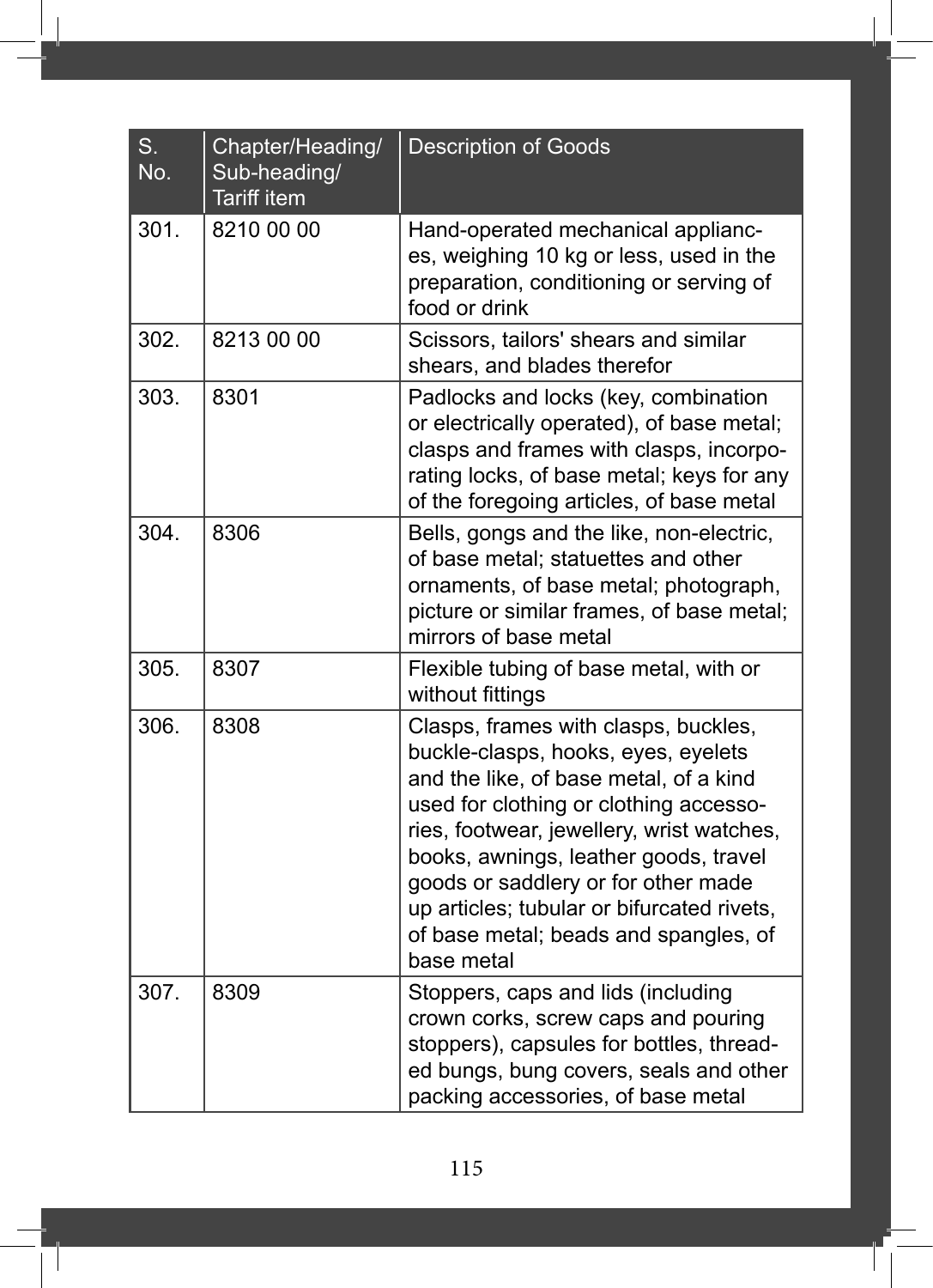| $\overline{\mathsf{S}}$ .<br>No. | Chapter/Heading/<br>Sub-heading/<br><b>Tariff item</b> | <b>Description of Goods</b>                                                                                                                                                                                                                                                                                                        |
|----------------------------------|--------------------------------------------------------|------------------------------------------------------------------------------------------------------------------------------------------------------------------------------------------------------------------------------------------------------------------------------------------------------------------------------------|
| 308.                             | 8311                                                   | Wire, rods, tubes, plates, electrodes<br>and similar products, of base metal or<br>of metal carbides, coated or cored with<br>flux material, of a kind used for solder-<br>ing, brazing, welding or deposition of<br>metal or of metal carbides; wire and<br>rods, of agglomerated base metal pow-<br>der, used for metal spraying |
| 309.                             | 8401                                                   | Nuclear reactors; machinery and appa-<br>ratus for isotopes separation                                                                                                                                                                                                                                                             |
| 310.                             | 8402                                                   | Steam or other vapour generating boil-<br>ers (other than central heating hot water<br>boilers capable also of producing low<br>pressure steam); super- heated water<br>boilers                                                                                                                                                    |
| 311.                             | 8403                                                   | Central heating boilers other than those<br>of heading 8402                                                                                                                                                                                                                                                                        |
| 312.                             | 8404                                                   | Auxiliary plant for use with boilers of<br>heading 8402 or 8403 (for example,<br>economisers, super-heaters, soot<br>removers, gas recoverers); condensers<br>for steam or other vapour power units                                                                                                                                |
| 313.                             | 8405                                                   | Producer gas or water gas generators,<br>with or without their purifiers; acetylene<br>gas generators and similar water pro-<br>cess gas generators, with or without<br>their purifiers                                                                                                                                            |
| 314.                             | 8406                                                   | Steam turbines and other vapour tur-<br>bines                                                                                                                                                                                                                                                                                      |
| 315.                             | 8410                                                   | Hydraulic turbines, water wheels, and<br>regulators therefor                                                                                                                                                                                                                                                                       |
| 316.                             | 8411                                                   | Turbo-jets, turbo-propellers and other<br>gas turbines - turbo-jets                                                                                                                                                                                                                                                                |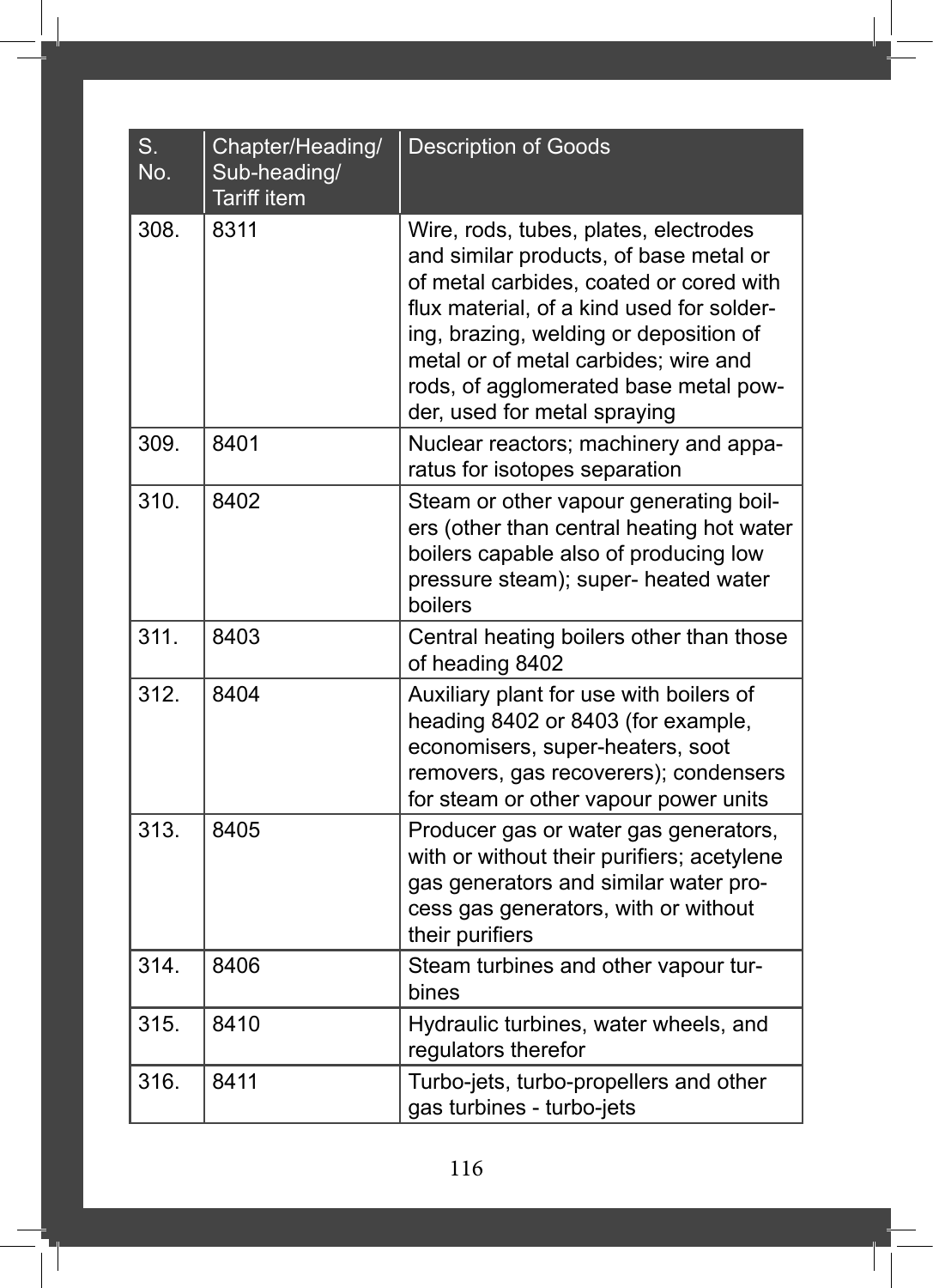| $S_{1}$<br>No. | Chapter/Heading/<br>Sub-heading/<br><b>Tariff item</b>                                      | <b>Description of Goods</b>                                                                                                                                                                                                                                                                                                                                                                                              |
|----------------|---------------------------------------------------------------------------------------------|--------------------------------------------------------------------------------------------------------------------------------------------------------------------------------------------------------------------------------------------------------------------------------------------------------------------------------------------------------------------------------------------------------------------------|
| 317.           | 8412                                                                                        | Other engines and motors (Reaction<br>engines other than turbo jets, Hydraulic<br>power engines and motors, Pneumatic<br>power engines and motors, other, parts)<br>[other than wind turbine or engine]                                                                                                                                                                                                                  |
| 318.           | 8416                                                                                        | Furnace burners for liquid fuel, for<br>pulverised solid fuel or for gas; mechan-<br>ical stokers, including their mechanical<br>grates, mechanical ash dischargers and<br>similar appliances                                                                                                                                                                                                                            |
| 319.           | 8417                                                                                        | Industrial or laboratory furnaces and ov-<br>ens, including incinerators, non-electric                                                                                                                                                                                                                                                                                                                                   |
| 320.           | 841920                                                                                      | Medical, surgical or laboratory sterilisers                                                                                                                                                                                                                                                                                                                                                                              |
| 321.           | 8420                                                                                        | Calendering or other rolling machines,<br>other than for metals or glass, and cylin-<br>ders therefor                                                                                                                                                                                                                                                                                                                    |
| 322.           | 8421                                                                                        | Centrifuges, including centrifugal dry-<br>ers; filtering or purifying machinery and<br>apparatus, for liquids or gases                                                                                                                                                                                                                                                                                                  |
| 323.           | 8422 20 00, 8422<br>30 00, 8422 40<br>00, 8522 90 [other<br>than 8422 11 00,<br>8422 19 00] | Machinery for cleaning or drying bottles<br>or other containers; machinery for filling,<br>closing, sealing or labelling bottles,<br>cans, boxes, bags or other containers;<br>machinery for capsuling bottles, jars,<br>tubes and similar containers; other<br>packing or wrapping machinery (includ-<br>ing heat-shrink wrapping machinery);<br>machinery for aerating beverages [other<br>than dish washing machines] |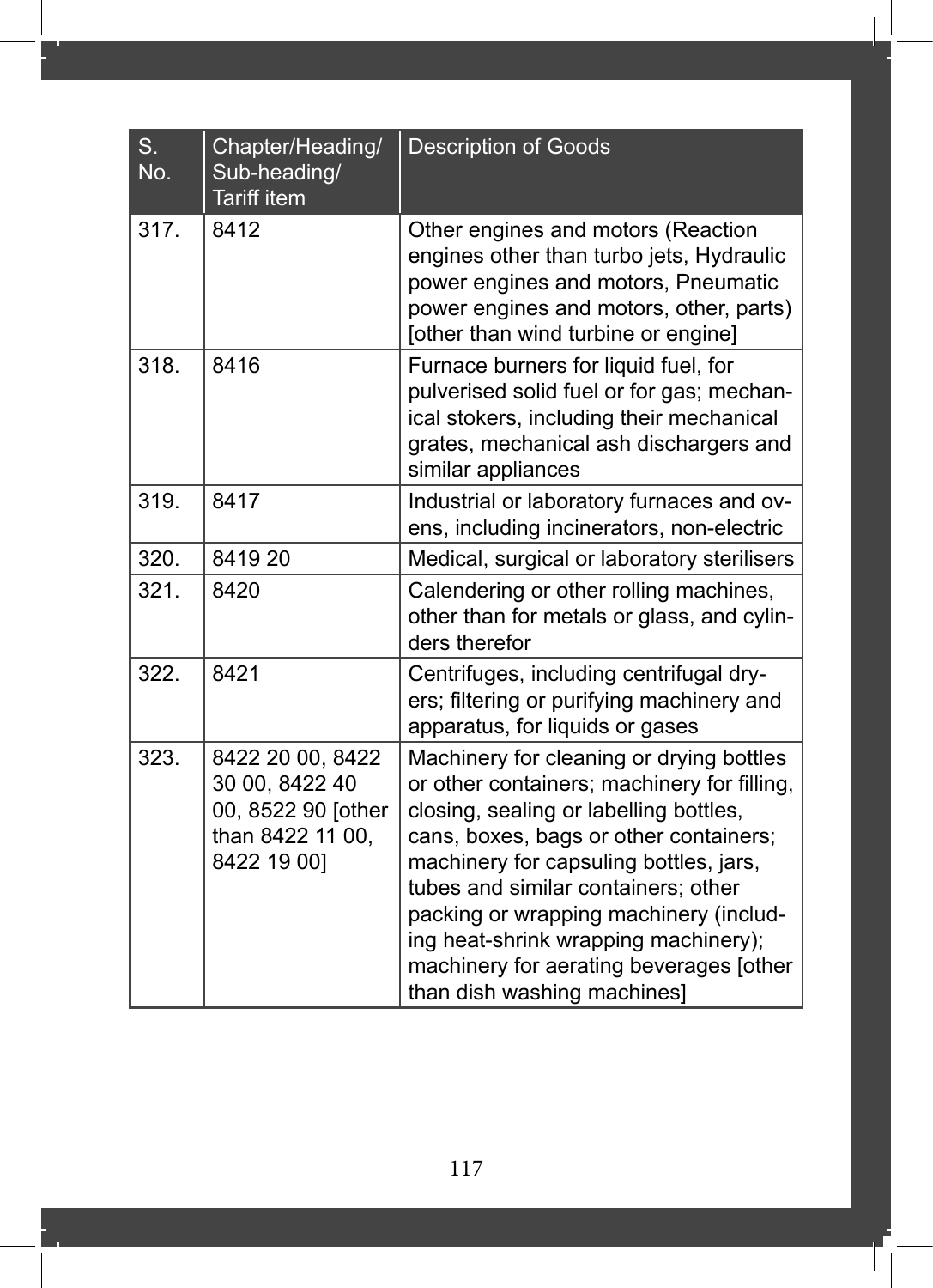| S.<br>No. | Chapter/Heading/<br>Sub-heading/<br><b>Tariff item</b> | <b>Description of Goods</b>                                                                                                                                                                                                                                                                           |
|-----------|--------------------------------------------------------|-------------------------------------------------------------------------------------------------------------------------------------------------------------------------------------------------------------------------------------------------------------------------------------------------------|
| 324.      | 8423                                                   | Weighing machinery (excluding bal-<br>ances of a sensitivity of 5 centigrams<br>or better), including weight operated<br>counting or checking machines; weigh-<br>ing machine weights of all kinds [other<br>than electric or electronic weighing<br>machinery]                                       |
| 325.      | 8424                                                   | Mechanical appliances (whether or not<br>hand-operated) for projecting, dispers-<br>ing or spraying liquids or powders;<br>spray guns and similar appliances;<br>steam or sand blasting machines and<br>similar jet projecting machines [other<br>than fire extinguishers, whether or not<br>charged] |
| 326.      | 8425                                                   | Pulley tackle and hoists other than skip<br>hoists; winches and capstans; jacks                                                                                                                                                                                                                       |
| 327.      | 8426                                                   | Ship's derricks; cranes including cable<br>cranes; mobile lifting frames, straddle<br>carriers and works trucks fitted with a<br>crane                                                                                                                                                                |
| 328.      | 8431                                                   | Parts suitable for use solely or principal-<br>ly with the machinery of headings 8425<br>to 8430                                                                                                                                                                                                      |
| 329.      | 8435                                                   | Presses, crushers and similar machin-<br>ery used in the manufacture of wine,<br>cider, fruit juices or similar beverages                                                                                                                                                                             |
| 330.      | 8438                                                   | Machinery, not specified or included<br>elsewhere in this Chapter, for the indus-<br>trial preparation or manufacture of food<br>or drink, other than machinery for the<br>extraction or preparation of animal or<br>fixed vegetable fats or oils                                                     |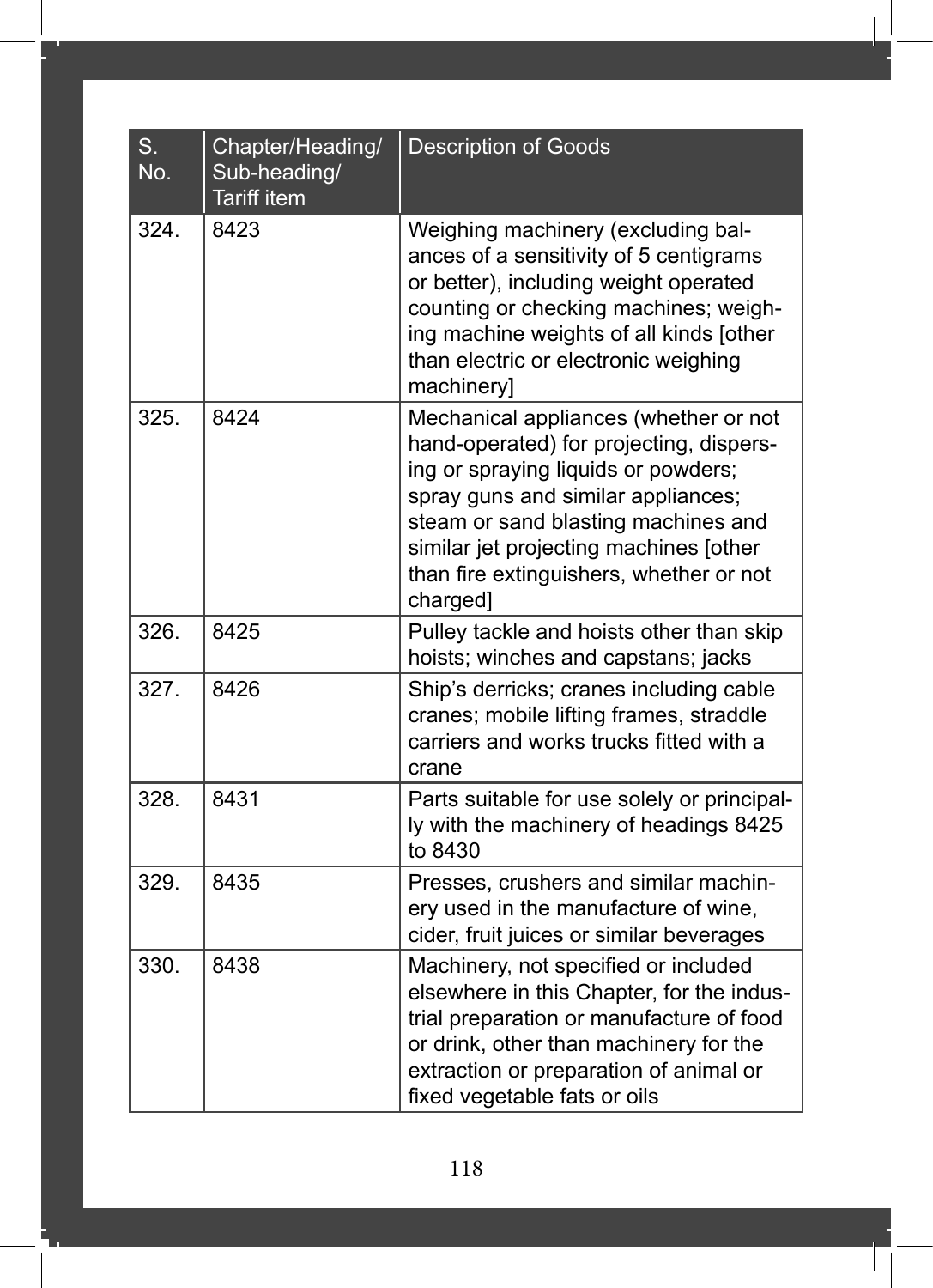| $S_{-}$<br>No. | Chapter/Heading/<br>Sub-heading/<br><b>Tariff item</b> | <b>Description of Goods</b>                                                                                                                                                                                                                                                                                                                                                                                                                                                                                                                      |
|----------------|--------------------------------------------------------|--------------------------------------------------------------------------------------------------------------------------------------------------------------------------------------------------------------------------------------------------------------------------------------------------------------------------------------------------------------------------------------------------------------------------------------------------------------------------------------------------------------------------------------------------|
| 331.           | 8439                                                   | Machinery for making pulp of fibrous<br>cellulosic material or for making or fin-<br>ishing paper or paperboard                                                                                                                                                                                                                                                                                                                                                                                                                                  |
| 332.           | 8440                                                   | Book-binding machinery, including<br>book-sewing machines                                                                                                                                                                                                                                                                                                                                                                                                                                                                                        |
| 333.           | 8441                                                   | Other machinery for making up paper<br>pulp, paper or paperboard, including<br>cutting machines of all kinds                                                                                                                                                                                                                                                                                                                                                                                                                                     |
| 334.           | 8442                                                   | Machinery, apparatus and equipment<br>(other than the machines of headings<br>8456 to 8465) for preparing or making<br>plates, printing components; plates,<br>cylinders and lithographic stones, pre-<br>pared for printing purposes (for exam-<br>ple, planed, grained or polished)                                                                                                                                                                                                                                                            |
| 335.           | 8443                                                   | Printing machinery used for printing by<br>means of plates, cylinders and other<br>printing components of heading 84.42;<br>Printers [other than machines which<br>perform two or more of the functions of<br>printing, copying or facsimile transmis-<br>sion] capable of connecting to an au-<br>tomatic data processing machine or to<br>a network printers [other than copying<br>machines, facsimile machines]; parts<br>and accessories thereof [other than ink<br>cartridges with or without print head<br>assembly and ink spray nozzle] |
| 336.           | 8444                                                   | Machines for extruding, drawing, textur-<br>ing or cutting man-made textile materi-<br>als                                                                                                                                                                                                                                                                                                                                                                                                                                                       |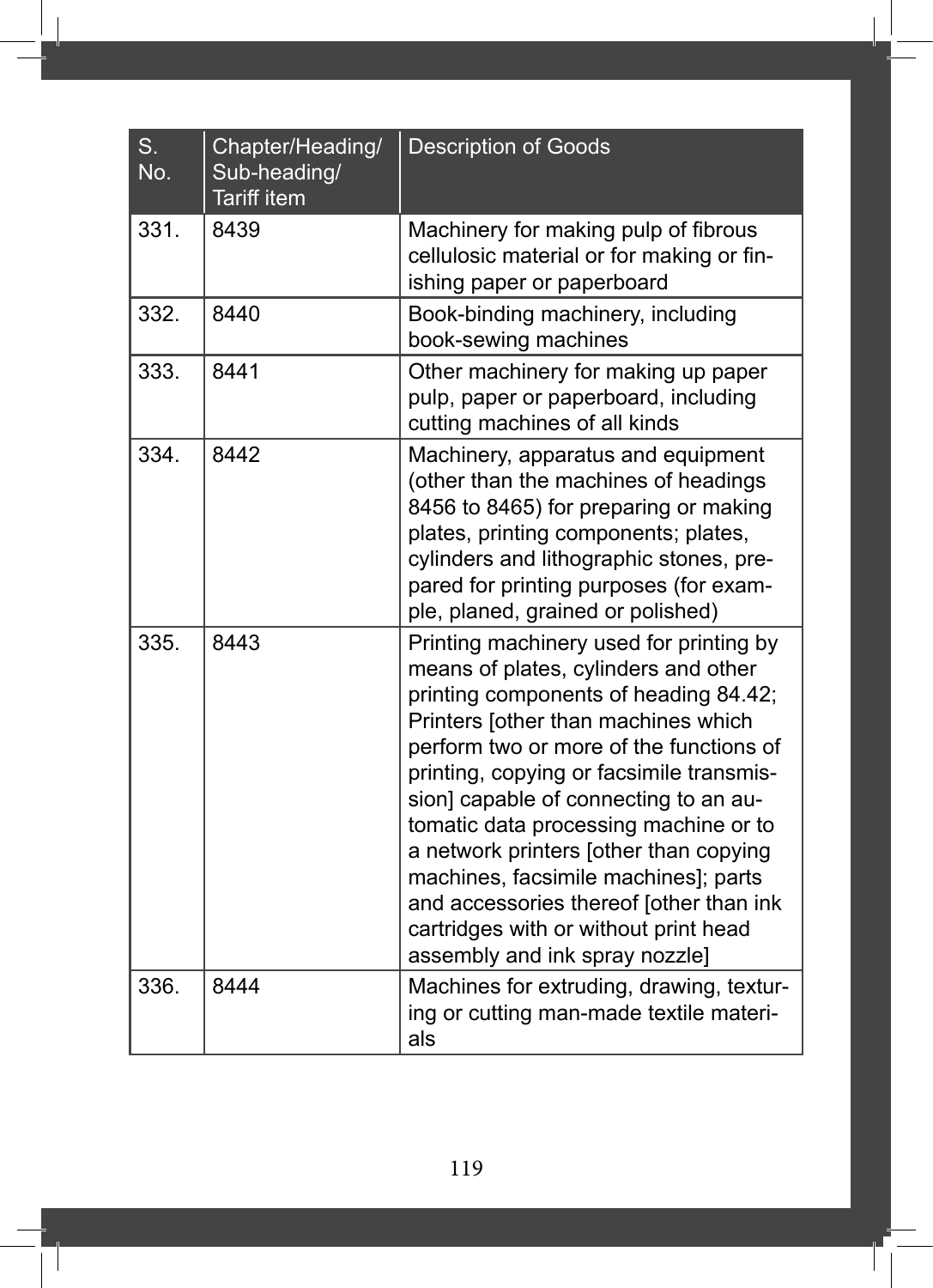| S.<br>No. | Chapter/Heading/<br>Sub-heading/<br><b>Tariff item</b> | <b>Description of Goods</b>                                                                                                                                                                                                                                                                                                                                                                                                                                                                     |
|-----------|--------------------------------------------------------|-------------------------------------------------------------------------------------------------------------------------------------------------------------------------------------------------------------------------------------------------------------------------------------------------------------------------------------------------------------------------------------------------------------------------------------------------------------------------------------------------|
| 337.      | 8445                                                   | Machines for preparing textile fibres;<br>spinning, doubling or twisting machines<br>and other machinery for producing<br>textile yarns; textile reeling or winding<br>(including weft-winding) machines and<br>machines for preparing textile yarns for<br>use on the machines of heading 8446<br>or 8447                                                                                                                                                                                      |
| 338.      | 8446                                                   | Weaving machines (looms)                                                                                                                                                                                                                                                                                                                                                                                                                                                                        |
| 339.      | 8447                                                   | Knitting machines, stitch-bonding<br>machines and machines for making<br>gimped yarn, tulle, lace, embroidery,<br>trimmings, braid or net and machines<br>for tufting                                                                                                                                                                                                                                                                                                                           |
| 340.      | 8448                                                   | Auxiliary machinery for use with ma-<br>chines of heading 84.44, 84.45, 84.46<br>or 84.47 (for example, dobbies, Jac-<br>quards, automatic stop motions, shut-<br>tle changing mechanisms); parts and<br>accessories suitable for use solely or<br>principally with the machines of this<br>heading or of heading 8444, 8445, 8446<br>or 8447 (for example, spindles and<br>spindles flyers, card clothing, combs,<br>extruding nipples, shuttles, healds and<br>heald frames, hosiery needles) |
| 341.      | 8449                                                   | Machinery for the manufacture or fin-<br>ishing of felt or nonwovens in the piece<br>or in shapes, including machinery for<br>making felt hats; blocks for making hats                                                                                                                                                                                                                                                                                                                          |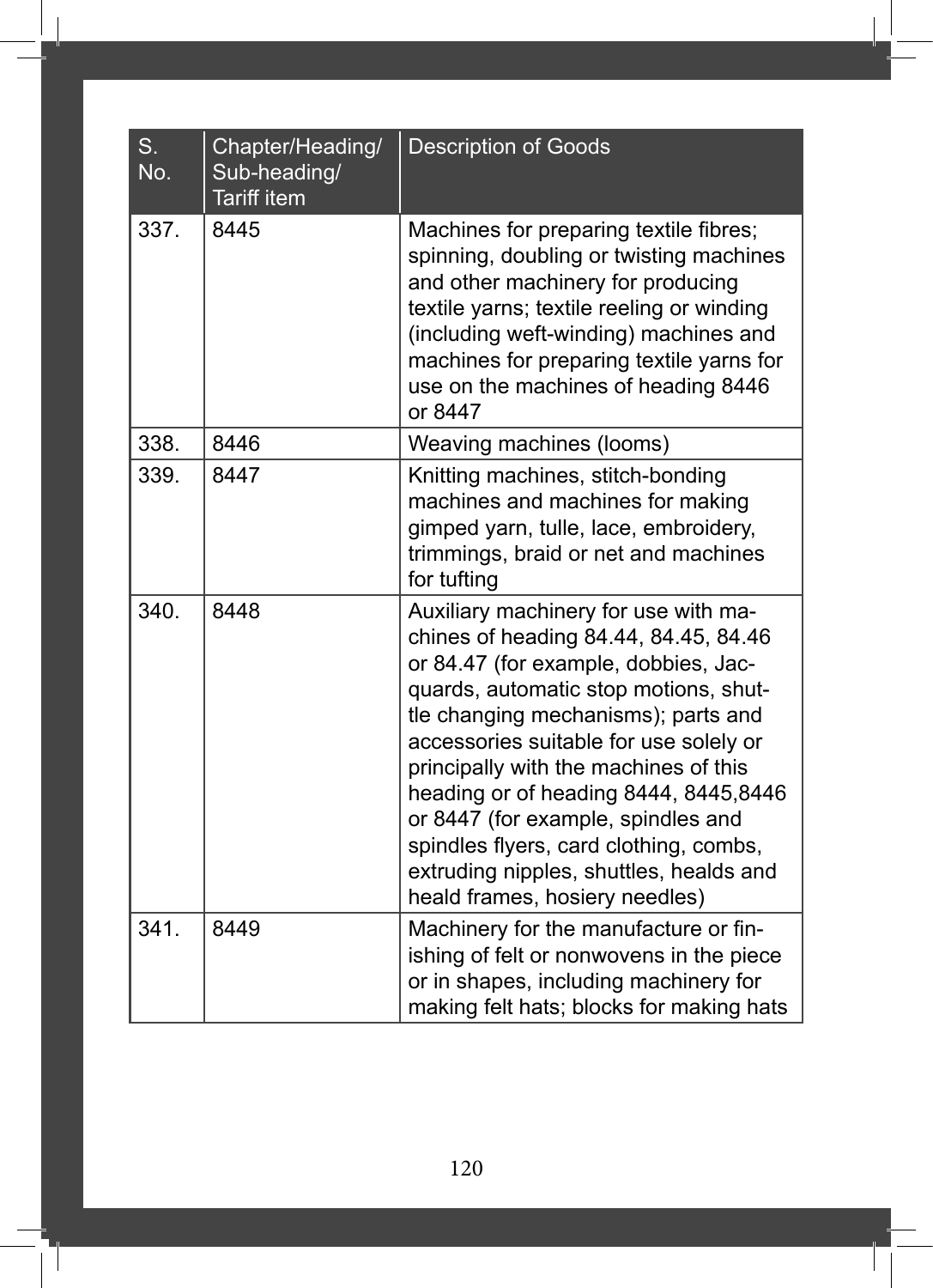| S.<br>$\overline{\text{No}}$ . | Chapter/Heading/<br>Sub-heading/<br><b>Tariff item</b> | <b>Description of Goods</b>                                                                                                                                                                                                                                                                                                                                                                                                                                                                                   |
|--------------------------------|--------------------------------------------------------|---------------------------------------------------------------------------------------------------------------------------------------------------------------------------------------------------------------------------------------------------------------------------------------------------------------------------------------------------------------------------------------------------------------------------------------------------------------------------------------------------------------|
| 342.                           | 8451                                                   | Machinery (other than machines of<br>heading 8450) for washing, cleaning,<br>wringing, drying, ironing, pressing<br>(including fusing presses), bleaching,<br>dyeing, dressing, finishing, coating or<br>impregnating textile yarns, fabrics or<br>made up textile articles and machines<br>for applying the paste to the base fabric<br>or other support used in the manufac-<br>ture of floor covering such as linoleum;<br>machines for reeling, unreeling, folding,<br>cutting or pinking textile fabrics |
| 343.                           | 8453                                                   | Machinery for preparing, tanning or<br>working hides, skins or leather or for<br>making or repairing footwear or other<br>articles of hides, skins or leather, other<br>than sewing machines                                                                                                                                                                                                                                                                                                                  |
| 344.                           | 8454                                                   | Converters, ladles, ingot moulds and<br>casting machines, of a kind used in<br>metallurgy or in metal foundries                                                                                                                                                                                                                                                                                                                                                                                               |
| 345.                           | 8455                                                   | Metal-rolling mills and rolls therefor                                                                                                                                                                                                                                                                                                                                                                                                                                                                        |
| 346.                           | 8456                                                   | Machine-tools for working any material<br>by removal of material, by laser or other<br>light or photon beam, ultrasonic, elec-<br>tro-discharge, electro-chemical, electron<br>beam, ionic-beam or plasma arc pro-<br>cesses                                                                                                                                                                                                                                                                                  |
| 347.                           | 8457                                                   | Machining centres, unit construction<br>machines (single station) and multi-sta-<br>tion transfer machines, for working<br>metal                                                                                                                                                                                                                                                                                                                                                                              |
| 348.                           | 8458                                                   | Lathes (including turning centres) for<br>removing metal                                                                                                                                                                                                                                                                                                                                                                                                                                                      |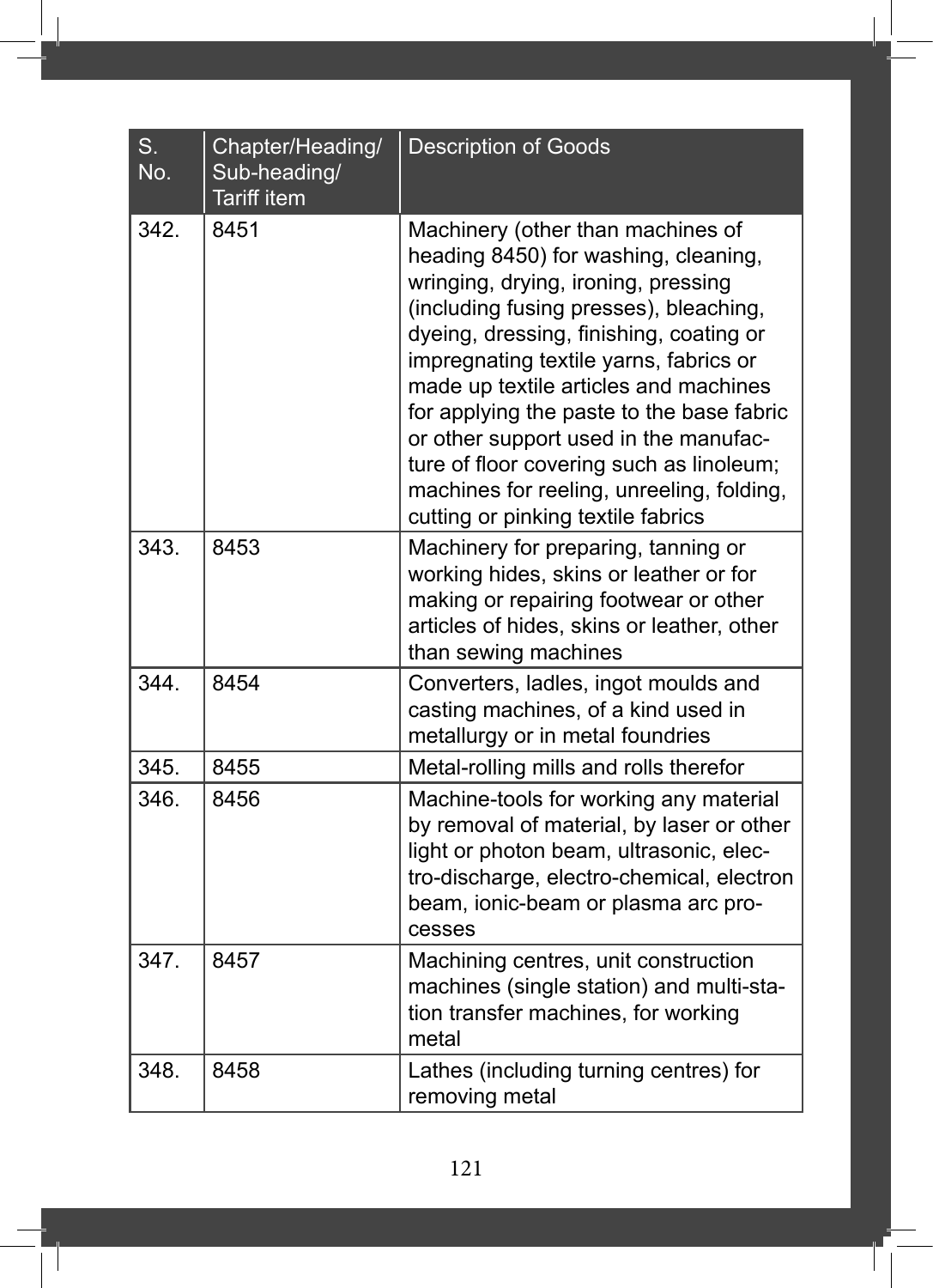| $S_{1}$<br>No. | Chapter/Heading/<br>Sub-heading/<br><b>Tariff item</b> | <b>Description of Goods</b>                                                                                                                                                                                                                                                                                            |
|----------------|--------------------------------------------------------|------------------------------------------------------------------------------------------------------------------------------------------------------------------------------------------------------------------------------------------------------------------------------------------------------------------------|
| 349.           | 8459                                                   | Machine-tools (including way-type unit<br>head machines) for drilling, boring,<br>milling, threading or tapping by remov-<br>ing metal, other than lathes (including<br>turning centres) of heading 8458                                                                                                               |
| 350.           | 8460                                                   | Machine-tools for deburring, sharpen-<br>ing, grinding, honing, lapping, polishing<br>or otherwise finishing metal, or cermets<br>by means of grinding stones, abrasives<br>or polishing products, other than gear<br>cutting, gear grinding or gear finishing<br>machines of heading 8461                             |
| 351.           | 8461                                                   | Machine-tools for planing, shaping,<br>slotting, broaching, gear cutting, gear<br>grinding or gear finishing, sawing, cut-<br>ting-off and other machine- tools work-<br>ing by removing metal or cermets, not<br>elsewhere specified or included                                                                      |
| 352.           | 8462                                                   | Machine-tools (including presses) for<br>working metal by forging, hammering or<br>die-stamping; machine-tools (including<br>presses) for working metal by bending,<br>folding, straightening, flattening, shear-<br>ing, punching or notching; presses for<br>working metal or metal carbides, not<br>specified above |
| 353.           | 8463                                                   | Other machine-tools for working metal,<br>or cermets, without removing material                                                                                                                                                                                                                                        |
| 354.           | 8464                                                   | Machine-tools for working stone, ceram-<br>ics, concrete, asbestos-cement or like<br>mineral materials or for cold working<br>glass                                                                                                                                                                                    |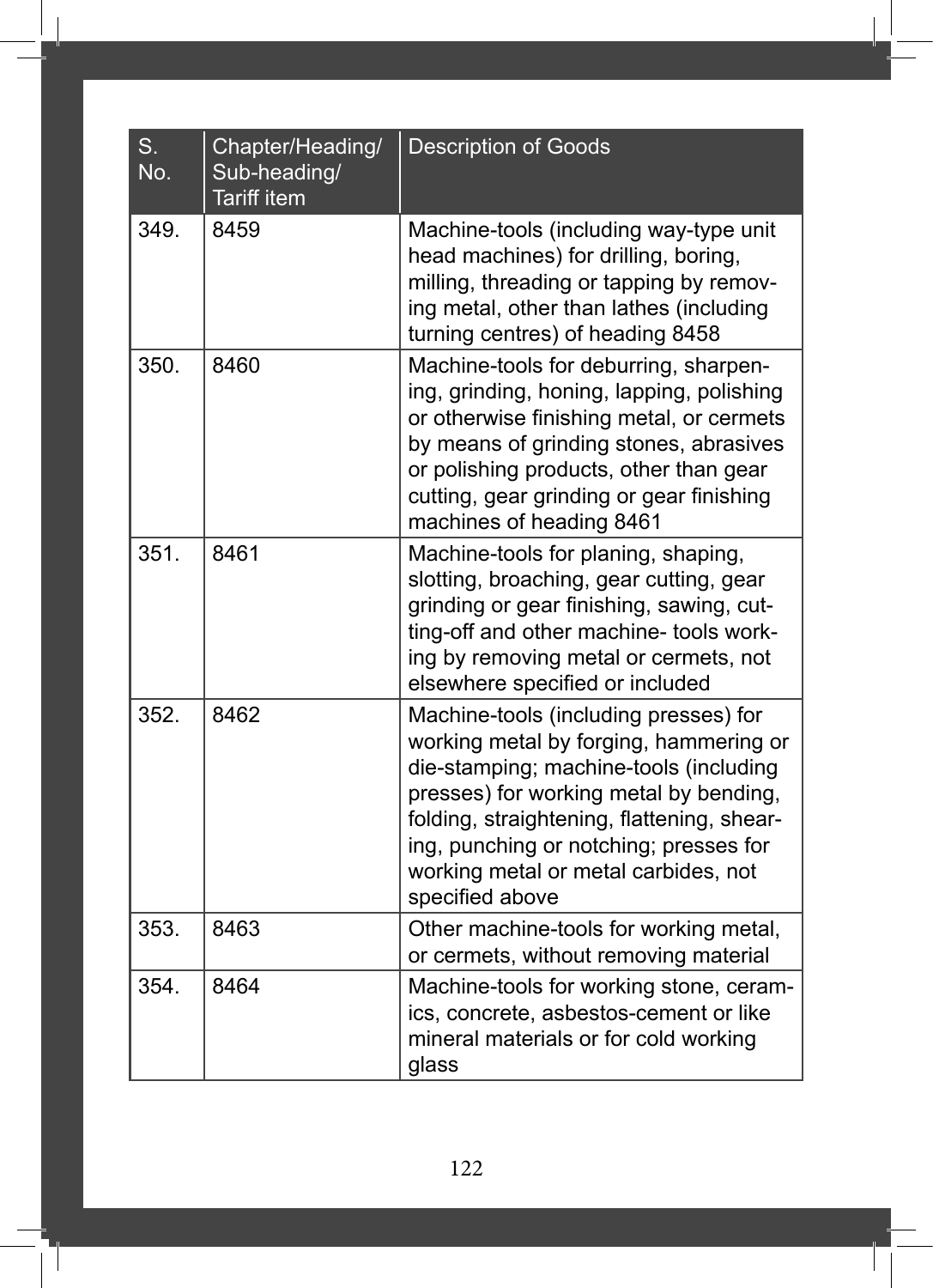| S.<br>No. | Chapter/Heading/<br>Sub-heading/<br><b>Tariff item</b> | <b>Description of Goods</b>                                                                                                                                                                                                                                                                                  |
|-----------|--------------------------------------------------------|--------------------------------------------------------------------------------------------------------------------------------------------------------------------------------------------------------------------------------------------------------------------------------------------------------------|
| 355.      | 8465                                                   | Machine-tools (including machines for<br>nailing, stapling, glueing or otherwise<br>assembling) for working wood, cork,<br>bone, hard rubber, hard plastics or simi-<br>lar hard materials                                                                                                                   |
| 356.      | 8466                                                   | Parts and accessories suitable for use<br>solely or principally with the machines of<br>headings 8456 to 8465 including work<br>or tool holders, self-opening dieheads,<br>dividing heads and other special attach-<br>ments for the machines; tool holders for<br>any type of tool, for working in the hand |
| 357.      | 8467                                                   | Tools for working in the hand, pneu-<br>matic, hydraulic or with self- contained<br>electric or non-electric motor                                                                                                                                                                                           |
| 358.      | 8468                                                   | Machinery and apparatus for solder-<br>ing, brazing or welding, whether or not<br>capable of cutting, other than those of<br>heading 8512.5; gas-operated surface<br>tempering machines and appliances                                                                                                       |
| 359.      | 8470                                                   | Calculating machines and pocket-size<br>data recording, reproducing and dis-<br>playing machines with calculating<br>functions; accounting machines, post-<br>age-franking machines, ticket-issuing<br>machines and similar machines, in-<br>corporating a calculating device; cash<br>registers             |
| 360.      | 8471                                                   | Automatic data processing machines<br>and units thereof; magnetic or optical<br>readers, machines for transcribing data<br>onto data media in coded form and<br>machines for processing such data, not<br>elsewhere specified or included                                                                    |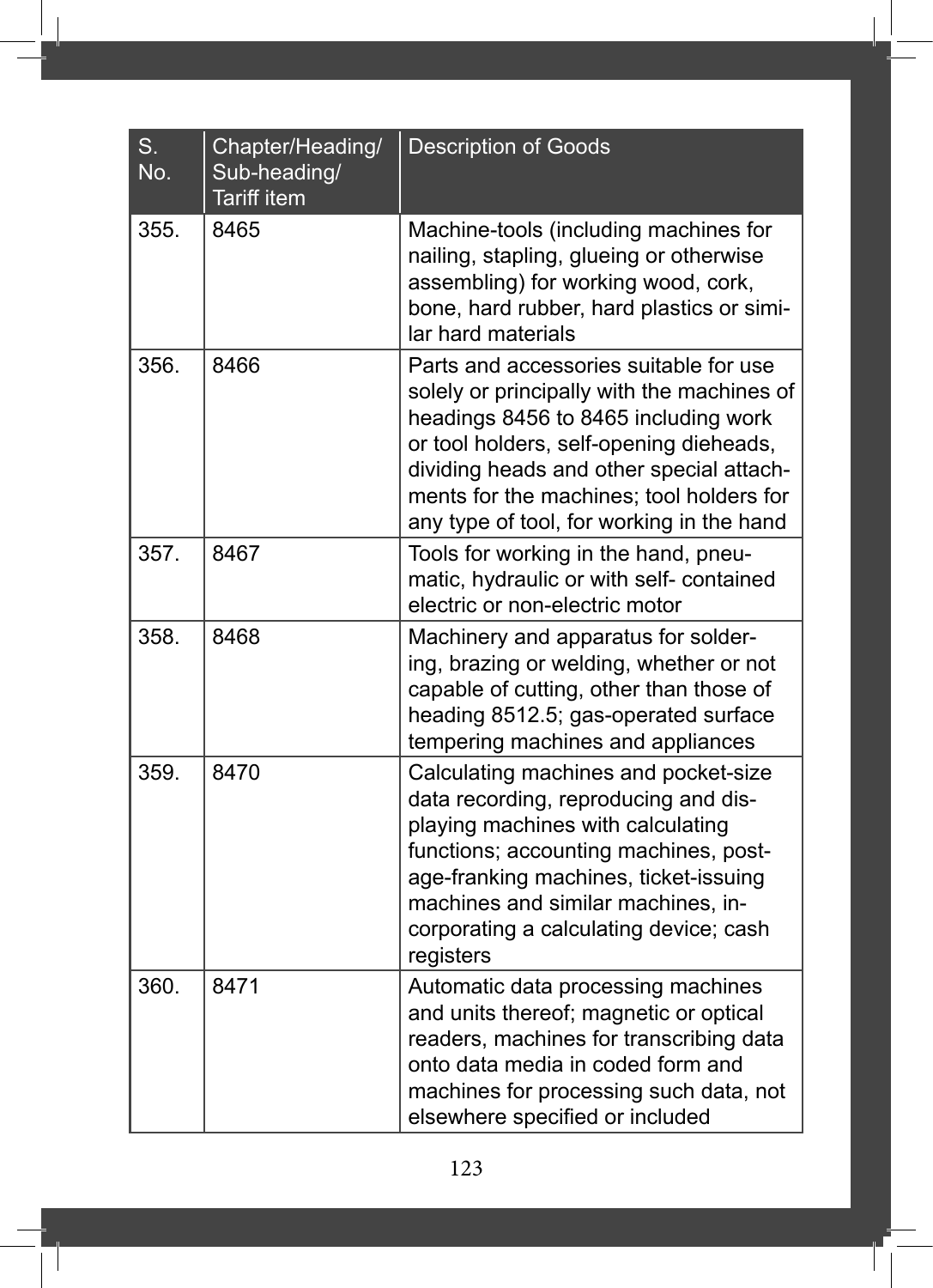| $S_{-}$<br>No. | Chapter/Heading/<br>Sub-heading/<br><b>Tariff item</b> | <b>Description of Goods</b>                                                                                                                                                                                                                                                                                                                                                                                                                             |
|----------------|--------------------------------------------------------|---------------------------------------------------------------------------------------------------------------------------------------------------------------------------------------------------------------------------------------------------------------------------------------------------------------------------------------------------------------------------------------------------------------------------------------------------------|
| 361.           | 8472                                                   | Perforating or stapling machines (sta-<br>plers), pencil sharpening machines                                                                                                                                                                                                                                                                                                                                                                            |
| 362.           | 8473                                                   | Parts and accessories (other than<br>covers, carrying cases and the like)<br>suitable for use solely or principally with<br>machines of headings 8470 to 8472                                                                                                                                                                                                                                                                                           |
| 363.           | 8474                                                   | Machinery for sorting, screening, sep-<br>arating, washing, crushing, grinding,<br>mixing or kneading earth, stone, ores<br>or other mineral substances, in sol-<br>id (including powder or paste) form;<br>machinery for agglomerating, shaping<br>or moulding solid mineral fuels, ceramic<br>paste, unhardened cements, plastering<br>materials or other mineral products in<br>powder or paste form; machines for<br>forming foundry moulds of sand |
| 364.           | 8475                                                   | Machines for assembling electric or<br>electronic lamps, tubes or valves or<br>flashbulbs, in glass envelopes; ma-<br>chines for manufacturing or hot working<br>glass or glassware                                                                                                                                                                                                                                                                     |
| 365.           | 8477                                                   | Machinery for working rubber or plastics<br>or for the manufacture of products from<br>these materials, not specified or includ-<br>ed elsewhere in this Chapter                                                                                                                                                                                                                                                                                        |
| 366.           | 8479                                                   | Machines and mechanical appliances<br>having individual functions, not specified<br>or included elsewhere in this Chapter<br><b>Jother than Passenger boarding bridges</b><br>of a kind used in airports (8479 71 00)<br>and other (8479 79 00)]                                                                                                                                                                                                        |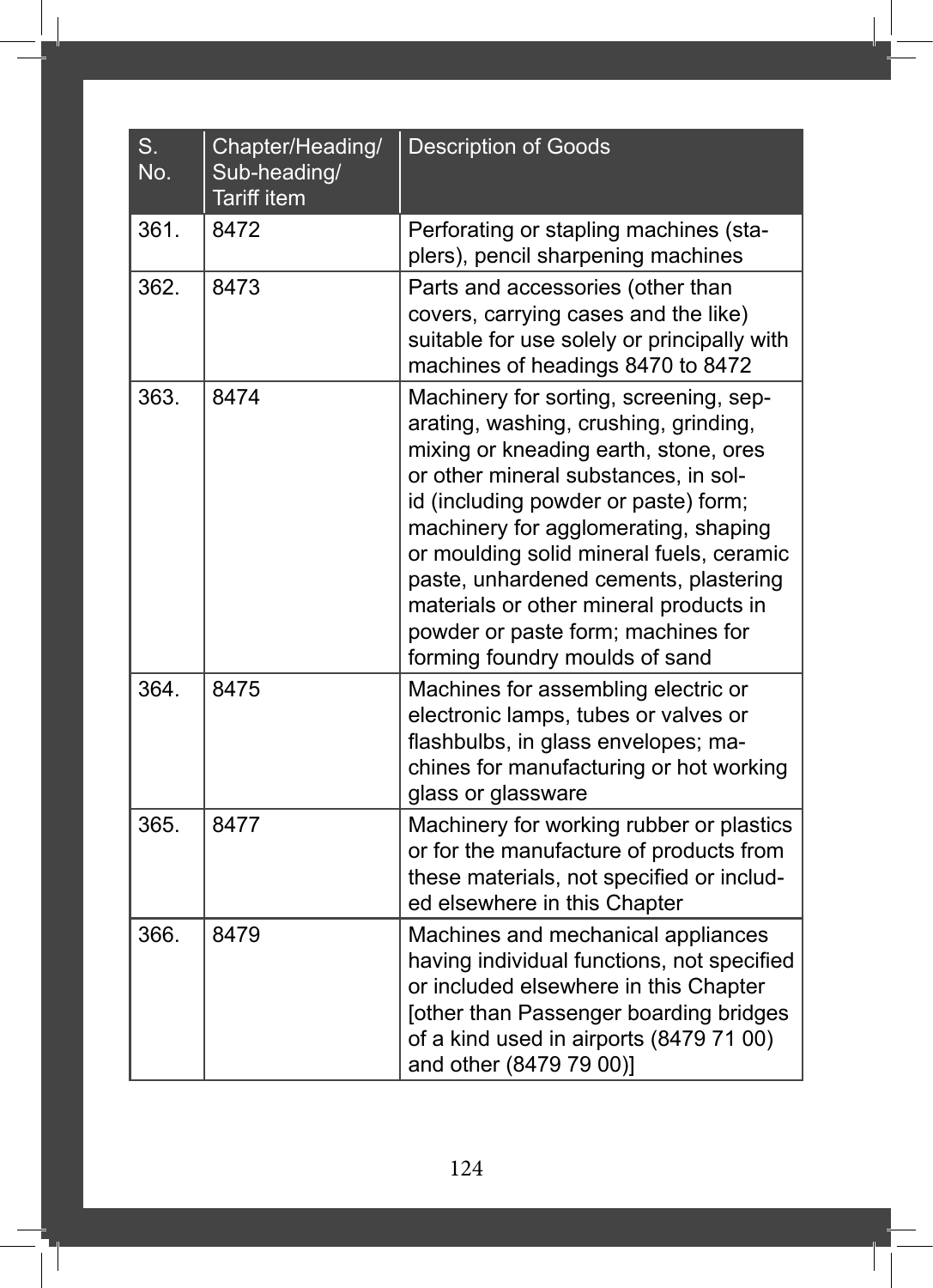| S.<br>No. | Chapter/Heading/<br>Sub-heading/<br><b>Tariff item</b> | <b>Description of Goods</b>                                                                                                                                                                                                                                                                                 |
|-----------|--------------------------------------------------------|-------------------------------------------------------------------------------------------------------------------------------------------------------------------------------------------------------------------------------------------------------------------------------------------------------------|
| 367.      | 8480                                                   | Moulding boxes for metal foundry;<br>mould bases; moulding patterns;<br>moulds for metal (other than ingot<br>moulds), metal carbides, glass, mineral<br>materials, rubber or plastics                                                                                                                      |
| 368.      | 8481                                                   | Taps, cocks, valves and similar appli-<br>ances for pipes, boiler shells, tanks,<br>vats or the like, including pressure-re-<br>ducing valves and thermostatically<br>controlled valves                                                                                                                     |
| 369.      | 8482                                                   | <b>Ball bearing, Roller Bearings</b>                                                                                                                                                                                                                                                                        |
| 370.      | 8486                                                   | Machines and apparatus of a kind used<br>solely or principally for the manufacture<br>of semiconductor boules or wafers,<br>semiconductor devices, electronic<br>integrated circuits or flat panel displays;<br>machines and apparatus specified in<br>Note 9 (C) to this Chapter; parts and<br>accessories |
| 371.      | 8487                                                   | Machinery parts, not containing elec-<br>trical connectors, insulators, coils,<br>contacts or other electrical features not<br>specified or included elsewhere in this<br>chapter                                                                                                                           |
| 372.      | 8501                                                   | Electric motors and generators (exclud-<br>ing generating sets)                                                                                                                                                                                                                                             |
| 373.      | 8502                                                   | Electric generating sets and rotary con-<br>verters                                                                                                                                                                                                                                                         |
| 374.      | 8503                                                   | Parts suitable for use solely or principal-<br>ly with the machines of heading 8501 or<br>8502                                                                                                                                                                                                              |
| 375.      | 8504                                                   | <b>Transformers Industrial Electronics:</b><br>Electrical Transformer; Static Conver-<br>tors (UPS)                                                                                                                                                                                                         |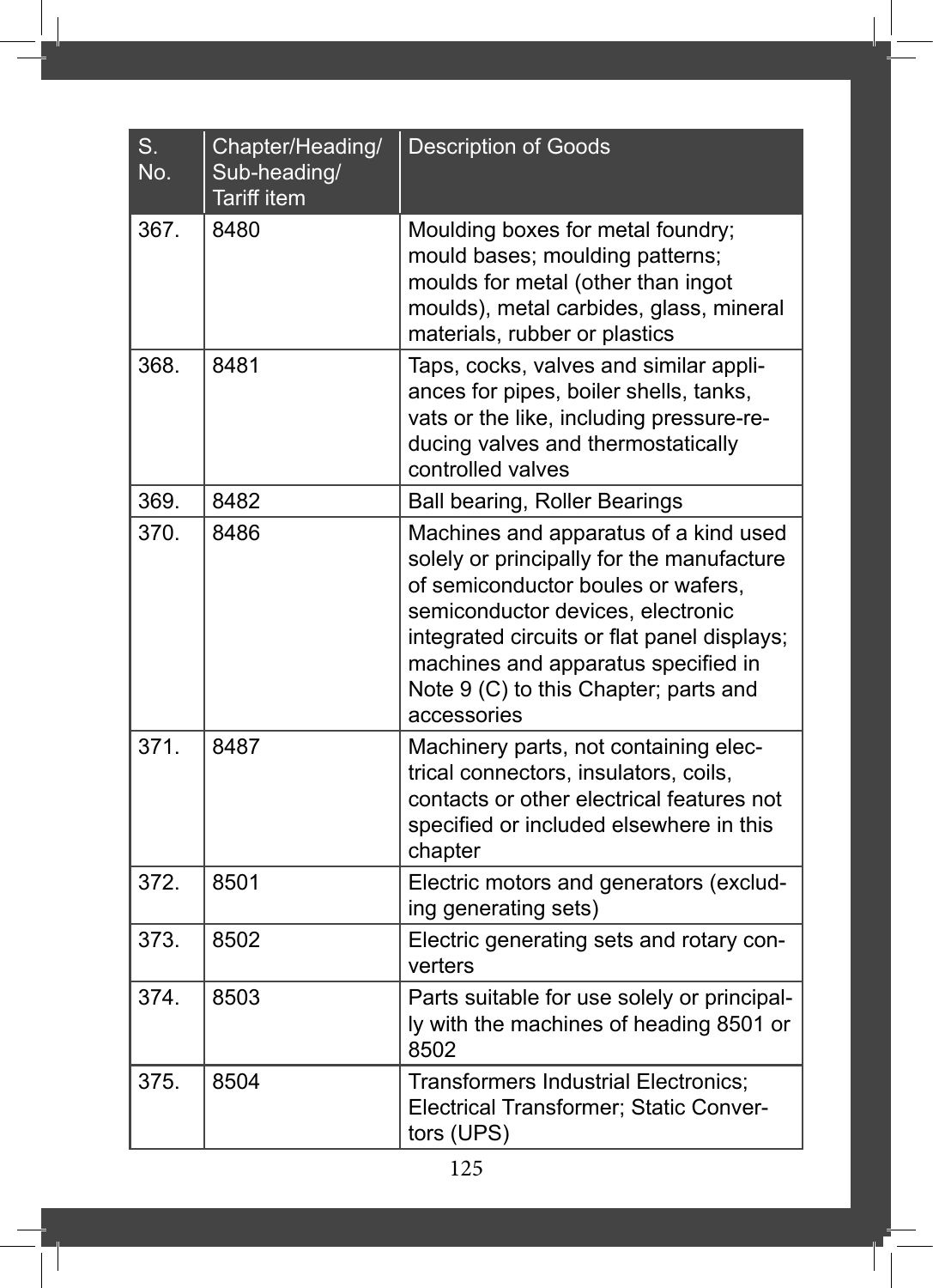| S.<br>No. | Chapter/Heading/<br>Sub-heading/<br><b>Tariff item</b> | <b>Description of Goods</b>                                                                                                                                                                                                                                                                                                   |
|-----------|--------------------------------------------------------|-------------------------------------------------------------------------------------------------------------------------------------------------------------------------------------------------------------------------------------------------------------------------------------------------------------------------------|
| 376.      | 8505                                                   | Electro-magnets; permanent magnets<br>and articles intended to become per-<br>manent magnets after magnetisation;<br>electro-magnetic or permanent magnet<br>chucks, clamps and similar holding<br>devices; electro-magnetic couplings,<br>clutches and brakes; electro-magnetic<br>lifting heads                             |
| 377.      | 8514                                                   | Industrial or laboratory electric furnaces<br>and ovens (including those functioning<br>by induction or dielectric loss); other in-<br>dustrial or laboratory equipment for the<br>heat treatment of materials by induction<br>or dielectric loss                                                                             |
| 378.      | 8515                                                   | Electric (including electrically heated<br>gas), laser or other light or photo beam,<br>ultrasonic, electron beam, magnetic<br>pulse or plasma arc soldering, brazing<br>or welding machines and apparatus,<br>whether or not capable of cutting;<br>electric machines and apparatus for hot<br>spraying of metals or cermets |
| 379.      | 8517                                                   | Telephone sets; other apparatus for the<br>transmission or reception of voice, im-<br>ages or other data, including apparatus<br>for communication in a wired or wireless<br>network (such as a local or wide area<br>network), other than transmission or<br>reception apparatus of heading 8443,<br>8525, 8527 or 8528      |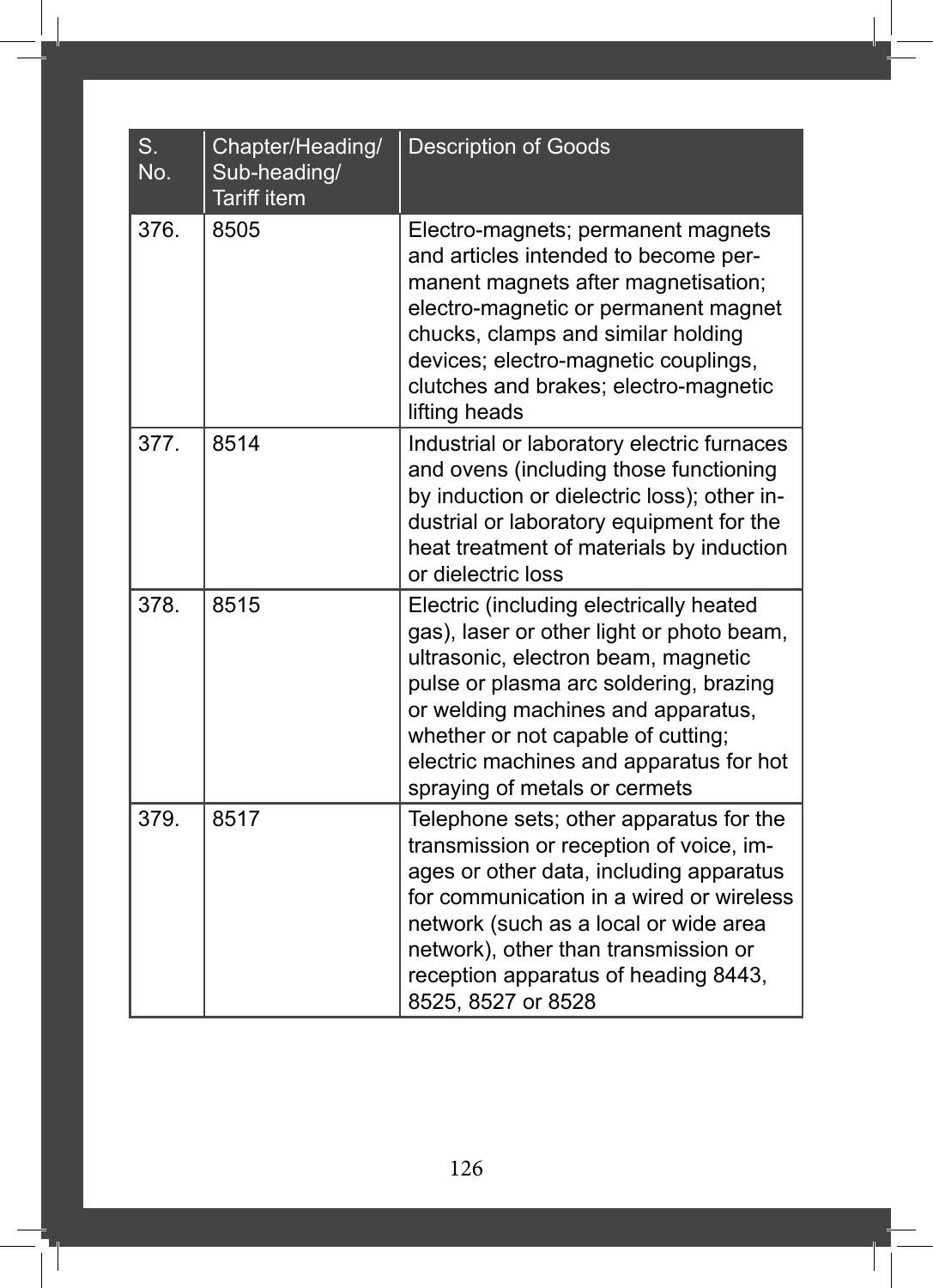| $S_{-}$<br>No. | Chapter/Heading/<br>Sub-heading/<br><b>Tariff item</b> | <b>Description of Goods</b>                                                                                                                                                                                                                                                                                              |
|----------------|--------------------------------------------------------|--------------------------------------------------------------------------------------------------------------------------------------------------------------------------------------------------------------------------------------------------------------------------------------------------------------------------|
| 380.           | 8518                                                   | Microphones and stands therefor; loud-<br>speakers, whether or not mounted in<br>their enclosures [other than single loud-<br>speakers, mounted in their enclosures];<br>headphones and earphones, whether or<br>not combined with a microphone, and<br>sets consisting of a microphone and<br>one or more loudspeakers; |
| 381.           | 8521                                                   | Video recording or reproducing appa-<br>ratus, whether or not incorporating a<br>video tuner                                                                                                                                                                                                                             |
| 382.           | 8523                                                   | Discs, tapes, solid-state non-volatile<br>storage devices, "smart cards" and<br>other media for the recording of sound<br>or of other phenomena, whether or<br>not recorded, including matrices and<br>masters for the production of discs, but<br>excluding products of Chapter 37                                      |
| 383.           | 8525                                                   | Closed-circuit television (CCTV)                                                                                                                                                                                                                                                                                         |
| 384.           | 8528                                                   | Computer monitors not exceeding 17<br>inches, Set top Box for Television (TV)                                                                                                                                                                                                                                            |
| 385.           | 8532                                                   | Electrical capacitors, fixed, variable or<br>adjustable (pre-set)                                                                                                                                                                                                                                                        |
| 386.           | 8533                                                   | Electrical resistors (including rheostats<br>and potentiometers), other than heating<br>resistors                                                                                                                                                                                                                        |
| 387.           | 8534 00 00                                             | <b>Printed Circuits</b>                                                                                                                                                                                                                                                                                                  |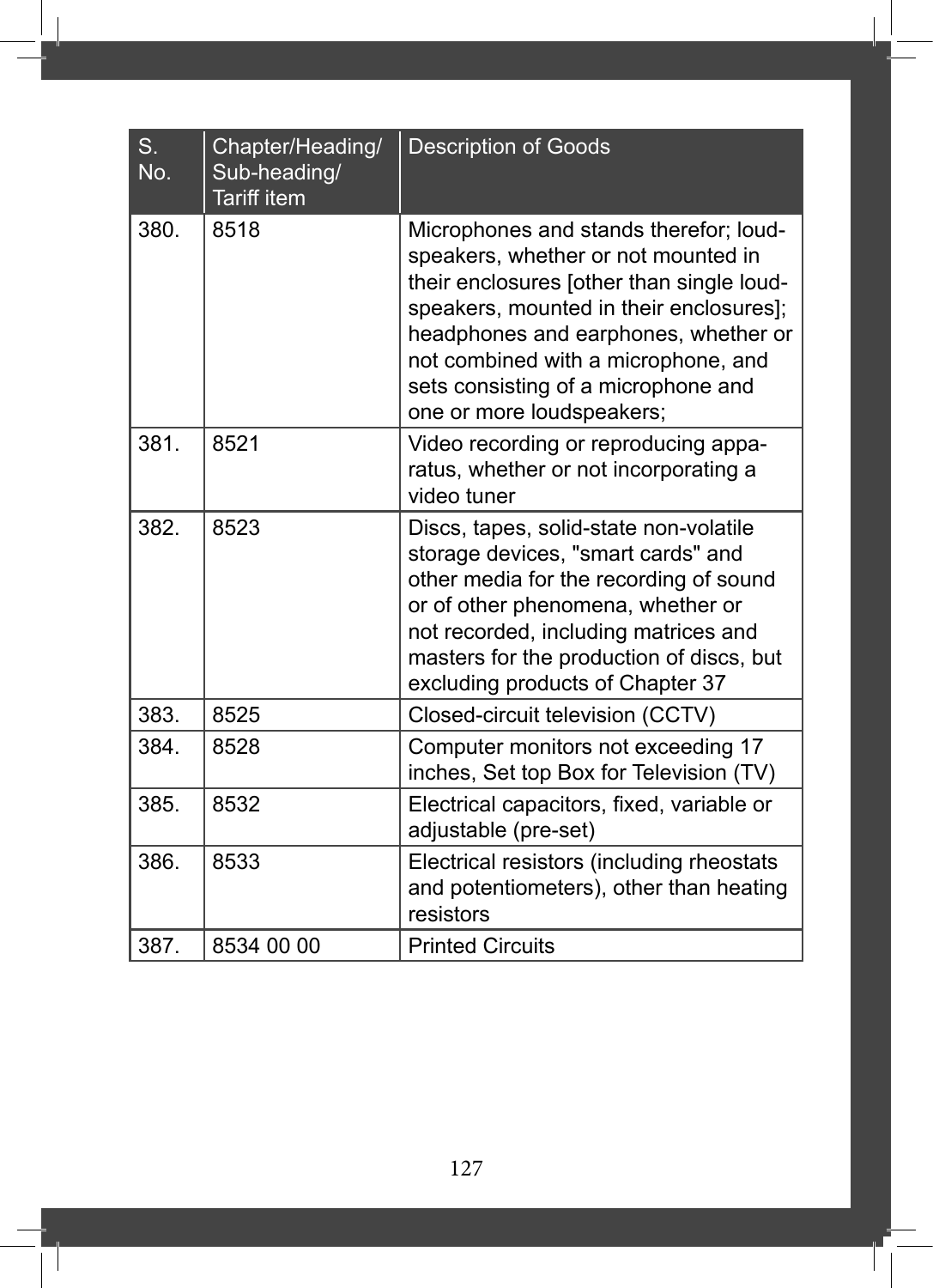| S.<br>No. | Chapter/Heading/<br>Sub-heading/<br><b>Tariff item</b> | <b>Description of Goods</b>                                                                                                                                                                                                                                                                                                     |
|-----------|--------------------------------------------------------|---------------------------------------------------------------------------------------------------------------------------------------------------------------------------------------------------------------------------------------------------------------------------------------------------------------------------------|
| 388.      | 8535                                                   | Electrical apparatus for switching or pro-<br>tecting electrical circuits, or for making<br>connections to or in electrical circuits<br>(for example, switches, fuses, lightning<br>arresters, voltage limiters, surge sup-<br>pressors, plugs and other connectors,<br>junction boxes), for a voltage exceeding<br>1,000 volts |
| 389.      | 8538                                                   | Parts suitable for use solely or principal-<br>ly with the apparatus of heading 8535,<br>8536 or 8537                                                                                                                                                                                                                           |
| 390.      | 8539                                                   | Electrical Filaments or discharge lamps                                                                                                                                                                                                                                                                                         |
| 391.      | 8540                                                   | Thermionic, cold cathode or photo-cath-<br>ode valves and tubes (for example,<br>vacuum or vapour or gas filled valves<br>and tubes, mercury arc rectifying valves<br>and tubes, cathode-ray tubes, television<br>camera tubes)                                                                                                 |
| 392.      | 8541                                                   | Diodes, transistors and similar<br>semi-conductor devices; photosensitive<br>semi-conductor devices; light-emitting<br>diodes (LED); mounted piezo- electric<br>crystals                                                                                                                                                        |
| 393.      | 8542                                                   | Electronic integrated circuits                                                                                                                                                                                                                                                                                                  |
| 394.      | 8543                                                   | Electrical machines and apparatus, hav-<br>ing individual functions, not specified or<br>included elsewhere in this Chapter                                                                                                                                                                                                     |
| 395.      | 8544                                                   | Winding Wires; Coaxial cables; Optical<br>Fiber                                                                                                                                                                                                                                                                                 |
| 396.      | 8545                                                   | Carbon electrodes                                                                                                                                                                                                                                                                                                               |
| 397.      | 8546                                                   | Electrical insulators of any material                                                                                                                                                                                                                                                                                           |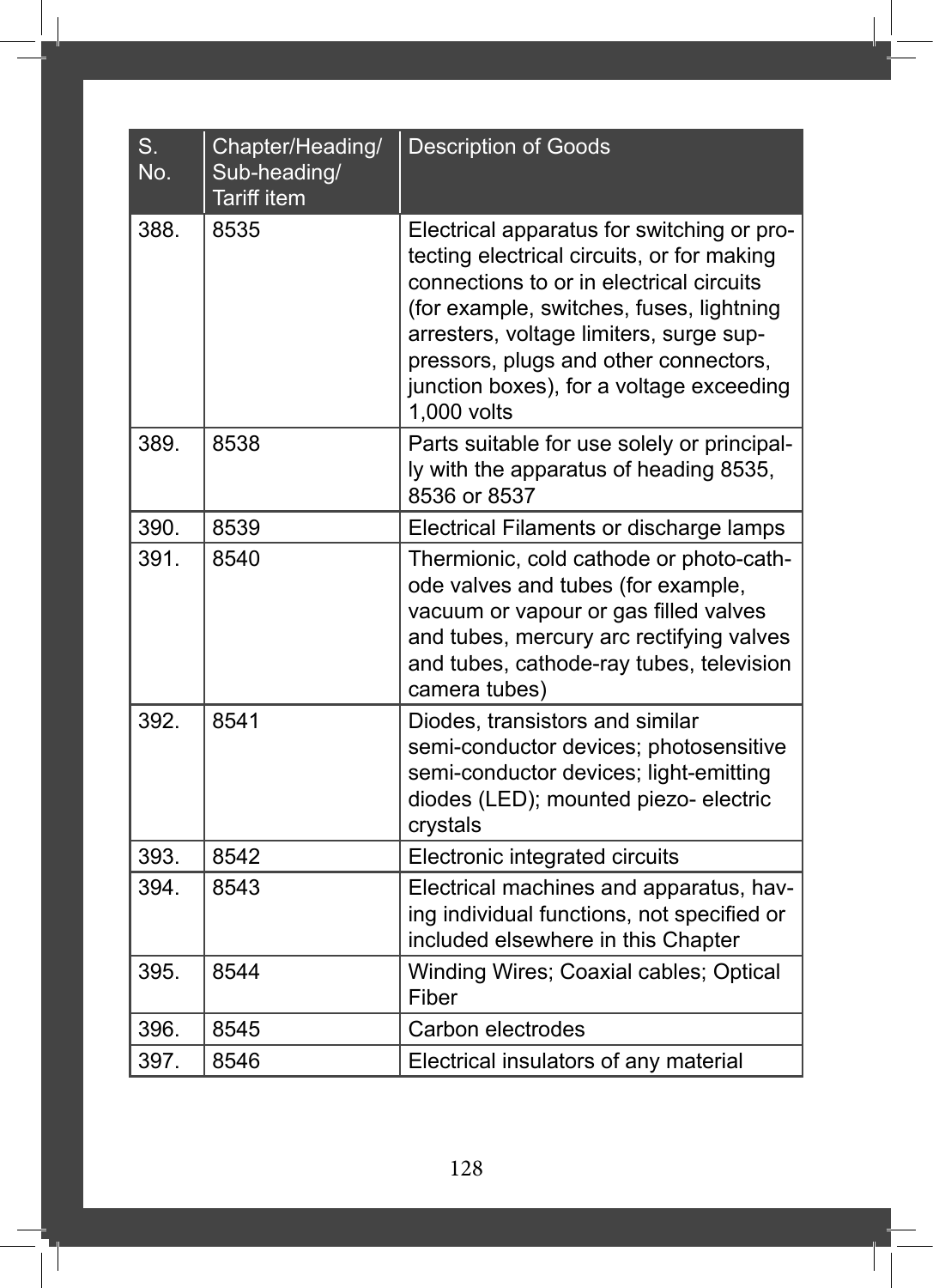| S.<br>No. | Chapter/Heading/<br>Sub-heading/<br><b>Tariff item</b> | <b>Description of Goods</b>                                                                                                                                                                                                                                                                                                                                                                                                                                                   |
|-----------|--------------------------------------------------------|-------------------------------------------------------------------------------------------------------------------------------------------------------------------------------------------------------------------------------------------------------------------------------------------------------------------------------------------------------------------------------------------------------------------------------------------------------------------------------|
| 398.      | 8548                                                   | Waste and scrap of primary cells,<br>primary batteries and electric accumula-<br>tors; spent primary cells, spent primary<br>batteries and spent electric accumu-<br>lators; electrical parts of machinery or<br>apparatus, not specified or included<br>elsewhere in this Chapter                                                                                                                                                                                            |
| 399.      | 8609                                                   | Containers (including containers for the<br>transport of fluids) specially designed<br>and equipped for carriage by one or<br>more modes of transport [including<br>refrigerated containers]                                                                                                                                                                                                                                                                                  |
| 400.      | 8703                                                   | Cars for physically handicapped per-<br>sons, subject to the following conditions:<br>a) an officer not below the rank of<br>Deputy Secretary to the Government<br>of India in the Department of Heavy<br>Industries certifies that the said<br>goods are capable of being used by<br>the physically handicapped persons;<br>and<br>b) the buyer of the car gives an affida-<br>vit that he shall not dispose of the<br>car for a period of five years after its<br>purchase. |
| 401.      | 8704                                                   | Refrigerated motor vehicles                                                                                                                                                                                                                                                                                                                                                                                                                                                   |
| 402.      | 8708                                                   | Following parts of tractors namely:<br>Rear Tractor wheel rim.<br>a.<br>tractor centre housing,<br>b.<br>tractor housing transmission,<br>C.<br>tractor support front axle<br>d.                                                                                                                                                                                                                                                                                              |
| 403.      | 8715                                                   | Baby carriages and parts thereof                                                                                                                                                                                                                                                                                                                                                                                                                                              |
| 404.      | 8801                                                   | Balloons and dirigibles, gliders and<br>other non-powered aircraft                                                                                                                                                                                                                                                                                                                                                                                                            |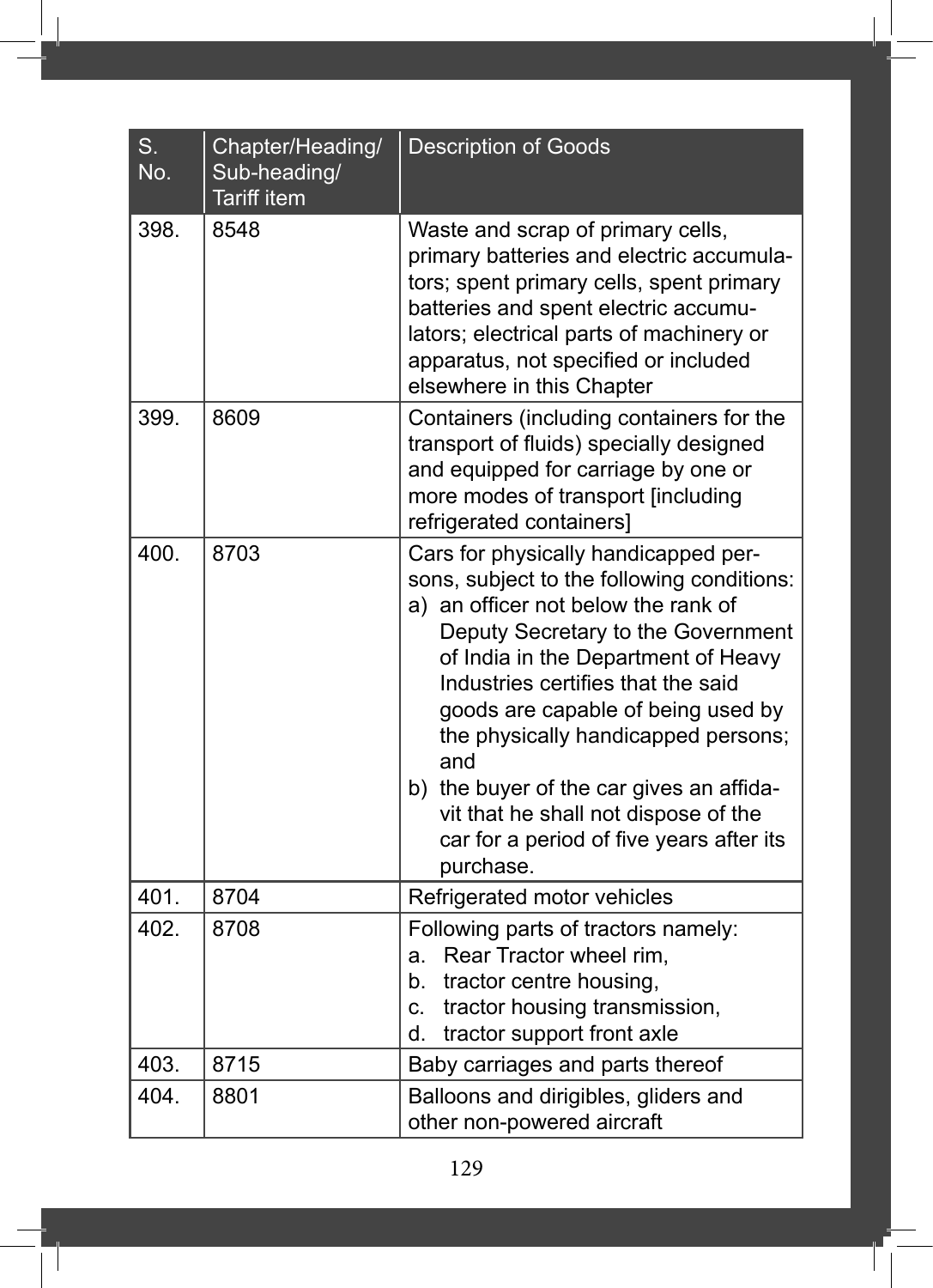| S.<br>No. | Chapter/Heading/<br>Sub-heading/<br><b>Tariff item</b> | <b>Description of Goods</b>                                                                                                                                                                                                                                                                 |
|-----------|--------------------------------------------------------|---------------------------------------------------------------------------------------------------------------------------------------------------------------------------------------------------------------------------------------------------------------------------------------------|
| 405.      | 8804                                                   | Parachutes (including dirigible para-<br>chutes and paragliders) and rotochutes;<br>parts thereof and accessories thereto<br>and parts thereof                                                                                                                                              |
| 406.      | 8805                                                   | Aircraft launching gear, deck arrestor or<br>similar gear; ground flying trainers and<br>parts thereof                                                                                                                                                                                      |
| 407.      | 8908 00 00                                             | Vessels and other floating structures for<br>breaking up                                                                                                                                                                                                                                    |
| 408.      | 9001                                                   | Optical fibres and optical fibre bundles;<br>optical fibre cables other than those<br>of heading 8544; sheets and plates of<br>polarising material; prisms, mirrors and<br>other optical elements, of any material,<br>unmounted, other than such elements<br>of glass not optically worked |
| 409.      | 9002                                                   | Lenses, prisms, mirrors and other opti-<br>cal elements, of any material, mounted,<br>being parts of or fittings for instruments<br>or apparatus, other than such elements<br>of glass not optically worked [other than<br>intraocular lens]                                                |
| 410.      | 9003                                                   | Frames and mountings for spectacles,<br>goggles or the like, and parts thereof                                                                                                                                                                                                              |
| 411.      | 9004                                                   | Spectacles [other than corrective]; gog-<br>gles and the like, corrective, protective<br>or other                                                                                                                                                                                           |
| 412.      | 9016                                                   | Balances of a sensitivity of 5 cg or bet-<br>ter, with or without weights [other than<br>electric or electronic balances]                                                                                                                                                                   |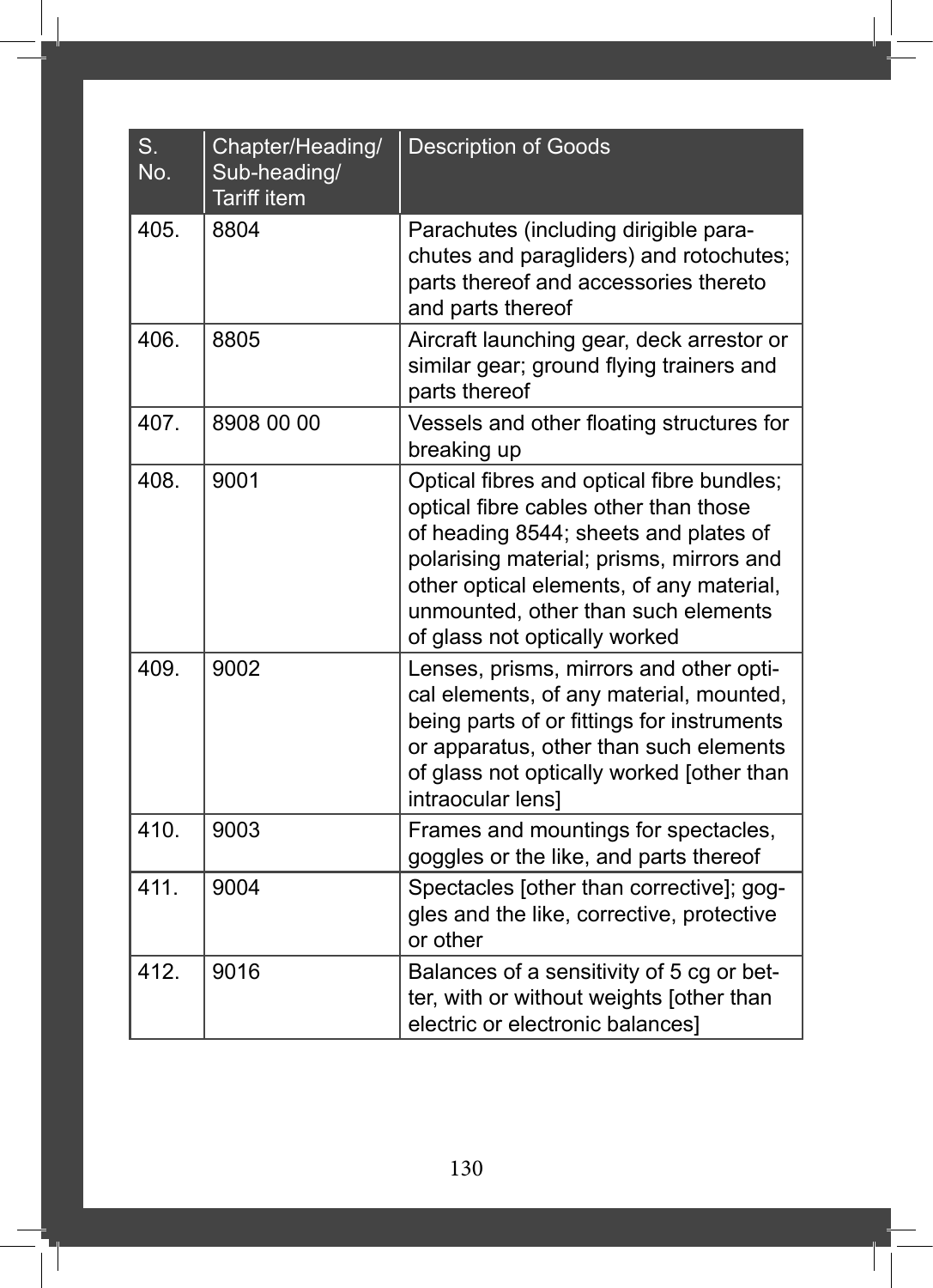| $S_{1}$<br>No. | Chapter/Heading/<br>Sub-heading/<br><b>Tariff item</b> | <b>Description of Goods</b>                                                                                                                                                                                                                                                                                                                                                                                                                 |
|----------------|--------------------------------------------------------|---------------------------------------------------------------------------------------------------------------------------------------------------------------------------------------------------------------------------------------------------------------------------------------------------------------------------------------------------------------------------------------------------------------------------------------------|
| 413.           | 9017                                                   | Instruments for measuring length, for<br>use in the hand (for example, mea-<br>suring rods and tapes, micrometers,<br>callipers), not specified or included<br>elsewhere in the chapter                                                                                                                                                                                                                                                     |
| 414.           | 9024                                                   | Machines and appliances for testing<br>the hardness, strength, compressibility,<br>elasticity or other mechanical properties<br>of materials (for example, metals, wood,<br>textiles, paper, plastics)                                                                                                                                                                                                                                      |
| 415.           | 9025                                                   | Hydrometers and similar floating in-<br>struments, thermometers, pyrometers,<br>barometers, hygrometers and psy-<br>chrometers, recording or not, and any<br>combination of these instruments                                                                                                                                                                                                                                               |
| 416.           | 9026                                                   | Instruments and apparatus for measur-<br>ing or checking the flow, level, pressure<br>or other variables of liquids or gases<br>(for example, flow meters, level gauges,<br>manometers, heat meters), excluding<br>instruments and apparatus of heading<br>9014, 9015, 9028 or 9032                                                                                                                                                         |
| 417.           | 9027                                                   | Instruments and apparatus for physical<br>or chemical analysis (for example, po-<br>larimeters, refractometers, spectrome-<br>ters, gas or smoke analysis apparatus);<br>instruments and apparatus for mea-<br>suring or checking viscosity, porosity,<br>expansion, surface tension or the like;<br>instruments and appratus for measuring<br>or checking quantities of heat, sound<br>or light (including exposure meters);<br>microtomes |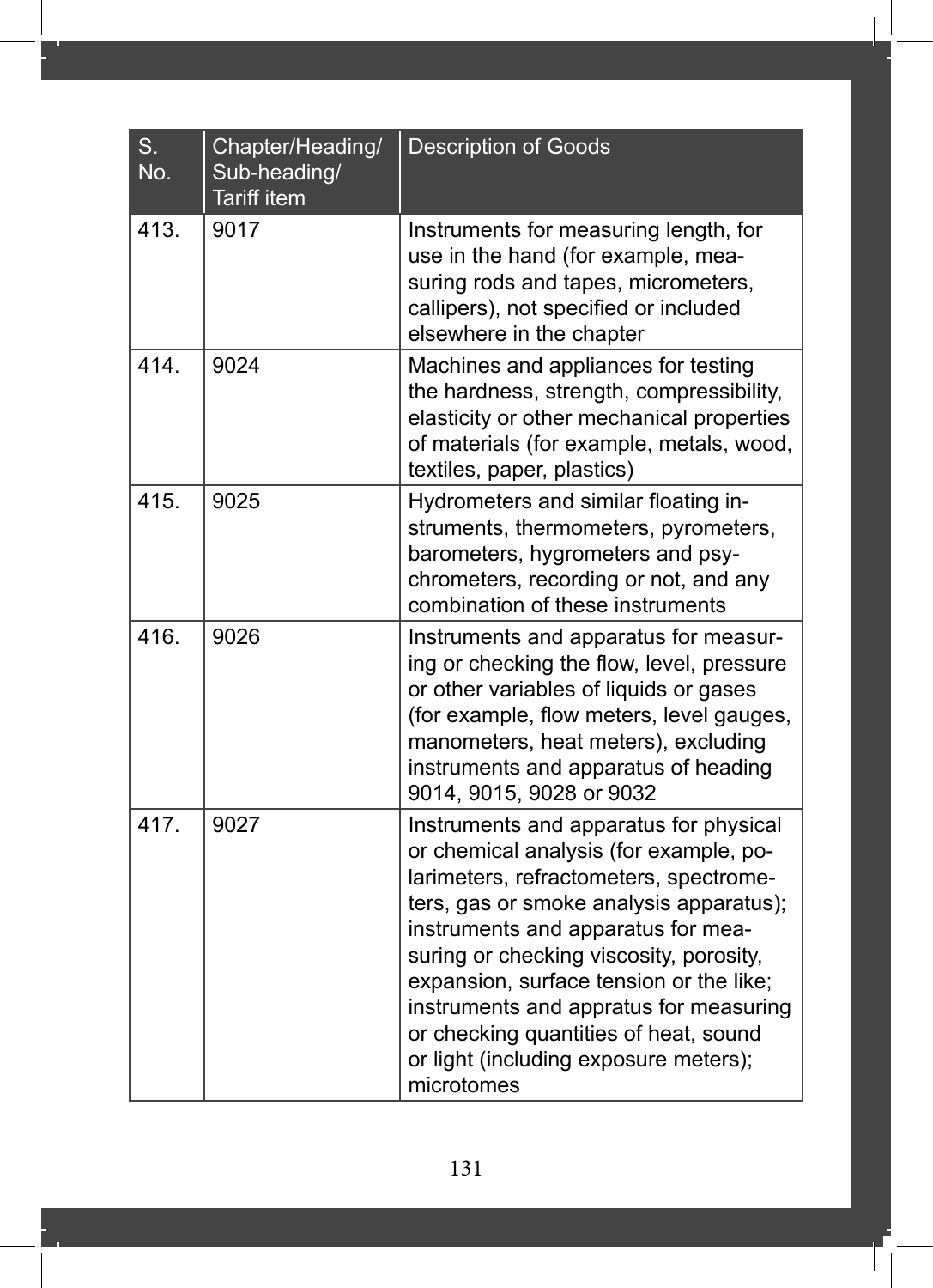| $S_{-}$<br>No. | Chapter/Heading/<br>Sub-heading/<br><b>Tariff item</b> | <b>Description of Goods</b>                                                                                                                                                                                                                                                                        |
|----------------|--------------------------------------------------------|----------------------------------------------------------------------------------------------------------------------------------------------------------------------------------------------------------------------------------------------------------------------------------------------------|
| 418.           | 9028                                                   | Gas, liquid or electricity supply or<br>production meters, including calibrating<br>meters therefor                                                                                                                                                                                                |
| 419.           | 9029                                                   | Revolution counters, production count-<br>ers, taximeters, mileometers, pedome-<br>ters and the like; speed indicators and<br>tachometers, other than those of head-<br>ing 9014 or 9015; stroboscopes                                                                                             |
| 420.           | 9030                                                   | Oscilloscopes, spectrum analysers<br>and other instruments and apparatus<br>for measuring or checking electrical<br>quantities, excluding meters of heading<br>90.28; instruments and apparatus for<br>measuring or detecting alpha, beta,<br>gamma, X-ray, cosmic or other ionising<br>radiations |
| 421.           | 9031                                                   | Measuring or checking instruments,<br>appliances and machines, not specified<br>or included elsewhere in this Chapter;<br>profile projectors                                                                                                                                                       |
| 422.           | 9032                                                   | Automatic regulating or controlling in-<br>struments and apparatus                                                                                                                                                                                                                                 |
| 423.           | 9033                                                   | Parts and accessories (not specified or<br>included elsewhere in this Chapter) for<br>machines, appliances, instruments or<br>apparatus of Chapter 90                                                                                                                                              |
| 424.           | 9103                                                   | Clocks with watch movements, exclud-<br>ing clocks of heading 9104                                                                                                                                                                                                                                 |
| 425.           | 9105                                                   | Other clocks                                                                                                                                                                                                                                                                                       |
| 426.           | 9109                                                   | Clock movements, complete and as-<br>sembled                                                                                                                                                                                                                                                       |
| 427.           | 9114                                                   | Other clock parts                                                                                                                                                                                                                                                                                  |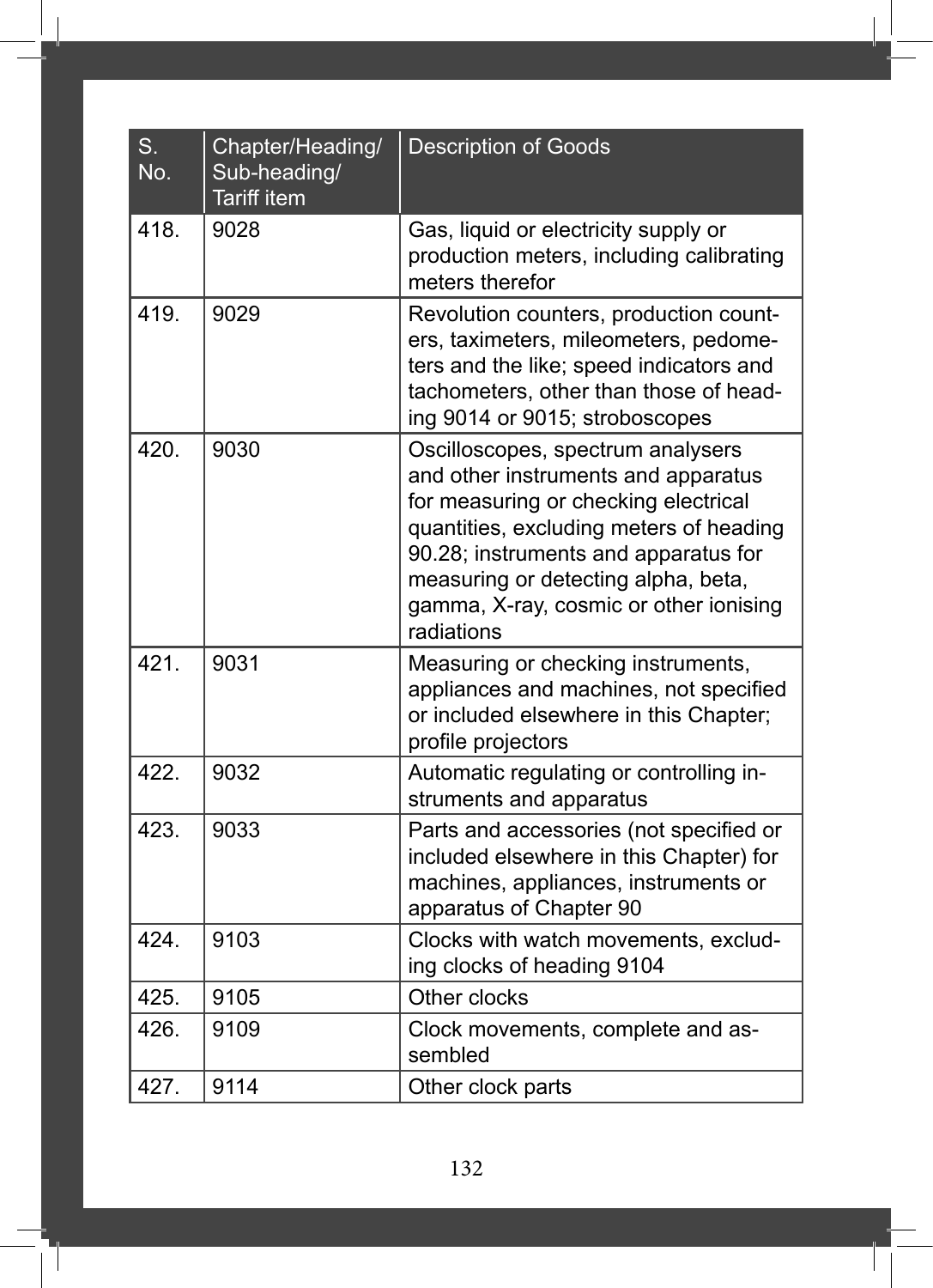| S.<br>No. | Chapter/Heading/<br>Sub-heading/<br><b>Tariff item</b> | <b>Description of Goods</b>                                                                                                                                                                                                                                                                                                                                        |
|-----------|--------------------------------------------------------|--------------------------------------------------------------------------------------------------------------------------------------------------------------------------------------------------------------------------------------------------------------------------------------------------------------------------------------------------------------------|
| 428.      | 9110                                                   | Complete clock movements, unassem-<br>bled or partly assembled (movement<br>sets); incomplete clock movements,<br>assembled; rough clock movements                                                                                                                                                                                                                 |
| 429.      | 9112                                                   | Clock cases, and parts thereof                                                                                                                                                                                                                                                                                                                                     |
| 430.      | 9301                                                   | Military weapons other than revolvers,<br>pistols                                                                                                                                                                                                                                                                                                                  |
| 431.      | 9303                                                   | Other firearms and similar devices<br>which operate by the firing of an ex-<br>plosive charge (for example, sporting<br>shotguns and rifles, muzzle- loading<br>firearms, very pistols and other devices<br>designed to project only signal flares,<br>pistols and revolvers for firing blank am-<br>munition, captive-bolt humane killers,<br>line-throwing guns) |
| 432.      | 9304                                                   | Other arms (for example, spring, air<br>or gas guns and pistols, truncheons),<br>excluding those of heading 9307                                                                                                                                                                                                                                                   |
| 433.      | 9305                                                   | Parts and accessories of articles of<br>headings 9301 to 9304                                                                                                                                                                                                                                                                                                      |
| 434.      | 9306                                                   | Bombs, grenades, torpedoes, mines,<br>missiles, and similar munitions of war<br>and parts thereof; cartridges and other<br>ammunition and projectiles and parts<br>thereof, including shot and cartridge<br>wads                                                                                                                                                   |
| 435.      | 9307                                                   | Swords, cut lasses, bayonets, lances<br>and similar arms and parts thereof and<br>scabbards and sheaths therefor                                                                                                                                                                                                                                                   |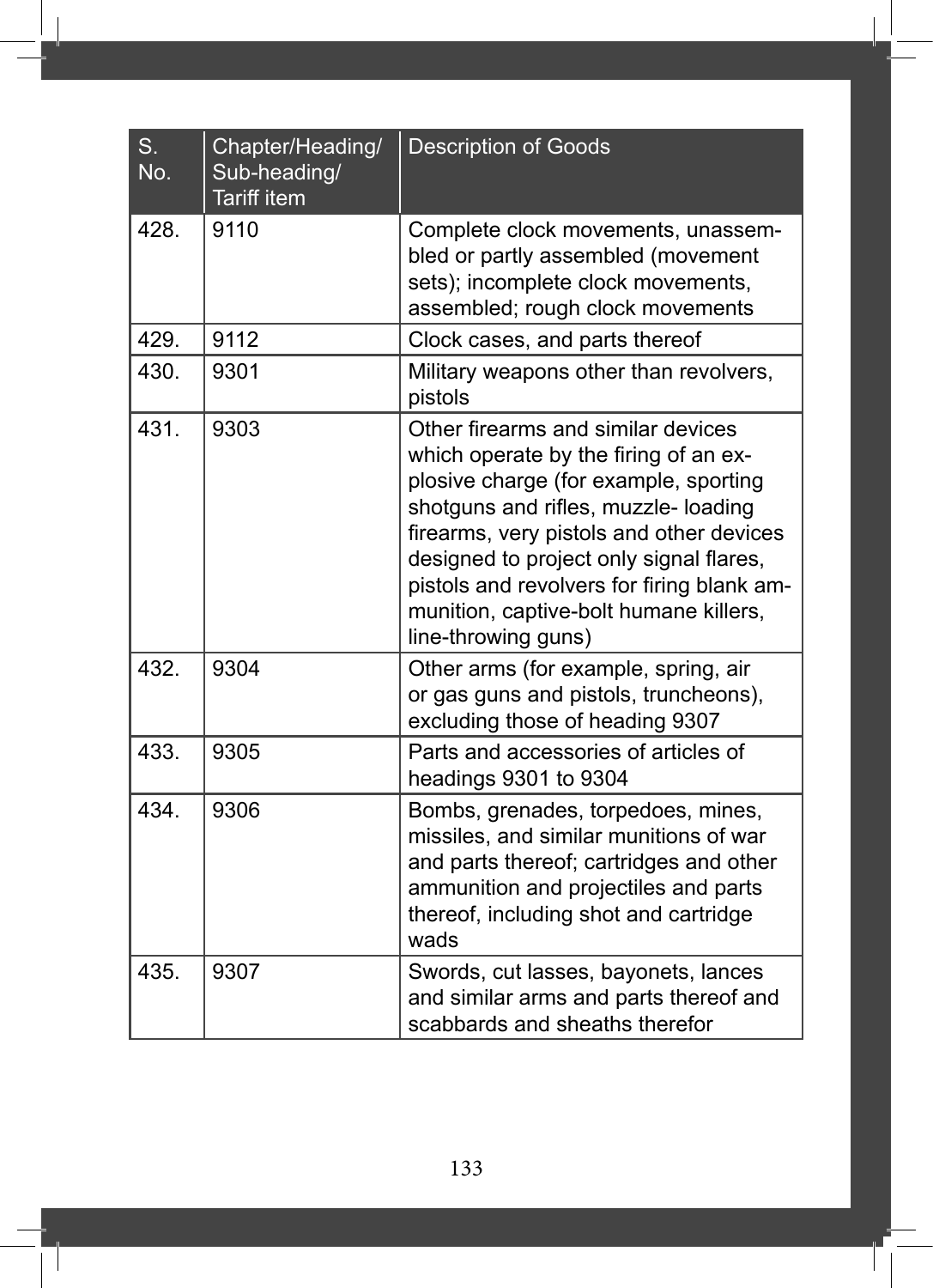| $S_{-}$<br>No. | Chapter/Heading/<br>Sub-heading/<br><b>Tariff item</b> | <b>Description of Goods</b>                                                                                                                                                                                                                                                                                                                                                                                                                           |
|----------------|--------------------------------------------------------|-------------------------------------------------------------------------------------------------------------------------------------------------------------------------------------------------------------------------------------------------------------------------------------------------------------------------------------------------------------------------------------------------------------------------------------------------------|
| 436.           | 9402                                                   | Medical, surgical, dental or veterinary<br>furniture (for example, operating tables,<br>examination tables, hospital beds with<br>mechanical fittings, dentists' chairs);<br>barbers' chairs and similar chairs,<br>having rotating as well as both reclining<br>and elevating movements; parts of the<br>foregoing articles                                                                                                                          |
| 437.           | 9403                                                   | <b>Bamboo furniture</b>                                                                                                                                                                                                                                                                                                                                                                                                                               |
| 438.           | 9404                                                   | Coir mattresses, cotton pillows, mat-<br>tress and quilts                                                                                                                                                                                                                                                                                                                                                                                             |
| 439.           | 9406                                                   | Prefabricated buildings                                                                                                                                                                                                                                                                                                                                                                                                                               |
| 440.           | 9503                                                   | Electronic Toys like tricycles, scooters,<br>pedal cars etc. (including parts and<br>accessories thereof)                                                                                                                                                                                                                                                                                                                                             |
| 441.           | 9506                                                   | Swimming pools and padding pools                                                                                                                                                                                                                                                                                                                                                                                                                      |
| 442.           | 9606 21 00, 9606<br>22 00, 9606 29,<br>9606 30         | Buttons, of plastics not covered with the<br>textile material, of base metals, buttons<br>of coconut shell, button blanks                                                                                                                                                                                                                                                                                                                             |
| 443.           | 9603 [other than<br>9603 10 00]                        | Brushes (including brushes constituting<br>parts of machines, appliances or vehi-<br>cles), hand operated mechanical floor<br>sweepers, not motorised, mops and<br>feather dusters; prepared knots and<br>tufts for broom or brush making; paint<br>pads and rollers; squeegees (other than<br>roller squeegees) [other than brooms<br>and brushes, consisting of twigs or oth-<br>er vegetable materials bound together,<br>with or without handles] |
| 444.           | 9604 00 00                                             | Hand sieves and hand riddles                                                                                                                                                                                                                                                                                                                                                                                                                          |
| 445.           | 9605                                                   | Travel sets for personal toilet, sewing or<br>shoe or clothes cleaning                                                                                                                                                                                                                                                                                                                                                                                |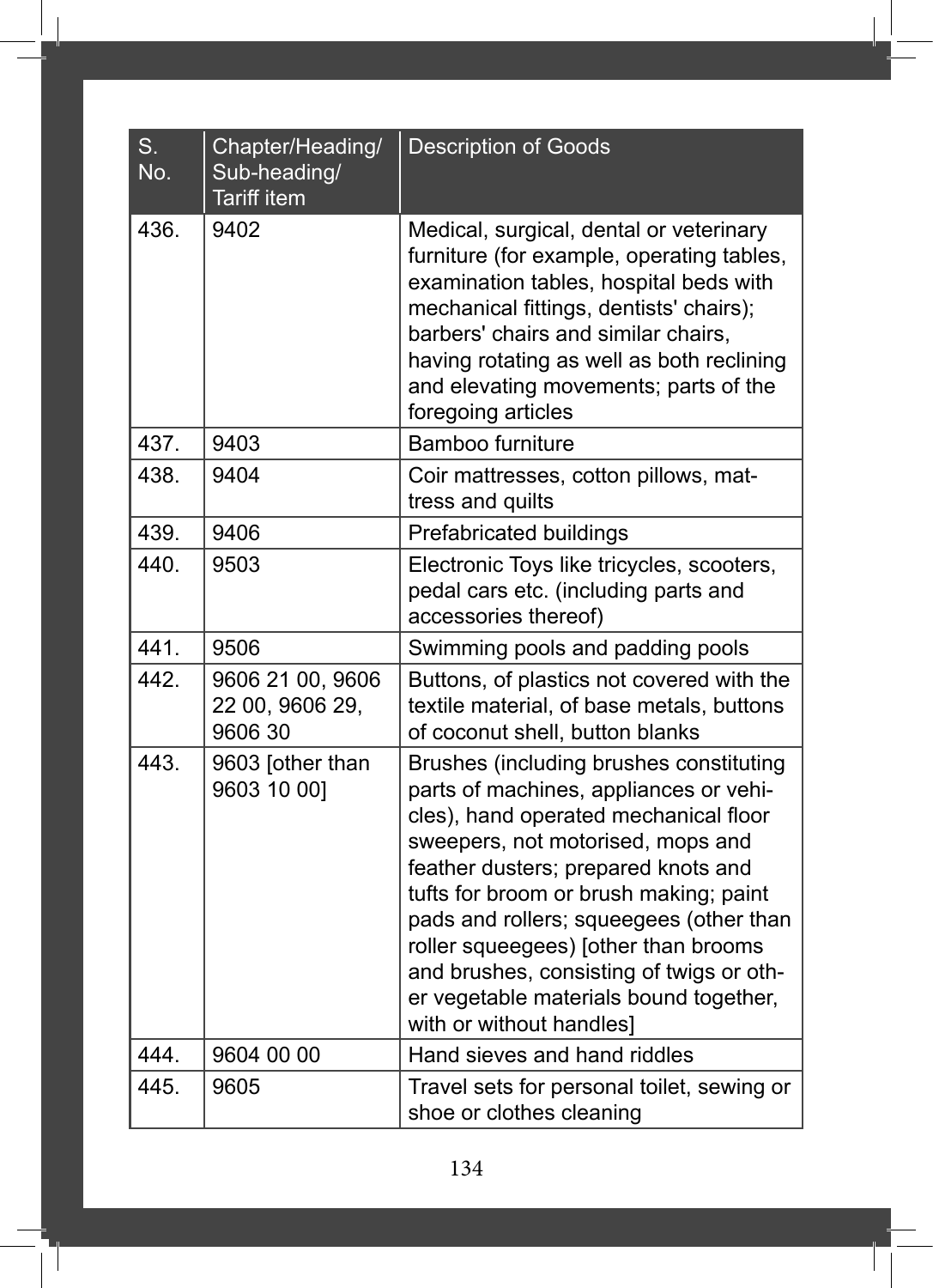| S.<br>No. | Chapter/Heading/<br>Sub-heading/<br><b>Tariff item</b> | <b>Description of Goods</b>                                                                                                                                                                       |
|-----------|--------------------------------------------------------|---------------------------------------------------------------------------------------------------------------------------------------------------------------------------------------------------|
| 446.      | 9607                                                   | Slide fasteners and parts thereof                                                                                                                                                                 |
| 447.      | 9608                                                   | Fountain pens, stylograph pens and<br>other pens                                                                                                                                                  |
| 448.      | 9610 00 00                                             | Boards, with writing or drawing surface,<br>whether or not framed                                                                                                                                 |
| 449.      | 9612                                                   | Typewriter or similar ribbons, inked or<br>otherwise prepared for giving impres-<br>sions, whether or not on spools or in<br>cartridges; ink-pads, whether or not<br>inked, with or without boxes |
| 450.      | 9620 00 00                                             | Monopods, bipods, tripods and similar<br>articles                                                                                                                                                 |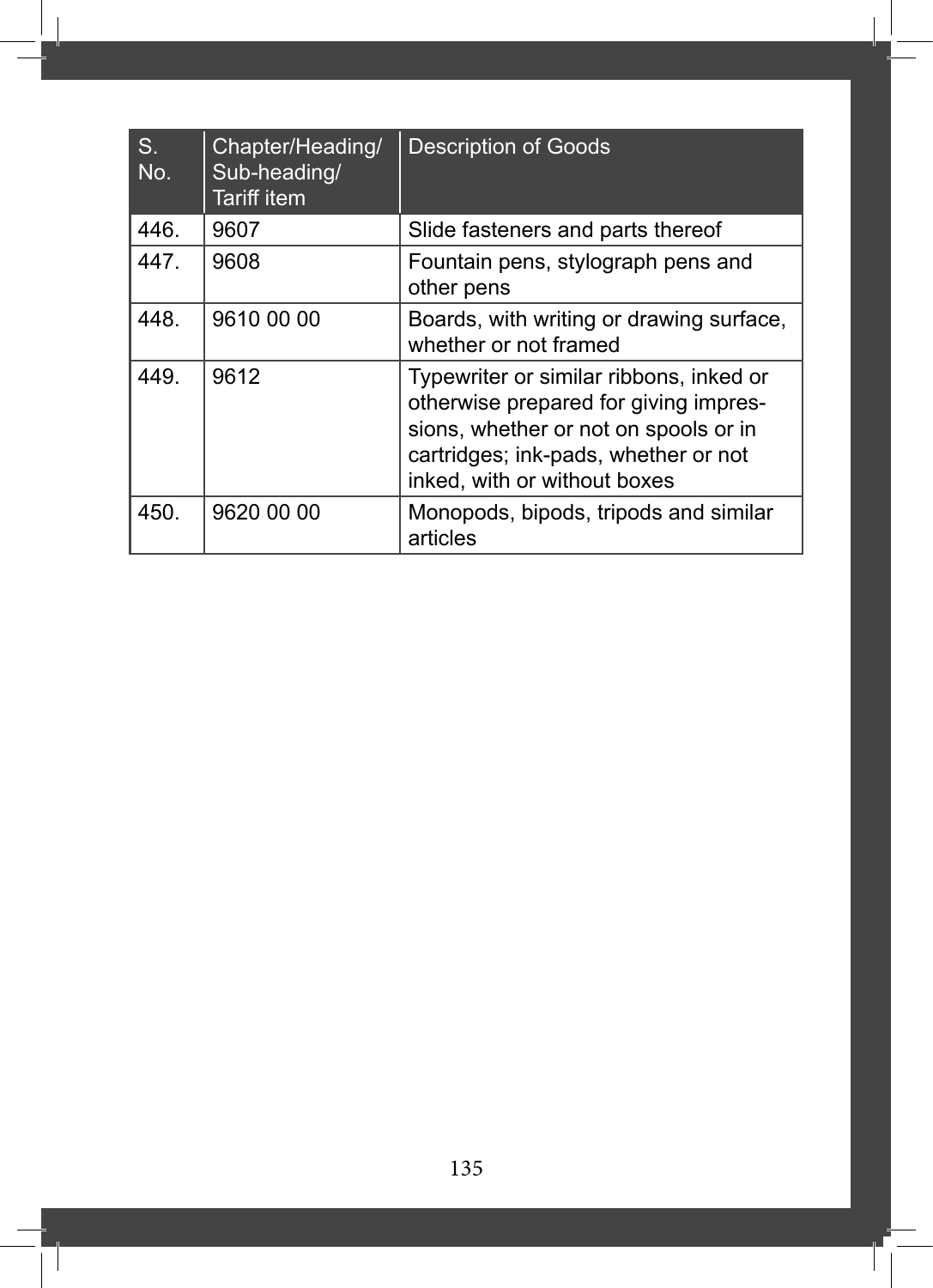| S.<br>Chapter/Heading/<br><b>Description of Goods</b><br>No.<br>Sub-heading/<br><b>Tariff item</b>                                                                                                                                                                                                                                                                                                                                                                                                                                                                                                                                                                                                                                                                                                                                                                                                                                                                                                                                                                                                                                                                                                                                                                            |  |
|-------------------------------------------------------------------------------------------------------------------------------------------------------------------------------------------------------------------------------------------------------------------------------------------------------------------------------------------------------------------------------------------------------------------------------------------------------------------------------------------------------------------------------------------------------------------------------------------------------------------------------------------------------------------------------------------------------------------------------------------------------------------------------------------------------------------------------------------------------------------------------------------------------------------------------------------------------------------------------------------------------------------------------------------------------------------------------------------------------------------------------------------------------------------------------------------------------------------------------------------------------------------------------|--|
| 9801<br>451.<br>All items of machinery including prime<br>movers, instruments, apparatus and ap-<br>pliances, control gear and transmission<br>equipment, auxiliary equipment (includ-<br>ing those required for research and<br>development purposes, testing and<br>quality control), as well as all compo-<br>nents (whether finished or not) or raw<br>materials for the manufacture of the<br>aforesaid items and their components,<br>required for the initial setting up of a unit,<br>or the substantial expansion of an exist-<br>ing unit, of a specified:<br>(1) industrial plant,<br>(2) irrigation project,<br>(3) power project,<br>(4) mining project,<br>(5) project for the exploration for oil or<br>other minerals, and<br>(6) such other projects as the Central<br>Government may, having regard to<br>the economic development of the<br>country notify in the Official Gazette<br>in this behalf;<br>and spare parts, other raw materials<br>(including semi-finished materials of con-<br>sumable stores) not exceeding 10% of<br>the value of the goods specified above,<br>provided that such spare parts, raw ma-<br>terials or consumable stores are essen-<br>tial for the maintenance of the plant or<br>project mentioned in (1) to (6) above. |  |
| 452.<br>9802<br>Laboratory chemicals                                                                                                                                                                                                                                                                                                                                                                                                                                                                                                                                                                                                                                                                                                                                                                                                                                                                                                                                                                                                                                                                                                                                                                                                                                          |  |
| 453.<br>Any Chapter<br>Goods which are not specified in<br>Schedule II, III, IV, V or VII                                                                                                                                                                                                                                                                                                                                                                                                                                                                                                                                                                                                                                                                                                                                                                                                                                                                                                                                                                                                                                                                                                                                                                                     |  |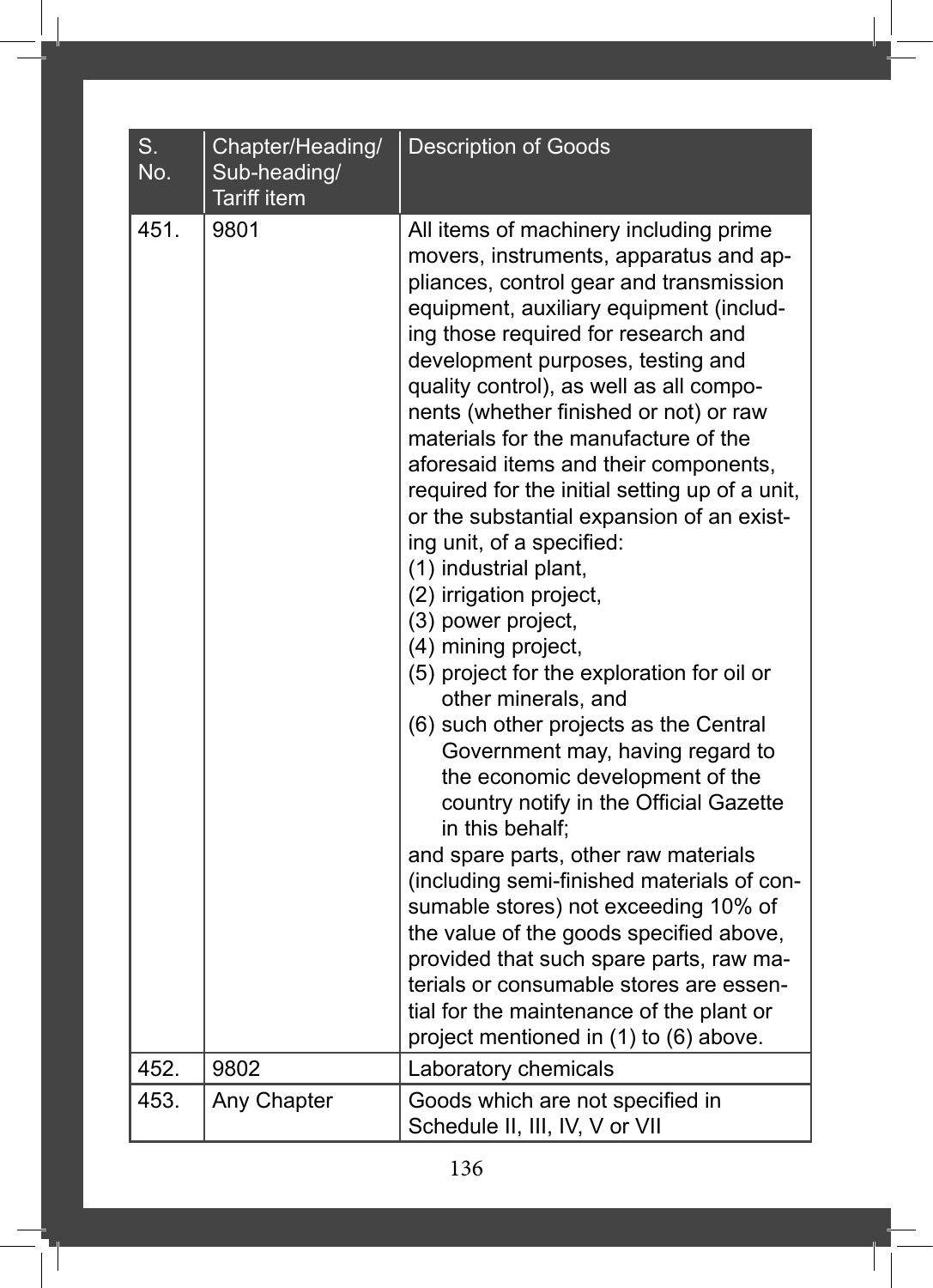## **SCHEDULE II: LIST OF GOODS AT 28% RATE**

| S.<br>No.        | Chapter/Heading/<br>Sub-heading/<br><b>Tariff item</b> | <b>Description of Goods</b>                                                                                                                                                                                                                                                                                                                                                                                                                                                                                                                                                                                                              |
|------------------|--------------------------------------------------------|------------------------------------------------------------------------------------------------------------------------------------------------------------------------------------------------------------------------------------------------------------------------------------------------------------------------------------------------------------------------------------------------------------------------------------------------------------------------------------------------------------------------------------------------------------------------------------------------------------------------------------------|
| 1.               | 1703                                                   | Molasses                                                                                                                                                                                                                                                                                                                                                                                                                                                                                                                                                                                                                                 |
| 2.               | 1704                                                   | Chewing gum / bubble gum and white<br>chocolate, not containing cocoa                                                                                                                                                                                                                                                                                                                                                                                                                                                                                                                                                                    |
| 3.               | 1804                                                   | Cocoa butter, fat and oil                                                                                                                                                                                                                                                                                                                                                                                                                                                                                                                                                                                                                |
| 4.               | 1805                                                   | Cocoa powder, not containing added<br>sugar or sweetening matter                                                                                                                                                                                                                                                                                                                                                                                                                                                                                                                                                                         |
| 5.               | 1806                                                   | Chocolates and other food preparations<br>containing cocoa                                                                                                                                                                                                                                                                                                                                                                                                                                                                                                                                                                               |
| 6.               | 1901 90 [other<br>than 1901 10,<br>1901 20 00]         | Malt extract; food preparations of flour,<br>groats, meal, starch or malt extract, not<br>containing cocoa or containing less than<br>40% by weight of cocoa calculated on<br>a totally defatted basis, not elsewhere<br>specified or included; food preparations<br>of goods of heading 0401 to 0404, not<br>containing cocoa or containing less than<br>5% by weight of cocoa calculated on<br>a totally defatted basis not elsewhere<br>specified or included [other than prepa-<br>rations for infants or young children, put<br>up for retail sale and mixes and doughs<br>for the preparation of bakers' wares of<br>heading 1905] |
| $\overline{7}$ . | 1905 32                                                | Waffles and wafers coated with choco-<br>late or containing chocolate                                                                                                                                                                                                                                                                                                                                                                                                                                                                                                                                                                    |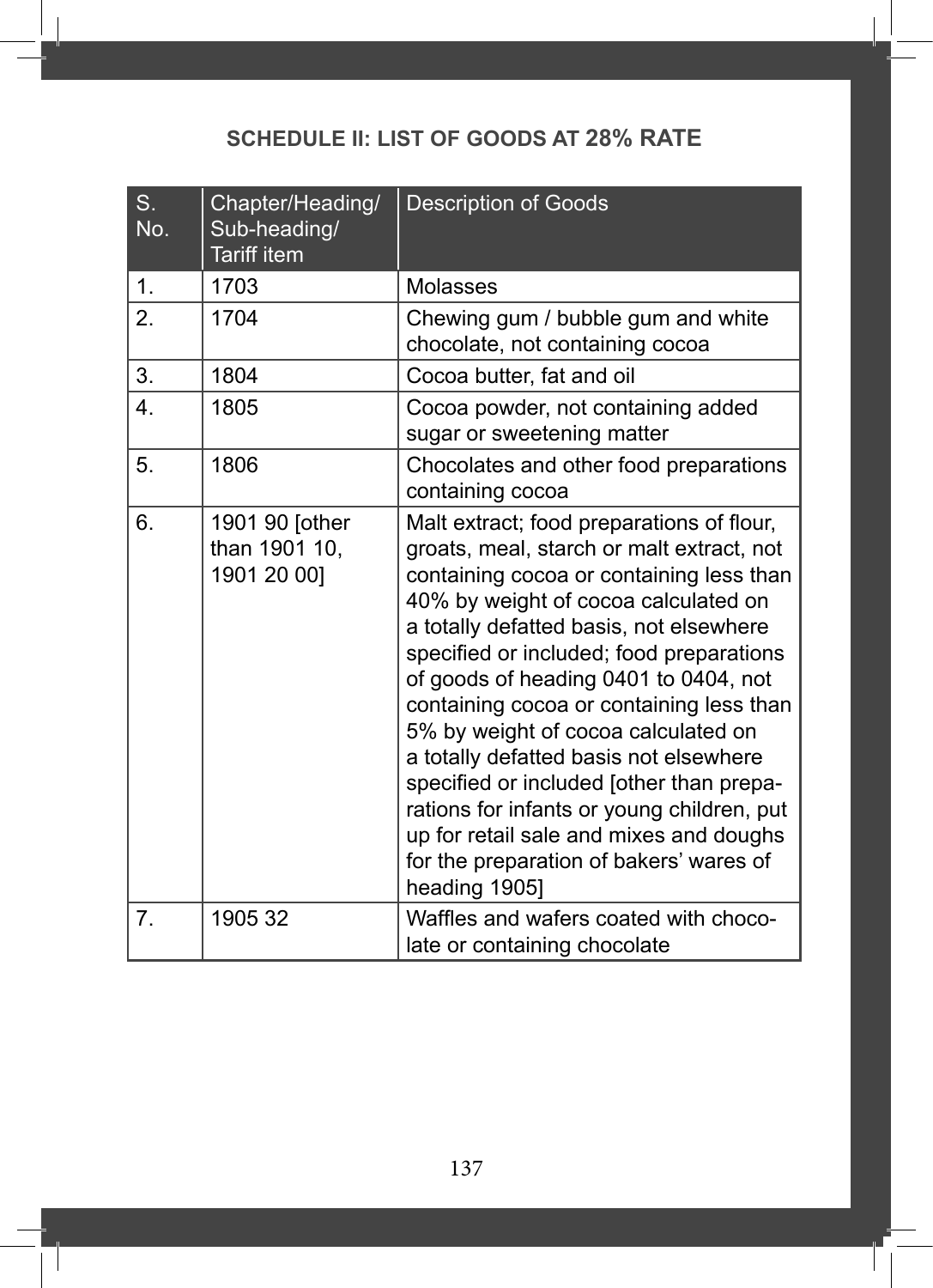| S.<br>No. | Chapter/Heading/<br>Sub-heading/<br><b>Tariff item</b> | <b>Description of Goods</b>                                                                                                                                                                                                                                                                                                                                                                                                         |
|-----------|--------------------------------------------------------|-------------------------------------------------------------------------------------------------------------------------------------------------------------------------------------------------------------------------------------------------------------------------------------------------------------------------------------------------------------------------------------------------------------------------------------|
| 8.        | 2101 11, 2101 12<br>00                                 | Extracts, essences and concentrates<br>of coffee, and preparations with a basis<br>of these extracts, essences or concen-<br>trates or with a basis of coffee                                                                                                                                                                                                                                                                       |
| 9.        | 2106                                                   | Food preparations not elsewhere spec-<br>ified or included i.e. Protein concen-<br>trates and textured protein substances,<br>Sugar-syrups containing added flavour-<br>ing or colouring matter, not elsewhere<br>specified or included; lactose syrup;<br>glucose syrup and malto dextrine syrup,<br>Compound preparations for making<br>non-alcoholic beverages, Food flavour-<br>ing material, Churna for pan, Custard<br>powder |
| 10.       | 2106 90 20                                             | Pan masala                                                                                                                                                                                                                                                                                                                                                                                                                          |
| 11.       | 2202 90 90                                             | Other non-alcoholic beverages                                                                                                                                                                                                                                                                                                                                                                                                       |
| 12.       | 2202 10                                                | All goods [including aerated waters],<br>containing added sugar or other sweet-<br>ening matter or flavoured                                                                                                                                                                                                                                                                                                                        |
| 13.       | 2401                                                   | Unmanufactured tobacco; tobacco re-<br>fuse [other than tobacco leaves]                                                                                                                                                                                                                                                                                                                                                             |
| 14.       | 2402                                                   | Cigars, cheroots, cigarillos and ciga-<br>rettes, of tobacco or of tobacco substi-<br>tutes                                                                                                                                                                                                                                                                                                                                         |
| 15.       | 2403                                                   | Other manufactured tobacco and man-<br>ufactured tobacco substitutes; "homo-<br>genised" or "reconstituted" tobacco;<br>tobacco extracts and essences [includ-<br>ing biris]                                                                                                                                                                                                                                                        |
| 16.       | 2515 12 20, 2515<br>12 90                              | Marble and travertine, other than blocks                                                                                                                                                                                                                                                                                                                                                                                            |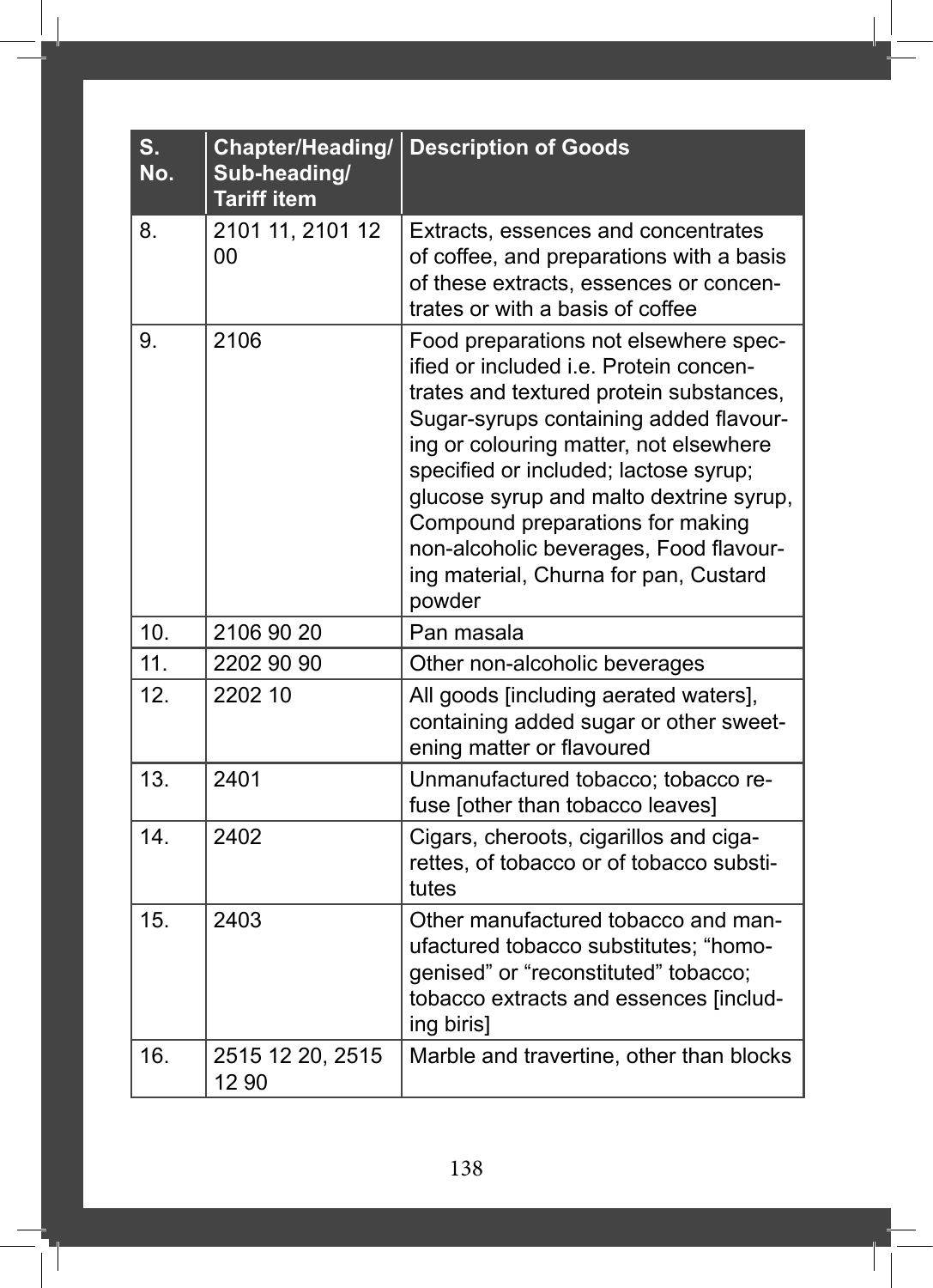| S.<br>$\overline{\text{No}}$ . | Chapter/Heading/<br>Sub-heading/<br><b>Tariff item</b> | <b>Description of Goods</b>                                                                                                                                                                                                                |
|--------------------------------|--------------------------------------------------------|--------------------------------------------------------------------------------------------------------------------------------------------------------------------------------------------------------------------------------------------|
| 17.                            | 2516 12 00                                             | Granite, other than blocks                                                                                                                                                                                                                 |
| 18.                            | 2523                                                   | Portland cement, aluminous cement,<br>slag cement, super sulphate cement<br>and similar hydraulic cements, whether<br>or not coloured or in the form of clinkers                                                                           |
| 19.                            | 2710                                                   | Avgas                                                                                                                                                                                                                                      |
| 20.                            | 3208                                                   | Paints and varnishes (including enam-<br>els and lacquers) based on synthetic<br>polymers or chemically modified natural<br>polymers, dispersed or dissolved in<br>a non-aqueous medium; solutions as<br>defined in Note 4 to this Chapter |
| 21.                            | 3209                                                   | Paints and varnishes (including enam-<br>els and lacquers) based on synthetic<br>polymers or chemically modified natural<br>polymers, dispersed or dissolved in an<br>aqueous medium                                                       |
| 22.                            | 3210                                                   | Other paints and varnishes (including<br>enamels, lacquers and distempers);<br>prepared water pigments of a kind used<br>for finishing leather                                                                                             |
| 23.                            | 3213                                                   | Artists', students' or signboard painters'<br>colours, modifying tints, amusement<br>colours and the like, in tablets, tubes,<br>jars, bottles, pans or in similar forms or<br>packings                                                    |
| 24.                            | 3214                                                   | Glaziers' putty, grafting putty, resin ce-<br>ments, caulking compounds and other<br>mastics; painters' fillings; non-refracto-<br>ry surfacing preparations for facades,<br>indoor walls, floors, ceilings or the like                    |
| 25.                            | 3303                                                   | Perfumes and toilet waters                                                                                                                                                                                                                 |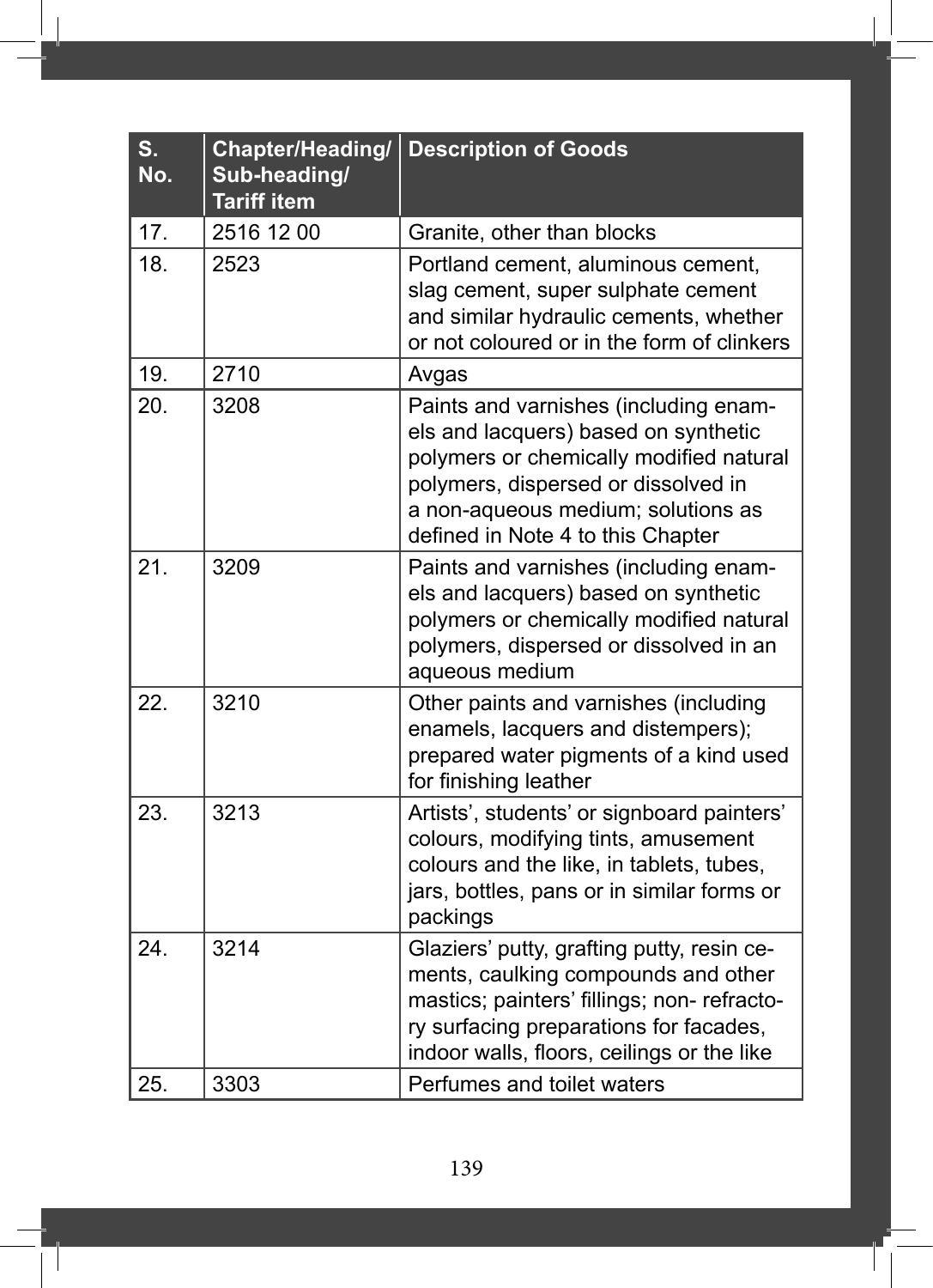| S.<br>No. | Chapter/Heading/<br>Sub-heading/<br><b>Tariff item</b> | <b>Description of Goods</b>                                                                                                                                                                                                                                                                                                                                                                                                            |
|-----------|--------------------------------------------------------|----------------------------------------------------------------------------------------------------------------------------------------------------------------------------------------------------------------------------------------------------------------------------------------------------------------------------------------------------------------------------------------------------------------------------------------|
| 26.       | 3304                                                   | Beauty or make-up preparations and<br>preparations for the care of the skin<br>(other than medicaments), including<br>sunscreen or sun tan preparations;<br>manicure or pedicure preparations [oth-<br>er than kajal, Kumkum, Bindi, Sindur,<br>Alta]                                                                                                                                                                                  |
| 27.       | 3305 [other than<br>3305 9011, 3305<br>90 19]          | All goods, i.e. preparations for use on<br>the hair such as Shampoos; Prepara-<br>tions for permanent waving or straight-<br>ening; Hair lacquers; Brilliantines (spir-<br>ituous); Hair cream, Hair dyes (natural,<br>herbal or synthetic) [other than Hair oil]                                                                                                                                                                      |
| 28.       | 3306 [other than<br>3306 10 10, 3306<br>10 20]         | Preparations for oral or dental hygiene,<br>including and powders; yarn used to<br>clean between the teeth (dental floss),<br>in individual retail packages [other than<br>dentifrices in powder or paste from<br>(tooth powder or toothpaste)]                                                                                                                                                                                        |
| 29.       | 3307                                                   | Pre-shave, shaving or after-shave<br>preparations, personal deodorants, bath<br>preparations, depilatories and other per-<br>fumery, cosmetic or toilet preparations,<br>not elsewhere specified or included;<br>prepared room deodorisers, whether<br>or not perfumed or having disinfectant<br>properties; such as Pre-shave, shaving<br>or after-shave Preparations, Shaving<br>cream, Personal deodorants and anti-<br>perspirants |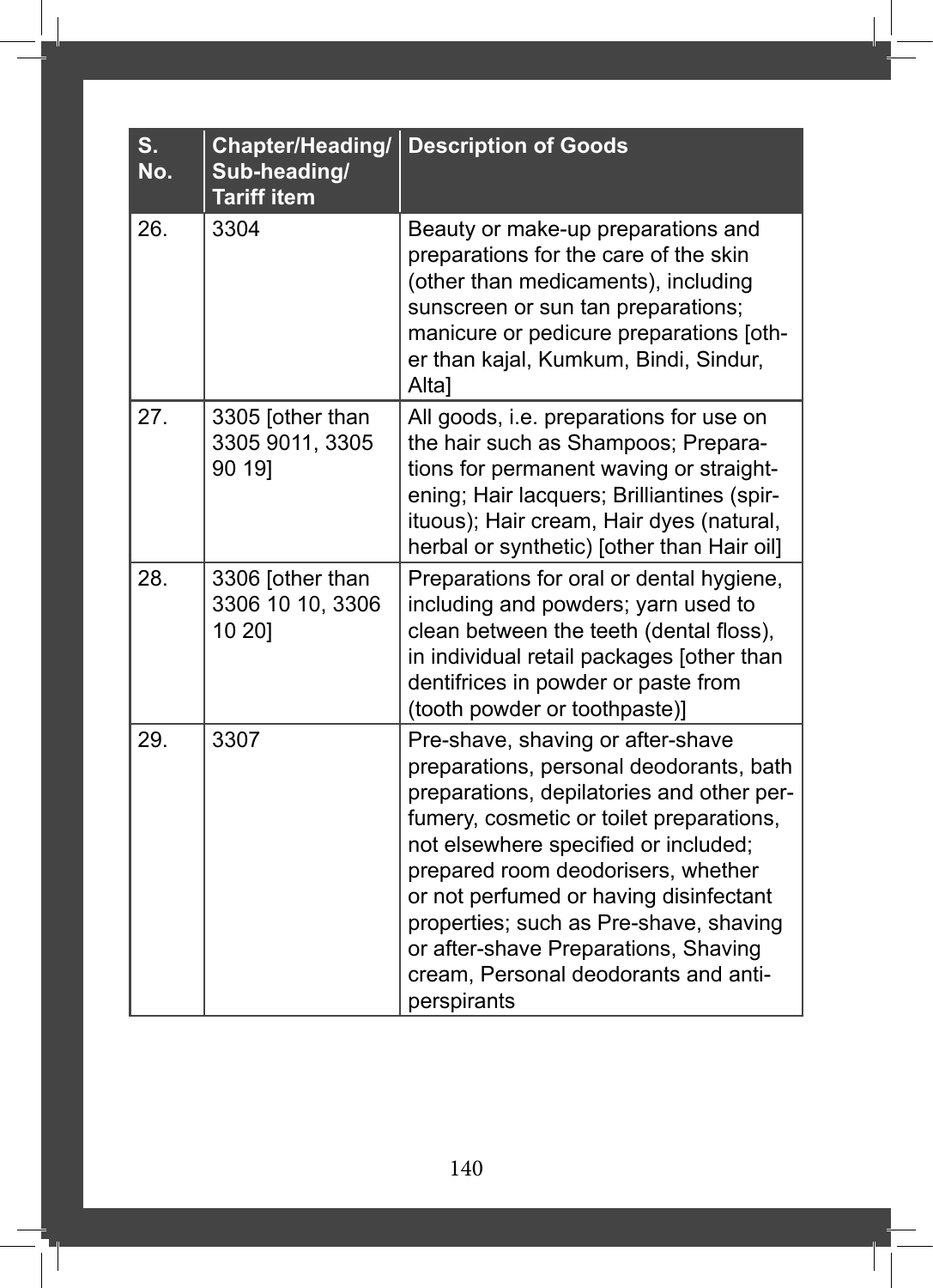| S.<br>No. | Chapter/Heading/<br>Sub-heading/<br><b>Tariff item</b> | <b>Description of Goods</b>                                                                                                                                                                                                                                                                                                                                                                                                                                                                                         |
|-----------|--------------------------------------------------------|---------------------------------------------------------------------------------------------------------------------------------------------------------------------------------------------------------------------------------------------------------------------------------------------------------------------------------------------------------------------------------------------------------------------------------------------------------------------------------------------------------------------|
| 30.       | 3401 30                                                | Organic surface-active products and<br>preparations for washing the skin, in<br>the form of liquid or cream and put up<br>for retail sale, whether or not containing<br>soap; paper, wadding, felt and nonwo-<br>vens, impregnated, coated or covered<br>with soap or detergent                                                                                                                                                                                                                                     |
| 31.       | 3402                                                   | Organic surface-active agents (other<br>than soap); surface-active preparations,<br>washing preparations (including auxilia-<br>ry washing preparations) and cleaning<br>preparations, whether or not contain-<br>ing soap, other than those of heading<br>3401                                                                                                                                                                                                                                                     |
| 32.       | 3403                                                   | Lubricating preparations (including cut-<br>ting-oil preparations, bolt or nut release<br>preparations, anti-rust or anti-corro-<br>sion preparations and mould release<br>preparations, based on lubricants) and<br>preparations of a kind used for the oil<br>or grease treatment of textile materials,<br>leather, furskins or other materials, but<br>excluding preparations containing, as<br>basic constituents, 70% or more by<br>weight of petroleum oils or of oils ob-<br>tained from bituminous minerals |
| 33.       | 3405                                                   | Polishes and creams, for footwear,<br>furniture, floors, coachwork, glass or<br>metal, scouring pastes and powders<br>and similar preparations (whether or<br>not in the form of paper, wadding, felt,<br>nonwovens, cellular plastics or cellular<br>rubber, impregnated, coated or covered<br>with such preparations), excluding<br>waxes of heading 3404                                                                                                                                                         |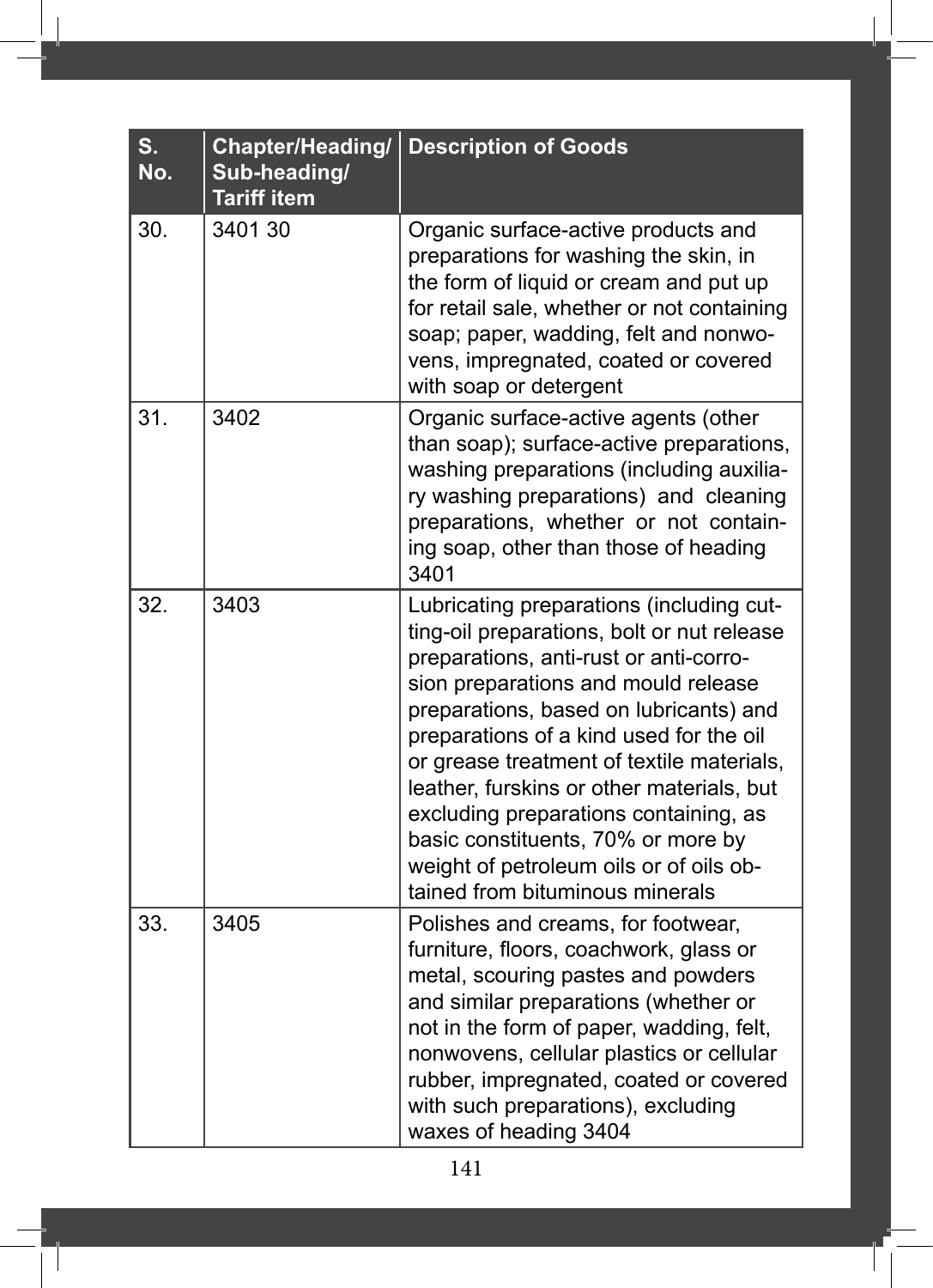| S.<br>No. | Chapter/Heading/<br>Sub-heading/<br><b>Tariff item</b> | <b>Description of Goods</b>                                                                                                                                                                                                                                                    |
|-----------|--------------------------------------------------------|--------------------------------------------------------------------------------------------------------------------------------------------------------------------------------------------------------------------------------------------------------------------------------|
| 34.       | 3407                                                   | Modelling pastes, including those put up<br>for children's amusement                                                                                                                                                                                                           |
| 35.       | 3602                                                   | Prepared explosives, other than propel-<br>lant powders; such as Industrial explo-<br>sives                                                                                                                                                                                    |
| 36.       | 3604                                                   | Fireworks, signalling flares, rain rock-<br>ets, fog signals and other pyrotechnic<br>articles                                                                                                                                                                                 |
| 37.       | 3606                                                   | Ferro-cerium and other pyrophoric al-<br>loys in all forms; articles of combustible<br>materials as specified in Note 2 to this<br>Chapter; such as liquid or liquefied-gas<br>fuels in containers of a kind used for<br>filling or refilling cigarette or similar<br>lighters |
| 38.       | 3811                                                   | Anti-knock preparations, oxidation<br>inhibitors, gum inhibitors, viscosity<br>improvers, anti-corrosive preparations<br>and other prepared additives, for min-<br>eral oils (including gasoline) or for other<br>liquids used for the same purposes as<br>mineral oils        |
| 39.       | 3813                                                   | Preparations and charges for fire-ex-<br>tinguishers; charged fire-extinguishing<br>grenades                                                                                                                                                                                   |
| 40.       | 3814                                                   | Organic composite solvents and thin-<br>ners, not elsewhere specified or includ-<br>ed; prepared paint or varnish removers                                                                                                                                                     |
| 41.       | 3819                                                   | Hydraulic brake fluids and other pre-<br>pared liquids for hydraulic transmission,<br>not containing or containing less than<br>70% by weight of petroleum oils or oils<br>obtained from bituminous minerals                                                                   |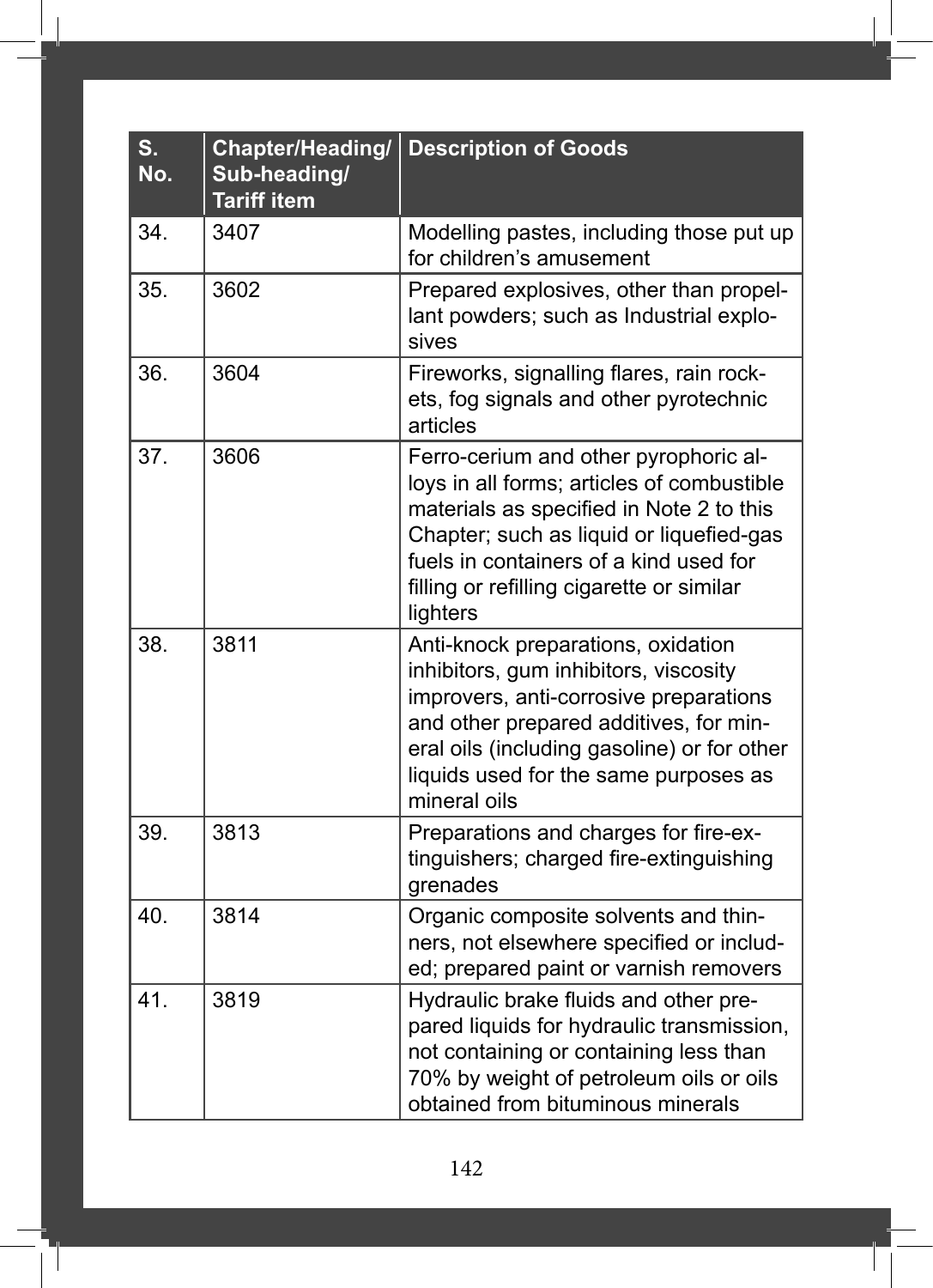| S.<br>No. | Chapter/Heading/<br>Sub-heading/<br><b>Tariff item</b> | <b>Description of Goods</b>                                                                                                                                                              |
|-----------|--------------------------------------------------------|------------------------------------------------------------------------------------------------------------------------------------------------------------------------------------------|
| 42.       | 3820                                                   | Anti-freezing preparations and prepared<br>de-icing fluids                                                                                                                               |
| 43.       | 3918                                                   | Floor coverings of plastics, whether or<br>not self-adhesive, in rolls or in form of<br>tiles; wall or ceiling coverings of plastics                                                     |
| 44.       | 3922                                                   | Baths, shower baths, sinks, wash ba-<br>sins, bidets, lavatory pans, seats and<br>covers, flushing cisterns and similar<br>sanitary ware of plastics                                     |
| 45.       | 3926 [other than<br>3926 40 11, 3926<br>90 10]         | Other articles of plastics and articles<br>of other materials of headings 3901<br>to 3914 [other than bangles of plastic,<br>PVC Belt Conveyor, plastic beads and<br>plastic tarpaulins] |
| 46.       | 4011                                                   | New pneumatic tyres, of rubber [other<br>than of a kind used on/in bicycles, cy-<br>cle-rickshaws and three wheeled pow-<br>ered cycle rickshaws; and Rear Tractor<br>tyres]             |
| 47.       | 4012                                                   | Retreaded or used tyres and flaps                                                                                                                                                        |
| 48.       | 4013                                                   | Inner tubes of rubber [other than of a<br>kind used on/in bicycles, cycle-rick-<br>shaws and three wheeled powered<br>cycle rickshaws; and Rear Tractor tyre<br>tubes]                   |
| 49.       | 4016 [other than<br>4016 92 00]                        | Other articles of vulcanised rubber other<br>than hard rubber (other than erasers)                                                                                                       |
| 50.       | 4017                                                   | Hard rubber (for example ebonite) in<br>all forms, including waste and scrap;<br>articles of hard rubber                                                                                 |
| 51.       | 4201                                                   | Saddlery and harness for any animal<br>(including traces, leads, knee pads,<br>muzzles, saddle cloths, saddle bags,<br>dog coats and the like), of any material                          |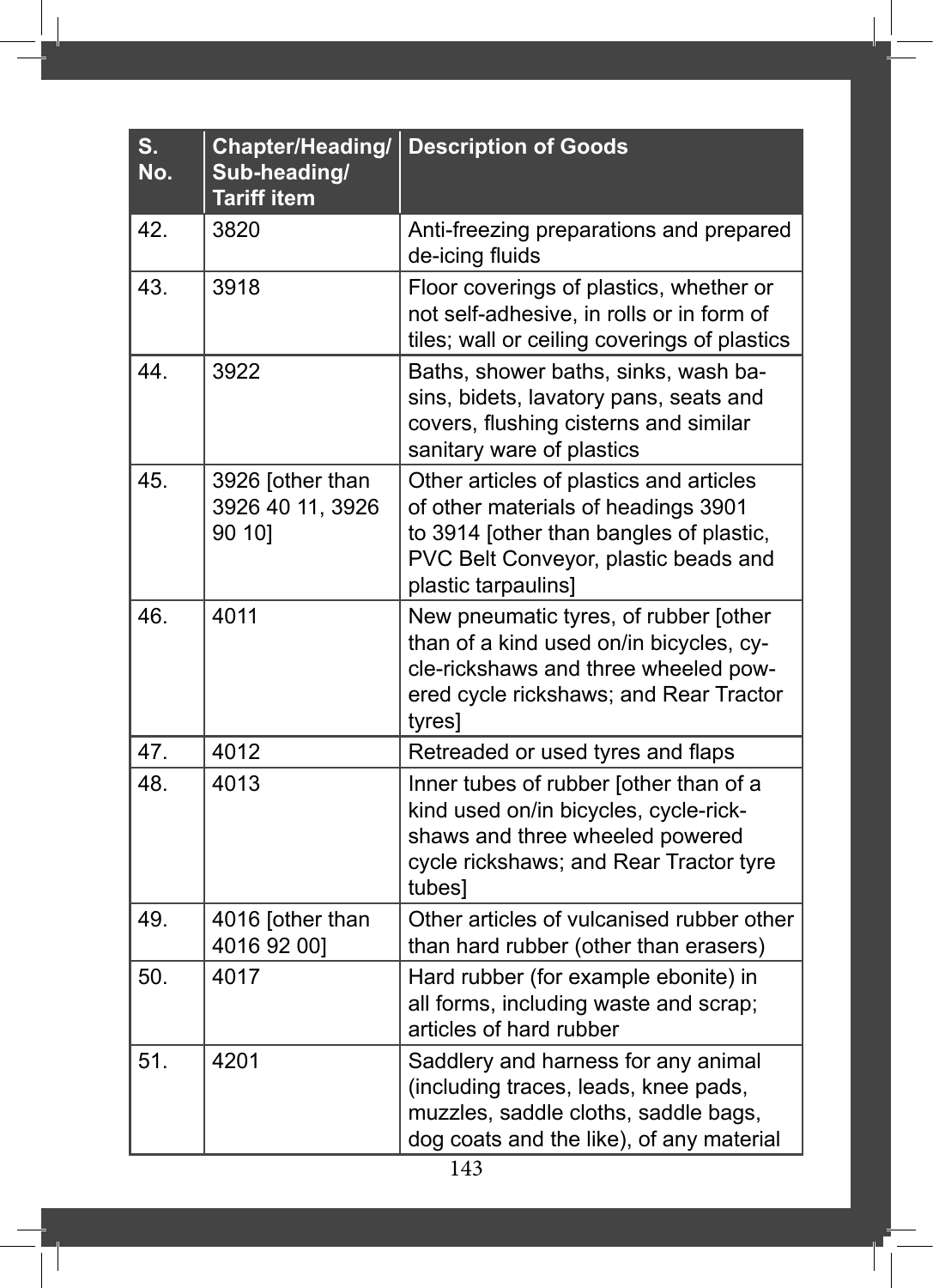| S.<br>No. | Chapter/Heading/<br>Sub-heading/<br><b>Tariff item</b> | <b>Description of Goods</b>                                                                                                                                                                                                                                                                                                                                                                                                                                                                                                                                                                                                                                                                                                                                                                                                                                                                                                                                                                           |
|-----------|--------------------------------------------------------|-------------------------------------------------------------------------------------------------------------------------------------------------------------------------------------------------------------------------------------------------------------------------------------------------------------------------------------------------------------------------------------------------------------------------------------------------------------------------------------------------------------------------------------------------------------------------------------------------------------------------------------------------------------------------------------------------------------------------------------------------------------------------------------------------------------------------------------------------------------------------------------------------------------------------------------------------------------------------------------------------------|
| 52.       | 4202                                                   | Trunks, suit-cases, vanity-cases, ex-<br>ecutive-cases, brief-cases, school<br>satchels, spectacle cases, binocular<br>cases, camera cases, musical instru-<br>ment cases, gun cases, holsters and<br>similar containers; travelling-bags,<br>insulated food or beverages bags, toilet<br>bags, rucksacks, handbags, shopping<br>bags, wallets, purses, map-cases,<br>cigarette-cases, to-bacco- pouches,<br>tool bags, sports bags, bottle-cases,<br>jewellery boxes, powder-boxes, cutlery<br>cases and similar containers, of leather,<br>of sheeting of plastics, of textile mate-<br>rials, of vulcanised fibre or of paper-<br>board, or wholly or mainly covered with<br>such materials or with paper [other than<br>School satchels and bags other than<br>of leather or composition leather, Toilet<br>cases, Hand bags and shopping bags,<br>of artificial plastic material, of cotton,<br>or of jute, Vanity bags, Handbags of<br>other materials excluding wicker work or<br>basket work] |
| 53.       | 4203                                                   | Articles of apparel and clothing ac-<br>cessories, of leather or of composition<br>leather                                                                                                                                                                                                                                                                                                                                                                                                                                                                                                                                                                                                                                                                                                                                                                                                                                                                                                            |
| 54.       | 4205                                                   | Other articles of leather or of composi-<br>tion leather                                                                                                                                                                                                                                                                                                                                                                                                                                                                                                                                                                                                                                                                                                                                                                                                                                                                                                                                              |
| 55.       | 4206                                                   | Articles of gut (other than silk-worm<br>gut), of goldbeater's skin, of bladders or<br>of tendons                                                                                                                                                                                                                                                                                                                                                                                                                                                                                                                                                                                                                                                                                                                                                                                                                                                                                                     |
| 56.       | 4303                                                   | Articles of apparel, clothing accessories<br>and other articles of furskin                                                                                                                                                                                                                                                                                                                                                                                                                                                                                                                                                                                                                                                                                                                                                                                                                                                                                                                            |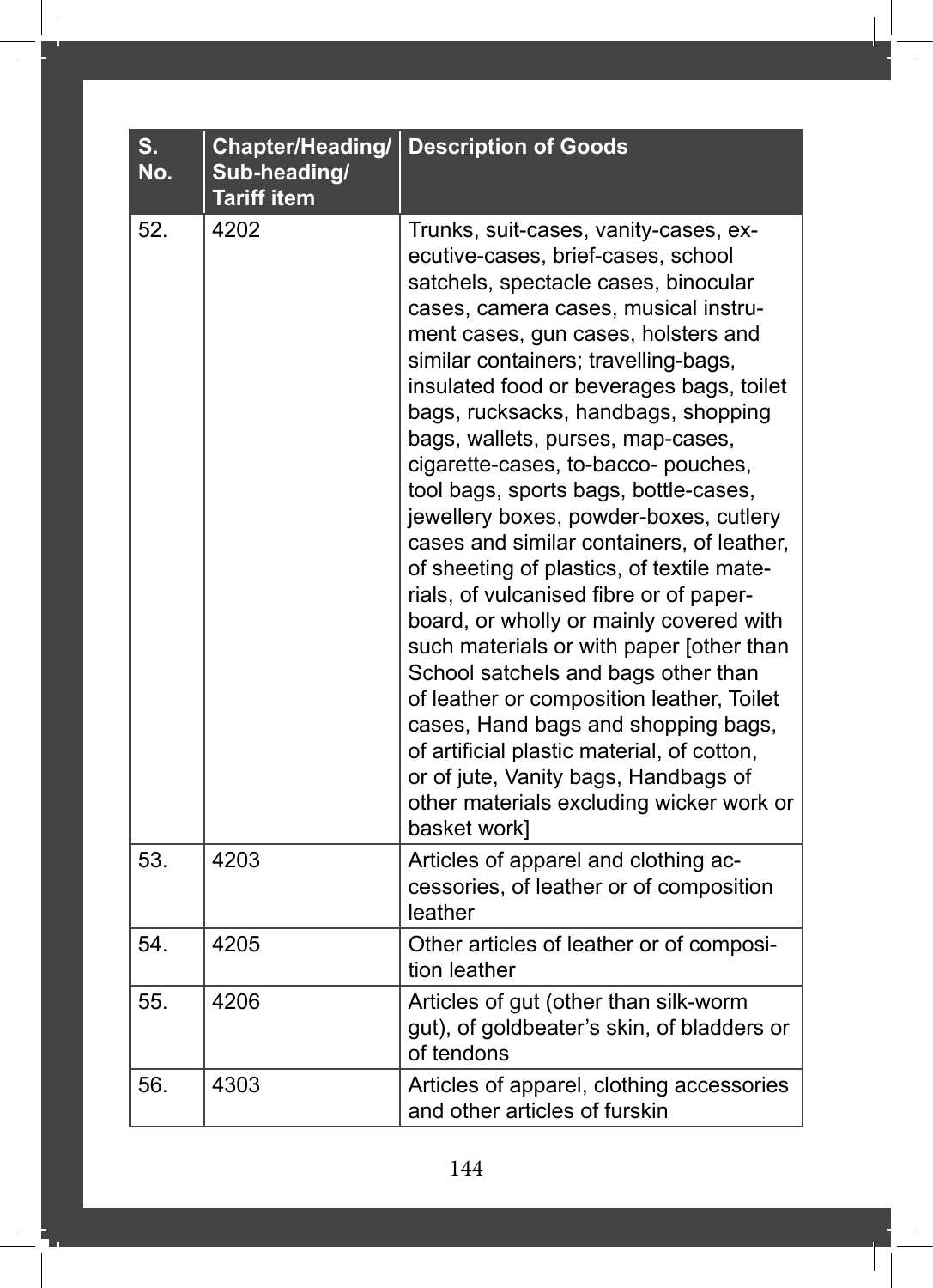| S.<br>No. | Chapter/Heading/<br>Sub-heading/<br><b>Tariff item</b> | <b>Description of Goods</b>                                                                                                                                                                                                                             |
|-----------|--------------------------------------------------------|---------------------------------------------------------------------------------------------------------------------------------------------------------------------------------------------------------------------------------------------------------|
| 57.       | 4304                                                   | Articles of artificial fur                                                                                                                                                                                                                              |
| 58.       | 4410                                                   | Particle board, Oriented Strand Board<br>(OSB) and similar board (for example,<br>wafer board) of wood or other ligneous<br>materials, whether or not agglomerated<br>with resins or other organic binding sub-<br>stances, other than specified boards |
| 59.       | 4411                                                   | Fibre board of wood or other ligneous<br>materials, whether or not bonded with<br>resins or other organic substances,<br>other than specified boards                                                                                                    |
| 60.       | 4412                                                   | Plywood, veneered panels and similar<br>laminated wood                                                                                                                                                                                                  |
| 61.       | 4413                                                   | Densified wood, in blocks, plates, strips,<br>or profile shapes                                                                                                                                                                                         |
| 62.       | 4414                                                   | Wooden frames for paintings, photo-<br>graphs, mirrors or similar objects                                                                                                                                                                               |
| 63.       | 4418                                                   | Builders' joinery and carpentry of wood,<br>including cellular wood panels, as-<br>sembled flooring panels, shingles and<br>shakes                                                                                                                      |
| 64.       | 4421                                                   | Wood paving blocks, articles of den-<br>sified wood not elsewhere included or<br>specified, Parts of domestic decorative<br>articles used as tableware and kitchen-<br>ware                                                                             |
| 65.       | 4814                                                   | Wall paper and similar wall coverings;<br>window transparencies of paper                                                                                                                                                                                |
| 66.       | 6702                                                   | Artificial flowers, foliage and fruit and<br>parts thereof; articles made of artificial<br>flowers, foliage or fruit                                                                                                                                    |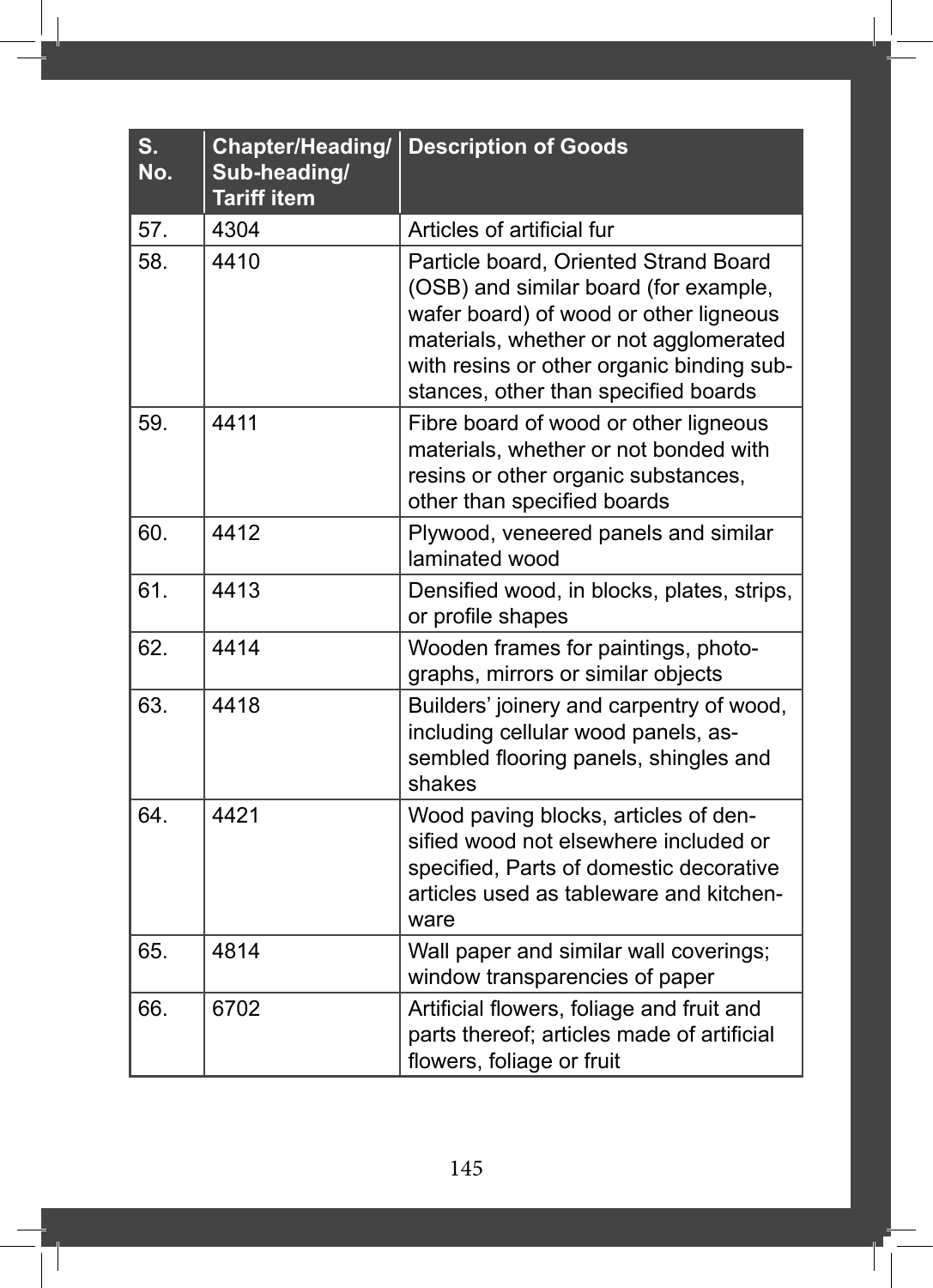| S.<br>No. | Chapter/Heading/<br>Sub-heading/<br><b>Tariff item</b> | <b>Description of Goods</b>                                                                                                                                                                                                                                                                                                                                                                              |
|-----------|--------------------------------------------------------|----------------------------------------------------------------------------------------------------------------------------------------------------------------------------------------------------------------------------------------------------------------------------------------------------------------------------------------------------------------------------------------------------------|
| 67.       | 6703                                                   | Wool or other animal hair or other textile<br>materials, prepared for use in making<br>wigs or the like                                                                                                                                                                                                                                                                                                  |
| 68.       | 6704                                                   | Wigs, false beards, eyebrows and eye-<br>lashes, switches and the like, of human<br>or animal hair or of textile materials;<br>articles of human hair not elsewhere<br>specified or included                                                                                                                                                                                                             |
| 69.       | 6801                                                   | Setts, curbstones and flagstones, of<br>natural stone (except slate)                                                                                                                                                                                                                                                                                                                                     |
| 70.       | 6802                                                   | Worked monumental or building stone<br>(except slate) and articles thereof, other<br>than goods of heading 6801; mosaic<br>cubes and the like, of natural stone<br>(including slate), whether or not on a<br>backing; artificially coloured granules,<br>chippings and powder, of natural stone<br>(including slate); of marble, travertine<br>and alabaster, of Granite, of Other cal-<br>careous stone |
| 71.       | 6803                                                   | Worked slate and articles of slate or of<br>agglomerated slate                                                                                                                                                                                                                                                                                                                                           |
| 72.       | 6807                                                   | Articles of asphalt or of similar material<br>(for example, petroleum itumen or coal<br>tar pitch)                                                                                                                                                                                                                                                                                                       |
| 73.       | 6808                                                   | Panels, boards, tiles, blocks and similar<br>articles of vegetable fibre, of straw or<br>of shavings, chips, particles, sawdust<br>or other waste, of wood, agglomerated<br>with cement, plaster or other mineral<br>binders                                                                                                                                                                             |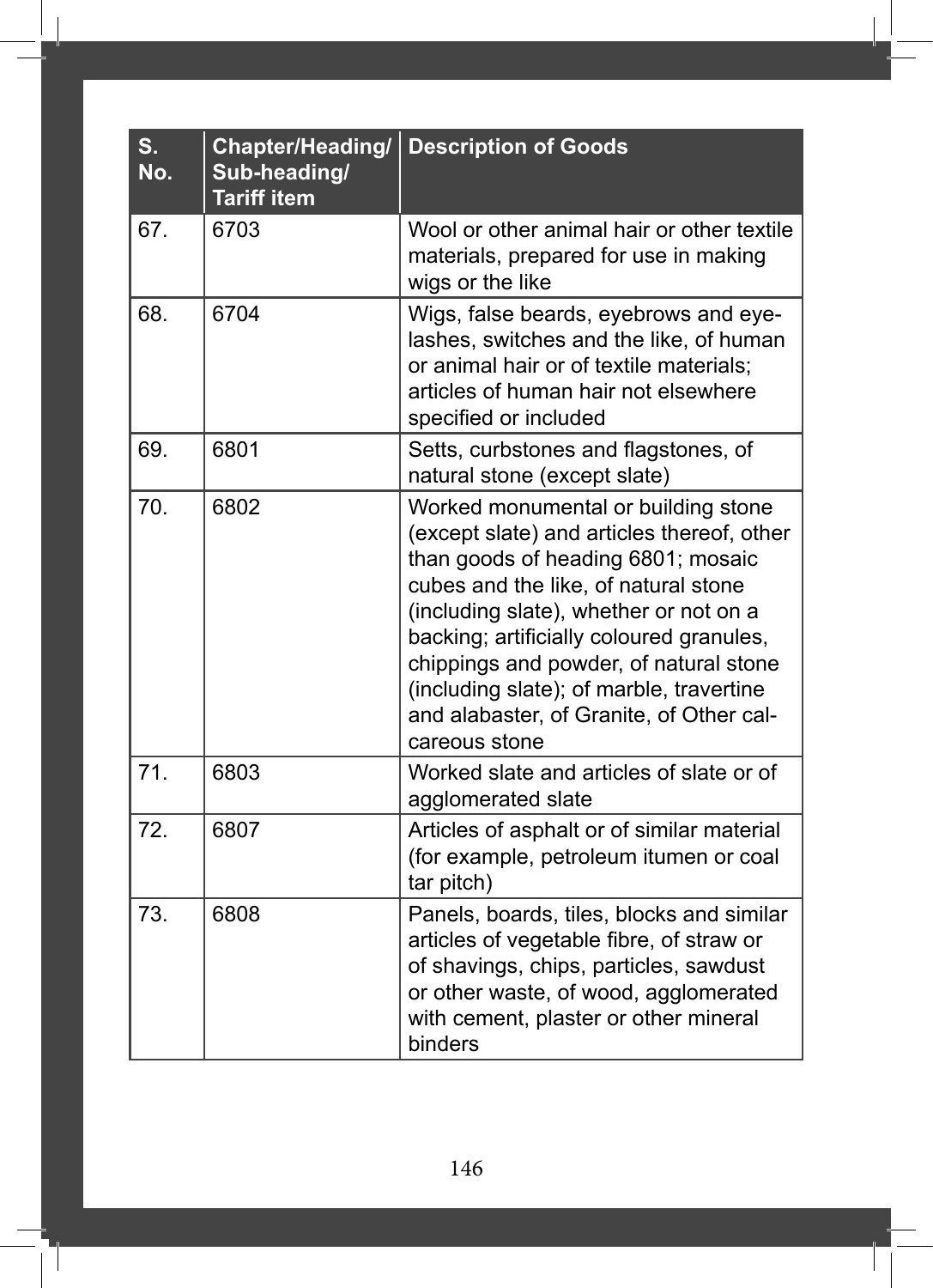| S.<br>$\overline{\text{No}}$ . | Chapter/Heading/<br>Sub-heading/<br><b>Tariff item</b> | <b>Description of Goods</b>                                                                                                                                                                                                                                                                                                                                    |
|--------------------------------|--------------------------------------------------------|----------------------------------------------------------------------------------------------------------------------------------------------------------------------------------------------------------------------------------------------------------------------------------------------------------------------------------------------------------------|
| 74.                            | 6809                                                   | Articles of plaster or of compositions<br>based on plaster; such as Boards,<br>sheets, panels, tiles and similar articles,<br>not ornamented                                                                                                                                                                                                                   |
| 75.                            | 6810                                                   | Articles of cement, of concrete or of<br>artificial stone, whether or not rein-<br>forced; such as Tiles, flagstones, bricks<br>and similar articles, Building blocks and<br>bricks, Cement bricks, Prefabricated<br>structural components for Building or<br>civil engineering, Prefabricated struc-<br>tural components for building or civil<br>engineering |
| 76.                            | 6812                                                   | Fabricated asbestos fibres; mixtures<br>with a basis of asbestos or with a basis<br>of asbestos and magnesium carbonate;<br>articles of such mixtures or of asbes-<br>tos (for example, thread, woven fabric,<br>clothing, headgear, footwear, gaskets),<br>whether or not reinforced, other than<br>goods of heading 6811 or 6813                             |
| 77.                            | 6813                                                   | Friction material and articles thereof (for<br>example, sheets, rolls, strips, segments,<br>discs, washers, pads), not mounted, for<br>brakes, for clutches or the like, with a<br>basis of asbestos, of other mineral sub-<br>stances or of cellulose, whether or not<br>combined with textiles or other materials                                            |
| 78.                            | 6814                                                   | Worked mica and articles of mica,<br>including agglomerated or reconstituted<br>mica, whether or not on a support of<br>paper, paperboard or other materials                                                                                                                                                                                                   |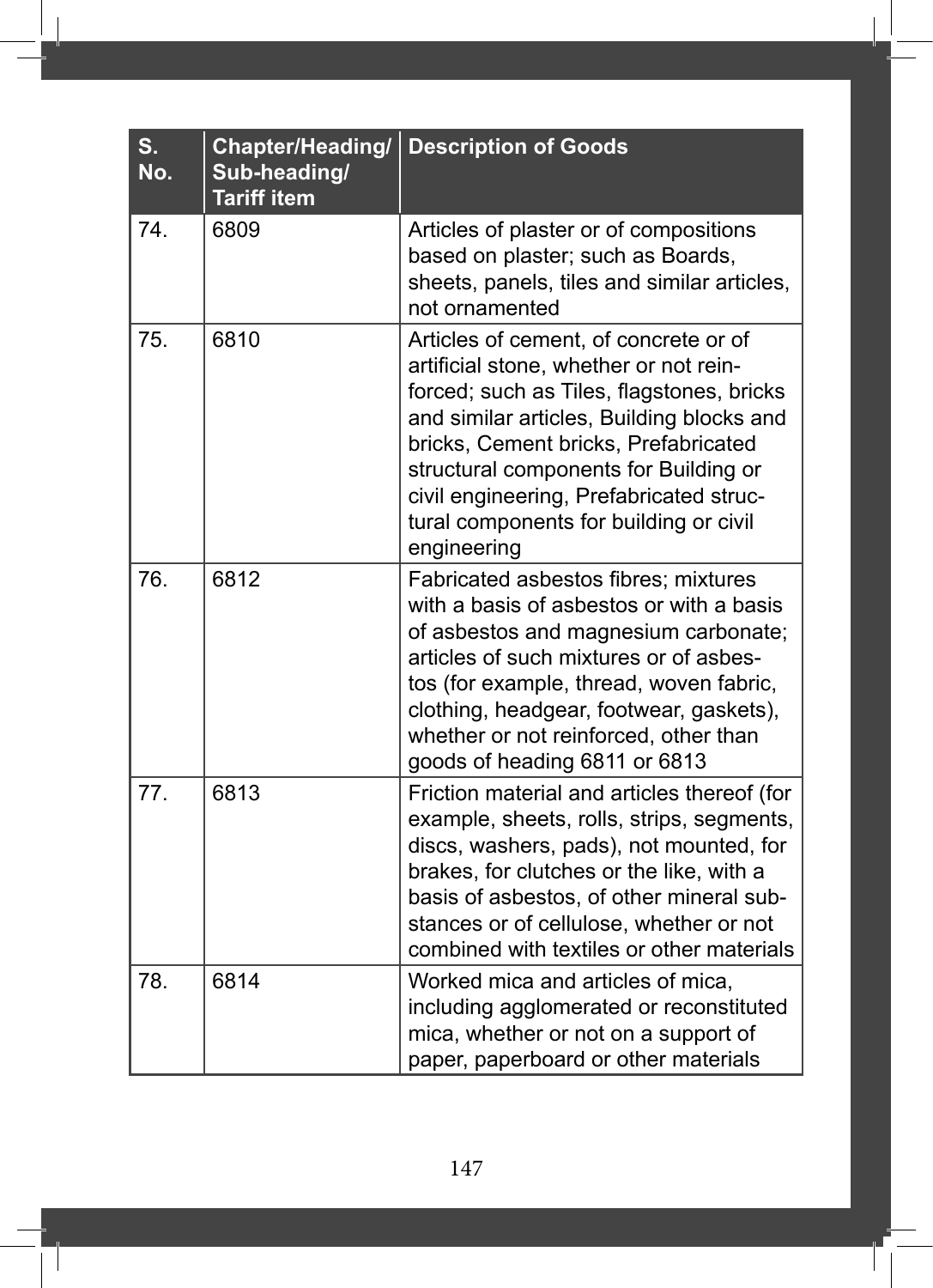| S.<br>No. | Chapter/Heading/<br>Sub-heading/<br><b>Tariff item</b> | <b>Description of Goods</b>                                                                                                                                                                                                                                 |
|-----------|--------------------------------------------------------|-------------------------------------------------------------------------------------------------------------------------------------------------------------------------------------------------------------------------------------------------------------|
| 79.       | 6815                                                   | Articles of stone or of other mineral sub-<br>stances (including carbon fibres, articles<br>of carbon fibres and articles of peat),<br>not elsewhere specified or included                                                                                  |
| 80.       | 6901                                                   | Blocks, tiles and other ceramic goods<br>of siliceous fossil meals (for example,<br>kieselguhr, tripolite or diatomite) or of<br>similar siliceous earths                                                                                                   |
| 81.       | 6904                                                   | Ceramic flooring blocks, support or filler<br>tiles and the like                                                                                                                                                                                            |
| 82.       | 6905                                                   | Chimney-pots, cowls, chimney liners,<br>architectural ornaments and other ce-<br>ramic constructional goods                                                                                                                                                 |
| 83.       | 6906                                                   | Ceramic pipes, conduits, guttering and<br>pipe fittings                                                                                                                                                                                                     |
| 84.       | 6907                                                   | Ceramic flags and paving, hearth or<br>wall tiles; ceramic mosaic cubes and<br>the like, whether or not on a backing;<br>finishing ceramics                                                                                                                 |
| 85.       | 6909                                                   | Ceramic wares for laboratory, chem-<br>ical or other technical uses; ceramic<br>troughs, tubs and similar receptacles of<br>a kind used in agriculture; ceramic pots,<br>jars and similar articles of a kind used<br>for the conveyance or packing of goods |
| 86.       | 6910                                                   | Ceramic sinks, wash basins, wash<br>basin pedestals, baths, bidets, water<br>closet pans, flushing cisterns, urinals<br>and similar sanitary fixtures                                                                                                       |
| 87.       | 6913                                                   | Statuettes and other ornamental ceram-<br>ic articles                                                                                                                                                                                                       |
| 88.       | 6914                                                   | Other ceramic articles                                                                                                                                                                                                                                      |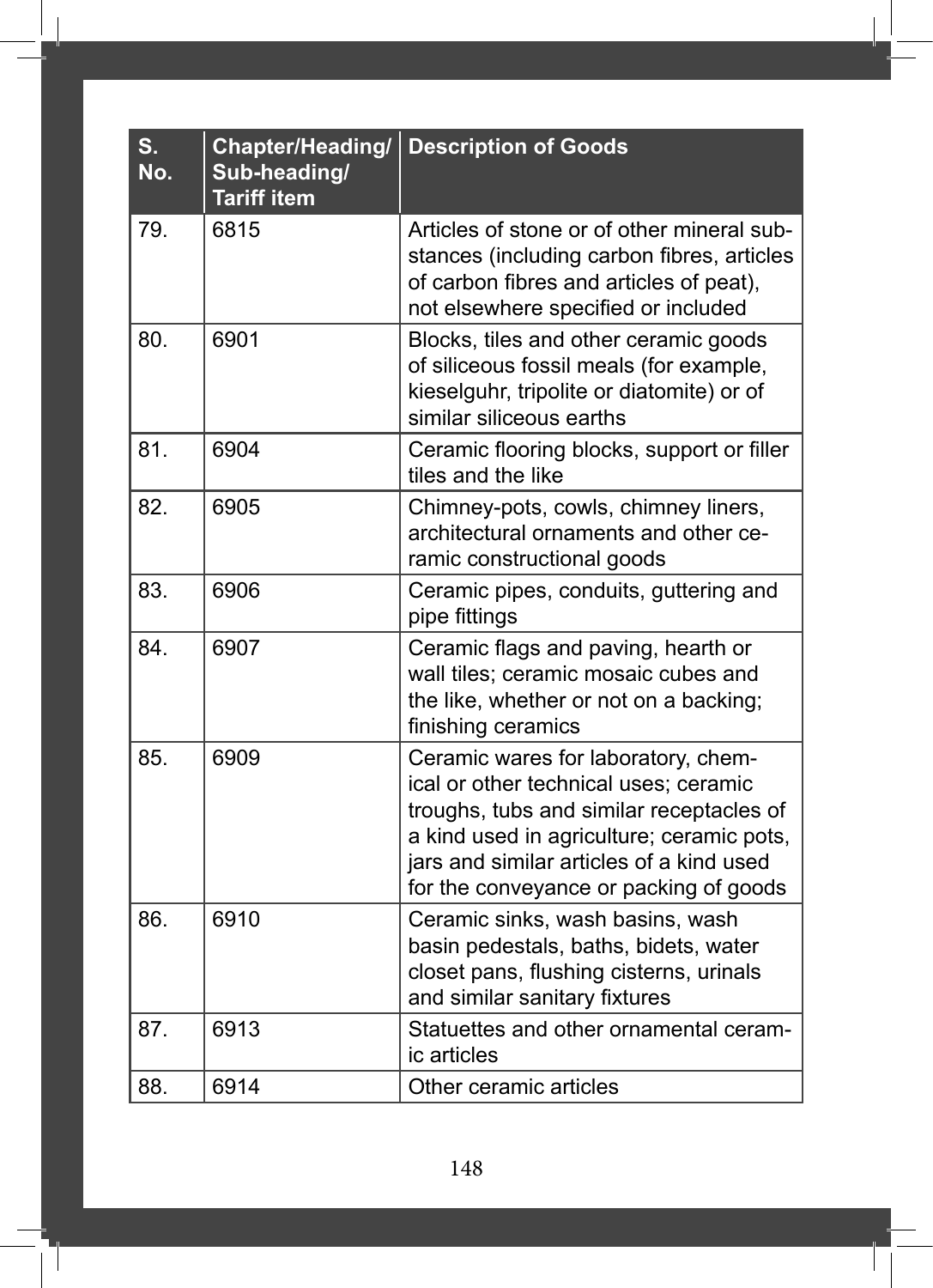| S.<br>No. | Chapter/Heading/<br>Sub-heading/<br><b>Tariff item</b> | <b>Description of Goods</b>                                                                                                                                               |
|-----------|--------------------------------------------------------|---------------------------------------------------------------------------------------------------------------------------------------------------------------------------|
| 89.       | 7003                                                   | Cast glass and rolled glass, in sheets<br>or profiles, whether or not having an<br>absorbent, reflecting or non-reflecting<br>layer, but not otherwise worked             |
| 90.       | 7004                                                   | Drawn glass and blown glass, in sheets,<br>whether or not having an absorbent,<br>reflecting or non-reflecting layer, but not<br>otherwise worked                         |
| 91.       | 7005                                                   | Float glass and surface ground or<br>polished glass, in sheets, whether or<br>not having an absorbent, reflecting or<br>non-reflecting layer, but not otherwise<br>worked |
| 92.       | 7006 00 00                                             | Glass of heading 70.03, 70.04 or 70.05,<br>bent, edge-worked, engraved, drilled,<br>enamelled or otherwise worked, but not<br>framed or fitted with other materials       |
| 93.       | 7007                                                   | Safety glass, consisting of toughened<br>(tempered) or laminated glass                                                                                                    |
| 94.       | 7008                                                   | Multiple-walled insulating units of glass                                                                                                                                 |
| 95.       | 7009                                                   | Glass mirrors, whether or not framed,<br>including rear-view mirrors                                                                                                      |
| 96.       | 7011                                                   | Glass envelopes (including bulbs and<br>tubes), open, and glass parts thereof,<br>without fittings, for electric lamps, cath-<br>ode-ray tubes or the like                |
| 97.       | 7014                                                   | Signalling glassware and optical el-<br>ements of glass (other than those of<br>heading 7015), not optically worked                                                       |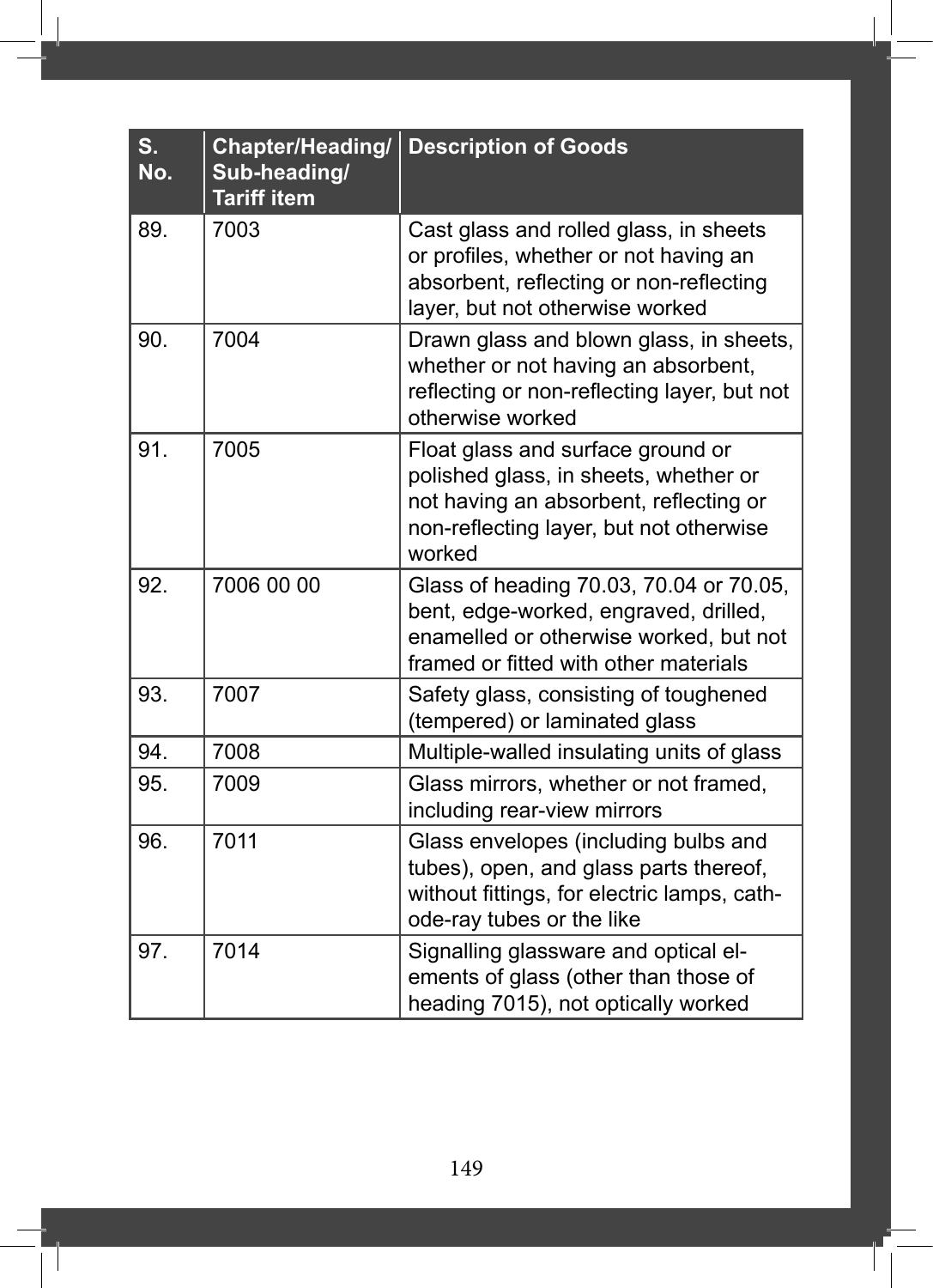| S.<br>No. | Chapter/Heading/<br>Sub-heading/<br><b>Tariff item</b> | <b>Description of Goods</b>                                                                                                                                                                                                                                                                                                                                                                                                        |
|-----------|--------------------------------------------------------|------------------------------------------------------------------------------------------------------------------------------------------------------------------------------------------------------------------------------------------------------------------------------------------------------------------------------------------------------------------------------------------------------------------------------------|
| 98.       | 7016                                                   | Paving blocks, slabs, bricks, squares,<br>tiles and other articles of pressed or<br>moulded glass, whether or not wired, of<br>a kind used for building or construction<br>purposes; glass cubes and other glass<br>smallwares, whether or not on a back-<br>ing, for mosaics or similar decorative<br>purposes; leaded lights and the like;<br>multi-cellular or foam glass in blocks,<br>panels, plates, shells or similar forms |
| 99.       | 7020                                                   | Other articles of glass [other than<br>Globes for lamps and lanterns, Founts<br>for kerosene wick lamps, Glass chim-<br>neys for lamps and lanterns]                                                                                                                                                                                                                                                                               |
| 100.      | 7321                                                   | Stoves [other than kerosene stove and<br>LPG stoves], ranges, grates, cookers<br>(including those with subsidiary boil-<br>ers for central heating), barbecues,<br>braziers, gas-rings, plate warmers and<br>similar non-electric domestic applianc-<br>es, and parts thereof, of iron or steel                                                                                                                                    |
| 101.      | 7322                                                   | Radiators for central heating, not elec-<br>trically heated, and parts thereof, of iron<br>or steel; air heaters and hot air distrib-<br>utors (including distributors which can<br>also distribute fresh or conditioned air),<br>not electrically heated, incorporating a<br>motor-driven fan or blower, and parts<br>thereof, of iron or steel                                                                                   |
| 102.      | 7324                                                   | Sanitary ware and parts thereof of iron<br>and steel                                                                                                                                                                                                                                                                                                                                                                               |
| 103.      | 7418                                                   | All goods other than utensils i.e. sani-<br>tary ware and parts thereof of copper                                                                                                                                                                                                                                                                                                                                                  |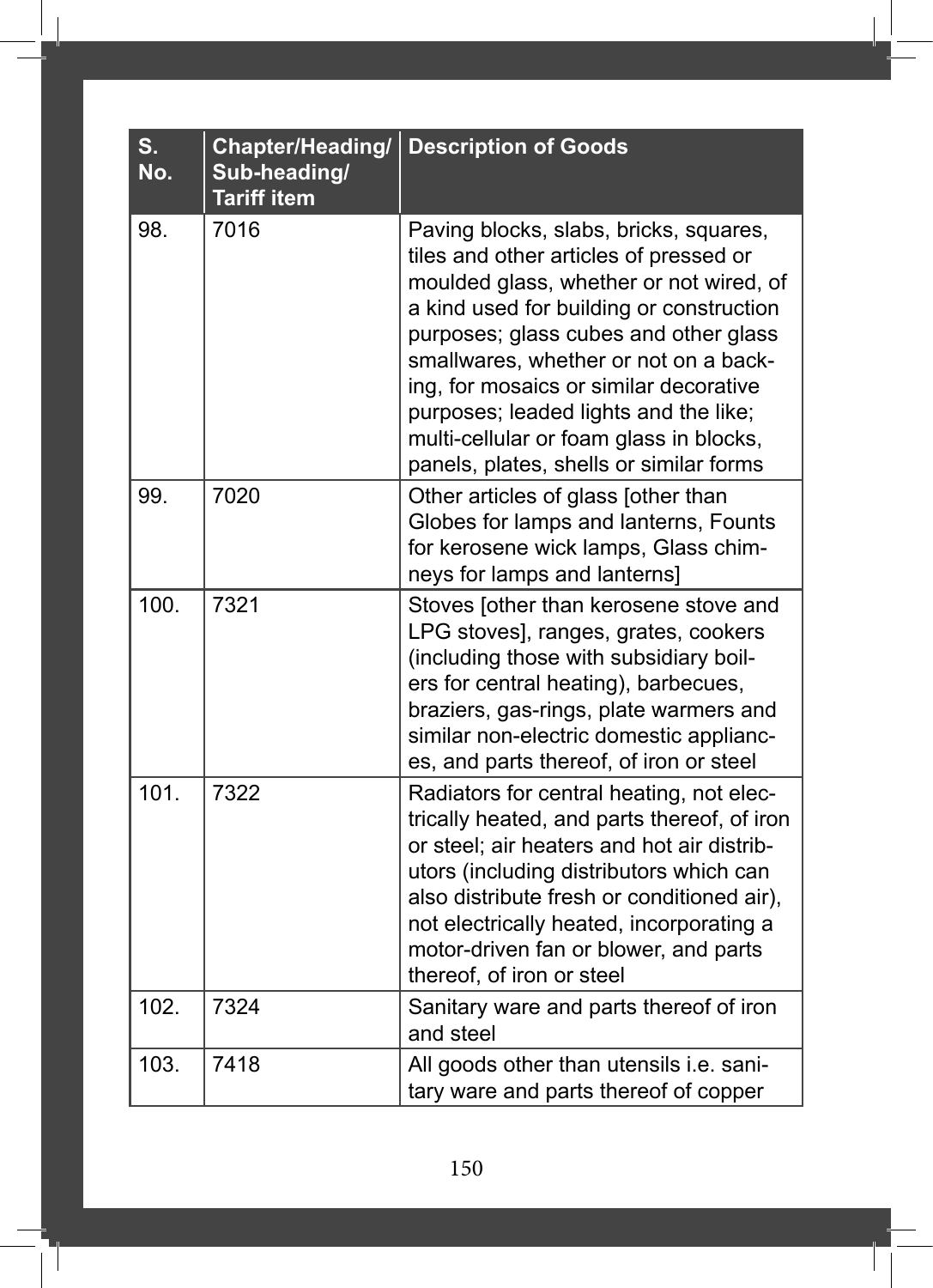| S.<br>No. | Chapter/Heading/<br>Sub-heading/<br><b>Tariff item</b> | <b>Description of Goods</b>                                                                                                                                                                                                                                                                                                                  |
|-----------|--------------------------------------------------------|----------------------------------------------------------------------------------------------------------------------------------------------------------------------------------------------------------------------------------------------------------------------------------------------------------------------------------------------|
| 104.      | 7419                                                   | Other articles of copper [including chain<br>and parts thereof under 7419 10 and<br>other articles under 7419 99] but not<br>including metal castings under 7419 91<br>00                                                                                                                                                                    |
| 105.      | 7610 10 00                                             | Doors, windows and their frames and<br>thresholds for doors                                                                                                                                                                                                                                                                                  |
| 106.      | 7615                                                   | All goods other than utensils i.e. sani-<br>tary ware and parts thereof                                                                                                                                                                                                                                                                      |
| 107.      | 8212                                                   | Razors and razor blades (including<br>razor blade blanks in strips)                                                                                                                                                                                                                                                                          |
| 108.      | 8214                                                   | Other articles of cutlery (for example,<br>hair clippers, butchers' or kitchen cleav-<br>ers, choppers and mincing knives,);<br>manicure or pedicure sets and instru-<br>ments (including nail files) [other than<br>paper knives, pencil sharpeners and<br>blades thereof                                                                   |
| 109.      | 8302                                                   | Base metal mountings, fittings and sim-<br>ilar articles suitable for furniture, doors,<br>staircases, windows, blinds, coachwork,<br>saddlery, trunks, chests, caskets or the<br>like; base metal hat-racks, hat-pegs,<br>brackets and similar fixtures; castors<br>with mountings of base metal; automat-<br>ic door closers of base metal |
| 110.      | 8303                                                   | Armoured or reinforced safes,<br>strong-boxes and doors and safe de-<br>posit lockers for strong-rooms, cash or<br>deed boxes and the like, of base metal                                                                                                                                                                                    |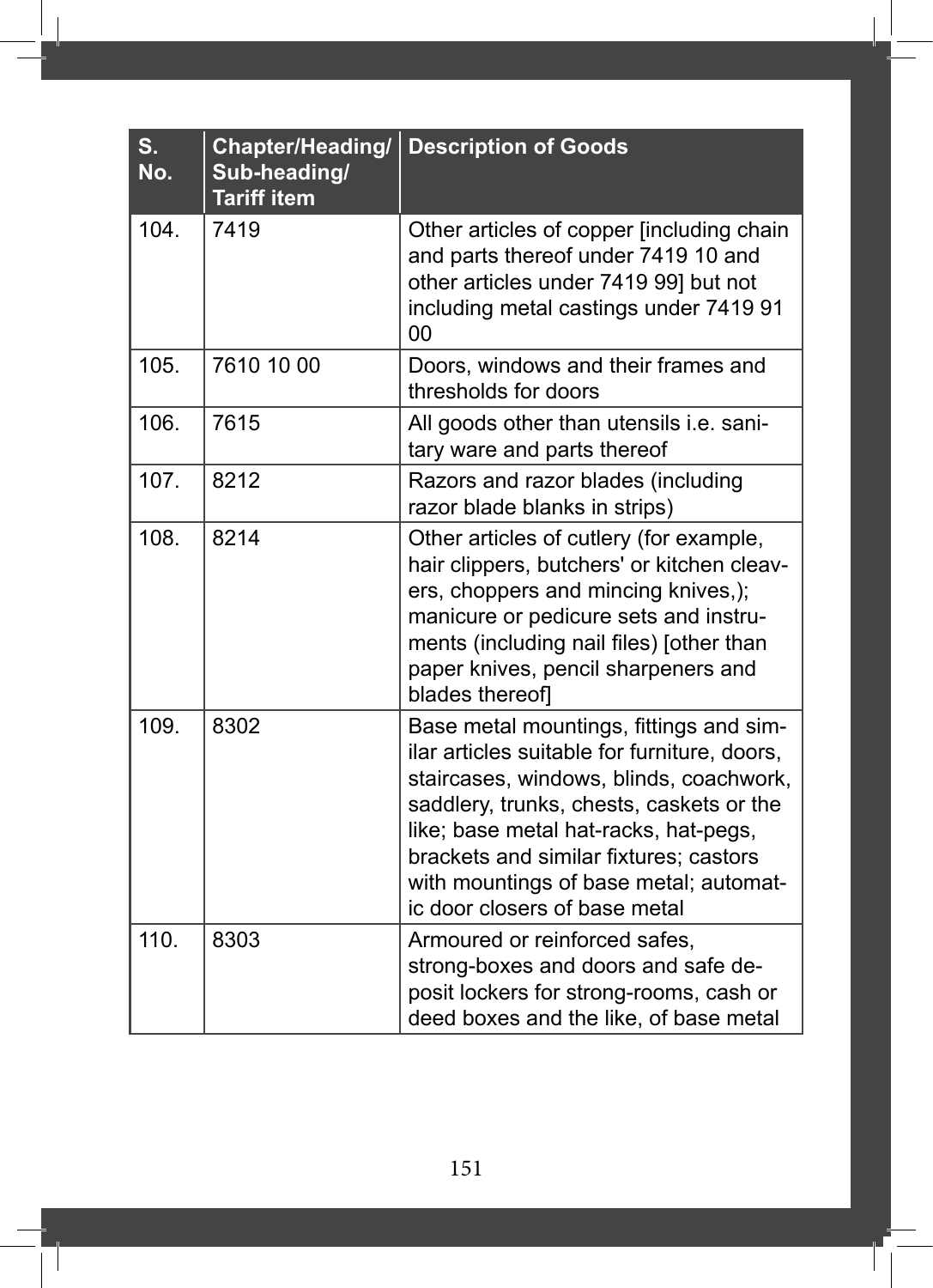| S.<br>$\overline{\text{No}}$ . | Chapter/Heading/<br>Sub-heading/<br><b>Tariff item</b> | <b>Description of Goods</b>                                                                                                                                                                                                                                                                                                                                              |
|--------------------------------|--------------------------------------------------------|--------------------------------------------------------------------------------------------------------------------------------------------------------------------------------------------------------------------------------------------------------------------------------------------------------------------------------------------------------------------------|
| 111.                           | 8304                                                   | Filing cabinets, card-index cabinets,<br>paper trays, paper rests, pen trays,<br>office-stamp stands and similar office or<br>desk equipment, of base metal, other<br>than office furniture of heading 9403                                                                                                                                                              |
| 112.                           | 8305                                                   | Fittings for loose-leaf binders or files,<br>letter clips, letter corners, paper clips,<br>indexing tags and similar office articles,<br>of base metal; staples in strips (for<br>example, for offices, upholstery, pack-<br>aging), of base metal                                                                                                                       |
| 113.                           | 8310                                                   | Sign-plates, name-plates, ad-<br>dress-plates and similar plates, num-<br>bers, letters and other symbols, of base<br>metal, excluding those of heading 9405                                                                                                                                                                                                             |
| 114.                           | 8407                                                   | Spark-ignition reciprocating or rotary<br>internal combustion piston engine                                                                                                                                                                                                                                                                                              |
| 115.                           | 8408                                                   | Compression-ignition internal combus-<br>tion piston engines (diesel or semi-die-<br>sel engines)                                                                                                                                                                                                                                                                        |
| 116.                           | 8409                                                   | Parts suitable for use solely or principal-<br>ly with the engines of heading 8407 or<br>8408                                                                                                                                                                                                                                                                            |
| 117.                           | 8413                                                   | Pumps for dispensing fuel or lubricants<br>of the type used in filling stations or<br>garages [8413 11], Fuel, lubricating or<br>cooling medium pumps for internal com-<br>bustion piston engines [8413 30], con-<br>crete pumps [8413 40 00], other rotary<br>positive displacement pumps [8413 60],<br>[other than hand pumps falling under<br>tariff item 8413 11 10] |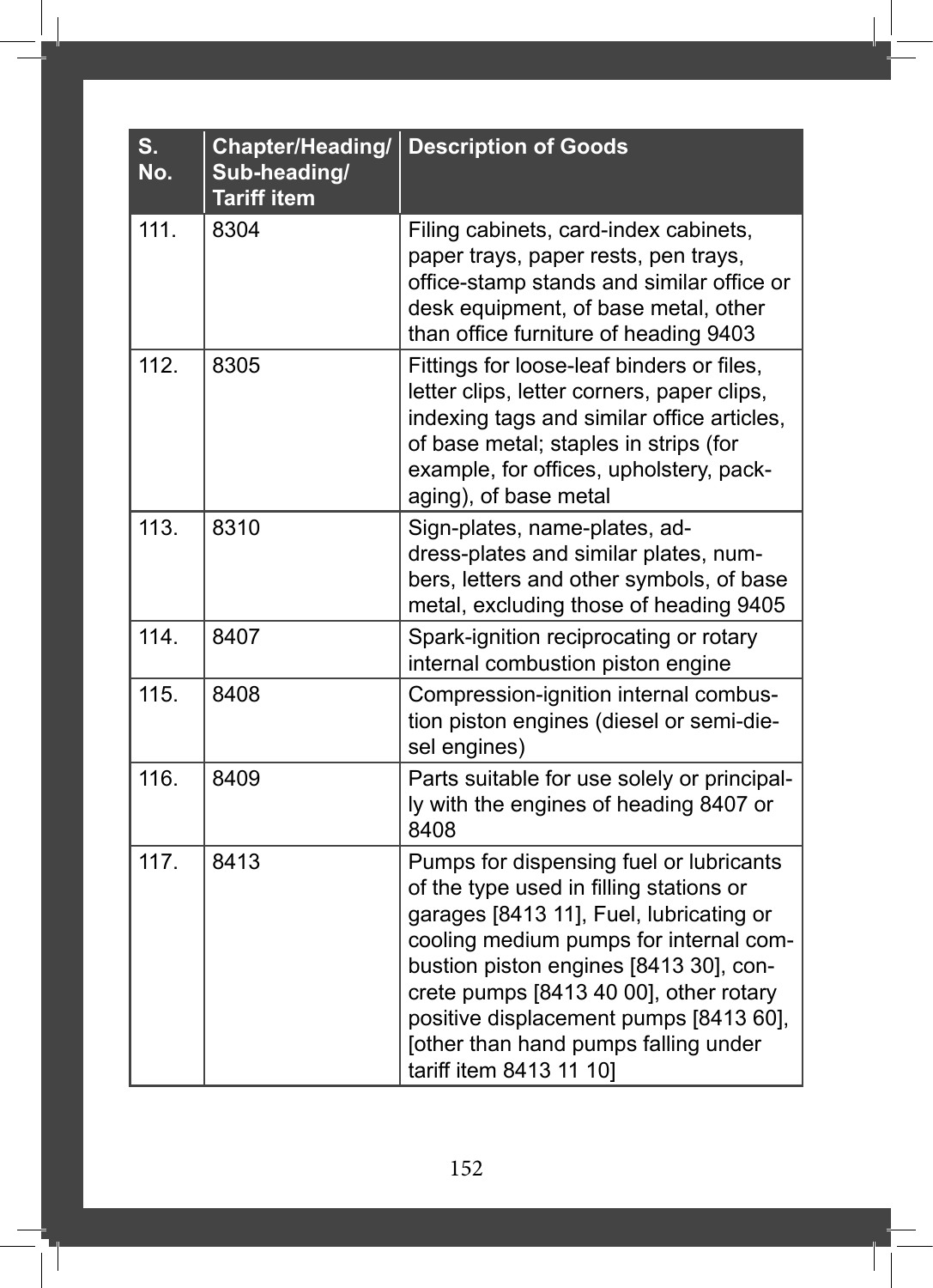| $\overline{\mathbf{s}}$ .<br>No. | Chapter/Heading/<br>Sub-heading/<br><b>Tariff item</b> | <b>Description of Goods</b>                                                                                                                                                                                                                                                                                                                                                                                                                                                                                                                                                                                                                                                                                                                                                                                                                                                                   |
|----------------------------------|--------------------------------------------------------|-----------------------------------------------------------------------------------------------------------------------------------------------------------------------------------------------------------------------------------------------------------------------------------------------------------------------------------------------------------------------------------------------------------------------------------------------------------------------------------------------------------------------------------------------------------------------------------------------------------------------------------------------------------------------------------------------------------------------------------------------------------------------------------------------------------------------------------------------------------------------------------------------|
| 118.                             | 8414                                                   | Air or vacuum pumps, air or other gas<br>compressors and fans; ventilating or<br>recycling hoods incorporating a fan,<br>whether or not fitted with filters                                                                                                                                                                                                                                                                                                                                                                                                                                                                                                                                                                                                                                                                                                                                   |
| 119.                             | 8415                                                   | Air-conditioning machines, comprising<br>a motor-driven fan and elements for<br>changing the temperature and humidity,<br>including those machines in which the<br>humidity cannot be separately regulated                                                                                                                                                                                                                                                                                                                                                                                                                                                                                                                                                                                                                                                                                    |
| 120.                             | 8418                                                   | Refrigerators, freezers and other refrig-<br>erating or freezing equipment, electric<br>or other; heat pumps other than air con-<br>ditioning machines of heading 8415                                                                                                                                                                                                                                                                                                                                                                                                                                                                                                                                                                                                                                                                                                                        |
| 121.                             | 8419                                                   | Storage water heaters, non-electric<br>[8419 19] (other than solar water heater<br>and system), Pressure vessels, reac-<br>tors, columns or towers or chemical<br>storage tanks [8419 89 10], Glass lined<br>equipment [8419 89<br>20], Auto claves other than for cooking<br>or heating food, not elsewhere speci-<br>fied or included [8419 89 30], Cooling<br>towers and similar plants for direct<br>cooling (without a separating wall) by<br>means of recirculated water [8419 89<br>40], Plant growth chambers and rooms<br>and tissue culture chambers and rooms<br>having temperature, humidity or light<br>control [8419 89 60], Apparatus for<br>rapid heating of semi- conductor devic-<br>es, apparatus for chemical or physical<br>vapour deposition on semiconductor<br>wafers; apparatus for chemical vapour<br>deposition on LCD substratus [8419 89<br>70]; parts [8419 90] |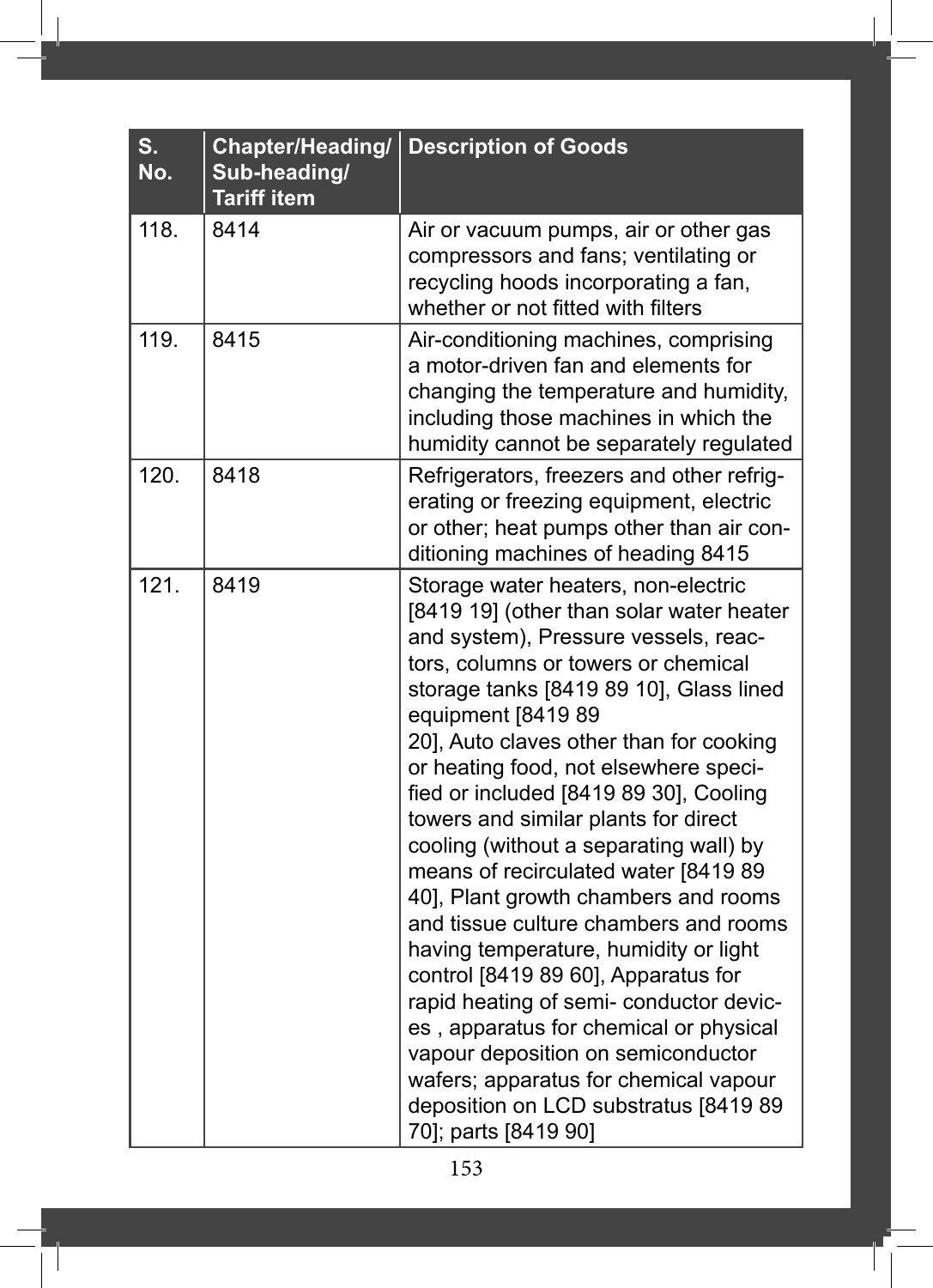| S.<br>No. | Chapter/Heading/<br>Sub-heading/<br><b>Tariff item</b> | <b>Description of Goods</b>                                                                                                                                                                                                                                                                                                        |
|-----------|--------------------------------------------------------|------------------------------------------------------------------------------------------------------------------------------------------------------------------------------------------------------------------------------------------------------------------------------------------------------------------------------------|
| 122.      | 8422                                                   | Dish washing machines, household<br>[8422 11 00] and other [8422 19 00]                                                                                                                                                                                                                                                            |
| 123.      | 8423                                                   | Electric or electronic weighing machin-<br>ery (excluding balances of a sensitivity<br>of 5 centigrams or better), including<br>weight operated counting or checking<br>machines; weighing machine weights of<br>all kinds                                                                                                         |
| 124.      | 8424                                                   | Fire extinguishers                                                                                                                                                                                                                                                                                                                 |
| 125.      | 8427                                                   | Fork-lift trucks; other works trucks fitted<br>with lifting or handling equipment                                                                                                                                                                                                                                                  |
| 126.      | 8428                                                   | Other lifting, handling, loading or un-<br>loading machinery (for example, lifts,<br>escalators, conveyors, teleferics)                                                                                                                                                                                                            |
| 127.      | 8429                                                   | Self-propelled bulldozers, angledozers,<br>graders, levellers, scrapers, mechanical<br>shovels, excavators, shovel loaders,<br>tamping machines and road rollers                                                                                                                                                                   |
| 128.      | 8430                                                   | Other moving, grading, levelling, scrap-<br>ing, excavating, tamping, compacting,<br>extracting or boring machinery, for<br>earth, minerals or ores; pile-drivers<br>and pile-extractors; snow-ploughs and<br>snow-blowers                                                                                                         |
| 129.      | 8443                                                   | Printers which perform two or more<br>of the functions of printing, copying or<br>facsimile transmission, capable of con-<br>necting to an automatic data process-<br>ing machine or to a network printers;<br>copying machines, facsimile machines;<br>ink cartridges with or without print head<br>assembly and ink spray nozzle |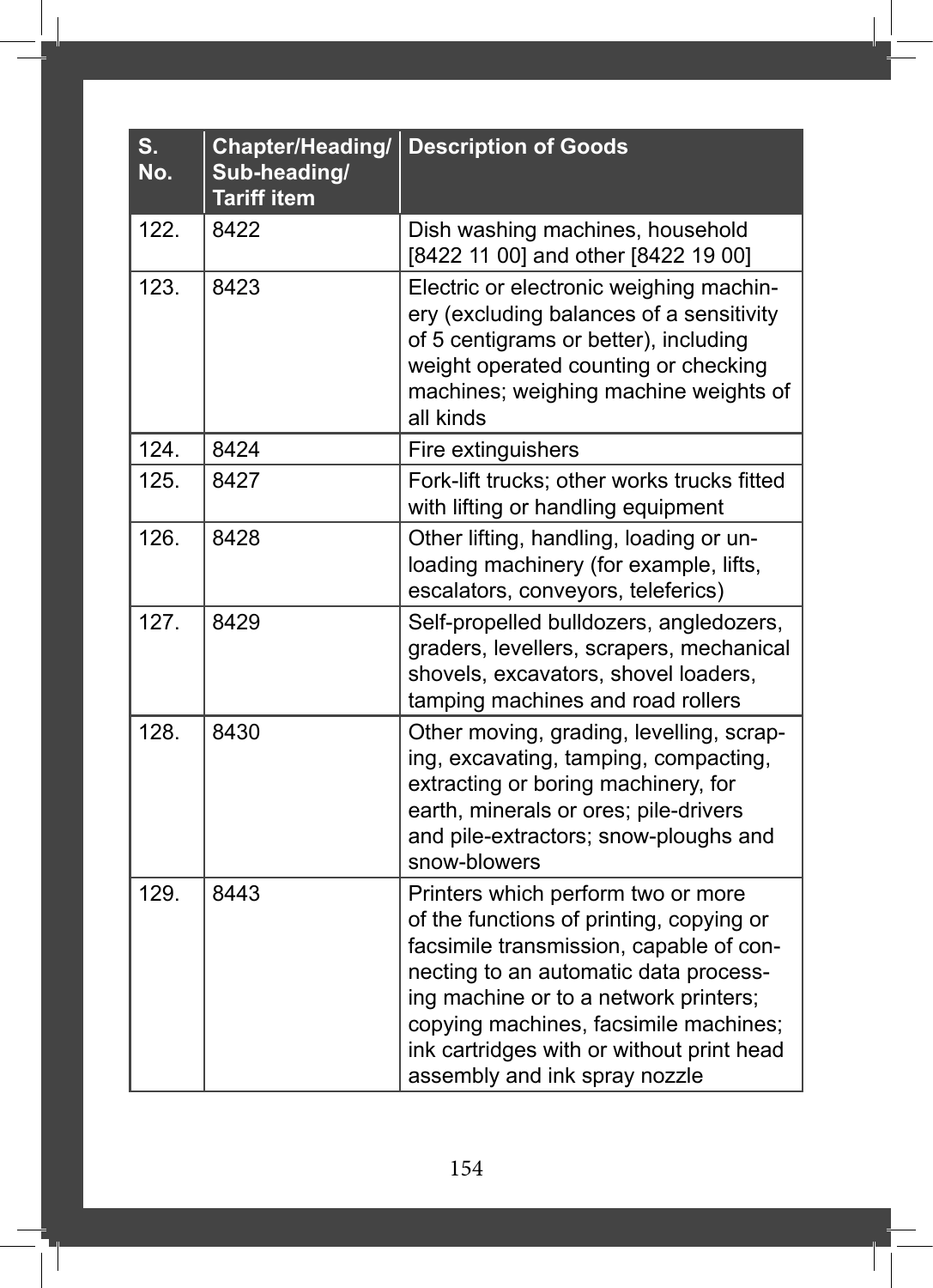| S.<br>No. | Chapter/Heading/<br>Sub-heading/<br><b>Tariff item</b> | <b>Description of Goods</b>                                                                                                                                                                                                                                                                                                                                        |
|-----------|--------------------------------------------------------|--------------------------------------------------------------------------------------------------------------------------------------------------------------------------------------------------------------------------------------------------------------------------------------------------------------------------------------------------------------------|
| 130.      | 8450                                                   | Household or laundry-type washing ma-<br>chines, including machines which both<br>wash and dry                                                                                                                                                                                                                                                                     |
| 131.      | 8472                                                   | Other office machines (for example,<br>hectograph or stencil duplicating ma-<br>chines, addressing machines, automat-<br>ic banknote dispensers, coin sorting<br>machines, coin counting or wrapping<br>machines [other than Braille typewrit-<br>ers, electric or non-electric, Perforating<br>or stapling machines (staplers), pencil<br>sharpening machines]    |
| 132.      | 8476                                                   | Automatic goods-vending machines (for<br>example, postage stamps, cigarette,<br>food or beverage machines), including<br>money changing machines                                                                                                                                                                                                                   |
| 133.      | 8478                                                   | Machinery for preparing or making up<br>tobacco, not specified or included else-<br>where in this chapter                                                                                                                                                                                                                                                          |
| 134.      | 8479                                                   | Passenger boarding bridges of a kind<br>used in airports [8479 71 00] and other<br>[8479 79 00]                                                                                                                                                                                                                                                                    |
| 135.      | 8483                                                   | Transmission shafts (including cam<br>shafts and crank shafts) and cranks;<br>bearing housings and plain shaft bear-<br>ings; gears and gearing; ball or roller<br>screws; gear boxes and other speed<br>changers, including torque converters;<br>flywheels and pulleys, including pulley<br>blocks; clutches and shaft couplings<br>(including universal joints) |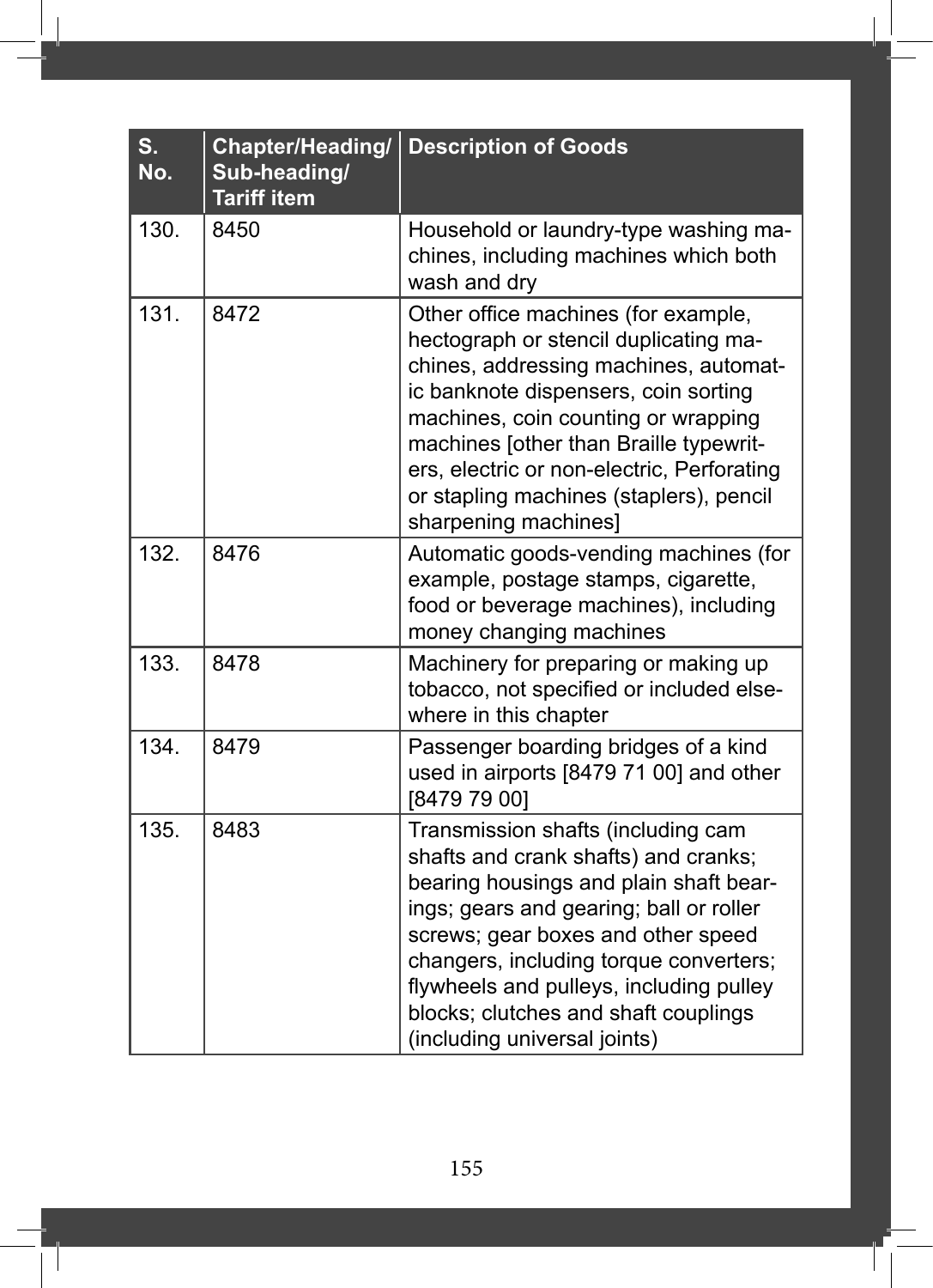| S.<br>No. | Chapter/Heading/<br>Sub-heading/<br><b>Tariff item</b> | <b>Description of Goods</b>                                                                                                                                                                                                                                                                                                                                                                  |
|-----------|--------------------------------------------------------|----------------------------------------------------------------------------------------------------------------------------------------------------------------------------------------------------------------------------------------------------------------------------------------------------------------------------------------------------------------------------------------------|
| 136.      | 8484                                                   | Gaskets and similar joints of metal<br>sheeting combined with other material<br>or of two or more layers of metal; sets<br>or assortments of gaskets and similar<br>joints, dissimilar in composition, put up<br>in pouches, envelopes or similar pack-<br>ings; mechanical seals                                                                                                            |
| 137.      | 8504                                                   | Static converters (for example, rectifi-<br>ers) and inductors [other than Trans-<br>formers Industrial Electronics; Electrical<br>Transformer; Static Convertors (UPS)]                                                                                                                                                                                                                     |
| 138.      | 8506                                                   | Primary cells and primary batteries                                                                                                                                                                                                                                                                                                                                                          |
| 139.      | 8507                                                   | Electric accumulators, including separa-<br>tors therefor, whether or not rectangular<br>(including square)                                                                                                                                                                                                                                                                                  |
| 140.      | 8508                                                   | Vacuum cleaners                                                                                                                                                                                                                                                                                                                                                                              |
| 141.      | 8509                                                   | Electro-mechanical domestic applianc-<br>es, with self-contained electric motor,<br>other than vacuum cleaners of heading<br>8508                                                                                                                                                                                                                                                            |
| 142.      | 8510                                                   | Shavers, hair clippers and hair-remov-<br>ing appliances, with self-contained<br>electric motor                                                                                                                                                                                                                                                                                              |
| 143.      | 8511                                                   | Electrical ignition or starting equipment<br>of a kind used for spark- ignition or<br>compression-ignition internal combus-<br>tion engines (for example, ignition mag-<br>netos, magneto-dynamos, ignition coils,<br>sparking plugs and glow plugs, starter<br>motors); generators (for example, dyna-<br>mos, alternators) and cut-outs of a kind<br>used in conjunction with such engines |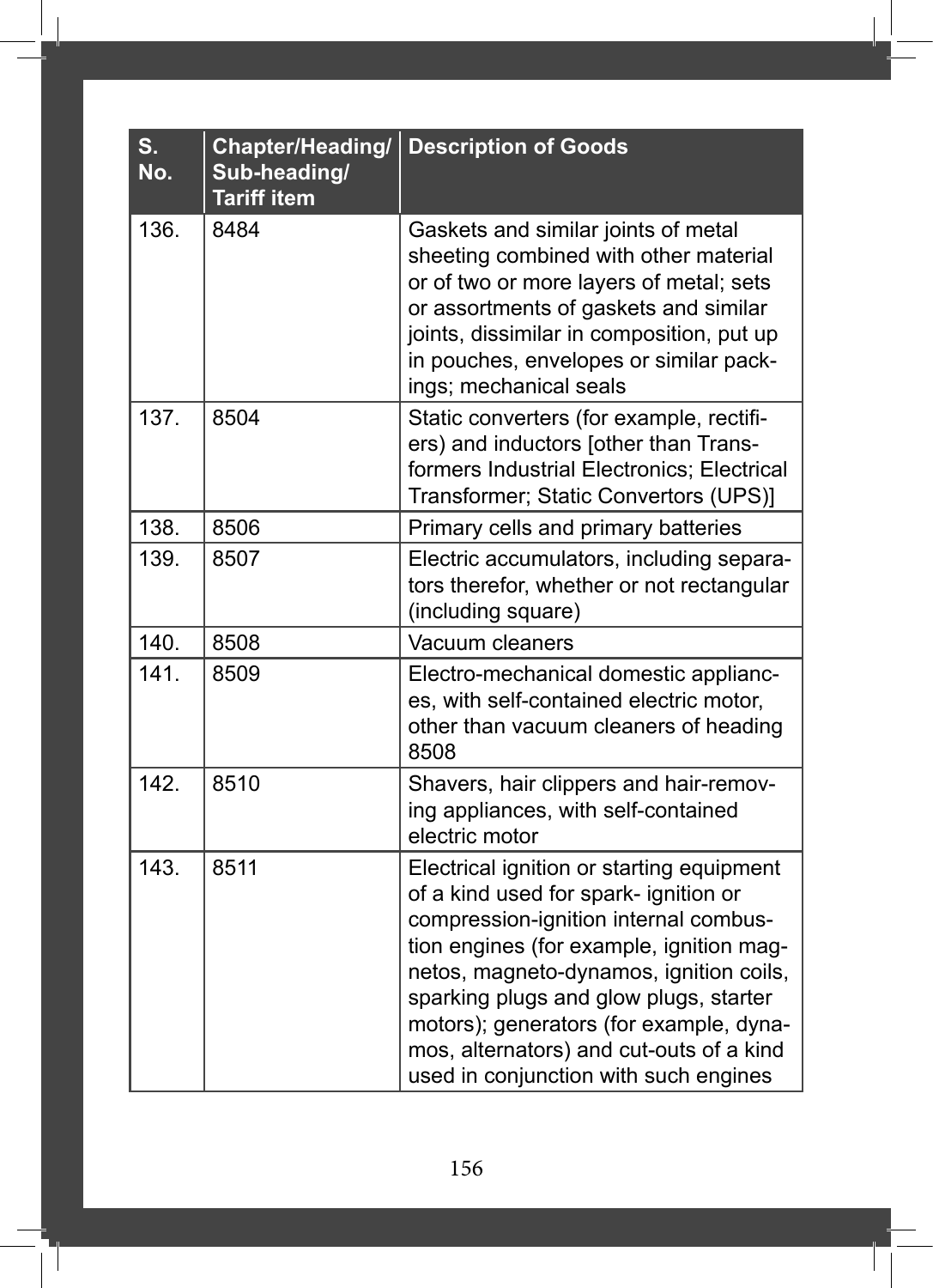| S.<br>No. | Chapter/Heading/<br>Sub-heading/<br><b>Tariff item</b> | <b>Description of Goods</b>                                                                                                                                                                                                                                                                                                                                                                                                                            |
|-----------|--------------------------------------------------------|--------------------------------------------------------------------------------------------------------------------------------------------------------------------------------------------------------------------------------------------------------------------------------------------------------------------------------------------------------------------------------------------------------------------------------------------------------|
| 144.      | 8512                                                   | Electrical lighting or signalling equip-<br>ment (excluding articles of heading<br>8539), windscreen wipers, defrosters<br>and demisters, of a kind used for cycles<br>or motor vehicles                                                                                                                                                                                                                                                               |
| 145.      | 8513                                                   | Portable electric lamps designed to<br>function by their own source of energy<br>(for example, dry batteries, accumu-<br>lators, magnetos), other than lighting<br>equipment of heading 8512                                                                                                                                                                                                                                                           |
| 146.      | 8516                                                   | Electric instantaneous or storage<br>water heaters and immersion heaters;<br>electric space heating apparatus and<br>soil heating apparatus; electrothermic<br>hair-dressing apparatus (for example,<br>hair dryers, hair curlers, curling tong<br>heaters) and hand dryers; electric<br>smoothing irons; other electro-thermic<br>appliances of a kind used for domestic<br>purposes; electric heating resistors,<br>other than those of heading 8545 |
| 147.      | 8517                                                   | ISDN System [8517 69 10], ISDN Termi-<br>nal Adaptor [8517 69 20], X 25 Pads<br>[8517 69 40]                                                                                                                                                                                                                                                                                                                                                           |
| 148.      | 8518                                                   | Single loudspeakers, mounted in their<br>enclosures [8518 21 00], Audio-fre-<br>quency electric amplifiers [8518 40 00],<br>Electric sound amplifier sets [8518 50<br>00], Parts [8518 90 00]                                                                                                                                                                                                                                                          |
| 149.      | 8519                                                   | Sound recording or reproducing appa-<br>ratus                                                                                                                                                                                                                                                                                                                                                                                                          |
| 150.      | 8522                                                   | Parts and accessories suitable for use<br>solely or principally with the apparatus<br>of headings 8519 or 8521                                                                                                                                                                                                                                                                                                                                         |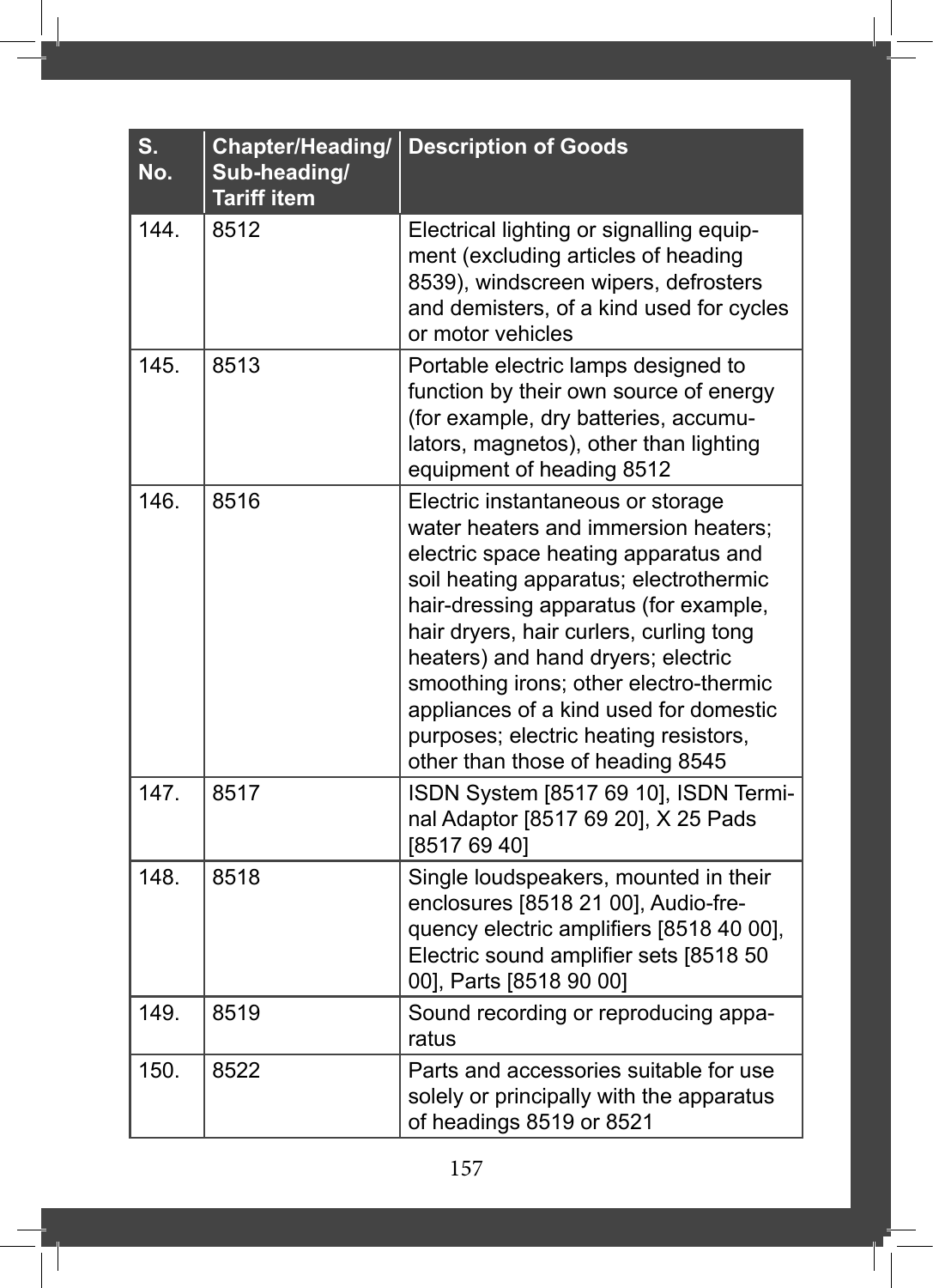| S.<br>No. | Chapter/Heading/<br>Sub-heading/<br><b>Tariff item</b> | <b>Description of Goods</b>                                                                                                                                                                                                                                                                                |
|-----------|--------------------------------------------------------|------------------------------------------------------------------------------------------------------------------------------------------------------------------------------------------------------------------------------------------------------------------------------------------------------------|
| 151.      | 8525                                                   | Transmission apparatus for radio-broad-<br>casting or television, whether or not<br>incorporating reception apparatus or<br>sound recording or reproducing appara-<br>tus; television cameras, digital cameras<br>and video cameras recorders [other<br>than CCTV]                                         |
| 152.      | 8526                                                   | Radar apparatus, radio navigational<br>aid apparatus and radio remote control<br>apparatus                                                                                                                                                                                                                 |
| 153.      | 8527                                                   | Reception apparatus for radio-broad-<br>casting, whether or not combined, in the<br>same housing, with sound recording or<br>reproducing apparatus or a clock                                                                                                                                              |
| 154.      | 8528                                                   | Monitors and projectors, not incorporat-<br>ing television reception apparatus; re-<br>ception apparatus for television, wheth-<br>er or not incorporating radio-broadcast<br>receiver or sound or video recording or<br>reproducing apparatus [other than com-<br>puter monitors not exceeding 17 inches] |
| 155.      | 8529                                                   | Parts suitable for use solely or principal-<br>ly with the apparatus of headings 8525<br>to 8528                                                                                                                                                                                                           |
| 156.      | 8530                                                   | Electrical signalling, safety or traffic<br>control equipment for railways, tram-<br>ways, roads, inland waterways, parking<br>facilities, port installations or airfields<br>(other than those of heading 8608)                                                                                           |
| 157.      | 8531                                                   | Electric sound or visual signalling appa-<br>ratus (for example, bells, sirens, indica-<br>tor panels, burglar or fire alarms), other<br>than those of heading 8512 or 8530                                                                                                                                |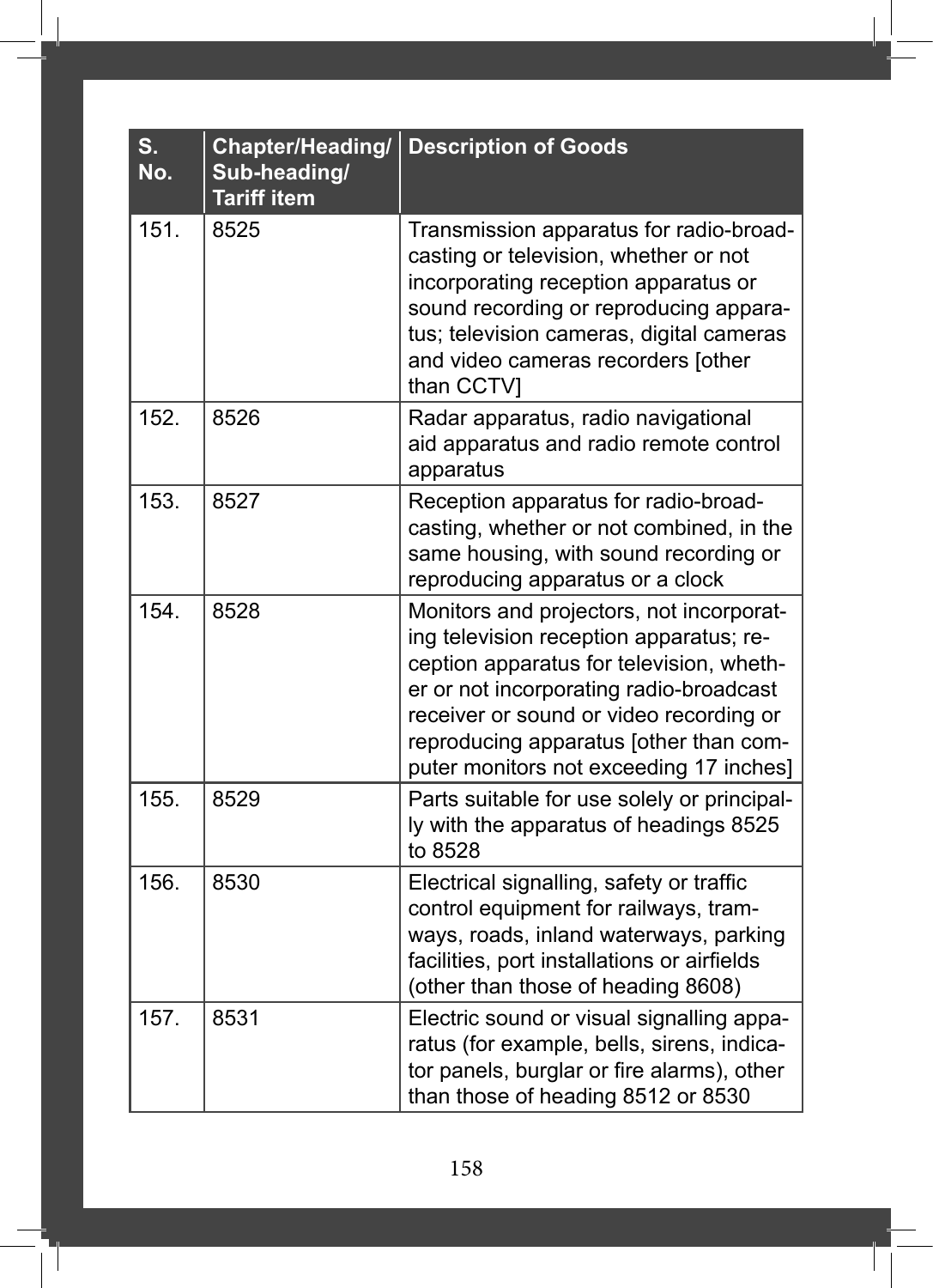| S.<br>No. | Chapter/Heading/<br>Sub-heading/<br><b>Tariff item</b> | <b>Description of Goods</b>                                                                                                                                                                                                                                                                                                                                                                          |
|-----------|--------------------------------------------------------|------------------------------------------------------------------------------------------------------------------------------------------------------------------------------------------------------------------------------------------------------------------------------------------------------------------------------------------------------------------------------------------------------|
| 158.      | 8536                                                   | Electrical apparatus for switching or<br>protecting electrical circuits, or for<br>making connections to or in electrical<br>circuits (for example, switches, relays,<br>fuses, surge suppressors, plugs, sock-<br>ets, lamp-holders, and other connec-<br>tors, junction boxes), for a voltage not<br>exceeding 1,000 volts : connectors for<br>optical fibres optical fibres, bundles or<br>cables |
| 159.      | 8537                                                   | Boards, panels, consoles, desks,<br>cabinets and other bases, equipped<br>with two or more apparatus of heading<br>8535 or 8536, for electric control or the<br>distribution of electricity, including those<br>incorporating instruments or apparatus<br>of chapter 90, and numerical control ap-<br>paratus, other than switching apparatus<br>of heading 8517                                     |
| 160.      | 8539                                                   | Sealed beam lamp units and ultra-violet<br>or infra-red lamps; arc lamps [other than<br>Electric filament or discharge lamps and<br><b>LED lamps]</b>                                                                                                                                                                                                                                                |
| 161.      | 8544                                                   | Insulated (including enamelled or ano-<br>dised) wire, cable and other insulated<br>electric conductors, whether or not fitted<br>with connectors [other than Winding<br>Wires; Coaxial cables; Optical Fiber]                                                                                                                                                                                       |
| 162.      | 8545                                                   | Brushes [8545 20 00] and goods under<br>8545 (including arc lamp carbon and<br>battery carbon)                                                                                                                                                                                                                                                                                                       |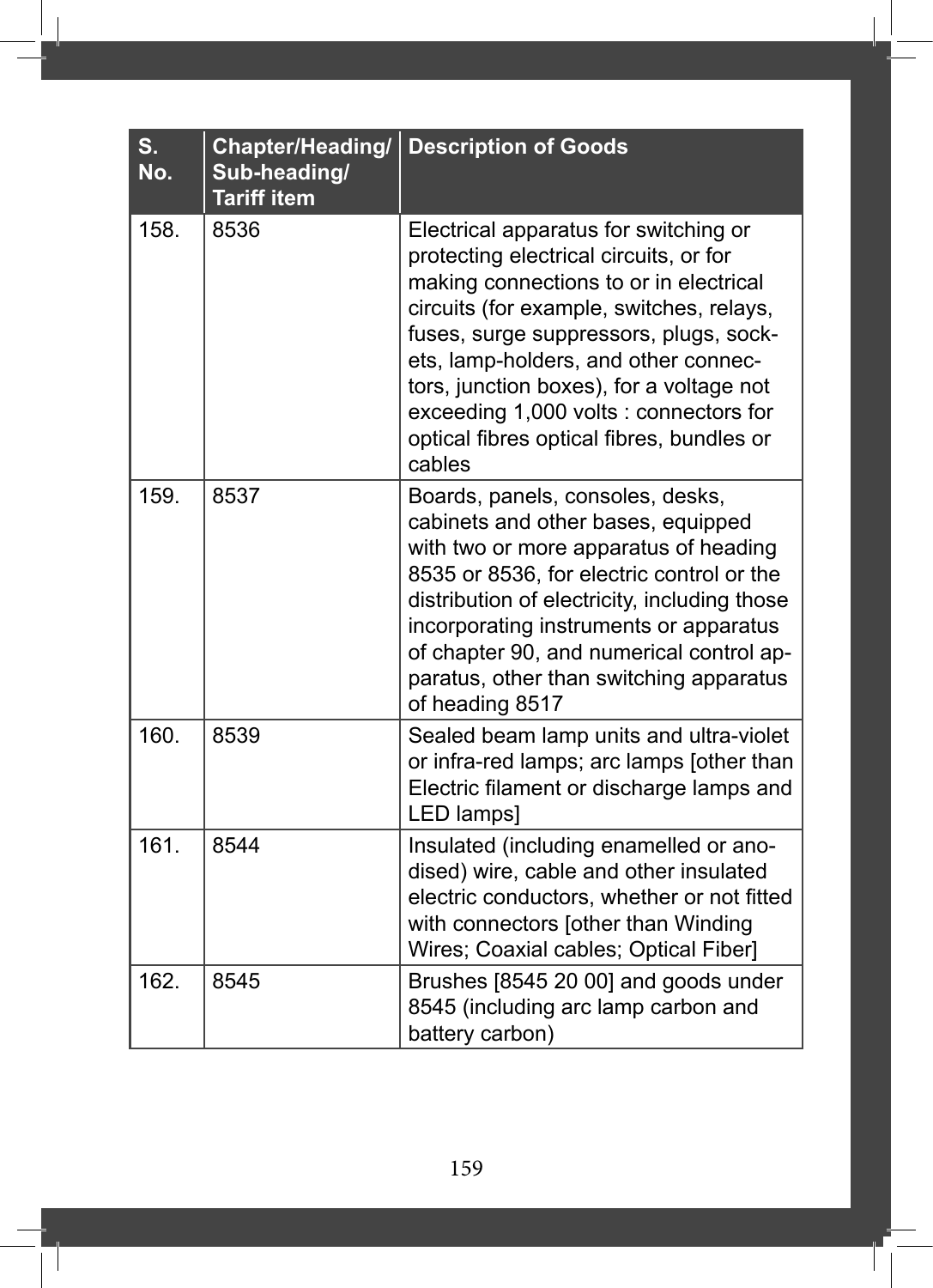| S.<br>No. | Chapter/Heading/<br>Sub-heading/<br><b>Tariff item</b> | <b>Description of Goods</b>                                                                                                                                                                                                                                                                                                                                                                                                   |
|-----------|--------------------------------------------------------|-------------------------------------------------------------------------------------------------------------------------------------------------------------------------------------------------------------------------------------------------------------------------------------------------------------------------------------------------------------------------------------------------------------------------------|
| 163.      | 8547                                                   | Insulating fittings for electrical ma-<br>chines, appliances or equipment, being<br>fittings wholly of insulating material<br>apart from any minor components of<br>metal (for example, threaded sockets)<br>incorporated during moulding solely for<br>the purposes of assembly, other than<br>insulators of heading 8546; electrical<br>conduit tubing and joints therefor, of<br>base metal lined with insulating material |
| 164.      | 8702                                                   | Motor vehicles for the transport of ten or<br>more persons, including the driver                                                                                                                                                                                                                                                                                                                                              |
| 165.      | 8703                                                   | Motor cars and other motor vehicles<br>principally designed for the transport of<br>persons (other than those of heading<br>8702), including station wagons and<br>racing cars [other than Cars for physi-<br>cally handicapped persons]                                                                                                                                                                                      |
| 166.      | 8704                                                   | Motor vehicles for the transport of<br>goods [other than Refrigerated motor<br>vehicles]                                                                                                                                                                                                                                                                                                                                      |
| 167.      | 8705                                                   | Special purpose motor vehicles, other<br>than those principally designed for the<br>transport of persons or goods (for ex-<br>ample, breakdown lorries, crane lorries,<br>fire fighting vehicles, concrete-mixer<br>lorries, road sweeper lorries, spraying<br>lorries, mobile workshops, mobile radio-<br>logical unit)                                                                                                      |
| 168.      | 8706                                                   | Chassis fitted with engines, for the mo-<br>tor vehicles of headings 8701 to 8705                                                                                                                                                                                                                                                                                                                                             |
| 169.      | 8707                                                   | Bodies (including cabs), for the motor<br>vehicles of headings 8701 to 8705                                                                                                                                                                                                                                                                                                                                                   |

 $\overline{\phantom{a}}$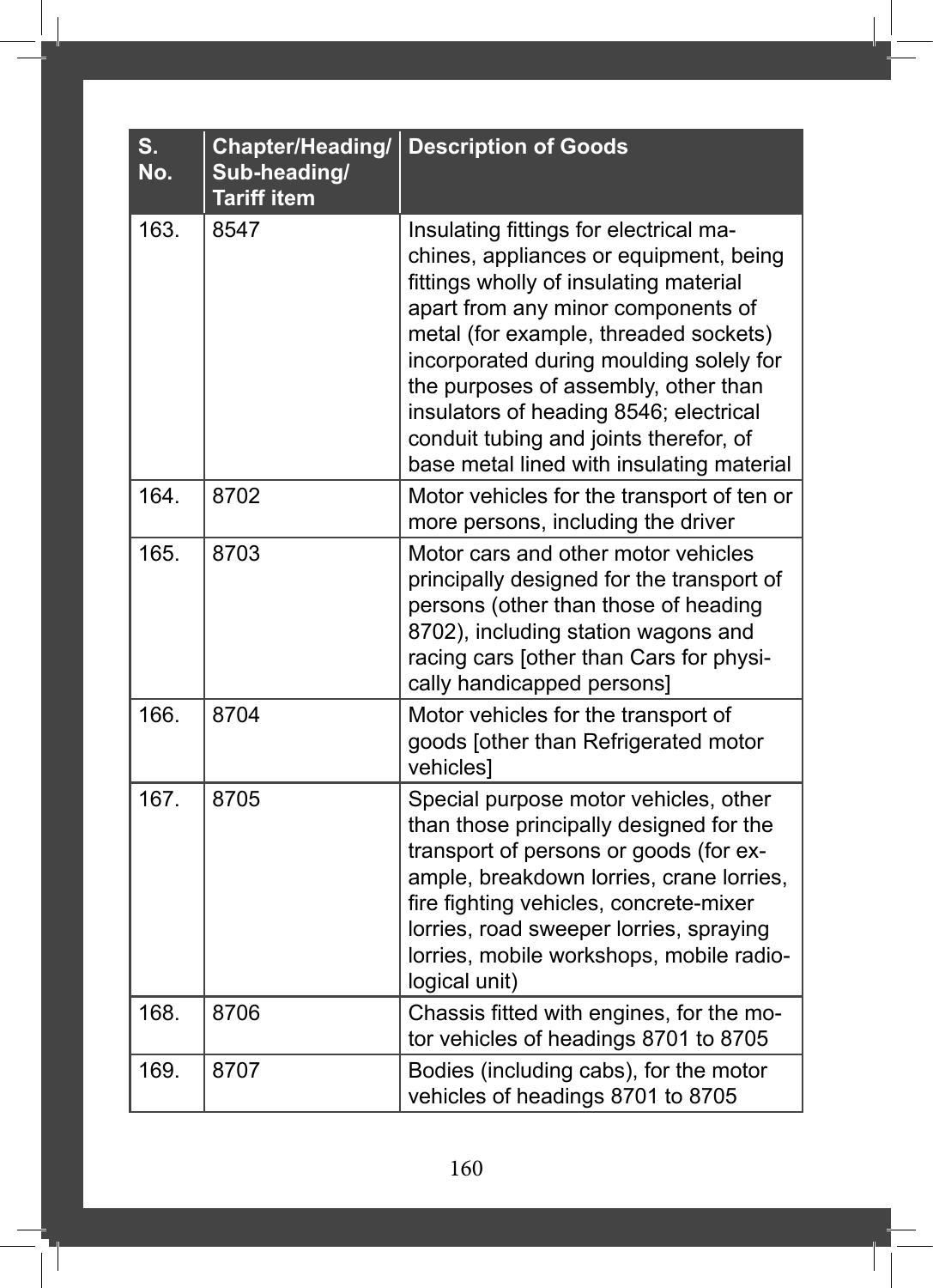| S.<br>No. | Chapter/Heading/<br>Sub-heading/<br><b>Tariff item</b> | <b>Description of Goods</b>                                                                                                                                                                                                                                                                     |
|-----------|--------------------------------------------------------|-------------------------------------------------------------------------------------------------------------------------------------------------------------------------------------------------------------------------------------------------------------------------------------------------|
| 170.      | 8708                                                   | Parts and accessories of the motor ve-<br>hicles of headings 8701 to 8705 [other<br>than specified parts of tractors]                                                                                                                                                                           |
| 171.      | 8709                                                   | Works trucks, self-propelled, not fitted<br>with lifting or handling equipment, of<br>the type used in factories, warehouses,<br>dock areas or airports for short distance<br>transport of goods; tractors of the type<br>used on railway station platforms; parts<br>of the foregoing vehicles |
| 172.      | 8710                                                   | Tanks and other armoured fighting<br>vehicles, motorised, whether or not<br>fitted with weapons, and parts of such<br>vehicles                                                                                                                                                                  |
| 173.      | 8711                                                   | Motorcycles (including mopeds) and<br>cycles fitted with an auxiliary motor, with<br>or without side-cars; side-cars                                                                                                                                                                            |
| 174.      | 8714                                                   | Parts and accessories of vehicles of<br>headings 8711 and 8713                                                                                                                                                                                                                                  |
| 175.      | 8716                                                   | Trailers and semi-trailers; other vehi-<br>cles, not mechanically propelled; parts<br>thereof [other than Self-loading or<br>self-unloading trailers for agricultural<br>purposes, and Hand propelled vehicles<br>(e.g. hand carts, rickshaws and the<br>like); animal drawn vehicles]          |
| 176.      | 8802                                                   | Aircrafts for personal use                                                                                                                                                                                                                                                                      |
| 177.      | 8903                                                   | Yachts and other vessels for pleasure or<br>sports; rowing boats and canoes                                                                                                                                                                                                                     |
| 178.      | 9004                                                   | Goggles                                                                                                                                                                                                                                                                                         |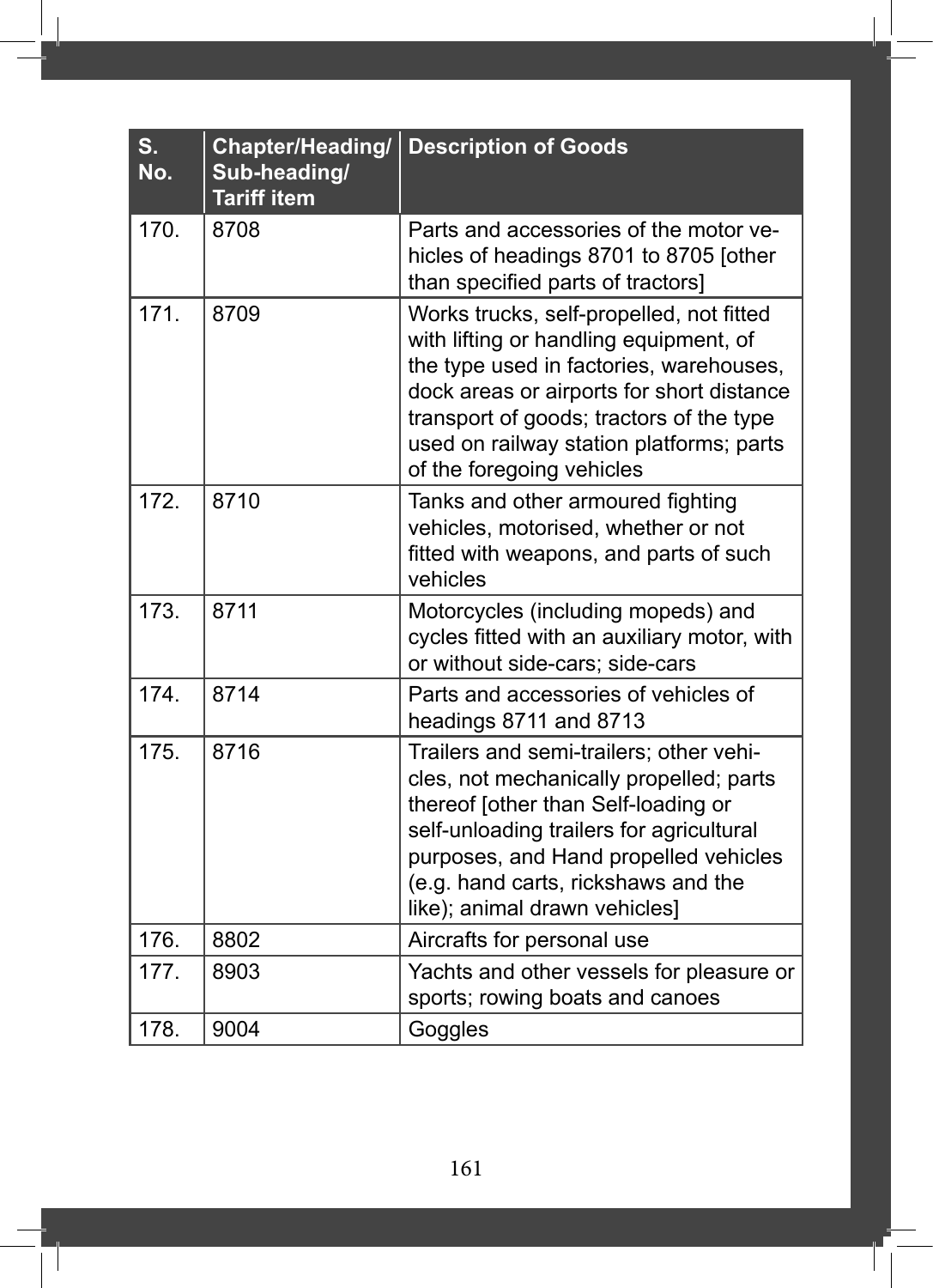| S.<br>No. | Chapter/Heading/<br>Sub-heading/<br><b>Tariff item</b> | <b>Description of Goods</b>                                                                                                                                                                                                                      |
|-----------|--------------------------------------------------------|--------------------------------------------------------------------------------------------------------------------------------------------------------------------------------------------------------------------------------------------------|
| 179.      | 9005                                                   | Binoculars, monoculars, other optical<br>telescopes, and mountings therefor;<br>other astronomical instruments and<br>mountings therefor, but not including<br>instruments for radio-astronomy                                                   |
| 180.      | 9006                                                   | Photographic (other than cine-<br>matographic) cameras; photographic<br>flashlight apparatus and flashbulbs<br>other than discharge lamps of heading<br>8539                                                                                     |
| 181.      | 9007                                                   | Cinematographic cameras and projec-<br>tors, whether or not incorporating sound<br>recording or reproducing apparatus                                                                                                                            |
| 182.      | 9008                                                   | Image projectors, other than cine-<br>matographic; photographic (other than<br>cinematographic) enlargers and<br>reducers                                                                                                                        |
| 183.      | 9010                                                   | Apparatus and equipment for photo-<br>graphic (including cinematographic)<br>laboratories, not specified or included<br>elsewhere in this Chapter; negato-<br>scopes; projection screens                                                         |
| 184.      | 9011                                                   | Compound optical microscopes, includ-<br>ing those for photomicrography cine-<br>photomicrography or microprojection                                                                                                                             |
| 185.      | 9012                                                   | Microscopes other than optical micro-<br>scopes; diffraction apparatus                                                                                                                                                                           |
| 186.      | 9013                                                   | Liquid crystal devices not constituting<br>articles provided for more specifically in<br>other headings; lasers, other than laser<br>diodes; other optical appliances and<br>instruments, not specified or included<br>elsewhere in this Chapter |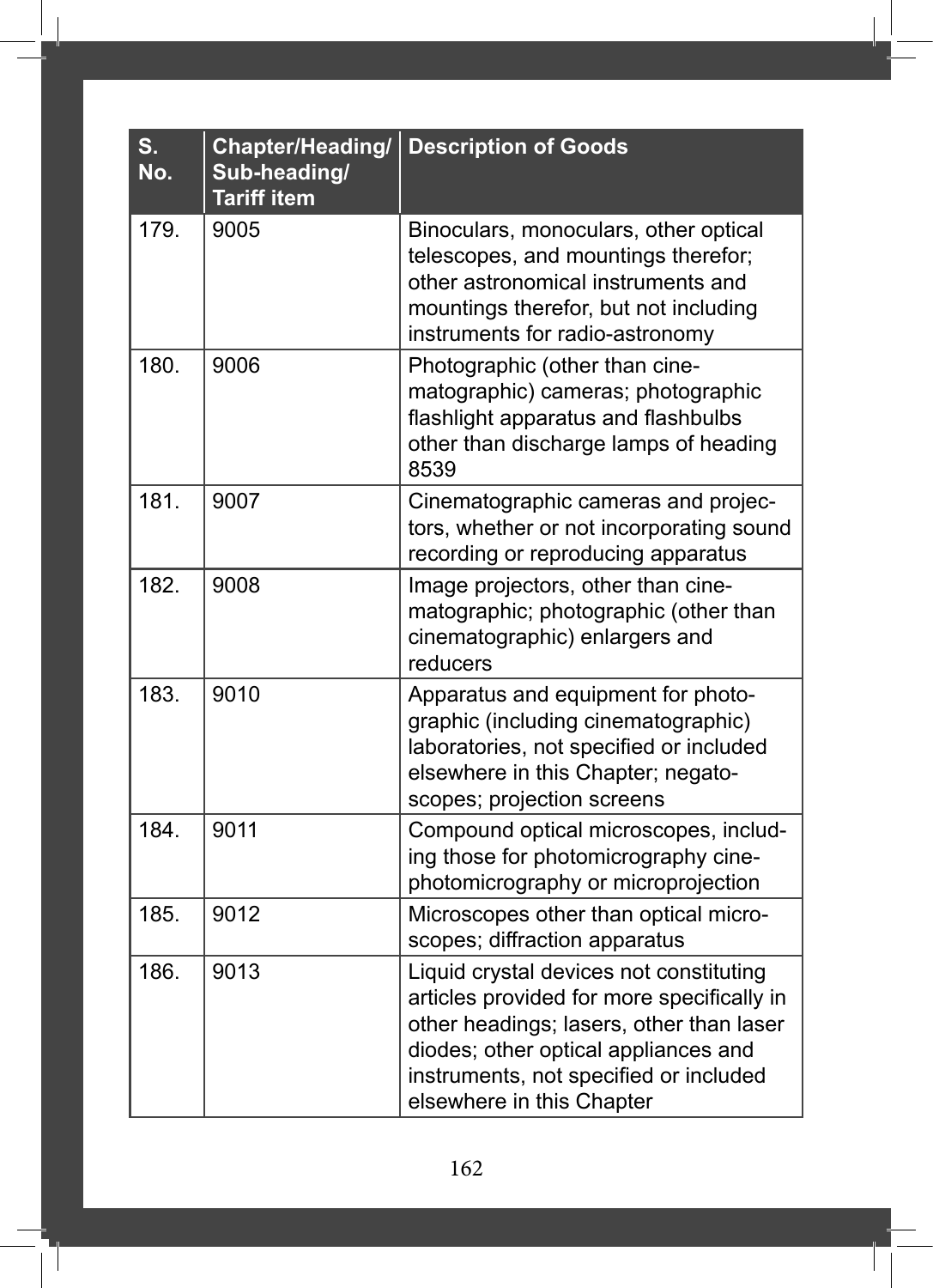| S.<br>No. | Chapter/Heading/<br>Sub-heading/<br><b>Tariff item</b> | <b>Description of Goods</b>                                                                                                                                                                                                                                                                                            |
|-----------|--------------------------------------------------------|------------------------------------------------------------------------------------------------------------------------------------------------------------------------------------------------------------------------------------------------------------------------------------------------------------------------|
| 187.      | 9014                                                   | Direction finding compasses; other<br>navigational instruments and appliances                                                                                                                                                                                                                                          |
| 188.      | 9015                                                   | Surveying (including photogrammetrical<br>surveying), hydrographic, oceanograph-<br>ic, hydrological, meteorological or geo-<br>physical instruments and appliances,<br>excluding compasses; rangefinders                                                                                                              |
| 189.      | 9016                                                   | Electric or electronic balances of a<br>sensitivity of 5 cg or better, with or<br>without weights                                                                                                                                                                                                                      |
| 190.      | 9022                                                   | Apparatus based on the use of X-rays<br>or of alpha, beta or gamma radiations,<br>for \ including radiography or radiother-<br>apy apparatus, X-ray tubes and other<br>X-ray generators, high tension genera-<br>tors, control panels and desks, screens,<br>examinations or treatment tables, chairs<br>and the light |
| 191.      | 9023                                                   | Instruments, apparatus and models,<br>designed for demonstrational purposes<br>(for example, in education or exhibi-<br>tions), unsuitable for other uses                                                                                                                                                              |
| 192.      | 9101                                                   | Wrist-watches, pocket-watches and<br>other watches, including stop- watches,<br>with case of precious metal or of metal<br>clad with precious metal                                                                                                                                                                    |
| 193.      | 9102                                                   | Wrist-watches, pocket-watches and<br>other watches, including stop watches,<br>other than those of heading 9101                                                                                                                                                                                                        |
| 194.      | 9104                                                   | Instrument panel clocks and clocks of a<br>similar type for vehicles, aircraft, space-<br>craft or vessels                                                                                                                                                                                                             |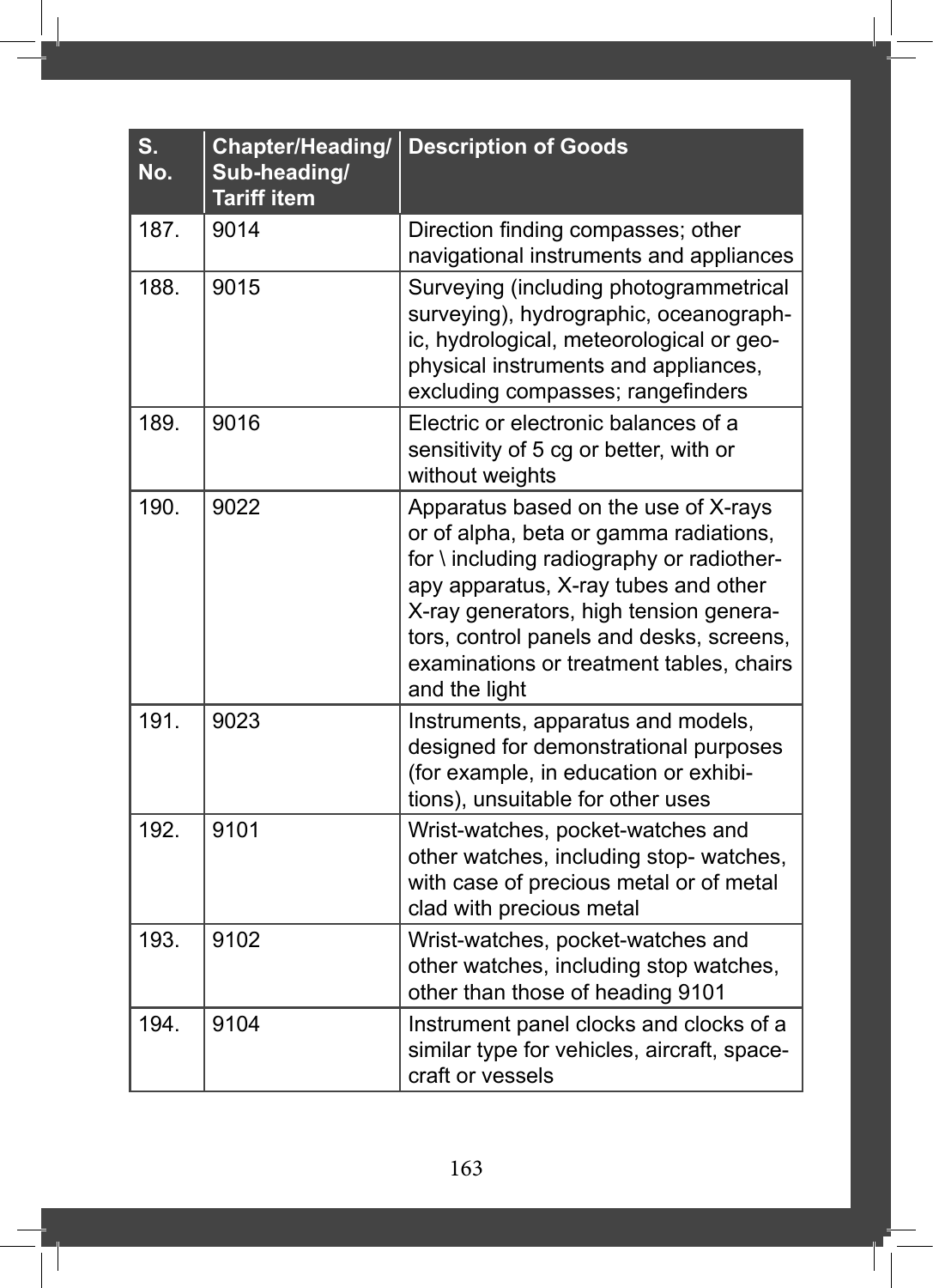| S.<br>No. | Chapter/Heading/<br>Sub-heading/<br><b>Tariff item</b> | <b>Description of Goods</b>                                                                                                                                                                                                           |
|-----------|--------------------------------------------------------|---------------------------------------------------------------------------------------------------------------------------------------------------------------------------------------------------------------------------------------|
| 195.      | 9106                                                   | Time of day recording apparatus and<br>apparatus for measuring, recording or<br>otherwise indicating intervals of time,<br>with clock or watch movement or with<br>synchronous motor (for example, time<br>registers, time-recorders) |
| 196.      | 9107                                                   | Time switches with clock or watch<br>movement or with synchronous motor                                                                                                                                                               |
| 197.      | 9108                                                   | Watch movements, complete and as-<br>sembled                                                                                                                                                                                          |
| 198.      | 9110                                                   | Complete watch movements, unassem-<br>bled or partly assembled (movement<br>sets); incomplete watch movements,<br>assembled; rough                                                                                                    |
| 199.      | 9111                                                   | Watch cases and parts thereof                                                                                                                                                                                                         |
| 200.      | 9112                                                   | Cases for other than clocks, and parts<br>thereof                                                                                                                                                                                     |
| 201.      | 9113                                                   | Watch straps, watch bands and watch<br>bracelets, and parts thereof                                                                                                                                                                   |
| 202.      | 9114                                                   | Other watch parts                                                                                                                                                                                                                     |
| 203.      | 9201                                                   | Pianos, including automatic pianos;<br>harpsi-chords and other keyboard<br>stringed instruments                                                                                                                                       |
| 204.      | 9202                                                   | Other string musical instruments (for<br>example, guitars, violins, harps)                                                                                                                                                            |
| 205.      | 9205                                                   | Wind musical instruments (for exam-<br>ple, keyboard pipe organs, accordions,<br>clarinets, trumpets, bagpipes), other<br>than fairground organs and mechanical<br>street organs                                                      |
| 206.      | 9206 00 00                                             | Percussion musical instruments (for<br>example, drums, xylophones, cymbols,<br>castanets, maracas)                                                                                                                                    |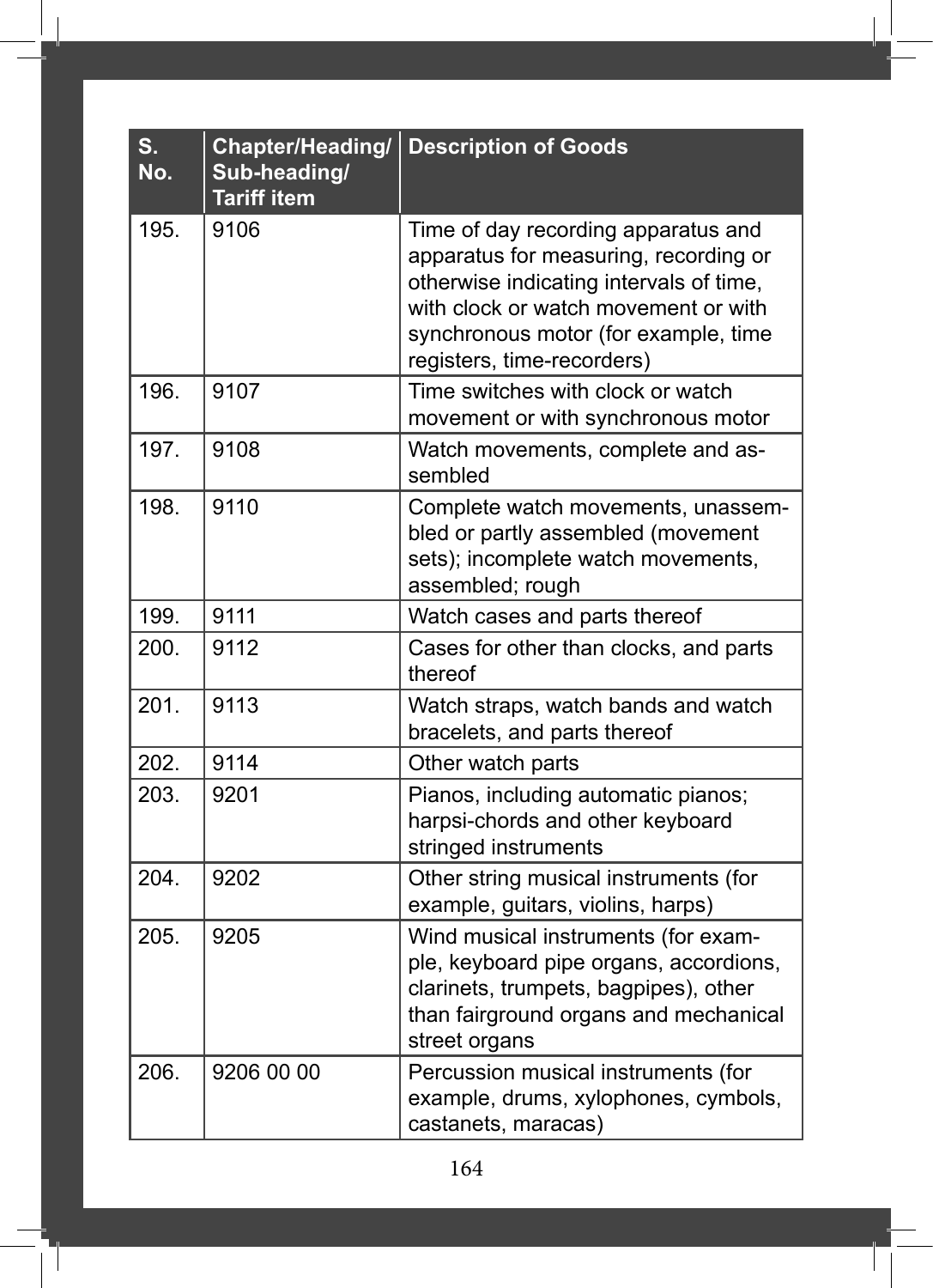| S.<br>No. | Chapter/Heading/<br>Sub-heading/<br><b>Tariff item</b> | <b>Description of Goods</b>                                                                                                                                                                                                                                                                                  |
|-----------|--------------------------------------------------------|--------------------------------------------------------------------------------------------------------------------------------------------------------------------------------------------------------------------------------------------------------------------------------------------------------------|
| 207.      | 9207                                                   | Musical instruments, the sound of which<br>is produced, or must be amplified, elec-<br>trically (for example, organs, guitars,<br>accordions)                                                                                                                                                                |
| 208.      | 9208                                                   | Musical boxes, fairground organs,<br>mechanical street organs, mechanical<br>singing birds, musical saws and other<br>musical instruments not falling within<br>any other heading of this chapter; decoy<br>calls of all kinds; whistles, call horns<br>and other mouth-blown sound signaling<br>instruments |
| 209.      | 9209                                                   | Parts (for example, mechanisms for<br>musical boxes) and accessories (for<br>example, cards, discs and rolls for me-<br>chanical instruments) of musical instru-<br>ments; metronomes, tuning forks and<br>pitch pipes of all kinds                                                                          |
| 210.      | 9302                                                   | Revolvers and pistols, other than those<br>of heading 9303 or 9304                                                                                                                                                                                                                                           |
| 211.      | 9401                                                   | Seats (other than those of heading<br>9402), whether or not convertible into<br>beds, and parts thereof                                                                                                                                                                                                      |
| 212.      | 9403                                                   | Other furniture [other than bamboo fur-<br>niture] and parts thereof                                                                                                                                                                                                                                         |
| 213.      | 9404                                                   | Mattress supports; articles of bedding<br>and similar furnishing (for example, mat-<br>tresses, quilts, eiderdowns, cushions,<br>pouffes and pillows) fitted with springs<br>or stuffed or internally fitted with any<br>material or of cellular rubber or plastics,<br>whether or not covered               |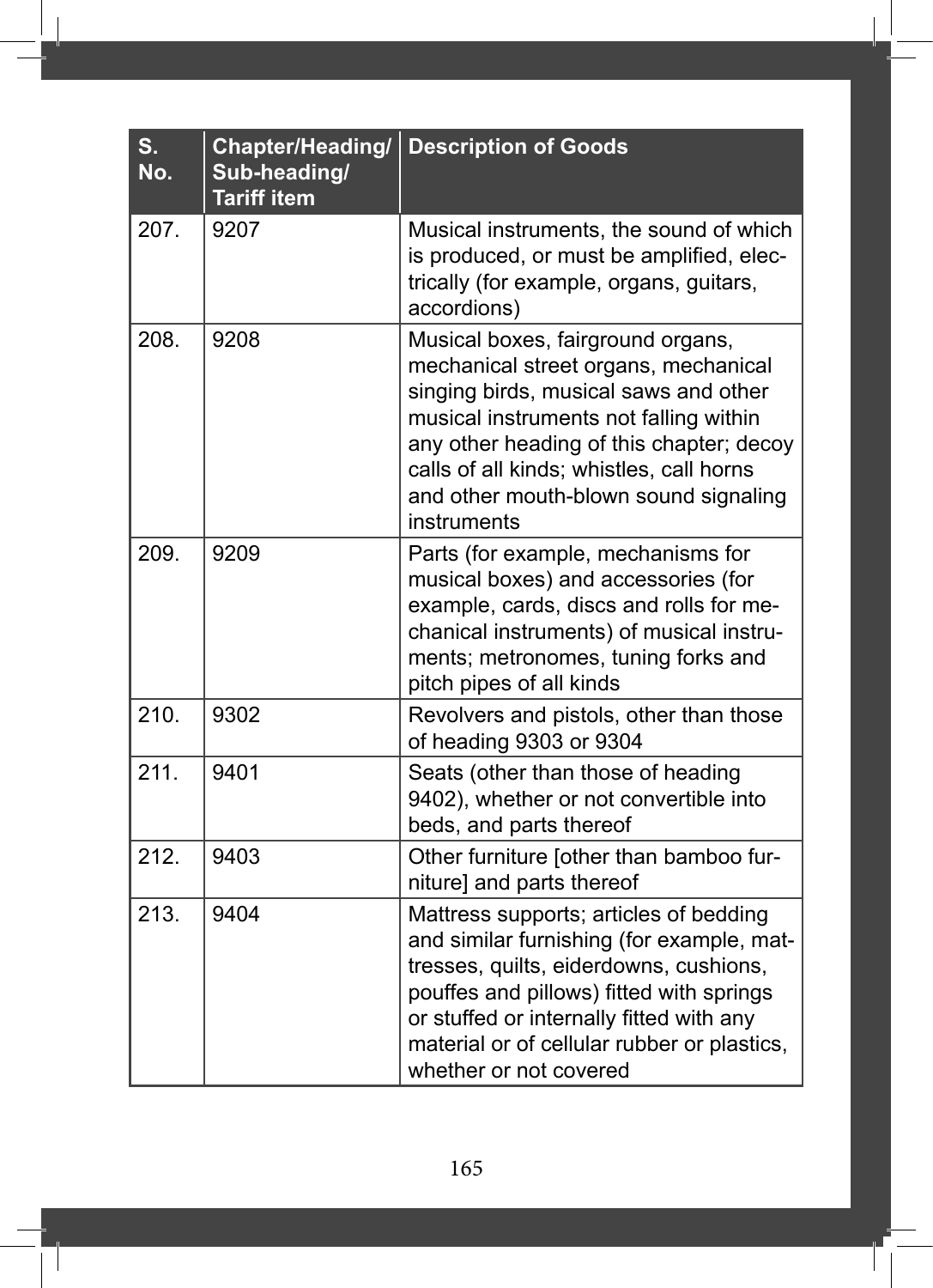| S.<br>No. | Chapter/Heading/<br>Sub-heading/<br><b>Tariff item</b> | <b>Description of Goods</b>                                                                                                                                                                                                                                                                                                                                                                      |
|-----------|--------------------------------------------------------|--------------------------------------------------------------------------------------------------------------------------------------------------------------------------------------------------------------------------------------------------------------------------------------------------------------------------------------------------------------------------------------------------|
| 214.      | 9405                                                   | Lamps and lighting fittings including<br>searchlights and spotlights and parts<br>thereof, not elsewhere specified or<br>included; illuminated signs, illuminat-<br>ed name-plates and the like, having<br>a permanently fixed light source, and<br>parts thereof not elsewhere specified or<br>included                                                                                         |
| 215.      | 9504                                                   | Video games consoles and Machines                                                                                                                                                                                                                                                                                                                                                                |
| 216.      | 9505                                                   | Festive, carnival or other entertainment<br>articles, including conjuring tricks<br>and novelty jokes                                                                                                                                                                                                                                                                                            |
| 217.      | 9506                                                   | Articles and equipment for general<br>physical exercise, gymnastics, athletics                                                                                                                                                                                                                                                                                                                   |
| 218.      | 9508                                                   | Roundabouts, swings, shooting galler-<br>ies and other fairground amusements;<br>[other than travelling circuses and trav-<br>elling menageries]                                                                                                                                                                                                                                                 |
| 219.      | 9601                                                   | Worked ivory, bone, tortoise-shell, horn,<br>antlers, coral, mother-of-pearl and other<br>animal carving material, and articles<br>of these materials (including articles<br>obtained by moulding)                                                                                                                                                                                               |
| 220.      | 9602                                                   | Worked vegetable or mineral carving<br>material and articles of these materi-<br>als moulded or carved articles of wax,<br>of stearin, of natural gums or natural<br>resins or of modelling pastes, and other<br>moulded or carved articles, not else-<br>where specified or included; worked,<br>unhardened gelatin (except gelatin of<br>heading 3503) and articles of unhard-<br>ened gelatin |

 $\overline{\phantom{a}}$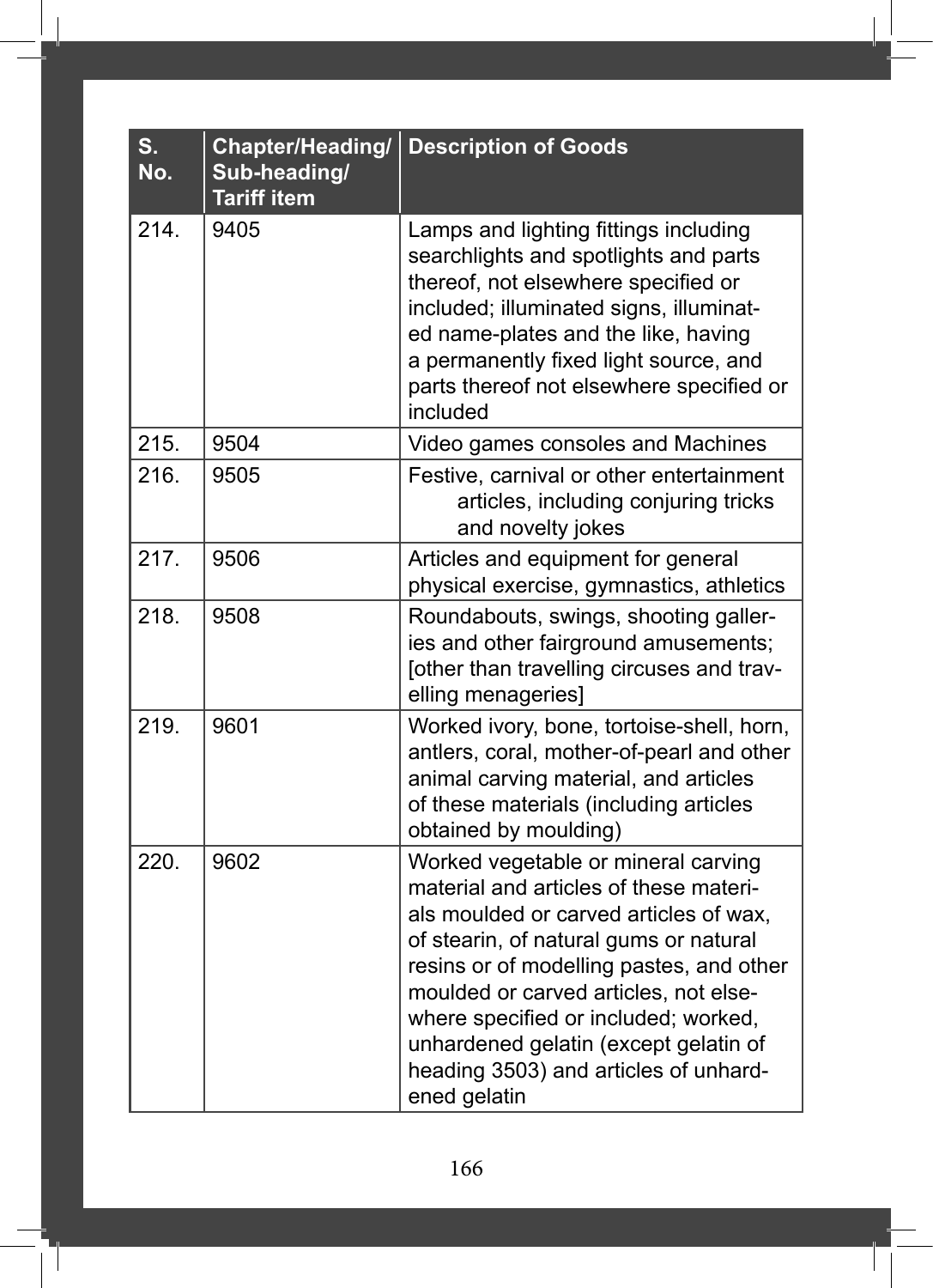| S.<br>$\overline{\text{No}}$ . | Chapter/Heading/<br>Sub-heading/<br><b>Tariff item</b> | <b>Description of Goods</b>                                                                                                                                                                                                                         |
|--------------------------------|--------------------------------------------------------|-----------------------------------------------------------------------------------------------------------------------------------------------------------------------------------------------------------------------------------------------------|
| 221.                           | 9611                                                   | Date, sealing or numbering stamps, and<br>the like (including devices for printing<br>or embossing labels), designed for<br>operating in the hand; hand- operated<br>composing sticks and hand printing sets<br>incorporating such composing sticks |
| 222.                           | 9613                                                   | Cigarette lighters and other lighters,<br>whether or not mechanical or electrical,<br>and parts thereof other than flints and<br>wicks                                                                                                              |
| 223.                           | 9614                                                   | Smoking pipes (including pipe bowls)<br>and cigar or cigarette holders, and parts<br>thereof                                                                                                                                                        |
| 224.                           | 9616                                                   | Scent sprays and similar toilet sprays,<br>and mounts and heads therefor; pow-<br>der-puffs and pads for the application of<br>cosmetics or toilet preparations                                                                                     |
| 225.                           | 9617                                                   | Vacuum flasks and other vacuum ves-<br>sels, complete with cases; parts thereof<br>other than glass inners                                                                                                                                          |
| 226.                           | 9618                                                   | Tailors' dummies and other lay figures;<br>automata and other animated displays,<br>used for shop window dressing                                                                                                                                   |
| 227.                           | 9804                                                   | All dutiable articles intended for person-<br>al use                                                                                                                                                                                                |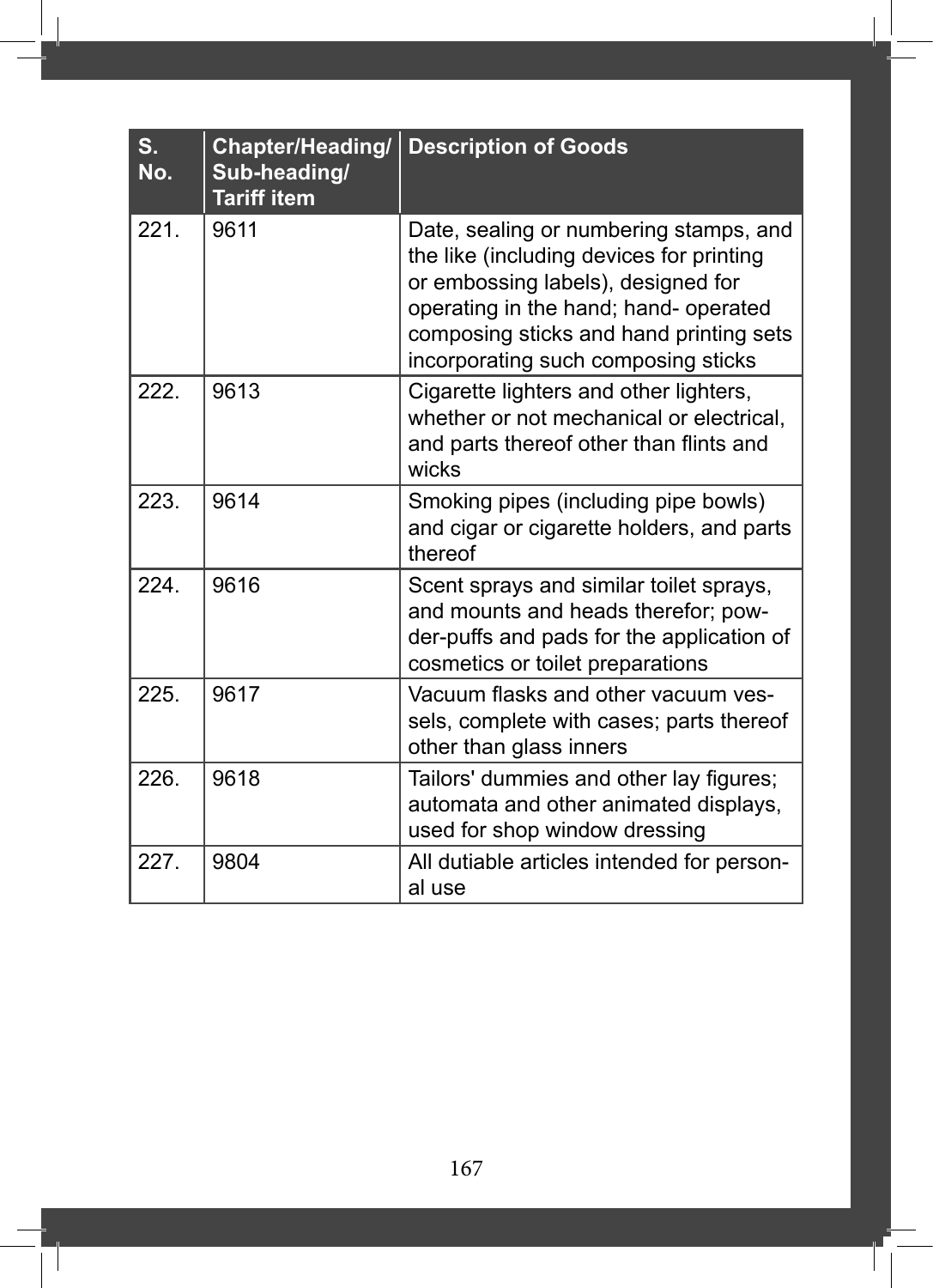| $S_{1}$<br>No. | Chapter/Heading/<br>Sub-heading/<br><b>Tariff item</b> | <b>Description of Goods</b>                                                                                                                                                                                                                                                                                                                                                                                                                                                                |
|----------------|--------------------------------------------------------|--------------------------------------------------------------------------------------------------------------------------------------------------------------------------------------------------------------------------------------------------------------------------------------------------------------------------------------------------------------------------------------------------------------------------------------------------------------------------------------------|
| 228.           |                                                        | Lottery authorized by State<br>Governments<br>Explanation 1.- For the purposes of this<br>entry, value of supply of lottery under<br>sub-section (5) of section 15 of the Cen-<br>tral Goods and Services Tax Act, 2017<br>read with section 20 of the Integrated<br>Goods and Services Tax Act, 2017 (13<br>of 2017) shall be deemed to be 100/128<br>of the face value of ticket or of the price<br>as notified in the Official Gazette by the<br>organising State, whichever is higher. |
|                |                                                        | <b>Explanation 2.-</b><br>(1) "Lottery authorized by State<br>Governments" means a lottery<br>which is authorized to be sold in<br>State(s) other than the organising<br>state also.<br>(2)<br>Organising state has the same<br>meaning as assigned to it in clause<br>(f) of sub-rule $(1)$ of rule 2 of the<br>Lotteries (Regulation) Rules, 2010.                                                                                                                                       |

**Note:** GST Rate = CGST Rate + SGST Rate.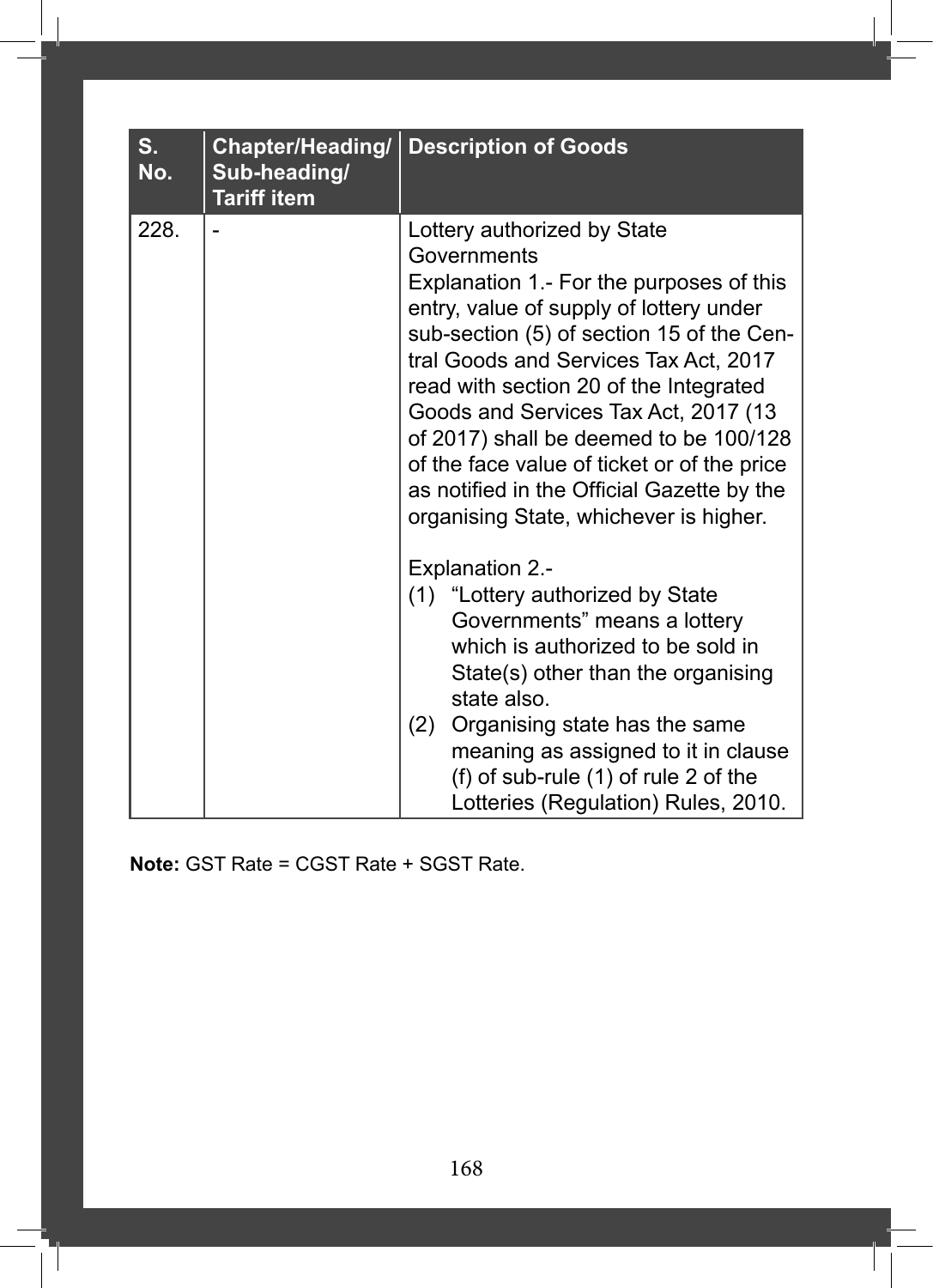## **Explanation**

- (i) The phrase "unit container" means a package, whether large or small (for example, tin, can, box, jar, bottle, bag, or carton, drum, barrel, or canister) designed to hold a pre- determined quantity or number, which is indicated on such package.
- (ii) The phrase "registered brand name" means brand name or trade name, that is to say, a name or a mark, such as symbol, monogram, label, signature or invented word or writing which is used in relation to such specified goods for the purpose of indicating, or so as to indicate a connection in the course of trade between such specified goods and some person using such name or mark with or without any indication of the identity of that person, and which is registered under the Trade Marks Act, 1999.
- (iii) "Tariff item", "sub-heading" "heading" and "Chapter" shall mean respectively a tariff item, sub-heading, heading and chapter as specified in the First Schedule to the Customs Tariff Act, 1975 (51 of 1975).
- (iv) The rules for the interpretation of the First Schedule to the Customs Tariff Act, 1975 (51 of 1975), including the Section and Chapter Notes and the General Explanatory Notes of the First Schedule shall, so far as may be, apply to the interpretation of this notification.
- 2. These rates shall come into force with effect from the  $1<sup>st</sup>$  day of July, 2017.

*Disclaimer: The above is not a complete or exhaustive list of items under exemptions or attracting concessional rates under GST. Some of the items also attract Cess in addition to GST at the applicable rates. For complete details, notifications and other information available on the CBEC website (www.cbec.gov.in) may please be referred to.*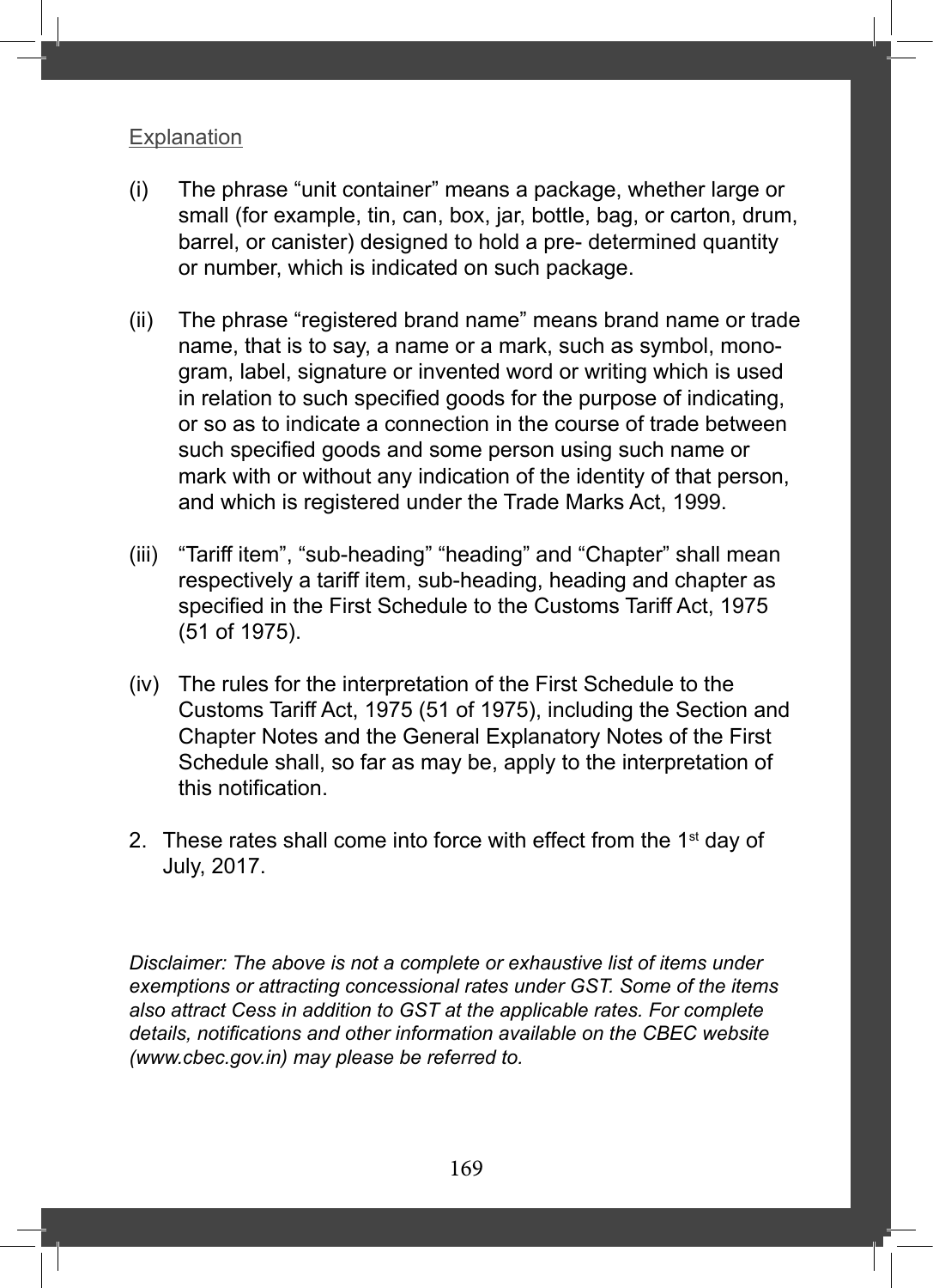## **NOTES**

170